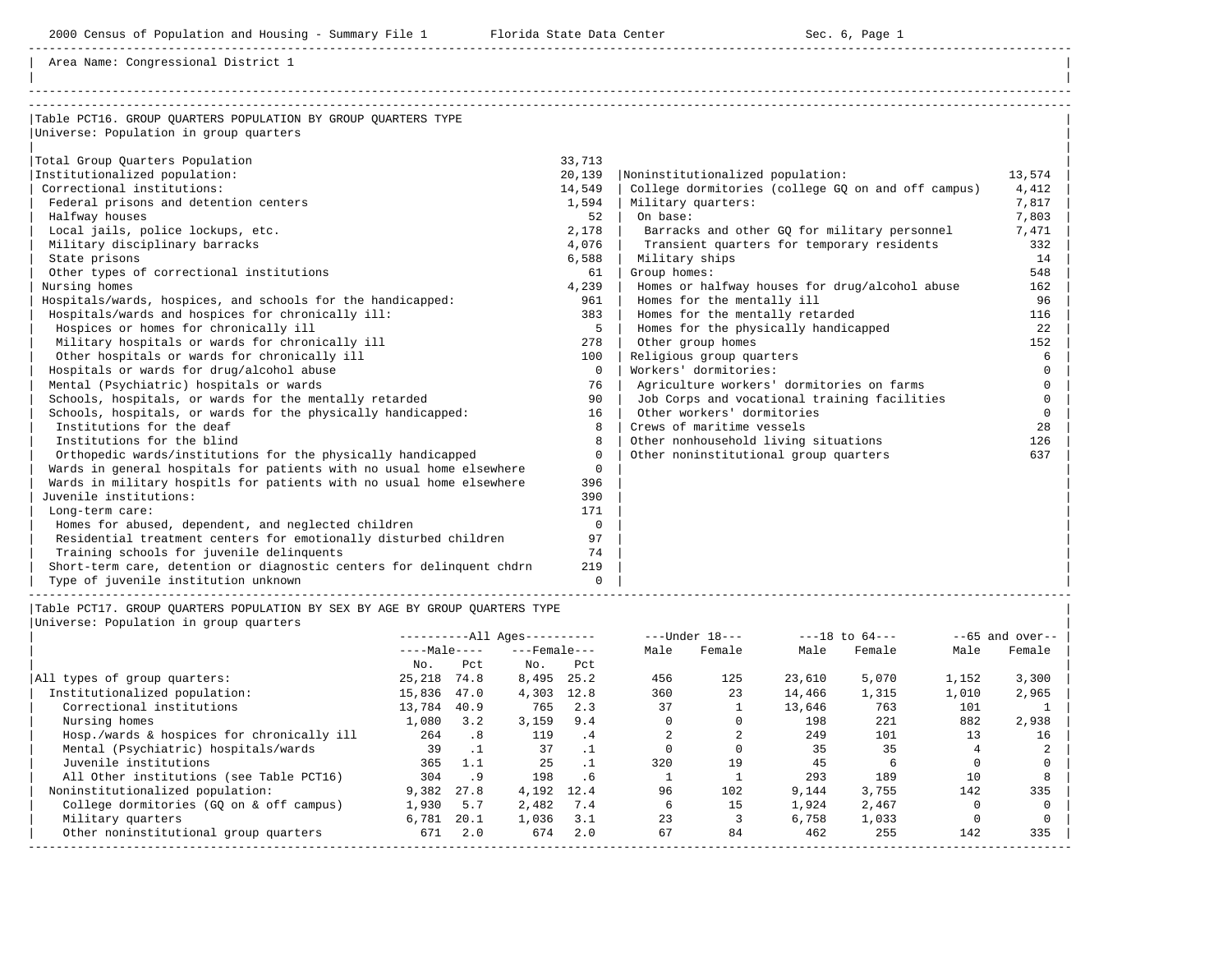| |

Area Name: Congressional District 1

# -----------------------------------------------------------------------------------------------------------------------------------------------------

### |Table PCT17A. GROUP QUARTERS POPULATION BY SEX BY AGE BY GROUP QUARTERS TYPE (PERSONS WHO ARE WHITE ALONE) | |<br>|Universe: Population in group quarters

|                                            |              |                 | $------All Ages------$ |           |      | $---Under 18---$ |        | $---18$ to $64---$ | $--65$ and over-- |        |
|--------------------------------------------|--------------|-----------------|------------------------|-----------|------|------------------|--------|--------------------|-------------------|--------|
|                                            | $---Male---$ |                 | $---$ Female $---$     |           | Male | Female           | Male   | Female             | Male              | Female |
|                                            | No.          | Pct             | No.                    | Pct       |      |                  |        |                    |                   |        |
| All types of group quarters:               | 16,229       | 70.1            | 6,936                  | 29.9      | 245  | 78               | 15,010 | 3,874              | 974               | 2,984  |
| Institutionalized population:              | 8,933        | 38.6            | 3,552                  | 15.3      | 182  |                  | 7,902  | 883                | 849               | 2,660  |
| Correctional institutions                  | 7,395        | 31.9            | 492                    | 2.1       | 15   |                  | 7,306  | 491                | 74                |        |
| Nursing homes                              | 898          | 3.9             | 2,806                  | 12.1      |      |                  | 145    | 166                | 753               | 2,640  |
| Hosp./wards & hospices for chronically ill | 209          | . 9             | 88                     | .4        |      |                  | 195    | 73                 | 12                | 14     |
| Mental (Psychiatric) hospitals/wards       | 35           | .2 <sub>2</sub> | 27                     |           |      |                  | 31     | 26                 |                   |        |
| Juvenile institutions                      | 189          | .8              | 11                     | $\cdot$ 0 | 165  |                  | 24     |                    |                   |        |
| All Other institutions (see Table PCT16)   | 207          | . 9             | 128                    | .6        |      |                  | 201    | 123                | h                 |        |
| Noninstitutionalized population:           | 7,296        | 31.5            | 3,384                  | 14.6      | 63   | 69               | 7,108  | 2,991              | 125               | 324    |
| College dormitories (GO on & off campus)   | 1,747        | 7.5             | 2,174                  | 9.4       |      | 12               | 1,742  | 2,162              |                   |        |
| Military quarters                          | 5,064        | 21.9            | 642                    | 2.8       | 17   |                  | 5,047  | 640                |                   |        |
| Other noninstitutional group quarters      | 485          | 2.1             | 568                    | 2.5       | 41   | 55               | 319    | 189                | 125               | 324    |
|                                            |              |                 |                        |           |      |                  |        |                    |                   |        |

|Table PCT17B. GROUP QUARTERS POPULATION BY SEX BY AGE BY GROUP QUARTERS TYPE (PERSONS WHO ARE BLACK OR AFRICAN AMERICAN ALONE) | |Universe: Population in group quarters |

|                                            | $------All Aqes------$ |           |                    |      |      | $---Under 18---$ |       | $---18$ to $64---$ | $--65$ and over-- |        |
|--------------------------------------------|------------------------|-----------|--------------------|------|------|------------------|-------|--------------------|-------------------|--------|
|                                            | $---Male---$           |           | $---$ Female $---$ |      | Male | Female           | Male  | Female             | Male              | Female |
|                                            | No.                    | Pct       | No.                | Pct  |      |                  |       |                    |                   |        |
| All types of group quarters:               | 6,977                  | 86.6      | 1,078              | 13.4 | 182  | 37               | 6,627 | 740                | 168               | 301    |
| Institutionalized population:              | 5,896                  | 73.2      | 642                | 8.0  | 161  | 14               | 5,582 | 335                | 153               | 293    |
| Correctional institutions                  | 5,452                  | 67.7      | 211                | 2.6  | 22   |                  | 5,406 | 210                | 24                |        |
| Nursing homes                              | 175                    | 2.2       | 336                | 4.2  |      |                  | 51    | 49                 | 124               | 287    |
| Hosp./wards & hospices for chronically ill | 34                     | . 4       | 21                 |      |      |                  | 33    | 18                 |                   |        |
| Mental (Psychiatric) hospitals/wards       |                        | $\cdot$ 0 | 6                  |      |      |                  |       |                    |                   |        |
| Juvenile institutions                      | 154                    | 1.9       | 14                 | . 2  | 138  | 12               | 16    |                    |                   |        |
| All Other institutions (see Table PCT16)   | 77                     | 1.0       | 54                 |      |      |                  | 72    | 50                 |                   |        |
| Noninstitutionalized population:           | 1,081                  | 13.4      | 436                | 5.4  | 21   | 23               | 1,045 | 405                | 15                |        |
| College dormitories (GO on & off campus)   | 77                     | 1.0       | 113                | 1.4  |      |                  | 77    | 113                |                   |        |
| Military quarters                          | 845                    | 10.5      | 239                | 3.0  |      |                  | 842   | 238                |                   |        |
| Other noninstitutional group quarters      | 159                    | 2.0       | 84                 | 1.0  | 18   | 22               | 126   | 54                 |                   |        |

-----------------------------------------------------------------------------------------------------------------------------------------------------

|                                            | $------All Ages------$ |           |                    |           |      | $---Under 18---$ |      | $---18$ to $64---$ | $--65$ and over-- |        |
|--------------------------------------------|------------------------|-----------|--------------------|-----------|------|------------------|------|--------------------|-------------------|--------|
|                                            | $---Male---$           |           | $---$ Female $---$ |           | Male | Female           | Male | Female             | Male              | Female |
|                                            | No.                    | Pct       | No.                | Pct       |      |                  |      |                    |                   |        |
| All types of group quarters:               | 216                    | 84.0      | 41                 | 16.0      |      |                  | 212  | 39                 |                   |        |
| Institutionalized population:              | 111                    | 43.2      | 13                 | 5.1       |      |                  | 111  |                    |                   |        |
| Correctional institutions                  | 108                    | 42.0      | 9                  | 3.5       |      |                  | 108  |                    |                   |        |
| Nursing homes                              |                        | .0        |                    | 1.6       |      |                  |      |                    |                   |        |
| Hosp./wards & hospices for chronically ill |                        | 1.2       |                    | . 0       |      |                  |      |                    |                   |        |
| Mental (Psychiatric) hospitals/wards       |                        | $\cdot$ 0 |                    | $\cdot$ 0 |      |                  |      |                    |                   |        |
| Juvenile institutions                      |                        |           |                    | . 0       |      |                  |      |                    |                   |        |
| All Other institutions (see Table PCT16)   |                        | $\cdot$ 0 |                    |           |      |                  |      |                    |                   |        |
| Noninstitutionalized population:           | 105                    | 40.9      | 28                 | 10.9      |      |                  | 101  | 28                 |                   |        |
| College dormitories (GO on & off campus)   |                        | . 8       |                    | 2.7       |      |                  |      |                    |                   |        |
| Military quarters                          | 93                     | 36.2      | 18                 | 7.0       |      |                  | 93   | 18                 |                   |        |
| Other noninstitutional group quarters      | 10                     | 3.9       | 3                  | 1.2       |      |                  |      |                    |                   |        |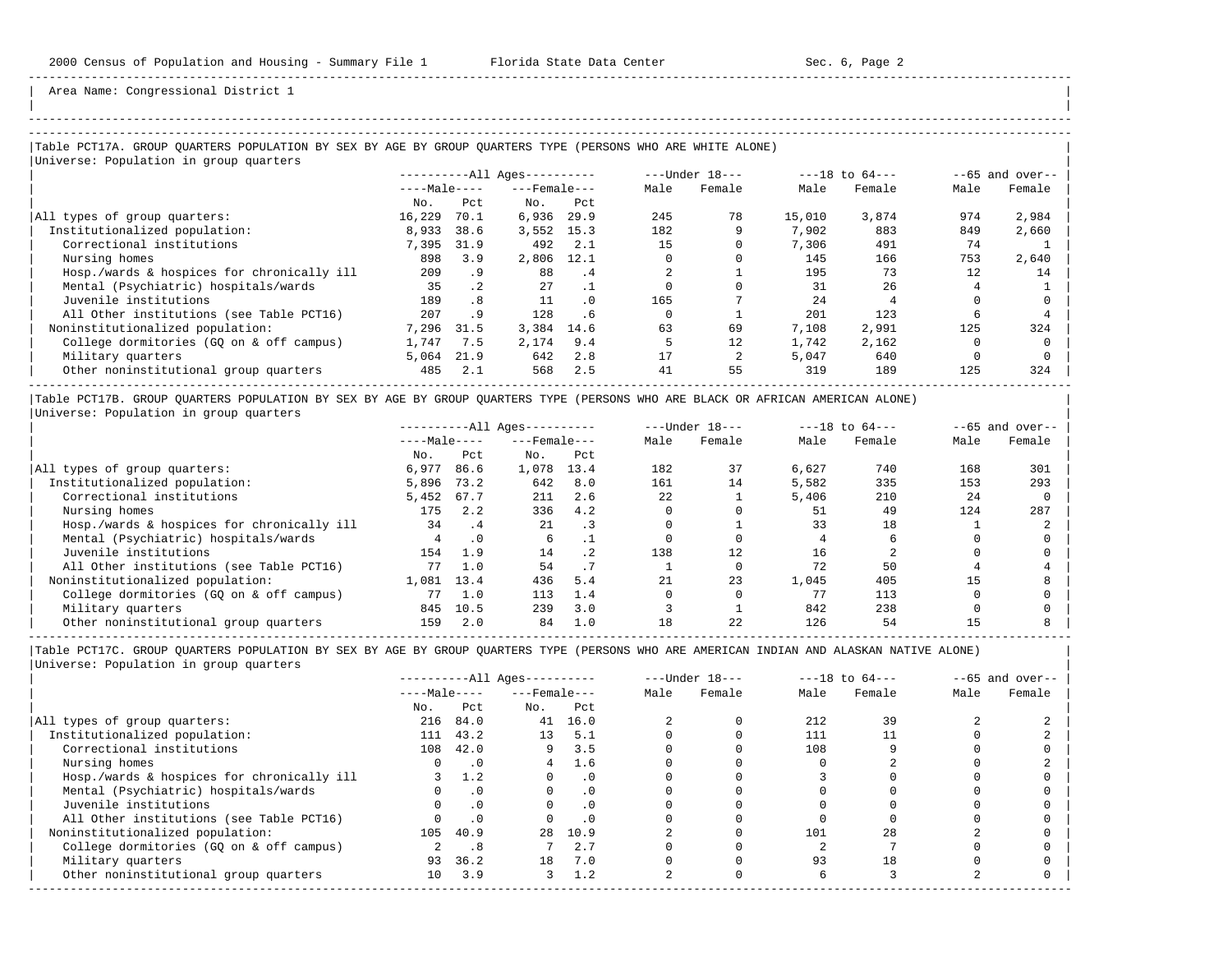| | -----------------------------------------------------------------------------------------------------------------------------------------------------

Area Name: Congressional District 1

## |Table PCT17D. GROUP QUARTERS POPULATION BY SEX BY AGE BY GROUP QUARTERS TYPE (PERSONS WHO ARE ASIAN ALONE) |

| Universe: Population in group quarters     |              |           |                            |           |      |                |      |                    |      |                   |
|--------------------------------------------|--------------|-----------|----------------------------|-----------|------|----------------|------|--------------------|------|-------------------|
|                                            |              |           | $------All \text{Aqes}---$ |           |      | ---Under 18--- |      | $---18$ to $64---$ |      | $--65$ and over-- |
|                                            | $---Male---$ |           | $---$ Female $---$         |           | Male | Female         | Male | Female             | Male | Female            |
|                                            | No.          | Pct       | No.                        | Pct       |      |                |      |                    |      |                   |
| All types of group quarters:               | 363          | 70.3      | 153                        | 29.7      |      |                | 352  | 147                |      |                   |
| Institutionalized population:              | 146          | 28.3      | 34                         | 6.6       |      |                | 139  | 33                 |      |                   |
| Correctional institutions                  | 114          | 22.1      | 16                         | 3.1       |      |                | 114  | 16                 |      |                   |
| Nursing homes                              |              | . 6       |                            | . 6       |      |                |      |                    |      |                   |
| Hosp./wards & hospices for chronically ill |              | 1.6       | 5.                         | 1.0       |      |                |      |                    |      |                   |
| Mental (Psychiatric) hospitals/wards       |              | $\cdot$ 0 |                            | $\cdot$ 2 |      |                |      |                    |      |                   |
| Juvenile institutions                      | 8            | 1.6       |                            | $\cdot$ 0 |      |                |      |                    |      |                   |
| All Other institutions (see Table PCT16)   | 13           | 2.5       | 9                          |           |      |                |      |                    |      |                   |
| Noninstitutionalized population:           | 217          | 42.1      | 119                        | 23.1      |      |                | 213  | 114                |      |                   |
| College dormitories (GQ on & off campus)   | 52           | 10.1      | 88                         | 17.1      |      |                | 51   | 85                 |      |                   |
| Military quarters                          | 159          | 30.8      | 26                         | 5.0       |      |                | 158  | 26                 |      |                   |
| Other noninstitutional group quarters      | 6            | 1.2       | 5                          | 1.0       |      |                |      |                    |      |                   |

|Table PCT17E. GROUP QUARTERS POPULATION BY SEX BY AGE BY GROUP QUARTERS TYPE (PERSONS OF WHO ARE NATIVE HAWAIIAN AND OTHER PACIFIC ISLANDER ALONE) | |Universe: Population in group quarters |

|                                            | $------All Ages------$ |           |                    |           | $---Under 18---$ | $---18$ to $64---$ |      | $--65$ and over-- |      |        |
|--------------------------------------------|------------------------|-----------|--------------------|-----------|------------------|--------------------|------|-------------------|------|--------|
|                                            | $---Male---$           |           | $---$ Female $---$ |           | Male             | Female             | Male | Female            | Male | Female |
|                                            | No.                    | Pct       | No.                | Pct       |                  |                    |      |                   |      |        |
| All types of group quarters:               | 50                     | 68.5      | 23                 | 31.5      |                  |                    | 50   |                   |      |        |
| Institutionalized population:              | 16                     | 21.9      |                    | 4.1       |                  |                    | 16   |                   |      |        |
| Correctional institutions                  | 16                     | 21.9      |                    | 1.4       |                  |                    | 16   |                   |      |        |
| Nursing homes                              |                        | $\cdot$ 0 |                    | . 0       |                  |                    |      |                   |      |        |
| Hosp./wards & hospices for chronically ill |                        |           |                    |           |                  |                    |      |                   |      |        |
| Mental (Psychiatric) hospitals/wards       |                        |           |                    | 2.7       |                  |                    |      |                   |      |        |
| Juvenile institutions                      |                        |           |                    | . 0       |                  |                    |      |                   |      |        |
| All Other institutions (see Table PCT16)   |                        |           |                    | $\cdot$ 0 |                  |                    |      |                   |      |        |
| Noninstitutionalized population:           | 34                     | 46.6      | 20                 | 27.4      |                  |                    | 34   | 2.0               |      |        |
| College dormitories (GO on & off campus)   |                        | 4.1       | 17                 | 23.3      |                  |                    |      |                   |      |        |
| Military quarters                          | 31                     | 42.5      | 3                  | 4.1       |                  |                    | 31   |                   |      |        |
| Other noninstitutional group quarters      |                        |           |                    | $\cdot$ 0 |                  |                    |      |                   |      |        |

----------------------------------------------------------------------------------------------------------------------------------------------------- |Table PCT17F. GROUP QUARTERS POPULATION BY SEX BY AGE BY GROUP QUARTERS TYPE (PERSONS WHO ARE SOME OTHER RACE ALONE) |

|                                            | $------All Aqes------$ |           |                    |           |      | $---Under 18---$ |      | $---18$ to $64---$ | $--65$ and over-- |        |
|--------------------------------------------|------------------------|-----------|--------------------|-----------|------|------------------|------|--------------------|-------------------|--------|
|                                            | $---Male---$           |           | $---$ Female $---$ |           | Male | Female           | Male | Female             | Male              | Female |
|                                            | No.                    | Pct       | No.                | Pct       |      |                  |      |                    |                   |        |
| All types of group quarters:               | 848                    | 87.4      | 122                | 12.6      |      |                  | 832  | 113                |                   |        |
| Institutionalized population:              | 451                    | 46.5      | 36                 | 3.7       |      |                  | 437  | 30                 |                   |        |
| Correctional institutions                  | 427                    | 44.0      | 25                 | 2.6       |      |                  | 425  | 25                 |                   |        |
| Nursing homes                              |                        | .4        |                    |           |      |                  |      |                    |                   |        |
| Hosp./wards & hospices for chronically ill |                        |           |                    |           |      |                  |      |                    |                   |        |
| Mental (Psychiatric) hospitals/wards       |                        | $\cdot$ 0 |                    | $\cdot$ 0 |      |                  |      |                    |                   |        |
| Juvenile institutions                      | 11                     |           |                    | $\cdot$ 0 |      |                  |      |                    |                   |        |
| All Other institutions (see Table PCT16)   |                        |           |                    |           |      |                  |      |                    |                   |        |
| Noninstitutionalized population:           | 397                    | 40.9      | 86                 | 8.9       |      |                  | 395  | 83                 |                   |        |
| College dormitories (GQ on & off campus)   | 10                     | 1.0       | 17                 | 1.8       |      |                  | 10   |                    |                   |        |
| Military quarters                          | 383                    | 39.5      | 63                 | 6.5       |      |                  | 383  | 63                 |                   |        |
| Other noninstitutional group quarters      | 4                      | . 4       | 6                  | . 6       |      |                  |      |                    |                   |        |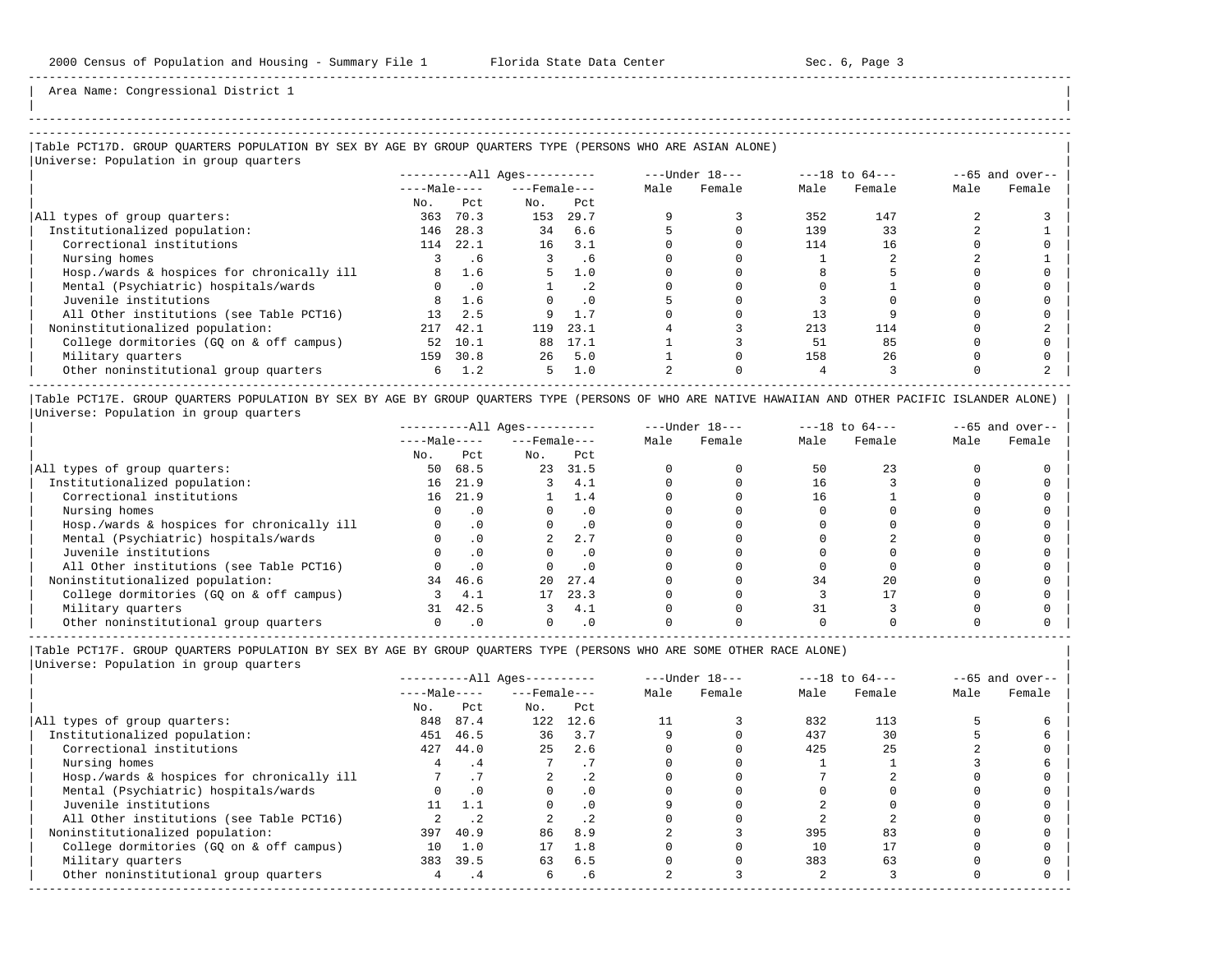| |

Area Name: Congressional District 1

# -----------------------------------------------------------------------------------------------------------------------------------------------------

### |Table PCT17G. GROUP QUARTERS POPULATION BY SEX BY AGE BY GROUP QUARTERS TYPE (PERSONS OF WHO REPORT TWO OR MORE RACES) | |<br>|Universe: Population in group quarters

|              |           | $------All \text{Aqes}---$ |      | ---Under 18---            |        | $---18$ to $64---$ |        | $--65$ and over-- |        |
|--------------|-----------|----------------------------|------|---------------------------|--------|--------------------|--------|-------------------|--------|
| $---Male---$ |           |                            |      | Male                      | Female | Male               | Female | Male              | Female |
| No.          | Pct.      | No.                        | Pct  |                           |        |                    |        |                   |        |
| 535          | 79.0      |                            | 21.0 |                           |        | 527                | 134    |                   |        |
| 283          | 41.8      | 23                         | 3.4  |                           |        | 279                | 20     |                   |        |
|              | 40.2      | 11                         | 1.6  |                           |        | 271                |        |                   |        |
|              | $\cdot$ 0 |                            | . 4  |                           |        |                    |        |                   |        |
|              | .4        |                            | . 4  |                           |        |                    |        |                   |        |
|              | .0        |                            |      |                           |        |                    |        |                   |        |
|              | .4        |                            | .0   |                           |        |                    |        |                   |        |
|              |           |                            |      |                           |        |                    |        |                   |        |
| 252          | 37.2      | 119                        | 17.6 |                           |        | 248                | 114    |                   |        |
| 39           | 5.8       | 66                         | 9.7  |                           |        | 39                 | 66     |                   |        |
| 206          |           | 45                         | 6.6  |                           |        | 204                | 45     |                   |        |
|              | 1.0       | 8                          | 1.2  |                           |        |                    |        |                   |        |
|              |           | 2.72<br>30.4               |      | $---$ Female $---$<br>142 |        |                    |        |                   |        |

|Table PCT17H. GROUP QUARTERS POPULATION BY SEX BY AGE BY GROUP QUARTERS TYPE (PERSONS OF ANY RACE WHO ARE HISPANIC OR LATINO) | |Universe: Population in group quarters |

|                                            |              |           | $------All Aqes------$ |      |      | $---Under 18---$ | $---18$ to $64---$ |        | $--65$ and over-- |        |
|--------------------------------------------|--------------|-----------|------------------------|------|------|------------------|--------------------|--------|-------------------|--------|
|                                            | $---Male---$ |           | $---$ Female $---$     |      | Male | Female           | Male               | Female | Male              | Female |
|                                            | No.          | Pct       | No.                    | Pct  |      |                  |                    |        |                   |        |
| All types of group quarters:               | 2,217        | 89.5      | 259                    | 10.5 | 18   |                  | 2,176              | 235    |                   | 19     |
| Institutionalized population:              | 1,449        | 58.5      | 77                     | 3.1  | 14   |                  | 1,413              | 59     | 22                | 18     |
| Correctional institutions                  | 1,384        | 55.9      | 42                     | 1.7  |      |                  | 1,366              | 42     |                   |        |
| Nursing homes                              |              |           | 20                     | . 8  |      |                  |                    |        |                   |        |
| Hosp./wards & hospices for chronically ill | 28           | 1.1       |                        |      |      |                  | 28                 |        |                   |        |
| Mental (Psychiatric) hospitals/wards       |              | $\cdot$ 0 |                        |      |      |                  |                    |        |                   |        |
| Juvenile institutions                      | 15           | . 6       |                        | . 0  |      |                  |                    |        |                   |        |
| All Other institutions (see Table PCT16)   | 14           | . 6       | 12 <sub>1</sub>        | . 5  |      |                  | 14                 |        |                   |        |
| Noninstitutionalized population:           | 768          | 31.0      | 182                    | 7.4  |      |                  | 763                | 176    |                   |        |
| College dormitories (GO on & off campus)   | 35           | 1.4       | 61                     | 2.5  |      |                  | 35                 | 61     |                   |        |
| Military quarters                          | 713          | 28.8      | 112                    | 4.5  |      |                  | 712                | 112    |                   |        |
| Other noninstitutional group quarters      | 20           | .8        |                        |      |      |                  | 16                 |        |                   |        |

|Table PCT17I. GROUP QUARTERS POPULATION BY SEX BY AGE BY GROUP QUARTERS TYPE (PERSONS OF WHO ARE WHITE ALONE, NOT HISPANIC OR LATINO) |

| Universe: Population in group quarters |  |
|----------------------------------------|--|
|                                        |  |
|                                        |  |

|                                            | $------All Aqes------$ |           |                    |      | $---Under 18---$ |        | $---18$ to $64---$ | $--65$ and over-- |      |        |
|--------------------------------------------|------------------------|-----------|--------------------|------|------------------|--------|--------------------|-------------------|------|--------|
|                                            | $---Male---$           |           | $---$ Female $---$ |      | Male             | Female | Male               | Female            | Male | Female |
|                                            | No.                    | Pct       | No.                | Pct  |                  |        |                    |                   |      |        |
| All types of group quarters:               | 15,100                 | 68.9      | 6,828              | 31.1 | 238              | 77     | 13,905             | 3,781             | 957  | 2,970  |
| Institutionalized population:              | 8,082                  | 36.9      | 3,514              | 16.0 | 177              | 9      | 7,072              | 858               | 833  | 2,647  |
| Correctional institutions                  | 6,579                  | 30.0      | 478                | 2.2  | 14               |        | 6,504              | 477               | 61   |        |
| Nursing homes                              | 893                    | 4.1       | 2,792 12.7         |      |                  |        | 143                | 164               | 750  | 2,628  |
| Hosp./wards & hospices for chronically ill | 190                    | . 9       | 87                 | . 4  |                  |        | 176                | 73                | 12   | 13     |
| Mental (Psychiatric) hospitals/wards       | 35                     | $\cdot$ 2 | 27                 |      |                  |        | 31                 | 26                |      |        |
| Juvenile institutions                      | 185                    | .8        | 11                 |      | 161              |        | 2.4                |                   |      |        |
| All Other institutions (see Table PCT16)   | 200                    | .9        | 119                | . 5  |                  |        | 194                | 114               |      |        |
| Noninstitutionalized population:           | 7,018                  | 32.0      | 3,314              | 15.1 | 61               | 68     | 6,833              | 2,923             | 124  | 323    |
| College dormitories (GO on & off campus)   | 1,724                  | 7.9       | 2,137              | 9.7  |                  | 12     | 1,719              | 2,125             |      |        |
| Military quarters                          | 4,818                  | 22.0      | 611                | 2.8  | 16               |        | 4,802              | 609               |      |        |
| Other noninstitutional group quarters      | 476                    | 2.2       | 566                | 2.6  | 40               | 54     | 312                | 189               | 124  | 323    |
|                                            |                        |           |                    |      |                  |        |                    |                   |      |        |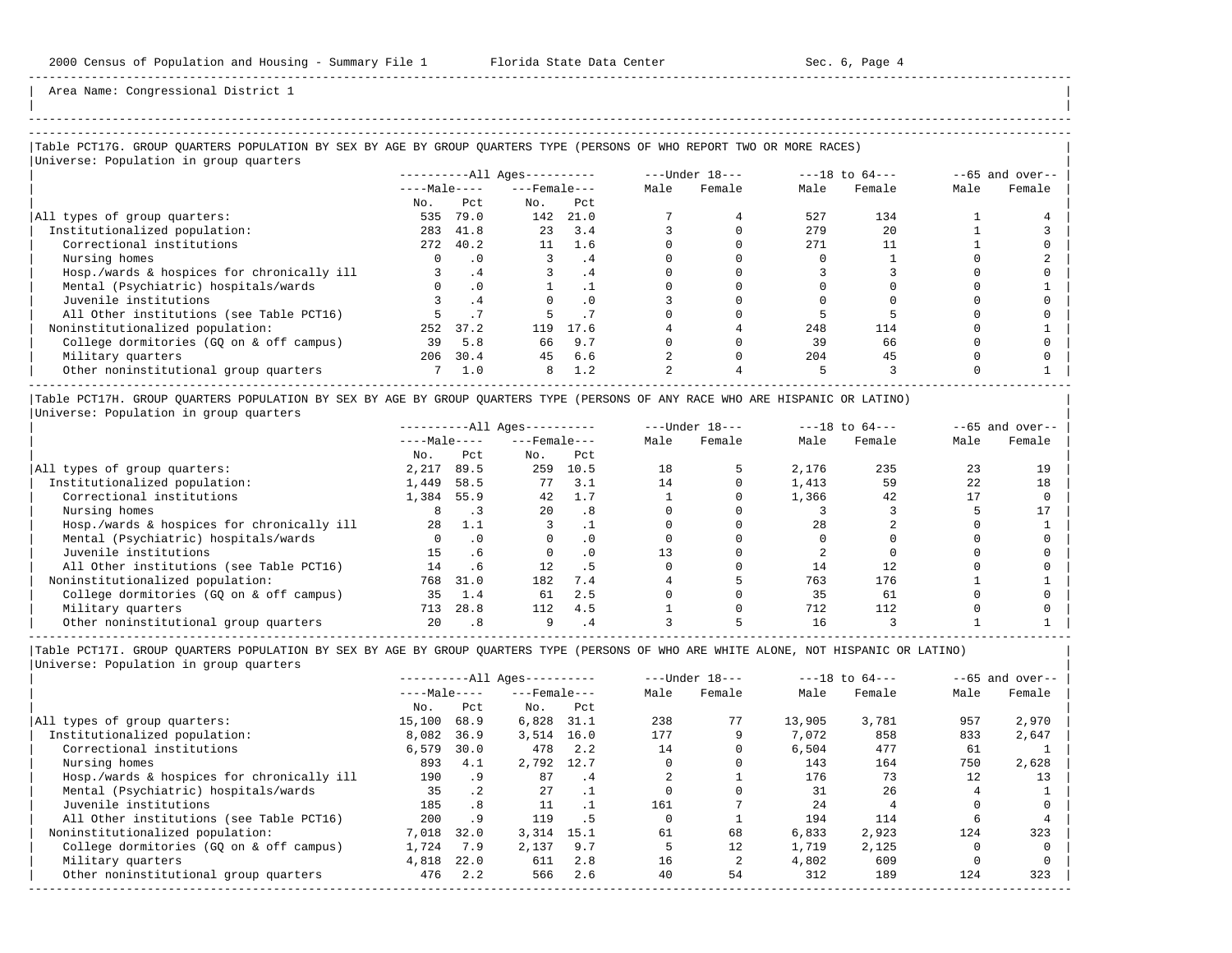Area Name: Congressional District 2

| Table PCT16. GROUP QUARTERS POPULATION BY GROUP QUARTERS TYPE         |             |                                                    |              |
|-----------------------------------------------------------------------|-------------|----------------------------------------------------|--------------|
| Universe: Population in group quarters                                |             |                                                    |              |
|                                                                       |             |                                                    |              |
| Total Group Quarters Population                                       | 47,384      |                                                    |              |
| Institutionalized population:                                         | 35,417      | Noninstitutionalized population:                   | 11,967       |
| Correctional institutions:                                            | 29,183      | College dormitories (college GQ on and off campus) | 8,967        |
| Federal prisons and detention centers                                 | 2,730       | Military quarters:                                 | 412          |
| Halfway houses                                                        | 95          | On base:                                           | 412          |
| Local jails, police lockups, etc.                                     | 4,165       | Barracks and other GO for military personnel       | 412          |
| Military disciplinary barracks                                        | $\Omega$    | Transient quarters for temporary residents         | $\Omega$     |
| State prisons                                                         | 22,092      | Military ships                                     | $\Omega$     |
| Other types of correctional institutions                              | 101         | Group homes:                                       | 664          |
| Nursing homes                                                         | 4,261       | Homes or halfway houses for drug/alcohol abuse     | 112          |
| Hospitals/wards, hospices, and schools for the handicapped:           | 1,205       | Homes for the mentally ill                         | 156          |
| Hospitals/wards and hospices for chronically ill:                     | 310         | Homes for the mentally retarded                    | 229          |
| Hospices or homes for chronically ill                                 | $\Omega$    | Homes for the physically handicapped               | $\Omega$     |
| Military hospitals or wards for chronically ill                       | $\Omega$    | Other group homes                                  | 167          |
| Other hospitals or wards for chronically ill                          | 310         | Religious group quarters                           | 16           |
| Hospitals or wards for drug/alcohol abuse                             | $\Omega$    | Workers' dormitories:                              | <sup>n</sup> |
| Mental (Psychiatric) hospitals or wards                               | 150         | Agriculture workers' dormitories on farms          | <sup>n</sup> |
| Schools, hospitals, or wards for the mentally retarded                | 411         | Job Corps and vocational training facilities       | <sup>n</sup> |
| Schools, hospitals, or wards for the physically handicapped:          | 68          | Other workers' dormitories                         | <sup>n</sup> |
| Institutions for the deaf                                             | $\Omega$    | Crews of maritime vessels                          | $\cap$       |
| Institutions for the blind                                            | $\Omega$    | Other nonhousehold living situations               | 245          |
| Orthopedic wards/institutions for the physically handicapped          | 68          | Other noninstitutional group quarters              | 1,663        |
| Wards in general hospitals for patients with no usual home elsewhere  | 266         |                                                    |              |
| Wards in military hospitls for patients with no usual home elsewhere  | $\Omega$    |                                                    |              |
| Juvenile institutions:                                                | 768         |                                                    |              |
| Long-term care:                                                       | 544         |                                                    |              |
| Homes for abused, dependent, and neglected children                   | 71          |                                                    |              |
| Residential treatment centers for emotionally disturbed children      | $\mathbf 0$ |                                                    |              |
| Training schools for juvenile delinquents                             | 473         |                                                    |              |
| Short-term care, detention or diagnostic centers for delinguent chdrn | 137         |                                                    |              |
| Type of juvenile institution unknown                                  | 87          |                                                    |              |

|Table PCT17. GROUP QUARTERS POPULATION BY SEX BY AGE BY GROUP QUARTERS TYPE |

|Universe: Population in group quarters |

|                                            |              |           | $------All Ages------$ |             |      | $---Under 18---$ |        | $---18$ to $64---$ |       | $--65$ and over-- |
|--------------------------------------------|--------------|-----------|------------------------|-------------|------|------------------|--------|--------------------|-------|-------------------|
|                                            | $---Male---$ |           | $---$ Female $---$     |             | Male | Female           | Male   | Female             | Male  | Female            |
|                                            | No.          | Pct       | No.                    | Pct         |      |                  |        |                    |       |                   |
| All types of group quarters:               | 34,515       | 72.8      | 12,869                 | 27.2        | 845  | 181              | 32,073 | 9,032              | 1,597 | 3,656             |
| Institutionalized population:              | 29,432       | 62.1      | 5,985                  | 12.6        | 752  | 80               | 27,340 | 2,925              | 1,340 | 2,980             |
| Correctional institutions                  | 26,693       | 56.3      | 2,490                  | 5.3         | 166  |                  | 26,274 | 2,470              | 253   | 19                |
| Nursing homes                              | 1,248        | 2.6       | 3.013                  | 6.4         |      |                  | 238    | 160                | 1,010 | 2,853             |
| Hosp./wards & hospices for chronically ill | 225          | . 5       | 85                     | $\cdot$ 2   |      |                  | 215    | 78                 |       |                   |
| Mental (Psychiatric) hospitals/wards       | 144          | $\cdot$ 3 | 6                      | $\cdot$ 0   |      |                  | 141    |                    |       |                   |
| Juvenile institutions                      | 677          | 1.4       | 91                     | 2.2         | 579  | 79               | 98     |                    |       |                   |
| All Other institutions (see Table PCT16)   | 445          | . 9       | 300                    | .6          |      |                  | 374    | 199                | 67    | 101               |
| Noninstitutionalized population:           | 5,083        | 10.7      | 6,884                  | 14.5        | 93   | 101              | 4,733  | 6,107              | 257   | 676               |
| College dormitories (GO on & off campus)   | 3,422        | 7.2       | 5,545 11.7             |             |      | 31               | 3,413  | 5,514              |       |                   |
| Military quarters                          | 329          | .7        | 83                     | $\cdot$ . 2 |      |                  | 328    | 83                 |       |                   |
| Other noninstitutional group quarters      | 1,332        | 2.8       | 1,256                  | 2.7         | 83   | 70               | 992    | 510                | 257   | 676               |
|                                            |              |           |                        |             |      |                  |        |                    |       |                   |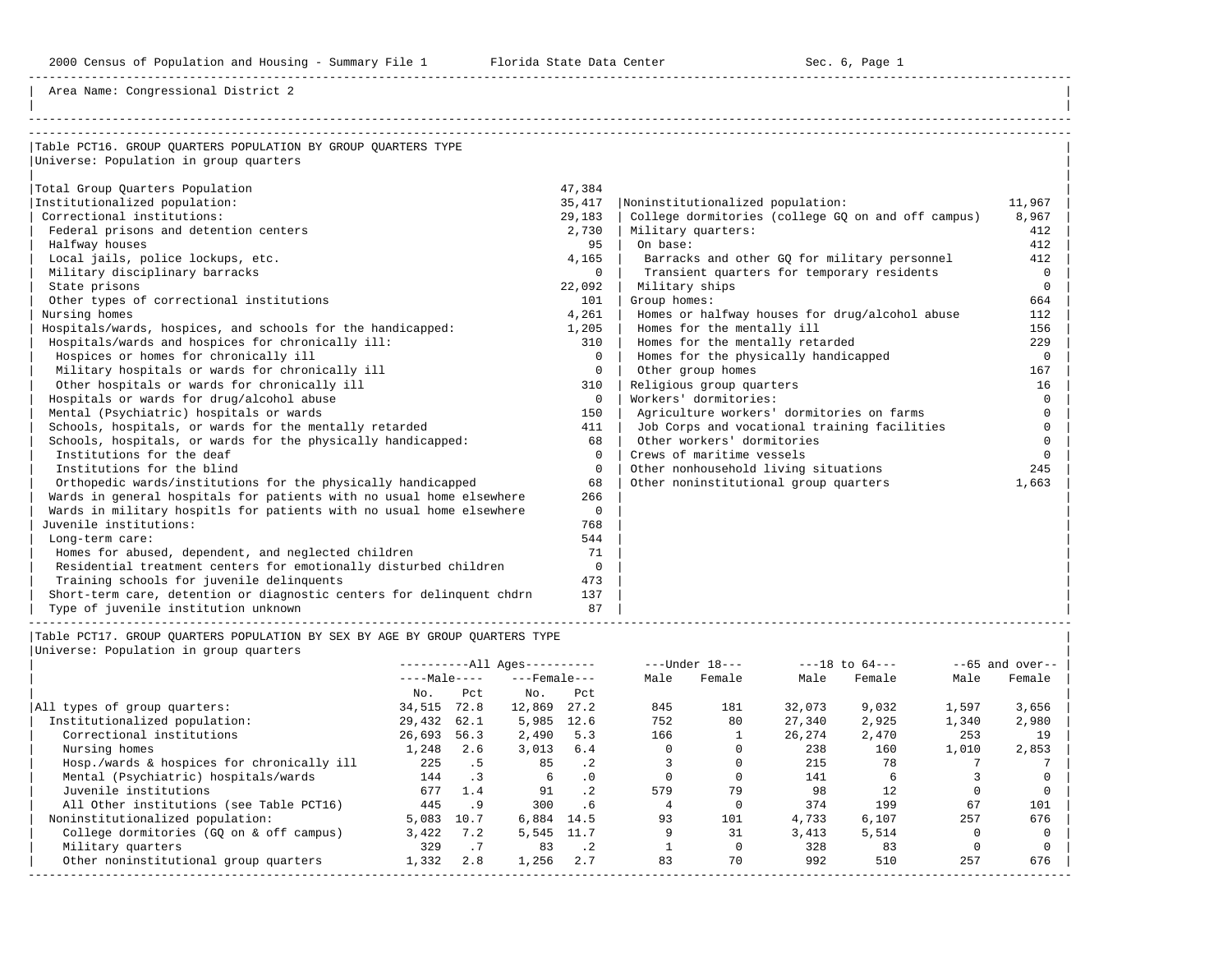| |

Area Name: Congressional District 2

# -----------------------------------------------------------------------------------------------------------------------------------------------------

### |Table PCT17A. GROUP QUARTERS POPULATION BY SEX BY AGE BY GROUP QUARTERS TYPE (PERSONS WHO ARE WHITE ALONE) | |<br>|Universe: Population in group quarters

|        |           | $------All Ages------$ |           |                                   | $---Under 18---$ |        | $---18$ to $64---$ |       | $--65$ and over-- |
|--------|-----------|------------------------|-----------|-----------------------------------|------------------|--------|--------------------|-------|-------------------|
|        |           |                        |           | Male                              | Female           | Male   | Female             | Male  | Female            |
| No.    | Pct       | No.                    | Pct       |                                   |                  |        |                    |       |                   |
| 15,857 | 66.5      | 7,989                  | 33.5      | 427                               | 116              | 14,285 | 4,974              | 1,145 | 2,899             |
| 12,721 | 53.3      | 3,772                  | 15.8      | 363                               | 50               | 11,418 | 1,357              | 940   | 2,365             |
| 11,056 | 46.4      | 1,089                  | 4.6       | 74                                |                  | 10,813 | 1,074              | 169   | 15                |
| 838    | 3.5       | 2,370                  | 9.9       |                                   |                  | 126    | 105                | 712   | 2,265             |
| 112    | . 5       | 36                     | $\cdot$ 2 |                                   |                  | 106    | 30                 |       |                   |
| 68     | $\cdot$ 3 |                        | $\cdot$ 0 |                                   |                  | 65     |                    |       |                   |
| 344    | 1.4       | 53                     | $\cdot$ 2 | 286                               | 50               | 58     |                    |       |                   |
| 303    | 1.3       | 221                    | . 9       |                                   |                  | 250    | 142                | 51    | 79                |
| 3,136  | 13.2      | 4,217                  | 17.7      | 64                                | 66               | 2,867  | 3,617              | 205   | 534               |
| 2,041  | 8.6       |                        |           |                                   |                  | 2,036  | 3,236              |       |                   |
| 226    | . 9       | 44                     | $\cdot$ 2 |                                   |                  | 226    | 44                 |       |                   |
| 869    | 3.6       | 932                    | 3.9       | 59                                | 61               | 605    | 337                | 205   | 534               |
|        |           | $---Male---$           |           | $---$ Female $---$<br>3, 241 13.6 |                  |        |                    |       |                   |

|Table PCT17B. GROUP QUARTERS POPULATION BY SEX BY AGE BY GROUP QUARTERS TYPE (PERSONS WHO ARE BLACK OR AFRICAN AMERICAN ALONE) | |Universe: Population in group quarters |

|                                            |              |      | $------All Ages------$ |           |      | $---Under 18---$ |        | $---18$ to $64---$ |      | $--65$ and over-- |
|--------------------------------------------|--------------|------|------------------------|-----------|------|------------------|--------|--------------------|------|-------------------|
|                                            | $---Male---$ |      | $---$ Female $---$     |           | Male | Female           | Male   | Female             | Male | Female            |
|                                            | No.          | Pct  | No.                    | Pct       |      |                  |        |                    |      |                   |
| All types of group quarters:               | 16,872       | 79.2 | 4,434                  | 20.8      | 391  | 58               | 16,049 | 3,646              | 432  | 730               |
| Institutionalized population:              | 15,139       | 71.1 | 2,022                  | 9.5       | 366  | 27               | 14,393 | 1,394              | 380  | 601               |
| Correctional institutions                  | 14,108       | 66.2 | 1,238                  | 5.8       | 88   |                  | 13,949 | 1,234              | 71   |                   |
| Nursing homes                              | 398          | 1.9  | 627                    | 2.9       |      |                  | 107    | 52                 | 291  | 575               |
| Hosp./wards & hospices for chronically ill | 110          | . 5  | 45                     | $\cdot$ 2 |      |                  | 106    | 44                 |      |                   |
| Mental (Psychiatric) hospitals/wards       | 72           |      |                        | $\cdot$ 0 |      |                  | 72     |                    |      |                   |
| Juvenile institutions                      | 311          | 1.5  | 35                     | . 2       | 274  | 26               | 37     |                    |      |                   |
| All Other institutions (see Table PCT16)   | 140          |      | 74                     |           |      |                  | 122    | 52                 | 16   | 22                |
| Noninstitutionalized population:           | 1,733        | 8.1  | 2,412                  | 11.3      | 25   | 31               | 1,656  | 2,252              | 52   | 129               |
| College dormitories (GO on & off campus)   | 1,226        | 5.8  | 2,077                  | 9.7       |      | 22               | 1,222  | 2,055              |      |                   |
| Military quarters                          | 71           |      | 32                     | $\cdot$ 2 |      |                  |        | 32                 |      |                   |
| Other noninstitutional group quarters      | 436          | 2.0  | 303                    | 1.4       | 21   |                  | 363    | 165                | 52   | 129               |

|                                            |              |           | $------All Aqes------$ |                 |      | $---Under 18---$ |      | $---18$ to $64---$ |      | $--65$ and over-- |
|--------------------------------------------|--------------|-----------|------------------------|-----------------|------|------------------|------|--------------------|------|-------------------|
|                                            | $---Male---$ |           | $---$ Female $---$     |                 | Male | Female           | Male | Female             | Male | Female            |
|                                            | No.          | Pct       | No.                    | Pct             |      |                  |      |                    |      |                   |
| All types of group quarters:               | 280          | 88.6      | 36                     | 11.4            |      |                  | 263  | 30                 |      |                   |
| Institutionalized population:              | 265          | 83.9      | 26                     | 8.2             |      |                  | 248  | 22                 |      |                   |
| Correctional institutions                  | 253          | 80.1      | 2.2 <sub>1</sub>       | 7.0             |      |                  | 248  | 22                 |      |                   |
| Nursing homes                              |              |           |                        | 1.3             |      |                  |      |                    |      |                   |
| Hosp./wards & hospices for chronically ill |              | $\cdot$ 0 |                        | . 0             |      |                  |      |                    |      |                   |
| Mental (Psychiatric) hospitals/wards       |              | $\cdot$ 0 |                        | $\cdot$ 0       |      |                  |      |                    |      |                   |
| Juvenile institutions                      | 11           | 3.5       |                        |                 |      |                  |      |                    |      |                   |
| All Other institutions (see Table PCT16)   |              | $\cdot$ 0 |                        | . 0             |      |                  |      |                    |      |                   |
| Noninstitutionalized population:           | 15           | 4.7       | 10                     | 3.2             |      |                  | 15   |                    |      |                   |
| College dormitories (GQ on & off campus)   |              | 2.2       |                        | 2.2             |      |                  |      |                    |      |                   |
| Military quarters                          |              | . 9       |                        |                 |      |                  |      |                    |      |                   |
| Other noninstitutional group quarters      | 5.           | 1.6       |                        | .6 <sub>5</sub> |      |                  |      |                    |      |                   |
|                                            |              |           |                        |                 |      |                  |      |                    |      |                   |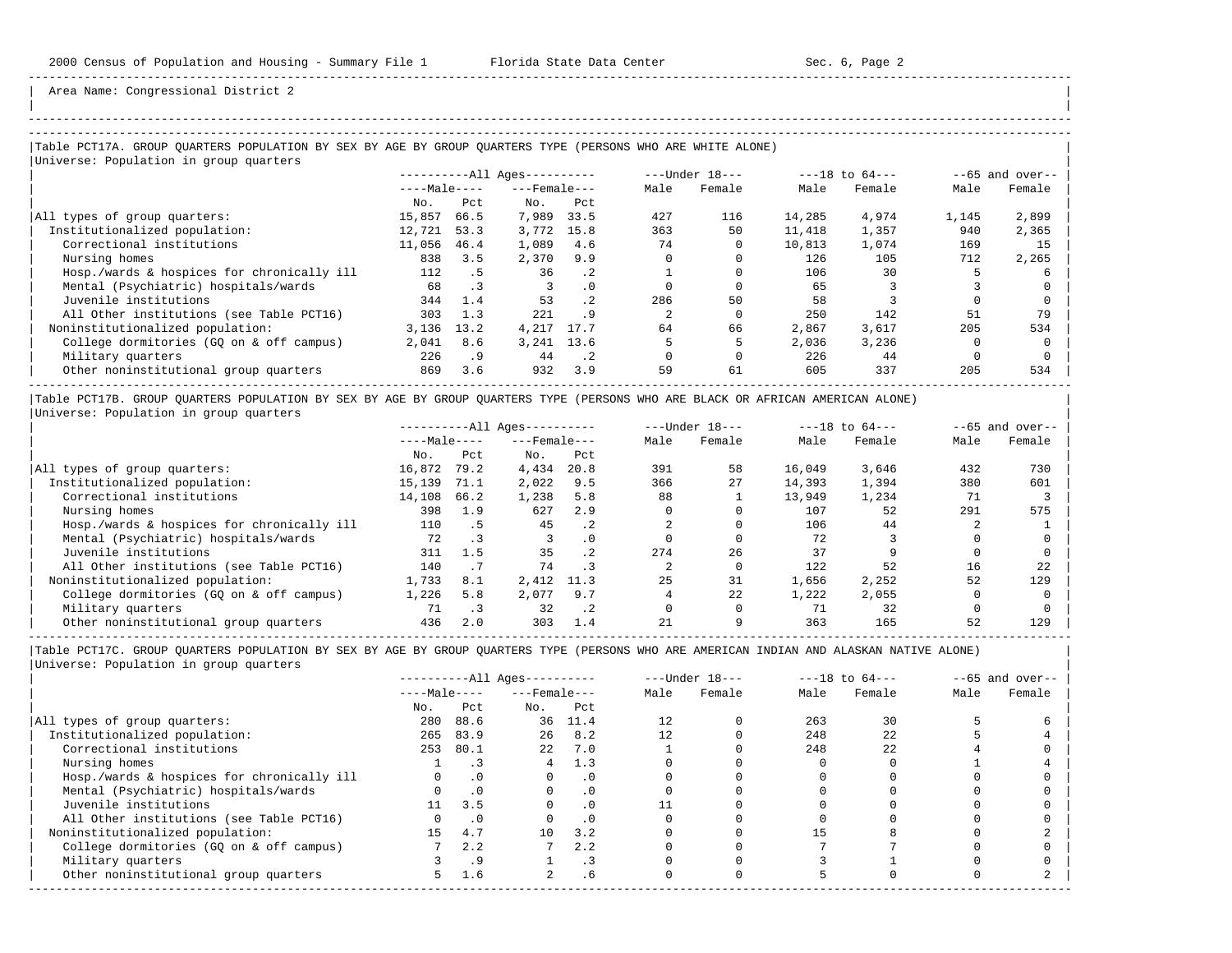-----------------------------------------------------------------------------------------------------------------------------------------------------

Area Name: Congressional District 2

## |Table PCT17D. GROUP QUARTERS POPULATION BY SEX BY AGE BY GROUP QUARTERS TYPE (PERSONS WHO ARE ASIAN ALONE) |

| Universe: Population in group quarters     |              |           |                        |           |      |                  |      |                    |      |                   |
|--------------------------------------------|--------------|-----------|------------------------|-----------|------|------------------|------|--------------------|------|-------------------|
|                                            |              |           | $------All Ages------$ |           |      | $---Under 18---$ |      | $---18$ to $64---$ |      | $--65$ and over-- |
|                                            | $---Male---$ |           | $---$ Female $---$     |           | Male | Female           | Male | Female             | Male | Female            |
|                                            | No.          | Pct       | No.                    | Pct       |      |                  |      |                    |      |                   |
| All types of group quarters:               | 159          | 58.5      | 113                    | 41.5      |      |                  | 154  | 110                |      |                   |
| Institutionalized population:              | 73           | 26.8      | 18                     | 6.6       |      |                  | 69   |                    |      |                   |
| Correctional institutions                  | 70           | 25.7      | 11                     | 4.0       |      |                  | 68   |                    |      |                   |
| Nursing homes                              |              | . 4       |                        | $\cdot$ / |      |                  |      |                    |      |                   |
| Hosp./wards & hospices for chronically ill |              | $\cdot$ 0 |                        | . 1       |      |                  |      |                    |      |                   |
| Mental (Psychiatric) hospitals/wards       |              | .4        |                        | $\cdot$ 0 |      |                  |      |                    |      |                   |
| Juvenile institutions                      |              | .4        |                        | . 4       |      |                  |      |                    |      |                   |
| All Other institutions (see Table PCT16)   |              | $\cdot$ 0 |                        |           |      |                  |      |                    |      |                   |
| Noninstitutionalized population:           | 86           | 31.6      | 95                     | 34.9      |      |                  | 85   | 93                 |      |                   |
| College dormitories (GQ on & off campus)   | 75           | 27.6      | 92                     | 33.8      |      |                  | 75   | 90                 |      |                   |
| Military quarters                          |              | 3.3       |                        | . 4       |      |                  |      |                    |      |                   |
| Other noninstitutional group quarters      |              |           |                        | .7        |      |                  |      |                    |      |                   |

|Table PCT17E. GROUP QUARTERS POPULATION BY SEX BY AGE BY GROUP QUARTERS TYPE (PERSONS OF WHO ARE NATIVE HAWAIIAN AND OTHER PACIFIC ISLANDER ALONE) | |Universe: Population in group quarters |

|                                            | $------All Aqes------$ |           |                    | $---Under 18---$ | $---18$ to $64---$ |        | $- -65$ and over-- |        |      |        |
|--------------------------------------------|------------------------|-----------|--------------------|------------------|--------------------|--------|--------------------|--------|------|--------|
|                                            | $---Male---$           |           | $---$ Female $---$ |                  | Male               | Female | Male               | Female | Male | Female |
|                                            | No.                    | Pct       | No.                | Pct              |                    |        |                    |        |      |        |
| All types of group quarters:               | 11                     | 61.1      |                    | 38.9             |                    |        |                    |        |      |        |
| Institutionalized population:              | 11                     | 61.1      |                    | 3 16.7           |                    |        |                    |        |      |        |
| Correctional institutions                  | 11                     | 61.1      |                    | 3 16.7           |                    |        |                    |        |      |        |
| Nursing homes                              |                        |           |                    | . 0              |                    |        |                    |        |      |        |
| Hosp./wards & hospices for chronically ill |                        | $\cdot$ 0 |                    | . 0              |                    |        |                    |        |      |        |
| Mental (Psychiatric) hospitals/wards       |                        |           |                    | $\cdot$ 0        |                    |        |                    |        |      |        |
| Juvenile institutions                      |                        |           |                    | . 0              |                    |        |                    |        |      |        |
| All Other institutions (see Table PCT16)   |                        |           |                    | $\cdot$ 0        |                    |        |                    |        |      |        |
| Noninstitutionalized population:           |                        | . 0       | 4                  | 22.2             |                    |        |                    |        |      |        |
| College dormitories (GO on & off campus)   |                        | $\cdot$ 0 |                    | 16.7             |                    |        |                    |        |      |        |
| Military quarters                          |                        | $\cdot$ 0 |                    | $\cdot$ 0        |                    |        |                    |        |      |        |
| Other noninstitutional group quarters      |                        |           |                    | 5.6              |                    |        |                    |        |      |        |

|Table PCT17F. GROUP QUARTERS POPULATION BY SEX BY AGE BY GROUP QUARTERS TYPE (PERSONS WHO ARE SOME OTHER RACE ALONE) |

|                                            |              |           | $------All Aqes------$ |           |      | $---Under 18---$ |      | $---18$ to $64---$ |      | $--65$ and over-- |
|--------------------------------------------|--------------|-----------|------------------------|-----------|------|------------------|------|--------------------|------|-------------------|
|                                            | $---Male---$ |           | $---$ Female $---$     |           | Male | Female           | Male | Female             | Male | Female            |
|                                            | No.          | Pct       | No.                    | Pct       |      |                  |      |                    |      |                   |
| All types of group quarters:               | 562          | 84.9      | 100                    | 15.1      | 10   |                  | 546  | 97                 |      |                   |
| Institutionalized population:              | 503          | 76.0      | 34                     | 5.1       |      |                  | 490  | 32                 |      |                   |
| Correctional institutions                  | 485          | 73.3      | 29                     | 4.4       |      |                  | 481  | 29                 |      |                   |
| Nursing homes                              |              | .9        |                        | .5        |      |                  |      |                    |      |                   |
| Hosp./wards & hospices for chronically ill |              |           |                        | $\cdot$ 0 |      |                  |      |                    |      |                   |
| Mental (Psychiatric) hospitals/wards       |              |           |                        | $\cdot$ 0 |      |                  |      |                    |      |                   |
| Juvenile institutions                      |              | 1.4       | O                      | $\cdot$ 0 |      |                  |      |                    |      |                   |
| All Other institutions (see Table PCT16)   |              | $\cdot$ 0 |                        |           |      |                  |      |                    |      |                   |
| Noninstitutionalized population:           | 59           | 8.9       | 66                     | 10.0      |      |                  | 56   | 65                 |      |                   |
| College dormitories (GQ on & off campus)   | 39           | 5.9       | 61                     | 9.2       |      |                  | 39   | 61                 |      |                   |
| Military quarters                          |              | 1.4       |                        |           |      |                  |      |                    |      |                   |
| Other noninstitutional group quarters      | 11           | 1.7       |                        |           |      |                  |      |                    |      |                   |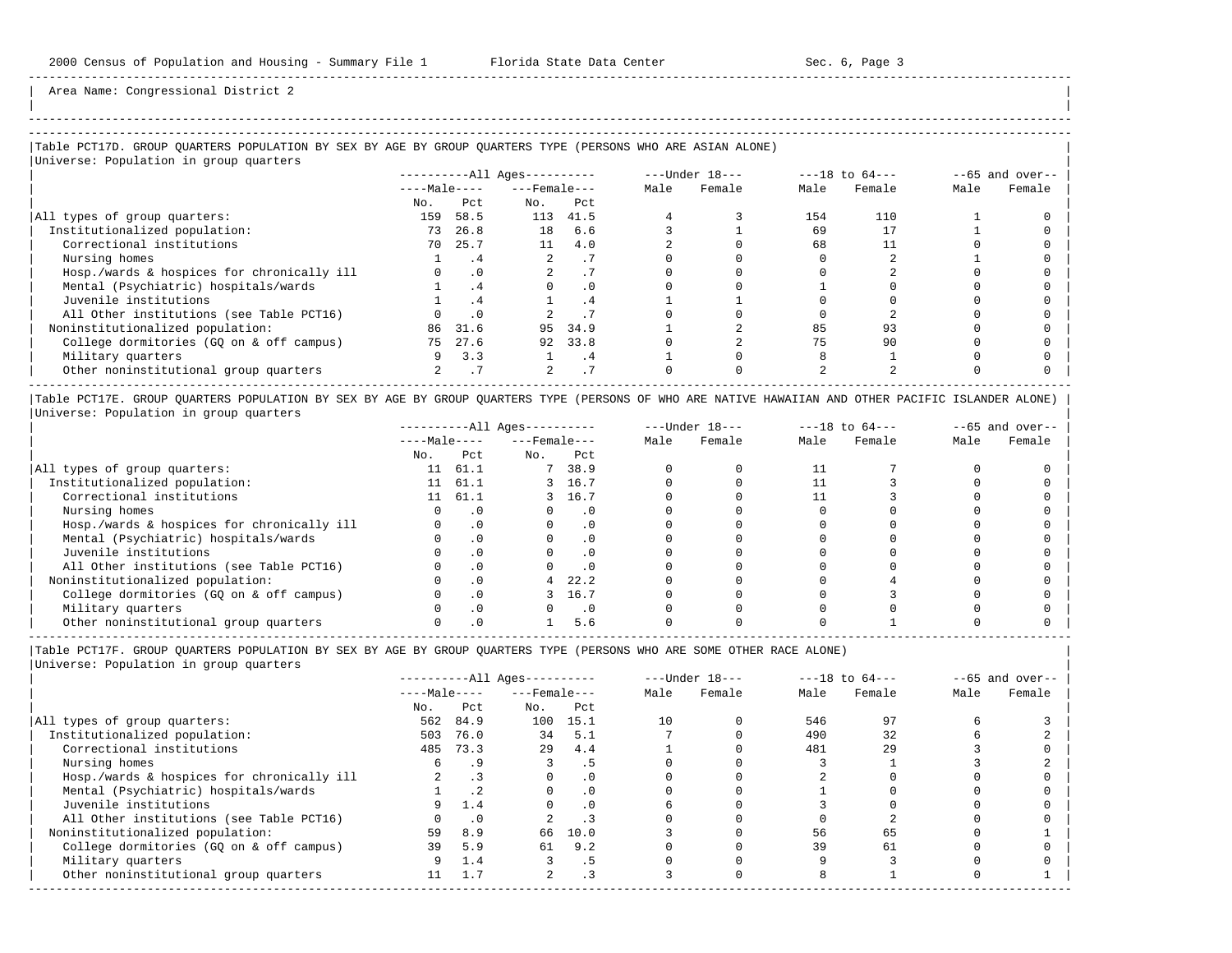| |

Area Name: Congressional District 2

## -----------------------------------------------------------------------------------------------------------------------------------------------------

## |Table PCT17G. GROUP QUARTERS POPULATION BY SEX BY AGE BY GROUP QUARTERS TYPE (PERSONS OF WHO REPORT TWO OR MORE RACES) |

| Universe: Population in group quarters     |              |      |                        |           |      |                  |      |                    |      |                   |
|--------------------------------------------|--------------|------|------------------------|-----------|------|------------------|------|--------------------|------|-------------------|
|                                            |              |      | $------All Ages------$ |           |      | $---Under 18---$ |      | $---18$ to $64---$ |      | $--65$ and over-- |
|                                            | $---Male---$ |      | $---$ Female $---$     |           | Male | Female           | Male | Female             | Male | Female            |
|                                            | No.          | Pct  | No.                    | Pct       |      |                  |      |                    |      |                   |
| All types of group quarters:               | 774          | 80.3 | 190                    | 19.7      |      |                  | 765  | 168                |      | 18                |
| Institutionalized population:              | 720          | 74.7 | 110                    | 11.4      |      |                  | 711  | 100                |      |                   |
| Correctional institutions                  | 710          | 73.7 | 98                     | 10.2      |      |                  | 704  | 97                 |      |                   |
| Nursing homes                              | 4            | . 4  |                        | . 1       |      |                  |      |                    |      |                   |
| Hosp./wards & hospices for chronically ill |              |      |                        | $\cdot$ 2 |      |                  |      |                    |      |                   |
| Mental (Psychiatric) hospitals/wards       |              | .2   |                        | $\cdot$ 0 |      |                  |      |                    |      |                   |
| Juvenile institutions                      |              |      |                        | $\cdot$ 2 |      |                  |      |                    |      |                   |
| All Other institutions (see Table PCT16)   |              | .2   |                        |           |      |                  |      |                    |      |                   |
| Noninstitutionalized population:           | 54           | 5.6  | 80                     | 8.3       |      |                  | 54   | 68                 |      | 10                |
| College dormitories (GQ on & off campus)   | 34           | 3.5  | 64                     | 6.6       |      |                  | 34   | 62                 |      |                   |
| Military quarters                          |              | 1.1  |                        | $\cdot$ 2 |      |                  |      |                    |      |                   |
| Other noninstitutional group quarters      | 9            | .9   | 14                     | 1.5       |      |                  |      |                    |      | 10                |

|Table PCT17H. GROUP QUARTERS POPULATION BY SEX BY AGE BY GROUP QUARTERS TYPE (PERSONS OF ANY RACE WHO ARE HISPANIC OR LATINO) | |Universe: Population in group quarters |

|                                            | $------All Aqes------$ |           |                    | $---Under 18---$ | $---18$ to $64---$ |        | $- -65$ and over-- |        |      |        |
|--------------------------------------------|------------------------|-----------|--------------------|------------------|--------------------|--------|--------------------|--------|------|--------|
|                                            | $---Male---$           |           | $---$ Female $---$ |                  | Male               | Female | Male               | Female | Male | Female |
|                                            | No.                    | Pct       | No.                | Pct              |                    |        |                    |        |      |        |
| All types of group quarters:               | 3.211                  | 82.0      | 707                | 18.0             | 32                 |        | 3.122              | 682    | 57   | 18     |
| Institutionalized population:              | 2,934                  | 74.9      | 413                | 10.5             | 23                 |        | 2,858              | 396    | 53   | 14     |
| Correctional institutions                  | 2,885                  | 73.6      | 383                | 9.8              |                    |        | 2,832              | 381    | 47   |        |
| Nursing homes                              | 10                     |           |                    | .2               |                    |        |                    |        |      |        |
| Hosp./wards & hospices for chronically ill |                        | $\cdot$ 2 |                    |                  |                    |        |                    |        |      |        |
| Mental (Psychiatric) hospitals/wards       | 6                      |           |                    | $\cdot$ 0        |                    |        |                    |        |      |        |
| Juvenile institutions                      | 21                     | . 5       |                    |                  |                    |        |                    |        |      |        |
| All Other institutions (see Table PCT16)   |                        |           | 15                 | . 4              |                    |        |                    | 10     |      |        |
| Noninstitutionalized population:           | 277                    | 7.1       | 294                | 7.5              |                    |        | 264                | 286    |      |        |
| College dormitories (GO on & off campus)   | 207                    | 5.3       | 273                | 7.0              |                    |        | 206                | 271    |      |        |
| Military quarters                          | 19                     | د .       |                    | .2               |                    |        | 19                 |        |      |        |
| Other noninstitutional group quarters      | 51                     | 1.3       |                    |                  |                    |        | 39                 |        |      |        |

-----------------------------------------------------------------------------------------------------------------------------------------------------

|                                            |              |           | $------All Aqes------$ |                 |      | $---Under 18---$ |        | $---18$ to $64---$ |       | $--65$ and over-- |
|--------------------------------------------|--------------|-----------|------------------------|-----------------|------|------------------|--------|--------------------|-------|-------------------|
|                                            | $---Male---$ |           | $---$ Female $---$     |                 | Male | Female           | Male   | Female             | Male  | Female            |
|                                            | No.          | Pct       | No.                    | Pct             |      |                  |        |                    |       |                   |
| All types of group quarters:               | 14,092       | 65.2      | 7,512                  | 34.8            | 408  | 111              | 12,579 | 4,510              | 1,105 | 2,891             |
| Institutionalized population:              | 11,123       | 51.5      | 3,489                  | 16.1            | 349  | 49               | 9,870  | 1,081              | 904   | 2,359             |
| Correctional institutions                  | 9,486        | 43.9      | 824                    | 3.8             | 70   |                  | 9,280  | 809                | 136   | 15                |
| Nursing homes                              | 835          | 3.9       | 2,368                  | 11.0            |      |                  | 126    | 105                | 709   | 2,263             |
| Hosp./wards & hospices for chronically ill | 107          | . 5       | 33                     | $\cdot$ 2       |      |                  | 101    | 27                 |       |                   |
| Mental (Psychiatric) hospitals/wards       | 63           | $\cdot$ 3 |                        | $\cdot$ 0       |      |                  | 60     |                    |       |                   |
| Juvenile institutions                      | 333          | 1.5       | 52                     | .2 <sub>2</sub> | 276  | 49               | 57     |                    |       |                   |
| All Other institutions (see Table PCT16)   | 299          | 1.4       | 209                    | 1.0             |      |                  | 246    | 134                | 51    | 75                |
| Noninstitutionalized population:           | 2,969        | 13.7      | 4,023                  | 18.6            | 59   | 62               | 2,709  | 3,429              | 201   | 532               |
| College dormitories (GO on & off campus)   | 1,914        | 8.9       | 3,058 14.2             |                 |      |                  | 1,910  | 3,055              |       |                   |
| Military quarters                          | 219          | 1.0       | 43                     | $\cdot$ . 2     |      |                  | 219    | 43                 |       |                   |
| Other noninstitutional group quarters      | 836          | 3.9       | 922                    | 4.3             | 55   | 59               | 580    | 331                | 201   | 532               |
|                                            |              |           |                        |                 |      |                  |        |                    |       |                   |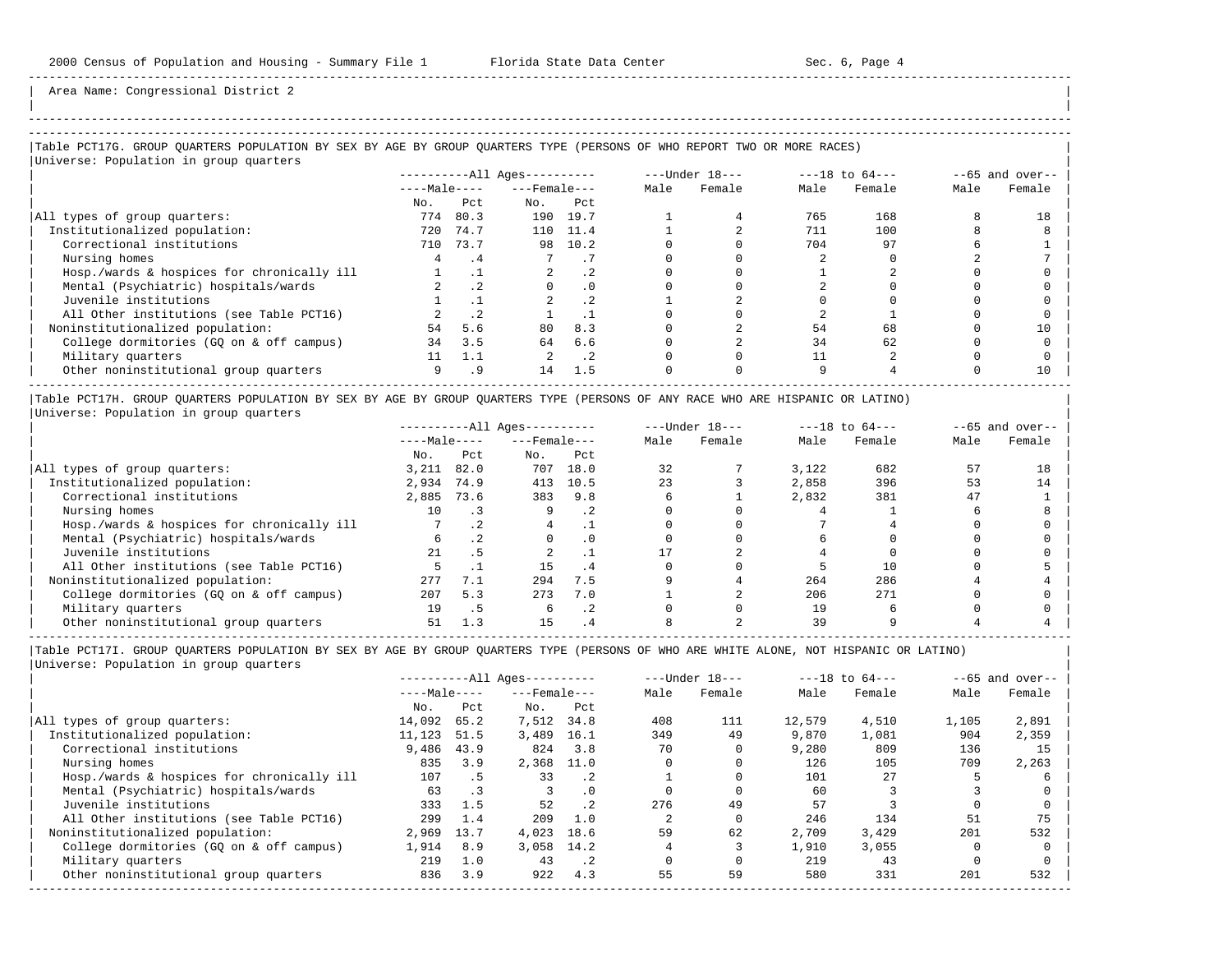2000 Census of Population and Housing - Summary File 1 Florida State Data Center 6 1 Sec. 6, Page 1

-----------------------------------------------------------------------------------------------------------------------------------------------------

Area Name: Congressional District 3

| Table PCT16. GROUP OUARTERS POPULATION BY GROUP OUARTERS TYPE         |                |                                                    |          |
|-----------------------------------------------------------------------|----------------|----------------------------------------------------|----------|
| Universe: Population in group quarters                                |                |                                                    |          |
|                                                                       |                |                                                    |          |
| Total Group Quarters Population                                       | 18,687         |                                                    |          |
| Institutionalized population:                                         | 9,391          | Noninstitutionalized population:                   | 9,296    |
| Correctional institutions:                                            | 5,802          | College dormitories (college GQ on and off campus) | 2,396    |
| Federal prisons and detention centers                                 | $\Omega$       | Military quarters:                                 | 1,069    |
| Halfway houses                                                        | $\overline{2}$ | On base:                                           | 1,069    |
| Local jails, police lockups, etc.                                     | 1,733          | Barracks and other GO for military personnel       | 1,069    |
| Military disciplinary barracks                                        | $\Omega$       | Transient quarters for temporary residents         | $\Omega$ |
| State prisons                                                         | 3,769          | Military ships                                     | $\Omega$ |
| Other types of correctional institutions                              | 298            | Group homes:                                       | 1,280    |
| Nursing homes                                                         | 2,694          | Homes or halfway houses for drug/alcohol abuse     | 602      |
| Hospitals/wards, hospices, and schools for the handicapped:           | 393            | Homes for the mentally ill                         | 255      |
| Hospitals/wards and hospices for chronically ill:                     | 122            | Homes for the mentally retarded                    | 219      |
| Hospices or homes for chronically ill                                 | 108            | Homes for the physically handicapped               | 61       |
| Military hospitals or wards for chronically ill                       | $\Omega$       | Other group homes                                  | 143      |
| Other hospitals or wards for chronically ill                          | 14             | Religious group quarters                           | 16       |
| Hospitals or wards for drug/alcohol abuse                             | 18             | Workers' dormitories:                              | 1,149    |
| Mental (Psychiatric) hospitals or wards                               | 222            | Agriculture workers' dormitories on farms          | 1,135    |
| Schools, hospitals, or wards for the mentally retarded                | 17             | Job Corps and vocational training facilities       | $\Omega$ |
| Schools, hospitals, or wards for the physically handicapped:          | $\Omega$       | Other workers' dormitories                         | 14       |
| Institutions for the deaf                                             | $\Omega$       | Crews of maritime vessels                          | $\Omega$ |
| Institutions for the blind                                            | $\Omega$       | Other nonhousehold living situations               | 309      |
| Orthopedic wards/institutions for the physically handicapped          | $\Omega$       | Other noninstitutional group quarters              | 3,077    |
| Wards in general hospitals for patients with no usual home elsewhere  | 14             |                                                    |          |
| Wards in military hospitls for patients with no usual home elsewhere  | $\Omega$       |                                                    |          |
| Juvenile institutions:                                                | 502            |                                                    |          |
| Long-term care:                                                       | 399            |                                                    |          |
| Homes for abused, dependent, and neglected children                   | 30             |                                                    |          |
| Residential treatment centers for emotionally disturbed children      | $\mathbf{0}$   |                                                    |          |
| Training schools for juvenile delinquents                             | 369            |                                                    |          |
| Short-term care, detention or diagnostic centers for delinguent chdrn | 103            |                                                    |          |
| Type of juvenile institution unknown                                  | $\Omega$       |                                                    |          |

----------------------------------------------------------------------------------------------------------------------------------------------------- |Table PCT17. GROUP QUARTERS POPULATION BY SEX BY AGE BY GROUP QUARTERS TYPE |

|                                            |              | $------All Aqes------$ |                    |           | $---Under 18---$ |        | $---18$ to $64---$ |        | $--65$ and over-- |        |
|--------------------------------------------|--------------|------------------------|--------------------|-----------|------------------|--------|--------------------|--------|-------------------|--------|
|                                            | $---Male---$ |                        | $---$ Female $---$ |           | Male             | Female | Male               | Female | Male              | Female |
|                                            | No.          | Pct                    | No.                | Pct       |                  |        |                    |        |                   |        |
| All types of group quarters:               | 12,649       | 67.7                   | 6,038              | 32.3      | 790              | 385    | 10,709             | 3,321  | 1,150             | 2,332  |
| Institutionalized population:              | 6,831        | 36.6                   | 2,560              | 13.7      | 490              | 133    | 5,596              | 746    | 745               | 1,681  |
| Correctional institutions                  | 5,314        | 28.4                   | 488                | 2.6       | 88               |        | 5,195              | 477    | 31                |        |
| Nursing homes                              | 883          | 4.7                    | 1,811              | 9.7       |                  |        | 198                | 161    | 685               | 1,650  |
| Hosp./wards & hospices for chronically ill | 79           | .4                     | 43                 | $\cdot$ 2 |                  |        | 58                 | 22     | 21                | 21     |
| Mental (Psychiatric) hospitals/wards       | 130          | .7                     | 92                 | . 5       | 54               | 29     | 73                 | 58     |                   |        |
| Juvenile institutions                      | 393          | 2.1                    | 109                | .6        | 348              | 95     | 45                 | 14     |                   |        |
| All Other institutions (see Table PCT16)   | 32           | $\cdot$ . 2            | 17                 |           |                  |        | 27                 | 14     |                   |        |
| Noninstitutionalized population:           | 5,818        | 31.1                   | 3,478              | 18.6      | 300              | 252    | 5,113              | 2,575  | 405               | 651    |
| College dormitories (GO on & off campus)   | 1,177        | 6.3                    | 1,219              | 6.5       | 23               | 20     | 1,154              | 1,199  |                   |        |
| Military quarters                          | 897          | 4.8                    | 172                | .9        |                  |        | 897                | 172    |                   |        |
| Other noninstitutional group quarters      | 3,744        | 20.0                   | 2,087              | 11.2      | 277              | 232    | 3,062              | 1,204  | 405               | 651    |
|                                            |              |                        |                    |           |                  |        |                    |        |                   |        |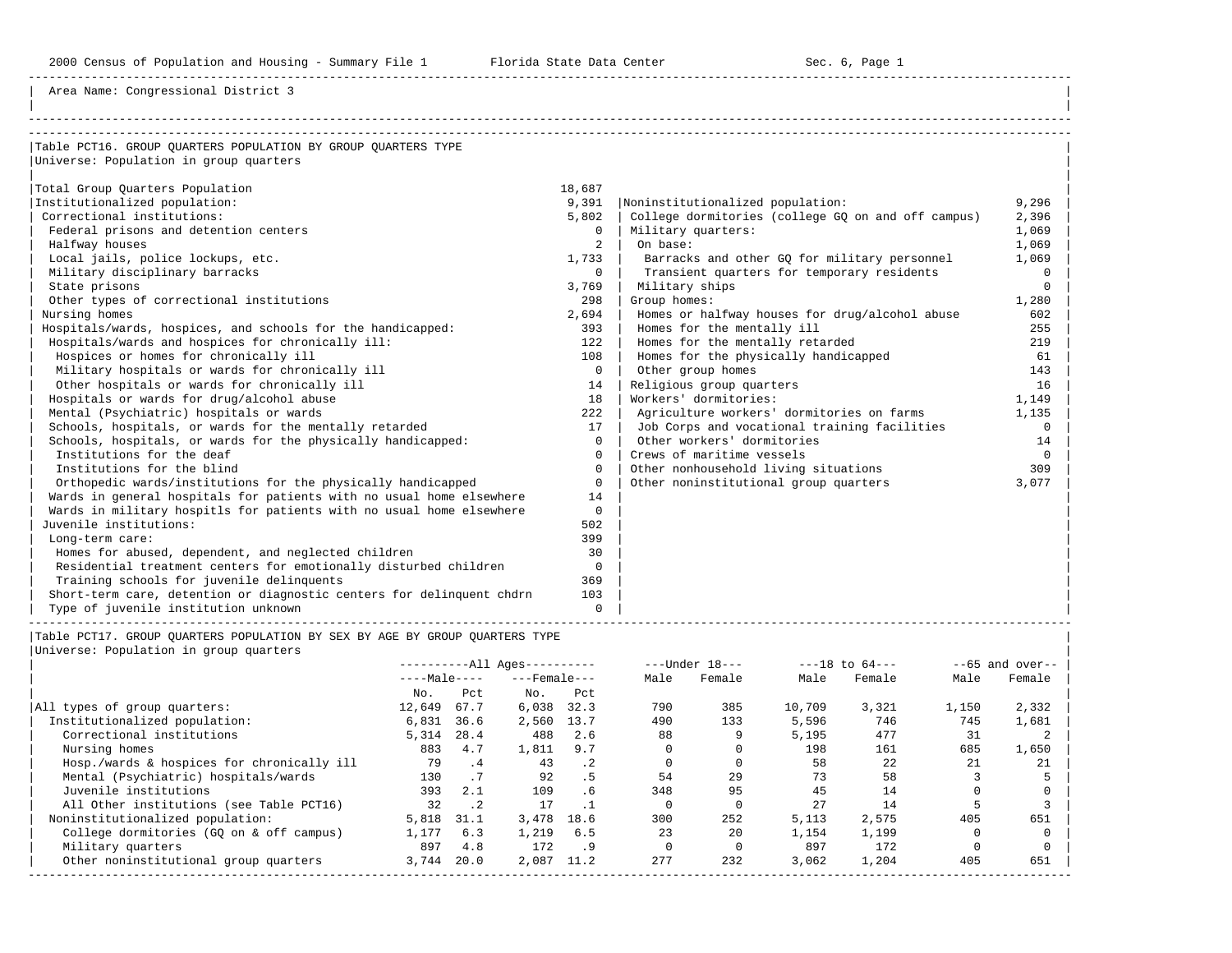| | -----------------------------------------------------------------------------------------------------------------------------------------------------

Area Name: Congressional District 3

## |Table PCT17A. GROUP QUARTERS POPULATION BY SEX BY AGE BY GROUP QUARTERS TYPE (PERSONS WHO ARE WHITE ALONE) |

|                                            |              |      | $------All Aqes------$ |      |      | ---Under 18--- |       | $---18$ to $64---$ |      | $--65$ and over-- |
|--------------------------------------------|--------------|------|------------------------|------|------|----------------|-------|--------------------|------|-------------------|
|                                            | $---Male---$ |      | $---$ Female $---$     |      | Male | Female         | Male  | Female             | Male | Female            |
|                                            | No.          | Pct  | No.                    | Pct  |      |                |       |                    |      |                   |
| All types of group quarters:               | 6,601        | 65.7 | 3,448                  | 34.3 | 418  | 212            | 5,418 | 1,594              | 765  | 1,642             |
| Institutionalized population:              | 3,418        | 34.0 | 1,691                  | 16.8 | 265  | 90             | 2,681 | 429                | 472  | 1,172             |
| Correctional institutions                  | 2,504        | 24.9 | 277                    | 2.8  | 42   | 9              | 2,445 | 267                | 17   |                   |
| Nursing homes                              | 537          | 5.3  | 1,233                  | 12.3 |      |                | 105   | 90                 | 432  | 1,143             |
| Hosp./wards & hospices for chronically ill | 63           | . 6  | 37                     | . 4  |      |                | 48    | 16                 | 15   | 21                |
| Mental (Psychiatric) hospitals/wards       | 75           |      | 56                     | .6   | 2.8  | 14             | 44    | 38                 |      |                   |
| Juvenile institutions                      | 212          | 2.1  | 73                     | .7   | 195  | 67             |       |                    |      |                   |
| All Other institutions (see Table PCT16)   | 27           |      | 15                     |      |      |                | 22    | 12                 |      |                   |
| Noninstitutionalized population:           | 3,183        | 31.7 | 1,757                  | 17.5 | 153  | 122            | 2,737 | 1,165              | 293  | 470               |
| College dormitories (GO on & off campus)   | 328          | 3.3  | 286                    | 2.8  |      |                | 324   | 283                |      |                   |
| Military quarters                          | 612          | 6.1  | 79                     | .8   |      |                | 612   | 79                 |      |                   |
| Other noninstitutional group quarters      | 2,243        | 22.3 | 1,392                  | 13.9 | 149  | 119            | 1,801 | 803                | 293  | 470               |

|Table PCT17B. GROUP QUARTERS POPULATION BY SEX BY AGE BY GROUP QUARTERS TYPE (PERSONS WHO ARE BLACK OR AFRICAN AMERICAN ALONE) | |Universe: Population in group quarters |

|                                            |              | $------All Aqes------$ |                    |           |      | $---Under 18---$ |       | $---18$ to $64---$ |      | $- -65$ and over-- |
|--------------------------------------------|--------------|------------------------|--------------------|-----------|------|------------------|-------|--------------------|------|--------------------|
|                                            | $---Male---$ |                        | $---$ Female $---$ |           | Male | Female           | Male  | Female             | Male | Female             |
|                                            | No.          | Pct                    | No.                | Pct       |      |                  |       |                    |      |                    |
| All types of group quarters:               | 5,533        | 70.0                   | 2,376              | 30.0      | 331  | 144              | 4,834 | 1,564              | 368  | 668                |
| Institutionalized population:              | 3,184        | 40.3                   | 829                | 10.5      | 203  | 36               | 2,716 | 295                | 265  | 498                |
| Correctional institutions                  | 2,618        | 33.1                   | 197                | 2.5       | 45   |                  | 2,562 | 196                |      |                    |
| Nursing homes                              | 340          | 4.3                    | 566                | 7.2       |      |                  | 92    | 70                 | 248  | 496                |
| Hosp./wards & hospices for chronically ill | 16           | $\cdot$ 2              | 6                  |           |      |                  | 10    |                    |      |                    |
| Mental (Psychiatric) hospitals/wards       | 39           | . 5                    | 25                 |           |      | 10               | 22    | 14                 |      |                    |
| Juvenile institutions                      | 166          | 2.1                    | 34                 | $\cdot$ 4 | 141  | 26               | 25    |                    |      |                    |
| All Other institutions (see Table PCT16)   |              |                        |                    | $\cdot$ 0 |      |                  |       |                    |      |                    |
| Noninstitutionalized population:           | 2,349        | 29.7                   | 1,547              | 19.6      | 128  | 108              | 2,118 | 1,269              | 103  | 170                |
| College dormitories (GQ on & off campus)   | 806          | 10.2                   | 875                | 11.1      | 18   | 15               | 788   | 860                |      |                    |
| Military quarters                          | 177          | 2.2                    | 65                 | .8        |      |                  | 177   | 65                 |      |                    |
| Other noninstitutional group quarters      | 1,366        | 17.3                   | 607                | 7.7       | 110  | 93               | 1,153 | 344                | 103  | 170                |

-----------------------------------------------------------------------------------------------------------------------------------------------------

|                                            | $------All Aqes------$ |           |                    | $---Under 18---$ |      | $---18$ to $64---$ |      | $--65$ and over-- |      |        |
|--------------------------------------------|------------------------|-----------|--------------------|------------------|------|--------------------|------|-------------------|------|--------|
|                                            | $---Male---$           |           | $---$ Female $---$ |                  | Male | Female             | Male | Female            | Male | Female |
|                                            | No.                    | Pct       | No.                | Pct              |      |                    |      |                   |      |        |
| All types of group quarters:               | 89                     | 80.2      | 2.2                | 19.8             |      |                    | 83   | 18                |      |        |
| Institutionalized population:              | 45                     | 40.5      | 10 <sup>1</sup>    | 9.0              |      |                    | 41   |                   |      |        |
| Correctional institutions                  | 40                     | 36.0      |                    | 2.7              |      |                    | 39   |                   |      |        |
| Nursing homes                              |                        | . 0       |                    | 2.7              |      |                    |      |                   |      |        |
| Hosp./wards & hospices for chronically ill |                        | $\cdot$ 0 |                    | $\cdot$ 0        |      |                    |      |                   |      |        |
| Mental (Psychiatric) hospitals/wards       |                        | 3.6       |                    | 2.7              |      |                    |      |                   |      |        |
| Juvenile institutions                      |                        |           |                    | . 0              |      |                    |      |                   |      |        |
| All Other institutions (see Table PCT16)   |                        | $\cdot$ 0 |                    |                  |      |                    |      |                   |      |        |
| Noninstitutionalized population:           | 44                     | 39.6      | 12 <sup>1</sup>    | 10.8             |      |                    | 42   |                   |      |        |
| College dormitories (GQ on & off campus)   |                        | 2.7       |                    | 2.7              |      |                    |      |                   |      |        |
| Military quarters                          | 13                     | 11.7      |                    | 1.8              |      |                    |      |                   |      |        |
| Other noninstitutional group quarters      | 28                     | 25.2      |                    | 6.3              |      |                    | 26   |                   |      |        |
|                                            |                        |           |                    |                  |      |                    |      |                   |      |        |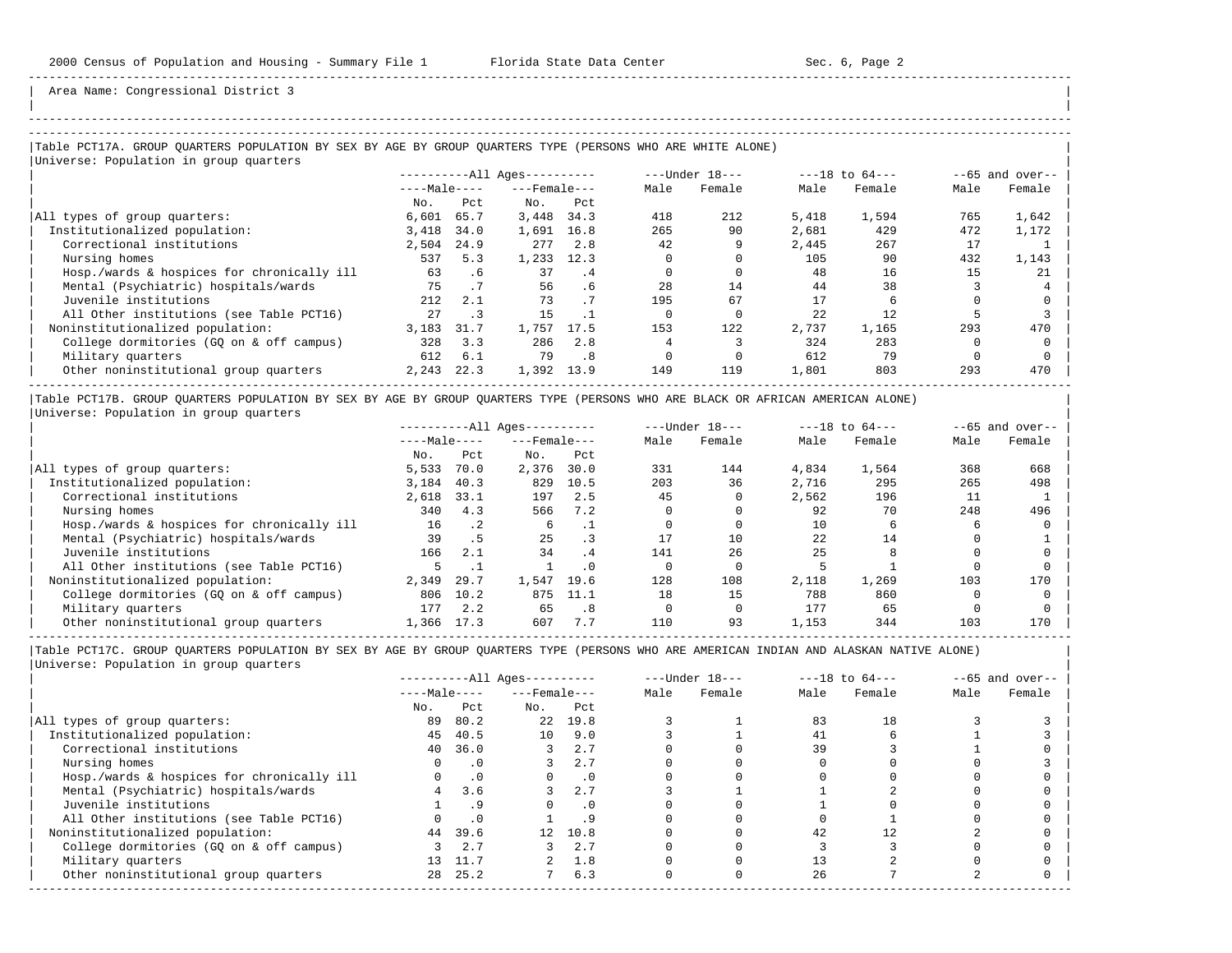| |

-----------------------------------------------------------------------------------------------------------------------------------------------------

Area Name: Congressional District 3

## |Table PCT17D. GROUP QUARTERS POPULATION BY SEX BY AGE BY GROUP QUARTERS TYPE (PERSONS WHO ARE ASIAN ALONE) |

| Universe: Population in group quarters     |                 |           |                            |           |      |                |      |                    |      |                   |
|--------------------------------------------|-----------------|-----------|----------------------------|-----------|------|----------------|------|--------------------|------|-------------------|
|                                            |                 |           | $------All \text{Aqes}---$ |           |      | ---Under 18--- |      | $---18$ to $64---$ |      | $--65$ and over-- |
|                                            | $---Male---$    |           | $---$ Female $---$         |           | Male | Female         | Male | Female             | Male | Female            |
|                                            | No.             | Pct       | No.                        | Pct       |      |                |      |                    |      |                   |
| All types of group quarters:               | 65              | 69.1      | 29                         | 30.9      |      |                | 55   | 2.0                |      |                   |
| Institutionalized population:              | 2.2             | 23.4      |                            | 1.1       |      |                |      |                    |      |                   |
| Correctional institutions                  |                 | 16 17.0   |                            | $\cdot$ 0 |      |                |      |                    |      |                   |
| Nursing homes                              | $2^{\circ}$     | 2.1       |                            | 1.1       |      |                |      |                    |      |                   |
| Hosp./wards & hospices for chronically ill |                 | $\cdot$ 0 |                            | . 0       |      |                |      |                    |      |                   |
| Mental (Psychiatric) hospitals/wards       |                 | 2, 2, 1   |                            | $\cdot$ 0 |      |                |      |                    |      |                   |
| Juvenile institutions                      | $2^{\circ}$     | 2.1       |                            | $\cdot$ 0 |      |                |      |                    |      |                   |
| All Other institutions (see Table PCT16)   |                 | $\cdot$ 0 |                            | $\cdot$ 0 |      |                |      |                    |      |                   |
| Noninstitutionalized population:           | 43              | 45.7      | 28                         | 29.8      |      |                | 38   | 2.0                |      |                   |
| College dormitories (GQ on & off campus)   | 8               | 8.5       |                            | 7.4       |      |                |      |                    |      |                   |
| Military quarters                          | 23              | 24.5      | б.                         | 6.4       |      |                | 23   |                    |      |                   |
| Other noninstitutional group quarters      | 12 <sup>7</sup> | 12.8      | 15                         | 16.0      |      |                |      |                    |      |                   |

|Table PCT17E. GROUP QUARTERS POPULATION BY SEX BY AGE BY GROUP QUARTERS TYPE (PERSONS OF WHO ARE NATIVE HAWAIIAN AND OTHER PACIFIC ISLANDER ALONE) | |Universe: Population in group quarters |

|                                            | $------All Aqes------$ |           |                    |           | $---Under 18---$ |        | $---18$ to $64---$ |        | $--65$ and over-- |        |
|--------------------------------------------|------------------------|-----------|--------------------|-----------|------------------|--------|--------------------|--------|-------------------|--------|
|                                            | $---Male---$           |           | $---$ Female $---$ |           | Male             | Female | Male               | Female | Male              | Female |
|                                            | No.                    | Pct       | No.                | Pct       |                  |        |                    |        |                   |        |
| All types of group quarters:               | 11                     | 91.7      |                    | 8.3       |                  |        |                    |        |                   |        |
| Institutionalized population:              |                        | 25.0      |                    |           |                  |        |                    |        |                   |        |
| Correctional institutions                  |                        | 25.0      |                    | . 0       |                  |        |                    |        |                   |        |
| Nursing homes                              |                        |           |                    | $\cdot$ 0 |                  |        |                    |        |                   |        |
| Hosp./wards & hospices for chronically ill |                        | $\cdot$ 0 |                    | . 0       |                  |        |                    |        |                   |        |
| Mental (Psychiatric) hospitals/wards       |                        |           |                    | . 0       |                  |        |                    |        |                   |        |
| Juvenile institutions                      |                        |           |                    | . 0       |                  |        |                    |        |                   |        |
| All Other institutions (see Table PCT16)   |                        |           |                    | $\cdot$ 0 |                  |        |                    |        |                   |        |
| Noninstitutionalized population:           | 8                      | 66.7      |                    | 8.3       |                  |        |                    |        |                   |        |
| College dormitories (GO on & off campus)   |                        | 33.3      |                    | 8.3       |                  |        |                    |        |                   |        |
| Military quarters                          |                        | 2 16.7    |                    | $\cdot$ 0 |                  |        |                    |        |                   |        |
| Other noninstitutional group quarters      |                        | 2 16.7    |                    |           |                  |        |                    |        |                   |        |

----------------------------------------------------------------------------------------------------------------------------------------------------- |Table PCT17F. GROUP QUARTERS POPULATION BY SEX BY AGE BY GROUP QUARTERS TYPE (PERSONS WHO ARE SOME OTHER RACE ALONE) |

|                                            |              | ----------All Ages---------- |                    |           |      | $---Under 18---$ |      | $---18$ to $64---$ |      | $--65$ and over-- |
|--------------------------------------------|--------------|------------------------------|--------------------|-----------|------|------------------|------|--------------------|------|-------------------|
|                                            | $---Male---$ |                              | $---$ Female $---$ |           | Male | Female           | Male | Female             | Male | Female            |
|                                            | No.          | Pct                          | No.                | Pct       |      |                  |      |                    |      |                   |
| All types of group quarters:               | 163          | 71.8                         | 64                 | 28.2      | 19   | 12               | 139  | 46                 |      |                   |
| Institutionalized population:              | 57           | 25.1                         | 14                 | 6.2       | 14   |                  | 41   |                    |      |                   |
| Correctional institutions                  |              | 36 15.9                      |                    |           |      |                  | 36   |                    |      |                   |
| Nursing homes                              |              | .9                           |                    | . 9       |      |                  |      |                    |      |                   |
| Hosp./wards & hospices for chronically ill |              | $\cdot$ 0                    |                    | $\cdot$ 0 |      |                  |      |                    |      |                   |
| Mental (Psychiatric) hospitals/wards       | 10           | 4.4                          |                    | 3.5       |      |                  |      |                    |      |                   |
| Juvenile institutions                      | 9.           | 4.0                          |                    | . 9       |      |                  |      |                    |      |                   |
| All Other institutions (see Table PCT16)   |              | $\cdot$ 0                    |                    | $\cdot$ 0 |      |                  |      |                    |      |                   |
| Noninstitutionalized population:           | 106          | 46.7                         | 50                 | 22.0      |      |                  | 98   | 40                 |      |                   |
| College dormitories (GQ on & off campus)   | 18           | 7.9                          | 12.                | 5.3       |      |                  |      |                    |      |                   |
| Military quarters                          | 49           | 21.6                         | 15                 | 6.6       |      |                  | 49   | 15                 |      |                   |
| Other noninstitutional group quarters      | 39           | 17.2                         | 23                 | 10.1      |      |                  | 32   | 14                 |      |                   |
|                                            |              |                              |                    |           |      |                  |      |                    |      |                   |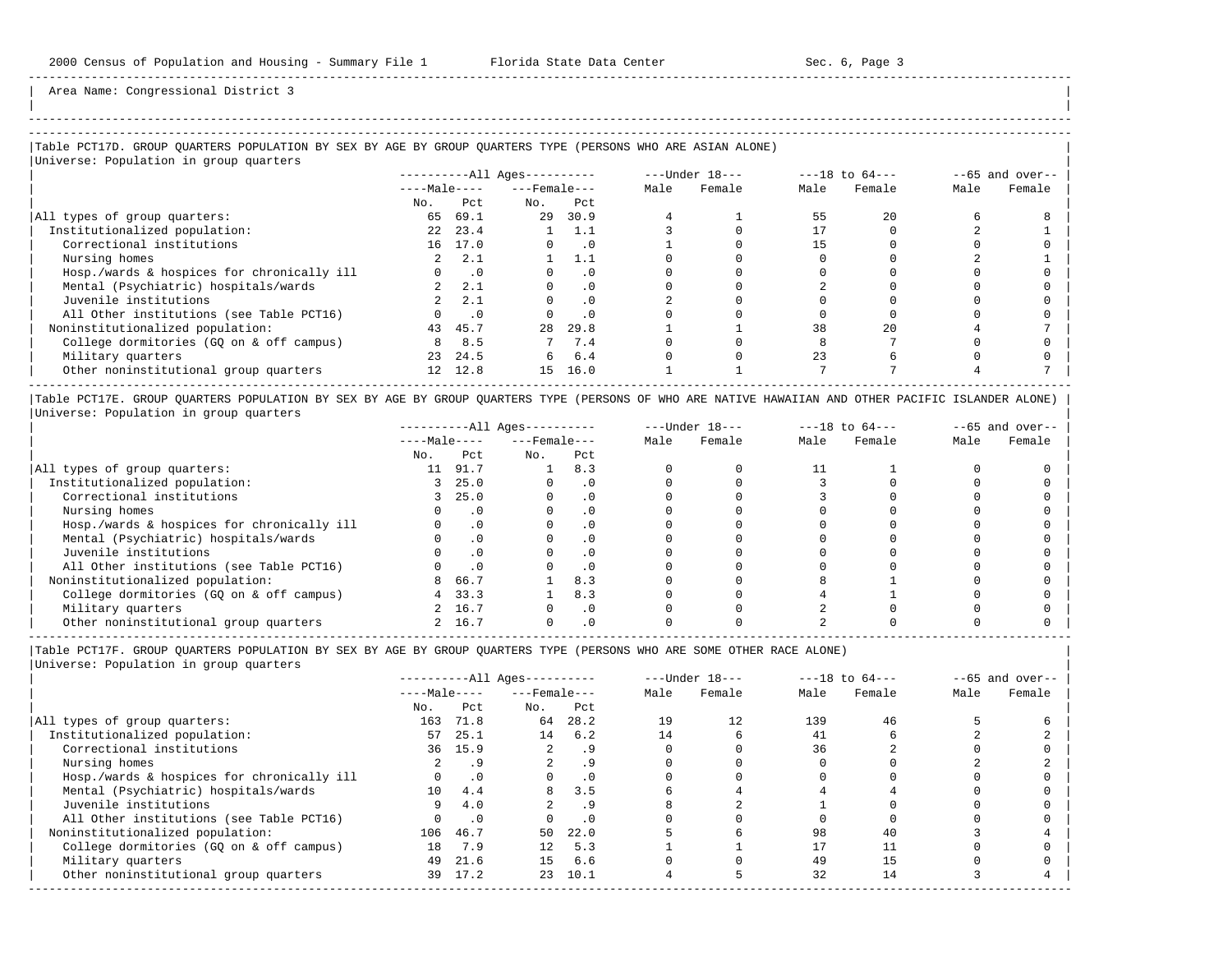| |

-----------------------------------------------------------------------------------------------------------------------------------------------------

Area Name: Congressional District 3

## -----------------------------------------------------------------------------------------------------------------------------------------------------

### |Table PCT17G. GROUP QUARTERS POPULATION BY SEX BY AGE BY GROUP QUARTERS TYPE (PERSONS OF WHO REPORT TWO OR MORE RACES) |

|                                            |              |           | $------All Aqes------$ |           |      | $---Under 18---$ |      | $---18$ to $64---$ |      | $--65$ and over-- |
|--------------------------------------------|--------------|-----------|------------------------|-----------|------|------------------|------|--------------------|------|-------------------|
|                                            | $---Male---$ |           | $---$ Female $---$     |           | Male | Female           | Male | Female             | Male | Female            |
|                                            | No.          | Pct.      | No.                    | Pct       |      |                  |      |                    |      |                   |
| All types of group quarters:               | 187          | 65.6      | 98                     | 34.4      | 15   | 15               | 169  | 78                 |      |                   |
| Institutionalized population:              | 102          | 35.8      | 15                     | 5.3       |      |                  | 97   | 10                 |      |                   |
| Correctional institutions                  | 97           | 34.0      | 9                      | 3.2       |      |                  | 95   |                    |      |                   |
| Nursing homes                              |              |           | 6                      | 2.1       |      |                  |      |                    |      |                   |
| Hosp./wards & hospices for chronically ill |              | $\cdot$ 0 |                        | $\cdot$ 0 |      |                  |      |                    |      |                   |
| Mental (Psychiatric) hospitals/wards       |              | $\cdot$ 0 |                        | . 0       |      |                  |      |                    |      |                   |
| Juvenile institutions                      |              | 1.1       |                        | $\cdot$ 0 |      |                  |      |                    |      |                   |
| All Other institutions (see Table PCT16)   |              | . 0       |                        | $\cdot$ 0 |      |                  |      |                    |      |                   |
| Noninstitutionalized population:           | 85           | 29.8      | 83                     | 29.1      | 13   | 15               | 72   | 68                 |      |                   |
| College dormitories (GO on & off campus)   | 10           | 3.5       | 35                     | 12.3      |      |                  | 10   | 34                 |      |                   |
| Military quarters                          | 21           | 7.4       | 5.                     | 1.8       |      |                  | 21   |                    |      |                   |
| Other noninstitutional group quarters      | 54           | 18.9      | 43                     | 15.1      | 13   | 14               | 41   | 29                 |      |                   |

|Table PCT17H. GROUP QUARTERS POPULATION BY SEX BY AGE BY GROUP QUARTERS TYPE (PERSONS OF ANY RACE WHO ARE HISPANIC OR LATINO) | |Universe: Population in group quarters |

|                                            |              | $------All Aqes------$ |                    |           | $---Under 18---$<br>$---18$ to $64---$ |        |       | $--65$ and over-- |      |        |
|--------------------------------------------|--------------|------------------------|--------------------|-----------|----------------------------------------|--------|-------|-------------------|------|--------|
|                                            | $---Male---$ |                        | $---$ Female $---$ |           | Male                                   | Female | Male  | Female            | Male | Female |
|                                            | No.          | Pct                    | No.                | Pct       |                                        |        |       |                   |      |        |
| All types of group quarters:               | 1,377        | 71.5                   | 550                | 28.5      | 53                                     | 39     | 1,273 | 461               | 51   | 50     |
| Institutionalized population:              | 299          | 15.5                   | 49                 | 2.5       |                                        |        | 263   | 20                |      | 22     |
| Correctional institutions                  | 253          | 13.1                   | 13                 |           |                                        |        | 249   | 13                |      |        |
| Nursing homes                              | 18           | .9                     | 22.                | 1.1       |                                        |        |       |                   | 14   | 22     |
| Hosp./wards & hospices for chronically ill |              |                        |                    | $\cdot$ 0 |                                        |        |       |                   |      |        |
| Mental (Psychiatric) hospitals/wards       | 12           | $.6\,$                 | 9                  | . 5       |                                        |        |       |                   |      |        |
| Juvenile institutions                      | 14           |                        |                    | $\cdot$ 2 |                                        |        |       |                   |      |        |
| All Other institutions (see Table PCT16)   |              |                        |                    |           |                                        |        |       |                   |      |        |
| Noninstitutionalized population:           | 1,078        | 55.9                   | 501                | 26.0      | 32                                     | 32     | 1,010 | 441               | 36   | 28     |
| College dormitories (GO on & off campus)   | 39           | 2.0                    | 39                 | 2.0       |                                        |        | 37    | 38                |      |        |
| Military quarters                          | 106          | 5.5                    | 24                 | 1.2       |                                        |        | 106   | 24                |      |        |
| Other noninstitutional group quarters      | 933          | 48.4                   | 438                | 22.7      |                                        | 31     | 867   | 379               | 36   | 28     |

-----------------------------------------------------------------------------------------------------------------------------------------------------

|                                            |              | $------All Aqes------$ |                    | $---Under 18---$ |      | $---18$ to $64---$ |       |        | $--65$ and over-- |        |
|--------------------------------------------|--------------|------------------------|--------------------|------------------|------|--------------------|-------|--------|-------------------|--------|
|                                            | $---Male---$ |                        | $---$ Female $---$ |                  | Male | Female             | Male  | Female | Male              | Female |
|                                            | No.          | Pct                    | No.                | Pct              |      |                    |       |        |                   |        |
| All types of group quarters:               | 5,507        | 64.7                   | 2,999              | 35.3             | 389  | 191                | 4,394 | 1,207  | 724               | 1,601  |
| Institutionalized population:              | 3,242        | 38.1                   | 1,662              | 19.5             | 258  | 89                 | 2,524 | 419    | 460               | 1,154  |
| Correctional institutions                  | 2,352        | 27.7                   | 269                | 3.2              | 39   |                    | 2,297 | 259    | 16                |        |
| Nursing homes                              | 522          | 6.1                    | 1,215 14.3         |                  |      |                    | 101   | 90     | 421               | 1,125  |
| Hosp./wards & hospices for chronically ill | 62           | .7                     | 37                 | . 4              |      |                    | 47    | 16     | 15                | 21     |
| Mental (Psychiatric) hospitals/wards       | 73           | .9                     | 55                 | . 6              | 28   | 14                 | 42    | 37     |                   |        |
| Juvenile institutions                      | 207          | 2.4                    | 72                 | . 8              | 191  | 66                 | 16    |        |                   |        |
| All Other institutions (see Table PCT16)   | 26           | $\cdot$ 3              | 14                 | $\cdot$ 2        |      |                    | 21    |        |                   |        |
| Noninstitutionalized population:           | 2,265        | 26.6                   | 1,337              | 15.7             | 131  | 102                | 1,870 | 788    | 264               | 447    |
| College dormitories (GO on & off campus)   | 311          | 3.7                    | 270                | 3.2              |      |                    | 308   | 267    |                   |        |
| Military quarters                          | 561          | 6.6                    | 73                 | .9               |      |                    | 561   | 73     |                   |        |
| Other noninstitutional group quarters      | 1,393        | 16.4                   | 994                | 11.7             | 128  | 99                 | 1,001 | 448    | 264               | 447    |
|                                            |              |                        |                    |                  |      |                    |       |        |                   |        |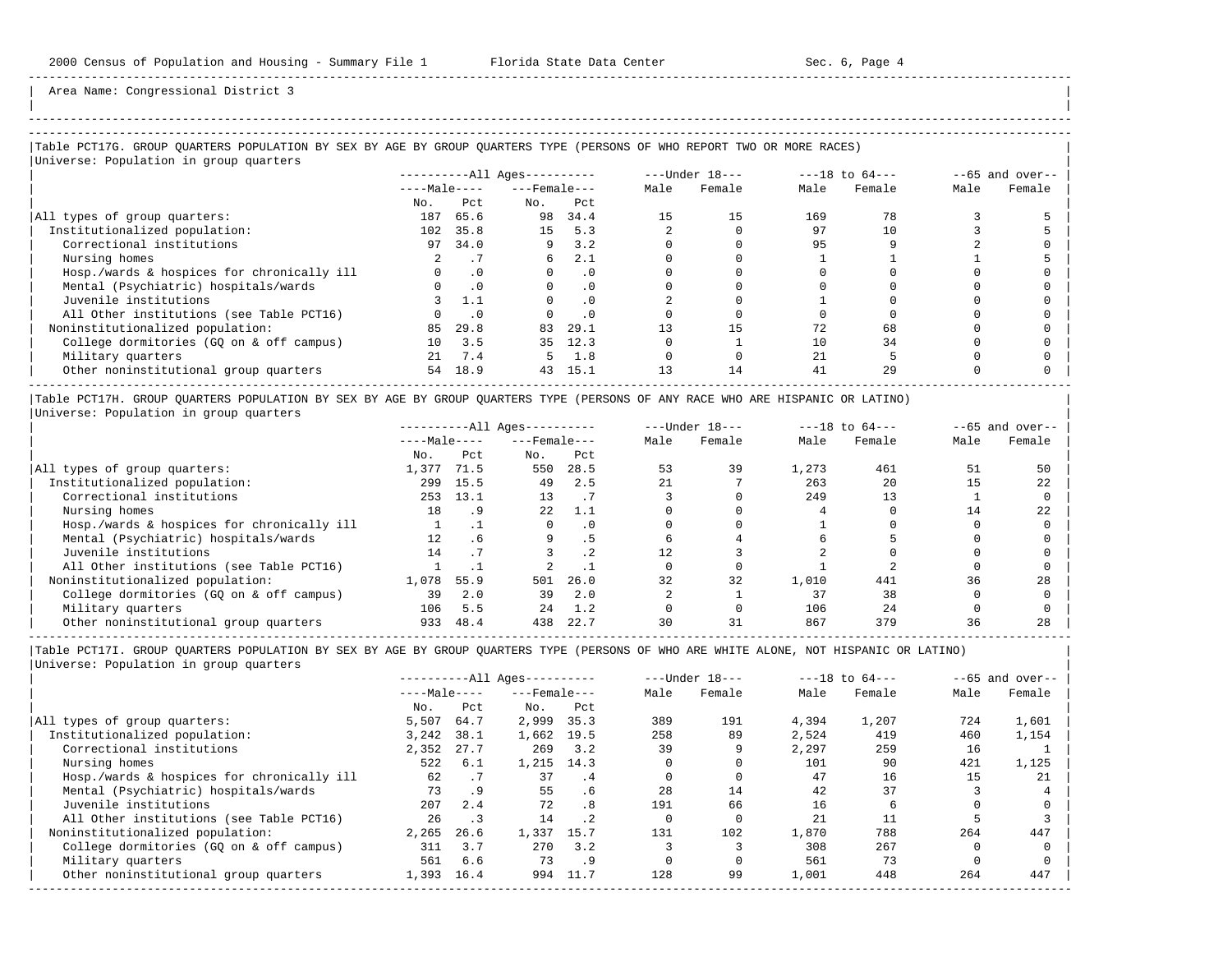Area Name: Congressional District 4

| Table PCT16. GROUP OUARTERS POPULATION BY GROUP OUARTERS TYPE         |                |                                                    |                |
|-----------------------------------------------------------------------|----------------|----------------------------------------------------|----------------|
| Universe: Population in group quarters                                |                |                                                    |                |
|                                                                       |                |                                                    |                |
| Total Group Quarters Population                                       | 13,086         |                                                    |                |
| Institutionalized population:                                         | 6,388          | Noninstitutionalized population:                   | 6,698          |
| Correctional institutions:                                            | 1,283          | College dormitories (college GQ on and off campus) | 2,059          |
| Federal prisons and detention centers                                 | $\mathbf{0}$   | Military quarters:                                 | 2,967          |
| Halfway houses                                                        | 24             | On base:                                           | 333            |
| Local jails, police lockups, etc.                                     | 1,115          | Barracks and other GQ for military personnel       | 331            |
| Military disciplinary barracks                                        | $\mathbf{0}$   | Transient quarters for temporary residents         | $\overline{2}$ |
| State prisons                                                         | 130            | Military ships                                     | 2,634          |
| Other types of correctional institutions                              | 14             | Group homes:                                       | 493            |
| Nursing homes                                                         | 4,774          | Homes or halfway houses for drug/alcohol abuse     | 105            |
| Hospitals/wards, hospices, and schools for the handicapped:           | 220            | Homes for the mentally ill                         | 15             |
| Hospitals/wards and hospices for chronically ill:                     | 120            | Homes for the mentally retarded                    | $\Omega$       |
| Hospices or homes for chronically ill                                 | 116            | Homes for the physically handicapped               | 19             |
| Military hospitals or wards for chronically ill                       | $\Omega$       | Other group homes                                  | 354            |
| Other hospitals or wards for chronically ill                          | $\overline{4}$ | Religious group quarters                           | 112            |
| Hospitals or wards for drug/alcohol abuse                             | 40             | Workers' dormitories:                              | 5              |
| Mental (Psychiatric) hospitals or wards                               | $\Omega$       | Agriculture workers' dormitories on farms          | $\Omega$       |
| Schools, hospitals, or wards for the mentally retarded                | 60             | Job Corps and vocational training facilities       | $\Omega$       |
| Schools, hospitals, or wards for the physically handicapped:          | $\Omega$       | Other workers' dormitories                         | 5              |
| Institutions for the deaf                                             | $\Omega$       | Crews of maritime vessels                          | 46             |
| Institutions for the blind                                            | $\Omega$       | Other nonhousehold living situations               | 135            |
| Orthopedic wards/institutions for the physically handicapped          | $\Omega$       | Other noninstitutional group quarters              | 881            |
| Wards in general hospitals for patients with no usual home elsewhere  | $\Omega$       |                                                    |                |
| Wards in military hospitls for patients with no usual home elsewhere  | $\Omega$       |                                                    |                |
| Juvenile institutions:                                                | 111            |                                                    |                |
| Long-term care:                                                       | $\Omega$       |                                                    |                |
| Homes for abused, dependent, and neglected children                   | $\Omega$       |                                                    |                |
| Residential treatment centers for emotionally disturbed children      | $\Omega$       |                                                    |                |
| Training schools for juvenile delinquents                             | $\Omega$       |                                                    |                |
| Short-term care, detention or diagnostic centers for delinguent chdrn | $\Omega$       |                                                    |                |
| Type of juvenile institution unknown                                  | 111            |                                                    |                |

----------------------------------------------------------------------------------------------------------------------------------------------------- |Table PCT17. GROUP QUARTERS POPULATION BY SEX BY AGE BY GROUP QUARTERS TYPE | |<br>|Universe: Population

| Jniverse: Population in group quarters |  |
|----------------------------------------|--|
|----------------------------------------|--|

|                                            |            |              | $---Under 18---$<br>$------All Aqes------$ |                    |      |        | $---18$ to $64---$ | $--65$ and over-- |       |        |
|--------------------------------------------|------------|--------------|--------------------------------------------|--------------------|------|--------|--------------------|-------------------|-------|--------|
|                                            |            | $---Male---$ |                                            | $---$ Female $---$ | Male | Female | Male               | Female            | Male  | Female |
|                                            | No.        | Pct          | No.                                        | Pct                |      |        |                    |                   |       |        |
| All types of group quarters:               | 6,710      | 51.3         | 6,376                                      | 48.7               | 150  | 63     | 5,171              | 2,342             | 1,389 | 3,971  |
| Institutionalized population:              | 2,508      | 19.2         | 3,880                                      | 29.7               | 89   | 25     | 1,238              | 491               | 1,181 | 3,364  |
| Correctional institutions                  | 992        | 7.6          | 291                                        | 2.2                |      |        | 987                | 291               |       |        |
| Nursing homes                              | 1,327      | 10.1         | 3,447                                      | 26.3               |      |        | 176                | 162               | 1,151 | 3,285  |
| Hosp./wards & hospices for chronically ill | 36         | . 3          | 84                                         | .6                 |      |        |                    |                   | 28    | 77     |
| Mental (Psychiatric) hospitals/wards       |            | $\cdot$ 0    | 0                                          | $\cdot$ 0          |      |        |                    |                   |       |        |
| Juvenile institutions                      | 89         | .7           | 22                                         | .2 <sub>2</sub>    | 77   | 18     | 12                 |                   |       |        |
| All Other institutions (see Table PCT16)   | 64         | . 5          | 36                                         |                    |      |        | 57                 | 29                |       |        |
| Noninstitutionalized population:           | 4,202      | 32.1         | 2,496                                      | 19.1               | 61   | 38     | 3,933              | 1,851             | 208   | 607    |
| College dormitories (GO on & off campus)   | 835        | 6.4          | 1,224                                      | 9.4                |      |        | 833                | 1,218             |       |        |
| Military quarters                          | 2,551 19.5 |              | 416                                        | 3.2                |      |        | 2,549              | 414               |       |        |
| Other noninstitutional group quarters      | 816        | 6.2          | 856                                        | 6.5                | 57   | 30     | 551                | 219               | 208   | 607    |
|                                            |            |              |                                            |                    |      |        |                    |                   |       |        |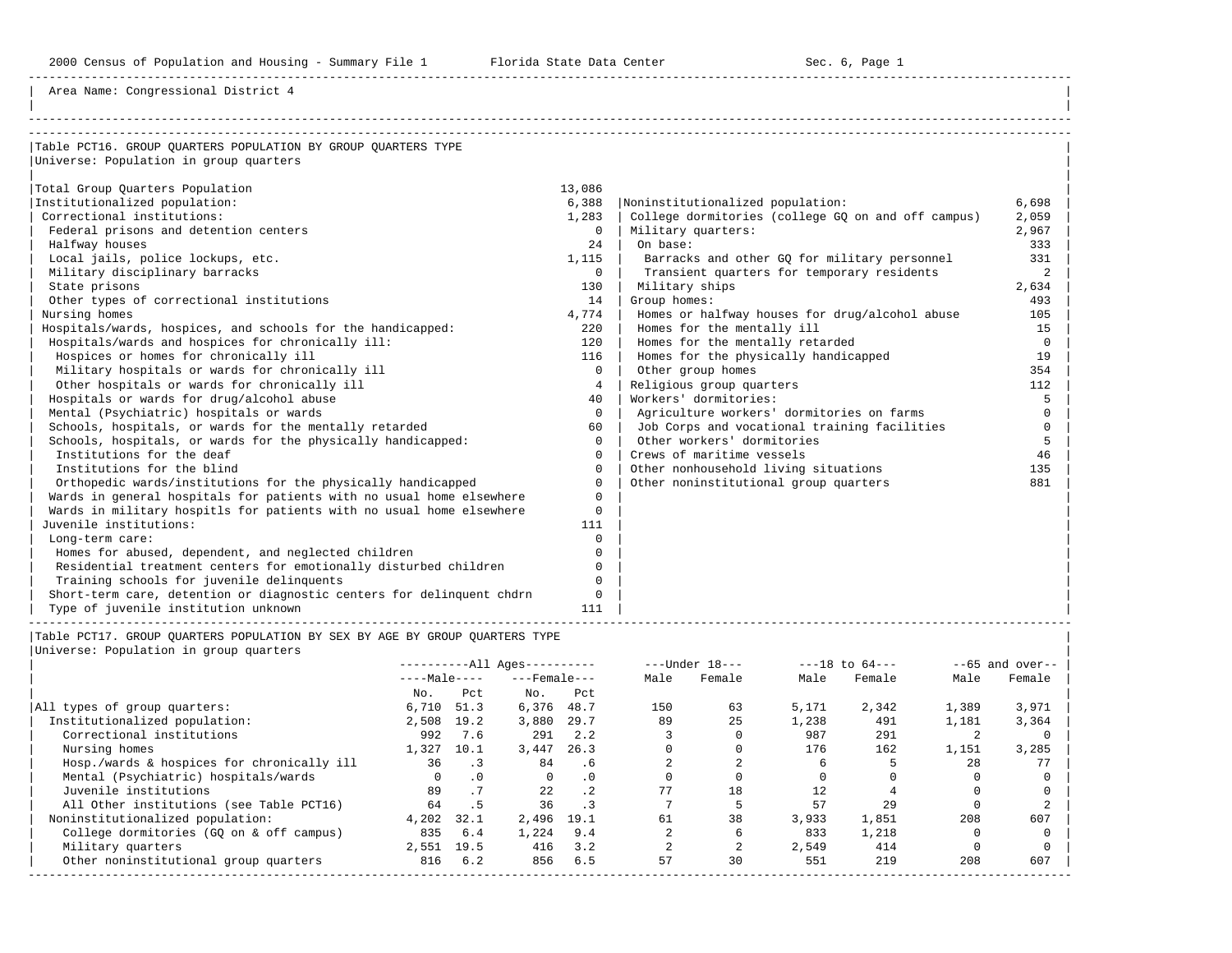| | -----------------------------------------------------------------------------------------------------------------------------------------------------

Area Name: Congressional District 4

## -----------------------------------------------------------------------------------------------------------------------------------------------------

## |Table PCT17A. GROUP QUARTERS POPULATION BY SEX BY AGE BY GROUP QUARTERS TYPE (PERSONS WHO ARE WHITE ALONE) | |Universe: Population in group quarters |

|                                            | $------All Aqes------$ |           |                  |           |      | ---Under 18--- |       | $---18$ to $64---$ | $--65$ and over-- |        |  |
|--------------------------------------------|------------------------|-----------|------------------|-----------|------|----------------|-------|--------------------|-------------------|--------|--|
|                                            | $---Male---$           |           | $---$ Female --- |           | Male | Female         | Male  | Female             | Male              | Female |  |
|                                            | No.                    | Pct.      | No.              | Pct       |      |                |       |                    |                   |        |  |
| All types of group quarters:               | 4,539                  | 45.9      | 5,356            | 54.1      | 97   | 39             | 3,220 | 1,697              | 1,222             | 3,620  |  |
| Institutionalized population:              | 1,675                  | 16.9      | 3,350            | 33.9      | 50   | 20             | 605   | 308                | 1,020             | 3,022  |  |
| Correctional institutions                  | 434                    | 4.4       | 147              | 1.5       |      |                | 432   | 147                |                   |        |  |
| Nursing homes                              | 1,118                  | 11.3      | 3,081            | 31.1      |      |                | 121   | 132                | 997               | 2,949  |  |
| Hosp./wards & hospices for chronically ill | 28                     |           | 78               | . 8       |      |                |       |                    | 22                | 71     |  |
| Mental (Psychiatric) hospitals/wards       |                        | $\cdot$ 0 | $\Omega$         | .0        |      |                |       |                    |                   |        |  |
| Juvenile institutions                      | 49                     | . 5       | 15               | $\cdot$ 2 | 44   | 14             |       |                    |                   |        |  |
| All Other institutions (see Table PCT16)   | 46                     | . 5       | 29               |           |      |                | 42    | 23                 |                   |        |  |
| Noninstitutionalized population:           | 2,864                  | 28.9      | 2,006            | 20.3      | 47   | 19             | 2,615 | 1,389              | 202               | 598    |  |
| College dormitories (GQ on & off campus)   | 765                    | 7.7       | 1,058            | 10.7      |      |                | 764   | 1,053              |                   |        |  |
| Military quarters                          | 1,452                  | 14.7      | 171              | 1.7       |      |                | 1,451 | 171                |                   |        |  |
| Other noninstitutional group quarters      | 647                    | 6.5       | 777              | 7.9       | 45   | 14             | 400   | 165                | 202               | 598    |  |
|                                            |                        |           |                  |           |      |                |       |                    |                   |        |  |

|Table PCT17B. GROUP QUARTERS POPULATION BY SEX BY AGE BY GROUP QUARTERS TYPE (PERSONS WHO ARE BLACK OR AFRICAN AMERICAN ALONE) | |Universe: Population in group quarters |

|                                            |              | $------All Aqes------$ |                    |           | $---Under 18---$ | $---18$ to $64---$ |       | $--65$ and over-- |      |        |
|--------------------------------------------|--------------|------------------------|--------------------|-----------|------------------|--------------------|-------|-------------------|------|--------|
|                                            | $---Male---$ |                        | $---$ Female $---$ |           | Male             | Female             | Male  | Female            | Male | Female |
|                                            | No.          | Pct                    | No.                | Pct       |                  |                    |       |                   |      |        |
| All types of group quarters:               | 1,698        | 66.7                   | 849                | 33.3      | 42               | 21                 | 1,500 | 506               | 156  | 322    |
| Institutionalized population:              | 780          | 30.6                   | 488                | 19.2      | 30               |                    | 598   | 167               | 152  | 316    |
| Correctional institutions                  | 528          | 20.7                   | 135                | 5.3       |                  |                    | 526   | 135               |      |        |
| Nursing homes                              | 195          | 7.7                    | 335                | 13.2      |                  |                    | 50    | 25                | 145  | 310    |
| Hosp./wards & hospices for chronically ill | 8            |                        | 6                  | . 2       |                  |                    |       |                   |      |        |
| Mental (Psychiatric) hospitals/wards       |              | $\cdot$ 0              |                    | $\cdot$ 0 |                  |                    |       |                   |      |        |
| Juvenile institutions                      | 32           | 1.3                    |                    | $\cdot$ 2 | 26               |                    |       |                   |      |        |
| All Other institutions (see Table PCT16)   |              |                        |                    |           |                  |                    | 15    |                   |      |        |
| Noninstitutionalized population:           | 918          | 36.0                   | 361                | 14.2      |                  | 16                 | 902   | 339               |      |        |
| College dormitories (GQ on & off campus)   | 40           | 1.6                    | 112                | 4.4       |                  |                    | 39    | 111               |      |        |
| Military quarters                          | 736          | 28.9                   | 184                | 7.2       |                  |                    | 736   | 184               |      |        |
| Other noninstitutional group quarters      | 142          | 5.6                    | 65                 | 2.6       |                  |                    | 127   | 44                |      |        |

|                                            |     | $------All Aqes------$ |     |                    |      | $---Under 18---$ | $---18$ to $64---$ |        | $--65$ and over-- |        |
|--------------------------------------------|-----|------------------------|-----|--------------------|------|------------------|--------------------|--------|-------------------|--------|
|                                            |     | $---Male---$           |     | $---$ Female $---$ | Male | Female           | Male               | Female | Male              | Female |
|                                            | No. | Pct                    | No. | Pct                |      |                  |                    |        |                   |        |
| All types of group quarters:               | 53  | 77.9                   | 15  | 22.1               |      |                  | 52                 | 13     |                   |        |
| Institutionalized population:              |     | 12 17.6                | 5.  | 7.4                |      |                  |                    |        |                   |        |
| Correctional institutions                  |     | 10 14.7                |     | $1 \quad 1.5$      |      |                  | 10                 |        |                   |        |
| Nursing homes                              |     | 1.5                    |     | 4.4                |      |                  |                    |        |                   |        |
| Hosp./wards & hospices for chronically ill |     | $\cdot$ 0              |     | $\cdot$ 0          |      |                  |                    |        |                   |        |
| Mental (Psychiatric) hospitals/wards       |     | $\cdot$ 0              |     | $\cdot$ 0          |      |                  |                    |        |                   |        |
| Juvenile institutions                      |     | 1.5                    |     | 1.5                |      |                  |                    |        |                   |        |
| All Other institutions (see Table PCT16)   |     | $\cdot$ 0              |     | $\cdot$ 0          |      |                  |                    |        |                   |        |
| Noninstitutionalized population:           | 41  | 60.3                   |     | 10 14.7            |      |                  | 40                 | 10     |                   |        |
| College dormitories (GQ on & off campus)   |     | 2.9                    |     | 1.5                |      |                  |                    |        |                   |        |
| Military quarters                          | 33  | 48.5                   |     | 7.4                |      |                  | 33                 |        |                   |        |
| Other noninstitutional group quarters      | 6   | 8.8                    | 4   | 5.9                |      |                  |                    |        |                   |        |
|                                            |     |                        |     |                    |      |                  |                    |        |                   |        |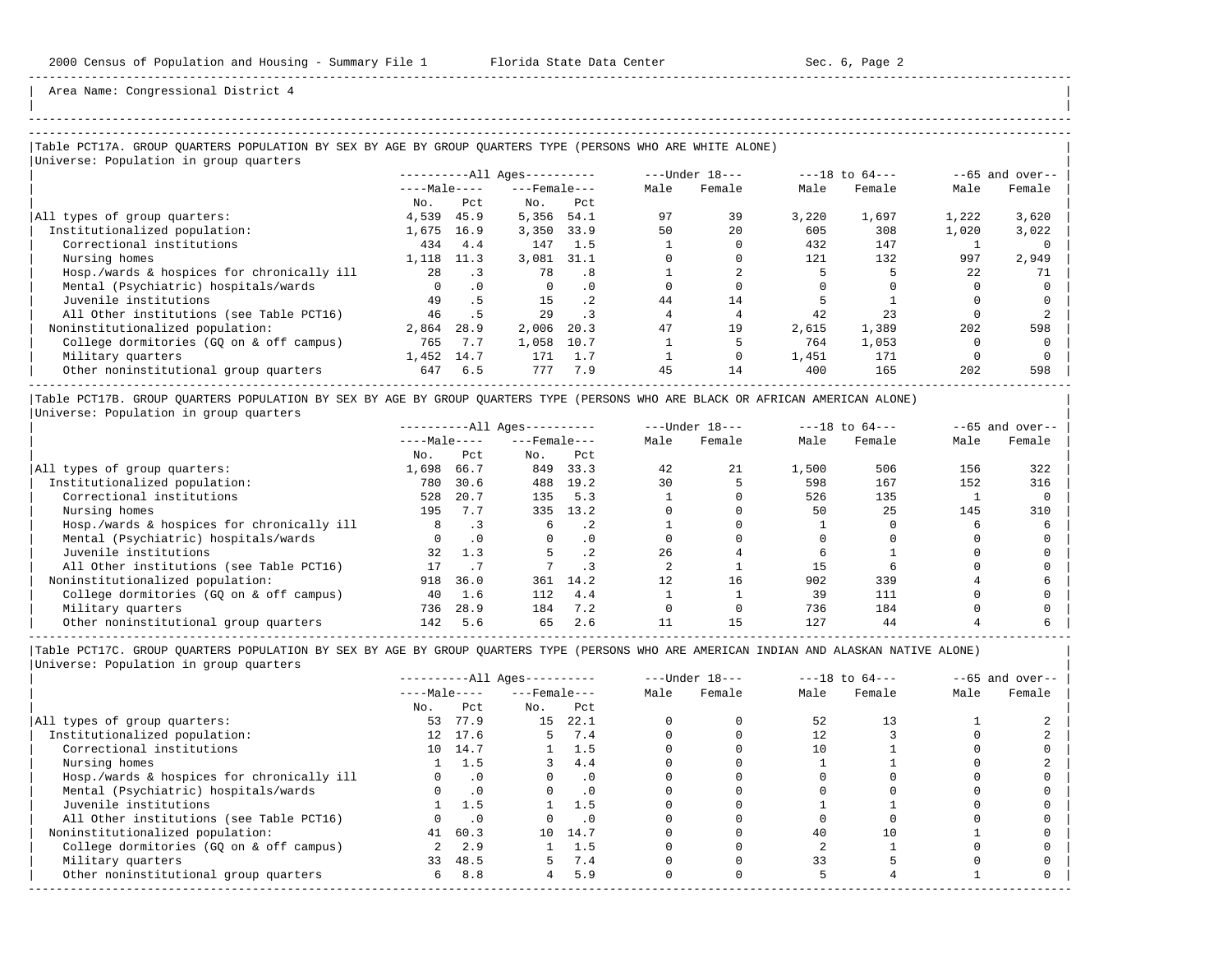Area Name: Congressional District 4

## ----------------------------------------------------------------------------------------------------------------------------------------------------- |Table PCT17D. GROUP QUARTERS POPULATION BY SEX BY AGE BY GROUP QUARTERS TYPE (PERSONS WHO ARE ASIAN ALONE) |

|Universe: Population in group quarters |

|                                            | ----------All Ages---------- |              |     | $---Under 18---$   |      | $---18$ to $64---$ |      | $--65$ and over-- |      |        |
|--------------------------------------------|------------------------------|--------------|-----|--------------------|------|--------------------|------|-------------------|------|--------|
|                                            |                              | $---Male---$ |     | $---$ Female $---$ | Male | Female             | Male | Female            | Male | Female |
|                                            | No.                          | Pct.         | No. | Pct.               |      |                    |      |                   |      |        |
| All types of group quarters:               | 114                          | 70.8         | 47  | 29.2               |      |                    | 109  | 40                |      |        |
| Institutionalized population:              |                              | 5.6          | 9   | 5.6                |      |                    |      |                   |      |        |
| Correctional institutions                  |                              | 1.9          |     | $\cdot$ 0          |      |                    |      |                   |      |        |
| Nursing homes                              |                              | 3.1          |     | 5.0                |      |                    |      |                   |      |        |
| Hosp./wards & hospices for chronically ill |                              | $\cdot$ 0    |     | $\cdot$ 0          |      |                    |      |                   |      |        |
| Mental (Psychiatric) hospitals/wards       |                              | $\Omega$ .   |     | $\cdot$ 0          |      |                    |      |                   |      |        |
| Juvenile institutions                      |                              |              |     | . 6                |      |                    |      |                   |      |        |
| All Other institutions (see Table PCT16)   |                              | $\cdot$ 0    |     | . 0                |      |                    |      |                   |      |        |
| Noninstitutionalized population:           | 105                          | 65.2         | 38  | 23.6               |      |                    | 104  | 36                |      |        |
| College dormitories (GQ on & off campus)   |                              | 6.8          |     | 24 14.9            |      |                    |      | 24                |      |        |
| Military quarters                          | 89                           | 55.3         | 9   | 5.6                |      |                    | 88   |                   |      |        |
| Other noninstitutional group quarters      | .5                           | 3.1          | 5.  | 3.1                |      |                    |      |                   |      |        |

|Table PCT17E. GROUP QUARTERS POPULATION BY SEX BY AGE BY GROUP QUARTERS TYPE (PERSONS OF WHO ARE NATIVE HAWAIIAN AND OTHER PACIFIC ISLANDER ALONE) | |Universe: Population in group quarters |

|                                            |              |           | $------All Aqes------$ |      |      | $---Under 18---$ | $---18$ to $64---$ |        | $--65$ and over-- |        |
|--------------------------------------------|--------------|-----------|------------------------|------|------|------------------|--------------------|--------|-------------------|--------|
|                                            | $---Male---$ |           | $---$ Female $---$     |      | Male | Female           | Male               | Female | Male              | Female |
|                                            | No.          | Pct       | No.                    | Pct  |      |                  |                    |        |                   |        |
| All types of group quarters:               | 8            | 80.0      | $\overline{a}$         | 20.0 |      |                  |                    |        |                   |        |
| Institutionalized population:              |              | $\cdot$ 0 |                        | 10.0 |      |                  |                    |        |                   |        |
| Correctional institutions                  |              | $\cdot$ 0 |                        |      |      |                  |                    |        |                   |        |
| Nursing homes                              |              | $\cdot$ 0 |                        | 10.0 |      |                  |                    |        |                   |        |
| Hosp./wards & hospices for chronically ill |              | $\cdot$ 0 |                        |      |      |                  |                    |        |                   |        |
| Mental (Psychiatric) hospitals/wards       |              | . 0       |                        |      |      |                  |                    |        |                   |        |
| Juvenile institutions                      |              | . 0       |                        |      |      |                  |                    |        |                   |        |
| All Other institutions (see Table PCT16)   |              | $\cdot$ 0 |                        |      |      |                  |                    |        |                   |        |
| Noninstitutionalized population:           | 8            | 80.0      |                        | 10.0 |      |                  |                    |        |                   |        |
| College dormitories (GQ on & off campus)   |              | $\cdot$ 0 |                        |      |      |                  |                    |        |                   |        |
| Military quarters                          |              | 70.0      |                        | 10.0 |      |                  |                    |        |                   |        |
| Other noninstitutional group quarters      |              | 10.0      |                        |      |      |                  |                    |        |                   |        |

----------------------------------------------------------------------------------------------------------------------------------------------------- |Table PCT17F. GROUP QUARTERS POPULATION BY SEX BY AGE BY GROUP QUARTERS TYPE (PERSONS WHO ARE SOME OTHER RACE ALONE) |

|                                            |              |           | $------All Aqes------$ |           |      | $---Under 18---$ | $---18$ to $64---$ |        | $--65$ and over-- |        |
|--------------------------------------------|--------------|-----------|------------------------|-----------|------|------------------|--------------------|--------|-------------------|--------|
|                                            | $---Male---$ |           | $---$ Female $---$     |           | Male | Female           | Male               | Female | Male              | Female |
|                                            | No.          | Pct       | No.                    | Pct       |      |                  |                    |        |                   |        |
| All types of group quarters:               | 191          | 77.6      | 55                     | 22.4      |      |                  | 187                | 44     |                   |        |
| Institutionalized population:              | 10           | 4.1       | 11                     | 4.5       |      |                  |                    |        |                   |        |
| Correctional institutions                  | 5.           | 2.0       |                        | . 4       |      |                  |                    |        |                   |        |
| Nursing homes                              |              | 1.6       | 10                     | 4.1       |      |                  |                    |        |                   |        |
| Hosp./wards & hospices for chronically ill |              | $\cdot$ 0 | $\Omega$               | $\cdot$ 0 |      |                  |                    |        |                   |        |
| Mental (Psychiatric) hospitals/wards       |              | $\cdot$ 0 | $\Omega$               | $\cdot$ 0 |      |                  |                    |        |                   |        |
| Juvenile institutions                      |              | .4        | O                      | .0        |      |                  |                    |        |                   |        |
| All Other institutions (see Table PCT16)   |              | $\cdot$ 0 |                        | $\cdot$ 0 |      |                  |                    |        |                   |        |
| Noninstitutionalized population:           |              | 181 73.6  |                        | 44 17.9   |      |                  | 180                | 42     |                   |        |
| College dormitories (GO on & off campus)   | б.           | 2.4       | 8                      | 3.3       |      |                  |                    |        |                   |        |
| Military quarters                          | 167          | 67.9      |                        | 33 13.4   |      |                  | 167                | 33     |                   |        |
| Other noninstitutional group quarters      | 8            | 3.3       | 3                      | 1.2       |      |                  |                    |        |                   |        |
|                                            |              |           |                        |           |      |                  |                    |        |                   |        |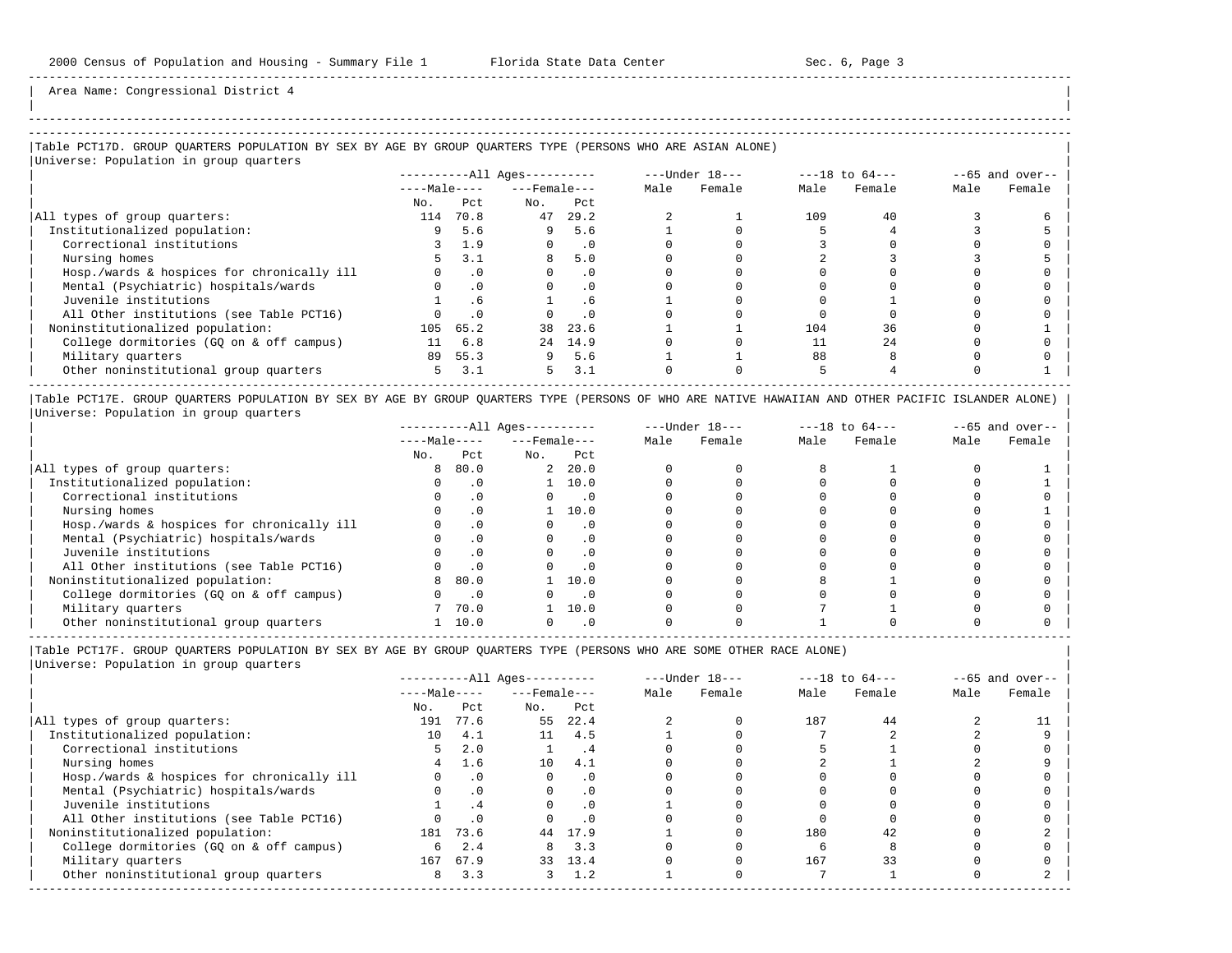| |

-----------------------------------------------------------------------------------------------------------------------------------------------------

Area Name: Congressional District 4

# -----------------------------------------------------------------------------------------------------------------------------------------------------

### |Table PCT17G. GROUP QUARTERS POPULATION BY SEX BY AGE BY GROUP QUARTERS TYPE (PERSONS OF WHO REPORT TWO OR MORE RACES) |

|                                            |                 |           | $------All Ages------$ |           |      | $---Under 18---$ |      | $---18$ to $64---$ |      | $--65$ and over-- |
|--------------------------------------------|-----------------|-----------|------------------------|-----------|------|------------------|------|--------------------|------|-------------------|
|                                            | $---Male---$    |           | $---$ Female $---$     |           | Male | Female           | Male | Female             | Male | Female            |
|                                            | No.             | Pct.      | No.                    | Pct       |      |                  |      |                    |      |                   |
| All types of group quarters:               | 107             | 67.3      | 52                     | 32.7      |      |                  | 95   | 41                 |      |                   |
| Institutionalized population:              | 22              | 13.8      | 16                     | 10.1      |      |                  |      |                    |      |                   |
| Correctional institutions                  | 12 <sup>°</sup> | 7.5       |                        | 4.4       |      |                  |      |                    |      |                   |
| Nursing homes                              |                 | 2.5       | 9                      | 5.7       |      |                  |      |                    |      |                   |
| Hosp./wards & hospices for chronically ill |                 | $\cdot$ 0 |                        | $\cdot$ 0 |      |                  |      |                    |      |                   |
| Mental (Psychiatric) hospitals/wards       |                 | $\cdot$ 0 |                        | $\cdot$ 0 |      |                  |      |                    |      |                   |
| Juvenile institutions                      |                 | 3.1       |                        | $\cdot$ 0 |      |                  |      |                    |      |                   |
| All Other institutions (see Table PCT16)   |                 | . 6       |                        | $\cdot$ 0 |      |                  |      |                    |      |                   |
| Noninstitutionalized population:           | 85              | 53.5      | 36                     | 22.6      |      |                  | 84   | 34                 |      |                   |
| College dormitories (GQ on & off campus)   | 11              | 6.9       |                        | 21 13.2   |      |                  |      | 21                 |      |                   |
| Military quarters                          | 67              | 42.1      | 13 <sup>°</sup>        | 8.2       |      |                  | 67   | 12.                |      |                   |
| Other noninstitutional group quarters      |                 | 4.4       | $\overline{2}$         | 1.3       |      |                  |      |                    |      |                   |

|Table PCT17H. GROUP QUARTERS POPULATION BY SEX BY AGE BY GROUP QUARTERS TYPE (PERSONS OF ANY RACE WHO ARE HISPANIC OR LATINO) | |Universe: Population in group quarters |

|                                            | $------All Ages------$ |              |     |                    |      | $---Under 18---$ | $---18$ to $64---$ |        | $--65$ and over-- |        |
|--------------------------------------------|------------------------|--------------|-----|--------------------|------|------------------|--------------------|--------|-------------------|--------|
|                                            |                        | $---Male---$ |     | $---$ Female $---$ | Male | Female           | Male               | Female | Male              | Female |
|                                            | No.                    | Pct          | No. | Pct                |      |                  |                    |        |                   |        |
| All types of group quarters:               | 421                    | 75.7         | 135 | 24.3               |      |                  | 397                | 102    |                   | 33     |
| Institutionalized population:              | 52                     | 9.4          | 33  | 5.9                |      |                  | 32                 |        |                   | 28     |
| Correctional institutions                  | 2.6                    | 4.7          |     |                    |      |                  | 26                 |        |                   |        |
| Nursing homes                              | 18                     | 3.2          | 28  | 5.0                |      |                  |                    |        |                   | 27     |
| Hosp./wards & hospices for chronically ill |                        | $\cdot$ 0    |     |                    |      |                  |                    |        |                   |        |
| Mental (Psychiatric) hospitals/wards       |                        | $\cdot$ 0    |     |                    |      |                  |                    |        |                   |        |
| Juvenile institutions                      |                        | 1.3          |     |                    |      |                  |                    |        |                   |        |
| All Other institutions (see Table PCT16)   |                        |              |     |                    |      |                  |                    |        |                   |        |
| Noninstitutionalized population:           | 369                    | 66.4         | 102 | 18.3               |      |                  | 365                |        |                   |        |
| College dormitories (GQ on & off campus)   | 29                     | 5.2          | 37  | 6.7                |      |                  | 29                 | 37     |                   |        |
| Military quarters                          | 310                    | 55.8         | 54  | 9.7                |      |                  | 310                | 54     |                   |        |
| Other noninstitutional group quarters      | 30                     | 5.4          |     | 2.0                |      |                  | 26                 |        |                   |        |

-----------------------------------------------------------------------------------------------------------------------------------------------------

|                                            |              |           | $------All Aqes------$ |      |      | $---Under 18---$ |       | $---18$ to $64---$ |       | $--65$ and over-- |
|--------------------------------------------|--------------|-----------|------------------------|------|------|------------------|-------|--------------------|-------|-------------------|
|                                            | $---Male---$ |           | $---$ Female $---$     |      | Male | Female           | Male  | Female             | Male  | Female            |
|                                            | No.          | Pct       | No.                    | Pct  |      |                  |       |                    |       |                   |
| All types of group quarters:               | 4,378        | 45.3      | 5,294                  | 54.7 | 94   | 39               | 3,072 | 1,658              | 1,212 | 3,597             |
| Institutionalized population:              | 1,651        | 17.1      | 3,329                  | 34.4 | 48   | 20               | 592   | 306                | 1,011 | 3,003             |
| Correctional institutions                  | 424          | 4.4       | 145                    | 1.5  |      |                  | 422   | 145                |       |                   |
| Nursing homes                              | 1,107        | 11.4      | 3,063                  | 31.7 |      |                  | 119   | 132                | 988   | 2,931             |
| Hosp./wards & hospices for chronically ill | 2.8          |           | 78                     | . 8  |      |                  |       |                    | 22    | 71                |
| Mental (Psychiatric) hospitals/wards       |              | $\cdot$ 0 | $\Omega$               | . 0  |      |                  |       |                    |       |                   |
| Juvenile institutions                      | 47           | .5        | 15                     | .2   | 42   | 14               |       |                    |       |                   |
| All Other institutions (see Table PCT16)   | 45           | . 5       | 28                     | . 3  |      |                  | 41    | 23                 |       |                   |
| Noninstitutionalized population:           | 2,727        | 28.2      | 1,965                  | 20.3 | 46   | 19               | 2,480 | 1,352              | 201   | 594               |
| College dormitories (GO on & off campus)   | 748          | 7.7       | 1,037                  | 10.7 |      |                  | 747   | 1,032              |       |                   |
| Military quarters                          | 1,350        | 14.0      | 158                    | 1.6  |      |                  | 1,349 | 158                |       |                   |
| Other noninstitutional group quarters      | 629          | 6.5       | 770                    | 8.0  | 44   | 14               | 384   | 162                | 201   | 594               |
|                                            |              |           |                        |      |      |                  |       |                    |       |                   |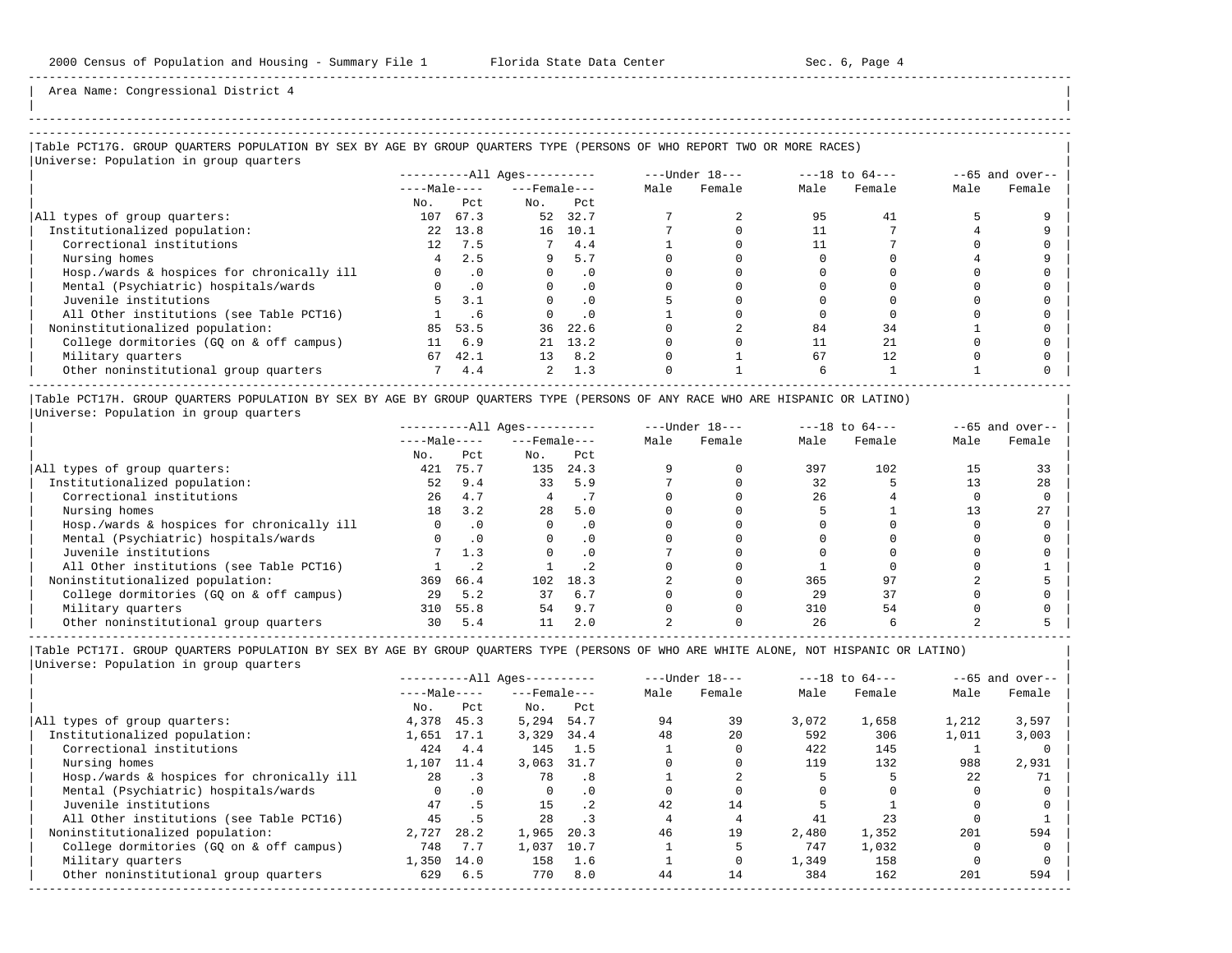2000 Census of Population and Housing - Summary File 1 Florida State Data Center Sec. 6, Page 1

-----------------------------------------------------------------------------------------------------------------------------------------------------

| |

Area Name: Congressional District 5

| Table PCT16. GROUP OUARTERS POPULATION BY GROUP OUARTERS TYPE         |          |                                                    |          |
|-----------------------------------------------------------------------|----------|----------------------------------------------------|----------|
| Universe: Population in group quarters                                |          |                                                    |          |
|                                                                       |          |                                                    |          |
| Total Group Quarters Population                                       | 20,574   |                                                    |          |
| Institutionalized population:                                         | 8,394    | Noninstitutionalized population:                   | 12,180   |
| Correctional institutions:                                            | 2,915    | College dormitories (college GO on and off campus) | 8,512    |
| Federal prisons and detention centers                                 | $\Omega$ | Military quarters:                                 | $\Omega$ |
| Halfway houses                                                        | 59       | On base:                                           | $\Omega$ |
| Local jails, police lockups, etc.                                     | 1,204    | Barracks and other GQ for military personnel       | $\Omega$ |
| Military disciplinary barracks                                        | $\Omega$ | Transient quarters for temporary residents         | $\Omega$ |
| State prisons                                                         | 1,384    | Military ships                                     | $\Omega$ |
| Other types of correctional institutions                              | 268      | Group homes:                                       | 1,965    |
| Nursing homes                                                         | 4,513    | Homes or halfway houses for drug/alcohol abuse     | 66       |
| Hospitals/wards, hospices, and schools for the handicapped:           | 553      | Homes for the mentally ill                         | 143      |
| Hospitals/wards and hospices for chronically ill:                     | 27       | Homes for the mentally retarded                    | 887      |
| Hospices or homes for chronically ill                                 | 26       | Homes for the physically handicapped               | 71       |
| Military hospitals or wards for chronically ill                       | $\Omega$ | Other group homes                                  | 798      |
| Other hospitals or wards for chronically ill                          | 1        | Religious group quarters                           | 38       |
| Hospitals or wards for drug/alcohol abuse                             | 40       | Workers' dormitories:                              | 19       |
| Mental (Psychiatric) hospitals or wards                               | 257      | Agriculture workers' dormitories on farms          | 10       |
| Schools, hospitals, or wards for the mentally retarded                | 32       | Job Corps and vocational training facilities       | 1        |
| Schools, hospitals, or wards for the physically handicapped:          | 197      | Other workers' dormitories                         | 8        |
| Institutions for the deaf                                             | $\Omega$ | Crews of maritime vessels                          | $\Omega$ |
| Institutions for the blind                                            | 145      | Other nonhousehold living situations               | 92       |
| Orthopedic wards/institutions for the physically handicapped          | 52       | Other noninstitutional group quarters              | 1,554    |
| Wards in general hospitals for patients with no usual home elsewhere  | $\Omega$ |                                                    |          |
| Wards in military hospitls for patients with no usual home elsewhere  | $\Omega$ |                                                    |          |
| Juvenile institutions:                                                | 413      |                                                    |          |
| Long-term care:                                                       | 311      |                                                    |          |
| Homes for abused, dependent, and neglected children                   | 51       |                                                    |          |
| Residential treatment centers for emotionally disturbed children      | 129      |                                                    |          |
| Training schools for juvenile delinquents                             | 131      |                                                    |          |
| Short-term care, detention or diagnostic centers for delinquent chdrn | 87       |                                                    |          |
| Type of juvenile institution unknown                                  | 15       |                                                    |          |

|Table PCT17. GROUP QUARTERS POPULATION BY SEX BY AGE BY GROUP QUARTERS TYPE |

| Universe: Population in group quarters |  |
|----------------------------------------|--|
|                                        |  |

|                                            | $------All Aqes------$ |           |                    |                              | $---Under 18---$ | $---18$ to $64---$ |       | $--65$ and over-- |       |        |
|--------------------------------------------|------------------------|-----------|--------------------|------------------------------|------------------|--------------------|-------|-------------------|-------|--------|
|                                            | $---Male---$           |           | $---$ Female $---$ |                              | Male             | Female             | Male  | Female            | Male  | Female |
|                                            | No.                    | Pct       | No.                | Pct                          |                  |                    |       |                   |       |        |
| All types of group quarters:               | 9,523                  | 46.3      | 11,051             | 53.7                         | 418              | 197                | 7,193 | 6,490             | 1,912 | 4,364  |
| Institutionalized population:              | 4,144                  | 20.1      | 4,250              | 20.7                         | 278              | 89                 | 2,487 | 1,092             | 1,379 | 3,069  |
| Correctional institutions                  | 2,010                  | 9.8       | 905                | 4.4                          | 16               |                    | 1,983 | 900               | 11    |        |
| Nursing homes                              | 1,408                  | 6.8       | 3.105              | 15.1                         |                  |                    | 181   | 105               | 1,227 | 3,000  |
| Hosp./wards & hospices for chronically ill |                        | $\cdot$ 0 | 20                 |                              |                  |                    |       |                   |       | 17     |
| Mental (Psychiatric) hospitals/wards       | 193                    | . 9       | 64                 | $\cdot$ 3                    |                  |                    | 184   | 52                |       | 12     |
| Juvenile institutions                      | 322                    | 1.6       | 91                 | . 4                          | 261              | 86                 | 61    |                   |       |        |
| All Other institutions (see Table PCT16)   | 204                    | 1.0       | 65                 | $\overline{\phantom{a}}$ . 3 |                  |                    | 76    | 27                | 127   | 38     |
| Noninstitutionalized population:           | 5,379                  | 26.1      | 6,801              | 33.1                         | 140              | 108                | 4,706 | 5,398             | 533   | 1,295  |
| College dormitories (GO on & off campus)   | 3,797                  | 18.5      | 4,715              | 22.9                         | 82               | 56                 | 3,715 | 4,657             |       |        |
| Military quarters                          | 0                      | $\cdot$ 0 | $\Omega$           | $\cdot$ 0                    |                  |                    |       |                   |       |        |
| Other noninstitutional group quarters      | 1,582                  | 7.7       | 2,086              | 10.1                         | 58               | 52                 | 991   | 741               | 533   | 1,293  |
|                                            |                        |           |                    |                              |                  |                    |       |                   |       |        |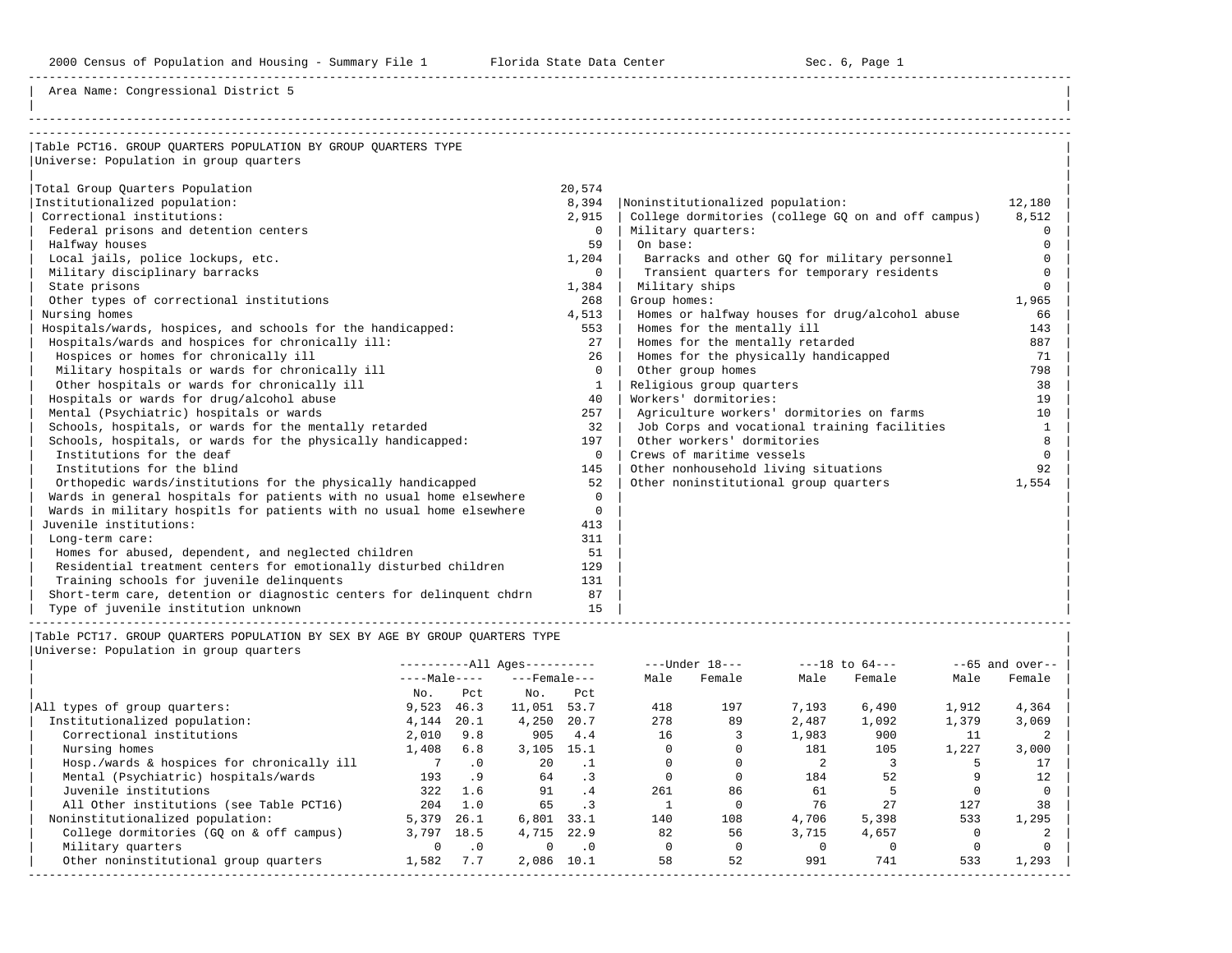| | -----------------------------------------------------------------------------------------------------------------------------------------------------

Area Name: Congressional District 5

## |Table PCT17A. GROUP QUARTERS POPULATION BY SEX BY AGE BY GROUP QUARTERS TYPE (PERSONS WHO ARE WHITE ALONE) |

| Universe: Population in group quarters     |              |           |                        |           |              |                  |       |                    |       |                   |
|--------------------------------------------|--------------|-----------|------------------------|-----------|--------------|------------------|-------|--------------------|-------|-------------------|
|                                            |              |           | $------All Ages------$ |           |              | $---Under 18---$ |       | $---18$ to $64---$ |       | $--65$ and over-- |
|                                            | $---Male---$ |           | $---$ Female $---$     |           | Male         | Female           | Male  | Female             | Male  | Female            |
|                                            | No.          | Pct       | No.                    | Pct       |              |                  |       |                    |       |                   |
| All types of group quarters:               | 6,861        | 43.5      | 8,912                  | 56.5      | 231          | 115              | 4,885 | 4,655              | 1,745 | 4,142             |
| Institutionalized population:              | 2,677        | 17.0      | 3,532                  | 22.4      | 171          | 66               | 1,254 | 561                | 1,252 | 2,905             |
| Correctional institutions                  | 914          | 5.8       | 402                    | 2.5       | б.           |                  | 902   | 399                | b     |                   |
| Nursing homes                              | 1,291        | 8.2       | 2,942                  | 18.7      |              |                  | 161   | 99                 | 1,130 | 2,843             |
| Hosp./wards & hospices for chronically ill |              | . 0       | $20^{\circ}$           | $\cdot$ 1 |              |                  |       |                    |       | 17                |
| Mental (Psychiatric) hospitals/wards       | 105          | . 7       | 44                     |           |              |                  | 96    | 33                 |       | 11                |
| Juvenile institutions                      | 195          | 1.2       | 70                     | .4        | 165          | 65               | 30    |                    |       |                   |
| All Other institutions (see Table PCT16)   | 166          | 1.1       | 54                     |           |              |                  | 64    | 2.2.               | 102   | 32                |
| Noninstitutionalized population:           | 4,184        | 26.5      | 5,380                  | 34.1      | 60           | 49               | 3,631 | 4,094              | 493   | 1,237             |
| College dormitories (GO on & off campus)   | 2,921        | 18.5      | 3.542                  | 22.5      | 29           | 24               | 2,892 | 3,516              |       |                   |
| Military quarters                          | $\Omega$     | $\cdot$ 0 | $\Omega$               | $\cdot$ 0 | <sup>n</sup> |                  |       |                    |       |                   |
| Other noninstitutional group quarters      | 1,263        | 8.0       | 1,838                  | 11.7      | 31           | 25               | 739   | 578                | 493   | 1,235             |

|Table PCT17B. GROUP QUARTERS POPULATION BY SEX BY AGE BY GROUP QUARTERS TYPE (PERSONS WHO ARE BLACK OR AFRICAN AMERICAN ALONE) | |Universe: Population in group quarters |

|                                            | $------All Aqes------$ |           |                    | $---Under 18---$ |      | $---18$ to $64---$ |       | $--65$ and over-- |      |        |
|--------------------------------------------|------------------------|-----------|--------------------|------------------|------|--------------------|-------|-------------------|------|--------|
|                                            | $---Male---$           |           | $---$ Female $---$ |                  | Male | Female             | Male  | Female            | Male | Female |
|                                            | No.                    | Pct       | No.                | Pct              |      |                    |       |                   |      |        |
| All types of group quarters:               | 2,085                  | 58.1      | 1,502              | 41.9             | 162  | 63                 | 1,772 | 1,250             | 151  | 189    |
| Institutionalized population:              | 1,340                  | 37.4      | 632                | 17.6             | 93   | 18                 | 1,132 | 474               | 115  | 140    |
| Correctional institutions                  | 1,021                  | 28.5      | 454                | 12.7             |      |                    | 1,008 | 452               |      |        |
| Nursing homes                              | 105                    | 2.9       | 138                | 3.8              |      |                    | 19    |                   | 86   | 133    |
| Hosp./wards & hospices for chronically ill |                        | . 0       | 0                  | $\cdot$ 0        |      |                    |       |                   |      |        |
| Mental (Psychiatric) hospitals/wards       | 65                     | 1.8       | 14                 | .4               |      |                    | 65    |                   |      |        |
| Juvenile institutions                      | 111                    | 3.1       | 16                 | . 4              | 83   | 16                 | 28    |                   |      |        |
| All Other institutions (see Table PCT16)   | 37                     | 1.0       | 10                 |                  |      |                    |       |                   | 25   |        |
| Noninstitutionalized population:           | 745                    | 20.8      | 870                | 24.3             | 69   | 45                 | 640   | 776               | 36   | 49     |
| College dormitories (GO on & off campus)   | 458                    | 12.8      | 665                | 18.5             | 48   | 26                 | 410   | 639               |      |        |
| Military quarters                          |                        | $\cdot$ 0 |                    | $\cdot$ 0        |      |                    |       |                   |      |        |
| Other noninstitutional group quarters      | 287                    | 8.0       | 205                | 5.7              | 21   | 19                 | 230   | 137               | 36   | 49     |

-----------------------------------------------------------------------------------------------------------------------------------------------------

|                                            | $------All Aqes------$ |           |                    | $---Under 18---$ |      | $---18$ to $64---$ |      | $--65$ and over-- |      |        |
|--------------------------------------------|------------------------|-----------|--------------------|------------------|------|--------------------|------|-------------------|------|--------|
|                                            | $---Male---$           |           | $---$ Female $---$ |                  | Male | Female             | Male | Female            | Male | Female |
|                                            | No.                    | Pct       | No.                | Pct              |      |                    |      |                   |      |        |
| All types of group quarters:               | 25                     | 45.5      |                    | 30 54.5          |      |                    | 2.0  | 25                |      |        |
| Institutionalized population:              | 15                     | 27.3      | 14                 | 25.5             |      |                    |      | 10                |      |        |
| Correctional institutions                  | 12                     | 21.8      |                    | 10 18.2          |      |                    | 10   | 10                |      |        |
| Nursing homes                              |                        | . 0       | $\overline{a}$     | 3.6              |      |                    |      |                   |      |        |
| Hosp./wards & hospices for chronically ill |                        | $\cdot$ 0 |                    | $\cdot$ 0        |      |                    |      |                   |      |        |
| Mental (Psychiatric) hospitals/wards       |                        | $\cdot$ 0 |                    | $\cdot$ 0        |      |                    |      |                   |      |        |
| Juvenile institutions                      |                        | 5.5       |                    | 3.6              |      |                    |      |                   |      |        |
| All Other institutions (see Table PCT16)   |                        | $\cdot$ 0 |                    | $\cdot$ 0        |      |                    |      |                   |      |        |
| Noninstitutionalized population:           | 10                     | 18.2      | 16                 | 29.1             |      |                    | 10   | 15                |      |        |
| College dormitories (GQ on & off campus)   | 8                      | 14.5      |                    | 10 18.2          |      |                    |      | 10                |      |        |
| Military quarters                          |                        | $\cdot$ 0 |                    | $\cdot$ 0        |      |                    |      |                   |      |        |
| Other noninstitutional group quarters      | 2                      | 3.6       |                    | 6, 10.9          |      |                    |      |                   |      |        |
|                                            |                        |           |                    |                  |      |                    |      |                   |      |        |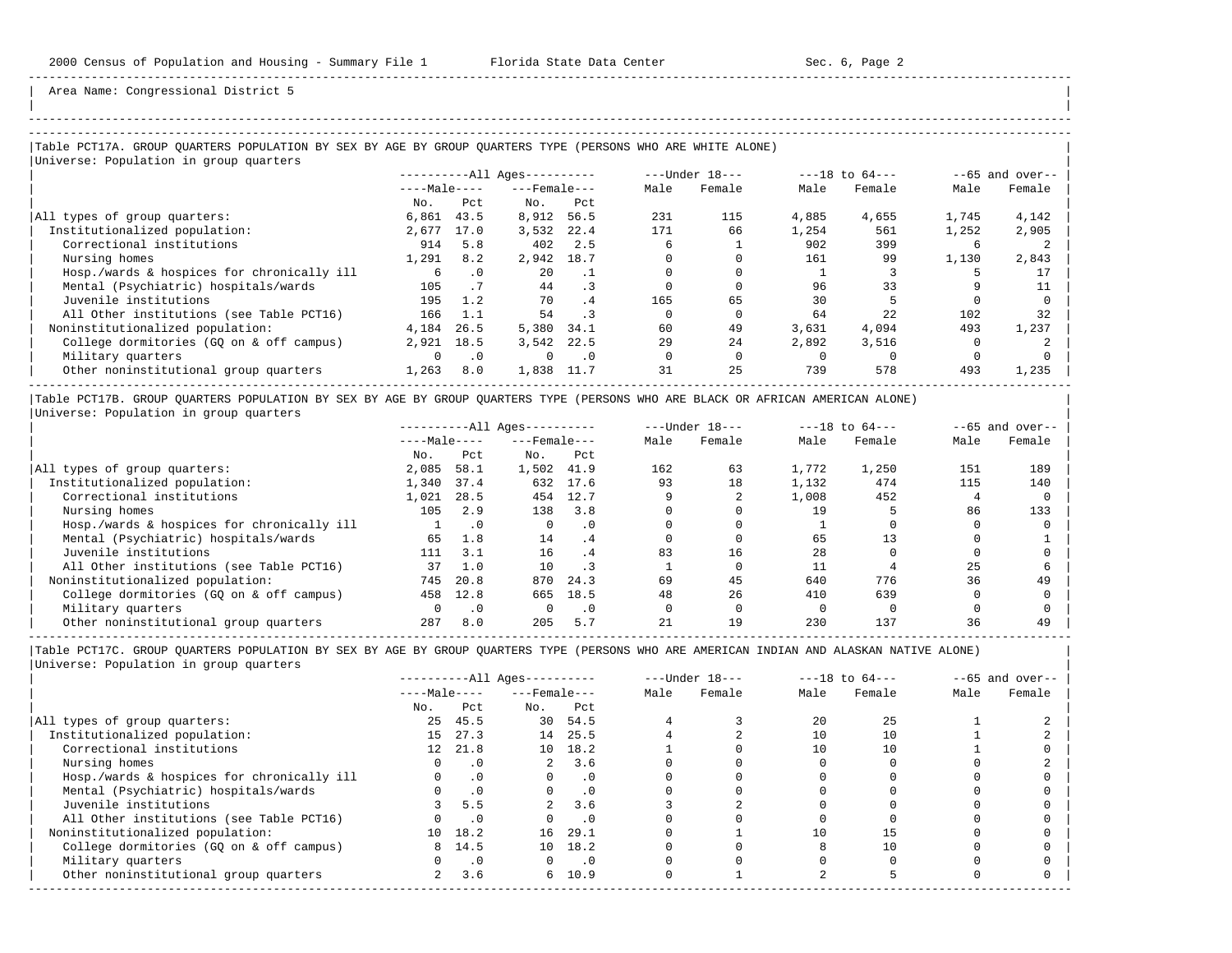| | -----------------------------------------------------------------------------------------------------------------------------------------------------

Area Name: Congressional District 5

## ----------------------------------------------------------------------------------------------------------------------------------------------------- |Table PCT17D. GROUP QUARTERS POPULATION BY SEX BY AGE BY GROUP QUARTERS TYPE (PERSONS WHO ARE ASIAN ALONE) |

# |Universe: Population in group quarters |

|                                            | $------All \text{Aqes}---$ |           |                    |           | ---Under 18--- |        | $---18$ to $64---$ | $--65$ and over-- |      |        |
|--------------------------------------------|----------------------------|-----------|--------------------|-----------|----------------|--------|--------------------|-------------------|------|--------|
|                                            | $---Male---$               |           | $---$ Female $---$ |           | Male           | Female | Male               | Female            | Male | Female |
|                                            | No.                        | Pct.      | No.                | Pct       |                |        |                    |                   |      |        |
| All types of group quarters:               | 234                        | 46.9      | 265                | 53.1      |                |        | 224                | 251               |      |        |
| Institutionalized population:              | 15                         | 3.0       | 9                  | 1.8       |                |        |                    |                   |      |        |
| Correctional institutions                  | 8                          | 1.6       |                    |           |                |        |                    |                   |      |        |
| Nursing homes                              | 5.                         | 1.0       |                    | 1.4       |                |        |                    |                   |      |        |
| Hosp./wards & hospices for chronically ill |                            | $\cdot$ 0 |                    | . 0       |                |        |                    |                   |      |        |
| Mental (Psychiatric) hospitals/wards       |                            | $\cdot$ 0 |                    |           |                |        |                    |                   |      |        |
| Juvenile institutions                      |                            |           |                    | .0        |                |        |                    |                   |      |        |
| All Other institutions (see Table PCT16)   |                            |           |                    |           |                |        |                    |                   |      |        |
| Noninstitutionalized population:           | 219                        | 43.9      | 256                | 51.3      |                |        | 213                | 248               |      |        |
| College dormitories (GQ on & off campus)   | 209                        | 41.9      | 246                | 49.3      |                |        | 207                | 242               |      |        |
| Military quarters                          |                            | $\cdot$ 0 |                    | $\cdot$ 0 |                |        |                    |                   |      |        |
| Other noninstitutional group quarters      | 10                         | 2.0       | 10                 | 2.0       |                |        |                    |                   |      |        |
|                                            |                            |           |                    |           |                |        |                    |                   |      |        |

|Table PCT17E. GROUP QUARTERS POPULATION BY SEX BY AGE BY GROUP QUARTERS TYPE (PERSONS OF WHO ARE NATIVE HAWAIIAN AND OTHER PACIFIC ISLANDER ALONE) | |Universe: Population in group quarters |

|                                            | $------All Aqes------$ |           |                    |           | $---Under 18---$ |        | $---18$ to $64---$ |        | $--65$ and over-- |        |
|--------------------------------------------|------------------------|-----------|--------------------|-----------|------------------|--------|--------------------|--------|-------------------|--------|
|                                            | $---Male---$           |           | $---$ Female $---$ |           | Male             | Female | Male               | Female | Male              | Female |
|                                            | No.                    | Pct       | No.                | Pct       |                  |        |                    |        |                   |        |
| All types of group quarters:               |                        | 60.0      |                    | 2, 40.0   |                  |        |                    |        |                   |        |
| Institutionalized population:              |                        |           |                    | . 0       |                  |        |                    |        |                   |        |
| Correctional institutions                  |                        |           |                    | $\cdot$ 0 |                  |        |                    |        |                   |        |
| Nursing homes                              |                        |           |                    | $\cdot$ 0 |                  |        |                    |        |                   |        |
| Hosp./wards & hospices for chronically ill |                        |           |                    | . 0       |                  |        |                    |        |                   |        |
| Mental (Psychiatric) hospitals/wards       |                        |           |                    | $\cdot$ 0 |                  |        |                    |        |                   |        |
| Juvenile institutions                      |                        |           |                    | . 0       |                  |        |                    |        |                   |        |
| All Other institutions (see Table PCT16)   |                        |           |                    | $\cdot$ 0 |                  |        |                    |        |                   |        |
| Noninstitutionalized population:           |                        | 60.0      |                    | 2, 40.0   |                  |        |                    |        |                   |        |
| College dormitories (GO on & off campus)   |                        | 20.0      |                    | 40.0      |                  |        |                    |        |                   |        |
| Military quarters                          |                        | $\cdot$ 0 |                    | $\cdot$ 0 |                  |        |                    |        |                   |        |
| Other noninstitutional group quarters      |                        | 40.0      |                    | $\cdot$ 0 |                  |        |                    |        |                   |        |

-----------------------------------------------------------------------------------------------------------------------------------------------------

|Table PCT17F. GROUP QUARTERS POPULATION BY SEX BY AGE BY GROUP QUARTERS TYPE (PERSONS WHO ARE SOME OTHER RACE ALONE) |

|                                            | $------All Aqes------$ |           |                  | $---Under 18---$ |      | $---18$ to $64---$ |      | $--65$ and over-- |      |        |
|--------------------------------------------|------------------------|-----------|------------------|------------------|------|--------------------|------|-------------------|------|--------|
|                                            | $---Male---$           |           | $---$ Female --- |                  | Male | Female             | Male | Female            | Male | Female |
|                                            | No.                    | Pct       | No.              | Pct              |      |                    |      |                   |      |        |
| All types of group quarters:               | 155                    | 51.8      | 144              | 48.2             |      |                    | 146  | 128               |      | 14     |
| Institutionalized population:              | 55                     | 18.4      | 27               | 9.0              |      |                    | 47   | 16                |      |        |
| Correctional institutions                  | 23                     | 7.7       | 10               | 3.3              |      |                    | 23   | 10                |      |        |
| Nursing homes                              |                        |           | 11               | 3.7              |      |                    |      |                   |      |        |
| Hosp./wards & hospices for chronically ill |                        | $\cdot$ 0 | $\Omega$         | $\cdot$ 0        |      |                    |      |                   |      |        |
| Mental (Psychiatric) hospitals/wards       | 2.2 <sub>1</sub>       | 7.4       | 6                | 2.0              |      |                    | 22   |                   |      |        |
| Juvenile institutions                      |                        |           | $\Omega$         | $\cdot$ 0        |      |                    |      |                   |      |        |
| All Other institutions (see Table PCT16)   |                        | $\cdot$ 0 |                  | .0               |      |                    |      |                   |      |        |
| Noninstitutionalized population:           | 100                    | 33.4      | 117              | 39.1             |      |                    | 99   | 112               |      |        |
| College dormitories (GO on & off campus)   |                        | 94 31.4   | 108              | 36.1             |      |                    | 94   | 107               |      |        |
| Military quarters                          |                        | $\cdot$ 0 | 0                | $\cdot$ 0        |      |                    |      |                   |      |        |
| Other noninstitutional group quarters      | б.                     | 2.0       | 9                | 3.0              |      |                    |      |                   |      |        |
|                                            |                        |           |                  |                  |      |                    |      |                   |      |        |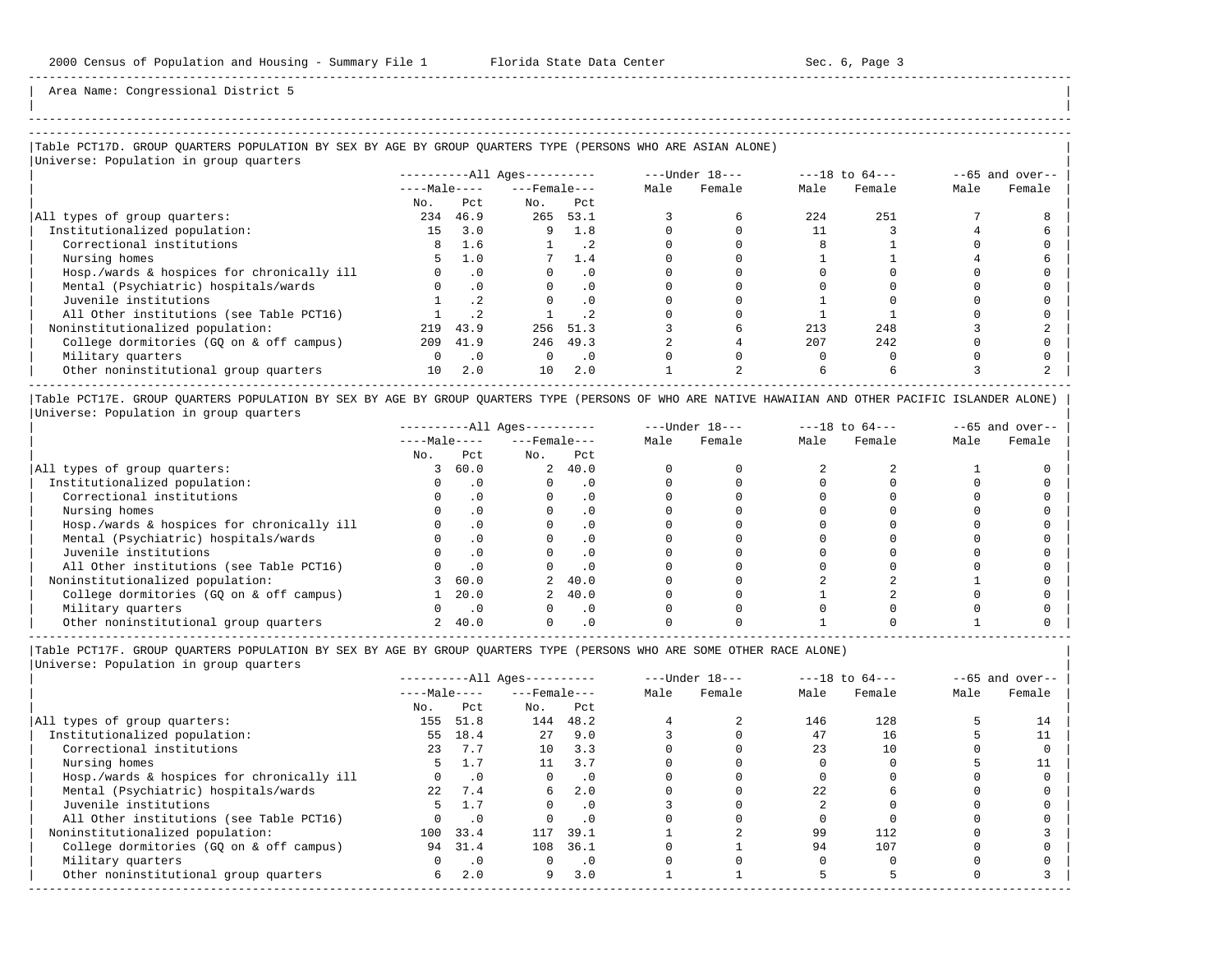| |

-----------------------------------------------------------------------------------------------------------------------------------------------------

Area Name: Congressional District 5

# -----------------------------------------------------------------------------------------------------------------------------------------------------

## |Table PCT17G. GROUP QUARTERS POPULATION BY SEX BY AGE BY GROUP QUARTERS TYPE (PERSONS OF WHO REPORT TWO OR MORE RACES) |

|                                            |              |                             | $------All Ages------$ |           |      | $---Under 18---$ |      | $---18$ to $64---$ |      | $--65$ and over-- |
|--------------------------------------------|--------------|-----------------------------|------------------------|-----------|------|------------------|------|--------------------|------|-------------------|
|                                            | $---Male---$ |                             | $---$ Female $---$     |           | Male | Female           | Male | Female             | Male | Female            |
|                                            | No.          | Pct                         | No.                    | Pct       |      |                  |      |                    |      |                   |
| All types of group quarters:               | 160          | 44.9                        | 196                    | 55.1      | 14   |                  | 144  | 179                |      |                   |
| Institutionalized population:              | 42           | 11.8                        | 36                     | 10.1      |      |                  | 33   | 28                 |      |                   |
| Correctional institutions                  | 32           | 9.0                         | 28                     | 7.9       |      |                  | 32   | 28                 |      |                   |
| Nursing homes                              |              | . 6                         | 5                      | 1.4       |      |                  |      |                    |      |                   |
| Hosp./wards & hospices for chronically ill | $\Omega$     | $\cdot$ 0                   | $\Omega$               | $\cdot$ 0 |      |                  |      |                    |      |                   |
| Mental (Psychiatric) hospitals/wards       |              | $\overline{\phantom{a}}$ .3 | $\Omega$               | $\cdot$ 0 |      |                  |      |                    |      |                   |
| Juvenile institutions                      |              | 2.0                         |                        | .8        |      |                  |      |                    |      |                   |
| All Other institutions (see Table PCT16)   |              | $\cdot$ 0                   |                        | $\cdot$ 0 |      |                  |      |                    |      |                   |
| Noninstitutionalized population:           | 118          | 33.1                        | 160                    | 44.9      |      |                  | 111  | 151                |      |                   |
| College dormitories (GQ on & off campus)   | 106          | 29.8                        | 142                    | 39.9      |      |                  | 103  | 141                |      |                   |
| Military quarters                          | 0            | $\cdot$ 0                   | $\Omega$               | $\cdot$ 0 |      |                  |      |                    |      |                   |
| Other noninstitutional group quarters      | 12           | 3.4                         | 18                     | 5.1       |      |                  |      | 10                 |      |                   |

|Table PCT17H. GROUP QUARTERS POPULATION BY SEX BY AGE BY GROUP QUARTERS TYPE (PERSONS OF ANY RACE WHO ARE HISPANIC OR LATINO) | |Universe: Population in group quarters |

|                                            | $------All Aqes------$ |           |                    | $---Under 18---$ |      | $---18$ to $64---$ |      | $- -65$ and over-- |      |        |
|--------------------------------------------|------------------------|-----------|--------------------|------------------|------|--------------------|------|--------------------|------|--------|
|                                            | $---Male---$           |           | $---$ Female $---$ |                  | Male | Female             | Male | Female             | Male | Female |
|                                            | No.                    | Pct       | No.                | Pct              |      |                    |      |                    |      |        |
| All types of group quarters:               | 632                    | 48.8      | 663                | 51.2             |      | 23                 | 569  | 584                | 26   | 56     |
| Institutionalized population:              | 173                    | 13.4      | 95                 | 7.3              | 2.0  |                    | 137  | 44                 | 16   | 44     |
| Correctional institutions                  | 109                    | 8.4       | 36                 | 2.8              |      |                    | 108  | 35                 |      |        |
| Nursing homes                              | 16                     | 1.2       | 45                 | 3.5              |      |                    |      |                    |      | 43     |
| Hosp./wards & hospices for chronically ill |                        | $\cdot$ 0 |                    | . 0              |      |                    |      |                    |      |        |
| Mental (Psychiatric) hospitals/wards       | 25                     | 1.9       |                    |                  |      |                    | 25   |                    |      |        |
| Juvenile institutions                      | 23                     | 1.8       |                    | د .              | 2.0  |                    |      |                    |      |        |
| All Other institutions (see Table PCT16)   |                        |           |                    |                  |      |                    |      |                    |      |        |
| Noninstitutionalized population:           | 459                    | 35.4      | 568                | 43.9             |      | 16                 | 432  | 540                | 10   |        |
| College dormitories (GO on & off campus)   | 384                    | 29.7      | 523                | 40.4             |      | 11                 | 371  | 512                |      |        |
| Military quarters                          |                        | $\cdot$ 0 |                    | $\cdot$ 0        |      |                    |      |                    |      |        |
| Other noninstitutional group quarters      |                        | 5.8       | 45                 | 3.5              |      |                    | 61   | 28                 | 10   |        |

-----------------------------------------------------------------------------------------------------------------------------------------------------

|                                            | $------All Aqes------$ |           |                    | $---Under 18---$ |      | $---18$ to $64---$ |       | $--65$ and over-- |       |        |
|--------------------------------------------|------------------------|-----------|--------------------|------------------|------|--------------------|-------|-------------------|-------|--------|
|                                            | $---Male---$           |           | $---$ Female $---$ |                  | Male | Female             | Male  | Female            | Male  | Female |
|                                            | No.                    | Pct       | No.                | Pct              |      |                    |       |                   |       |        |
| All types of group quarters:               | 6,465                  | 43.2      | 8,489              | 56.8             | 208  | 100                | 4,529 | 4,285             | 1,728 | 4,104  |
| Institutionalized population:              | 2,596                  | 17.4      | 3,477              | 23.3             | 163  | 60                 | 1,190 | 545               | 1,243 | 2,872  |
| Correctional institutions                  | 855                    | 5.7       | 388                | 2.6              |      |                    | 843   | 386               | h     |        |
| Nursing homes                              | 1,281                  | 8.6       | 2,908              | 19.4             |      |                    | 160   | 97                | 1,121 | 2,811  |
| Hosp./wards & hospices for chronically ill | 6                      | $\cdot$ 0 | 20                 |                  |      |                    |       |                   |       |        |
| Mental (Psychiatric) hospitals/wards       | 102                    |           | 43                 | $\cdot$ 3        |      |                    | 93    | 33                |       | 10     |
| Juvenile institutions                      | 186                    | 1.2       | 65                 | . 4              | 157  | 60                 | 29    |                   |       |        |
| All Other institutions (see Table PCT16)   | 166                    | 1.1       | 53                 | .4               |      |                    | 64    | 21                | 102   | 32     |
| Noninstitutionalized population:           | 3,869                  | 25.9      | 5,012              | 33.5             | 45   | 40                 | 3,339 | 3,740             | 485   | 1,232  |
| College dormitories (GO on & off campus)   | 2,672                  | 17.9      | 3.204              | 21.4             | 16   | 18                 | 2,656 | 3,184             |       |        |
| Military quarters                          |                        | $\cdot$ 0 | $\Omega$           | $\cdot$ 0        |      |                    |       |                   |       |        |
| Other noninstitutional group quarters      | 1,197                  | 8.0       | 1,808              | 12.1             | 29   | 22                 | 683   | 556               | 485   | 1,230  |
|                                            |                        |           |                    |                  |      |                    |       |                   |       |        |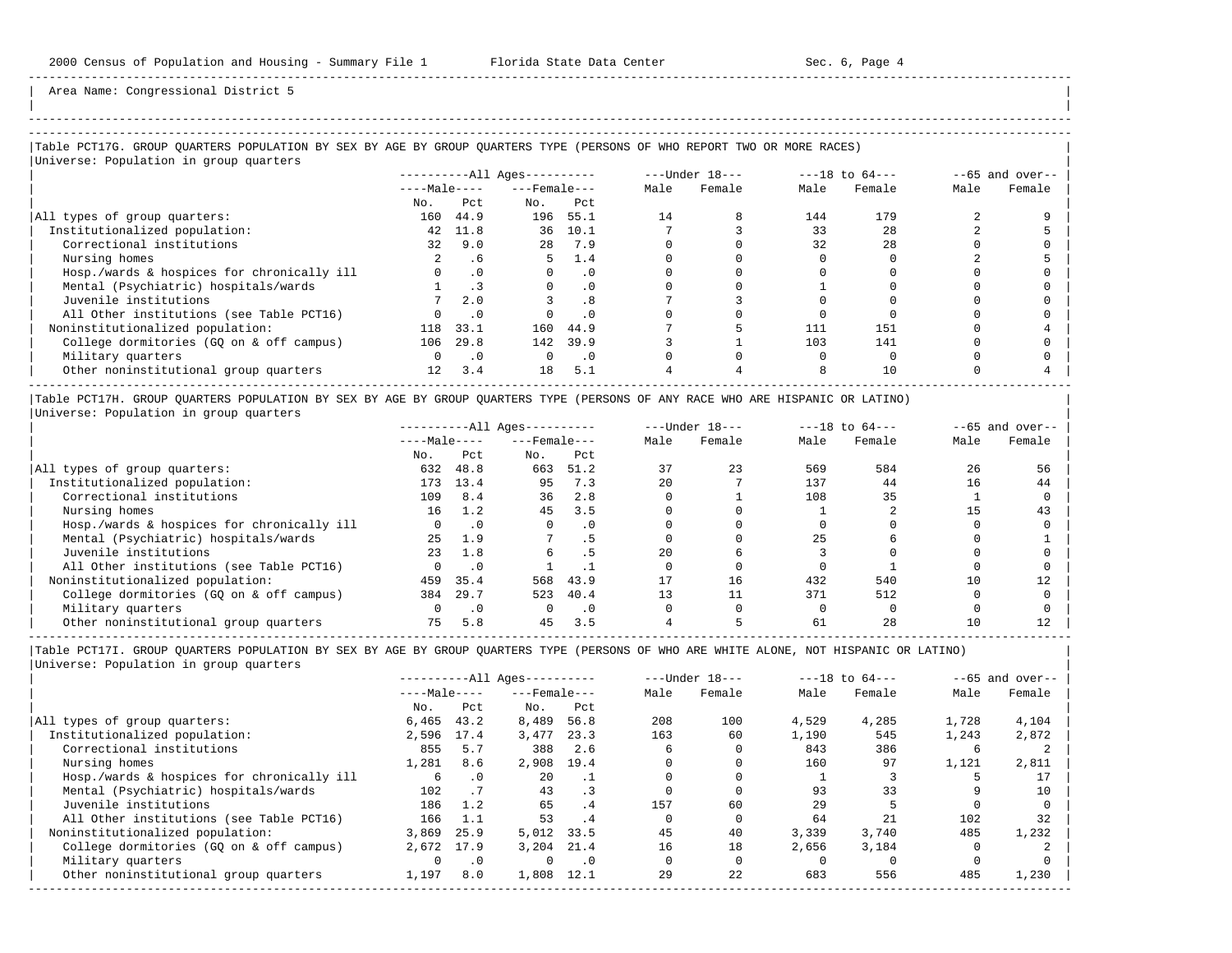Area Name: Congressional District 6

| Table PCT16. GROUP OUARTERS POPULATION BY GROUP OUARTERS TYPE         |             |                                                    |          |
|-----------------------------------------------------------------------|-------------|----------------------------------------------------|----------|
| Universe: Population in group quarters                                |             |                                                    |          |
|                                                                       |             |                                                    |          |
| Total Group Quarters Population                                       | 28,547      |                                                    |          |
| Institutionalized population:                                         | 25,993      | Noninstitutionalized population:                   | 2,554    |
| Correctional institutions:                                            | 20,482      | College dormitories (college GQ on and off campus) | 287      |
| Federal prisons and detention centers                                 | 4,217       | Military quarters:                                 | 4        |
| Halfway houses                                                        | 15          | On base:                                           | 4        |
| Local jails, police lockups, etc.                                     | 2,353       | Barracks and other GQ for military personnel       |          |
| Military disciplinary barracks                                        | $\Omega$    | Transient quarters for temporary residents         | $\Omega$ |
| State prisons                                                         | 13,689      | Military ships                                     | $\Omega$ |
| Other types of correctional institutions                              | 208         | Group homes:                                       | 580      |
| Nursing homes                                                         | 4,469       | Homes or halfway houses for drug/alcohol abuse     | 14       |
| Hospitals/wards, hospices, and schools for the handicapped:           | 684         | Homes for the mentally ill                         | 222      |
| Hospitals/wards and hospices for chronically ill:                     | 85          | Homes for the mentally retarded                    | 155      |
| Hospices or homes for chronically ill                                 | 22          | Homes for the physically handicapped               | $\Omega$ |
| Military hospitals or wards for chronically ill                       | $\Omega$    | Other group homes                                  | 189      |
| Other hospitals or wards for chronically ill                          | 63          | Religious group quarters                           | 5        |
| Hospitals or wards for drug/alcohol abuse                             | 6           | Workers' dormitories:                              | 111      |
| Mental (Psychiatric) hospitals or wards                               | 514         | Agriculture workers' dormitories on farms          | 19       |
| Schools, hospitals, or wards for the mentally retarded                | 59          | Job Corps and vocational training facilities       | $\Omega$ |
| Schools, hospitals, or wards for the physically handicapped:          | $\Omega$    | Other workers' dormitories                         | 92       |
| Institutions for the deaf                                             | $\Omega$    | Crews of maritime vessels                          | $\Omega$ |
| Institutions for the blind                                            | $\Omega$    | Other nonhousehold living situations               | 227      |
| Orthopedic wards/institutions for the physically handicapped          | $\Omega$    | Other noninstitutional group quarters              | 1,340    |
| Wards in general hospitals for patients with no usual home elsewhere  | 20          |                                                    |          |
| Wards in military hospitls for patients with no usual home elsewhere  | $\mathbf 0$ |                                                    |          |
| Juvenile institutions:                                                | 358         |                                                    |          |
| Long-term care:                                                       | 183         |                                                    |          |
| Homes for abused, dependent, and neglected children                   | 42          |                                                    |          |
| Residential treatment centers for emotionally disturbed children      | $\mathbf 0$ |                                                    |          |
| Training schools for juvenile delinquents                             | 141         |                                                    |          |
| Short-term care, detention or diagnostic centers for delinguent chdrn | 128         |                                                    |          |
| Type of juvenile institution unknown                                  | 47          |                                                    |          |

|Table PCT17. GROUP QUARTERS POPULATION BY SEX BY AGE BY GROUP QUARTERS TYPE | |<br>|Universe: Population

| Universe: Population in group quarters |  |  |
|----------------------------------------|--|--|
|----------------------------------------|--|--|

|                                            |              |             | $------All Aqes------$ |           |      | $---Under 18---$ |        | $---18$ to $64---$ |       | $--65$ and over-- |
|--------------------------------------------|--------------|-------------|------------------------|-----------|------|------------------|--------|--------------------|-------|-------------------|
|                                            | $---Male---$ |             | $---$ Female $---$     |           | Male | Female           | Male   | Female             | Male  | Female            |
|                                            | No.          | Pct         | No.                    | Pct       |      |                  |        |                    |       |                   |
| All types of group quarters:               | 22,096       | 77.4        | 6,451                  | 22.6      | 587  | 145              | 19,716 | 2,436              | 1,793 | 3,870             |
| Institutionalized population:              | 20,846       | 73.0        | 5,147                  | 18.0      | 383  | 62               | 18,959 | 1,986              | 1,504 | 3,099             |
| Correctional institutions                  | 18,769       | 65.7        | 1,713                  | 6.0       | 73   | 21               | 18,392 | 1,665              | 304   | 27                |
| Nursing homes                              | 1,326        | 4.6         | 3,143                  | 11.0      |      |                  | 189    | 136                | 1,137 | 3,007             |
| Hosp./wards & hospices for chronically ill | 43           | $\cdot$ 2   | 42                     |           |      |                  | 15     | 10                 | 28    | 32                |
| Mental (Psychiatric) hospitals/wards       | 327          | 1.1         | 187                    |           |      |                  | 297    | 164                | 30    | 23                |
| Juvenile institutions                      | 321          |             | 37                     |           | 294  | 35               | 27     |                    |       |                   |
| All Other institutions (see Table PCT16)   | 60           | $\cdot$ . 2 | 25                     | $\cdot$ 1 | 16   | b                | 39     |                    |       | 10                |
| Noninstitutionalized population:           | 1,250        | 4.4         | 1,304                  | 4.6       | 204  | 83               | 757    | 450                | 289   | 771               |
| College dormitories (GO on & off campus)   | 145          | . 5         | 142                    | . 5       |      |                  | 143    | 141                |       |                   |
| Military quarters                          |              | $\cdot$ 0   |                        | $\cdot$ 0 |      |                  |        |                    |       |                   |
| Other noninstitutional group quarters      | 1,102        | 3.9         | 1,161                  | 4.1       | 202  | 82               | 611    | 308                | 289   | 771               |
|                                            |              |             |                        |           |      |                  |        |                    |       |                   |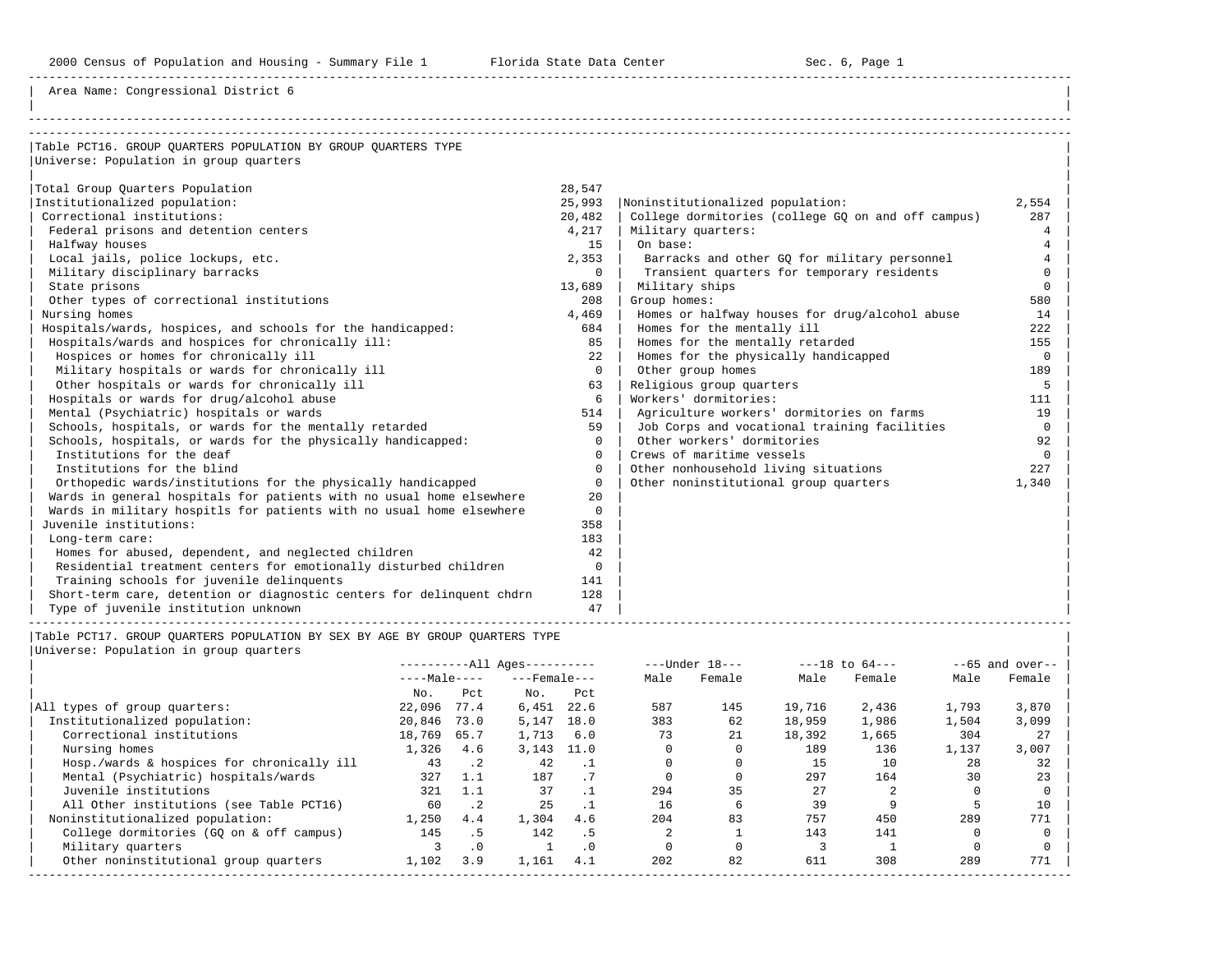| | -----------------------------------------------------------------------------------------------------------------------------------------------------

Area Name: Congressional District 6

### |Table PCT17A. GROUP QUARTERS POPULATION BY SEX BY AGE BY GROUP QUARTERS TYPE (PERSONS WHO ARE WHITE ALONE) | |<br>|Universe: Population in group quarters

|                                            |              |           | $------All Aqes------$ |                 | $---Under 18---$ |        | $---18$ to $64---$ |        | $--65$ and over-- |        |
|--------------------------------------------|--------------|-----------|------------------------|-----------------|------------------|--------|--------------------|--------|-------------------|--------|
|                                            | $---Male---$ |           | $---$ Female $---$     |                 | Male             | Female | Male               | Female | Male              | Female |
|                                            | No.          | Pct.      | No.                    | Pct             |                  |        |                    |        |                   |        |
| All types of group quarters:               | 11,430       | 69.4      | 5,033                  | 30.6            | 341              | 68     | 9,573              | 1,398  | 1,516             | 3,567  |
| Institutionalized population:              | 10,478       | 63.6      | 3,932                  | 23.9            | 208              | 34     | 9.025              | 1,074  | 1,245             | 2,824  |
| Correctional institutions                  | 8,851        | 53.8      | 876                    | 5.3             | 28               |        | 8,610              | 849    | 213               | 22     |
| Nursing homes                              | 1,136        | 6.9       | 2,844 17.3             |                 |                  |        | 149                | 95     | 987               | 2,749  |
| Hosp./wards & hospices for chronically ill | 33           | $\cdot$ 2 | 35                     | .2 <sub>2</sub> |                  |        |                    |        | 25                | 28     |
| Mental (Psychiatric) hospitals/wards       | 232          | 1.4       | 133                    | . 8             |                  |        | 217                | 116    | 15                | 17     |
| Juvenile institutions                      | 177          | 1.1       | 27                     | .2 <sub>2</sub> | 166              | 25     | 11                 |        |                   |        |
| All Other institutions (see Table PCT16)   | 49           | . 3       | 17                     |                 | 14               |        | 30                 |        |                   |        |
| Noninstitutionalized population:           | 952          | 5.8       | 1,101                  | 6.7             | 133              | 34     | 548                | 324    | 271               | 743    |
| College dormitories (GO on & off campus)   | 115          | . 7       | 105                    | . 6             |                  |        | 113                | 104    |                   |        |
| Military quarters                          |              | $\cdot$ 0 | $\Omega$               | $\cdot$ 0       |                  |        |                    |        |                   |        |
| Other noninstitutional group quarters      | 835          | 5.1       | 996                    | 6.0             | 131              | 33     | 433                | 220    | 271               | 743    |

|Table PCT17B. GROUP QUARTERS POPULATION BY SEX BY AGE BY GROUP QUARTERS TYPE (PERSONS WHO ARE BLACK OR AFRICAN AMERICAN ALONE) | |Universe: Population in group quarters |

|                                            |              |           | $------All Ages------$ |           |      | $---Under 18---$ |       | $---18$ to $64---$ |      | $--65$ and over-- |
|--------------------------------------------|--------------|-----------|------------------------|-----------|------|------------------|-------|--------------------|------|-------------------|
|                                            | $---Male---$ |           | $---$ Female $---$     |           | Male | Female           | Male  | Female             | Male | Female            |
|                                            | No.          | Pct       | No.                    | Pct       |      |                  |       |                    |      |                   |
| All types of group quarters:               | 9,320        | 88.3      | 1,229                  | 11.7      | 190  | 42               | 8,886 | 906                | 244  | 281               |
| Institutionalized population:              | 9,122        | 86.5      | 1,106                  | 10.5      | 156  | 22               | 8,736 | 828                | 230  | 256               |
| Correctional institutions                  | 8,704        | 82.5      | 757                    | 7.2       | 40   | 12               | 8,592 | 741                | 72   |                   |
| Nursing homes                              | 178          | 1.7       | 277                    | 2.6       |      |                  | 38    | 36                 | 140  | 241               |
| Hosp./wards & hospices for chronically ill | 10           |           |                        |           |      |                  |       |                    |      |                   |
| Mental (Psychiatric) hospitals/wards       | 93           | . 9       | 50                     | . 5       |      |                  | 78    | 44                 | 1.5  |                   |
| Juvenile institutions                      | 126          | 1.2       | 8                      |           | 114  |                  | 12    |                    |      |                   |
| All Other institutions (see Table PCT16)   |              |           |                        |           |      |                  |       |                    |      |                   |
| Noninstitutionalized population:           | 198          | 1.9       | 123                    | 1.2       | 34   | 20               | 150   | 78                 | 14   | 25                |
| College dormitories (GO on & off campus)   | 2.4          | .2        | 25                     | .2        |      |                  | 2.4   | 25                 |      |                   |
| Military quarters                          |              | $\cdot$ 0 |                        | $\cdot$ 0 |      |                  |       |                    |      |                   |
| Other noninstitutional group quarters      | 174          | 1.6       | 97                     |           | 34   | 20               | 126   | 52                 |      | 25                |

-----------------------------------------------------------------------------------------------------------------------------------------------------

| Male<br>Female |
|----------------|
|                |
|                |
|                |
|                |
|                |
|                |
|                |
|                |
|                |
|                |
|                |
|                |
|                |
|                |
|                |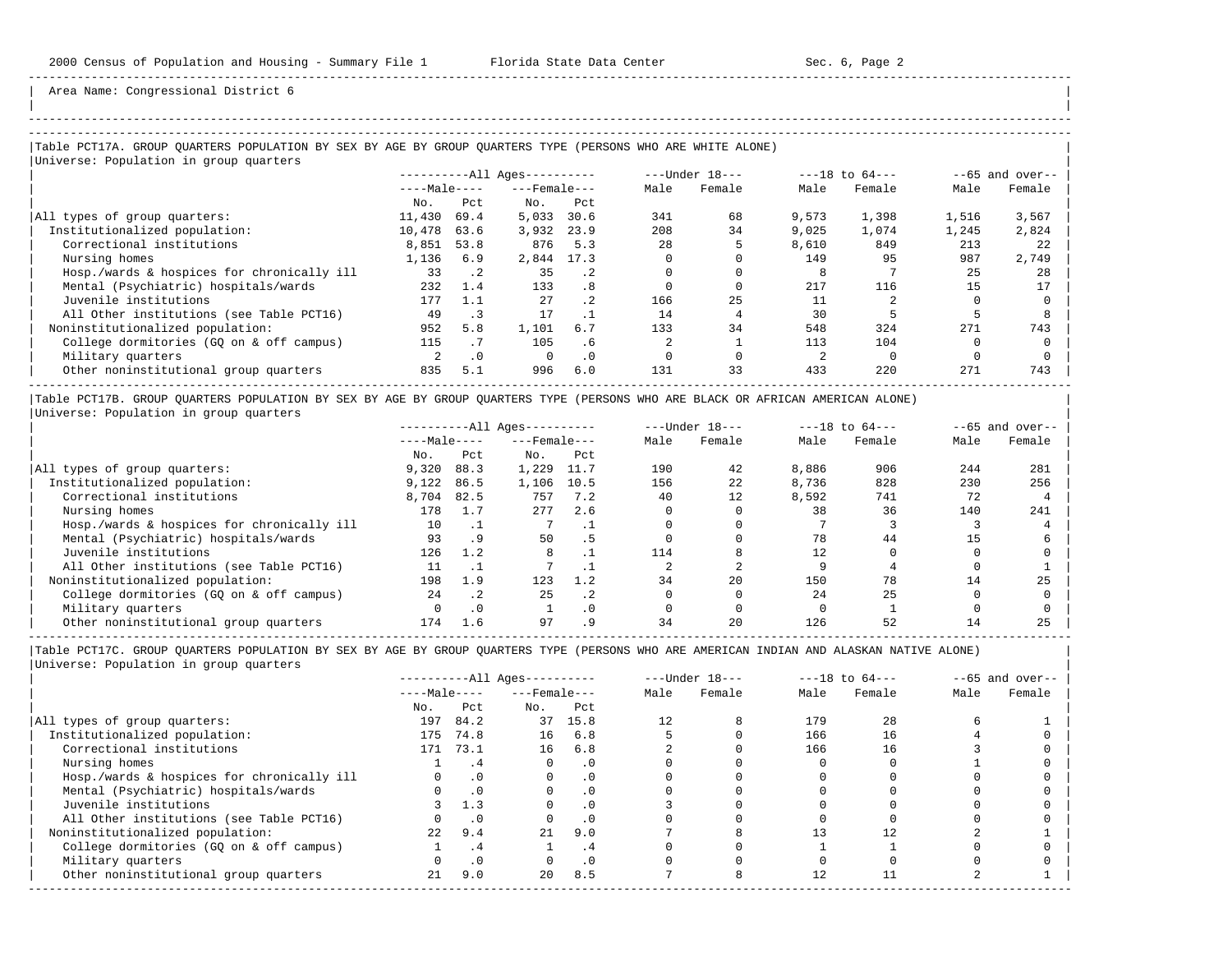-----------------------------------------------------------------------------------------------------------------------------------------------------

Area Name: Congressional District 6

## ----------------------------------------------------------------------------------------------------------------------------------------------------- |Table PCT17D. GROUP QUARTERS POPULATION BY SEX BY AGE BY GROUP QUARTERS TYPE (PERSONS WHO ARE ASIAN ALONE) |

|Universe: Population in group quarters |

|                                            | ----------All Ages---------- |           |                    |           |      | $---Under 18---$ | $---18$ to $64---$ |        | $--65$ and over-- |        |
|--------------------------------------------|------------------------------|-----------|--------------------|-----------|------|------------------|--------------------|--------|-------------------|--------|
|                                            | $---Male---$                 |           | $---$ Female $---$ |           | Male | Female           | Male               | Female | Male              | Female |
|                                            | No.                          | Pct       | No.                | Pct       |      |                  |                    |        |                   |        |
| All types of group quarters:               | 83                           | 76.9      | 25                 | 23.1      |      |                  | 79                 |        |                   |        |
| Institutionalized population:              | 78                           | 72.2      |                    | 17 15.7   |      |                  | 74                 | 10     |                   |        |
| Correctional institutions                  | 75                           | 69.4      | б.                 | 5.6       |      |                  | 72                 |        |                   |        |
| Nursing homes                              |                              | 1.9       |                    | 8.3       |      |                  |                    |        |                   |        |
| Hosp./wards & hospices for chronically ill |                              | $\cdot$ 0 |                    | $\cdot$ 0 |      |                  |                    |        |                   |        |
| Mental (Psychiatric) hospitals/wards       |                              | .9        |                    | . 9       |      |                  |                    |        |                   |        |
| Juvenile institutions                      |                              |           |                    |           |      |                  |                    |        |                   |        |
| All Other institutions (see Table PCT16)   |                              |           |                    | . 0       |      |                  |                    |        |                   |        |
| Noninstitutionalized population:           |                              | 4.6       |                    | 7.4       |      |                  |                    |        |                   |        |
| College dormitories (GO on & off campus)   |                              |           |                    | 4.6       |      |                  |                    |        |                   |        |
| Military quarters                          |                              |           |                    | $\cdot$ 0 |      |                  |                    |        |                   |        |
| Other noninstitutional group quarters      | 4                            | 3.7       | 3                  | 2.8       |      |                  |                    |        |                   |        |
|                                            |                              |           |                    |           |      |                  |                    |        |                   |        |

|Table PCT17E. GROUP QUARTERS POPULATION BY SEX BY AGE BY GROUP QUARTERS TYPE (PERSONS OF WHO ARE NATIVE HAWAIIAN AND OTHER PACIFIC ISLANDER ALONE) | |Universe: Population in group quarters |

|                                            | ----------All Ages--------- |           |                    | $---Under 18---$ |      | $---18$ to $64---$ |      | $--65$ and over-- |      |        |
|--------------------------------------------|-----------------------------|-----------|--------------------|------------------|------|--------------------|------|-------------------|------|--------|
|                                            | $---Male---$                |           | $---$ Female $---$ |                  | Male | Female             | Male | Female            | Male | Female |
|                                            | No.                         | Pct       | No.                | Pct              |      |                    |      |                   |      |        |
| All types of group quarters:               | 11                          | 84.6      |                    | 2, 15.4          |      |                    | 10   |                   |      |        |
| Institutionalized population:              | 10                          | 76.9      |                    | 7.7              |      |                    | 10   |                   |      |        |
| Correctional institutions                  | 10                          | 76.9      |                    | 7.7              |      |                    |      |                   |      |        |
| Nursing homes                              |                             | $\cdot$ 0 |                    |                  |      |                    |      |                   |      |        |
| Hosp./wards & hospices for chronically ill |                             |           |                    |                  |      |                    |      |                   |      |        |
| Mental (Psychiatric) hospitals/wards       |                             |           |                    |                  |      |                    |      |                   |      |        |
| Juvenile institutions                      |                             |           |                    | . 0              |      |                    |      |                   |      |        |
| All Other institutions (see Table PCT16)   |                             |           |                    |                  |      |                    |      |                   |      |        |
| Noninstitutionalized population:           |                             | 7.7       |                    | $\sqrt{1}$       |      |                    |      |                   |      |        |
| College dormitories (GO on & off campus)   |                             |           |                    | $\cdot$ 0        |      |                    |      |                   |      |        |
| Military quarters                          |                             |           |                    | . 0              |      |                    |      |                   |      |        |
| Other noninstitutional group quarters      |                             |           |                    |                  |      |                    |      |                   |      |        |

|Table PCT17F. GROUP QUARTERS POPULATION BY SEX BY AGE BY GROUP QUARTERS TYPE (PERSONS WHO ARE SOME OTHER RACE ALONE) |

|                                            |              |           | $------All Aqes------$ |           |      | $---Under 18---$ |      | $---18$ to $64---$ |      | $--65$ and over-- |
|--------------------------------------------|--------------|-----------|------------------------|-----------|------|------------------|------|--------------------|------|-------------------|
|                                            | $---Male---$ |           | $---$ Female $---$     |           | Male | Female           | Male | Female             | Male | Female            |
|                                            | No.          | Pct       | No.                    | Pct       |      |                  |      |                    |      |                   |
| All types of group quarters:               | 395          | 84.6      |                        | 72 15.4   | 34   | 24               | 351  | 42                 | 10   |                   |
| Institutionalized population:              | 337          | 72.2      | 29                     | 6.2       |      |                  | 321  | 20                 |      |                   |
| Correctional institutions                  | 325          | 69.6      | 21                     | 4.5       |      |                  | 320  | 19                 |      |                   |
| Nursing homes                              | ь.           | 1.1       |                        | 1.5       |      |                  |      |                    |      |                   |
| Hosp./wards & hospices for chronically ill |              | $\cdot$ 0 |                        | $\cdot$ 0 |      |                  |      |                    |      |                   |
| Mental (Psychiatric) hospitals/wards       |              | $\cdot$ 0 | $\Omega$               | $\cdot$ 0 |      |                  |      |                    |      |                   |
| Juvenile institutions                      |              | 1.5       |                        |           |      |                  |      |                    |      |                   |
| All Other institutions (see Table PCT16)   |              | $\cdot$ 0 |                        | .0        |      |                  |      |                    |      |                   |
| Noninstitutionalized population:           | 58           | 12.4      | 43                     | 9.2       | 2.7  | 21               | 30   | 22                 |      |                   |
| College dormitories (GQ on & off campus)   |              | .4        |                        | .6        |      |                  |      |                    |      |                   |
| Military quarters                          |              | $\cdot$ 2 |                        | $\cdot$ 0 |      |                  |      |                    |      |                   |
| Other noninstitutional group quarters      |              | 55 11.8   | 40                     | 8.6       | 27   | 21               | 27   | 19                 |      |                   |
|                                            |              |           |                        |           |      |                  |      |                    |      |                   |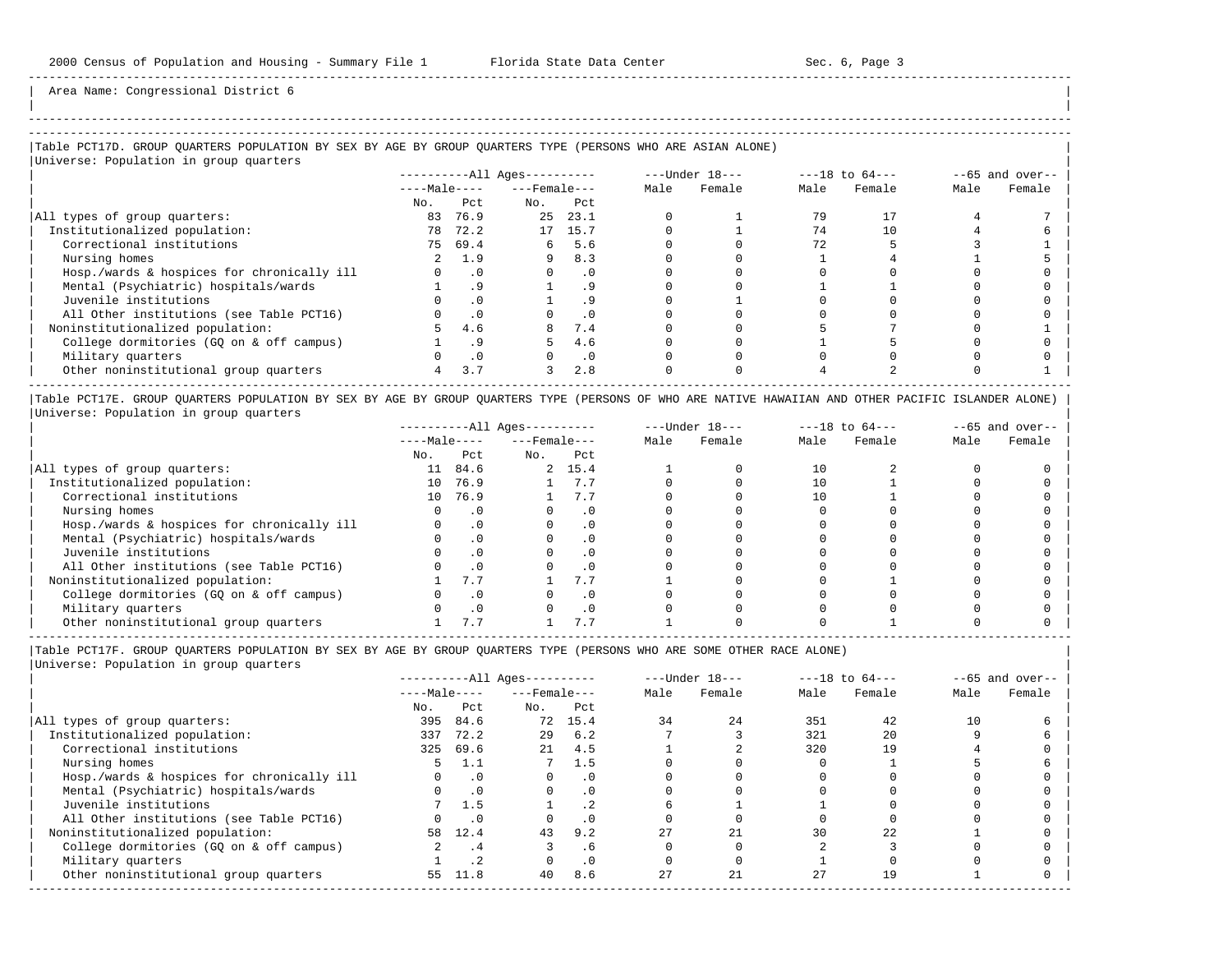| |

-----------------------------------------------------------------------------------------------------------------------------------------------------

Area Name: Congressional District 6

## -----------------------------------------------------------------------------------------------------------------------------------------------------

### |Table PCT17G. GROUP QUARTERS POPULATION BY SEX BY AGE BY GROUP QUARTERS TYPE (PERSONS OF WHO REPORT TWO OR MORE RACES) |

|                                            |              |           | $------All Ages------$ |           |      | $---Under 18---$ |      | $---18$ to $64---$ |      | $--65$ and over-- |
|--------------------------------------------|--------------|-----------|------------------------|-----------|------|------------------|------|--------------------|------|-------------------|
|                                            | $---Male---$ |           | $---$ Female $---$     |           | Male | Female           | Male | Female             | Male | Female            |
|                                            | No.          | Pct.      | No.                    | Pct       |      |                  |      |                    |      |                   |
| All types of group quarters:               | 660          | 92.6      | 53                     | 7.4       |      |                  | 638  | 43                 | 13   |                   |
| Institutionalized population:              | 646          | 90.6      | 46                     | 6.5       |      |                  | 627  | 37                 | 12   |                   |
| Correctional institutions                  | 633          | 88.8      | 36                     | 5.0       |      |                  | 622  | 34                 |      |                   |
| Nursing homes                              |              | . 6       | 6                      | . 8       |      |                  |      |                    |      |                   |
| Hosp./wards & hospices for chronically ill |              | $\cdot$ 0 |                        | $\cdot$ 0 |      |                  |      |                    |      |                   |
| Mental (Psychiatric) hospitals/wards       |              |           |                        | .4        |      |                  |      |                    |      |                   |
| Juvenile institutions                      |              | 1.1       |                        | $\cdot$ 0 |      |                  |      |                    |      |                   |
| All Other institutions (see Table PCT16)   |              | $\cdot$ 0 |                        |           |      |                  |      |                    |      |                   |
| Noninstitutionalized population:           | 14           | 2.0       |                        | 1.0       |      |                  |      |                    |      |                   |
| College dormitories (GQ on & off campus)   |              | . 3       |                        | . 4       |      |                  |      |                    |      |                   |
| Military quarters                          |              | .0        |                        | $\cdot$ 0 |      |                  |      |                    |      |                   |
| Other noninstitutional group quarters      | 12.          | 1.7       |                        | . 6       |      |                  |      |                    |      |                   |

|Table PCT17H. GROUP QUARTERS POPULATION BY SEX BY AGE BY GROUP QUARTERS TYPE (PERSONS OF ANY RACE WHO ARE HISPANIC OR LATINO) | |Universe: Population in group quarters |

|                                            |              |           | $------All Aqes------$ |           |      | $---Under 18---$ |       | $---18$ to $64---$ |      | $--65$ and over-- |
|--------------------------------------------|--------------|-----------|------------------------|-----------|------|------------------|-------|--------------------|------|-------------------|
|                                            | $---Male---$ |           | $---$ Female $---$     |           | Male | Female           | Male  | Female             | Male | Female            |
|                                            | No.          | Pct       | No.                    | Pct       |      |                  |       |                    |      |                   |
| All types of group quarters:               | 2,789        | 88.8      | 352                    | 11.2      | 61   | 32               | 2,640 | 278                | 88   | 42                |
| Institutionalized population:              | 2,673        | 85.1      | 279                    | 8.9       | 23   |                  | 2,567 | 237                | 83   | 35                |
| Correctional institutions                  | 2,613        | 83.2      | 240                    | 7.6       |      |                  | 2,551 | 234                | 59   |                   |
| Nursing homes                              | 27           | . 9       | 34                     | 1.1       |      |                  |       |                    | 24   | 31                |
| Hosp./wards & hospices for chronically ill |              |           |                        |           |      |                  |       |                    |      |                   |
| Mental (Psychiatric) hospitals/wards       |              |           |                        | . 0       |      |                  |       |                    |      |                   |
| Juvenile institutions                      | 2.2          |           |                        |           | 20   |                  |       |                    |      |                   |
| All Other institutions (see Table PCT16)   |              |           |                        | $\cdot$ 0 |      |                  |       |                    |      |                   |
| Noninstitutionalized population:           | 116          | 3.7       | 73                     | 2.3       | 38   | 25               | 73    | 41                 |      |                   |
| College dormitories (GO on & off campus)   | 16           | . 5       |                        | . 4       |      |                  | 16    |                    |      |                   |
| Military quarters                          |              | $\cdot$ 0 |                        | $\cdot$ 0 |      |                  |       |                    |      |                   |
| Other noninstitutional group quarters      | 99           | 3.2       | 62                     | 2.0       | 38   | 25               |       |                    |      |                   |

-----------------------------------------------------------------------------------------------------------------------------------------------------

|                                            |              |           | $------All Aqes------$ |           |      | $---Under 18---$ |       | $---18$ to $64---$ |       | $--65$ and over-- |
|--------------------------------------------|--------------|-----------|------------------------|-----------|------|------------------|-------|--------------------|-------|-------------------|
|                                            | $---Male---$ |           | $---$ Female $---$     |           | Male | Female           | Male  | Female             | Male  | Female            |
|                                            | No.          | Pct       | No.                    | Pct       |      |                  |       |                    |       |                   |
| All types of group quarters:               | 9,623        | 66.8      | 4,791                  | 33.2      | 317  | 61               | 7,858 | 1,195              | 1,448 | 3,535             |
| Institutionalized population:              | 8,721        | 60.5      | 3,716                  | 25.8      | 192  | 31               | 7,348 | 886                | 1,181 | 2,799             |
| Correctional institutions                  | 7,138        | 49.5      | 687                    | 4.8       | 26   |                  | 6,946 | 663                | 166   | 19                |
| Nursing homes                              | 1,117        | 7.7       | 2,821                  | 19.6      |      |                  | 147   | 93                 | 970   | 2,728             |
| Hosp./wards & hospices for chronically ill | 33           | $\cdot$ 2 | 35                     | .2        |      |                  |       |                    | 25    | 28                |
| Mental (Psychiatric) hospitals/wards       | 223          | 1.5       | 132                    | . 9       |      |                  | 208   | 116                | 15    | 16                |
| Juvenile institutions                      | 162          | 1.1       | 24                     | . 2       | 152  | 22               | 10    |                    |       |                   |
| All Other institutions (see Table PCT16)   | 48           | $\cdot$ 3 |                        |           | 14   |                  | 29    |                    |       |                   |
| Noninstitutionalized population:           | 902          | 6.3       | 1,075                  | 7.5       | 125  | 30               | 510   | 309                | 267   | 736               |
| College dormitories (GO on & off campus)   | 102          | .7        | 99                     |           |      |                  | 100   | 98                 |       |                   |
| Military quarters                          |              | $\cdot$ 0 |                        | $\cdot$ 0 |      |                  |       |                    |       |                   |
| Other noninstitutional group quarters      | 798          | 5.5       | 976                    | 6.8       | 123  | 29               | 408   | 211                | 267   | 736               |
|                                            |              |           |                        |           |      |                  |       |                    |       |                   |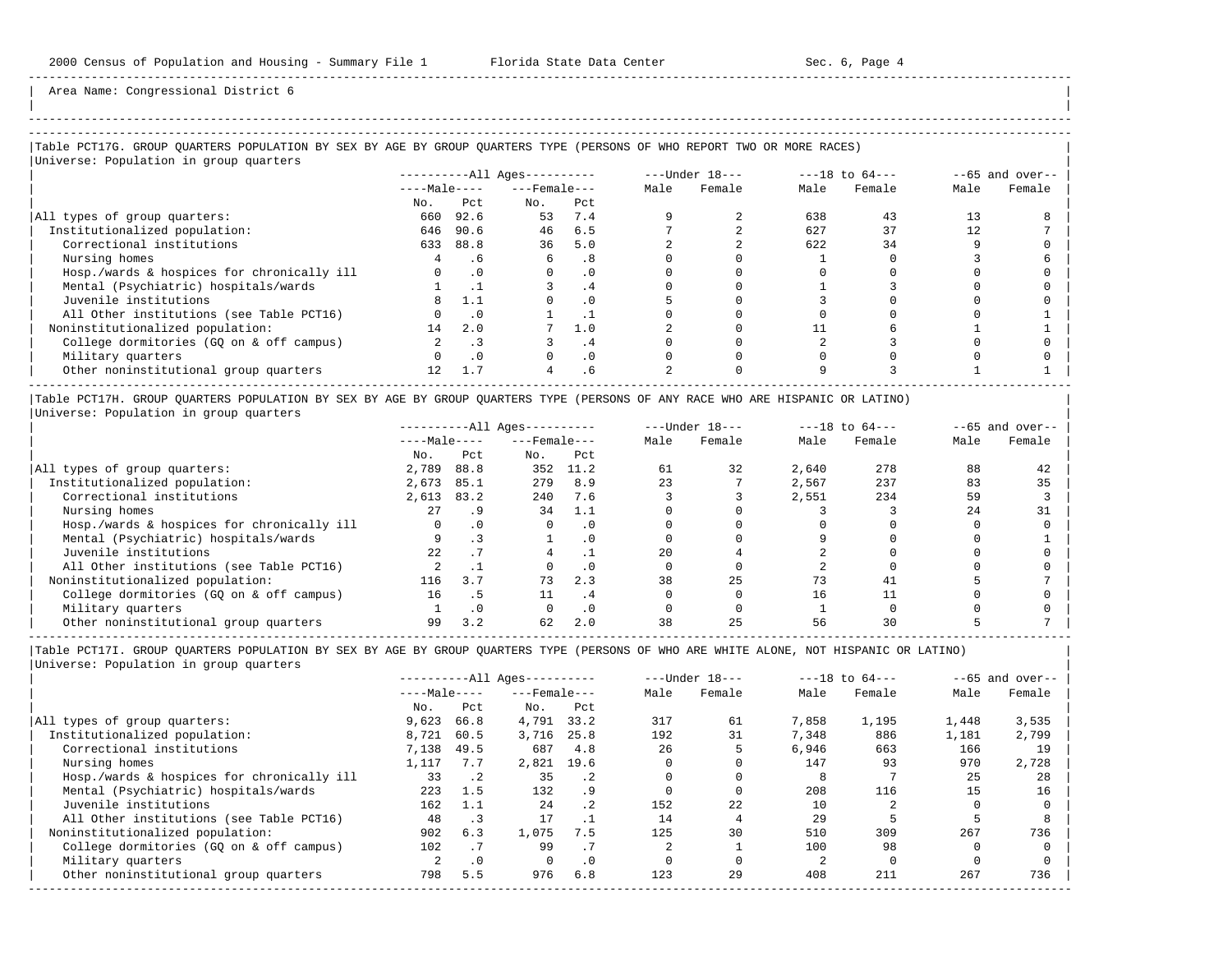2000 Census of Population and Housing - Summary File 1 Florida State Data Center Sec. 6, Page 1

-----------------------------------------------------------------------------------------------------------------------------------------------------

| |

Area Name: Congressional District 7

| Table PCT16. GROUP OUARTERS POPULATION BY GROUP OUARTERS TYPE         |              |                                                    |          |
|-----------------------------------------------------------------------|--------------|----------------------------------------------------|----------|
| Universe: Population in group quarters                                |              |                                                    |          |
|                                                                       |              |                                                    |          |
| Total Group Quarters Population                                       | 10,020       |                                                    |          |
| Institutionalized population:                                         | 4,762        | Noninstitutionalized population:                   | 5,258    |
| Correctional institutions:                                            | 1,216        | College dormitories (college GO on and off campus) | 3,143    |
| Federal prisons and detention centers                                 | $\Omega$     | Military quarters:                                 | 5        |
| Halfway houses                                                        | $\Omega$     | On base:                                           |          |
| Local jails, police lockups, etc.                                     | 1,216        | Barracks and other GQ for military personnel       | 5        |
| Military disciplinary barracks                                        | $\Omega$     | Transient quarters for temporary residents         | $\Omega$ |
| State prisons                                                         | $\Omega$     | Military ships                                     | $\Omega$ |
| Other types of correctional institutions                              | $\mathbf{0}$ | Group homes:                                       | 428      |
| Nursing homes                                                         | 3,312        | Homes or halfway houses for drug/alcohol abuse     | 121      |
| Hospitals/wards, hospices, and schools for the handicapped:           | 183          | Homes for the mentally ill                         | 111      |
| Hospitals/wards and hospices for chronically ill:                     | 15           | Homes for the mentally retarded                    | 117      |
| Hospices or homes for chronically ill                                 | 15           | Homes for the physically handicapped               | 11       |
| Military hospitals or wards for chronically ill                       | $\Omega$     | Other group homes                                  | 68       |
| Other hospitals or wards for chronically ill                          | $\Omega$     | Religious group quarters                           | 33       |
| Hospitals or wards for drug/alcohol abuse                             | $\Omega$     | Workers' dormitories:                              | 100      |
| Mental (Psychiatric) hospitals or wards                               | 16           | Agriculture workers' dormitories on farms          | 100      |
| Schools, hospitals, or wards for the mentally retarded                | 152          | Job Corps and vocational training facilities       | $\Omega$ |
| Schools, hospitals, or wards for the physically handicapped:          | $\Omega$     | Other workers' dormitories                         | $\Omega$ |
| Institutions for the deaf                                             | $\Omega$     | Crews of maritime vessels                          | $\Omega$ |
| Institutions for the blind                                            | $\Omega$     | Other nonhousehold living situations               | 334      |
| Orthopedic wards/institutions for the physically handicapped          | $\Omega$     | Other noninstitutional group quarters              | 1,215    |
| Wards in general hospitals for patients with no usual home elsewhere  | $\Omega$     |                                                    |          |
| Wards in military hospitls for patients with no usual home elsewhere  | $\Omega$     |                                                    |          |
| Juvenile institutions:                                                | 51           |                                                    |          |
| Long-term care:                                                       | 15           |                                                    |          |
| Homes for abused, dependent, and neglected children                   | 15           |                                                    |          |
| Residential treatment centers for emotionally disturbed children      | $\Omega$     |                                                    |          |
| Training schools for juvenile delinquents                             | $\Omega$     |                                                    |          |
| Short-term care, detention or diagnostic centers for delinquent chdrn | $\Omega$     |                                                    |          |
| Type of juvenile institution unknown                                  | 36           |                                                    |          |

|Table PCT17. GROUP QUARTERS POPULATION BY SEX BY AGE BY GROUP QUARTERS TYPE | |Universe: Population in group quarters |

|                                            |              |           | $------All Aqes------$ |           |      | $---Under 18---$ |       | $---18$ to $64---$ |       | $--65$ and over-- |
|--------------------------------------------|--------------|-----------|------------------------|-----------|------|------------------|-------|--------------------|-------|-------------------|
|                                            | $---Male---$ |           | $---$ Female $---$     |           | Male | Female           | Male  | Female             | Male  | Female            |
|                                            | No.          | Pct       | No.                    | Pct       |      |                  |       |                    |       |                   |
| All types of group quarters:               | 5,328        | 53.2      | 4,692                  | 46.8      | 207  | 149              | 4,076 | 1,663              | 1,045 | 2,880             |
| Institutionalized population:              | 2,163        | 21.6      | 2,599                  | 25.9      | 39   | 28               | 1,347 | 363                | 777   | 2,208             |
| Correctional institutions                  | 1,075        | 10.7      | 141                    | 1.4       |      |                  | 1,073 | 139                |       |                   |
| Nursing homes                              | 958          | 9.6       | 2,354                  | 23.5      |      |                  | 187   | 167                | 771   | 2,187             |
| Hosp./wards & hospices for chronically ill | 5.           | $\cdot$ 0 | 10                     | . 1       |      |                  |       |                    |       | 10                |
| Mental (Psychiatric) hospitals/wards       | 6            |           | 10                     |           |      |                  |       | 10                 |       |                   |
| Juvenile institutions                      | 27           |           | 2.4                    | .2        | 2.7  | 2.2.             |       |                    |       |                   |
| All Other institutions (see Table PCT16)   | 92           | . 9       | 60                     | . 6       | 10   | 6                | 81    | 45                 |       |                   |
| Noninstitutionalized population:           | 3,165        | 31.6      | 2,093                  | 20.9      | 168  | 121              | 2,729 | 1,300              | 268   | 672               |
| College dormitories (GO on & off campus)   | 2,128        | 21.2      | 1,015                  | 10.1      |      |                  | 2,124 | 1,006              |       |                   |
| Military quarters                          |              | .0        | $\Omega$               | $\cdot$ 0 |      |                  |       |                    |       |                   |
| Other noninstitutional group quarters      | 1,032        | 10.3      | 1,078                  | 10.8      | 164  | 112              | 600   | 294                | 268   | 672               |
|                                            |              |           |                        |           |      |                  |       |                    |       |                   |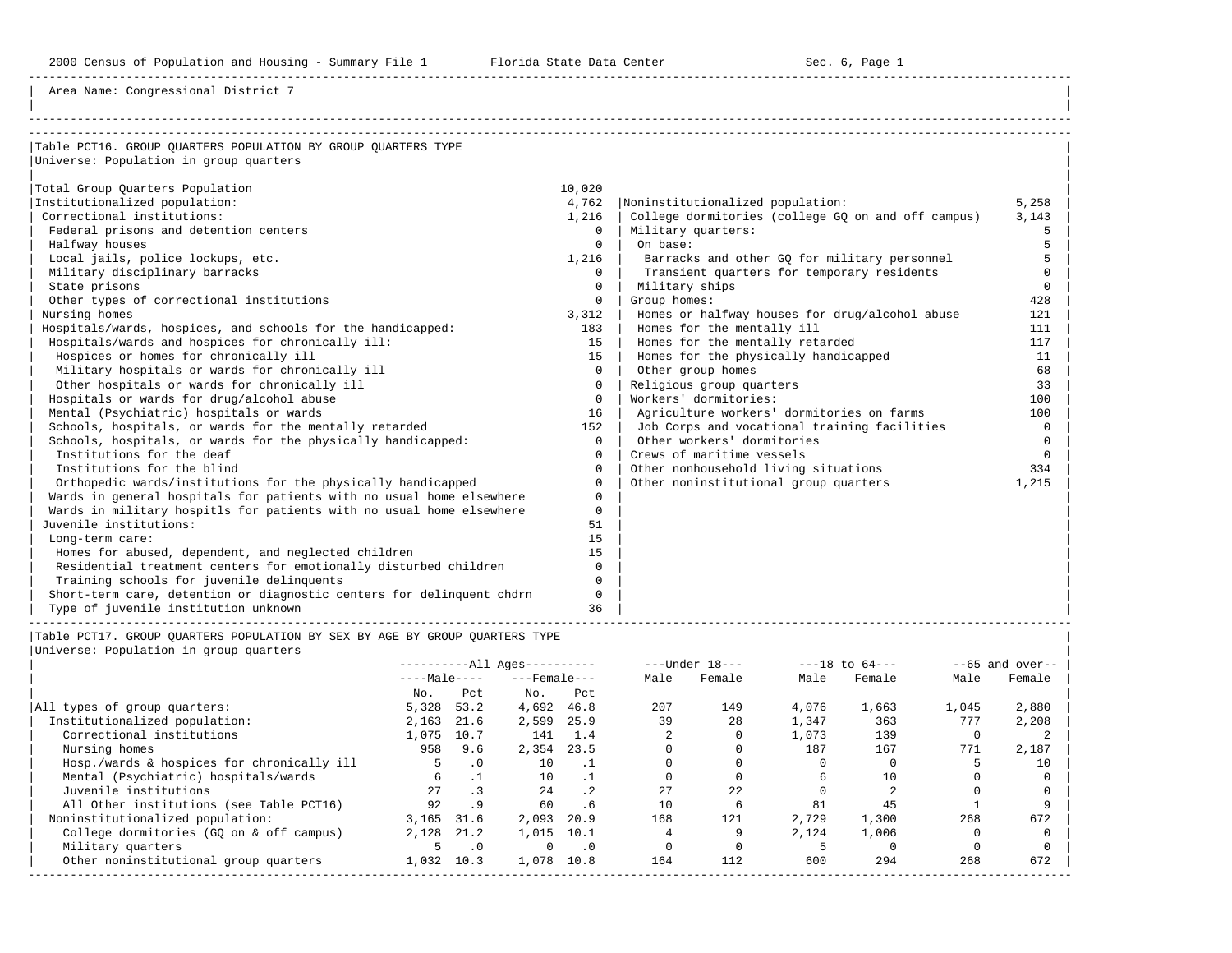| | -----------------------------------------------------------------------------------------------------------------------------------------------------

Area Name: Congressional District 7

## |Table PCT17A. GROUP QUARTERS POPULATION BY SEX BY AGE BY GROUP QUARTERS TYPE (PERSONS WHO ARE WHITE ALONE) |

| Universe: Population in group quarters     |                            |           |                    |           |      |                  |       |                    |      |                   |
|--------------------------------------------|----------------------------|-----------|--------------------|-----------|------|------------------|-------|--------------------|------|-------------------|
|                                            | $------All \text{Aqes}---$ |           |                    |           |      | $---Under 18---$ |       | $---18$ to $64---$ |      | $--65$ and over-- |
|                                            | $---Male---$               |           | $---$ Female $---$ |           | Male | Female           | Male  | Female             | Male | Female            |
|                                            | No.                        | Pct       | No.                | Pct       |      |                  |       |                    |      |                   |
| All types of group quarters:               | 4,180                      | 50.0      | 4,185              | 50.0      | 123  | 104              | 3,117 | 1,402              | 940  | 2,679             |
| Institutionalized population:              | 1,516                      | 18.1      | 2,304              | 27.5      | 2.1  | 21               | 817   | 254                | 678  | 2,029             |
| Correctional institutions                  | 588                        | 7.0       | 65                 | .8        |      |                  | 587   | 63                 |      |                   |
| Nursing homes                              | 820                        | 9.8       | 2,147              | 25.7      |      |                  | 148   | 138                | 672  | 2,009             |
| Hosp./wards & hospices for chronically ill |                            |           | 10                 |           |      |                  |       |                    |      | 10                |
| Mental (Psychiatric) hospitals/wards       |                            | $\cdot$ 0 | 8                  |           |      |                  |       |                    |      |                   |
| Juvenile institutions                      | 12.                        |           | 16                 | $\cdot$ 2 | 12.  | 15               |       |                    |      |                   |
| All Other institutions (see Table PCT16)   | 87                         | 1.0       | 58                 |           |      | б.               | 78    | 44                 |      |                   |
| Noninstitutionalized population:           | 2,664                      | 31.8      | 1,881              | 22.5      | 102  | 83               | 2,300 | 1,148              | 262  | 650               |
| College dormitories (GO on & off campus)   | 1,841                      | 22.0      | 919                | 11.0      |      |                  | 1,839 | 913                |      |                   |
| Military quarters                          | 4                          | $\cdot$ 0 | $\Omega$           | $\cdot$ 0 |      |                  |       |                    |      |                   |
| Other noninstitutional group quarters      | 819                        | 9.8       | 962                | 11.5      | 100  | 77               | 457   | 235                | 262  | 650               |
|                                            |                            |           |                    |           |      |                  |       |                    |      |                   |

|Table PCT17B. GROUP QUARTERS POPULATION BY SEX BY AGE BY GROUP QUARTERS TYPE (PERSONS WHO ARE BLACK OR AFRICAN AMERICAN ALONE) | |Universe: Population in group quarters |

|                                            |              |           | $------All Aqes------$ |                 |      | $---Under 18---$ |      | $---18$ to $64---$ |      | $--65$ and over-- |
|--------------------------------------------|--------------|-----------|------------------------|-----------------|------|------------------|------|--------------------|------|-------------------|
|                                            | $---Male---$ |           | $---$ Female $---$     |                 | Male | Female           | Male | Female             | Male | Female            |
|                                            | No.          | Pct       | No.                    | Pct             |      |                  |      |                    |      |                   |
| All types of group quarters:               | 907          | 68.2      | 422                    | 31.8            | 80   | 41               | 737  | 200                | 90   | 181               |
| Institutionalized population:              | 606          | 45.6      | 258                    | 19.4            | 18   | b                | 503  | 89                 | 85   | 163               |
| Correctional institutions                  | 463          | 34.8      | 63                     | 4.7             |      |                  | 462  | 63                 |      |                   |
| Nursing homes                              | 122          | 9.2       | 184                    | 13.8            |      |                  | 37   | 22                 | 85   | 162               |
| Hosp./wards & hospices for chronically ill | 0            | $\cdot$ 0 |                        | . 0             |      |                  |      |                    |      |                   |
| Mental (Psychiatric) hospitals/wards       |              |           |                        | .2 <sub>2</sub> |      |                  |      |                    |      |                   |
| Juvenile institutions                      | 15           | 1.1       |                        |                 |      |                  |      |                    |      |                   |
| All Other institutions (see Table PCT16)   |              | . 4       |                        | .2              |      |                  |      |                    |      |                   |
| Noninstitutionalized population:           | 301          | 22.6      | 164                    | 12.3            | 62   | 35               | 234  | 111                |      | 18                |
| College dormitories (GO on & off campus)   | 110          | 8.3       | 57                     | 4.3             |      |                  | 109  | 56                 |      |                   |
| Military quarters                          |              | $\cdot$ 0 |                        | $\cdot$ 0       |      |                  |      |                    |      |                   |
| Other noninstitutional group quarters      | 191          | 14.4      | 107                    | 8.1             | 61   | 34               | 125  |                    |      | 18                |

-----------------------------------------------------------------------------------------------------------------------------------------------------

|                                            |              |            | $------All Aqes------$ |           |      | $---Under 18---$ |      | $---18$ to $64---$ |      | $--65$ and over-- |
|--------------------------------------------|--------------|------------|------------------------|-----------|------|------------------|------|--------------------|------|-------------------|
|                                            | $---Male---$ |            | $---$ Female $---$     |           | Male | Female           | Male | Female             | Male | Female            |
|                                            | No.          | Pct        | No.                    | Pct       |      |                  |      |                    |      |                   |
| All types of group quarters:               | 22           | 71.0       | 9                      | 29.0      |      |                  | 20   |                    |      |                   |
| Institutionalized population:              | 4            | 12.9       |                        | 9.7       |      |                  |      |                    |      |                   |
| Correctional institutions                  |              | 3.2        |                        | 9.7       |      |                  |      |                    |      |                   |
| Nursing homes                              |              | 6.5        |                        | $\cdot$ 0 |      |                  |      |                    |      |                   |
| Hosp./wards & hospices for chronically ill |              | $\cdot$ 0  |                        | $\cdot$ 0 |      |                  |      |                    |      |                   |
| Mental (Psychiatric) hospitals/wards       |              | 3.2        |                        | $\cdot$ 0 |      |                  |      |                    |      |                   |
| Juvenile institutions                      |              | $\cdot$ 0  |                        | $\cdot$ 0 |      |                  |      |                    |      |                   |
| All Other institutions (see Table PCT16)   |              | $\cdot$ 0  |                        |           |      |                  |      |                    |      |                   |
| Noninstitutionalized population:           | 18           | 58.1       |                        | 6 19.4    |      |                  | 18   |                    |      |                   |
| College dormitories (GO on & off campus)   | 10           | 32.3       |                        | 12.9      |      |                  |      |                    |      |                   |
| Military quarters                          |              | $\cdot$ .0 |                        | $\cdot$ 0 |      |                  |      |                    |      |                   |
| Other noninstitutional group quarters      | 8            | 25.8       | $\overline{a}$         | 6.5       |      |                  |      |                    |      |                   |
|                                            |              |            |                        |           |      |                  |      |                    |      |                   |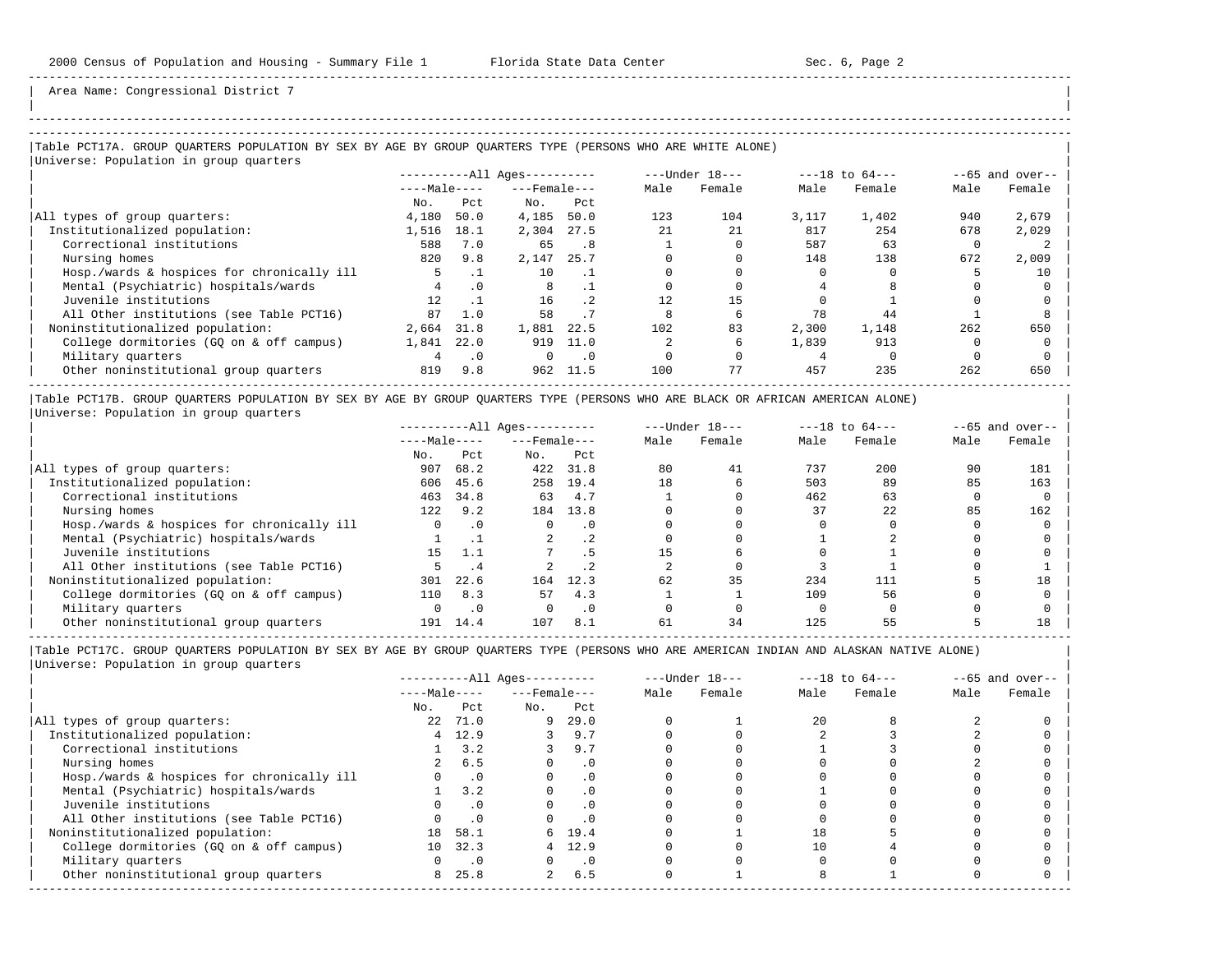Area Name: Congressional District 7

## ----------------------------------------------------------------------------------------------------------------------------------------------------- |Table PCT17D. GROUP QUARTERS POPULATION BY SEX BY AGE BY GROUP QUARTERS TYPE (PERSONS WHO ARE ASIAN ALONE) |

|Universe: Population in group quarters |

|                                            |              |           | $------All Aqes------$ |           |      | $---Under 18---$ | $---18$ to $64---$ |        | $--65$ and over-- |        |
|--------------------------------------------|--------------|-----------|------------------------|-----------|------|------------------|--------------------|--------|-------------------|--------|
|                                            | $---Male---$ |           | $---$ Female $---$     |           | Male | Female           | Male               | Female | Male              | Female |
|                                            | No.          | Pct       | No.                    | Pct       |      |                  |                    |        |                   |        |
| All types of group quarters:               | 82           | 80.4      |                        | 20 19.6   |      |                  | 76                 | 10     |                   |        |
| Institutionalized population:              |              | 8.8       |                        | 12 11.8   |      |                  |                    |        |                   |        |
| Correctional institutions                  |              | 2.0       |                        | 1.0       |      |                  |                    |        |                   |        |
| Nursing homes                              |              | 6.9       | 11                     | 10.8      |      |                  |                    |        |                   |        |
| Hosp./wards & hospices for chronically ill |              | $\cdot$ 0 |                        | . 0       |      |                  |                    |        |                   |        |
| Mental (Psychiatric) hospitals/wards       |              | .0        |                        | $\cdot$ 0 |      |                  |                    |        |                   |        |
| Juvenile institutions                      |              |           |                        | . 0       |      |                  |                    |        |                   |        |
| All Other institutions (see Table PCT16)   |              |           |                        | . 0       |      |                  |                    |        |                   |        |
| Noninstitutionalized population:           | 73           | 71.6      |                        | 7.8       |      |                  | 72                 |        |                   |        |
| College dormitories (GO on & off campus)   | 71           | 69.6      |                        | 6.9       |      |                  |                    |        |                   |        |
| Military quarters                          |              | $\cdot$ 0 |                        | . 0       |      |                  |                    |        |                   |        |
| Other noninstitutional group quarters      |              | 2.0       |                        | 1.0       |      |                  |                    |        |                   |        |
|                                            |              |           |                        |           |      |                  |                    |        |                   |        |

|Table PCT17E. GROUP QUARTERS POPULATION BY SEX BY AGE BY GROUP QUARTERS TYPE (PERSONS OF WHO ARE NATIVE HAWAIIAN AND OTHER PACIFIC ISLANDER ALONE) | |Universe: Population in group quarters |

|                                            |              |           | $------All Aqes------$ |           |      | $---Under 18---$ | $---18$ to $64---$ |        | $- -65$ and over-- |        |
|--------------------------------------------|--------------|-----------|------------------------|-----------|------|------------------|--------------------|--------|--------------------|--------|
|                                            | $---Male---$ |           | $---$ Female $---$     |           | Male | Female           | Male               | Female | Male               | Female |
|                                            | No.          | Pct       | No.                    | Pct       |      |                  |                    |        |                    |        |
| All types of group quarters:               | 8            | 80.0      | $\overline{2}$         | 20.0      |      |                  |                    |        |                    |        |
| Institutionalized population:              |              | 10.0      |                        | . 0       |      |                  |                    |        |                    |        |
| Correctional institutions                  |              |           |                        | $\cdot$ 0 |      |                  |                    |        |                    |        |
| Nursing homes                              |              | 10.0      |                        | $\cdot$ 0 |      |                  |                    |        |                    |        |
| Hosp./wards & hospices for chronically ill |              | $\cdot$ 0 |                        | . 0       |      |                  |                    |        |                    |        |
| Mental (Psychiatric) hospitals/wards       |              |           |                        | $\cdot$ 0 |      |                  |                    |        |                    |        |
| Juvenile institutions                      |              |           |                        | . 0       |      |                  |                    |        |                    |        |
| All Other institutions (see Table PCT16)   |              |           |                        | $\cdot$ 0 |      |                  |                    |        |                    |        |
| Noninstitutionalized population:           |              | 70.0      | 2                      | 20.0      |      |                  |                    |        |                    |        |
| College dormitories (GO on & off campus)   |              | 70.0      |                        | 10.0      |      |                  |                    |        |                    |        |
| Military quarters                          |              | $\cdot$ 0 |                        | $\cdot$ 0 |      |                  |                    |        |                    |        |
| Other noninstitutional group quarters      |              |           |                        | 10.0      |      |                  |                    |        |                    |        |

-----------------------------------------------------------------------------------------------------------------------------------------------------

|Table PCT17F. GROUP QUARTERS POPULATION BY SEX BY AGE BY GROUP QUARTERS TYPE (PERSONS WHO ARE SOME OTHER RACE ALONE) |

|                                            |              |                | $------All Ages------$ |           |      | $---Under 18---$ |      | $---18$ to $64---$ |      | $--65$ and over-- |
|--------------------------------------------|--------------|----------------|------------------------|-----------|------|------------------|------|--------------------|------|-------------------|
|                                            | $---Male---$ |                | $---$ Female $---$     |           | Male | Female           | Male | Female             | Male | Female            |
|                                            | No.          | Pct            | No.                    | Pct       |      |                  |      |                    |      |                   |
| All types of group quarters:               | 63           | 75.0           | 21                     | 25.0      |      |                  | 58   | 20                 |      |                   |
| Institutionalized population:              | 15           | 17.9           | 6                      | 7.1       |      |                  |      |                    |      |                   |
| Correctional institutions                  |              | 13 15.5        | 4                      | 4.8       |      |                  | 13   |                    |      |                   |
| Nursing homes                              | 2            | 2.4            |                        | 2.4       |      |                  |      |                    |      |                   |
| Hosp./wards & hospices for chronically ill |              | $\cdot$ 0      |                        | $\cdot$ 0 |      |                  |      |                    |      |                   |
| Mental (Psychiatric) hospitals/wards       |              | .0             |                        | $\cdot$ 0 |      |                  |      |                    |      |                   |
| Juvenile institutions                      |              | $\cdot$ 0      |                        |           |      |                  |      |                    |      |                   |
| All Other institutions (see Table PCT16)   |              | $\overline{0}$ |                        | $\cdot$ 0 |      |                  |      |                    |      |                   |
| Noninstitutionalized population:           | 48           | 57.1           |                        | 15 17.9   |      |                  | 45   | 14                 |      |                   |
| College dormitories (GQ on & off campus)   | 44           | 52.4           |                        | 12 14.3   |      |                  | 43   |                    |      |                   |
| Military quarters                          |              | 1.2            |                        | $\cdot$ 0 |      |                  |      |                    |      |                   |
| Other noninstitutional group quarters      | 3            | 3.6            | 3                      | 3.6       |      |                  |      |                    |      |                   |
|                                            |              |                |                        |           |      |                  |      |                    |      |                   |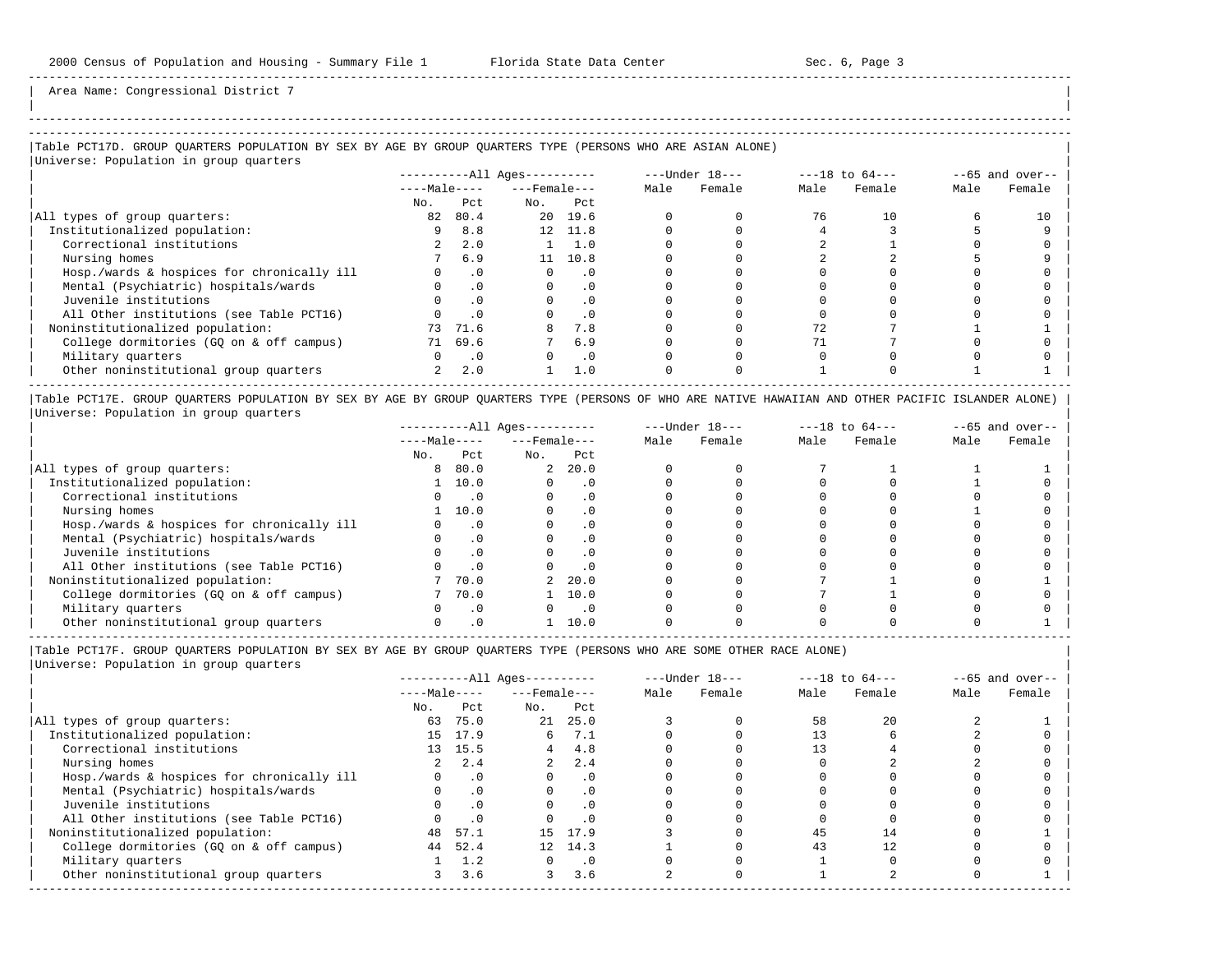| |

-----------------------------------------------------------------------------------------------------------------------------------------------------

Area Name: Congressional District 7

# -----------------------------------------------------------------------------------------------------------------------------------------------------

### |Table PCT17G. GROUP QUARTERS POPULATION BY SEX BY AGE BY GROUP QUARTERS TYPE (PERSONS OF WHO REPORT TWO OR MORE RACES) |

|                                            |              |            | $------All Aqes------$ |                             |      | $---Under 18---$ |      | $---18$ to $64---$ |      | $--65$ and over-- |
|--------------------------------------------|--------------|------------|------------------------|-----------------------------|------|------------------|------|--------------------|------|-------------------|
|                                            | $---Male---$ |            | $---$ Female $---$     |                             | Male | Female           | Male | Female             | Male | Female            |
|                                            | No.          | Pct        | No.                    | Pct                         |      |                  |      |                    |      |                   |
| All types of group quarters:               | 66           | 66.7       |                        | 33 33.3                     |      |                  | 61   | 22                 |      |                   |
| Institutionalized population:              | 12           | 12.1       |                        | 16 16.2                     |      |                  |      |                    |      |                   |
| Correctional institutions                  | 8            | 8.1        |                        | 5, 5.1                      |      |                  |      |                    |      |                   |
| Nursing homes                              |              | 4.0        |                        | 10 10.1                     |      |                  |      |                    |      |                   |
| Hosp./wards & hospices for chronically ill | $\Omega$     | $\cdot$ 0  | $\Omega$               | $\overline{0}$              |      |                  |      |                    |      |                   |
| Mental (Psychiatric) hospitals/wards       | $\Omega$     | $\cdot$ 0  | $\Omega$               | $\overline{\phantom{0}}$ .0 |      |                  |      |                    |      |                   |
| Juvenile institutions                      |              | $\cdot$ 0  |                        | 1.0                         |      |                  |      |                    |      |                   |
| All Other institutions (see Table PCT16)   |              | $\cdot$ 0  |                        | $\cdot$ 0                   |      |                  |      |                    |      |                   |
| Noninstitutionalized population:           | 54           | 54.5       | 17                     | 17.2                        |      |                  | 53   | 14                 |      |                   |
| College dormitories (GQ on & off campus)   | 45           | 45.5       |                        | 15 15.2                     |      |                  | 45   | 13                 |      |                   |
| Military quarters                          | $\Omega$     | $\cdot$ .0 | $\Omega$               | $\overline{\phantom{0}}$ .  |      |                  |      |                    |      |                   |
| Other noninstitutional group quarters      | 9            | 9.1        | $\overline{a}$         | 2.0                         |      |                  |      |                    |      |                   |

|Table PCT17H. GROUP QUARTERS POPULATION BY SEX BY AGE BY GROUP QUARTERS TYPE (PERSONS OF ANY RACE WHO ARE HISPANIC OR LATINO) | |Universe: Population in group quarters |

|                                            |              |           | $------All Ages------$ |           |      | $---Under 18---$ | $---18$ to $64---$ |        | $--65$ and over-- |        |
|--------------------------------------------|--------------|-----------|------------------------|-----------|------|------------------|--------------------|--------|-------------------|--------|
|                                            | $---Male---$ |           | $---$ Female $---$     |           | Male | Female           | Male               | Female | Male              | Female |
|                                            | No.          | Pct       | No.                    | Pct       |      |                  |                    |        |                   |        |
| All types of group quarters:               | 350          | 67.7      | 167                    | 32.3      | 2.7  |                  | 285                | 82     | 38                |        |
| Institutionalized population:              | 105          | 20.3      |                        | 71 13.7   |      |                  |                    |        | 31                | 62     |
| Correctional institutions                  | 58           | 11.2      | 4                      | . 8       |      |                  | 57                 |        |                   |        |
| Nursing homes                              | 39           | 7.5       | 65                     | 12.6      |      |                  |                    |        |                   | 62     |
| Hosp./wards & hospices for chronically ill |              | $\cdot$ 0 |                        | . 0       |      |                  |                    |        |                   |        |
| Mental (Psychiatric) hospitals/wards       |              | $\cdot$ 0 |                        |           |      |                  |                    |        |                   |        |
| Juvenile institutions                      |              |           |                        | $\cdot$ 2 |      |                  |                    |        |                   |        |
| All Other institutions (see Table PCT16)   |              | 1.4       |                        |           |      |                  |                    |        |                   |        |
| Noninstitutionalized population:           | 245          | 47.4      | 96                     | 18.6      | 24   |                  | 214                | 74     |                   | 16     |
| College dormitories (GQ on & off campus)   | 119          | 23.0      | 31                     | 6.0       |      |                  | 118                | 30     |                   |        |
| Military quarters                          |              |           |                        | $\cdot$ 0 |      |                  |                    |        |                   |        |
| Other noninstitutional group quarters      | 125          | 24.2      | 65                     | 12.6      |      |                  | 95                 |        |                   |        |

-----------------------------------------------------------------------------------------------------------------------------------------------------

|                                            |              |                 | $------All Ages------$ |           |      | $---Under 18---$ |       | $---18$ to $64---$ |      | $--65$ and over-- |
|--------------------------------------------|--------------|-----------------|------------------------|-----------|------|------------------|-------|--------------------|------|-------------------|
|                                            | $---Male---$ |                 | $---$ Female $---$     |           | Male | Female           | Male  | Female             | Male | Female            |
|                                            | No.          | Pct             | No.                    | Pct       |      |                  |       |                    |      |                   |
| All types of group quarters:               | 3,915        | 49.2            | 4,047                  | 50.8      | 101  | 98               | 2,907 | 1,343              | 907  | 2,606             |
| Institutionalized population:              | 1,433        | 18.0            | 2,243                  | 28.2      | 19   | 20               | 762   | 252                | 652  | 1,971             |
| Correctional institutions                  | 546          | 6.9             | 65                     | .8        |      |                  | 546   | 63                 |      |                   |
| Nursing homes                              | 786          | 9.9             | 2,088                  | 26.2      |      |                  | 140   | 137                | 646  | 1,951             |
| Hosp./wards & hospices for chronically ill |              |                 | 10                     |           |      |                  |       |                    |      | 10                |
| Mental (Psychiatric) hospitals/wards       |              |                 | 8                      |           |      |                  |       |                    |      |                   |
| Juvenile institutions                      | 12.          | .2 <sub>2</sub> | 15                     |           |      | 14               |       |                    |      |                   |
| All Other institutions (see Table PCT16)   | 80           | 1.0             | 57                     |           |      |                  | 72    | 43                 |      |                   |
| Noninstitutionalized population:           | 2,482        | 31.2            | 1,804                  | 22.7      | 82   | 78               | 2,145 | 1,091              | 255  | 635               |
| College dormitories (GO on & off campus)   | 1,776        | 22.3            |                        | 902 11.3  |      |                  | 1,774 | 897                |      |                   |
| Military quarters                          |              |                 | $\Omega$               | $\cdot$ 0 |      |                  |       |                    |      |                   |
| Other noninstitutional group quarters      | 702          | 8.8             | 902                    | 11.3      | 80   | 73               | 367   | 194                | 255  | 635               |
|                                            |              |                 |                        |           |      |                  |       |                    |      |                   |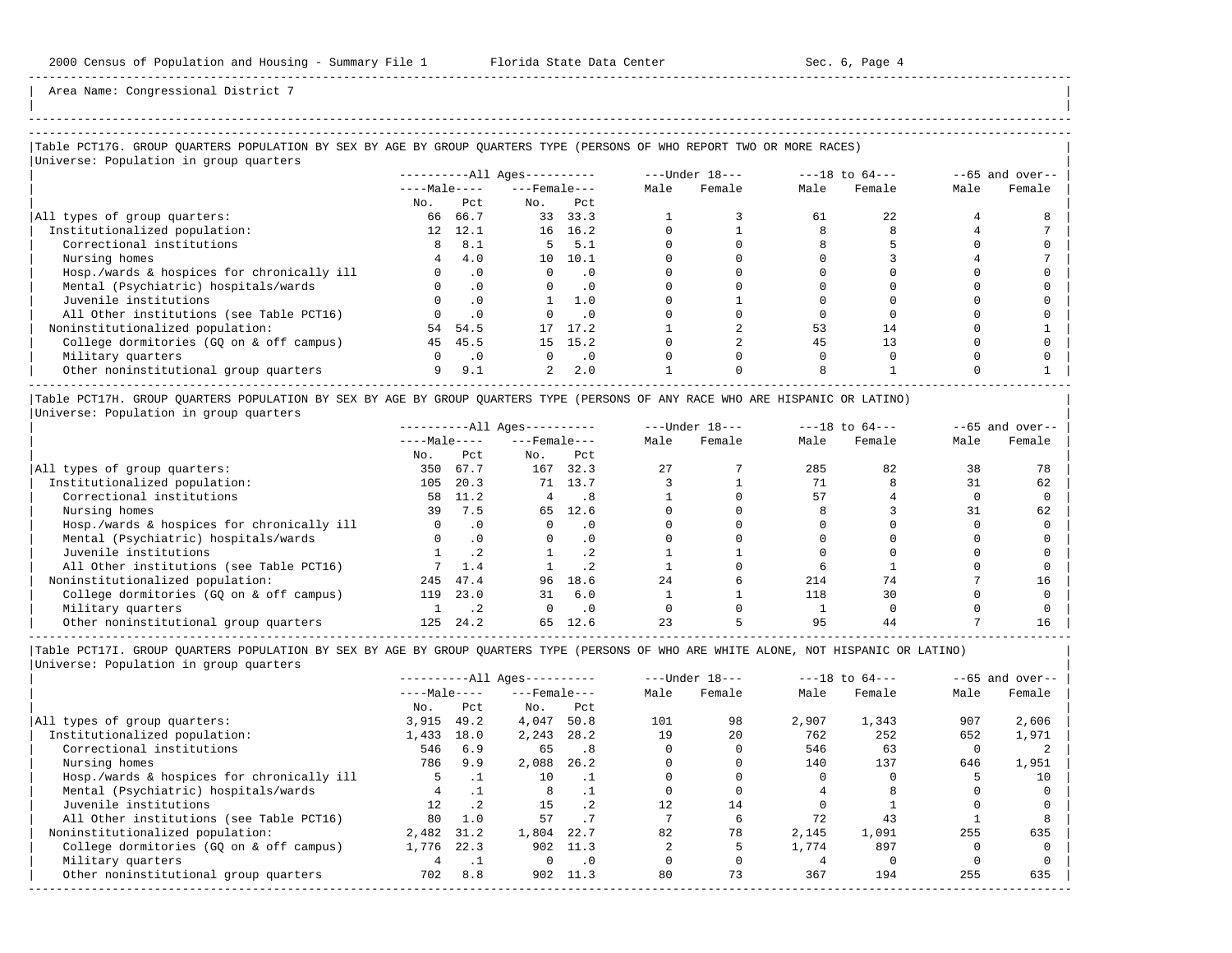Area Name: Congressional District 8

| Table PCT16. GROUP OUARTERS POPULATION BY GROUP OUARTERS TYPE         |                |                                                    |              |
|-----------------------------------------------------------------------|----------------|----------------------------------------------------|--------------|
| Universe: Population in group quarters                                |                |                                                    |              |
|                                                                       |                |                                                    |              |
| Total Group Ouarters Population                                       | 17,710         |                                                    |              |
| Institutionalized population:                                         | 12,379         | Noninstitutionalized population:                   | 5,331        |
| Correctional institutions:                                            | 7,092          | College dormitories (college GQ on and off campus) | 3,557        |
| Federal prisons and detention centers                                 | $\Omega$       | Military quarters:                                 | 0            |
| Halfway houses                                                        | 101            | On base:                                           | 0            |
| Local jails, police lockups, etc.                                     | 4,888          | Barracks and other GQ for military personnel       | <sup>n</sup> |
| Military disciplinary barracks                                        | $\overline{0}$ | Transient quarters for temporary residents         | $\Omega$     |
| State prisons                                                         | 2,103          | Military ships                                     | <sup>n</sup> |
| Other types of correctional institutions                              | $\Omega$       | Group homes:                                       | 301          |
| Nursing homes                                                         | 3,411          | Homes or halfway houses for drug/alcohol abuse     | 108          |
| Hospitals/wards, hospices, and schools for the handicapped:           | 1,367          | Homes for the mentally ill                         | 54           |
| Hospitals/wards and hospices for chronically ill:                     | 1,266          | Homes for the mentally retarded                    | 41           |
| Hospices or homes for chronically ill                                 | $\Omega$       | Homes for the physically handicapped               | 37           |
| Military hospitals or wards for chronically ill                       | $\Omega$       | Other group homes                                  | 61           |
| Other hospitals or wards for chronically ill                          | 1,266          | Religious group quarters                           | 28           |
| Hospitals or wards for drug/alcohol abuse                             | $\Omega$       | Workers' dormitories:                              | $\Omega$     |
| Mental (Psychiatric) hospitals or wards                               | 51             | Agriculture workers' dormitories on farms          | U            |
| Schools, hospitals, or wards for the mentally retarded                | 50             | Job Corps and vocational training facilities       |              |
| Schools, hospitals, or wards for the physically handicapped:          | $\Omega$       | Other workers' dormitories                         |              |
| Institutions for the deaf                                             | $\Omega$       | Crews of maritime vessels                          |              |
| Institutions for the blind                                            | $\Omega$       | Other nonhousehold living situations               | 1.5          |
| Orthopedic wards/institutions for the physically handicapped          | $\Omega$       | Other noninstitutional group quarters              | 1,430        |
| Wards in general hospitals for patients with no usual home elsewhere  | $\Omega$       |                                                    |              |
| Wards in military hospitls for patients with no usual home elsewhere  | $\Omega$       |                                                    |              |
| Juvenile institutions:                                                | 509            |                                                    |              |
| Long-term care:                                                       | 341            |                                                    |              |
| Homes for abused, dependent, and neglected children                   | 60             |                                                    |              |
| Residential treatment centers for emotionally disturbed children      | 112            |                                                    |              |
| Training schools for juvenile delinquents                             | 169            |                                                    |              |
| Short-term care, detention or diagnostic centers for delinguent chdrn | 168            |                                                    |              |
| Type of juvenile institution unknown                                  | $\Omega$       |                                                    |              |

|Table PCT17. GROUP QUARTERS POPULATION BY SEX BY AGE BY GROUP QUARTERS TYPE |

| Universe: Population in group quarters |  |
|----------------------------------------|--|
|                                        |  |

|                                            |              |           | $------All Aqes------$ |           |      | $---Under 18---$ |       | $---18$ to $64---$ |       | $--65$ and over-- |
|--------------------------------------------|--------------|-----------|------------------------|-----------|------|------------------|-------|--------------------|-------|-------------------|
|                                            | $---Male---$ |           | $---$ Female $---$     |           | Male | Female           | Male  | Female             | Male  | Female            |
|                                            | No.          | Pct       | No.                    | Pct       |      |                  |       |                    |       |                   |
| All types of group quarters:               | 10,952       | 61.8      | 6,758                  | 38.2      | 504  | 196              | 9,076 | 3,324              | 1,372 | 3,238             |
| Institutionalized population:              | 8,426        | 47.6      | 3,953                  | 22.3      | 436  | 136              | 6,809 | 1,103              | 1,181 | 2,714             |
| Correctional institutions                  | 6,383        | 36.0      | 709                    | 4.0       | 80   |                  | 6,263 | 697                | 40    |                   |
| Nursing homes                              | 1,006        | 5.7       | 2,405                  | 13.6      |      |                  | 216   | 183                | 790   | 2,222             |
| Hosp./wards & hospices for chronically ill | 609          | 3.4       | 657                    | 3.7       |      |                  | 254   | 168                | 351   | 489               |
| Mental (Psychiatric) hospitals/wards       | 26           | $\cdot$ 1 | 25                     |           |      |                  | 26    | 25                 |       |                   |
| Juvenile institutions                      | 377          | 2.1       | 132                    | .7        | 352  | 127              | 25    |                    |       |                   |
| All Other institutions (see Table PCT16)   | 25           |           | 25                     |           |      |                  | 25    | 25                 |       |                   |
| Noninstitutionalized population:           | 2,526        | 14.3      | 2,805 15.8             |           | 68   | 60               | 2,267 | 2,221              | 191   | 524               |
| College dormitories (GO on & off campus)   | 1,611        | 9.1       | 1,946 11.0             |           |      | 12               | 1,607 | 1,934              |       |                   |
| Military quarters                          |              | $\cdot$ 0 | 0                      | $\cdot$ 0 |      |                  |       |                    |       |                   |
| Other noninstitutional group quarters      | 915          | 5.2       | 859                    | 4.9       | 64   | 48               | 660   | 287                | 191   | 524               |
|                                            |              |           |                        |           |      |                  |       |                    |       |                   |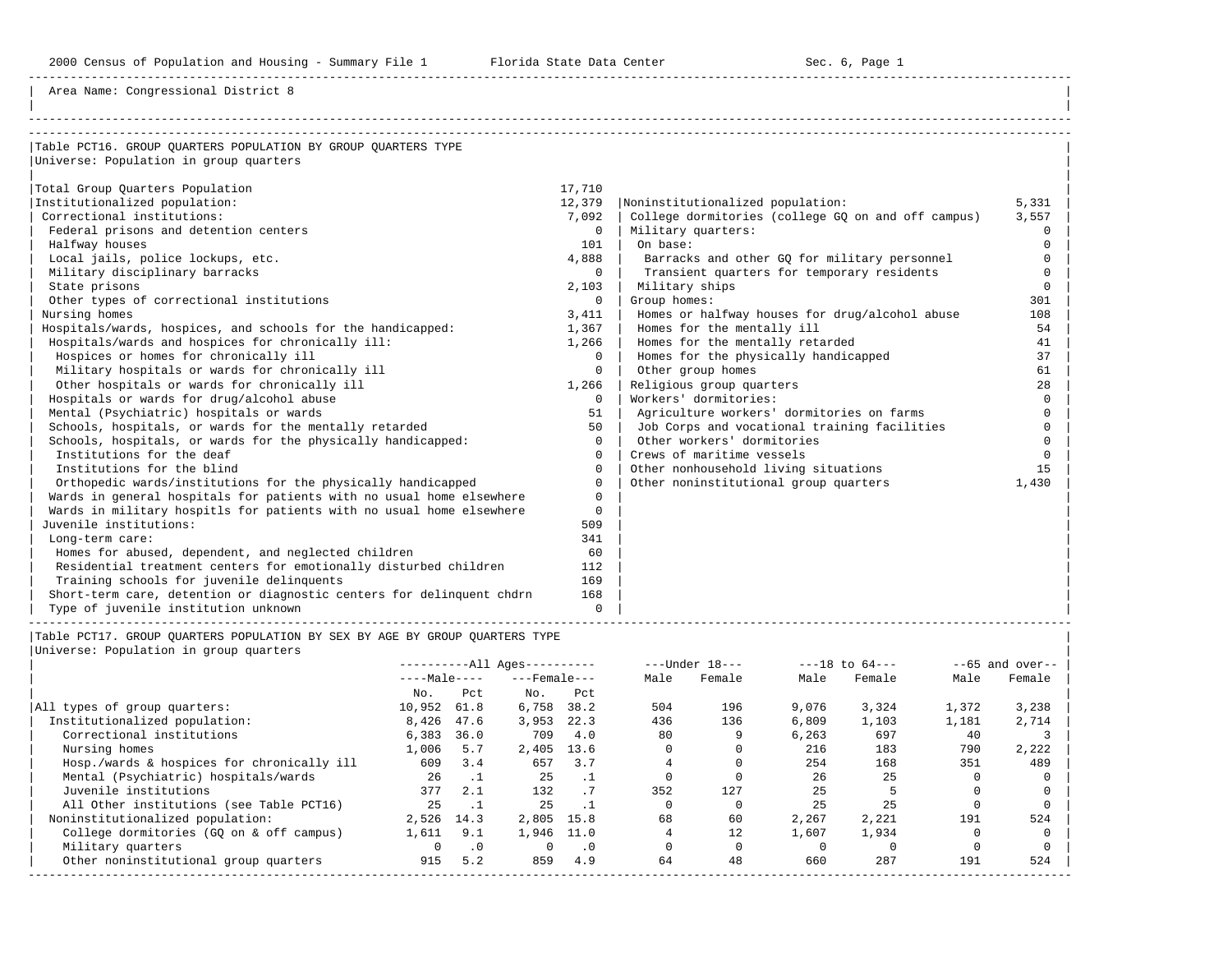-----------------------------------------------------------------------------------------------------------------------------------------------------

Area Name: Congressional District 8

## |Table PCT17A. GROUP QUARTERS POPULATION BY SEX BY AGE BY GROUP QUARTERS TYPE (PERSONS WHO ARE WHITE ALONE) |

|                                            |              |           | $------All Aqes------$ |           |      | $---Under 18---$ |       | $---18$ to $64---$ |       | $--65$ and over-- |
|--------------------------------------------|--------------|-----------|------------------------|-----------|------|------------------|-------|--------------------|-------|-------------------|
|                                            | $---Male---$ |           | $---$ Female $---$     |           | Male | Female           | Male  | Female             | Male  | Female            |
|                                            | No.          | Pct       | No.                    | Pct       |      |                  |       |                    |       |                   |
| All types of group quarters:               | 6,532        | 55.6      | 5,224                  | 44.4      | 219  | 85               | 5,302 | 2,500              | 1,011 | 2,639             |
| Institutionalized population:              | 4,454        | 37.9      | 2,840                  | 24.2      | 183  | 51               | 3,438 | 652                | 833   | 2,137             |
| Correctional institutions                  | 3,137        | 26.7      | 384                    | 3.3       | 17   |                  | 3,097 | 381                | 23    |                   |
| Nursing homes                              | 811          | 6.9       | 2,062                  | 17.5      |      |                  | 151   | 128                | 660   | 1,934             |
| Hosp./wards & hospices for chronically ill | 297          | 2.5       | 300                    | 2.6       |      |                  | 145   | 100                | 150   | 200               |
| Mental (Psychiatric) hospitals/wards       | 15           |           | 18                     | $\cdot$ 2 |      |                  | 15    | 18                 |       |                   |
| Juvenile institutions                      | 172          | 1.5       | 53                     | . 5       | 164  | 51               |       |                    |       |                   |
| All Other institutions (see Table PCT16)   | 2.2.         | $\cdot$ 2 | 23                     | $\cdot$ 2 |      |                  | 2.2.  | 23                 |       |                   |
| Noninstitutionalized population:           | 2,078        | 17.7      | 2,384                  | 20.3      | 36   | 34               | 1,864 | 1,848              | 178   | 502               |
| College dormitories (GO on & off campus)   | 1,406        | 12.0      | 1,667                  | 14.2      |      |                  | 1,403 | 1,659              |       |                   |
| Military quarters                          | $\Omega$     | $\cdot$ 0 | $\Omega$               | $\cdot$ 0 |      |                  |       |                    |       |                   |
| Other noninstitutional group quarters      | 672          | 5.7       | 717                    | 6.1       | 33   | 26               | 461   | 189                | 178   | 502               |

|Table PCT17B. GROUP QUARTERS POPULATION BY SEX BY AGE BY GROUP QUARTERS TYPE (PERSONS WHO ARE BLACK OR AFRICAN AMERICAN ALONE) | |Universe: Population in group quarters |

|                                            |              |           | $------All Aqes------$ |           |      | $---Under 18---$ |       | $---18$ to $64---$ |      | $--65$ and over-- |
|--------------------------------------------|--------------|-----------|------------------------|-----------|------|------------------|-------|--------------------|------|-------------------|
|                                            | $---Male---$ |           | $---$ Female $---$     |           | Male | Female           | Male  | Female             | Male | Female            |
|                                            | No.          | Pct       | No.                    | Pct       |      |                  |       |                    |      |                   |
| All types of group quarters:               | 3,957        | 75.7      | 1,271                  | 24.3      | 242  | 85               | 3,389 | 654                | 326  | 532               |
| Institutionalized population:              | 3,672        | 70.2      | 1,011                  | 19.3      | 226  | 71               | 3.130 | 426                | 316  | 514               |
| Correctional institutions                  | 3,019        | 57.7      | 312                    | 6.0       | 58   |                  | 2,944 | 304                | 17   |                   |
| Nursing homes                              | 164          | 3.1       | 291                    | 5.6       |      |                  | 57    | 48                 | 107  | 243               |
| Hosp./wards & hospices for chronically ill | 298          | 5.7       | 335                    | 6.4       |      |                  | 104   | 64                 | 192  | 271               |
| Mental (Psychiatric) hospitals/wards       | 8            | $\cdot$ 2 |                        |           |      |                  |       |                    |      |                   |
| Juvenile institutions                      | 182          | 3.5       | 65                     | 1.2       | 166  | 63               | 16    |                    |      |                   |
| All Other institutions (see Table PCT16)   |              | $\cdot$ 0 |                        | $\cdot$ 0 |      |                  |       |                    |      |                   |
| Noninstitutionalized population:           | 285          | 5.5       | 260                    | 5.0       | 16   | 14               | 259   | 228                | 10   | 18                |
| College dormitories (GQ on & off campus)   | 103          | 2.0       | 167                    | 3.2       |      |                  | 103   | 165                |      |                   |
| Military quarters                          | 0            | $\cdot$ 0 |                        | $\cdot$ 0 |      |                  |       |                    |      |                   |
| Other noninstitutional group quarters      | 182          | 3.5       | 93                     | 1.8       | 16   | 12               | 156   | 63                 | 10   | 18                |

-----------------------------------------------------------------------------------------------------------------------------------------------------

|                                            |              |            | $------All Aqes------$ |               |      | $---Under 18---$ |      | $---18$ to $64---$ |      | $--65$ and over-- |
|--------------------------------------------|--------------|------------|------------------------|---------------|------|------------------|------|--------------------|------|-------------------|
|                                            | $---Male---$ |            | $---$ Female $---$     |               | Male | Female           | Male | Female             | Male | Female            |
|                                            | No.          | Pct        | No.                    | Pct           |      |                  |      |                    |      |                   |
| All types of group quarters:               | 45           | 65.2       |                        | 24 34.8       |      |                  | 36   |                    |      |                   |
| Institutionalized population:              | 39           | 56.5       | 14                     | 20.3          |      |                  | 30   |                    |      |                   |
| Correctional institutions                  | 28           | 40.6       |                        | $1 \quad 1.4$ |      |                  | 27   |                    |      |                   |
| Nursing homes                              |              | $\cdot$ 0  |                        | $\cdot$ 0     |      |                  |      |                    |      |                   |
| Hosp./wards & hospices for chronically ill |              | 9 13.0     | 13                     | 18.8          |      |                  |      |                    |      |                   |
| Mental (Psychiatric) hospitals/wards       |              | $\cdot$ .0 | $\Omega$               | $\cdot$ 0     |      |                  |      |                    |      |                   |
| Juvenile institutions                      |              | 1.4        |                        | $\cdot$ 0     |      |                  |      |                    |      |                   |
| All Other institutions (see Table PCT16)   |              | 1.4        |                        |               |      |                  |      |                    |      |                   |
| Noninstitutionalized population:           | 6            | 8.7        |                        | 10 14.5       |      |                  |      |                    |      |                   |
| College dormitories (GQ on & off campus)   |              | 2.9        |                        | 5.8           |      |                  |      |                    |      |                   |
| Military quarters                          |              | $\cdot$ 0  |                        | $\cdot$ 0     |      |                  |      |                    |      |                   |
| Other noninstitutional group quarters      | 4            | 5.8        | б.                     | 8.7           |      |                  |      |                    |      |                   |
|                                            |              |            |                        |               |      |                  |      |                    |      |                   |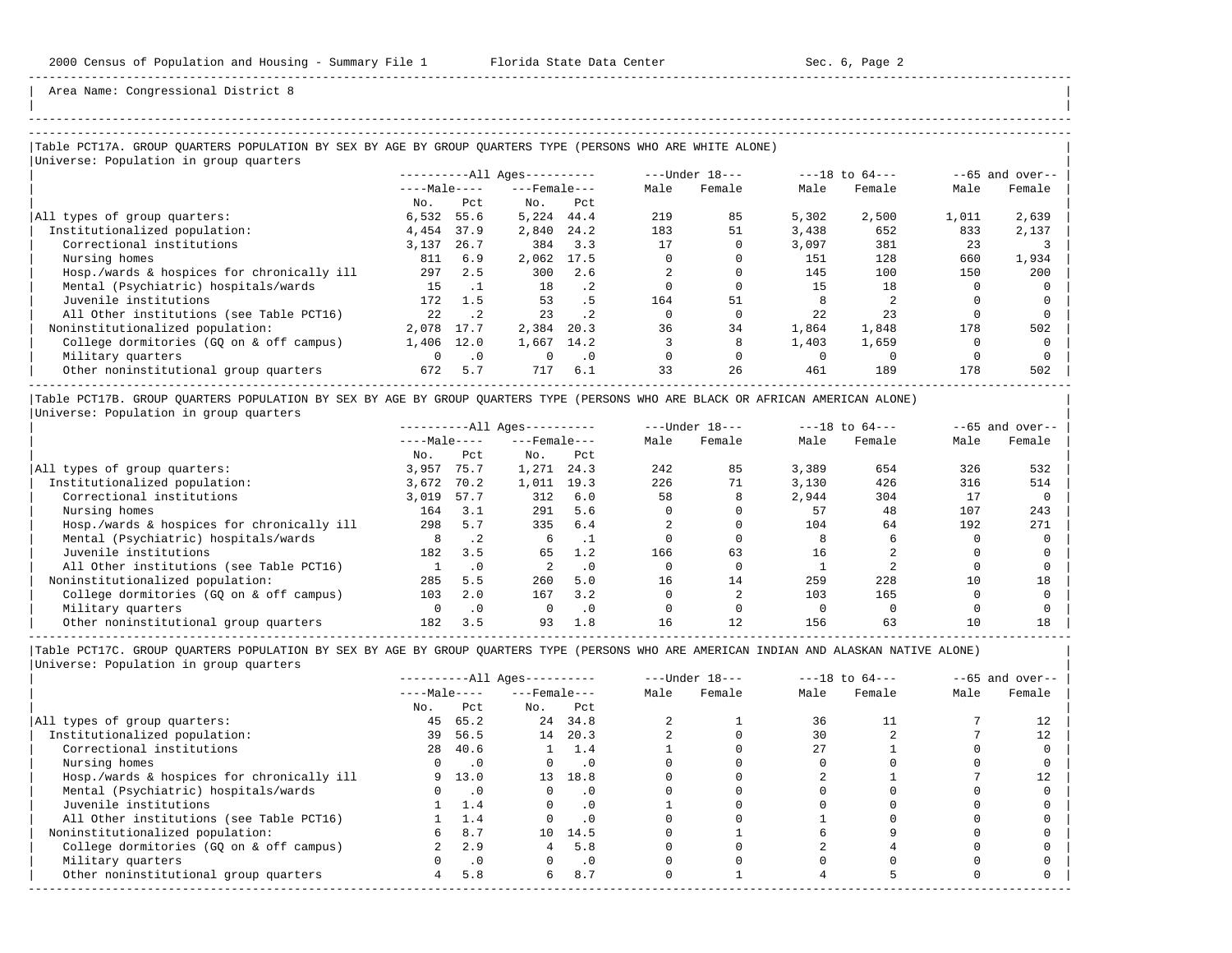-----------------------------------------------------------------------------------------------------------------------------------------------------

Area Name: Congressional District 8

# -----------------------------------------------------------------------------------------------------------------------------------------------------

## |Table PCT17D. GROUP QUARTERS POPULATION BY SEX BY AGE BY GROUP QUARTERS TYPE (PERSONS WHO ARE ASIAN ALONE) | |Universe: Population in group quarters |

| $10F$ and $10F$ and $10F$ and $10F$        |              |           | $------All \text{Aqes}---$ |           |      | ---Under 18--- |      | $---18$ to $64---$ |      | $--65$ and over-- |
|--------------------------------------------|--------------|-----------|----------------------------|-----------|------|----------------|------|--------------------|------|-------------------|
|                                            | $---Male---$ |           | $---$ Female $---$         |           | Male | Female         | Male | Female             | Male | Female            |
|                                            | No.          | Pct       | No.                        | Pct       |      |                |      |                    |      |                   |
| All types of group quarters:               | 68           | 60.7      | 44                         | 39.3      |      |                | 59   | 34                 |      |                   |
| Institutionalized population:              |              | 22 19.6   | 10 <sup>1</sup>            | 8.9       |      |                |      |                    |      |                   |
| Correctional institutions                  |              | 15 13.4   |                            | . 9       |      |                |      |                    |      |                   |
| Nursing homes                              | 5.           | 4.5       |                            | 6.3       |      |                |      |                    |      |                   |
| Hosp./wards & hospices for chronically ill |              | $\cdot$ 0 |                            | . 9       |      |                |      |                    |      |                   |
| Mental (Psychiatric) hospitals/wards       |              | .0        |                            | . 0       |      |                |      |                    |      |                   |
| Juvenile institutions                      |              | 1.8       |                            |           |      |                |      |                    |      |                   |
| All Other institutions (see Table PCT16)   |              | $\cdot$ 0 |                            | $\cdot$ 0 |      |                |      |                    |      |                   |
| Noninstitutionalized population:           | 46           | 41.1      | 34                         | 30.4      |      |                | 44   | 30                 |      |                   |
| College dormitories (GQ on & off campus)   | 35           | 31.3      | 26                         | 23.2      |      |                | 35   | 26                 |      |                   |
| Military quarters                          |              | $\cdot$ 0 |                            | $\cdot$ 0 |      |                |      |                    |      |                   |
| Other noninstitutional group quarters      | 11           | 9.8       | 8                          | 7.1       |      |                |      |                    |      |                   |
|                                            |              |           |                            |           |      |                |      |                    |      |                   |

|Table PCT17E. GROUP QUARTERS POPULATION BY SEX BY AGE BY GROUP QUARTERS TYPE (PERSONS OF WHO ARE NATIVE HAWAIIAN AND OTHER PACIFIC ISLANDER ALONE) | |Universe: Population in group quarters |

|                                            |              |           | $------All Ages------$ |           |      | $---Under 18---$ |      | $---18$ to $64---$ |      | $--65$ and over-- |
|--------------------------------------------|--------------|-----------|------------------------|-----------|------|------------------|------|--------------------|------|-------------------|
|                                            | $---Male---$ |           | $---$ Female $---$     |           | Male | Female           | Male | Female             | Male | Female            |
|                                            | No.          | Pct       | No.                    | Pct       |      |                  |      |                    |      |                   |
| All types of group quarters:               |              | 42.9      | 4                      | 57.1      |      |                  |      |                    |      |                   |
| Institutionalized population:              |              | 1, 14.3   | 2                      | 28.6      |      |                  |      |                    |      |                   |
| Correctional institutions                  |              | 14.3      |                        |           |      |                  |      |                    |      |                   |
| Nursing homes                              |              | $\cdot$ 0 | $\overline{a}$         | 28.6      |      |                  |      |                    |      |                   |
| Hosp./wards & hospices for chronically ill |              |           |                        | . 0       |      |                  |      |                    |      |                   |
| Mental (Psychiatric) hospitals/wards       |              |           |                        |           |      |                  |      |                    |      |                   |
| Juvenile institutions                      |              |           |                        | . 0       |      |                  |      |                    |      |                   |
| All Other institutions (see Table PCT16)   |              |           |                        | $\cdot$ 0 |      |                  |      |                    |      |                   |
| Noninstitutionalized population:           |              | 28.6      | $^{2}$                 | 28.6      |      |                  |      |                    |      |                   |
| College dormitories (GQ on & off campus)   |              |           |                        | 14.3      |      |                  |      |                    |      |                   |
| Military quarters                          |              |           |                        | $\cdot$ 0 |      |                  |      |                    |      |                   |
| Other noninstitutional group quarters      |              | 28.6      |                        | 14.3      |      |                  |      |                    |      |                   |

-----------------------------------------------------------------------------------------------------------------------------------------------------

|Table PCT17F. GROUP QUARTERS POPULATION BY SEX BY AGE BY GROUP QUARTERS TYPE (PERSONS WHO ARE SOME OTHER RACE ALONE) |

|                                            |              |           | $------All Ages------$ |           |      | $---Under 18---$ |      | $---18$ to $64---$ |      | $--65$ and over-- |
|--------------------------------------------|--------------|-----------|------------------------|-----------|------|------------------|------|--------------------|------|-------------------|
|                                            | $---Male---$ |           | $---$ Female $---$     |           | Male | Female           | Male | Female             | Male | Female            |
|                                            | No.          | Pct       | No.                    | Pct       |      |                  |      |                    |      |                   |
| All types of group quarters:               | 221          | 60.4      | 145                    | 39.6      | 19   | 14               | 186  | 93                 | 16   | 38                |
| Institutionalized population:              | 151          | 41.3      | 59                     | 16.1      | 10   |                  | 126  | 14                 |      | 37                |
| Correctional institutions                  | 114          | 31.1      | 6                      | 1.6       |      |                  | 113  |                    |      |                   |
| Nursing homes                              | 18           | 4.9       | 35                     | 9.6       |      |                  |      |                    |      | 32                |
| Hosp./wards & hospices for chronically ill |              | 1.4       | 8                      | 2.2       |      |                  |      |                    |      |                   |
| Mental (Psychiatric) hospitals/wards       |              | .8        |                        |           |      |                  |      |                    |      |                   |
| Juvenile institutions                      | 1 O          | 2.7       | 9                      | 2.5       |      |                  |      |                    |      |                   |
| All Other institutions (see Table PCT16)   |              |           |                        | .0        |      |                  |      |                    |      |                   |
| Noninstitutionalized population:           |              | 70 19.1   | 86                     | 23.5      |      |                  | 60   | 79                 |      |                   |
| College dormitories (GO on & off campus)   | 42           | 11.5      | 64                     | 17.5      |      |                  | 41   | 63                 |      |                   |
| Military quarters                          |              | $\cdot$ 0 | $\Omega$               | $\cdot$ 0 |      |                  |      |                    |      |                   |
| Other noninstitutional group quarters      | 2.8          | 7.7       | 22                     | 6.0       |      |                  | 19   | 16                 |      |                   |
|                                            |              |           |                        |           |      |                  |      |                    |      |                   |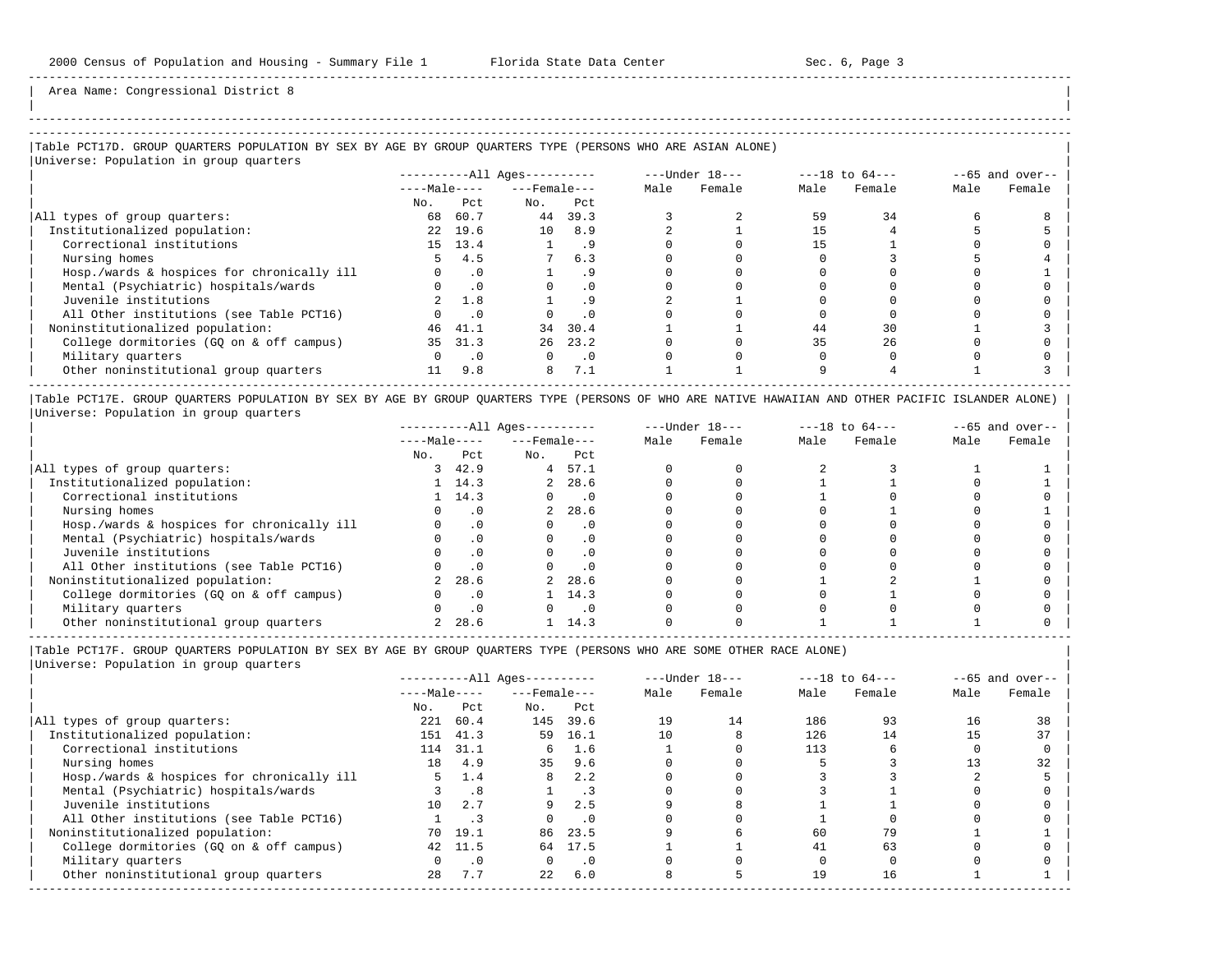| | -----------------------------------------------------------------------------------------------------------------------------------------------------

Area Name: Congressional District 8

## |Table PCT17G. GROUP QUARTERS POPULATION BY SEX BY AGE BY GROUP QUARTERS TYPE (PERSONS OF WHO REPORT TWO OR MORE RACES) |

|                                            |                 |           | $------All Aqes------$ |           |      | $---Under 18---$ |      | $---18$ to $64---$ |      | $--65$ and over-- |
|--------------------------------------------|-----------------|-----------|------------------------|-----------|------|------------------|------|--------------------|------|-------------------|
|                                            | $---Male---$    |           | $---$ Female $---$     |           | Male | Female           | Male | Female             | Male | Female            |
|                                            | No.             | Pct.      | No.                    | Pct       |      |                  |      |                    |      |                   |
| All types of group quarters:               | 126             | 73.3      | 46                     | 26.7      | 19   |                  | 102  | 29                 |      |                   |
| Institutionalized population:              | 87              | 50.6      | 17                     | 9.9       | 13   |                  | 69   |                    |      |                   |
| Correctional institutions                  | 69              | 40.1      | 5.                     | 2.9       |      |                  | 66   |                    |      |                   |
| Nursing homes                              |                 | 4.7       | 8                      | 4.7       |      |                  |      |                    |      |                   |
| Hosp./wards & hospices for chronically ill |                 | $\cdot$ 0 |                        | $\cdot$ 0 |      |                  |      |                    |      |                   |
| Mental (Psychiatric) hospitals/wards       |                 | .0        |                        | $\cdot$ 0 |      |                  |      |                    |      |                   |
| Juvenile institutions                      | 10 <sup>1</sup> | 5.8       |                        | 2.3       | 10   |                  |      |                    |      |                   |
| All Other institutions (see Table PCT16)   |                 | . 0       |                        | . 0       |      |                  |      |                    |      |                   |
| Noninstitutionalized population:           | 39              | 22.7      | 29                     | 16.9      |      |                  | 33   | 25                 |      |                   |
| College dormitories (GO on & off campus)   | 23              | 13.4      | 17                     | 9.9       |      |                  | 23   | 16                 |      |                   |
| Military quarters                          |                 | $\cdot$ 0 | $\Omega$               | $\cdot$ 0 |      |                  |      |                    |      |                   |
| Other noninstitutional group quarters      | 16              | 9.3       | $12 \overline{ }$      | 7.0       |      |                  | 10   |                    |      |                   |

|Table PCT17H. GROUP QUARTERS POPULATION BY SEX BY AGE BY GROUP QUARTERS TYPE (PERSONS OF ANY RACE WHO ARE HISPANIC OR LATINO) | |Universe: Population in group quarters |

|                                            |              |           | $------All Aqes------$ |           |      | $---Under 18---$ |      | $---18$ to $64---$ |      | $--65$ and over-- |
|--------------------------------------------|--------------|-----------|------------------------|-----------|------|------------------|------|--------------------|------|-------------------|
|                                            | $---Male---$ |           | $---$ Female $---$     |           | Male | Female           | Male | Female             | Male | Female            |
|                                            | No.          | Pct       | No.                    | Pct       |      |                  |      |                    |      |                   |
| All types of group quarters:               | 815          | 64.1      | 456                    | 35.9      | 66   | 30               | 655  | 236                | 94   | 190               |
| Institutionalized population:              | 613          | 48.2      | 247                    | 19.4      | 44   | 16               | 478  | 50                 | 91   | 181               |
| Correctional institutions                  | 445          | 35.0      | 27                     | 2.1       |      |                  | 439  | 25                 |      |                   |
| Nursing homes                              | 106          | 8.3       | 189                    | 14.9      |      |                  | 27   | 16                 | 79   | 173               |
| Hosp./wards & hospices for chronically ill | 17           | 1.3       | 13                     | 1.0       |      |                  |      |                    | 12   |                   |
| Mental (Psychiatric) hospitals/wards       |              |           |                        | . 2       |      |                  |      |                    |      |                   |
| Juvenile institutions                      | 40           | 3.1       | 16                     | 1.3       | 38   | 14               |      |                    |      |                   |
| All Other institutions (see Table PCT16)   |              |           |                        | $\cdot$ 0 |      |                  |      |                    |      |                   |
| Noninstitutionalized population:           | 202          | 15.9      | 209                    | 16.4      | 22   | 14               | 177  | 186                |      |                   |
| College dormitories (GO on & off campus)   | 81           | 6.4       | 142                    | 11.2      |      |                  | 80   | 141                |      |                   |
| Military quarters                          |              | $\cdot$ 0 |                        | $\cdot$ 0 |      |                  |      |                    |      |                   |
| Other noninstitutional group quarters      | 121          | 9.5       | 67                     | 5.3       |      |                  | 97   | 45                 |      |                   |

-----------------------------------------------------------------------------------------------------------------------------------------------------

| $---Male---$ | $---$ Female $---$ |           |      |        |       |        |      |        |
|--------------|--------------------|-----------|------|--------|-------|--------|------|--------|
|              |                    |           | Male | Female | Male  | Female | Male | Female |
| Pct          | No.                | Pct       |      |        |       |        |      |        |
| 55.0         | 4,944              | 45.0      | 184  | 74     | 4,923 | 2,378  | 937  | 2,492  |
| 37.1         | 2,665              | 24.3      | 157  | 47     | 3,163 | 620    | 761  | 1,998  |
| 26.2         | 369                | 3.4       | 14   |        | 2,847 | 366    | 23   |        |
| 6.6          | 1,913              | 17.4      |      |        | 130   | 115    | 598  | 1,798  |
| 2.6          | 295                | 2.7       |      |        | 143   | 98     | 140  | 197    |
|              | 17                 | $\cdot$ 2 |      |        | 15    |        |      |        |
| 1.3          | 48                 | .4        | 141  | 47     |       |        |      |        |
| $\cdot$ . 2  | 23                 | $\cdot$ 2 |      |        | 21    | 23     |      |        |
| 17.9         | 2,279              | 20.7      | 27   | 27     | 1,760 | 1,758  | 176  | 494    |
| 12.5         | 1,596              |           |      |        | 1,371 | 1,589  |      |        |
| .0           |                    | $\cdot$ 0 |      |        |       |        |      |        |
| 5.4          | 683                | 6.2       | 24   | 20     | 389   | 169    | 176  | 494    |
|              |                    |           | 14.5 |        |       |        |      |        |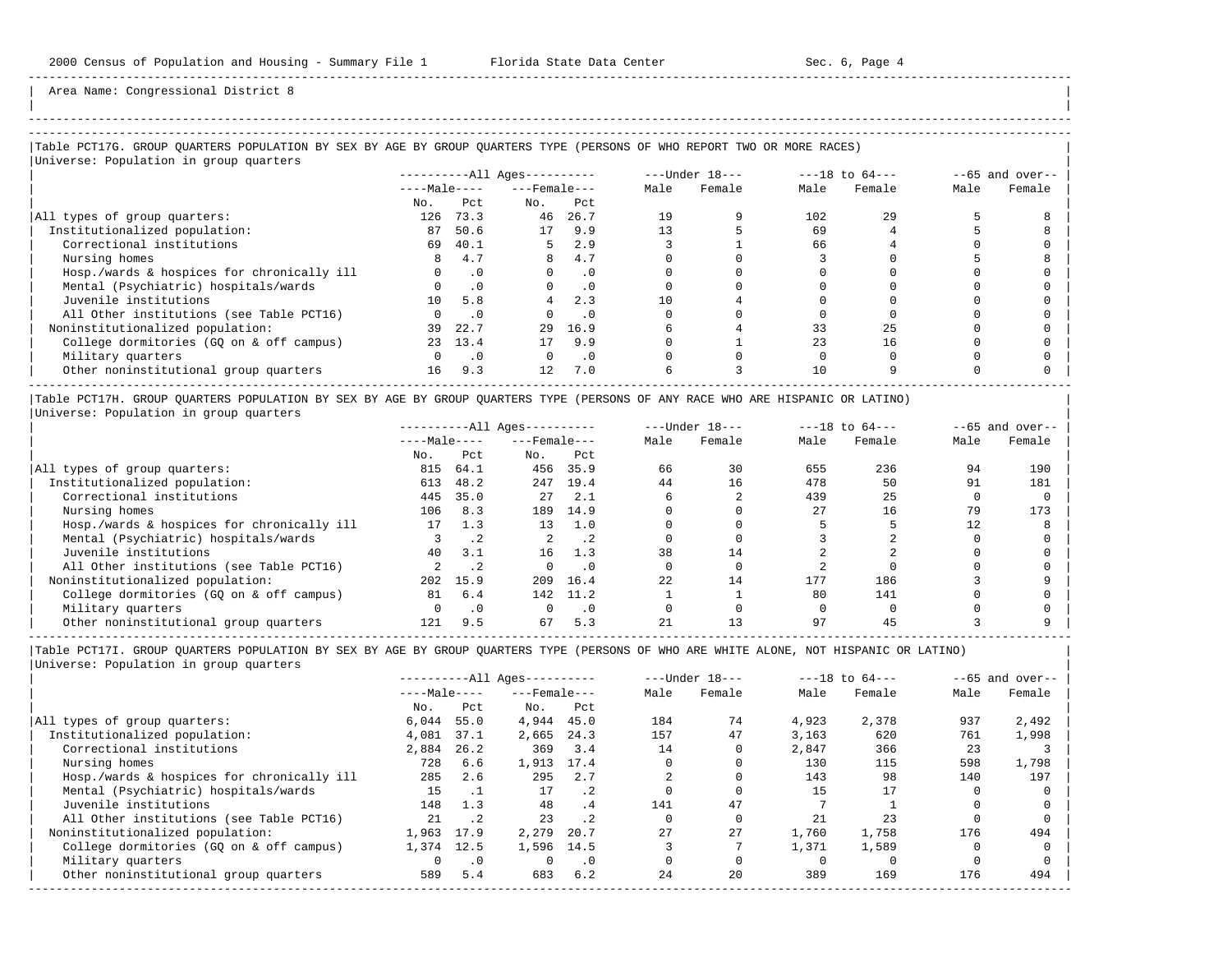2000 Census of Population and Housing - Summary File 1 Florida State Data Center Sec. 6, Page 1

-----------------------------------------------------------------------------------------------------------------------------------------------------

Area Name: Congressional District 9

| Table PCT16. GROUP OUARTERS POPULATION BY GROUP OUARTERS TYPE<br>Universe: Population in group quarters<br>Total Group Quarters Population<br>10,684<br>Institutionalized population:<br>5,416<br>5,268<br>Noninstitutionalized population:<br>Correctional institutions:<br>College dormitories (college GQ on and off campus)<br>623<br>684<br>Federal prisons and detention centers<br>Military quarters:<br>$\Omega$<br>$\Omega$<br>On base:<br>Halfway houses<br>$\Omega$<br>$\Omega$<br>Local jails, police lockups, etc.<br>Barracks and other GQ for military personnel<br>$\Omega$<br>$\Omega$<br>Military disciplinary barracks<br>Transient quarters for temporary residents<br>$\Omega$<br>$\Omega$ |
|-----------------------------------------------------------------------------------------------------------------------------------------------------------------------------------------------------------------------------------------------------------------------------------------------------------------------------------------------------------------------------------------------------------------------------------------------------------------------------------------------------------------------------------------------------------------------------------------------------------------------------------------------------------------------------------------------------------------|
|                                                                                                                                                                                                                                                                                                                                                                                                                                                                                                                                                                                                                                                                                                                 |
|                                                                                                                                                                                                                                                                                                                                                                                                                                                                                                                                                                                                                                                                                                                 |
|                                                                                                                                                                                                                                                                                                                                                                                                                                                                                                                                                                                                                                                                                                                 |
|                                                                                                                                                                                                                                                                                                                                                                                                                                                                                                                                                                                                                                                                                                                 |
|                                                                                                                                                                                                                                                                                                                                                                                                                                                                                                                                                                                                                                                                                                                 |
|                                                                                                                                                                                                                                                                                                                                                                                                                                                                                                                                                                                                                                                                                                                 |
|                                                                                                                                                                                                                                                                                                                                                                                                                                                                                                                                                                                                                                                                                                                 |
|                                                                                                                                                                                                                                                                                                                                                                                                                                                                                                                                                                                                                                                                                                                 |
|                                                                                                                                                                                                                                                                                                                                                                                                                                                                                                                                                                                                                                                                                                                 |
|                                                                                                                                                                                                                                                                                                                                                                                                                                                                                                                                                                                                                                                                                                                 |
|                                                                                                                                                                                                                                                                                                                                                                                                                                                                                                                                                                                                                                                                                                                 |
| State prisons<br>597<br>Military ships<br>$\cap$                                                                                                                                                                                                                                                                                                                                                                                                                                                                                                                                                                                                                                                                |
| Group homes:<br>Other types of correctional institutions<br>1,617<br>26                                                                                                                                                                                                                                                                                                                                                                                                                                                                                                                                                                                                                                         |
| Nursing homes<br>4,624<br>Homes or halfway houses for drug/alcohol abuse<br>60                                                                                                                                                                                                                                                                                                                                                                                                                                                                                                                                                                                                                                  |
| Homes for the mentally ill<br>Hospitals/wards, hospices, and schools for the handicapped:<br>88<br>8<br>54<br>296                                                                                                                                                                                                                                                                                                                                                                                                                                                                                                                                                                                               |
| Hospitals/wards and hospices for chronically ill:<br>Homes for the mentally retarded                                                                                                                                                                                                                                                                                                                                                                                                                                                                                                                                                                                                                            |
| Hospices or homes for chronically ill<br>Homes for the physically handicapped<br>10<br>84<br>Military hospitals or wards for chronically ill<br>$\Omega$<br>Other group homes                                                                                                                                                                                                                                                                                                                                                                                                                                                                                                                                   |
| 1,169<br>Other hospitals or wards for chronically ill<br>Religious group quarters<br>28                                                                                                                                                                                                                                                                                                                                                                                                                                                                                                                                                                                                                         |
| 44<br>Workers' dormitories:<br>Hospitals or wards for drug/alcohol abuse<br>$\Omega$<br>93                                                                                                                                                                                                                                                                                                                                                                                                                                                                                                                                                                                                                      |
| Mental (Psychiatric) hospitals or wards<br>Agriculture workers' dormitories on farms<br>67<br>$20^{\circ}$                                                                                                                                                                                                                                                                                                                                                                                                                                                                                                                                                                                                      |
| Schools, hospitals, or wards for the mentally retarded<br>Job Corps and vocational training facilities<br>$\Omega$<br>$\Omega$                                                                                                                                                                                                                                                                                                                                                                                                                                                                                                                                                                                  |
| Other workers' dormitories<br>Schools, hospitals, or wards for the physically handicapped:<br>14                                                                                                                                                                                                                                                                                                                                                                                                                                                                                                                                                                                                                |
| 26<br>Institutions for the deaf<br>Crews of maritime vessels<br>$\Omega$<br>$\Omega$                                                                                                                                                                                                                                                                                                                                                                                                                                                                                                                                                                                                                            |
| Institutions for the blind<br>Other nonhousehold living situations<br>360<br>$\Omega$                                                                                                                                                                                                                                                                                                                                                                                                                                                                                                                                                                                                                           |
| Orthopedic wards/institutions for the physically handicapped<br>Other noninstitutional group quarters<br>2,486<br>14                                                                                                                                                                                                                                                                                                                                                                                                                                                                                                                                                                                            |
| Wards in general hospitals for patients with no usual home elsewhere<br>$\Omega$                                                                                                                                                                                                                                                                                                                                                                                                                                                                                                                                                                                                                                |
| Wards in military hospitls for patients with no usual home elsewhere<br>$\Omega$                                                                                                                                                                                                                                                                                                                                                                                                                                                                                                                                                                                                                                |
| Juvenile institutions:<br>81                                                                                                                                                                                                                                                                                                                                                                                                                                                                                                                                                                                                                                                                                    |
| 49<br>Long-term care:                                                                                                                                                                                                                                                                                                                                                                                                                                                                                                                                                                                                                                                                                           |
| Homes for abused, dependent, and neglected children<br>18                                                                                                                                                                                                                                                                                                                                                                                                                                                                                                                                                                                                                                                       |
| Residential treatment centers for emotionally disturbed children<br>$\Omega$                                                                                                                                                                                                                                                                                                                                                                                                                                                                                                                                                                                                                                    |
| Training schools for juvenile delinquents<br>31                                                                                                                                                                                                                                                                                                                                                                                                                                                                                                                                                                                                                                                                 |
| Short-term care, detention or diagnostic centers for delinguent chdrn<br>32                                                                                                                                                                                                                                                                                                                                                                                                                                                                                                                                                                                                                                     |
| Type of juvenile institution unknown<br>$\Omega$                                                                                                                                                                                                                                                                                                                                                                                                                                                                                                                                                                                                                                                                |

|Table PCT17. GROUP QUARTERS POPULATION BY SEX BY AGE BY GROUP QUARTERS TYPE | |<br>|Universe: Population in group quarters

|                                            |              |           | $------All Ages------$ |           |      | $---Under 18---$ |       | $---18$ to $64---$ |       | $--65$ and over-- |
|--------------------------------------------|--------------|-----------|------------------------|-----------|------|------------------|-------|--------------------|-------|-------------------|
|                                            | $---Male---$ |           | $---$ Female $---$     |           | Male | Female           | Male  | Female             | Male  | Female            |
|                                            | No.          | Pct       | No.                    | Pct       |      |                  |       |                    |       |                   |
| All types of group quarters:               | 4,199        | 39.3      | 6,485                  | 60.7      | 234  | 265              | 2,240 | 1,471              | 1,725 | 4,749             |
| Institutionalized population:              | 2,008        | 18.8      | 3,408                  | 31.9      | 62   | 41               | 751   | 162                | 1,195 | 3,205             |
| Correctional institutions                  | 616          | 5.8       |                        |           | 24   |                  | 587   |                    |       |                   |
| Nursing homes                              | 1,308        | 12.2      | 3,316                  | 31.0      |      |                  | 137   | 140                | 1,171 | 3,176             |
| Hosp./wards & hospices for chronically ill | 2.4          | $\cdot$ 2 | 30                     | $\cdot$ 3 |      |                  |       |                    | 19    | 28                |
| Mental (Psychiatric) hospitals/wards       | 11           |           | 9                      |           |      |                  |       |                    |       |                   |
| Juvenile institutions                      | 38           | .4        | 43                     | .4        | 38   | 39               |       |                    |       |                   |
| All Other institutions (see Table PCT16)   | 11           |           |                        | $\cdot$ 0 |      |                  |       |                    |       |                   |
| Noninstitutionalized population:           | 2,191        | 20.5      | 3,077                  | 28.8      | 172  | 224              | 1,489 | 1,309              | 530   | 1,544             |
| College dormitories (GO on & off campus)   | 295          | 2.8       | 389                    | 3.6       | 18   | 21               | 275   | 368                |       |                   |
| Military quarters                          | $\Omega$     | $\cdot$ 0 | $\Omega$               | $\cdot$ 0 |      |                  |       |                    |       |                   |
| Other noninstitutional group quarters      | 1,896        | 17.7      | 2,688                  | 25.2      | 154  | 203              | 1,214 | 941                | 528   | 1,544             |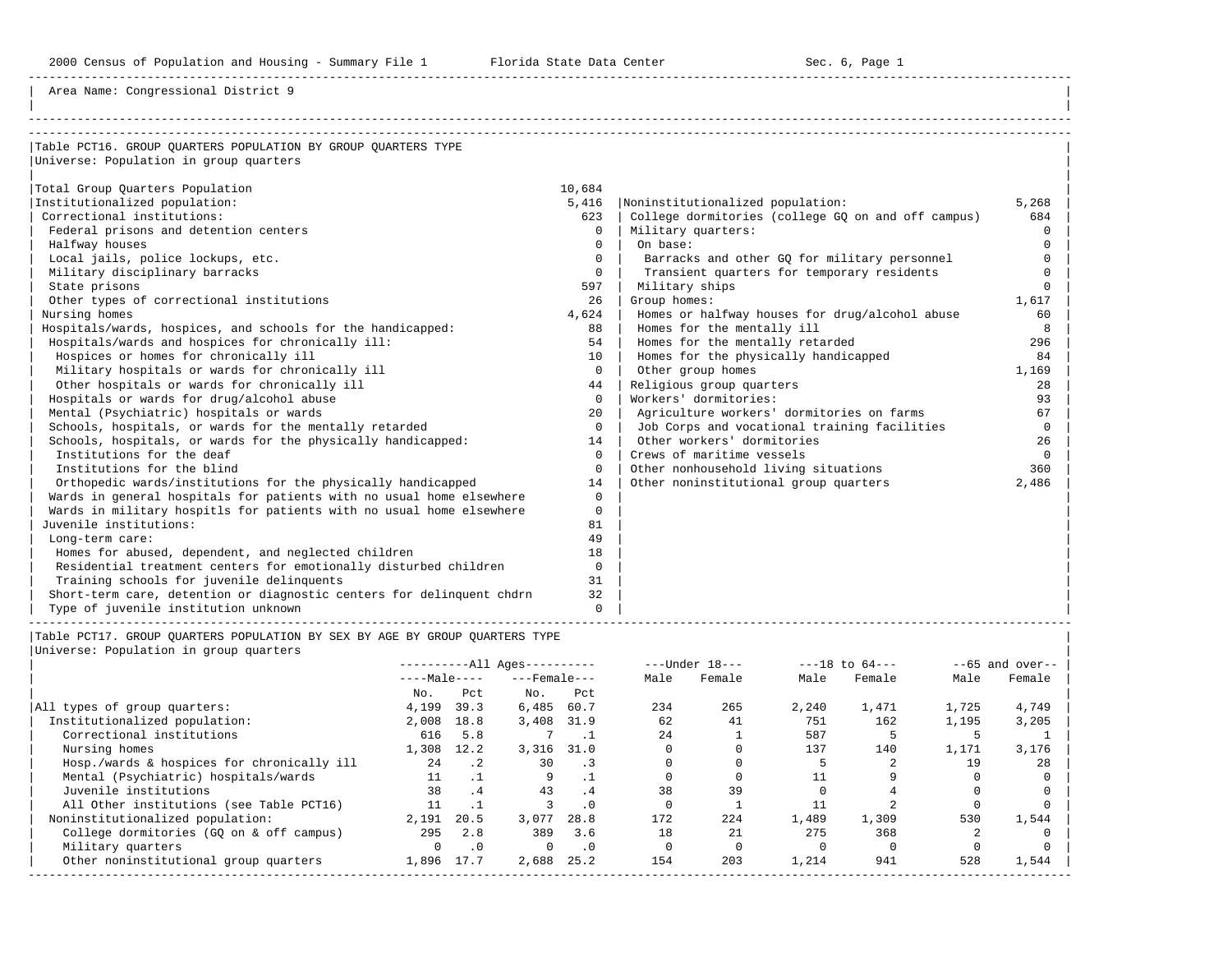| | -----------------------------------------------------------------------------------------------------------------------------------------------------

Area Name: Congressional District 9

## |Table PCT17A. GROUP QUARTERS POPULATION BY SEX BY AGE BY GROUP QUARTERS TYPE (PERSONS WHO ARE WHITE ALONE) | |Universe: Population in group quarters |

|                                            |              |           | $------All Ages------$ |           |      | ---Under 18--- |       | $---18$ to $64---$ |       | $--65$ and over-- |
|--------------------------------------------|--------------|-----------|------------------------|-----------|------|----------------|-------|--------------------|-------|-------------------|
|                                            | $---Male---$ |           | $---$ Female ---       |           | Male | Female         | Male  | Female             | Male  | Female            |
|                                            | No.          | Pct.      | No.                    | Pct       |      |                |       |                    |       |                   |
| All types of group quarters:               | 3,597        | 37.0      | 6,128                  | 63.0      | 177  | 202            | 1,763 | 1,290              | 1,657 | 4,636             |
| Institutionalized population:              | 1,687        | 17.3      | 3.290                  | 33.8      | 49   | 26             | 489   | 140                | 1,149 | 3,124             |
| Correctional institutions                  | 363          | 3.7       | 4                      | $\cdot$ 0 |      |                | 341   |                    |       |                   |
| Nursing homes                              | 1,249        | 12.8      | 3,219                  | 33.1      |      |                | 124   | 122                | 1,125 | 3,097             |
| Hosp./wards & hospices for chronically ill | 2.4          | .2        | 29                     | . 3       |      |                |       |                    | 19    | 27                |
| Mental (Psychiatric) hospitals/wards       | 10           |           |                        |           |      |                | 10    |                    |       |                   |
| Juvenile institutions                      | 32           | $\cdot$ 3 | 28                     | $\cdot$ 3 | 32   | 25             |       |                    |       |                   |
| All Other institutions (see Table PCT16)   | 9            |           |                        | $\cdot$ 0 |      |                |       |                    |       |                   |
| Noninstitutionalized population:           | 1,910        | 19.6      | 2,838                  | 29.2      | 128  | 176            | 1,274 | 1,150              | 508   | 1,512             |
| College dormitories (GO on & off campus)   | 273          | 2.8       | 357                    | 3.7       |      | 19             | 254   | 338                |       |                   |
| Military quarters                          |              | $\cdot$ 0 | 0                      | $\cdot$ 0 |      |                |       |                    |       |                   |
| Other noninstitutional group quarters      | 1,637        | 16.8      | 2,481                  | 25.5      | 111  | 157            | 1,020 | 812                | 506   | 1,512             |

|Table PCT17B. GROUP QUARTERS POPULATION BY SEX BY AGE BY GROUP QUARTERS TYPE (PERSONS WHO ARE BLACK OR AFRICAN AMERICAN ALONE) | |Universe: Population in group quarters |

|                                            | $------All Ages------$ |           |                    |           | $---Under 18---$ |        | $---18$ to $64---$ |        | $--65$ and over-- |        |
|--------------------------------------------|------------------------|-----------|--------------------|-----------|------------------|--------|--------------------|--------|-------------------|--------|
|                                            | $---Male---$           |           | $---$ Female $---$ |           | Male             | Female | Male               | Female | Male              | Female |
|                                            | No.                    | Pct       | No.                | Pct       |                  |        |                    |        |                   |        |
| All types of group quarters:               | 420                    | 65.4      | 222                | 34.6      | 36               | 49     | 332                | 79     | 52                | 94     |
| Institutionalized population:              | 298                    | 46.4      | 102                | 15.9      | 12.              | 14     | 250                | 16     | 36                | 72     |
| Correctional institutions                  | 243                    | 37.9      |                    |           |                  |        | 237                |        |                   |        |
| Nursing homes                              | 47                     | 7.3       | 84                 | 13.1      |                  |        |                    | 14     | 36                | 70     |
| Hosp./wards & hospices for chronically ill |                        |           |                    | . 2       |                  |        |                    |        |                   |        |
| Mental (Psychiatric) hospitals/wards       |                        | $\cdot$ 0 |                    |           |                  |        |                    |        |                   |        |
| Juvenile institutions                      |                        |           | 14                 | 2.2       |                  |        |                    |        |                   |        |
| All Other institutions (see Table PCT16)   |                        |           |                    | $\cdot$ 0 |                  |        |                    |        |                   |        |
| Noninstitutionalized population:           | 122                    | 19.0      | 120                | 18.7      | 24               | 35     | 82                 | 63     | 16                | 22     |
| College dormitories (GQ on & off campus)   |                        | .8        |                    | 1.2       |                  |        |                    |        |                   |        |
| Military quarters                          |                        |           |                    | $\cdot$ 0 |                  |        |                    |        |                   |        |
| Other noninstitutional group quarters      | 117                    | 18.2      |                    | 17.4      |                  | 35     | 78                 |        |                   |        |

-----------------------------------------------------------------------------------------------------------------------------------------------------

|                                            | $------All Aqes------$ |                |                    |                             | $---Under 18---$ |        | $---18$ to $64---$ |        | $--65$ and over-- |        |
|--------------------------------------------|------------------------|----------------|--------------------|-----------------------------|------------------|--------|--------------------|--------|-------------------|--------|
|                                            | $---Male---$           |                | $---$ Female $---$ |                             | Male             | Female | Male               | Female | Male              | Female |
|                                            | No.                    | Pct            | No.                | Pct                         |                  |        |                    |        |                   |        |
| All types of group quarters:               | 20                     | 69.0           |                    | 9 31.0                      |                  |        | 19                 |        |                   |        |
| Institutionalized population:              |                        | $5 \quad 17.2$ |                    | 3, 10.3                     |                  |        |                    |        |                   |        |
| Correctional institutions                  |                        | $4 \quad 13.8$ | $\Omega$           | $\overline{\phantom{0}}$ .0 |                  |        |                    |        |                   |        |
| Nursing homes                              |                        | 3.4            |                    | 6.9                         |                  |        |                    |        |                   |        |
| Hosp./wards & hospices for chronically ill |                        | $\cdot$ 0      |                    | $\cdot$ 0                   |                  |        |                    |        |                   |        |
| Mental (Psychiatric) hospitals/wards       |                        | $\cdot$ 0      |                    | 3.4                         |                  |        |                    |        |                   |        |
| Juvenile institutions                      |                        |                |                    | . 0                         |                  |        |                    |        |                   |        |
| All Other institutions (see Table PCT16)   |                        | $\cdot$ 0      |                    |                             |                  |        |                    |        |                   |        |
| Noninstitutionalized population:           | 15                     | 51.7           | 6                  | 20.7                        |                  |        |                    |        |                   |        |
| College dormitories (GQ on & off campus)   |                        | 6.9            |                    | $\cdot$ 0                   |                  |        |                    |        |                   |        |
| Military quarters                          |                        | $\cdot$ 0      |                    | $\cdot$ 0                   |                  |        |                    |        |                   |        |
| Other noninstitutional group quarters      | 13                     | 44.8           | 6                  | 20.7                        |                  |        | 13                 |        |                   |        |
|                                            |                        |                |                    |                             |                  |        |                    |        |                   |        |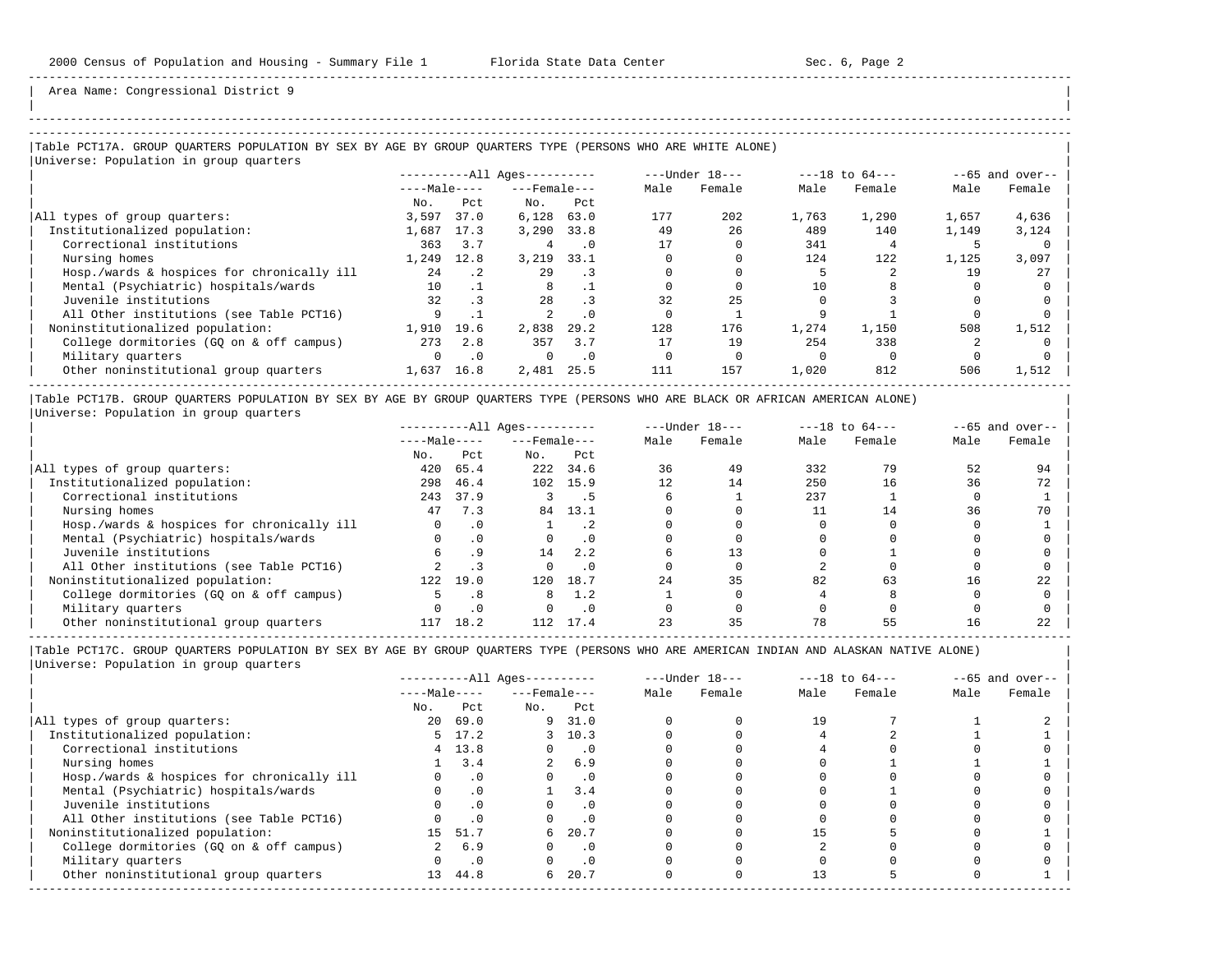Area Name: Congressional District 9

## ----------------------------------------------------------------------------------------------------------------------------------------------------- |Table PCT17D. GROUP QUARTERS POPULATION BY SEX BY AGE BY GROUP QUARTERS TYPE (PERSONS WHO ARE ASIAN ALONE) |

|Universe: Population in group quarters |

|                                            |              |           | $------All Aqes------$ |           |      | $---Under 18---$ | $---18$ to $64---$ |        | $--65$ and over-- |        |
|--------------------------------------------|--------------|-----------|------------------------|-----------|------|------------------|--------------------|--------|-------------------|--------|
|                                            | $---Male---$ |           | $---$ Female $---$     |           | Male | Female           | Male               | Female | Male              | Female |
|                                            | No.          | Pct       | No.                    | Pct       |      |                  |                    |        |                   |        |
| All types of group quarters:               | 26           | 44.1      | 33                     | 55.9      |      |                  | 21                 | 2.8    |                   |        |
| Institutionalized population:              |              | 3.4       | 5                      | 8.5       |      |                  |                    |        |                   |        |
| Correctional institutions                  |              | $\cdot$ 0 |                        | $\cdot$ 0 |      |                  |                    |        |                   |        |
| Nursing homes                              |              | 3.4       |                        | 5.1       |      |                  |                    |        |                   |        |
| Hosp./wards & hospices for chronically ill |              | $\cdot$ 0 |                        | . 0       |      |                  |                    |        |                   |        |
| Mental (Psychiatric) hospitals/wards       |              | $\cdot$ 0 |                        | $\cdot$ 0 |      |                  |                    |        |                   |        |
| Juvenile institutions                      |              |           |                        |           |      |                  |                    |        |                   |        |
| All Other institutions (see Table PCT16)   |              |           |                        |           |      |                  |                    |        |                   |        |
| Noninstitutionalized population:           | 2.4          | 40.7      | 28                     | 47.5      |      |                  | 2.0                | 25     |                   |        |
| College dormitories (GO on & off campus)   | 6            | 10.2      |                        | 9, 15.3   |      |                  |                    |        |                   |        |
| Military quarters                          |              | $\cdot$ 0 |                        | . 0       |      |                  |                    |        |                   |        |
| Other noninstitutional group quarters      | 18           | 30.5      | 19                     | 32.2      |      |                  | 14                 | 16     |                   |        |
|                                            |              |           |                        |           |      |                  |                    |        |                   |        |

|Table PCT17E. GROUP QUARTERS POPULATION BY SEX BY AGE BY GROUP QUARTERS TYPE (PERSONS OF WHO ARE NATIVE HAWAIIAN AND OTHER PACIFIC ISLANDER ALONE) | |Universe: Population in group quarters |

|                                            |              |      | $------All Aqes------$ |           |      | $---Under 18---$ |      | $---18$ to $64---$ |      | $--65$ and over-- |  |
|--------------------------------------------|--------------|------|------------------------|-----------|------|------------------|------|--------------------|------|-------------------|--|
|                                            | $---Male---$ |      | $---$ Female $---$     |           | Male | Female           | Male | Female             | Male | Female            |  |
|                                            | No.          | Pct  | No.                    | Pct       |      |                  |      |                    |      |                   |  |
| All types of group quarters:               |              | 66.7 |                        | 33.3      |      |                  |      |                    |      |                   |  |
| Institutionalized population:              |              | 33.3 |                        |           |      |                  |      |                    |      |                   |  |
| Correctional institutions                  |              | 33.3 |                        | . 0       |      |                  |      |                    |      |                   |  |
| Nursing homes                              |              |      |                        | $\cdot$ 0 |      |                  |      |                    |      |                   |  |
| Hosp./wards & hospices for chronically ill |              | . 0  |                        | . 0       |      |                  |      |                    |      |                   |  |
| Mental (Psychiatric) hospitals/wards       |              |      |                        | . 0       |      |                  |      |                    |      |                   |  |
| Juvenile institutions                      |              |      |                        | . 0       |      |                  |      |                    |      |                   |  |
| All Other institutions (see Table PCT16)   |              |      |                        | $\cdot$ 0 |      |                  |      |                    |      |                   |  |
| Noninstitutionalized population:           |              | 33.3 |                        | 33.3      |      |                  |      |                    |      |                   |  |
| College dormitories (GO on & off campus)   |              |      |                        | 33.3      |      |                  |      |                    |      |                   |  |
| Military quarters                          |              |      |                        | . 0       |      |                  |      |                    |      |                   |  |
| Other noninstitutional group quarters      |              | 33.3 |                        |           |      |                  |      |                    |      |                   |  |

----------------------------------------------------------------------------------------------------------------------------------------------------- |Table PCT17F. GROUP QUARTERS POPULATION BY SEX BY AGE BY GROUP QUARTERS TYPE (PERSONS WHO ARE SOME OTHER RACE ALONE) |

|                                            |              |           | $------All Aqes------$ |           |      | $---Under 18---$ | $---18$ to $64---$ |        | $--65$ and over-- |        |
|--------------------------------------------|--------------|-----------|------------------------|-----------|------|------------------|--------------------|--------|-------------------|--------|
|                                            | $---Male---$ |           | $---$ Female $---$     |           | Male | Female           | Male               | Female | Male              | Female |
|                                            | No.          | Pct       | No.                    | Pct       |      |                  |                    |        |                   |        |
| All types of group quarters:               | 56           | 62.2      | 34                     | 37.8      |      |                  | 45                 | 25     |                   |        |
| Institutionalized population:              | 8            | 8.9       | 4                      | 4.4       |      |                  |                    |        |                   |        |
| Correctional institutions                  | 4            | 4.4       | $\Omega$               | $\cdot$ 0 |      |                  |                    |        |                   |        |
| Nursing homes                              |              | 4.4       | 4                      | 4.4       |      |                  |                    |        |                   |        |
| Hosp./wards & hospices for chronically ill |              | .0        |                        | $\cdot$ 0 |      |                  |                    |        |                   |        |
| Mental (Psychiatric) hospitals/wards       |              | .0        | $\Omega$               | $\cdot$ 0 |      |                  |                    |        |                   |        |
| Juvenile institutions                      |              | .0        |                        | .0        |      |                  |                    |        |                   |        |
| All Other institutions (see Table PCT16)   |              | .0        |                        | $\cdot$ 0 |      |                  |                    |        |                   |        |
| Noninstitutionalized population:           |              | 48 53.3   | 30                     | 33.3      |      |                  | 41                 | 2.4    |                   |        |
| College dormitories (GO on & off campus)   |              | 3.3       |                        | 5.6       |      |                  |                    |        |                   |        |
| Military quarters                          |              | $\cdot$ 0 |                        | $\cdot$ 0 |      |                  |                    |        |                   |        |
| Other noninstitutional group quarters      | 45           | 50.0      | 2.5                    | 27.8      |      |                  | 38                 | 19     |                   |        |
|                                            |              |           |                        |           |      |                  |                    |        |                   |        |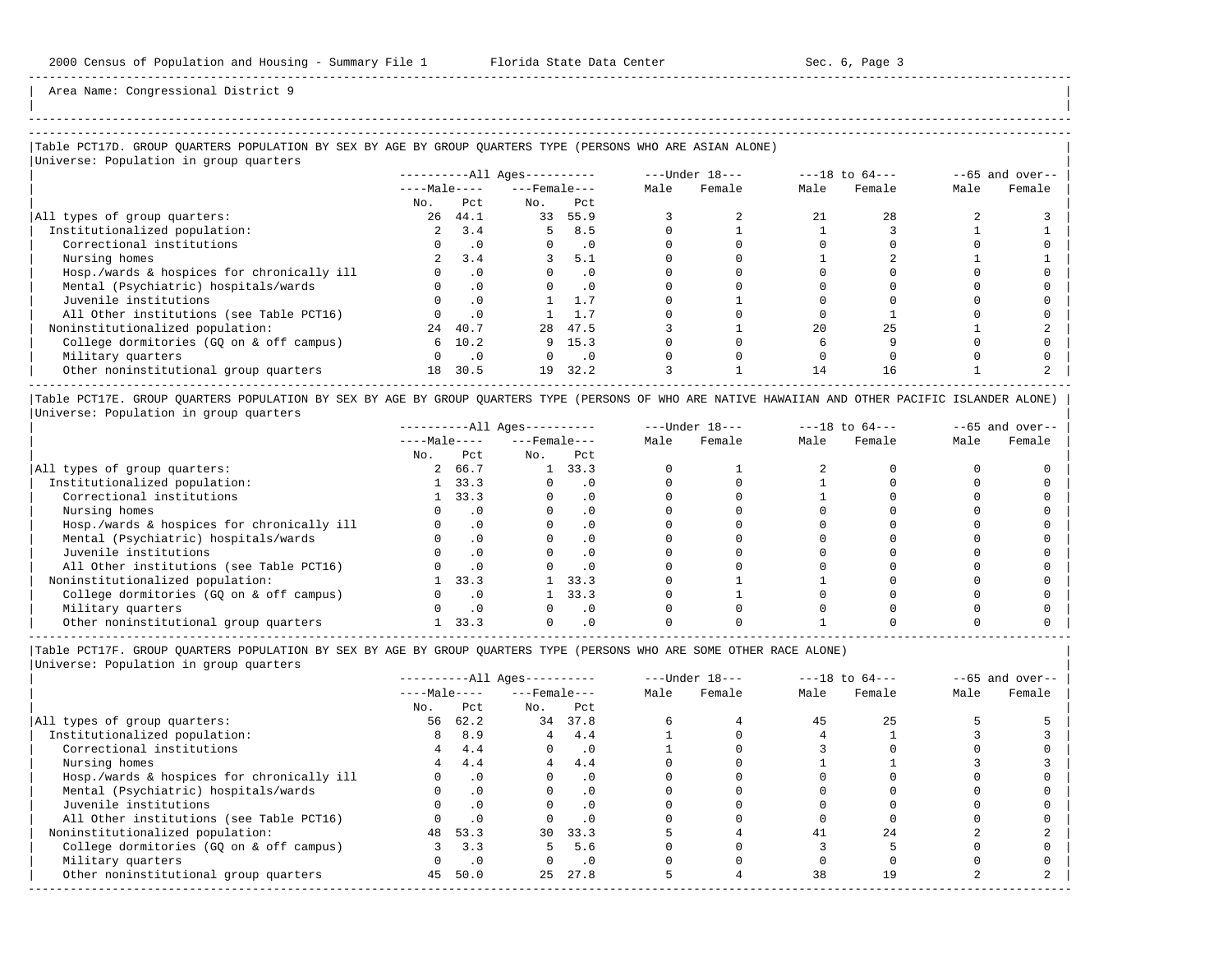| |

-----------------------------------------------------------------------------------------------------------------------------------------------------

Area Name: Congressional District 9

# -----------------------------------------------------------------------------------------------------------------------------------------------------

### |Table PCT17G. GROUP QUARTERS POPULATION BY SEX BY AGE BY GROUP QUARTERS TYPE (PERSONS OF WHO REPORT TWO OR MORE RACES) |

|                                            |              |           | $------All Ages------$ |           |      | $---Under 18---$ | $---18$ to $64---$ |        | $--65$ and over-- |        |
|--------------------------------------------|--------------|-----------|------------------------|-----------|------|------------------|--------------------|--------|-------------------|--------|
|                                            | $---Male---$ |           | $---$ Female $---$     |           | Male | Female           | Male               | Female | Male              | Female |
|                                            | No.          | Pct       | No.                    | Pct       |      |                  |                    |        |                   |        |
| All types of group quarters:               | 78           | 57.4      | 58                     | 42.6      |      |                  | 58                 | 42     |                   |        |
| Institutionalized population:              |              | 5.1       | 4                      | 2.9       |      |                  |                    |        |                   |        |
| Correctional institutions                  |              |           |                        | $\cdot$ 0 |      |                  |                    |        |                   |        |
| Nursing homes                              |              | 3.7       |                        | 2.9       |      |                  |                    |        |                   |        |
| Hosp./wards & hospices for chronically ill |              | $\cdot$ 0 |                        | $\cdot$ 0 |      |                  |                    |        |                   |        |
| Mental (Psychiatric) hospitals/wards       |              |           |                        | $\cdot$ 0 |      |                  |                    |        |                   |        |
| Juvenile institutions                      |              | $\cdot$ 0 |                        | . 0       |      |                  |                    |        |                   |        |
| All Other institutions (see Table PCT16)   |              | .0        |                        | . 0       |      |                  |                    |        |                   |        |
| Noninstitutionalized population:           | 71           | 52.2      | 54                     | 39.7      |      |                  | 56                 | 42     |                   |        |
| College dormitories (GQ on & off campus)   | 6            | 4.4       | 9                      | 6.6       |      |                  |                    |        |                   |        |
| Military quarters                          | $\Omega$     | $\cdot$ 0 | $\Omega$               | $\cdot$ 0 |      |                  |                    |        |                   |        |
| Other noninstitutional group quarters      | 65           | 47.8      | 45                     | 33.1      | 12   |                  | 50                 | 34     |                   |        |

|Table PCT17H. GROUP QUARTERS POPULATION BY SEX BY AGE BY GROUP QUARTERS TYPE (PERSONS OF ANY RACE WHO ARE HISPANIC OR LATINO) | |Universe: Population in group quarters |

|                                            |              |           | $------All Ages------$ |           | $---Under 18---$ |        | $---18$ to $64---$ |        | $--65$ and over-- |        |
|--------------------------------------------|--------------|-----------|------------------------|-----------|------------------|--------|--------------------|--------|-------------------|--------|
|                                            | $---Male---$ |           | $---$ Female $---$     |           | Male             | Female | Male               | Female | Male              | Female |
|                                            | No.          | Pct.      | No.                    | Pct       |                  |        |                    |        |                   |        |
| All types of group quarters:               | 291          | 54.6      | 242                    | 45.4      | 41               | 34     | 213                | 133    | 37                |        |
| Institutionalized population:              | 62           | 11.6      | 52                     | 9.8       |                  |        | 32                 |        |                   | 48     |
| Correctional institutions                  | 26           | 4.9       |                        | $\cdot$ 0 |                  |        | 22                 |        |                   |        |
| Nursing homes                              | 2.8          | 5.3       | 48                     | 9.0       |                  |        |                    |        |                   | 47     |
| Hosp./wards & hospices for chronically ill |              | $\cdot$ 2 |                        | $\cdot$ 2 |                  |        |                    |        |                   |        |
| Mental (Psychiatric) hospitals/wards       |              |           |                        | . 2       |                  |        |                    |        |                   |        |
| Juvenile institutions                      |              | . 9       |                        | . 2       |                  |        |                    |        |                   |        |
| All Other institutions (see Table PCT16)   |              |           |                        |           |                  |        |                    |        |                   |        |
| Noninstitutionalized population:           | 229          | 43.0      | 190                    | 35.6      | 32               | 32     | 181                | 131    | 16                | 27     |
| College dormitories (GQ on & off campus)   | 26           | 4.9       | 34                     | 6.4       |                  |        | 24                 | 32     |                   |        |
| Military quarters                          |              | $\cdot$ 0 |                        | $\cdot$ 0 |                  |        |                    |        |                   |        |
| Other noninstitutional group quarters      | 203          | 38.1      | 156                    | 29.3      | 30               | 30     | 157                | 99     | 16                |        |

-----------------------------------------------------------------------------------------------------------------------------------------------------

|                                            |              |           | $------All Aqes------$ |           |      | $---Under 18---$ |       | $---18$ to $64---$ |       | $--65$ and over-- |  |
|--------------------------------------------|--------------|-----------|------------------------|-----------|------|------------------|-------|--------------------|-------|-------------------|--|
|                                            | $---Male---$ |           | $---$ Female $---$     |           | Male | Female           | Male  | Female             | Male  | Female            |  |
|                                            | No.          | Pct       | No.                    | Pct       |      |                  |       |                    |       |                   |  |
| All types of group quarters:               | 3,406        | 36.4      | 5,943                  | 63.6      | 148  | 174              | 1,633 | 1,200              | 1,625 | 4,569             |  |
| Institutionalized population:              | 1,638        | 17.5      | 3,242                  | 34.7      | 44   | 24               | 463   | 139                | 1,131 | 3,079             |  |
| Correctional institutions                  | 343          | 3.7       | 4                      | . 0       | 14   |                  | 324   |                    |       |                   |  |
| Nursing homes                              | 1,225        | 13.1      | 3,175                  | 34.0      |      |                  | 118   | 122                | 1,107 | 3,053             |  |
| Hosp./wards & hospices for chronically ill | 23           | $\cdot$ 2 | 28                     | .3        |      |                  |       |                    | 19    | 26                |  |
| Mental (Psychiatric) hospitals/wards       |              |           |                        |           |      |                  |       |                    |       |                   |  |
| Juvenile institutions                      | 30           |           | 27                     |           | 30   | 2.4              |       |                    |       |                   |  |
| All Other institutions (see Table PCT16)   |              |           |                        | . 0       |      |                  |       |                    |       |                   |  |
| Noninstitutionalized population:           | 1,768        | 18.9      | 2,701                  | 28.9      | 104  | 150              | 1,170 | 1,061              | 494   | 1,490             |  |
| College dormitories (GO on & off campus)   | 254          | 2.7       | 331                    | 3.5       | 15   | 17               | 237   | 314                |       |                   |  |
| Military quarters                          |              | .0        | $\Omega$               | $\cdot$ 0 |      |                  |       |                    |       |                   |  |
| Other noninstitutional group quarters      | 1,514        | 16.2      | 2,370                  | 25.4      | 89   | 133              | 933   | 747                | 492   | 1,490             |  |
|                                            |              |           |                        |           |      |                  |       |                    |       |                   |  |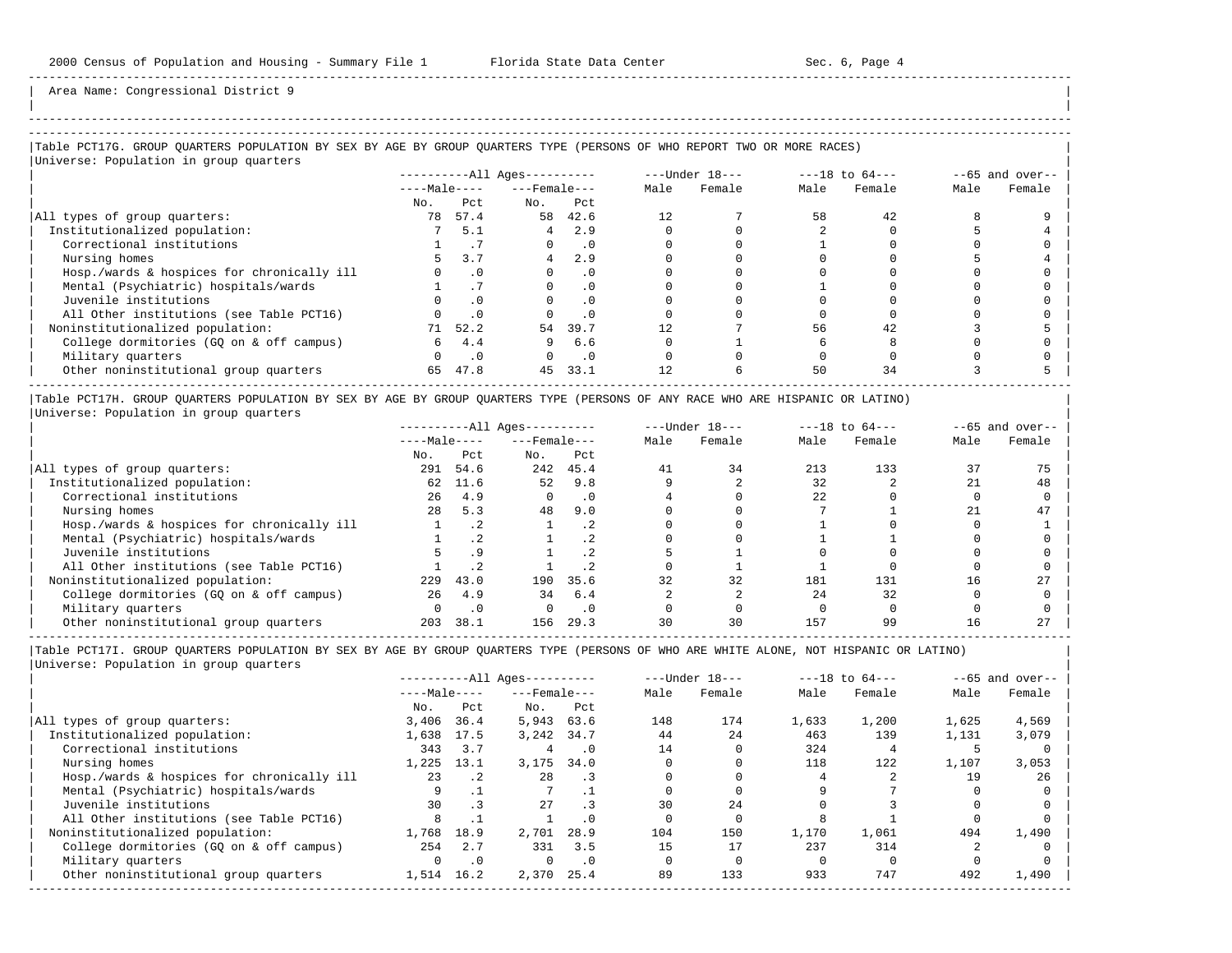Area Name: Congressional District 10

| Table PCT16. GROUP OUARTERS POPULATION BY GROUP OUARTERS TYPE         |          |                                                    |          |
|-----------------------------------------------------------------------|----------|----------------------------------------------------|----------|
| Universe: Population in group quarters                                |          |                                                    |          |
|                                                                       |          |                                                    |          |
| Total Group Ouarters Population                                       | 15,339   |                                                    |          |
| Institutionalized population:                                         | 10,048   | Noninstitutionalized population:                   | 5,291    |
| Correctional institutions:                                            | 3.422    | College dormitories (college GO on and off campus) | 1,108    |
| Federal prisons and detention centers                                 | $\Omega$ | Military quarters:                                 | 56       |
| Halfway houses                                                        | 2.5      | On base:                                           |          |
| Local jails, police lockups, etc.                                     | 2,866    | Barracks and other GO for military personnel       |          |
| Military disciplinary barracks                                        | $\Omega$ | Transient quarters for temporary residents         | $\Omega$ |
| State prisons                                                         | 265      | Military ships                                     | 49       |
| Other types of correctional institutions                              | 266      | Group homes:                                       | 1,139    |
| Nursing homes                                                         | 5,733    | Homes or halfway houses for drug/alcohol abuse     | 278      |
| Hospitals/wards, hospices, and schools for the handicapped:           | 499      | Homes for the mentally ill                         | 405      |
| Hospitals/wards and hospices for chronically ill:                     | 67       | Homes for the mentally retarded                    | 211      |
| Hospices or homes for chronically ill                                 | 64       | Homes for the physically handicapped               | $\Omega$ |
| Military hospitals or wards for chronically ill                       | $\Omega$ | Other group homes                                  | 245      |
| Other hospitals or wards for chronically ill                          | 3        | Religious group quarters                           | 51       |
| Hospitals or wards for drug/alcohol abuse                             | $\Omega$ | Workers' dormitories:                              | $\Omega$ |
| Mental (Psychiatric) hospitals or wards                               | 66       | Agriculture workers' dormitories on farms          |          |
| Schools, hospitals, or wards for the mentally retarded                | 19       | Job Corps and vocational training facilities       |          |
| Schools, hospitals, or wards for the physically handicapped:          | 144      | Other workers' dormitories                         | $\Omega$ |
| Institutions for the deaf                                             | $\Omega$ | Crews of maritime vessels                          | 25       |
| Institutions for the blind                                            | $\Omega$ | Other nonhousehold living situations               | 97       |
| Orthopedic wards/institutions for the physically handicapped          | 144      | Other noninstitutional group quarters              | 2,815    |
| Wards in general hospitals for patients with no usual home elsewhere  | 203      |                                                    |          |
| Wards in military hospitls for patients with no usual home elsewhere  | $\Omega$ |                                                    |          |
| Juvenile institutions:                                                | 394      |                                                    |          |
| Long-term care:                                                       | 137      |                                                    |          |
| Homes for abused, dependent, and neglected children                   | $\Omega$ |                                                    |          |
| Residential treatment centers for emotionally disturbed children      | $\Omega$ |                                                    |          |
| Training schools for juvenile delinquents                             | 137      |                                                    |          |
| Short-term care, detention or diagnostic centers for delinguent chdrn | 118      |                                                    |          |
| Type of juvenile institution unknown                                  | 139      |                                                    |          |

|Table PCT17. GROUP QUARTERS POPULATION BY SEX BY AGE BY GROUP QUARTERS TYPE |

| Universe: Population in group quarters |  |
|----------------------------------------|--|
|                                        |  |

|                                            |              |           | $------All Aqes------$ |             |      | $---Under 18---$ |       | $---18$ to $64---$ |       | $--65$ and over-- |
|--------------------------------------------|--------------|-----------|------------------------|-------------|------|------------------|-------|--------------------|-------|-------------------|
|                                            | $---Male---$ |           | $---$ Female $---$     |             | Male | Female           | Male  | Female             | Male  | Female            |
|                                            | No.          | Pct       | No.                    | Pct         |      |                  |       |                    |       |                   |
| All types of group quarters:               | 7,694        | 50.2      | 7,645                  | 49.8        | 397  | 434              | 5,226 | 2,019              | 2,071 | 5,192             |
| Institutionalized population:              | 5,156        | 33.6      | 4,892                  | 31.9        | 270  | 270              | 3,381 | 809                | 1,505 | 3,813             |
| Correctional institutions                  | 2,870        | 18.7      | 552                    | 3.6         | 25   | 6                | 2,811 | 509                | 34    | 37                |
| Nursing homes                              | 1,804        | 11.8      | 3,929                  | 25.6        |      |                  | 392   | 242                | 1,412 | 3,687             |
| Hosp./wards & hospices for chronically ill | 31           | $\cdot$ 2 | 36                     | $\cdot$ . 2 |      |                  | 10    |                    | 2.1   | 30                |
| Mental (Psychiatric) hospitals/wards       | 47           | $\cdot$ 3 | 19                     |             |      |                  | 41    |                    |       |                   |
| Juvenile institutions                      | 185          | 1.2       | 209                    | 1.4         | 173  | 195              | 12.   | 14                 |       |                   |
| All Other institutions (see Table PCT16)   | 219          | 1.4       | 147                    | 1.0         | 72   | 67               | 115   | 29                 | 32    | 51                |
| Noninstitutionalized population:           | 2,538        | 16.5      | 2,753                  | 17.9        | 127  | 164              | 1,845 | 1,210              | 566   | 1,379             |
| College dormitories (GO on & off campus)   | 521          | 3.4       | 587                    | 3.8         |      |                  | 517   | 583                |       |                   |
| Military quarters                          | 52           | $\cdot$ 3 | 4                      | $\cdot$ 0   |      |                  | 52    |                    |       |                   |
| Other noninstitutional group quarters      | 1,965        | 12.8      | 2,162                  | 14.1        | 123  | 160              | 1,276 | 623                | 566   | 1,379             |
|                                            |              |           |                        |             |      |                  |       |                    |       |                   |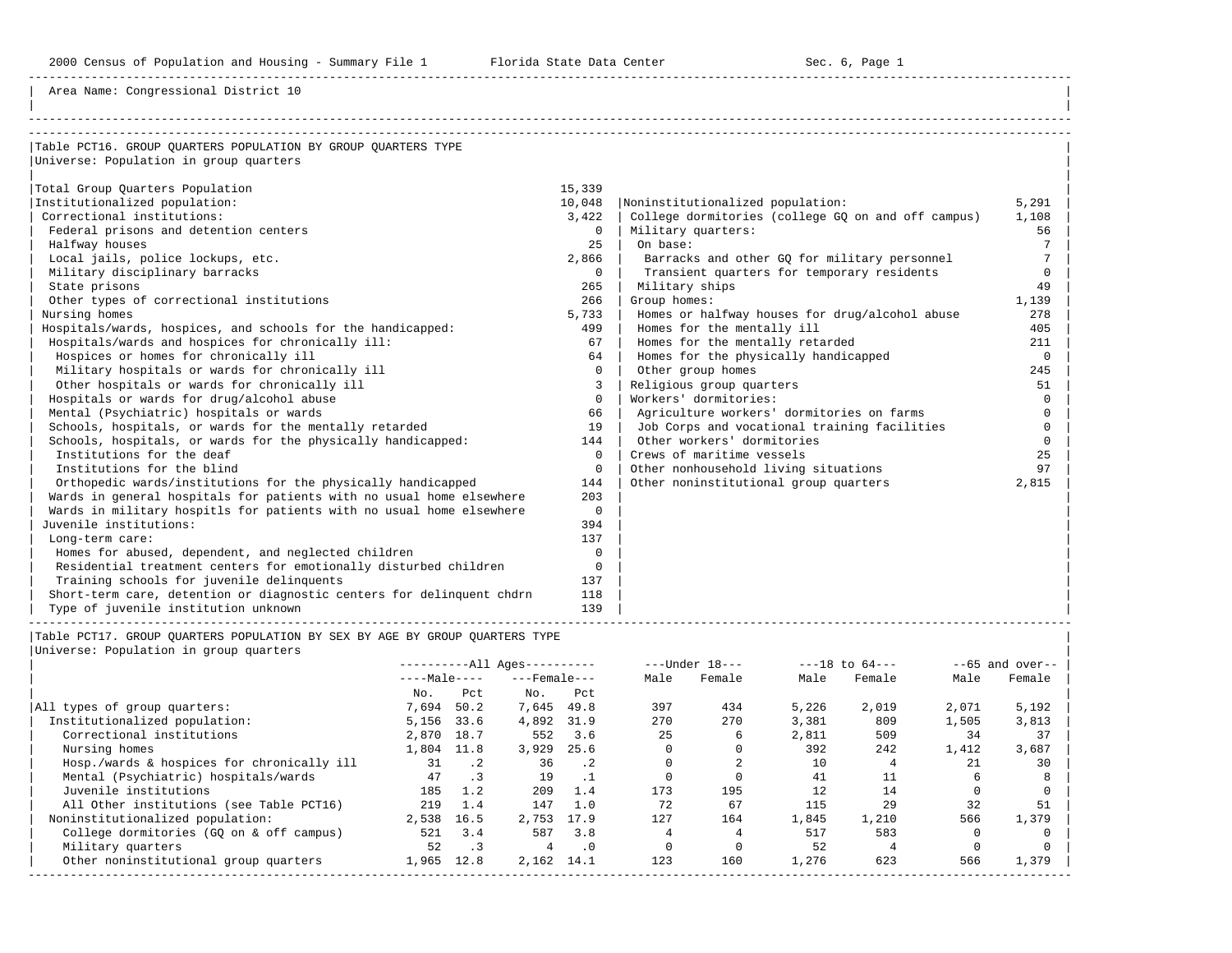| | -----------------------------------------------------------------------------------------------------------------------------------------------------

Area Name: Congressional District 10

### -----------------------------------------------------------------------------------------------------------------------------------------------------

### |Table PCT17A. GROUP QUARTERS POPULATION BY SEX BY AGE BY GROUP QUARTERS TYPE (PERSONS WHO ARE WHITE ALONE) | |<br>|Universe: Population in group quarters

| $---Male---$ |           |                      |                    | $---Under 18---$ |        | $---18$ to $64---$ |        | $--65$ and over-- |        |
|--------------|-----------|----------------------|--------------------|------------------|--------|--------------------|--------|-------------------|--------|
|              |           |                      | $---$ Female $---$ | Male             | Female | Male               | Female | Male              | Female |
| No.          | Pct       | No.                  | Pct                |                  |        |                    |        |                   |        |
| 5,607        | 45.6      | 6,699                | 54.4               | 237              | 271    | 3,472              | 1,526  | 1,898             | 4,902  |
| 3,579        | 29.1      | 4,233                | 34.4               | 166              | 161    | 2,051              | 523    | 1,362             | 3,549  |
|              |           | 333                  | 2.7                | 12               |        | 1,606              | 292    | 33                | 37     |
| 1,583        |           | 3,610                | 29.3               |                  |        | 309                | 185    | 1,274             | 3,425  |
| 28           | $\cdot$ 2 | 34                   | $\cdot$ 3          |                  |        | 10                 |        | 18                | 29     |
| 36           | $\cdot$ 3 | 18                   |                    |                  |        | 30                 |        |                   |        |
| 104          | .8        | 108                  | .9                 | 98               | 101    |                    |        |                   |        |
| 177          | 1.4       | 130                  | 1.1                | 56               | 55     | 90                 | 2.4    | 31                | 51     |
| 2,028        | 16.5      | 2,466                | 20.0               | 71               | 110    | 1,421              | 1,003  | 536               | 1,353  |
| 462          | 3.8       | 526                  | 4.3                |                  |        | 459                | 523    |                   |        |
| 37           | . 3       | 4                    | $\cdot$ 0          |                  |        | 37                 |        |                   |        |
| 1,529        | 12.4      | 1,936                | 15.7               | 68               | 107    | 925                | 476    | 536               | 1,353  |
|              |           | $1,651$ 13.4<br>12.9 |                    |                  |        |                    |        |                   |        |

|Table PCT17B. GROUP QUARTERS POPULATION BY SEX BY AGE BY GROUP QUARTERS TYPE (PERSONS WHO ARE BLACK OR AFRICAN AMERICAN ALONE) | |Universe: Population in group quarters |

|                                            |              | $------All Aqes------$ |                    |           |      | $---Under 18---$ | $---18$ to $64---$ |        | $--65$ and over-- |        |
|--------------------------------------------|--------------|------------------------|--------------------|-----------|------|------------------|--------------------|--------|-------------------|--------|
|                                            | $---Male---$ |                        | $---$ Female $---$ |           | Male | Female           | Male               | Female | Male              | Female |
|                                            | No.          | Pct                    | No.                | Pct       |      |                  |                    |        |                   |        |
| All types of group quarters:               | 1,905        | 69.5                   | 835                | 30.5      | 141  | 143              | 1,608              | 418    | 156               | 274    |
| Institutionalized population:              | 1,508        | 55.0                   | 626                | 22.8      | 93   | 100              | 1,282              | 275    | 133               | 251    |
| Correctional institutions                  | 1,179        | 43.0                   | 213                | 7.8       |      |                  | 1,165              | 211    |                   |        |
| Nursing homes                              | 208          | 7.6                    | 302                | 11.0      |      |                  | 79                 | 53     | 129               | 249    |
| Hosp./wards & hospices for chronically ill |              |                        | 2                  |           |      |                  |                    |        |                   |        |
| Mental (Psychiatric) hospitals/wards       | 11           | . 4                    |                    | . 0       |      |                  |                    |        |                   |        |
| Juvenile institutions                      | 72           | 2.6                    | 92                 | 3.4       | 66   | 86               |                    |        |                   |        |
| All Other institutions (see Table PCT16)   | 36           | 1.3                    | 16                 | . 6       | 14   | 11               | 2.1                |        |                   |        |
| Noninstitutionalized population:           | 397          | 14.5                   | 209                | 7.6       | 48   | 43               | 326                | 143    | 23                | 23     |
| College dormitories (GO on & off campus)   | 18           |                        | 25                 | .9        |      |                  | 18                 | 2.4    |                   |        |
| Military quarters                          |              |                        |                    | $\cdot$ 0 |      |                  |                    |        |                   |        |
| Other noninstitutional group quarters      | 376          | 13.7                   | 184                | 6.7       | 48   | 42               | 305                | 119    |                   | 23     |

-----------------------------------------------------------------------------------------------------------------------------------------------------

|                                            |              |           | $------All Aqes------$ |           |      | $---Under 18---$ |      | $---18$ to $64---$ |      | $--65$ and over-- |
|--------------------------------------------|--------------|-----------|------------------------|-----------|------|------------------|------|--------------------|------|-------------------|
|                                            | $---Male---$ |           | $---$ Female $---$     |           | Male | Female           | Male | Female             | Male | Female            |
|                                            | No.          | Pct       | No.                    | Pct       |      |                  |      |                    |      |                   |
| All types of group quarters:               | 17           | 60.7      | 11                     | 39.3      |      |                  |      |                    |      |                   |
| Institutionalized population:              | 9            | 32.1      |                        | 3 10.7    |      |                  |      |                    |      |                   |
| Correctional institutions                  |              | 5 17.9    |                        | 3.6       |      |                  |      |                    |      |                   |
| Nursing homes                              |              | 3.6       |                        | 3.6       |      |                  |      |                    |      |                   |
| Hosp./wards & hospices for chronically ill |              | $\cdot$ 0 |                        | $\cdot$ 0 |      |                  |      |                    |      |                   |
| Mental (Psychiatric) hospitals/wards       |              | $\cdot$ 0 |                        | $\cdot$ 0 |      |                  |      |                    |      |                   |
| Juvenile institutions                      |              | 3.6       |                        | 3.6       |      |                  |      |                    |      |                   |
| All Other institutions (see Table PCT16)   |              | 7.1       |                        |           |      |                  |      |                    |      |                   |
| Noninstitutionalized population:           | 8            | 28.6      | 8                      | 28.6      |      |                  |      |                    |      |                   |
| College dormitories (GQ on & off campus)   |              | 3.6       |                        | $\cdot$ 0 |      |                  |      |                    |      |                   |
| Military quarters                          |              | $\cdot$ 0 |                        | $\cdot$ 0 |      |                  |      |                    |      |                   |
| Other noninstitutional group quarters      |              | 25.0      | 8                      | 28.6      |      |                  |      |                    |      |                   |
|                                            |              |           |                        |           |      |                  |      |                    |      |                   |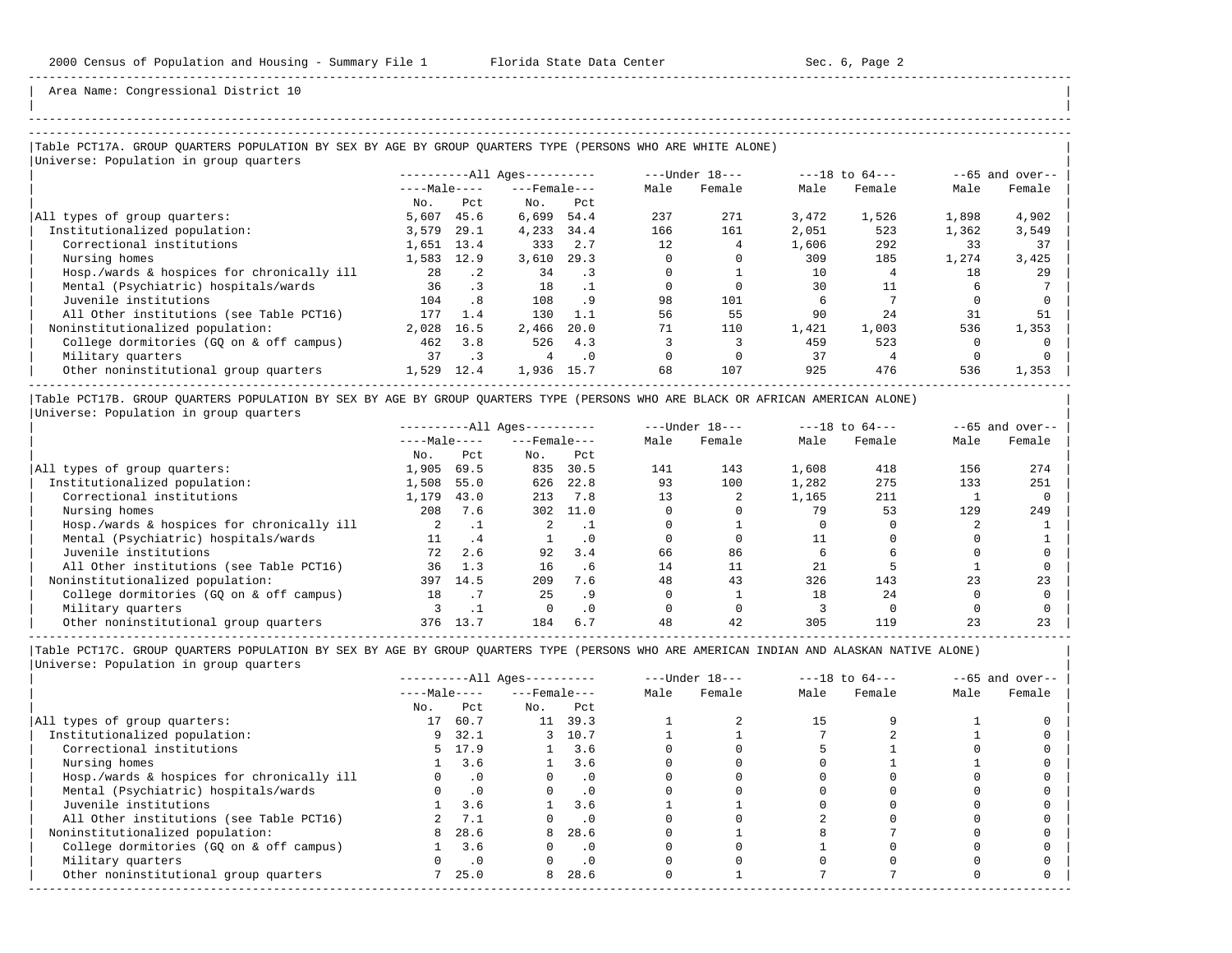| |

-----------------------------------------------------------------------------------------------------------------------------------------------------

Area Name: Congressional District 10

## |Table PCT17D. GROUP QUARTERS POPULATION BY SEX BY AGE BY GROUP QUARTERS TYPE (PERSONS WHO ARE ASIAN ALONE) |

|Universe: Population in group quarters |

-----------------------------------------------------------------------------------------------------------------------------------------------------

|                                            |              |                | $------All Ages------$ |           |      | $---Under 18---$ |      | $---18$ to $64---$ | $--65$ and over-- |        |
|--------------------------------------------|--------------|----------------|------------------------|-----------|------|------------------|------|--------------------|-------------------|--------|
|                                            | $---Male---$ |                | $---$ Female $---$     |           | Male | Female           | Male | Female             | Male              | Female |
|                                            | No.          | Pct            | No.                    | Pct       |      |                  |      |                    |                   |        |
| All types of group quarters:               | 56           | 62.9           | 33                     | 37.1      |      |                  | 47   | 2.9                |                   |        |
| Institutionalized population:              | 18           | 20.2           |                        | 5.6       |      |                  |      |                    |                   |        |
| Correctional institutions                  |              | 9 10.1         |                        | $\cdot$ 0 |      |                  |      |                    |                   |        |
| Nursing homes                              |              | 2.2            |                        | 3.4       |      |                  |      |                    |                   |        |
| Hosp./wards & hospices for chronically ill |              | 1.1            |                        | $\cdot$ 0 |      |                  |      |                    |                   |        |
| Mental (Psychiatric) hospitals/wards       |              | $\overline{0}$ |                        | $\cdot$ 0 |      |                  |      |                    |                   |        |
| Juvenile institutions                      | 5.           | 5.6            |                        | 2.2       |      |                  |      |                    |                   |        |
| All Other institutions (see Table PCT16)   |              | 1.1            |                        | $\cdot$ 0 |      |                  |      |                    |                   |        |
| Noninstitutionalized population:           | 38           | 42.7           | 28                     | 31.5      |      |                  | 37   |                    |                   |        |
| College dormitories (GQ on & off campus)   | 26           | 29.2           | 18                     | 20.2      |      |                  | 26   | 18                 |                   |        |
| Military quarters                          |              | $\cdot$ 0      |                        | $\cdot$ 0 |      |                  |      |                    |                   |        |
| Other noninstitutional group quarters      |              | 12 13.5        |                        | 10 11.2   |      |                  |      |                    |                   |        |

|Table PCT17E. GROUP QUARTERS POPULATION BY SEX BY AGE BY GROUP QUARTERS TYPE (PERSONS OF WHO ARE NATIVE HAWAIIAN AND OTHER PACIFIC ISLANDER ALONE) | |Universe: Population in group quarters |

|                                            |              |         | $------All Aqes------$ |           |      | $---Under 18---$ | $---18$ to $64---$ |        | $--65$ and over-- |        |
|--------------------------------------------|--------------|---------|------------------------|-----------|------|------------------|--------------------|--------|-------------------|--------|
|                                            | $---Male---$ |         | $---$ Female $---$     |           | Male | Female           | Male               | Female | Male              | Female |
|                                            | No.          | Pct     | No.                    | Pct       |      |                  |                    |        |                   |        |
| All types of group quarters:               |              | 2 100.0 |                        | . 0       |      |                  |                    |        |                   |        |
| Institutionalized population:              |              |         |                        |           |      |                  |                    |        |                   |        |
| Correctional institutions                  |              |         |                        | . 0       |      |                  |                    |        |                   |        |
| Nursing homes                              |              |         |                        | . 0       |      |                  |                    |        |                   |        |
| Hosp./wards & hospices for chronically ill |              |         |                        | . 0       |      |                  |                    |        |                   |        |
| Mental (Psychiatric) hospitals/wards       |              |         |                        | $\cdot$ 0 |      |                  |                    |        |                   |        |
| Juvenile institutions                      |              |         |                        | . 0       |      |                  |                    |        |                   |        |
| All Other institutions (see Table PCT16)   |              |         |                        | $\cdot$ 0 |      |                  |                    |        |                   |        |
| Noninstitutionalized population:           |              | 2 100.0 |                        | $\cdot$ 0 |      |                  |                    |        |                   |        |
| College dormitories (GO on & off campus)   |              | 50.0    |                        | . 0       |      |                  |                    |        |                   |        |
| Military quarters                          |              | 50.0    |                        | $\cdot$ 0 |      |                  |                    |        |                   |        |
| Other noninstitutional group quarters      |              |         |                        |           |      |                  |                    |        |                   |        |

-----------------------------------------------------------------------------------------------------------------------------------------------------

|Table PCT17F. GROUP QUARTERS POPULATION BY SEX BY AGE BY GROUP QUARTERS TYPE (PERSONS WHO ARE SOME OTHER RACE ALONE) |

|                                            |              |           | $------All Ages------$ |            |      | $---Under 18---$ |      | $---18$ to $64---$ |      | $--65$ and over-- |
|--------------------------------------------|--------------|-----------|------------------------|------------|------|------------------|------|--------------------|------|-------------------|
|                                            | $---Male---$ |           | $---$ Female $---$     |            | Male | Female           | Male | Female             | Male | Female            |
|                                            | No.          | Pct       | No.                    | Pct        |      |                  |      |                    |      |                   |
| All types of group quarters:               | 45           | 68.2      |                        | 21 31.8    |      |                  | 32   |                    |      |                   |
| Institutionalized population:              | 17           | 25.8      | 5.                     | 7.6        |      |                  |      |                    |      |                   |
| Correctional institutions                  |              | 11 16.7   |                        | 1.5        |      |                  |      |                    |      |                   |
| Nursing homes                              |              | 4.5       | 3                      | 4.5        |      |                  |      |                    |      |                   |
| Hosp./wards & hospices for chronically ill |              | $\cdot$ 0 |                        | $\cdot$ 0  |      |                  |      |                    |      |                   |
| Mental (Psychiatric) hospitals/wards       |              | $\cdot$ 0 |                        | $\cdot$ 0  |      |                  |      |                    |      |                   |
| Juvenile institutions                      |              | 3.0       |                        | 1.5        |      |                  |      |                    |      |                   |
| All Other institutions (see Table PCT16)   |              | 1.5       |                        | $\cdot$ 0  |      |                  |      |                    |      |                   |
| Noninstitutionalized population:           | 28           | 42.4      |                        | 16 24.2    |      |                  | 19   |                    |      |                   |
| College dormitories (GQ on & off campus)   |              | 7.6       | 11                     | 16.7       |      |                  |      |                    |      |                   |
| Military quarters                          | 4            | 6.1       | $\Omega$               | $\cdot$ .0 |      |                  |      |                    |      |                   |
| Other noninstitutional group quarters      | 19           | 28.8      | 5.                     | 7.6        |      |                  |      |                    |      |                   |
|                                            |              |           |                        |            |      |                  |      |                    |      |                   |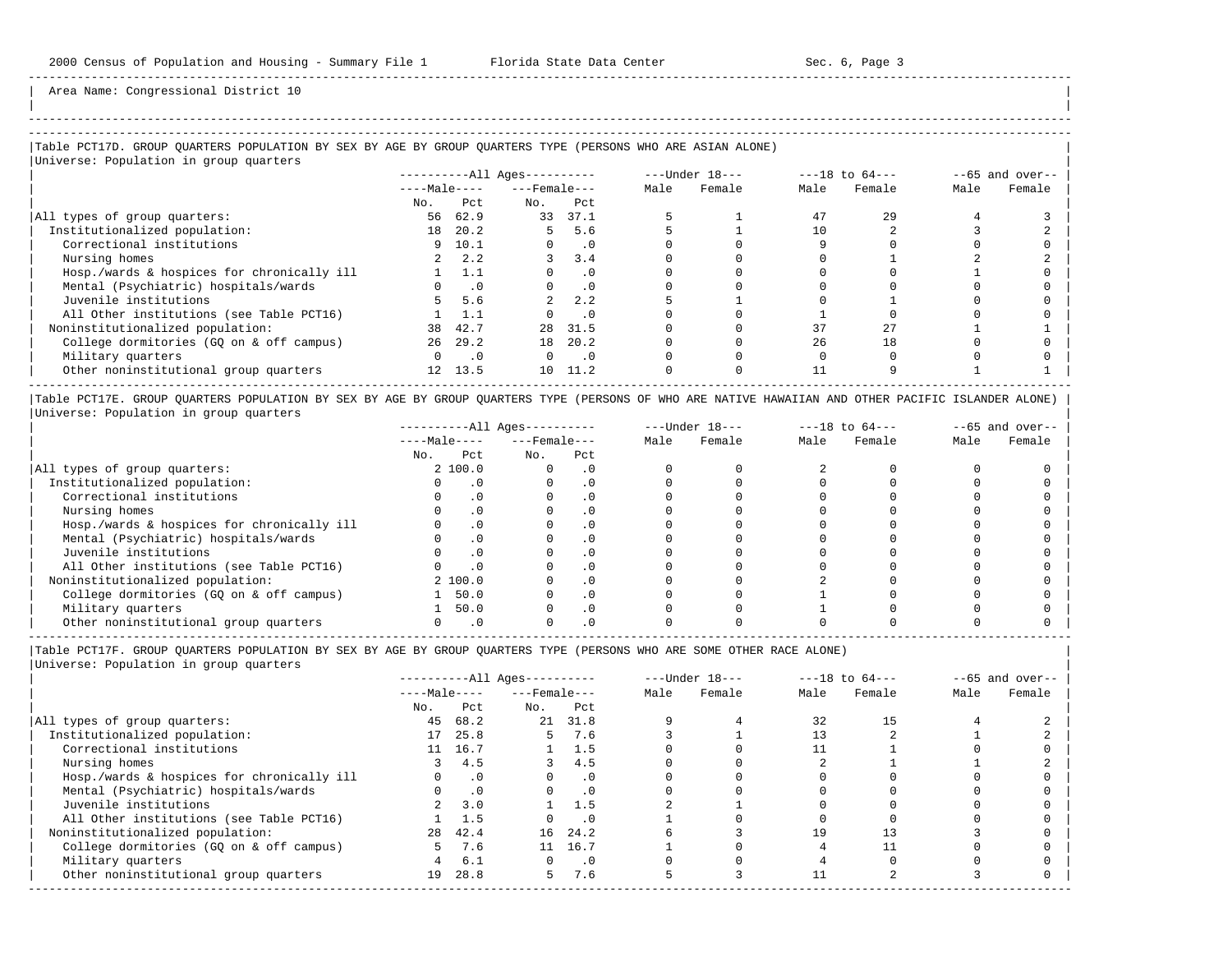| | -----------------------------------------------------------------------------------------------------------------------------------------------------

Area Name: Congressional District 10

### |Table PCT17G. GROUP QUARTERS POPULATION BY SEX BY AGE BY GROUP QUARTERS TYPE (PERSONS OF WHO REPORT TWO OR MORE RACES) | |Universe: Population in group quarters |

|                                            | $------All \text{Aqes}---$ |           |                    |           |      | $---Under 18---$ |      | $---18$ to $64---$ | $--65$ and over-- |        |  |
|--------------------------------------------|----------------------------|-----------|--------------------|-----------|------|------------------|------|--------------------|-------------------|--------|--|
|                                            | $---Male---$               |           | $---$ Female $---$ |           | Male | Female           | Male | Female             | Male              | Female |  |
|                                            | No.                        | Pct       | No.                | Pct       |      |                  |      |                    |                   |        |  |
| All types of group quarters:               | 62                         | 57.4      |                    | 46 42.6   |      | 13               | 50   | 22                 |                   |        |  |
| Institutionalized population:              | 25                         | 23.1      |                    | 20 18.5   |      |                  | 18   |                    |                   |        |  |
| Correctional institutions                  | 15                         | 13.9      |                    | 3.7       |      |                  |      |                    |                   |        |  |
| Nursing homes                              |                            | 6.5       | 10                 | 9.3       |      |                  |      |                    |                   |        |  |
| Hosp./wards & hospices for chronically ill | $\Omega$                   | $\cdot$ 0 | $\Omega$           | $\cdot$ 0 |      |                  |      |                    |                   |        |  |
| Mental (Psychiatric) hospitals/wards       | $\Omega$                   | $\cdot$ 0 | $\Omega$           | . 0       |      |                  |      |                    |                   |        |  |
| Juvenile institutions                      |                            |           |                    | 4.6       |      |                  |      |                    |                   |        |  |
| All Other institutions (see Table PCT16)   |                            | 1.9       |                    | . 9       |      |                  |      |                    |                   |        |  |
| Noninstitutionalized population:           | 37                         | 34.3      | 26                 | 24.1      |      |                  | 32   |                    |                   |        |  |
| College dormitories (GO on & off campus)   | 8                          | 7.4       |                    | 6.5       |      |                  |      |                    |                   |        |  |
| Military quarters                          |                            | 6.5       |                    | $\cdot$ 0 |      |                  |      |                    |                   |        |  |
| Other noninstitutional group quarters      | 22                         | 20.4      | 19                 | 17.6      |      |                  |      | 10                 |                   |        |  |
|                                            |                            |           |                    |           |      |                  |      |                    |                   |        |  |

|Table PCT17H. GROUP QUARTERS POPULATION BY SEX BY AGE BY GROUP QUARTERS TYPE (PERSONS OF ANY RACE WHO ARE HISPANIC OR LATINO) | |Universe: Population in group quarters |

|                                            |              |           | $------All Aqes------$ |           |      | $---Under 18---$ | $---18$ to $64---$ |        | $- -65$ and over-- |        |
|--------------------------------------------|--------------|-----------|------------------------|-----------|------|------------------|--------------------|--------|--------------------|--------|
|                                            | $---Male---$ |           | $---$ Female $---$     |           | Male | Female           | Male               | Female | Male               | Female |
|                                            | No.          | Pct       | No.                    | Pct       |      |                  |                    |        |                    |        |
| All types of group quarters:               | 295          | 67.2      | 144                    | 32.8      | 20   | 34               | 253                | 74     | 22                 | 36     |
| Institutionalized population:              | 205          | 46.7      | 90                     | 20.5      | 14   | 28               | 176                | 35     |                    | 27     |
| Correctional institutions                  | 156          | 35.5      | 27                     | 6.2       |      |                  | 155                | 26     |                    |        |
| Nursing homes                              | 32           | 7.3       | 31                     | 7.1       |      |                  |                    |        |                    | 26     |
| Hosp./wards & hospices for chronically ill |              | $\cdot$ 0 |                        | $\cdot$ 2 |      |                  |                    |        |                    |        |
| Mental (Psychiatric) hospitals/wards       |              | $\cdot$ 0 |                        | $\cdot$ 0 |      |                  |                    |        |                    |        |
| Juvenile institutions                      | 6            | 1.4       | 20                     | 4.6       |      | 18               |                    |        |                    |        |
| All Other institutions (see Table PCT16)   | 11           | 2.5       |                        | 2.5       |      |                  |                    |        |                    |        |
| Noninstitutionalized population:           | 90           | 20.5      | 54                     | 12.3      |      |                  | 77                 | 39     |                    |        |
| College dormitories (GO on & off campus)   | 20           | 4.6       | 27                     | 6.2       |      |                  | 19                 | 27     |                    |        |
| Military quarters                          | 6            | 1.4       |                        | $\cdot$ 0 |      |                  |                    |        |                    |        |
| Other noninstitutional group quarters      | 64           | 14.6      | 27                     | 6.2       |      |                  | 52                 |        |                    |        |

-----------------------------------------------------------------------------------------------------------------------------------------------------

|                                            |              |           | $------All Aqes------$ |           |      | $---Under 18---$ |       | $---18$ to $64---$ |       | $--65$ and over-- |
|--------------------------------------------|--------------|-----------|------------------------|-----------|------|------------------|-------|--------------------|-------|-------------------|
|                                            | $---Male---$ |           | $---$ Female $---$     |           | Male | Female           | Male  | Female             | Male  | Female            |
|                                            | No.          | Pct       | No.                    | Pct       |      |                  |       |                    |       |                   |
| All types of group quarters:               | 5,382        | 45.0      | 6,586                  | 55.0      | 223  | 241              | 3,278 | 1,473              | 1,881 | 4,872             |
| Institutionalized population:              | 3,408        | 28.5      | 4,156                  | 34.7      | 156  | 136              | 1,904 | 493                | 1,348 | 3,527             |
| Correctional institutions                  | 1,520        | 12.7      | 309                    | 2.6       |      |                  | 1,476 | 269                | 33    | 36                |
| Nursing homes                              | 1,556        | 13.0      | 3,586                  | 30.0      |      |                  | 296   | 182                | 1,260 | 3,404             |
| Hosp./wards & hospices for chronically ill | 28           | $\cdot$ 2 | 33                     | . 3       |      |                  | 10    |                    | 18    | 29                |
| Mental (Psychiatric) hospitals/wards       | 36           | $\cdot$ 3 | 18                     | $\cdot$ 2 |      |                  | 30    | 11                 |       |                   |
| Juvenile institutions                      | 101          | .8        | 91                     | . 8       | 95   | 86               |       |                    |       |                   |
| All Other institutions (see Table PCT16)   | 167          | 1.4       | 119                    | 1.0       | 50   | 46               | 86    | 22                 | 31    | 51                |
| Noninstitutionalized population:           | 1,974        | 16.5      | 2,430                  | 20.3      | 67   | 105              | 1,374 | 980                | 533   | 1,345             |
| College dormitories (GO on & off campus)   | 448          | 3.7       | 511                    | 4.3       |      |                  | 445   | 508                |       |                   |
| Military quarters                          | 37           | $\cdot$ 3 | 4                      | $\cdot$ 0 |      |                  | 37    |                    |       |                   |
| Other noninstitutional group quarters      | 1,489        | 12.4      | 1,915                  | 16.0      | 64   | 102              | 892   | 468                | 533   | 1,345             |
|                                            |              |           |                        |           |      |                  |       |                    |       |                   |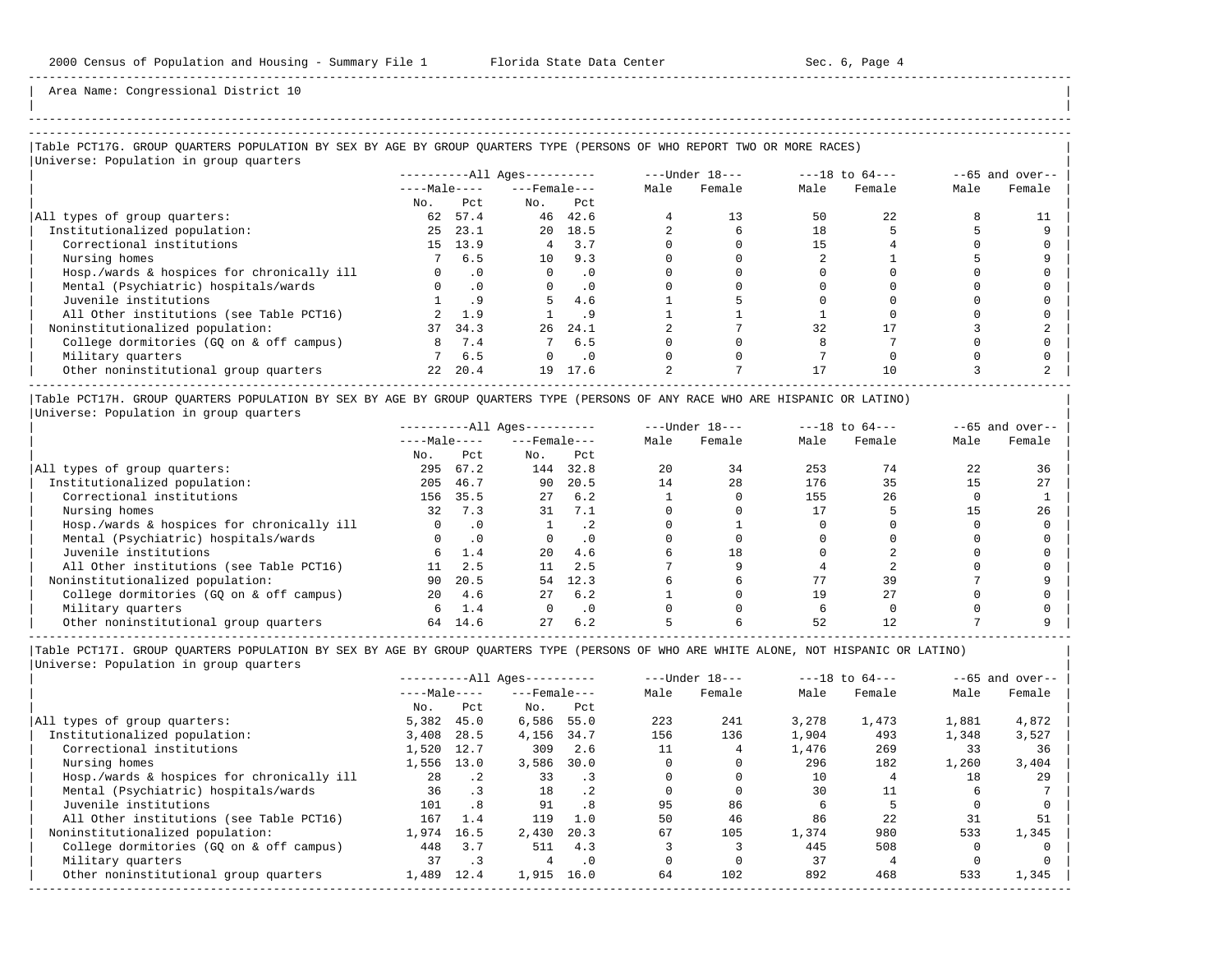Area Name: Congressional District 11

| Table PCT16. GROUP OUARTERS POPULATION BY GROUP OUARTERS TYPE         |               |                                                    |          |
|-----------------------------------------------------------------------|---------------|----------------------------------------------------|----------|
| Universe: Population in group quarters                                |               |                                                    |          |
|                                                                       |               |                                                    |          |
| Total Group Quarters Population                                       | 13,861        |                                                    |          |
| Institutionalized population:                                         | 5,617         | Noninstitutionalized population:                   | 8,244    |
| Correctional institutions:                                            | 3,130         | College dormitories (college GQ on and off campus) | 4,222    |
| Federal prisons and detention centers                                 | $\Omega$      | Military quarters:                                 | 412      |
| Halfway houses                                                        | 62            | On base:                                           | 412      |
| Local jails, police lockups, etc.                                     | 2,832         | Barracks and other GQ for military personnel       | 412      |
| Military disciplinary barracks                                        | $\Omega$      | Transient quarters for temporary residents         | $\Omega$ |
| State prisons                                                         | 230           | Military ships                                     | $\Omega$ |
| Other types of correctional institutions                              | 6             | Group homes:                                       | 944      |
| Nursing homes                                                         | 2,060         | Homes or halfway houses for drug/alcohol abuse     | 165      |
| Hospitals/wards, hospices, and schools for the handicapped:           | 137           | Homes for the mentally ill                         | 160      |
| Hospitals/wards and hospices for chronically ill:                     | $\Omega$      | Homes for the mentally retarded                    | 133      |
| Hospices or homes for chronically ill                                 | $\Omega$      | Homes for the physically handicapped               | $\Omega$ |
| Military hospitals or wards for chronically ill                       | $\Omega$      | Other group homes                                  | 486      |
| Other hospitals or wards for chronically ill                          | $\Omega$      | Religious group quarters                           | 30       |
| Hospitals or wards for drug/alcohol abuse                             | $\mathcal{L}$ | Workers' dormitories:                              | $\Omega$ |
| Mental (Psychiatric) hospitals or wards                               | 69            | Agriculture workers' dormitories on farms          | $\cap$   |
| Schools, hospitals, or wards for the mentally retarded                | $\Omega$      | Job Corps and vocational training facilities       | $\Omega$ |
| Schools, hospitals, or wards for the physically handicapped:          | 47            | Other workers' dormitories                         |          |
| Institutions for the deaf                                             | $\Omega$      | Crews of maritime vessels                          |          |
| Institutions for the blind                                            | $\Omega$      | Other nonhousehold living situations               | 40       |
| Orthopedic wards/institutions for the physically handicapped          | 47            | Other noninstitutional group quarters              | 2,591    |
| Wards in general hospitals for patients with no usual home elsewhere  | 18            |                                                    |          |
| Wards in military hospitls for patients with no usual home elsewhere  | $\Omega$      |                                                    |          |
| Juvenile institutions:                                                | 290           |                                                    |          |
| Long-term care:                                                       | 172           |                                                    |          |
| Homes for abused, dependent, and neglected children                   | 59            |                                                    |          |
| Residential treatment centers for emotionally disturbed children      | 24            |                                                    |          |
| Training schools for juvenile delinquents                             | 89            |                                                    |          |
| Short-term care, detention or diagnostic centers for delinguent chdrn | 118           |                                                    |          |
| Type of juvenile institution unknown                                  | $\Omega$      |                                                    |          |

|Table PCT17. GROUP QUARTERS POPULATION BY SEX BY AGE BY GROUP QUARTERS TYPE |

| Universe: Population in group quarters |  |
|----------------------------------------|--|
|                                        |  |

|                                            | $------All Aqes------$ |           |                    | $---Under 18---$ |      | $---18$ to $64---$ |       | $--65$ and over-- |       |        |
|--------------------------------------------|------------------------|-----------|--------------------|------------------|------|--------------------|-------|-------------------|-------|--------|
|                                            | $---Male---$           |           | $---$ Female $---$ |                  | Male | Female             | Male  | Female            | Male  | Female |
|                                            | No.                    | Pct       | No.                | Pct              |      |                    |       |                   |       |        |
| All types of group quarters:               | 7,456                  | 53.8      | 6,405              | 46.2             | 584  | 229                | 5,825 | 3,867             | 1,047 | 2,309  |
| Institutionalized population:              | 3,692                  | 26.6      | 1,925              | 13.9             | 330  | 54                 | 2,756 | 691               | 606   | 1,180  |
| Correctional institutions                  | 2,600                  | 18.8      | 530                | 3.8              | 102  |                    | 2,481 | 525               | 17    |        |
| Nursing homes                              | 762                    | 5.5       | 1,298              | 9.4              |      |                    | 192   | 129               | 570   | 1,169  |
| Hosp./wards & hospices for chronically ill | $\Omega$               | $\cdot$ 0 | $\Omega$           | $\cdot$ 0        |      |                    |       |                   |       |        |
| Mental (Psychiatric) hospitals/wards       | 41                     | $\cdot$ 3 | 28                 | $\cdot$ 2        |      |                    | 33    | 22                |       |        |
| Juvenile institutions                      | 2.42                   | 1.7       | 48                 | $\cdot$ 3        | 228  | 48                 | 14    |                   |       |        |
| All Other institutions (see Table PCT16)   | 47                     | .3        | 21                 | $\cdot$ 2        |      |                    | 36    | 15                |       |        |
| Noninstitutionalized population:           | 3,764                  | 27.2      | 4,480              | 32.3             | 254  | 175                | 3,069 | 3,176             | 441   | 1,129  |
| College dormitories (GO on & off campus)   | 1,680                  | 12.1      | 2,542 18.3         |                  | 13   | 15                 | 1,667 | 2,527             |       |        |
| Military quarters                          | 290                    | 2.1       | 122                | .9               |      |                    | 290   | 122               |       |        |
| Other noninstitutional group quarters      | 1,794                  | 12.9      | 1,816              | 13.1             | 241  | 160                | 1,112 | 527               | 441   | 1,129  |

-----------------------------------------------------------------------------------------------------------------------------------------------------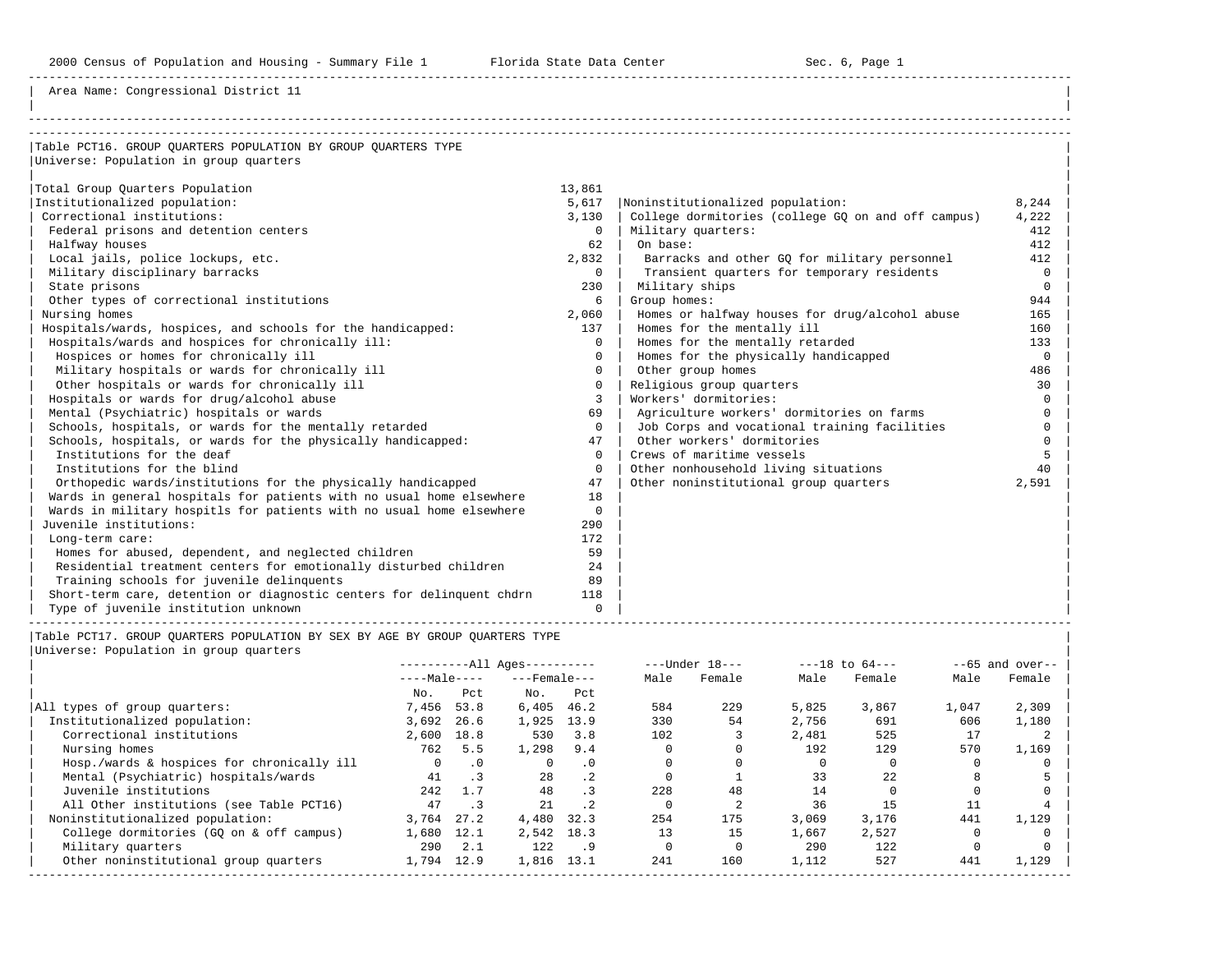| | -----------------------------------------------------------------------------------------------------------------------------------------------------

Area Name: Congressional District 11

## |Table PCT17A. GROUP QUARTERS POPULATION BY SEX BY AGE BY GROUP QUARTERS TYPE (PERSONS WHO ARE WHITE ALONE) |

| Universe: Population in group quarters     |              |           |                        |           |      |                  |       |                    |                   |        |
|--------------------------------------------|--------------|-----------|------------------------|-----------|------|------------------|-------|--------------------|-------------------|--------|
|                                            |              |           | $------All Ages------$ |           |      | $---Under 18---$ |       | $---18$ to $64---$ | $--65$ and over-- |        |
|                                            | $---Male---$ |           | $---$ Female $---$     |           | Male | Female           | Male  | Female             | Male              | Female |
|                                            | No.          | Pct       | No.                    | Pct       |      |                  |       |                    |                   |        |
| All types of group quarters:               | 4,515        | 49.5      | 4,611                  | 50.5      | 262  | 120              | 3,428 | 2,521              | 825               | 1,970  |
| Institutionalized population:              | 1,853        | 20.3      | 1,394                  | 15.3      | 143  | 28               | 1,257 | 383                | 453               | 983    |
| Correctional institutions                  | 1,106        | 12.1      | 282                    | 3.1       | 24   |                  | 1,071 | 279                | 11                |        |
| Nursing homes                              | 549          | 6.0       | 1,054                  | 11.5      |      |                  | 123   | 80                 | 426               | 974    |
| Hosp./wards & hospices for chronically ill |              | $\cdot$ 0 |                        | . 0       |      |                  |       |                    |                   |        |
| Mental (Psychiatric) hospitals/wards       | 30           | $\cdot$ 3 | 16                     | $\cdot$ 2 |      |                  | 25    | 11                 |                   |        |
| Juvenile institutions                      | 124          | 1.4       | 23                     | $\cdot$ 3 | 119  | 23               |       |                    |                   |        |
| All Other institutions (see Table PCT16)   | 44           | . 5       | 19                     | $\cdot$ 2 |      |                  | 33    | 13                 |                   |        |
| Noninstitutionalized population:           | 2,662        | 29.2      | 3,217                  | 35.3      | 119  | 92               | 2,171 | 2,138              | 372               | 987    |
| College dormitories (GO on & off campus)   | 1,238        | 13.6      | 1,727                  | 18.9      |      |                  | 1,231 | 1,718              |                   |        |
| Military quarters                          | 202          | 2.2       | 63                     | .7        |      |                  | 202   | 63                 |                   |        |
| Other noninstitutional group quarters      | 1,222        | 13.4      | 1,427                  | 15.6      | 112  | 83               | 738   | 357                | 372               | 987    |
|                                            |              |           |                        |           |      |                  |       |                    |                   |        |

|Table PCT17B. GROUP QUARTERS POPULATION BY SEX BY AGE BY GROUP QUARTERS TYPE (PERSONS WHO ARE BLACK OR AFRICAN AMERICAN ALONE) | |Universe: Population in group quarters |

|                                            | $------All Aqes------$ |           |                    |           |      | $---Under 18---$ | $---18$ to $64---$ |        | $--65$ and over-- |        |
|--------------------------------------------|------------------------|-----------|--------------------|-----------|------|------------------|--------------------|--------|-------------------|--------|
|                                            | $---Male---$           |           | $---$ Female $---$ |           | Male | Female           | Male               | Female | Male              | Female |
|                                            | No.                    | Pct       | No.                | Pct       |      |                  |                    |        |                   |        |
| All types of group quarters:               | 2,438                  | 62.3      | 1,478              | 37.7      | 276  | 81               | 1,964              | 1,090  | 198               | 307    |
| Institutionalized population:              | 1,611                  | 41.1      | 486                | 12.4      | 173  | 21               | 1,300              | 279    | 138               | 186    |
| Correctional institutions                  | 1,301                  | 33.2      | 225                | 5.7       | 73   |                  | 1,223              | 223    |                   |        |
| Nursing homes                              | 190                    | 4.9       | 229                | 5.8       |      |                  | 60                 | 45     | 130               | 184    |
| Hosp./wards & hospices for chronically ill | 0                      | $\cdot$ 0 |                    | $\cdot$ 0 |      |                  |                    |        |                   |        |
| Mental (Psychiatric) hospitals/wards       |                        |           | 10                 | $\cdot$ 3 |      |                  |                    |        |                   |        |
| Juvenile institutions                      | 108                    | 2.8       | 20                 | . 5       | 100  | 20               |                    |        |                   |        |
| All Other institutions (see Table PCT16)   |                        |           |                    |           |      |                  |                    |        |                   |        |
| Noninstitutionalized population:           | 827                    | 21.1      | 992                | 25.3      | 103  | 60               | 664                | 811    | 60                | 121    |
| College dormitories (GO on & off campus)   | 309                    | 7.9       | 636                | 16.2      |      |                  | 304                | 631    |                   |        |
| Military quarters                          | 51                     | 1.3       | 42                 | 1.1       |      |                  | 51                 | 42     |                   |        |
| Other noninstitutional group quarters      | 467                    | 11.9      | 314                | 8.0       | 98   | 55               | 309                | 138    | 60                | 121    |

-----------------------------------------------------------------------------------------------------------------------------------------------------

|                                            |              | $------All Aqes------$ |                    |           |      | $---Under 18---$ | $---18$ to $64---$ |        | $- -65$ and over-- |        |
|--------------------------------------------|--------------|------------------------|--------------------|-----------|------|------------------|--------------------|--------|--------------------|--------|
|                                            | $---Male---$ |                        | $---$ Female $---$ |           | Male | Female           | Male               | Female | Male               | Female |
|                                            | No.          | Pct                    | No.                | Pct       |      |                  |                    |        |                    |        |
| All types of group quarters:               | 54           | 67.5                   |                    | 26 32.5   |      |                  | 52                 | 16     |                    |        |
| Institutionalized population:              | 29           | 36.3                   |                    | 8 10.0    |      |                  | 29                 |        |                    |        |
| Correctional institutions                  | 29           | 36.3                   |                    | 2, 2.5    |      |                  | 29                 |        |                    |        |
| Nursing homes                              |              | . 0                    | 6                  | 7.5       |      |                  |                    |        |                    |        |
| Hosp./wards & hospices for chronically ill |              |                        |                    | . 0       |      |                  |                    |        |                    |        |
| Mental (Psychiatric) hospitals/wards       |              | $\cdot$ 0              |                    | $\cdot$ 0 |      |                  |                    |        |                    |        |
| Juvenile institutions                      |              |                        |                    | $\cdot$ 0 |      |                  |                    |        |                    |        |
| All Other institutions (see Table PCT16)   |              |                        |                    | . 0       |      |                  |                    |        |                    |        |
| Noninstitutionalized population:           | 25           | 31.3                   | 18                 | 22.5      |      |                  | 23                 |        |                    |        |
| College dormitories (GQ on & off campus)   | 15           | 18.8                   | 11                 | 13.8      |      |                  |                    |        |                    |        |
| Military quarters                          |              | 1.3                    |                    | . 0       |      |                  |                    |        |                    |        |
| Other noninstitutional group quarters      | 9.           | 11.3                   |                    | 8.8       |      |                  |                    |        |                    |        |
|                                            |              |                        |                    |           |      |                  |                    |        |                    |        |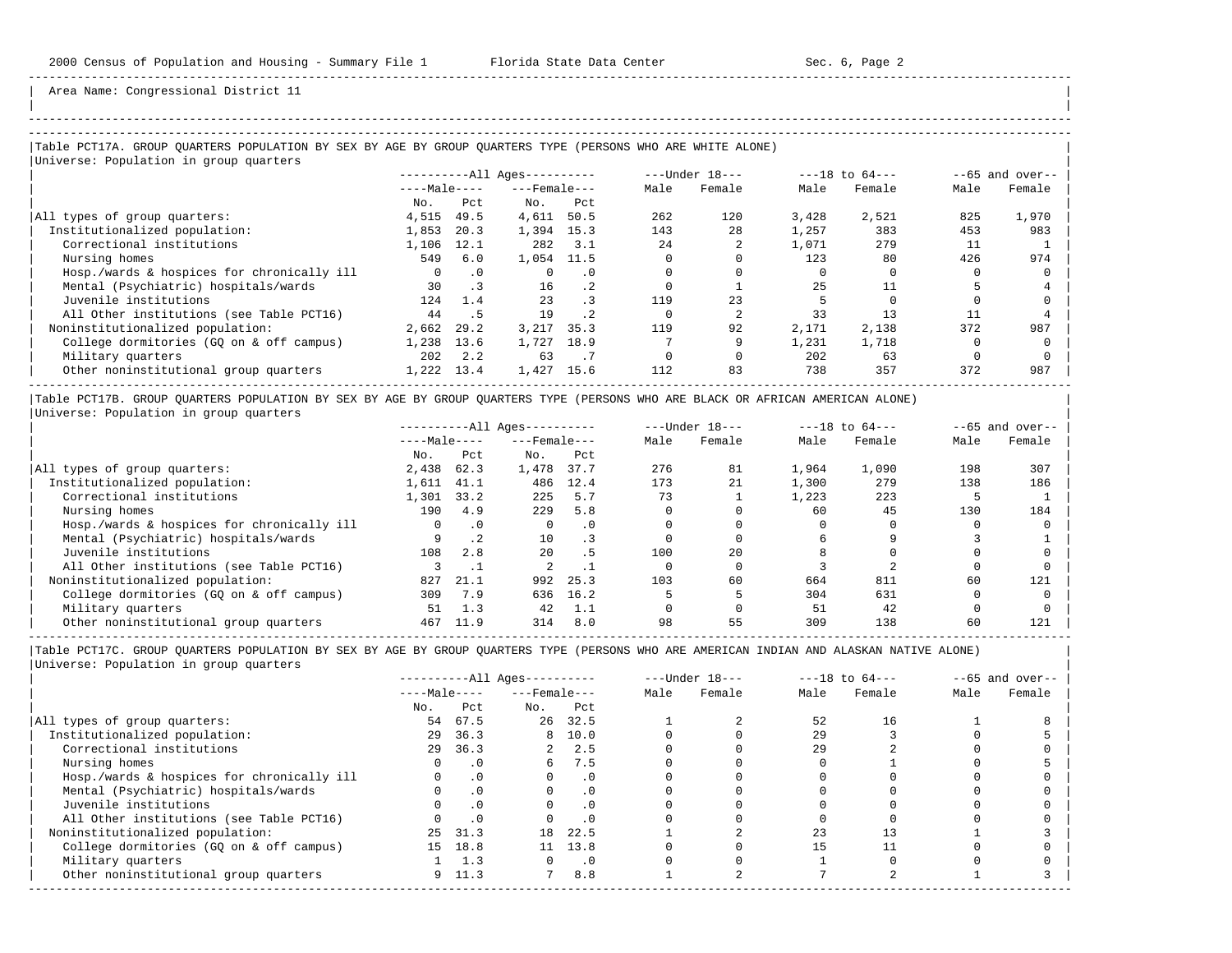| |

-----------------------------------------------------------------------------------------------------------------------------------------------------

Area Name: Congressional District 11

# |Table PCT17D. GROUP QUARTERS POPULATION BY SEX BY AGE BY GROUP QUARTERS TYPE (PERSONS WHO ARE ASIAN ALONE) |

|Universe: Population in group quarters |

|                                            | $------All Ages------$ |      |                    |           |      | $---Under 18---$ |      | $---18$ to $64---$ | $--65$ and over-- |        |
|--------------------------------------------|------------------------|------|--------------------|-----------|------|------------------|------|--------------------|-------------------|--------|
|                                            | $---Male---$           |      | $---$ Female $---$ |           | Male | Female           | Male | Female             | Male              | Female |
|                                            | No.                    | Pct. | No.                | Pct.      |      |                  |      |                    |                   |        |
| All types of group quarters:               | 69                     | 38.3 | 111                | 61.7      |      |                  | 63   | 102                |                   |        |
| Institutionalized population:              |                        | 3.9  |                    | 1.7       |      |                  |      |                    |                   |        |
| Correctional institutions                  |                        | 1.7  |                    | $\cdot$ 0 |      |                  |      |                    |                   |        |
| Nursing homes                              |                        |      |                    | 1.1       |      |                  |      |                    |                   |        |
| Hosp./wards & hospices for chronically ill |                        |      |                    | . 0       |      |                  |      |                    |                   |        |
| Mental (Psychiatric) hospitals/wards       |                        | .6   |                    | . 6       |      |                  |      |                    |                   |        |
| Juvenile institutions                      |                        |      |                    | . 0       |      |                  |      |                    |                   |        |
| All Other institutions (see Table PCT16)   |                        |      |                    | . 0       |      |                  |      |                    |                   |        |
| Noninstitutionalized population:           | 62                     | 34.4 | 108                | 60.0      |      |                  | 59   | 101                |                   |        |
| College dormitories (GQ on & off campus)   | 47                     | 26.1 | 96                 | 53.3      |      |                  | 47   | 96                 |                   |        |
| Military quarters                          | 8                      | 4.4  |                    | 1.1       |      |                  |      |                    |                   |        |
| Other noninstitutional group quarters      |                        | 3.9  | 10                 | 5.6       |      |                  |      |                    |                   |        |

|Table PCT17E. GROUP QUARTERS POPULATION BY SEX BY AGE BY GROUP QUARTERS TYPE (PERSONS OF WHO ARE NATIVE HAWAIIAN AND OTHER PACIFIC ISLANDER ALONE) | |Universe: Population in group quarters |

|                                            | $------All Ages------$ |           |                    |           | $---Under 18---$ | $---18$ to $64---$ |      | $--65$ and over-- |      |        |
|--------------------------------------------|------------------------|-----------|--------------------|-----------|------------------|--------------------|------|-------------------|------|--------|
|                                            | $---Male---$           |           | $---$ Female $---$ |           | Male             | Female             | Male | Female            | Male | Female |
|                                            | No.                    | Pct       | No.                | Pct       |                  |                    |      |                   |      |        |
| All types of group quarters:               | 24                     | 77.4      |                    | 22.6      |                  |                    | 24   |                   |      |        |
| Institutionalized population:              | 4                      | 12.9      |                    | $\cdot$ 0 |                  |                    |      |                   |      |        |
| Correctional institutions                  |                        | 3.2       |                    |           |                  |                    |      |                   |      |        |
| Nursing homes                              |                        | 6.5       |                    |           |                  |                    |      |                   |      |        |
| Hosp./wards & hospices for chronically ill |                        |           |                    |           |                  |                    |      |                   |      |        |
| Mental (Psychiatric) hospitals/wards       |                        |           |                    |           |                  |                    |      |                   |      |        |
| Juvenile institutions                      |                        | 3.2       |                    | . 0       |                  |                    |      |                   |      |        |
| All Other institutions (see Table PCT16)   |                        |           |                    | $\cdot$ 0 |                  |                    |      |                   |      |        |
| Noninstitutionalized population:           | 20                     | 64.5      |                    | 22.6      |                  |                    | 20   |                   |      |        |
| College dormitories (GQ on & off campus)   | 20                     | 64.5      |                    | 22.6      |                  |                    | 2.0  |                   |      |        |
| Military quarters                          |                        | $\cdot$ 0 |                    | $\cdot$ 0 |                  |                    |      |                   |      |        |
| Other noninstitutional group quarters      |                        |           |                    |           |                  |                    |      |                   |      |        |

----------------------------------------------------------------------------------------------------------------------------------------------------- |Table PCT17F. GROUP QUARTERS POPULATION BY SEX BY AGE BY GROUP QUARTERS TYPE (PERSONS WHO ARE SOME OTHER RACE ALONE) |

|                                            |              | $------All Ages------$ |                    |           |      | $---Under 18---$ |      | $---18$ to $64---$ | $--65$ and over-- |        |
|--------------------------------------------|--------------|------------------------|--------------------|-----------|------|------------------|------|--------------------|-------------------|--------|
|                                            | $---Male---$ |                        | $---$ Female $---$ |           | Male | Female           | Male | Female             | Male              | Female |
|                                            | No.          | Pct                    | No.                | Pct       |      |                  |      |                    |                   |        |
| All types of group quarters:               | 212          | 69.5                   | 93                 | 30.5      | 23   | 15               | 181  | 72                 |                   |        |
| Institutionalized population:              | 109          | 35.7                   | 9                  | 3.0       |      |                  | 100  |                    |                   |        |
| Correctional institutions                  | 100          | 32.8                   | 4                  | 1.3       |      |                  | 96   |                    |                   |        |
| Nursing homes                              |              | 2.3                    | 4                  | 1.3       |      |                  |      |                    |                   |        |
| Hosp./wards & hospices for chronically ill |              | $\cdot$ 0              |                    | $\cdot$ 0 |      |                  |      |                    |                   |        |
| Mental (Psychiatric) hospitals/wards       |              |                        |                    |           |      |                  |      |                    |                   |        |
| Juvenile institutions                      |              |                        |                    | .0        |      |                  |      |                    |                   |        |
| All Other institutions (see Table PCT16)   |              | .0                     |                    | .0        |      |                  |      |                    |                   |        |
| Noninstitutionalized population:           |              | 103 33.8               | 84                 | 27.5      | 18   |                  | 81   | 65                 |                   |        |
| College dormitories (GO on & off campus)   | 34           | 11.1                   | 43                 | 14.1      |      |                  | 34   | 43                 |                   |        |
| Military quarters                          |              | 5.6                    | 8                  | 2.6       |      |                  |      |                    |                   |        |
| Other noninstitutional group quarters      | 52           | 17.0                   | 33                 | 10.8      | 18   |                  | 30   | 14                 |                   |        |
|                                            |              |                        |                    |           |      |                  |      |                    |                   |        |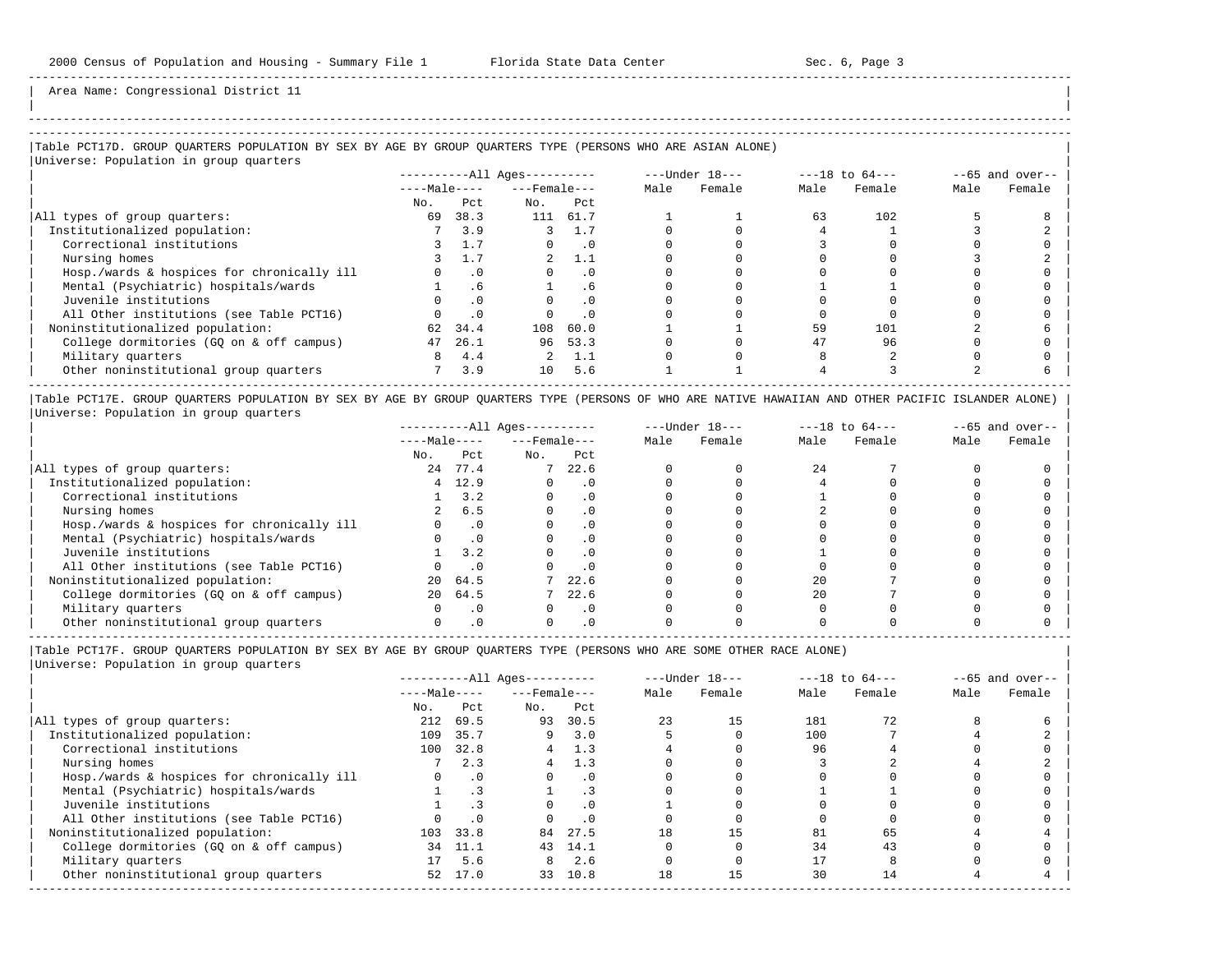| | -----------------------------------------------------------------------------------------------------------------------------------------------------

Area Name: Congressional District 11

# |Table PCT17G. GROUP QUARTERS POPULATION BY SEX BY AGE BY GROUP QUARTERS TYPE (PERSONS OF WHO REPORT TWO OR MORE RACES) |

|Universe: Population in group quarters |

|                                            |              |           | ----------All Ages---------- |           |      | $---Under 18---$ | $---18$ to $64---$ |        | $--65$ and over-- |        |
|--------------------------------------------|--------------|-----------|------------------------------|-----------|------|------------------|--------------------|--------|-------------------|--------|
|                                            | $---Male---$ |           | $---$ Female $---$           |           | Male | Female           | Male               | Female | Male              | Female |
|                                            | No.          | Pct.      | No.                          | Pct       |      |                  |                    |        |                   |        |
| All types of group quarters:               | 144          | 64.6      | 79                           | 35.4      | 21   | 10               | 113                | 59     | 10                | 10     |
| Institutionalized population:              | 79           | 35.4      |                              | 25 11.2   |      |                  | 62                 | 18     |                   |        |
| Correctional institutions                  | 60           | 26.9      | 17                           | 7.6       |      |                  | 58                 |        |                   |        |
| Nursing homes                              | 11           | 4.9       |                              | 1.3       |      |                  |                    |        |                   |        |
| Hosp./wards & hospices for chronically ill | $\Omega$     | $\cdot$ 0 | $\Omega$                     | $\cdot$ 0 |      |                  |                    |        |                   |        |
| Mental (Psychiatric) hospitals/wards       | $\Omega$     | $\cdot$ 0 | $\Omega$                     | $\cdot$ 0 |      |                  |                    |        |                   |        |
| Juvenile institutions                      | 8            | 3.6       |                              | 2.2       |      |                  |                    |        |                   |        |
| All Other institutions (see Table PCT16)   |              | $\cdot$ 0 |                              | $\cdot$ 0 |      |                  |                    |        |                   |        |
| Noninstitutionalized population:           | 65           | 29.1      | 54                           | 24.2      |      |                  | 51                 | 41     |                   |        |
| College dormitories (GO on & off campus)   | 17           | 7.6       | 2.2 <sub>1</sub>             | 9.9       |      |                  | 16                 | 2.1    |                   |        |
| Military quarters                          | 11           | 4.9       |                              | 3.1       |      |                  |                    |        |                   |        |
| Other noninstitutional group quarters      | 37           | 16.6      | 25                           | 11.2      |      |                  | 24                 | 13     |                   |        |

|Table PCT17H. GROUP QUARTERS POPULATION BY SEX BY AGE BY GROUP QUARTERS TYPE (PERSONS OF ANY RACE WHO ARE HISPANIC OR LATINO) | |Universe: Population in group quarters |

|                                            | $------All Aqes------$ |           |                    |           |      | $---Under 18---$ | $---18$ to $64---$ |        | $--65$ and over-- |        |
|--------------------------------------------|------------------------|-----------|--------------------|-----------|------|------------------|--------------------|--------|-------------------|--------|
|                                            | $---Male---$           |           | $---$ Female $---$ |           | Male | Female           | Male               | Female | Male              | Female |
|                                            | No.                    | Pct       | No.                | Pct       |      |                  |                    |        |                   |        |
| All types of group quarters:               | 989                    | 60.4      | 649                | 39.6      | 84   | 48               | 773                | 347    | 132               | 254    |
| Institutionalized population:              | 581                    | 35.5      | 217                | 13.2      | 28   |                  | 469                | 69     | 84                | 145    |
| Correctional institutions                  | 451                    | 27.5      | 52                 | 3.2       |      |                  | 441                | 52     |                   |        |
| Nursing homes                              | 105                    | 6.4       | 159                | 9.7       |      |                  | 2.2.               | 14     | 83                | 145    |
| Hosp./wards & hospices for chronically ill | 0                      | $\cdot$ 0 |                    | $\cdot$ 0 |      |                  |                    |        |                   |        |
| Mental (Psychiatric) hospitals/wards       |                        | .2        | 2                  |           |      |                  |                    |        |                   |        |
| Juvenile institutions                      | 19                     | 1.2       |                    | $\cdot$ 2 | 19   |                  |                    |        |                   |        |
| All Other institutions (see Table PCT16)   |                        |           |                    |           |      |                  |                    |        |                   |        |
| Noninstitutionalized population:           | 408                    | 24.9      | 432                | 26.4      | 56   | 45               | 304                | 278    | 48                | 109    |
| College dormitories (GO on & off campus)   | 134                    | 8.2       | 190                | 11.6      |      |                  | 130                | 188    |                   |        |
| Military quarters                          | 33                     | 2.0       | 17                 | 1.0       |      |                  | 33                 |        |                   |        |
| Other noninstitutional group quarters      | 241                    | 14.7      | 225                | 13.7      | 52   | 43               | 141                | 73     | 48                | 109    |

-----------------------------------------------------------------------------------------------------------------------------------------------------

|                                            | $------All Aqes------$ |           |                    |           | $---Under 18---$ |        | $---18$ to $64---$ | $--65$ and over-- |      |        |
|--------------------------------------------|------------------------|-----------|--------------------|-----------|------------------|--------|--------------------|-------------------|------|--------|
|                                            | $---Male---$           |           | $---$ Female $---$ |           | Male             | Female | Male               | Female            | Male | Female |
|                                            | No.                    | Pct       | No.                | Pct       |                  |        |                    |                   |      |        |
| All types of group quarters:               | 3,858                  | 48.4      | 4,112              | 51.6      | 206              | 90     | 2,945              | 2,285             | 707  | 1,737  |
| Institutionalized population:              | 1,465                  | 18.4      | 1,216              | 15.3      | 122              | 25     | 967                | 341               | 376  | 850    |
| Correctional institutions                  | 833                    | 10.5      | 252                | 3.2       | 20               |        | 803                | 249               | 10   |        |
| Nursing homes                              | 456                    | 5.7       | 911                | 11.4      |                  |        | 106                | 70                | 350  | 841    |
| Hosp./wards & hospices for chronically ill | $\Omega$               | $\cdot$ 0 |                    | $\cdot$ 0 |                  |        |                    |                   |      |        |
| Mental (Psychiatric) hospitals/wards       | 28                     | $\cdot$ 4 | 15                 | $\cdot$ 2 |                  |        | 23                 | 10                |      |        |
| Juvenile institutions                      | 107                    | 1.3       | 2.0                | $\cdot$ 3 | 102              | 2.0    |                    |                   |      |        |
| All Other institutions (see Table PCT16)   | 41                     | .5        | 18                 | $\cdot$ 2 |                  |        | 30                 | 12.               |      |        |
| Noninstitutionalized population:           | 2,393                  | 30.0      | 2,896              | 36.3      | 84               | 65     | 1,978              | 1,944             | 331  | 887    |
| College dormitories (GO on & off campus)   | 1,148                  | 14.4      | 1,587              | 19.9      |                  |        | 1,143              | 1,580             |      |        |
| Military quarters                          | 195                    | 2.4       | 59                 |           |                  |        | 195                | 59                |      |        |
| Other noninstitutional group quarters      | 1,050                  | 13.2      | 1,250              | 15.7      | 79               | 58     | 640                | 305               | 331  | 887    |
|                                            |                        |           |                    |           |                  |        |                    |                   |      |        |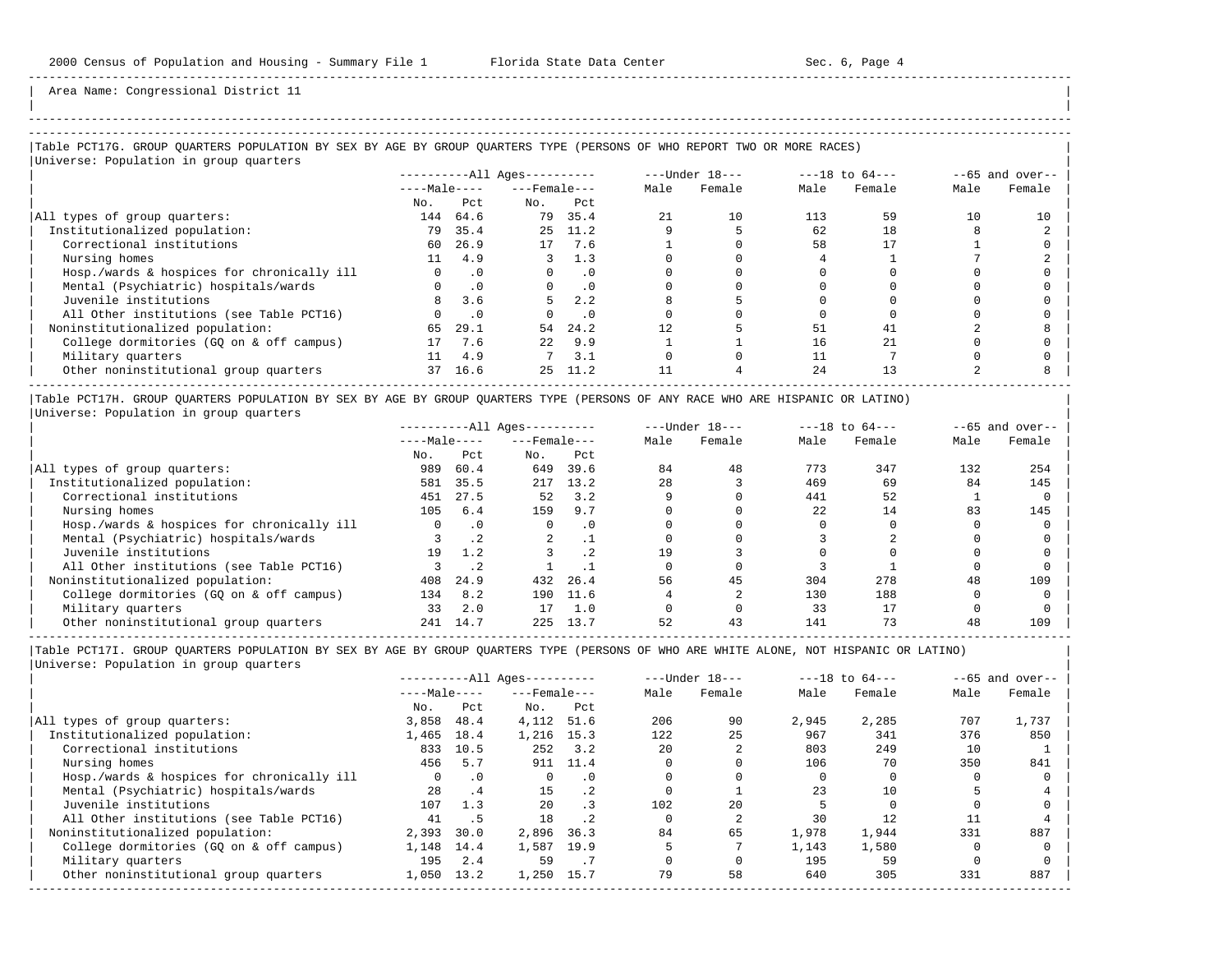Area Name: Congressional District 12

| Table PCT16. GROUP OUARTERS POPULATION BY GROUP OUARTERS TYPE         |            |                                                    |             |
|-----------------------------------------------------------------------|------------|----------------------------------------------------|-------------|
| Universe: Population in group quarters                                |            |                                                    |             |
|                                                                       |            |                                                    |             |
| Total Group Quarters Population                                       | 17,963     |                                                    |             |
| Institutionalized population:                                         | 11,232     | Noninstitutionalized population:                   | 6,731       |
| Correctional institutions:                                            | 6,141      | College dormitories (college GQ on and off campus) | 2,484       |
| Federal prisons and detention centers                                 | $\Omega$   | Military quarters:                                 | $\Omega$    |
| Halfway houses                                                        | 149        | On base:                                           | $\Omega$    |
| Local jails, police lockups, etc.                                     | 1,988      | Barracks and other GQ for military personnel       | $\Omega$    |
| Military disciplinary barracks                                        | $\Omega$   | Transient quarters for temporary residents         | $\Omega$    |
| State prisons                                                         | 4,004      | Military ships                                     | $\Omega$    |
| Other types of correctional institutions                              | $\Omega$   | Group homes:                                       | 765         |
| Nursing homes                                                         | 3,727      | Homes or halfway houses for drug/alcohol abuse     | 155         |
| Hospitals/wards, hospices, and schools for the handicapped:           | 592        | Homes for the mentally ill                         | 149         |
| Hospitals/wards and hospices for chronically ill:                     | 161        | Homes for the mentally retarded                    | 115         |
| Hospices or homes for chronically ill                                 | 7          | Homes for the physically handicapped               | 90          |
| Military hospitals or wards for chronically ill                       | $\Omega$   | Other group homes                                  | 256         |
| Other hospitals or wards for chronically ill                          | 154        | Religious group quarters                           | 74          |
| Hospitals or wards for drug/alcohol abuse                             | 31         | Workers' dormitories:                              | 1,903       |
| Mental (Psychiatric) hospitals or wards                               | 320        | Agriculture workers' dormitories on farms          | 1,877       |
| Schools, hospitals, or wards for the mentally retarded                | 80         | Job Corps and vocational training facilities       | $\mathbf 0$ |
| Schools, hospitals, or wards for the physically handicapped:          | $\Omega$   | Other workers' dormitories                         | 26          |
| Institutions for the deaf                                             | $\Omega$   | Crews of maritime vessels                          | $\Omega$    |
| Institutions for the blind                                            | $\Omega$   | Other nonhousehold living situations               | 143         |
| Orthopedic wards/institutions for the physically handicapped          | $\Omega$   | Other noninstitutional group quarters              | 1,362       |
| Wards in general hospitals for patients with no usual home elsewhere  | $\Omega$   |                                                    |             |
| Wards in military hospitls for patients with no usual home elsewhere  | $\Omega$   |                                                    |             |
| Juvenile institutions:                                                | 772        |                                                    |             |
| Long-term care:                                                       | 307        |                                                    |             |
| Homes for abused, dependent, and neglected children                   | 35         |                                                    |             |
| Residential treatment centers for emotionally disturbed children      | $^{\circ}$ |                                                    |             |
| Training schools for juvenile delinquents                             | 272        |                                                    |             |
| Short-term care, detention or diagnostic centers for delinguent chdrn | 107        |                                                    |             |
| Type of juvenile institution unknown                                  | 358        |                                                    |             |

----------------------------------------------------------------------------------------------------------------------------------------------------- |Table PCT17. GROUP QUARTERS POPULATION BY SEX BY AGE BY GROUP QUARTERS TYPE | |Universe: Population

|  | Universe: Population in group quarters |  |  |  |
|--|----------------------------------------|--|--|--|
|--|----------------------------------------|--|--|--|

|                                            |              |           | $------All Aqes------$ |           |      | $---Under 18---$ |       | $---18$ to $64---$ |       | $--65$ and over-- |
|--------------------------------------------|--------------|-----------|------------------------|-----------|------|------------------|-------|--------------------|-------|-------------------|
|                                            | $---Male---$ |           | $---$ Female $---$     |           | Male | Female           | Male  | Female             | Male  | Female            |
|                                            | No.          | Pct       | No.                    | Pct       |      |                  |       |                    |       |                   |
| All types of group quarters:               | 11,614       | 64.7      | 6,349                  | 35.3      | 838  | 428              | 9,398 | 2,598              | 1,378 | 3,323             |
| Institutionalized population:              | 7,894        | 43.9      | 3,338                  | 18.6      | 473  | 227              | 6,330 | 596                | 1,091 | 2,515             |
| Correctional institutions                  | 5,755        | 32.0      | 386                    | 2.1       | 26   |                  | 5,694 | 382                | 35    |                   |
| Nursing homes                              | 1,114        | 6.2       | 2,613                  | 14.5      |      |                  | 177   | 139                | 937   | 2,474             |
| Hosp./wards & hospices for chronically ill | 114          | . 6       | 47                     |           | 24   | 11               | 82    | 28                 |       |                   |
| Mental (Psychiatric) hospitals/wards       | 207          | 1.2       | 113                    | . 6       | 11   | 58               | 90    | 26                 | 106   | 29                |
| Juvenile institutions                      | 679          | 3.8       | 93                     | .5        | 412  | 87               | 267   |                    |       |                   |
| All Other institutions (see Table PCT16)   | 25           |           | 86                     | . 5       |      | 70               | 20    | 15                 |       |                   |
| Noninstitutionalized population:           | 3,720        | 20.7      | 3,011                  | 16.8      | 365  | 201              | 3,068 | 2,002              | 287   | 808               |
| College dormitories (GO on & off campus)   | 1,147        | 6.4       | 1,337                  | 7.4       |      |                  | 1,141 | 1,333              |       |                   |
| Military quarters                          | 0            | $\cdot$ 0 | $\Omega$               | $\cdot$ 0 |      |                  |       |                    |       |                   |
| Other noninstitutional group quarters      | 2,573        | 14.3      | 1,674                  | 9.3       | 359  | 197              | 1,927 | 669                | 287   | 808               |
|                                            |              |           |                        |           |      |                  |       |                    |       |                   |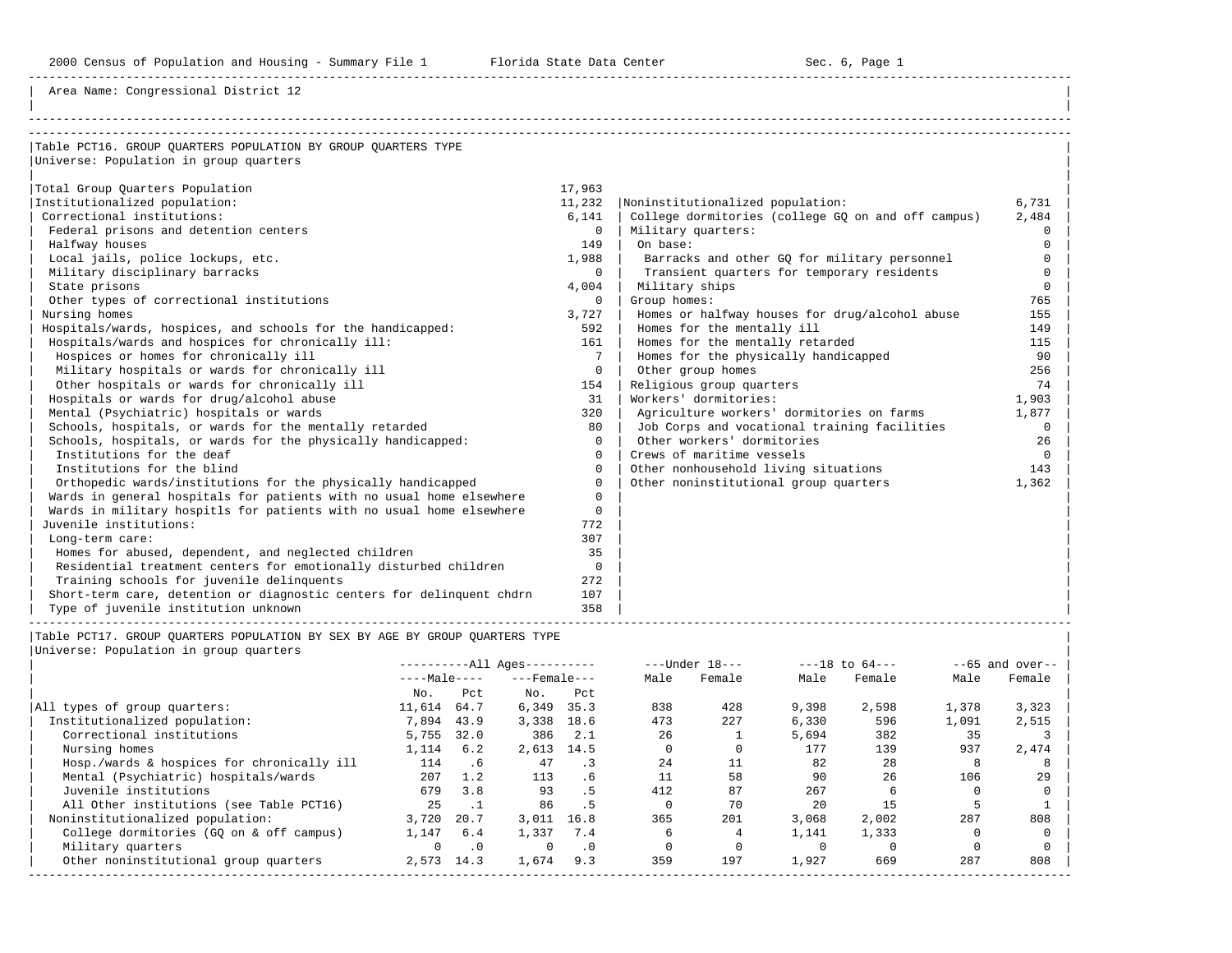| | -----------------------------------------------------------------------------------------------------------------------------------------------------

Area Name: Congressional District 12

## |Table PCT17A. GROUP QUARTERS POPULATION BY SEX BY AGE BY GROUP QUARTERS TYPE (PERSONS WHO ARE WHITE ALONE) |

| Universe: Population in group quarters     |                        |           |                    |           |                    |        |                   |        |       |        |
|--------------------------------------------|------------------------|-----------|--------------------|-----------|--------------------|--------|-------------------|--------|-------|--------|
|                                            | $------All Aqes------$ |           | $---Under 18---$   |           | $---18$ to $64---$ |        | $--65$ and over-- |        |       |        |
|                                            | $---Male---$           |           | $---$ Female $---$ |           | Male               | Female | Male              | Female | Male  | Female |
|                                            | No.                    | Pct       | No.                | Pct       |                    |        |                   |        |       |        |
| All types of group quarters:               | 5,933                  | 53.1      | 5,239              | 46.9      | 399                | 208    | 4,349             | 1,975  | 1,185 | 3,056  |
| Institutionalized population:              | 4,016                  | 35.9      | 2,822              | 25.3      | 248                | 132    | 2,830             | 418    | 938   | 2,272  |
| Correctional institutions                  | 2,471                  | 22.1      | 246                | 2.2       | 10                 |        | 2,437             | 244    | 24    |        |
| Nursing homes                              | 955                    | 8.5       | 2,356              | 21.1      |                    |        | 135               | 119    | 820   | 2,237  |
| Hosp./wards & hospices for chronically ill | 91                     | .8        | 37                 | $\cdot$ 3 | 15                 |        | 68                | 25     | 8     |        |
| Mental (Psychiatric) hospitals/wards       | 157                    | 1.4       | 82                 | .7        |                    | 39     | 68                | 19     | 82    | 24     |
| Juvenile institutions                      | 327                    | 2.9       | 58                 | .5        | 216                | 55     | 111               |        |       |        |
| All Other institutions (see Table PCT16)   | 15                     |           | 43                 | . 4       |                    | 34     |                   |        |       |        |
| Noninstitutionalized population:           | 1,917                  | 17.2      | 2,417              | 21.6      | 151                | 76     | 1,519             | 1,557  | 247   | 784    |
| College dormitories (GO on & off campus)   | 949                    | 8.5       | 1,153              | 10.3      |                    |        | 946               | 1,152  |       |        |
| Military quarters                          | $\Omega$               | $\cdot$ 0 | $\Omega$           | $\cdot$ 0 |                    |        |                   |        |       |        |
| Other noninstitutional group quarters      | 968                    | 8.7       | 1,264              | 11.3      | 148                | 75     | 573               | 405    | 247   | 784    |
|                                            |                        |           |                    |           |                    |        |                   |        |       |        |

|Table PCT17B. GROUP QUARTERS POPULATION BY SEX BY AGE BY GROUP QUARTERS TYPE (PERSONS WHO ARE BLACK OR AFRICAN AMERICAN ALONE) | |Universe: Population in group quarters |

|                                            |              |           | $------All Aqes------$ |           |      | $---Under 18---$ |       | $---18$ to $64---$ |      | $--65$ and over-- |
|--------------------------------------------|--------------|-----------|------------------------|-----------|------|------------------|-------|--------------------|------|-------------------|
|                                            | $---Male---$ |           | $---$ Female $---$     |           | Male | Female           | Male  | Female             | Male | Female            |
|                                            | No.          | Pct       | No.                    | Pct       |      |                  |       |                    |      |                   |
| All types of group quarters:               | 3,744        | 84.5      | 687                    | 15.5      | 251  | 107              | 3,338 | 339                | 155  | 241               |
| Institutionalized population:              | 3,434        | 77.5      | 457                    | 10.3      | 212  | 80               | 3,091 | 158                | 131  | 219               |
| Correctional institutions                  | 2,892        | 65.3      | 123                    | 2.8       | 15   |                  | 2,867 | 122                | 10   |                   |
| Nursing homes                              | 144          | 3.2       | 232                    | 5.2       |      |                  | 39    |                    | 105  | 215               |
| Hosp./wards & hospices for chronically ill | 21           |           | 10                     | $\cdot$ 2 |      |                  | 12    |                    |      |                   |
| Mental (Psychiatric) hospitals/wards       | 34           | .8        | 22                     | .5        |      | 12               | 16    |                    | 15   |                   |
| Juvenile institutions                      | 336          | 7.6       | 30                     |           | 185  | 27               | 151   |                    |      |                   |
| All Other institutions (see Table PCT16)   |              |           | 40                     | .9        |      | 33               |       |                    |      |                   |
| Noninstitutionalized population:           | 310          | 7.0       | 230                    | 5.2       | 39   | 27               | 247   | 181                | 24   | 22                |
| College dormitories (GO on & off campus)   | 107          | 2.4       | 93                     | 2.1       |      |                  | 107   | 91                 |      |                   |
| Military quarters                          |              | $\cdot$ 0 |                        | $\cdot$ 0 |      |                  |       |                    |      |                   |
| Other noninstitutional group quarters      | 203          | 4.6       | 137                    | 3.1       | 39   | 25               | 140   | 90                 | 24   | 22                |

-----------------------------------------------------------------------------------------------------------------------------------------------------

|                                            |              |            | $------All Aqes------$ |           |      | $---Under 18---$ |      | $---18$ to $64---$ |      | $--65$ and over-- |
|--------------------------------------------|--------------|------------|------------------------|-----------|------|------------------|------|--------------------|------|-------------------|
|                                            | $---Male---$ |            | $---$ Female $---$     |           | Male | Female           | Male | Female             | Male | Female            |
|                                            | No.          | Pct        | No.                    | Pct       |      |                  |      |                    |      |                   |
| All types of group quarters:               | 75           | 77.3       | 2.2                    | 22.7      |      |                  |      | 16                 |      |                   |
| Institutionalized population:              | 56           | 57.7       |                        | 11 11.3   |      |                  | 55   |                    |      |                   |
| Correctional institutions                  | 51           | 52.6       | 8                      | 8.2       |      |                  | 51   |                    |      |                   |
| Nursing homes                              |              | 2.1        |                        | 3.1       |      |                  |      |                    |      |                   |
| Hosp./wards & hospices for chronically ill |              | $\cdot$ 0  |                        | $\cdot$ 0 |      |                  |      |                    |      |                   |
| Mental (Psychiatric) hospitals/wards       |              | $\cdot$ 0  |                        | . 0       |      |                  |      |                    |      |                   |
| Juvenile institutions                      |              | 3.1        |                        | $\cdot$ 0 |      |                  |      |                    |      |                   |
| All Other institutions (see Table PCT16)   |              | $\cdot$ 0  |                        |           |      |                  |      |                    |      |                   |
| Noninstitutionalized population:           | 19           | 19.6       | 11 -                   | 11.3      |      |                  | 16   |                    |      |                   |
| College dormitories (GQ on & off campus)   |              | 3.1        |                        | 4.1       |      |                  |      |                    |      |                   |
| Military quarters                          |              | $\cdot$ .0 |                        | $\cdot$ 0 |      |                  |      |                    |      |                   |
| Other noninstitutional group quarters      |              | 16 16.5    |                        | 7.2       |      |                  | 13   |                    |      |                   |
|                                            |              |            |                        |           |      |                  |      |                    |      |                   |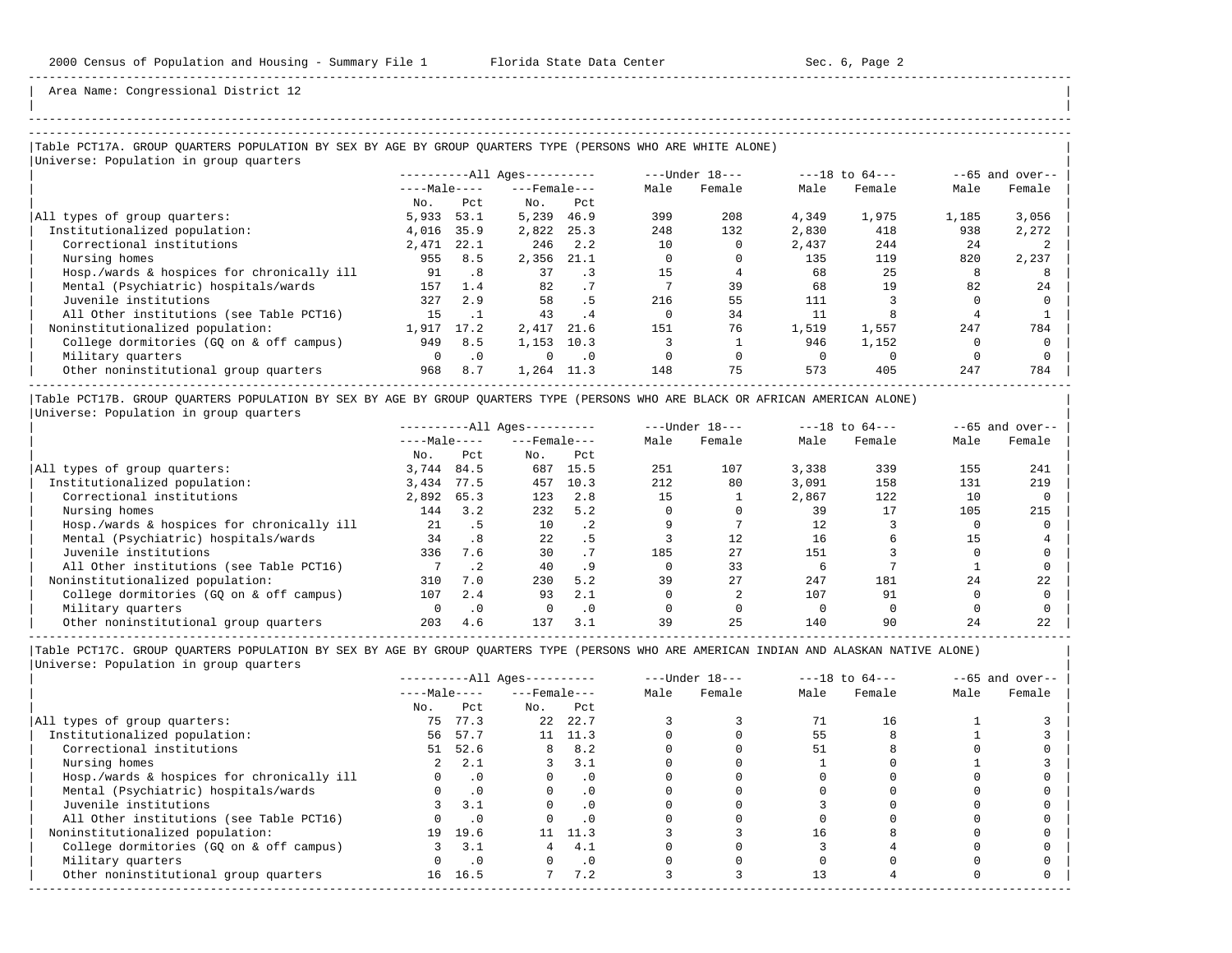| | -----------------------------------------------------------------------------------------------------------------------------------------------------

Area Name: Congressional District 12

## |Table PCT17D. GROUP QUARTERS POPULATION BY SEX BY AGE BY GROUP QUARTERS TYPE (PERSONS WHO ARE ASIAN ALONE) |

# |Universe: Population in group quarters |

|                                            | $------All Aqes------$ |            |                    | $---Under 18---$            |      | $---18$ to $64---$ |      | $--65$ and over-- |      |        |
|--------------------------------------------|------------------------|------------|--------------------|-----------------------------|------|--------------------|------|-------------------|------|--------|
|                                            | $---Male---$           |            | $---$ Female $---$ |                             | Male | Female             | Male | Female            | Male | Female |
|                                            | No.                    | Pct        | No.                | Pct                         |      |                    |      |                   |      |        |
| All types of group quarters:               | 38                     | 63.3       | 22                 | 36.7                        |      |                    | 35   | 19                |      |        |
| Institutionalized population:              | 17                     | 28.3       |                    | 5.0                         |      |                    |      |                   |      |        |
| Correctional institutions                  | 15                     | 25.0       |                    |                             |      |                    |      |                   |      |        |
| Nursing homes                              |                        | $\cdot$ .0 |                    | 3.3                         |      |                    |      |                   |      |        |
| Hosp./wards & hospices for chronically ill |                        | 1.7        |                    | . 0                         |      |                    |      |                   |      |        |
| Mental (Psychiatric) hospitals/wards       |                        | $\cdot$ 0  |                    | $\cdot$ 0                   |      |                    |      |                   |      |        |
| Juvenile institutions                      |                        | 1.7        |                    | $\cdot$ 0                   |      |                    |      |                   |      |        |
| All Other institutions (see Table PCT16)   |                        | $\cdot$ 0  |                    | $\cdot$ 0                   |      |                    |      |                   |      |        |
| Noninstitutionalized population:           | 21                     | 35.0       | 19                 | 31.7                        |      |                    | 18   | 16                |      |        |
| College dormitories (GO on & off campus)   | 15                     | 25.0       | 13                 | 21.7                        |      |                    |      |                   |      |        |
| Military quarters                          |                        | $\cdot$ 0  | 0                  | $\overline{\phantom{0}}$ .0 |      |                    |      |                   |      |        |
| Other noninstitutional group quarters      | 6                      | 10.0       |                    | 6, 10.0                     |      |                    |      |                   |      |        |
|                                            |                        |            |                    |                             |      |                    |      |                   |      |        |

|Table PCT17E. GROUP QUARTERS POPULATION BY SEX BY AGE BY GROUP QUARTERS TYPE (PERSONS OF WHO ARE NATIVE HAWAIIAN AND OTHER PACIFIC ISLANDER ALONE) | |Universe: Population in group quarters |

|                                            | $------All Aqes------$ |           | $---Under 18---$   |           | $---18$ to $64---$ |        | $- -65$ and over-- |        |      |        |
|--------------------------------------------|------------------------|-----------|--------------------|-----------|--------------------|--------|--------------------|--------|------|--------|
|                                            | $---Male---$           |           | $---$ Female $---$ |           | Male               | Female | Male               | Female | Male | Female |
|                                            | No.                    | Pct       | No.                | Pct       |                    |        |                    |        |      |        |
| All types of group quarters:               | 5.                     | 62.5      | 3                  | 37.5      |                    |        |                    |        |      |        |
| Institutionalized population:              |                        | 37.5      |                    |           |                    |        |                    |        |      |        |
| Correctional institutions                  |                        | 37.5      |                    | . 0       |                    |        |                    |        |      |        |
| Nursing homes                              |                        |           |                    | $\cdot$ 0 |                    |        |                    |        |      |        |
| Hosp./wards & hospices for chronically ill |                        | $\cdot$ 0 |                    | . 0       |                    |        |                    |        |      |        |
| Mental (Psychiatric) hospitals/wards       |                        |           |                    | $\cdot$ 0 |                    |        |                    |        |      |        |
| Juvenile institutions                      |                        |           |                    | . 0       |                    |        |                    |        |      |        |
| All Other institutions (see Table PCT16)   |                        |           |                    | $\cdot$ 0 |                    |        |                    |        |      |        |
| Noninstitutionalized population:           |                        | 25.0      |                    | 37.5      |                    |        |                    |        |      |        |
| College dormitories (GO on & off campus)   |                        | 12.5      |                    | 25.0      |                    |        |                    |        |      |        |
| Military quarters                          |                        | $\cdot$ 0 |                    | $\cdot$ 0 |                    |        |                    |        |      |        |
| Other noninstitutional group quarters      |                        | 12.5      |                    | 12.5      |                    |        |                    |        |      |        |

----------------------------------------------------------------------------------------------------------------------------------------------------- |Table PCT17F. GROUP QUARTERS POPULATION BY SEX BY AGE BY GROUP QUARTERS TYPE (PERSONS WHO ARE SOME OTHER RACE ALONE) |

|                                            | $------All Ages------$ |           | $---Under 18---$   |           | $---18$ to $64---$ |        | $--65$ and over-- |        |      |        |
|--------------------------------------------|------------------------|-----------|--------------------|-----------|--------------------|--------|-------------------|--------|------|--------|
|                                            | $---Male---$           |           | $---$ Female $---$ |           | Male               | Female | Male              | Female | Male | Female |
|                                            | No.                    | Pct       | No.                | Pct       |                    |        |                   |        |      |        |
| All types of group quarters:               | 1,564                  | 84.6      | 284                | 15.4      | 168                | 94     | 1,365             | 179    | 31   |        |
| Institutionalized population:              | 206                    | 11.1      | 2.5                | 1.4       | 12                 | 12     | 178               |        | 16   |        |
| Correctional institutions                  | 168                    | 9.1       | $\Omega$           | $\cdot$ 0 |                    |        | 167               |        |      |        |
| Nursing homes                              | $10^{-}$               | . 5       | 11                 | . 6       |                    |        |                   |        |      | 10     |
| Hosp./wards & hospices for chronically ill | $\Omega$               | .0        |                    | $\cdot$ 0 |                    |        |                   |        |      |        |
| Mental (Psychiatric) hospitals/wards       | 14                     | .8        | 9                  | . 5       |                    |        |                   |        |      |        |
| Juvenile institutions                      | 11                     | . 6       |                    |           | 10                 |        |                   |        |      |        |
| All Other institutions (see Table PCT16)   |                        | $\cdot$ 2 |                    |           |                    |        |                   |        |      |        |
| Noninstitutionalized population:           | 1,358                  | 73.5      | 259                | 14.0      | 156                | 82     | 1,187             | 177    | 15   |        |
| College dormitories (GO on & off campus)   | 41                     | 2.2       | 30                 | 1.6       |                    |        | 40                | 30     |      |        |
| Military quarters                          |                        | $\cdot$ 0 | $\Omega$           | $\cdot$ 0 |                    |        |                   |        |      |        |
| Other noninstitutional group quarters      | 1,317                  | 71.3      | 229                | 12.4      | 155                | 82     | 1,147             | 147    | 15   |        |
|                                            |                        |           |                    |           |                    |        |                   |        |      |        |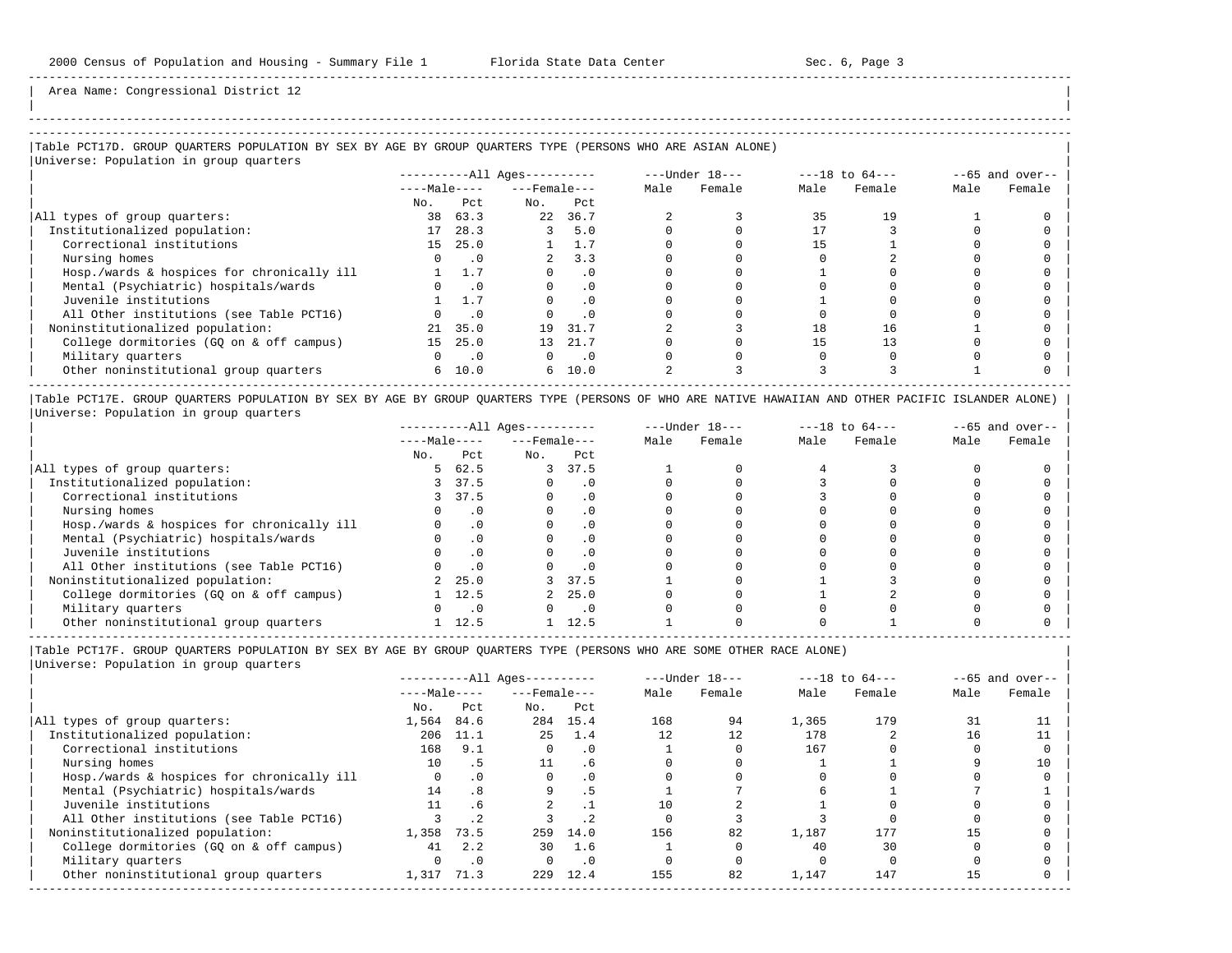| | -----------------------------------------------------------------------------------------------------------------------------------------------------

Area Name: Congressional District 12

### |Table PCT17G. GROUP QUARTERS POPULATION BY SEX BY AGE BY GROUP QUARTERS TYPE (PERSONS OF WHO REPORT TWO OR MORE RACES) |

|Universe: Population in group quarters | | ----------All Ages---------- ---Under 18--- ---18 to 64--- --65 and over-- | | ----Male---- ---Female--- Male Female Male Female Male Female | No. Pct No. Pct<br>255 73.5 92 26.5 |All types of group quarters: 255 73.5 92 26.5 14 13 236 67 5 12 | | Institutionalized population: 162 46.7 20 5.8 1 3 156 7 5 10 | | Correctional institutions 155 44.7 8 2.3 0 0 154 7 1 1 | | Nursing homes 3 .9 9 2.6 0 0 1 0 2 9 | | Hosp./wards & hospices for chronically ill 1 .3 0 .0 0 0 1 0 0 0 | | Mental (Psychiatric) hospitals/wards 2 .6 0 .0 0 0 0 0 2 0 | | Juvenile institutions 1 .3 3 .9 1 3 0 0 0 0 | | All Other institutions (see Table PCT16) 0 .0 0 .0 0 0 0 0 0 0 | | Noninstitutionalized population: 93 26.8 72 20.7 13 10 80 60 0 2 | | College dormitories (GQ on & off campus) 31 8.9 42 12.1 2 1 29 41 0 0 | | Military quarters 0 .0 0 .0 0 0 0 0 0 0 |  $\vert$  Other noninstitutional group quarters  $\vert$  62 17.9  $\vert$  30 8.6  $\vert$  11  $\vert$  9  $\vert$  51  $\vert$  19  $\vert$  0  $\vert$  2  $\vert$ -----------------------------------------------------------------------------------------------------------------------------------------------------

|Table PCT17H. GROUP QUARTERS POPULATION BY SEX BY AGE BY GROUP QUARTERS TYPE (PERSONS OF ANY RACE WHO ARE HISPANIC OR LATINO) | |Universe: Population in group quarters |

|                                            | $------All Aqes------$ |           | $---Under 18---$   |           | $---18$ to $64---$ |        | $--65$ and over-- |        |      |        |
|--------------------------------------------|------------------------|-----------|--------------------|-----------|--------------------|--------|-------------------|--------|------|--------|
|                                            | $---Male---$           |           | $---$ Female $---$ |           | Male               | Female | Male              | Female | Male | Female |
|                                            | No.                    | Pct       | No.                | Pct       |                    |        |                   |        |      |        |
| All types of group quarters:               | 2,517                  | 82.6      | 530                | 17.4      | 234                | 148    | 2,225             | 349    | 58   | 33     |
| Institutionalized population:              | 770                    | 25.3      | 82                 | 2.7       | 37                 | 31     | 694               | 21     | 39   | 30     |
| Correctional institutions                  | 671                    | 22.0      | 15                 |           |                    |        | 661               | 14     |      |        |
| Nursing homes                              | 32                     | 1.1       | 31                 | 1.0       |                    |        |                   |        | 2.4  | 28     |
| Hosp./wards & hospices for chronically ill |                        | $\cdot$ 2 |                    | $\cdot$ 2 |                    |        |                   |        |      |        |
| Mental (Psychiatric) hospitals/wards       | 17                     | . 6       | 9                  |           |                    |        |                   |        | 10   |        |
| Juvenile institutions                      | 40                     | 1.3       | 19                 | . 6       | 29                 | 18     |                   |        |      |        |
| All Other institutions (see Table PCT16)   |                        |           |                    |           |                    |        |                   |        |      |        |
| Noninstitutionalized population:           | 1,747                  | 57.3      | 448                | 14.7      | 197                | 117    | 1,531             | 328    | 19   |        |
| College dormitories (GQ on & off campus)   | 102                    | 3.3       | 122                | 4.0       |                    |        | 98                | 120    |      |        |
| Military quarters                          |                        | $\cdot$ 0 |                    | . 0       |                    |        |                   |        |      |        |
| Other noninstitutional group quarters      | 1,645                  | 54.0      | 326                | 10.7      | 193                | 115    | 1,433             | 208    | 1 Q  |        |

-----------------------------------------------------------------------------------------------------------------------------------------------------

|                                            |              |           | $------All Aqes------$ |           |      | $---Under 18---$ |       | $---18$ to $64---$ |       | $--65$ and over-- |
|--------------------------------------------|--------------|-----------|------------------------|-----------|------|------------------|-------|--------------------|-------|-------------------|
|                                            | $---Male---$ |           | $---$ Female $---$     |           | Male | Female           | Male  | Female             | Male  | Female            |
|                                            | No.          | Pct       | No.                    | Pct       |      |                  |       |                    |       |                   |
| All types of group quarters:               | 5,191        | 50.7      | 5,045                  | 49.3      | 346  | 167              | 3,682 | 1,840              | 1,163 | 3,038             |
| Institutionalized population:              | 3,584        | 35.0      | 2,772                  | 27.1      | 223  | 113              | 2,442 | 402                | 919   | 2,257             |
| Correctional institutions                  | 2,096        | 20.5      | 235                    | 2.3       | 6    |                  | 2,070 | 233                | 20    |                   |
| Nursing homes                              | 935          | 9.1       | 2,339                  | 22.9      |      |                  | 129   | 117                | 806   | 2,222             |
| Hosp./wards & hospices for chronically ill | 84           | $\cdot$ 8 | 32                     | $\cdot$ 3 |      |                  | 63    | 23                 |       |                   |
| Mental (Psychiatric) hospitals/wards       | 156          | 1.5       | 82                     | .8        |      | 39               | 68    | 19                 | 81    | 24                |
| Juvenile institutions                      | 298          | 2.9       | 41                     | .4        | 197  | 39               | 101   |                    |       |                   |
| All Other institutions (see Table PCT16)   | 15           |           | 43                     | $\cdot$ 4 |      | 34               |       |                    |       |                   |
| Noninstitutionalized population:           | 1,607        | 15.7      | 2,273                  | 22.2      | 123  | 54               | 1,240 | 1,438              | 244   | 781               |
| College dormitories (GO on & off campus)   | 901          | 8.8       | 1,081                  | 10.6      |      |                  | 899   | 1,080              |       |                   |
| Military quarters                          | 0            | $\cdot$ 0 | $\Omega$               | $\cdot$ 0 |      |                  |       |                    |       |                   |
| Other noninstitutional group quarters      | 706          | 6.9       | 1,192                  | 11.6      | 121  | 53               | 341   | 358                | 244   | 781               |
|                                            |              |           |                        |           |      |                  |       |                    |       |                   |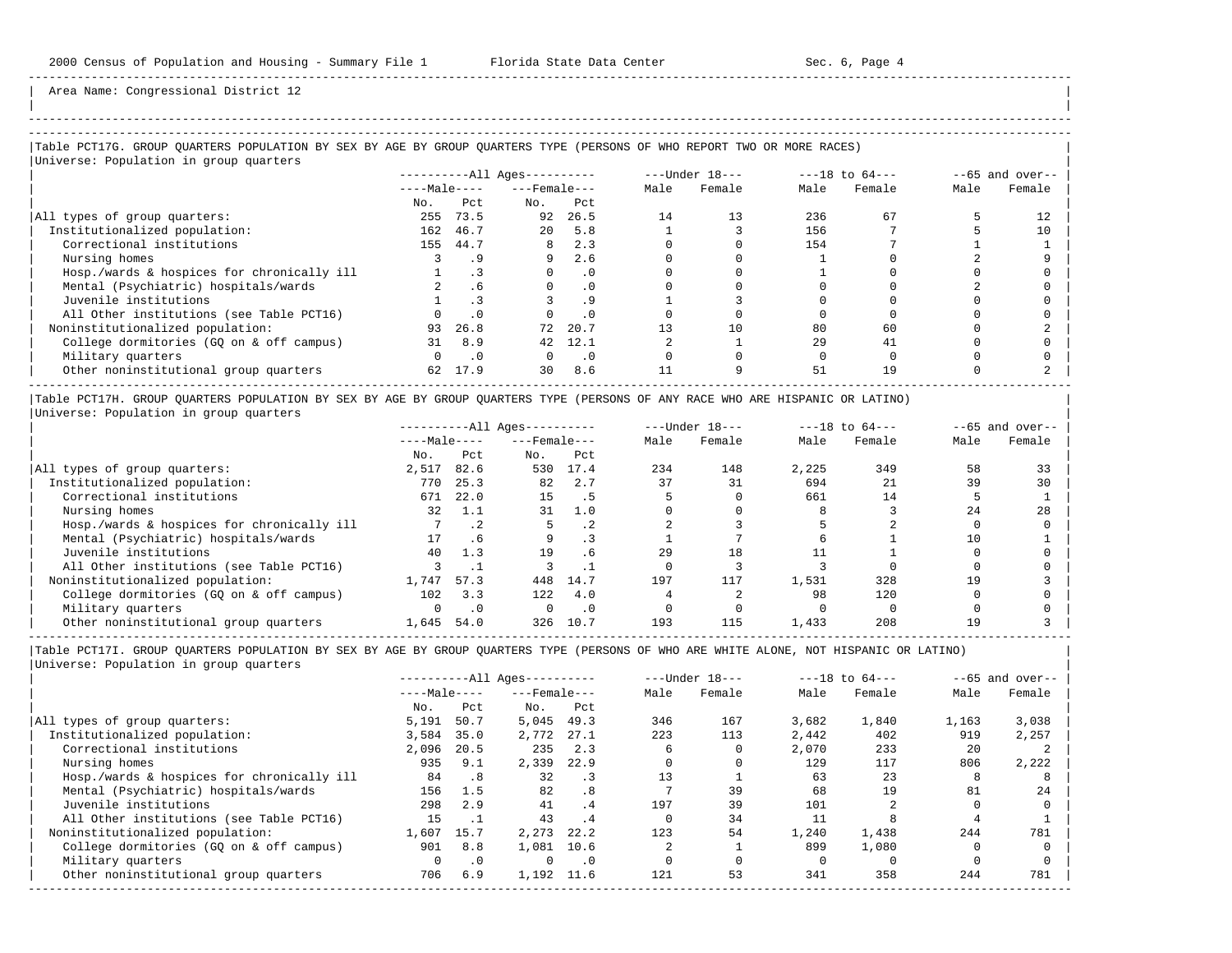Area Name: Congressional District 13

| Table PCT16. GROUP OUARTERS POPULATION BY GROUP OUARTERS TYPE         |             |                                                    |          |
|-----------------------------------------------------------------------|-------------|----------------------------------------------------|----------|
| Universe: Population in group quarters                                |             |                                                    |          |
|                                                                       |             |                                                    |          |
| Total Group Quarters Population                                       | 14,320      |                                                    |          |
| Institutionalized population:                                         | 9,663       | Noninstitutionalized population:                   | 4,657    |
| Correctional institutions:                                            | 2,065       | College dormitories (college GQ on and off campus) | 756      |
| Federal prisons and detention centers                                 | 321         | Military quarters:                                 | 13       |
| Halfway houses                                                        | 43          | On base:                                           | 3        |
| Local jails, police lockups, etc.                                     | 1,673       | Barracks and other GO for military personnel       | 3        |
| Military disciplinary barracks                                        | $\Omega$    | Transient quarters for temporary residents         | $\Omega$ |
| State prisons                                                         | $\mathbf 0$ | Military ships                                     | 10       |
| Other types of correctional institutions                              | 28          | Group homes:                                       | 538      |
| Nursing homes                                                         | 7,123       | Homes or halfway houses for drug/alcohol abuse     | 150      |
| Hospitals/wards, hospices, and schools for the handicapped:           | 143         | Homes for the mentally ill                         | 56       |
| Hospitals/wards and hospices for chronically ill:                     | $\Omega$    | Homes for the mentally retarded                    | 128      |
| Hospices or homes for chronically ill                                 | $\cap$      | Homes for the physically handicapped               | 37       |
| Military hospitals or wards for chronically ill                       | $\Omega$    | Other group homes                                  | 167      |
| Other hospitals or wards for chronically ill                          | $\Omega$    | Religious group quarters                           | 13       |
| Hospitals or wards for drug/alcohol abuse                             | 58          | Workers' dormitories:                              | 2,216    |
| Mental (Psychiatric) hospitals or wards                               | 85          | Agriculture workers' dormitories on farms          | 2,198    |
| Schools, hospitals, or wards for the mentally retarded                | $\Omega$    | Job Corps and vocational training facilities       | $\Omega$ |
| Schools, hospitals, or wards for the physically handicapped:          | $\Omega$    | Other workers' dormitories                         | 18       |
| Institutions for the deaf                                             | $\Omega$    | Crews of maritime vessels                          | 2        |
| Institutions for the blind                                            | $\Omega$    | Other nonhousehold living situations               | 65       |
| Orthopedic wards/institutions for the physically handicapped          | $\Omega$    | Other noninstitutional group quarters              | 1,054    |
| Wards in general hospitals for patients with no usual home elsewhere  | $\Omega$    |                                                    |          |
| Wards in military hospitls for patients with no usual home elsewhere  | $\Omega$    |                                                    |          |
| Juvenile institutions:                                                | 332         |                                                    |          |
| Long-term care:                                                       | 230         |                                                    |          |
| Homes for abused, dependent, and neglected children                   | $\mathbf 0$ |                                                    |          |
| Residential treatment centers for emotionally disturbed children      | 138         |                                                    |          |
| Training schools for juvenile delinquents                             | 92          |                                                    |          |
| Short-term care, detention or diagnostic centers for delinguent chdrn | 66          |                                                    |          |
| Type of juvenile institution unknown                                  | 36          |                                                    |          |

|Table PCT17. GROUP QUARTERS POPULATION BY SEX BY AGE BY GROUP QUARTERS TYPE | |Universe: Population

| Universe: Population in group quarters |  |  |
|----------------------------------------|--|--|
|----------------------------------------|--|--|

|                                            |              | $------All Aqes------$ |                    | $---Under 18---$ |      | $---18$ to $64---$ |       | $--65$ and over-- |       |        |
|--------------------------------------------|--------------|------------------------|--------------------|------------------|------|--------------------|-------|-------------------|-------|--------|
|                                            | $---Male---$ |                        | $---$ Female $---$ |                  | Male | Female             | Male  | Female            | Male  | Female |
|                                            | No.          | Pct                    | No.                | Pct              |      |                    |       |                   |       |        |
| All types of group quarters:               | 7,018        | 49.0                   | 7,302              | 51.0             | 772  | 436                | 4,083 | 1,378             | 2,163 | 5,488  |
| Institutionalized population:              | 4,231        | 29.5                   | 5,432              | 37.9             | 295  | 68                 | 2,018 | 424               | 1,918 | 4,940  |
| Correctional institutions                  | 1,840 12.8   |                        | 225                | 1.6              | 38   |                    | 1,796 | 225               | b     |        |
| Nursing homes                              | 2,059        | 14.4                   | 5,064              | 35.4             |      |                    | 164   | 165               | 1,895 | 4,899  |
| Hosp./wards & hospices for chronically ill | $\Omega$     | $\cdot$ 0              | $\Omega$           | $\cdot$ 0        |      |                    |       |                   |       |        |
| Mental (Psychiatric) hospitals/wards       | 32           | $\cdot$ 2              | 53                 | .4               |      |                    | 19    | 15                | 10    | 32     |
| Juvenile institutions                      | 274          | 1.9                    | 58                 | .4               | 252  | 53                 | 2.2.  |                   |       |        |
| All Other institutions (see Table PCT16)   | 26           | $\cdot$ . 2            | 32                 | $\cdot$ 2        |      |                    | 17    | 14                |       |        |
| Noninstitutionalized population:           | 2,787        | 19.5                   | 1,870              | 13.1             | 477  | 368                | 2,065 | 954               | 245   | 548    |
| College dormitories (GO on & off campus)   | 388          | 2.7                    | 368                | 2.6              |      |                    | 381   | 355               |       |        |
| Military quarters                          | 11           | $\cdot$ 1              |                    | $\cdot$ 0        |      |                    | 11    |                   |       |        |
| Other noninstitutional group quarters      | 2,388        | 16.7                   | 1,500              | 10.5             | 470  | 362                | 1,673 | 597               | 245   | 541    |
|                                            |              |                        |                    |                  |      |                    |       |                   |       |        |

-----------------------------------------------------------------------------------------------------------------------------------------------------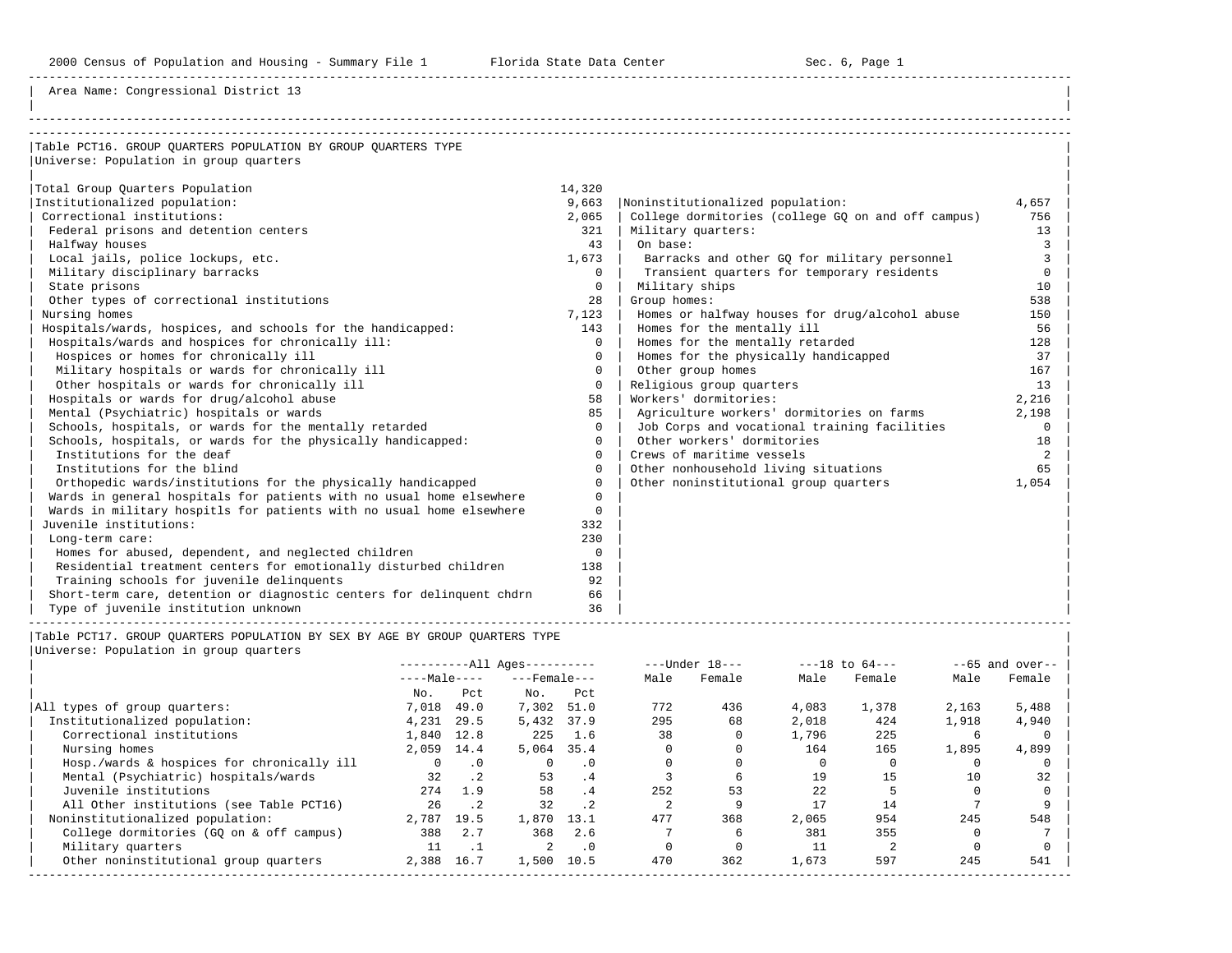| | -----------------------------------------------------------------------------------------------------------------------------------------------------

Area Name: Congressional District 13

### |Table PCT17A. GROUP QUARTERS POPULATION BY SEX BY AGE BY GROUP QUARTERS TYPE (PERSONS WHO ARE WHITE ALONE) | |Universe: Population in group quarters |

|                                            | $------All Aqes------$ |                 |                  | ---Under 18--- |      | $---18$ to $64---$ |       | $--65$ and over-- |       |        |
|--------------------------------------------|------------------------|-----------------|------------------|----------------|------|--------------------|-------|-------------------|-------|--------|
|                                            | $---Male---$           |                 | $---$ Female --- |                | Male | Female             | Male  | Female            | Male  | Female |
|                                            | No.                    | Pct.            | No.              | Pct            |      |                    |       |                   |       |        |
| All types of group quarters:               | 5,370                  | 44.4            | 6,711            | 55.6           | 504  | 327                | 2,800 | 1,046             | 2,066 | 5,338  |
| Institutionalized population:              | 3,300                  | 27.3            | 5,164            | 42.7           | 154  | 45                 | 1,314 | 319               | 1,832 | 4,800  |
| Correctional institutions                  | 1,156                  | 9.6             | 146              | 1.2            | 17   |                    | 1,136 | 146               |       |        |
| Nursing homes                              | 1,951                  | 16.1            | 4,904            | 40.6           |      |                    | 138   | 145               | 1,813 | 4,759  |
| Hosp./wards & hospices for chronically ill |                        | $\cdot$ 0       | $\Omega$         | $\cdot$ 0      |      |                    |       |                   |       |        |
| Mental (Psychiatric) hospitals/wards       | 25                     | .2 <sub>2</sub> | 48               | .4             |      |                    | 13    |                   | 10    | 32     |
| Juvenile institutions                      | 144                    | 1.2             | 35               | . 3            | 133  | 31                 |       |                   |       |        |
| All Other institutions (see Table PCT16)   | 24                     | $\cdot$ 2       | 31               |                |      |                    | 16    | 13                |       |        |
| Noninstitutionalized population:           | 2,070                  | 17.1            | 1,547            | 12.8           | 350  | 282                | 1,486 | 727               | 234   | 538    |
| College dormitories (GO on & off campus)   | 304                    | 2.5             | 288              | 2.4            |      |                    | 299   | 276               |       |        |
| Military quarters                          |                        |                 |                  | $\cdot$ 0      |      |                    | 11    |                   |       |        |
| Other noninstitutional group quarters      | 1,755                  | 14.5            | 1,257            | 10.4           | 345  | 277                | 1,176 | 449               | 234   | 531    |
|                                            |                        |                 |                  |                |      |                    |       |                   |       |        |

|Table PCT17B. GROUP QUARTERS POPULATION BY SEX BY AGE BY GROUP QUARTERS TYPE (PERSONS WHO ARE BLACK OR AFRICAN AMERICAN ALONE) | |Universe: Population in group quarters |

|                                            |              | $------All Aqes------$ |                    |           |      | $---Under 18---$ | $---18$ to $64---$ |        | $--65$ and over-- |        |
|--------------------------------------------|--------------|------------------------|--------------------|-----------|------|------------------|--------------------|--------|-------------------|--------|
|                                            | $---Male---$ |                        | $---$ Female $---$ |           | Male | Female           | Male               | Female | Male              | Female |
|                                            | No.          | Pct                    | No.                | Pct       |      |                  |                    |        |                   |        |
| All types of group quarters:               | 1,138        | 73.8                   | 404                | 26.2      | 150  | 48               | 904                | 223    | 84                | 133    |
| Institutionalized population:              | 855          | 55.4                   | 246                | 16.0      | 116  | 18               | 661                | 103    | 78                | 125    |
| Correctional institutions                  | 642          | 41.6                   | 78                 | 5.1       | 19   |                  | 620                | 78     |                   |        |
| Nursing homes                              | 99           | 6.4                    | 145                | 9.4       |      |                  | 25                 | 2.0    | 74                | 125    |
| Hosp./wards & hospices for chronically ill |              | $\cdot$ 0              | 0                  | . 0       |      |                  |                    |        |                   |        |
| Mental (Psychiatric) hospitals/wards       |              | . 4                    |                    |           |      |                  |                    |        |                   |        |
| Juvenile institutions                      | 106          | 6.9                    | 18                 | 1.2       | 96   |                  | 10                 |        |                   |        |
| All Other institutions (see Table PCT16)   |              |                        |                    |           |      |                  |                    |        |                   |        |
| Noninstitutionalized population:           | 283          | 18.4                   | 158                | 10.2      | 34   | 30               | 243                | 120    |                   |        |
| College dormitories (GO on & off campus)   | 61           | 4.0                    | 67                 | 4.3       |      |                  | 61                 | 66     |                   |        |
| Military quarters                          |              | $\cdot$ 0              |                    | $\cdot$ 0 |      |                  |                    |        |                   |        |
| Other noninstitutional group quarters      | 222          | 14.4                   | 91                 | 5.9       | 34   | 29               | 182                | 54     |                   |        |

-----------------------------------------------------------------------------------------------------------------------------------------------------

|                                            | $------All Aqes------$ |           |                    | $---Under 18---$ | $---18$ to $64---$ |        | $--65$ and over-- |        |      |        |
|--------------------------------------------|------------------------|-----------|--------------------|------------------|--------------------|--------|-------------------|--------|------|--------|
|                                            | $---Male---$           |           | $---$ Female $---$ |                  | Male               | Female | Male              | Female | Male | Female |
|                                            | No.                    | Pct       | No.                | Pct              |                    |        |                   |        |      |        |
| All types of group quarters:               | 17                     | 85.0      |                    | 3, 15, 0         |                    |        | 13                |        |      |        |
| Institutionalized population:              | 6                      | 30.0      |                    | . 0              |                    |        |                   |        |      |        |
| Correctional institutions                  |                        | 5.0       |                    | . 0              |                    |        |                   |        |      |        |
| Nursing homes                              |                        |           |                    | . 0              |                    |        |                   |        |      |        |
| Hosp./wards & hospices for chronically ill |                        | $\cdot$ 0 |                    |                  |                    |        |                   |        |      |        |
| Mental (Psychiatric) hospitals/wards       |                        | .0        |                    | . 0              |                    |        |                   |        |      |        |
| Juvenile institutions                      | 5.                     | 25.0      |                    | $\cdot$ 0        |                    |        |                   |        |      |        |
| All Other institutions (see Table PCT16)   |                        | $\cdot$ 0 |                    |                  |                    |        |                   |        |      |        |
| Noninstitutionalized population:           | 11                     | 55.0      |                    | 3, 15.0          |                    |        |                   |        |      |        |
| College dormitories (GQ on & off campus)   |                        | $\cdot$ 0 |                    | $\cdot$ 0        |                    |        |                   |        |      |        |
| Military quarters                          |                        | $\cdot$ 0 |                    | $\cdot$ 0        |                    |        |                   |        |      |        |
| Other noninstitutional group quarters      | 11                     | 55.0      |                    | 3, 15.0          |                    |        |                   |        |      |        |
|                                            |                        |           |                    |                  |                    |        |                   |        |      |        |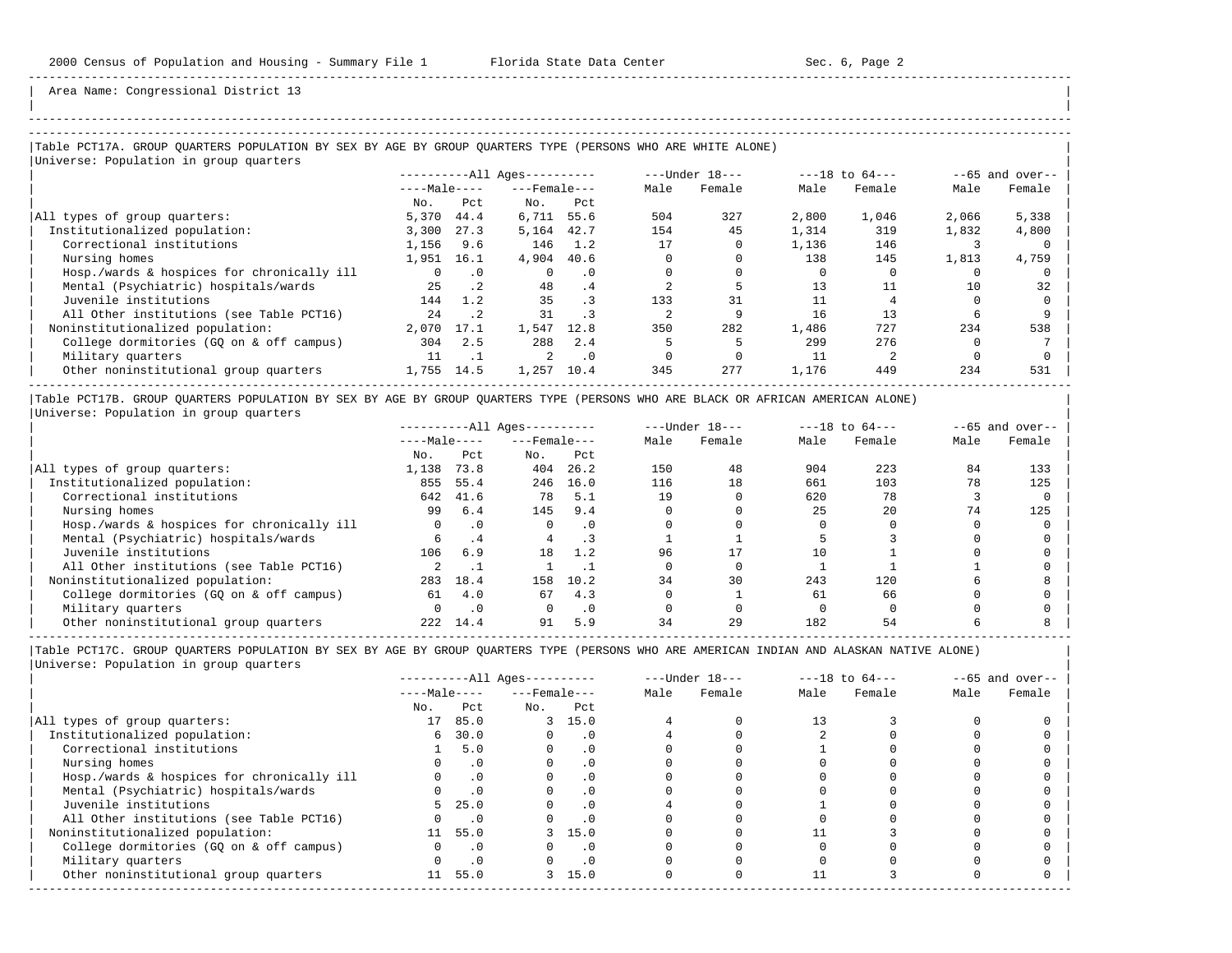-----------------------------------------------------------------------------------------------------------------------------------------------------

Area Name: Congressional District 13

# |Table PCT17D. GROUP QUARTERS POPULATION BY SEX BY AGE BY GROUP QUARTERS TYPE (PERSONS WHO ARE ASIAN ALONE) |

|Universe: Population in group quarters |

| $10F$ and $10F$ and $10F$ and $10F$        |              |            | $------All \text{Aqes}---$ |           |      | ---Under 18--- |      | $---18$ to $64---$ |      | $--65$ and over-- |
|--------------------------------------------|--------------|------------|----------------------------|-----------|------|----------------|------|--------------------|------|-------------------|
|                                            | $---Male---$ |            | $---$ Female $---$         |           | Male | Female         | Male | Female             | Male | Female            |
|                                            | No.          | Pct        | No.                        | Pct       |      |                |      |                    |      |                   |
| All types of group quarters:               | 42           | 65.6       |                            | 22 34.4   |      |                | 34   | 14                 |      |                   |
| Institutionalized population:              | 16           | 25.0       |                            | 7, 10.9   |      |                |      |                    |      |                   |
| Correctional institutions                  |              | 12 18.8    | $\Omega$                   | $\cdot$ 0 |      |                |      |                    |      |                   |
| Nursing homes                              |              | 1.6        |                            | 7, 10.9   |      |                |      |                    |      |                   |
| Hosp./wards & hospices for chronically ill |              | $\cdot$ 0  | $\Omega$                   | . 0       |      |                |      |                    |      |                   |
| Mental (Psychiatric) hospitals/wards       |              | $.0 \cdot$ |                            | $\cdot$ 0 |      |                |      |                    |      |                   |
| Juvenile institutions                      |              | 4.7        |                            | $\cdot$ 0 |      |                |      |                    |      |                   |
| All Other institutions (see Table PCT16)   |              | $\cdot$ 0  |                            | $\cdot$ 0 |      |                |      |                    |      |                   |
| Noninstitutionalized population:           | 26           | 40.6       | 15                         | 23.4      |      |                |      | 14                 |      |                   |
| College dormitories (GQ on & off campus)   | 13           | 20.3       |                            | 11 17.2   |      |                |      |                    |      |                   |
| Military quarters                          |              | $\cdot$ 0  |                            | $\cdot$ 0 |      |                |      |                    |      |                   |
| Other noninstitutional group quarters      | 13           | 20.3       | $\overline{4}$             | 6.3       |      |                | 10   |                    |      |                   |
|                                            |              |            |                            |           |      |                |      |                    |      |                   |

|Table PCT17E. GROUP QUARTERS POPULATION BY SEX BY AGE BY GROUP QUARTERS TYPE (PERSONS OF WHO ARE NATIVE HAWAIIAN AND OTHER PACIFIC ISLANDER ALONE) | |Universe: Population in group quarters |

|                                            | $------All Ages------$ |      |                    | $---Under 18---$ |      | $---18$ to $64---$ |      | $- -65$ and over-- |      |        |
|--------------------------------------------|------------------------|------|--------------------|------------------|------|--------------------|------|--------------------|------|--------|
|                                            | $---Male---$           |      | $---$ Female $---$ |                  | Male | Female             | Male | Female             | Male | Female |
|                                            | No.                    | Pct  | No.                | Pct              |      |                    |      |                    |      |        |
| All types of group quarters:               | 4                      | 66.7 |                    | 2, 33.3          |      |                    |      |                    |      |        |
| Institutionalized population:              | $\mathbf{2}$           | 33.3 |                    | 16.7             |      |                    |      |                    |      |        |
| Correctional institutions                  |                        |      |                    |                  |      |                    |      |                    |      |        |
| Nursing homes                              | $2^{\circ}$            | 33.3 |                    | 16.7             |      |                    |      |                    |      |        |
| Hosp./wards & hospices for chronically ill |                        |      |                    | . 0              |      |                    |      |                    |      |        |
| Mental (Psychiatric) hospitals/wards       |                        |      |                    |                  |      |                    |      |                    |      |        |
| Juvenile institutions                      |                        |      |                    | . 0              |      |                    |      |                    |      |        |
| All Other institutions (see Table PCT16)   |                        |      |                    |                  |      |                    |      |                    |      |        |
| Noninstitutionalized population:           |                        | 33.3 |                    | 16.7             |      |                    |      |                    |      |        |
| College dormitories (GO on & off campus)   |                        |      |                    | $\cdot$ 0        |      |                    |      |                    |      |        |
| Military quarters                          |                        |      |                    | $\cdot$ 0        |      |                    |      |                    |      |        |
| Other noninstitutional group quarters      |                        | 33.3 |                    | 16.7             |      |                    |      |                    |      |        |

-----------------------------------------------------------------------------------------------------------------------------------------------------

|Table PCT17F. GROUP QUARTERS POPULATION BY SEX BY AGE BY GROUP QUARTERS TYPE (PERSONS WHO ARE SOME OTHER RACE ALONE) |

|                                            |              | $------All Aqes------$ |                    |           | $---Under 18---$ | $---18$ to $64---$ |      | $--65$ and over-- |      |        |
|--------------------------------------------|--------------|------------------------|--------------------|-----------|------------------|--------------------|------|-------------------|------|--------|
|                                            | $---Male---$ |                        | $---$ Female $---$ |           | Male             | Female             | Male | Female            | Male | Female |
|                                            | No.          | Pct                    | No.                | Pct       |                  |                    |      |                   |      |        |
| All types of group quarters:               | 376          | 74.2                   | 131                | 25.8      | 90               | 49                 | 280  | 79                |      |        |
| Institutionalized population:              | 25           | 4.9                    |                    | . 8       |                  |                    |      |                   |      |        |
| Correctional institutions                  | 8            | 1.6                    | $\Omega$           | $\cdot$ 0 |                  |                    |      |                   |      |        |
| Nursing homes                              |              | .8                     |                    |           |                  |                    |      |                   |      |        |
| Hosp./wards & hospices for chronically ill |              | .0                     |                    | $\cdot$ 0 |                  |                    |      |                   |      |        |
| Mental (Psychiatric) hospitals/wards       |              | .2                     |                    | $\cdot$ 0 |                  |                    |      |                   |      |        |
| Juvenile institutions                      | 12           | 2.4                    |                    | .6        |                  |                    |      |                   |      |        |
| All Other institutions (see Table PCT16)   |              | .0                     |                    | $\cdot$ 0 |                  |                    |      |                   |      |        |
| Noninstitutionalized population:           |              | 351 69.2               | 127                | 25.0      |                  | 46                 | 271  |                   |      |        |
| College dormitories (GO on & off campus)   | 9            | 1.8                    |                    | . 4       |                  |                    |      |                   |      |        |
| Military quarters                          |              | $\cdot$ 0              |                    | $\cdot$ 0 |                  |                    |      |                   |      |        |
| Other noninstitutional group quarters      |              | 342 67.5               | 125                | 24.7      | 75               | 46                 | 264  |                   |      |        |
|                                            |              |                        |                    |           |                  |                    |      |                   |      |        |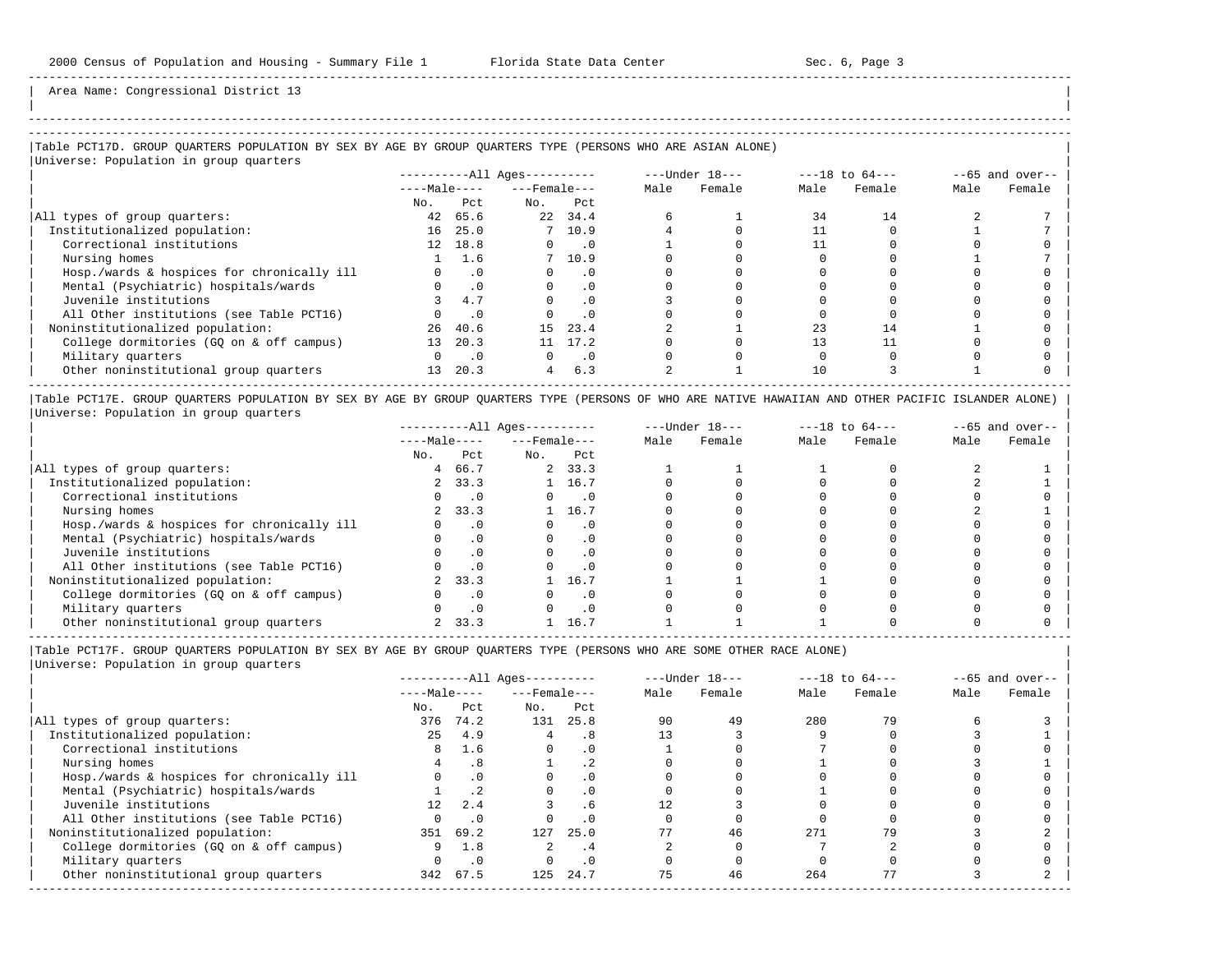| | -----------------------------------------------------------------------------------------------------------------------------------------------------

Area Name: Congressional District 13

# |Table PCT17G. GROUP QUARTERS POPULATION BY SEX BY AGE BY GROUP QUARTERS TYPE (PERSONS OF WHO REPORT TWO OR MORE RACES) |

|Universe: Population in group quarters |

|                                            | $------All Aqes------$ |           |                    |           | $---Under 18---$ | $---18$ to $64---$ |      | $--65$ and over-- |      |        |
|--------------------------------------------|------------------------|-----------|--------------------|-----------|------------------|--------------------|------|-------------------|------|--------|
|                                            | $---Male---$           |           | $---$ Female $---$ |           | Male             | Female             | Male | Female            | Male | Female |
|                                            | No.                    | Pct       | No.                | Pct       |                  |                    |      |                   |      |        |
| All types of group quarters:               | 71                     | 71.0      | 29                 | 29.0      |                  | 10                 | 51   |                   |      |        |
| Institutionalized population:              | 27                     | 27.0      |                    | 10 10.0   |                  |                    | 21   |                   |      |        |
| Correctional institutions                  | 21                     | 21.0      |                    | 1.0       |                  |                    | 2.1  |                   |      |        |
| Nursing homes                              | 2                      | 2.0       | 6                  | 6.0       |                  |                    |      |                   |      |        |
| Hosp./wards & hospices for chronically ill |                        | .0        |                    | $\cdot$ 0 |                  |                    |      |                   |      |        |
| Mental (Psychiatric) hospitals/wards       |                        |           |                    | 1.0       |                  |                    |      |                   |      |        |
| Juvenile institutions                      |                        | 4.0       |                    | 2.0       |                  |                    |      |                   |      |        |
| All Other institutions (see Table PCT16)   |                        | $\cdot$ 0 |                    | $\cdot$ 0 |                  |                    |      |                   |      |        |
| Noninstitutionalized population:           | 44                     | 44.0      | 19                 | 19.0      |                  |                    | 30   |                   |      |        |
| College dormitories (GO on & off campus)   |                        | 1.0       |                    | . 0       |                  |                    |      |                   |      |        |
| Military quarters                          |                        | $\cdot$ 0 |                    | $\cdot$ 0 |                  |                    |      |                   |      |        |
| Other noninstitutional group quarters      | 43                     | 43.0      | 19                 | 19.0      |                  |                    | 29   |                   |      |        |
|                                            |                        |           |                    |           |                  |                    |      |                   |      |        |

|Table PCT17H. GROUP QUARTERS POPULATION BY SEX BY AGE BY GROUP QUARTERS TYPE (PERSONS OF ANY RACE WHO ARE HISPANIC OR LATINO) | |Universe: Population in group quarters |

|                                            |              | $------All Aqes------$ |                    |           |      | $---Under 18---$ | $---18$ to $64---$ |        | $--65$ and over-- |        |
|--------------------------------------------|--------------|------------------------|--------------------|-----------|------|------------------|--------------------|--------|-------------------|--------|
|                                            | $---Male---$ |                        | $---$ Female $---$ |           | Male | Female           | Male               | Female | Male              | Female |
|                                            | No.          | Pct                    | No.                | Pct       |      |                  |                    |        |                   |        |
| All types of group quarters:               | 1,809        | 71.3                   | 728                | 28.7      | 419  | 293              | 1,355              | 409    | 35                | 26     |
| Institutionalized population:              | 385          | 15.2                   | 44                 | 1.7       | 48   |                  | 318                | 15     | 19                | 21     |
| Correctional institutions                  | 316          | 12.5                   |                    | . 2       |      |                  | 311                |        |                   |        |
| Nursing homes                              | 19           |                        | 26                 | 1.0       |      |                  |                    |        | 16                | 21     |
| Hosp./wards & hospices for chronically ill |              |                        |                    | . 0       |      |                  |                    |        |                   |        |
| Mental (Psychiatric) hospitals/wards       |              |                        |                    |           |      |                  |                    |        |                   |        |
| Juvenile institutions                      | 48           | 1.9                    | 12 <sub>1</sub>    |           |      |                  |                    |        |                   |        |
| All Other institutions (see Table PCT16)   |              |                        |                    |           |      |                  |                    |        |                   |        |
| Noninstitutionalized population:           | 1,424        | 56.1                   | 684                | 27.0      | 371  | 285              | 1,037              | 394    | 16                |        |
| College dormitories (GO on & off campus)   | 21           | .8                     | 16                 | . 6       |      |                  | 19                 | 15     |                   |        |
| Military quarters                          |              | $\cdot$ 0              |                    | $\cdot$ 0 |      |                  |                    |        |                   |        |
| Other noninstitutional group quarters      | 1,403        | 55.3                   | 668                | 26.3      | 369  | 284              | 1,018              | 379    | 16                |        |

-----------------------------------------------------------------------------------------------------------------------------------------------------

|                                            | $------All Aqes------$ |             |                    | $---Under 18---$ | $---18$ to $64---$ |        | $--65$ and over-- |        |       |        |
|--------------------------------------------|------------------------|-------------|--------------------|------------------|--------------------|--------|-------------------|--------|-------|--------|
|                                            | $---Male---$           |             | $---$ Female $---$ |                  | Male               | Female | Male              | Female | Male  | Female |
|                                            | No.                    | Pct         | No.                | Pct              |                    |        |                   |        |       |        |
| All types of group quarters:               | 4,001                  | 39.5        | 6,136              | 60.5             | 193                | 93     | 1,770             | 725    | 2,038 | 5,318  |
| Institutionalized population:              | 2,951                  | 29.1        | 5,127              | 50.6             | 124                | 40     | 1,011             | 304    | 1,816 | 4,783  |
| Correctional institutions                  | 854                    | 8.4         | 140                | 1.4              | 15                 |        | 838               | 140    |       |        |
| Nursing homes                              | 1,936                  | 19.1        | 4,882              | 48.2             |                    |        | 136               | 140    | 1,800 | 4,742  |
| Hosp./wards & hospices for chronically ill | <sup>n</sup>           | $\cdot$ 0   |                    | $\cdot$ 0        |                    |        |                   |        |       |        |
| Mental (Psychiatric) hospitals/wards       | 24                     | $\cdot$ 2   | 48                 | . 5              |                    |        | 13                |        |       | 32     |
| Juvenile institutions                      | 113                    | 1.1         | 26                 | $\cdot$ 3        | 105                | 2.6    |                   |        |       |        |
| All Other institutions (see Table PCT16)   | 2.4                    | $\cdot$ . 2 | 31                 |                  |                    |        | 16                |        |       |        |
| Noninstitutionalized population:           | 1,050                  | 10.4        | 1,009              | 10.0             | 69                 | 53     | 759               | 421    | 222   | 535    |
| College dormitories (GO on & off campus)   | 293                    | 2.9         | 274                | 2.7              |                    |        | 288               | 263    |       |        |
| Military quarters                          |                        |             |                    | $\cdot$ 0        |                    |        | 11                |        |       |        |
| Other noninstitutional group quarters      | 746                    | 7.4         | 733                | 7.2              | 64                 | 49     | 460               | 156    | 222   | 528    |
|                                            |                        |             |                    |                  |                    |        |                   |        |       |        |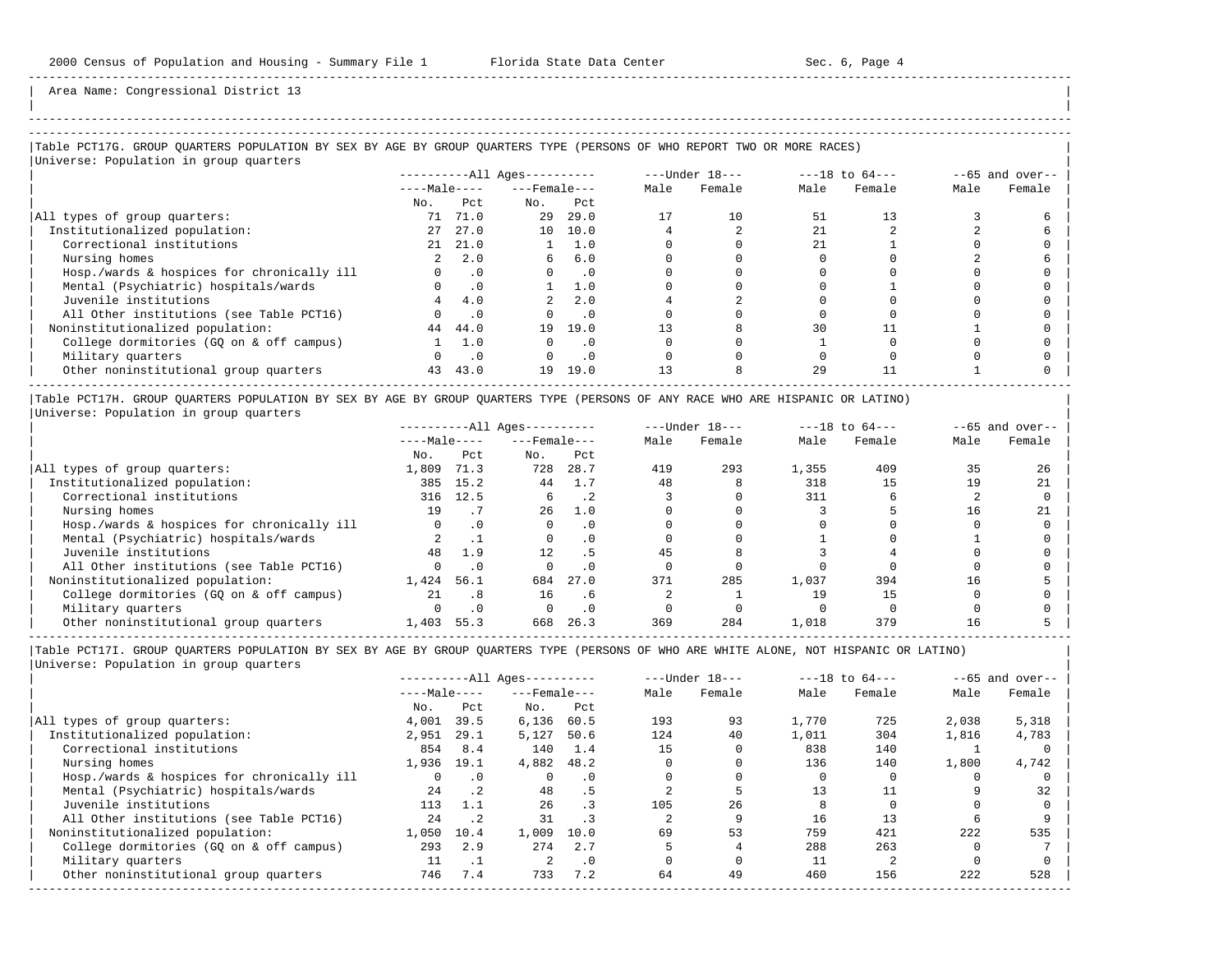Area Name: Congressional District 14

| Table PCT16. GROUP OUARTERS POPULATION BY GROUP OUARTERS TYPE         |              |                                                    |          |
|-----------------------------------------------------------------------|--------------|----------------------------------------------------|----------|
| Universe: Population in group quarters                                |              |                                                    |          |
|                                                                       |              |                                                    |          |
| Total Group Quarters Population                                       | 12,699       |                                                    |          |
| Institutionalized population:                                         | 8,720        | Noninstitutionalized population:                   | 3,979    |
| Correctional institutions:                                            | 2,965        | College dormitories (college GQ on and off campus) | 238      |
| Federal prisons and detention centers                                 | $\Omega$     | Military quarters:                                 | 16       |
| Halfway houses                                                        | $\Omega$     | On base:                                           | 6        |
| Local jails, police lockups, etc.                                     | 1,416        | Barracks and other GO for military personnel       | 6        |
| Military disciplinary barracks                                        | $\Omega$     | Transient quarters for temporary residents         | $\Omega$ |
| State prisons                                                         | 1,468        | Military ships                                     | 10       |
| Other types of correctional institutions                              | 81           | Group homes:                                       | 218      |
| Nursing homes                                                         | 5,262        | Homes or halfway houses for drug/alcohol abuse     | 13       |
| Hospitals/wards, hospices, and schools for the handicapped:           | 141          | Homes for the mentally ill                         | 85       |
| Hospitals/wards and hospices for chronically ill:                     | 6            | Homes for the mentally retarded                    | 64       |
| Hospices or homes for chronically ill                                 | б.           | Homes for the physically handicapped               | $\Omega$ |
| Military hospitals or wards for chronically ill                       | $\Omega$     | Other group homes                                  | 56       |
| Other hospitals or wards for chronically ill                          | $\Omega$     | Religious group quarters                           | 14       |
| Hospitals or wards for drug/alcohol abuse                             | 11           | Workers' dormitories:                              | 1,898    |
| Mental (Psychiatric) hospitals or wards                               | 123          | Agriculture workers' dormitories on farms          | 1,894    |
| Schools, hospitals, or wards for the mentally retarded                | $\Omega$     | Job Corps and vocational training facilities       | $\Omega$ |
| Schools, hospitals, or wards for the physically handicapped:          | $\Omega$     | Other workers' dormitories                         |          |
| Institutions for the deaf                                             | $\Omega$     | Crews of maritime vessels                          |          |
| Institutions for the blind                                            | $\Omega$     | Other nonhousehold living situations               | 559      |
| Orthopedic wards/institutions for the physically handicapped          | $\Omega$     | Other noninstitutional group quarters              | 1,036    |
| Wards in general hospitals for patients with no usual home elsewhere  | $\mathbf{1}$ |                                                    |          |
| Wards in military hospitls for patients with no usual home elsewhere  | $\Omega$     |                                                    |          |
| Juvenile institutions:                                                | 352          |                                                    |          |
| Long-term care:                                                       | 85           |                                                    |          |
| Homes for abused, dependent, and neglected children                   | 56           |                                                    |          |
| Residential treatment centers for emotionally disturbed children      | $\Omega$     |                                                    |          |
| Training schools for juvenile delinquents                             | 29           |                                                    |          |
| Short-term care, detention or diagnostic centers for delinguent chdrn | 102          |                                                    |          |
| Type of juvenile institution unknown                                  | 165          |                                                    |          |

|Table PCT17. GROUP QUARTERS POPULATION BY SEX BY AGE BY GROUP QUARTERS TYPE |

| Universe: Population in group quarters |  |
|----------------------------------------|--|
|                                        |  |

|                                            |              |           | $------All Aqes------$ |           |      | $---Under 18---$ |       | $---18$ to $64---$ |       | $--65$ and over-- |
|--------------------------------------------|--------------|-----------|------------------------|-----------|------|------------------|-------|--------------------|-------|-------------------|
|                                            | $---Male---$ |           | $---$ Female $---$     |           | Male | Female           | Male  | Female             | Male  | Female            |
|                                            | No.          | Pct       | No.                    | Pct       |      |                  |       |                    |       |                   |
| All types of group quarters:               | 7,196        | 56.7      | 5,503                  | 43.3      | 584  | 254              | 5,049 | 1,199              | 1,563 | 4,050             |
| Institutionalized population:              | 4,576        | 36.0      | 4,144                  | 32.6      | 293  | 55               | 2,857 | 362                | 1,426 | 3,727             |
| Correctional institutions                  | 2,731 21.5   |           | 234                    | 1.8       | 20   |                  | 2,696 | 234                | 15    |                   |
| Nursing homes                              | 1,480        | 11.7      | 3,782                  | 29.8      |      |                  | 93    | 94                 | 1,387 | 3,688             |
| Hosp./wards & hospices for chronically ill |              | $\cdot$ 0 |                        | $\cdot$ 0 |      |                  |       |                    |       |                   |
| Mental (Psychiatric) hospitals/wards       | 59           | . 5       | 64                     | . 5       | 12   |                  | 24    | 18                 | 23    | 35                |
| Juvenile institutions                      | 298          | 2.3       | 54                     | .4        | 257  | 41               | 41    |                    |       |                   |
| All Other institutions (see Table PCT16)   |              |           |                        | $\cdot$ 0 |      |                  |       |                    |       |                   |
| Noninstitutionalized population:           | 2,620        | 20.6      | 1,359                  | 10.7      | 291  | 199              | 2,192 | 837                | 137   | 323               |
| College dormitories (GO on & off campus)   | 108          | . 9       | 130                    | 1.0       |      |                  | 107   | 127                |       |                   |
| Military quarters                          | 12           | $\cdot$ 1 |                        | $\cdot$ 0 |      |                  | 12    |                    |       |                   |
| Other noninstitutional group quarters      | 2,500        | 19.7      | 1,225                  | 9.6       | 290  | 196              | 2,073 | 706                | 137   | 323               |
|                                            |              |           |                        |           |      |                  |       |                    |       |                   |

-----------------------------------------------------------------------------------------------------------------------------------------------------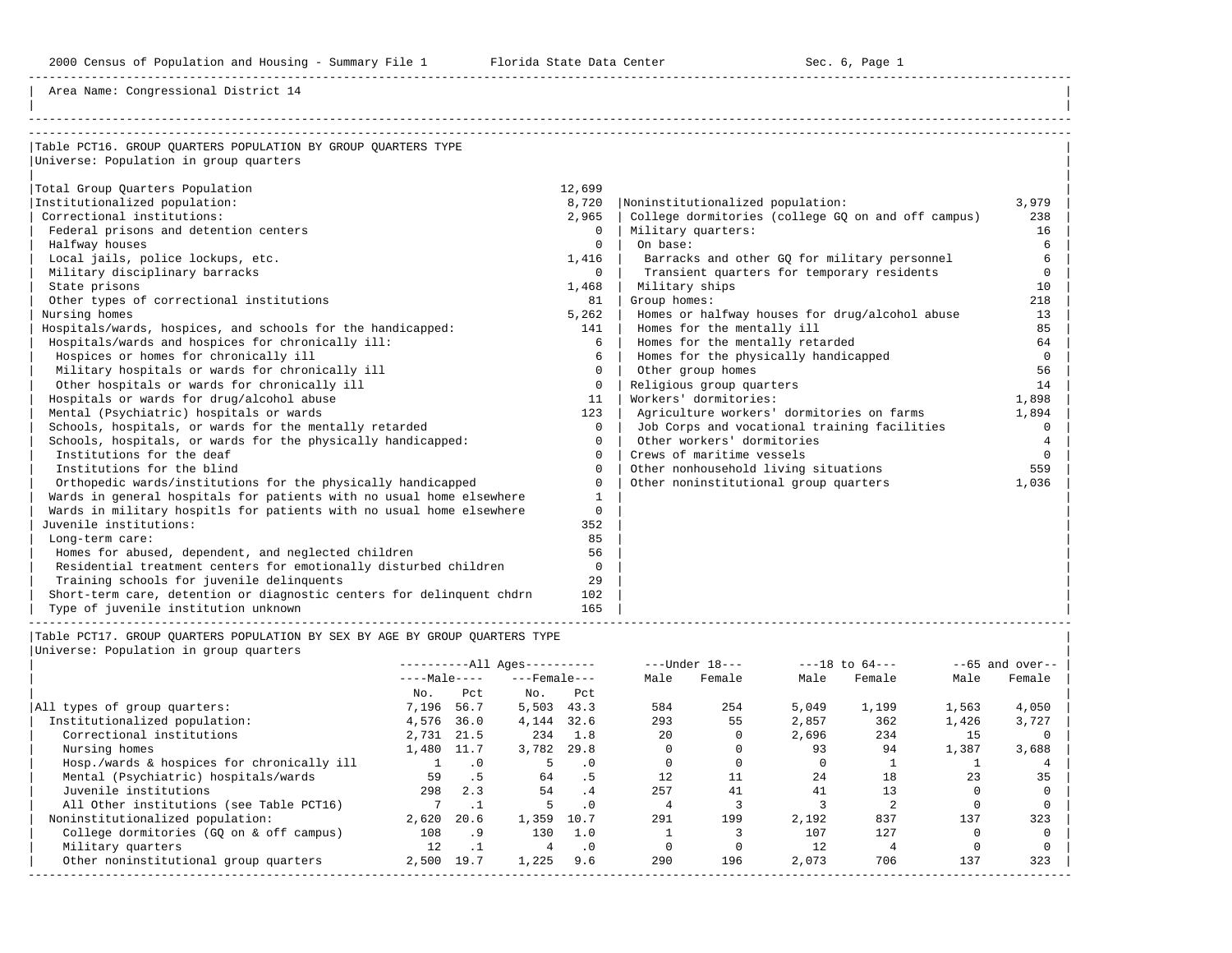| | -----------------------------------------------------------------------------------------------------------------------------------------------------

Area Name: Congressional District 14

### ----------------------------------------------------------------------------------------------------------------------------------------------------- |Table PCT17A. GROUP QUARTERS POPULATION BY SEX BY AGE BY GROUP QUARTERS TYPE (PERSONS WHO ARE WHITE ALONE) |

|Universe: Population in group quarters |

|                                            | $------All Aqes------$ |           |                    |           |      | $---Under 18---$ | $---18$ to $64---$ |        | $--65$ and over-- |        |
|--------------------------------------------|------------------------|-----------|--------------------|-----------|------|------------------|--------------------|--------|-------------------|--------|
|                                            | $---Male---$           |           | $---$ Female $---$ |           | Male | Female           | Male               | Female | Male              | Female |
|                                            | No.                    | Pct.      | No.                | Pct       |      |                  |                    |        |                   |        |
| All types of group quarters:               | 4,534                  | 48.2      | 4,871              | 51.8      | 300  | 134              | 2,745              | 790    | 1,489             | 3,947  |
| Institutionalized population:              | 3,222                  | 34.3      | 3,933              | 41.8      | 170  | 23               | 1,677              | 272    | 1,375             | 3,638  |
| Correctional institutions                  | 1,573                  | 16.7      | 169                | 1.8       | 10   |                  | 1,553              | 169    | 10                |        |
| Nursing homes                              | 1,421                  | 15.1      | 3,681              | 39.1      |      |                  | 80                 | 82     | 1,341             | 3,599  |
| Hosp./wards & hospices for chronically ill |                        | $\cdot$ 0 |                    | . 0       |      |                  |                    |        |                   |        |
| Mental (Psychiatric) hospitals/wards       | 54                     | .6        | 61                 | . 6       | 10   | 10               | 21                 | 16     | 23                | 35     |
| Juvenile institutions                      | 166                    | 1.8       | 13                 |           | 146  | 10               | 2.0                |        |                   |        |
| All Other institutions (see Table PCT16)   |                        |           |                    |           |      |                  |                    |        |                   |        |
| Noninstitutionalized population:           | 1,312                  | 14.0      | 938                | 10.0      | 130  | 111              | 1,068              | 518    | 114               | 309    |
| College dormitories (GO on & off campus)   | 98                     | 1.0       | 102                | 1.1       |      |                  | 97                 | 99     |                   |        |
| Military quarters                          | 10                     |           |                    | $\cdot$ 0 |      |                  | 10                 |        |                   |        |
| Other noninstitutional group quarters      | 1,204                  | 12.8      | 834                | 8.9       | 129  | 108              | 961                | 417    | 114               | 309    |
|                                            |                        |           |                    |           |      |                  |                    |        |                   |        |

|Table PCT17B. GROUP QUARTERS POPULATION BY SEX BY AGE BY GROUP QUARTERS TYPE (PERSONS WHO ARE BLACK OR AFRICAN AMERICAN ALONE) | |Universe: Population in group quarters |

|                                            |              |           | $------All Ages------$ |           |      | $---Under 18---$ | $---18$ to $64---$ |        | $--65$ and over-- |        |
|--------------------------------------------|--------------|-----------|------------------------|-----------|------|------------------|--------------------|--------|-------------------|--------|
|                                            | $---Male---$ |           | $---$ Female $---$     |           | Male | Female           | Male               | Female | Male              | Female |
|                                            | No.          | Pct       | No.                    | Pct       |      |                  |                    |        |                   |        |
| All types of group quarters:               | 1,430        | 80.5      | 347                    | 19.5      | 104  | 29               | 1,270              | 232    | 56                | 86     |
| Institutionalized population:              | 1,203        | 67.7      | 162                    | 9.1       | 86   | 8                | 1,073              | 75     | 44                | 79     |
| Correctional institutions                  | 1,059        | 59.6      | 60                     | 3.4       |      |                  | 1,047              | 60     |                   |        |
| Nursing homes                              | 51           | 2.9       | 90                     | 5.1       |      |                  |                    |        | 39                | 79     |
| Hosp./wards & hospices for chronically ill |              | $\cdot$ 0 |                        |           |      |                  |                    |        |                   |        |
| Mental (Psychiatric) hospitals/wards       |              |           |                        |           |      |                  |                    |        |                   |        |
| Juvenile institutions                      | 89           | 5.0       |                        |           |      |                  |                    |        |                   |        |
| All Other institutions (see Table PCT16)   |              | . 0       |                        | $\cdot$ 0 |      |                  |                    |        |                   |        |
| Noninstitutionalized population:           | 227          | 12.8      | 185                    | 10.4      | 18   | 21               | 197                | 157    |                   |        |
| College dormitories (GQ on & off campus)   |              |           | 16                     | . 9       |      |                  |                    | 16     |                   |        |
| Military quarters                          |              | $\cdot$ 0 |                        |           |      |                  |                    |        |                   |        |
| Other noninstitutional group quarters      | 224          | 12.6      | 167                    | 9.4       |      | 21               | 194                | 139    |                   |        |

-----------------------------------------------------------------------------------------------------------------------------------------------------

|                                            |                 |           | $------All Ages------$ |           |      | $---Under 18---$ |      | $---18$ to $64---$ |      | $- -65$ and over-- |
|--------------------------------------------|-----------------|-----------|------------------------|-----------|------|------------------|------|--------------------|------|--------------------|
|                                            | $---Male---$    |           | $---$ Female $---$     |           | Male | Female           | Male | Female             | Male | Female             |
|                                            | No.             | Pct       | No.                    | Pct       |      |                  |      |                    |      |                    |
| All types of group quarters:               | 23              | 71.9      |                        | 9 28.1    |      |                  | 2.1  |                    |      |                    |
| Institutionalized population:              | 13              | 40.6      |                        | 6.3       |      |                  |      |                    |      |                    |
| Correctional institutions                  |                 | 10 31.3   |                        | 6.3       |      |                  |      |                    |      |                    |
| Nursing homes                              |                 | 3.1       |                        | . 0       |      |                  |      |                    |      |                    |
| Hosp./wards & hospices for chronically ill |                 |           |                        | . 0       |      |                  |      |                    |      |                    |
| Mental (Psychiatric) hospitals/wards       |                 | $\cdot$ 0 |                        | $\cdot$ 0 |      |                  |      |                    |      |                    |
| Juvenile institutions                      |                 | 6.3       |                        | $\cdot$ 0 |      |                  |      |                    |      |                    |
| All Other institutions (see Table PCT16)   |                 |           |                        | . 0       |      |                  |      |                    |      |                    |
| Noninstitutionalized population:           | 10 <sup>1</sup> | 31.3      |                        | 21.9      |      |                  |      |                    |      |                    |
| College dormitories (GQ on & off campus)   |                 | $\cdot$ 0 |                        | . 0       |      |                  |      |                    |      |                    |
| Military quarters                          |                 |           |                        | . 0       |      |                  |      |                    |      |                    |
| Other noninstitutional group quarters      | 10 <sup>1</sup> | 31.3      |                        | 21.9      |      |                  |      |                    |      |                    |
|                                            |                 |           |                        |           |      |                  |      |                    |      |                    |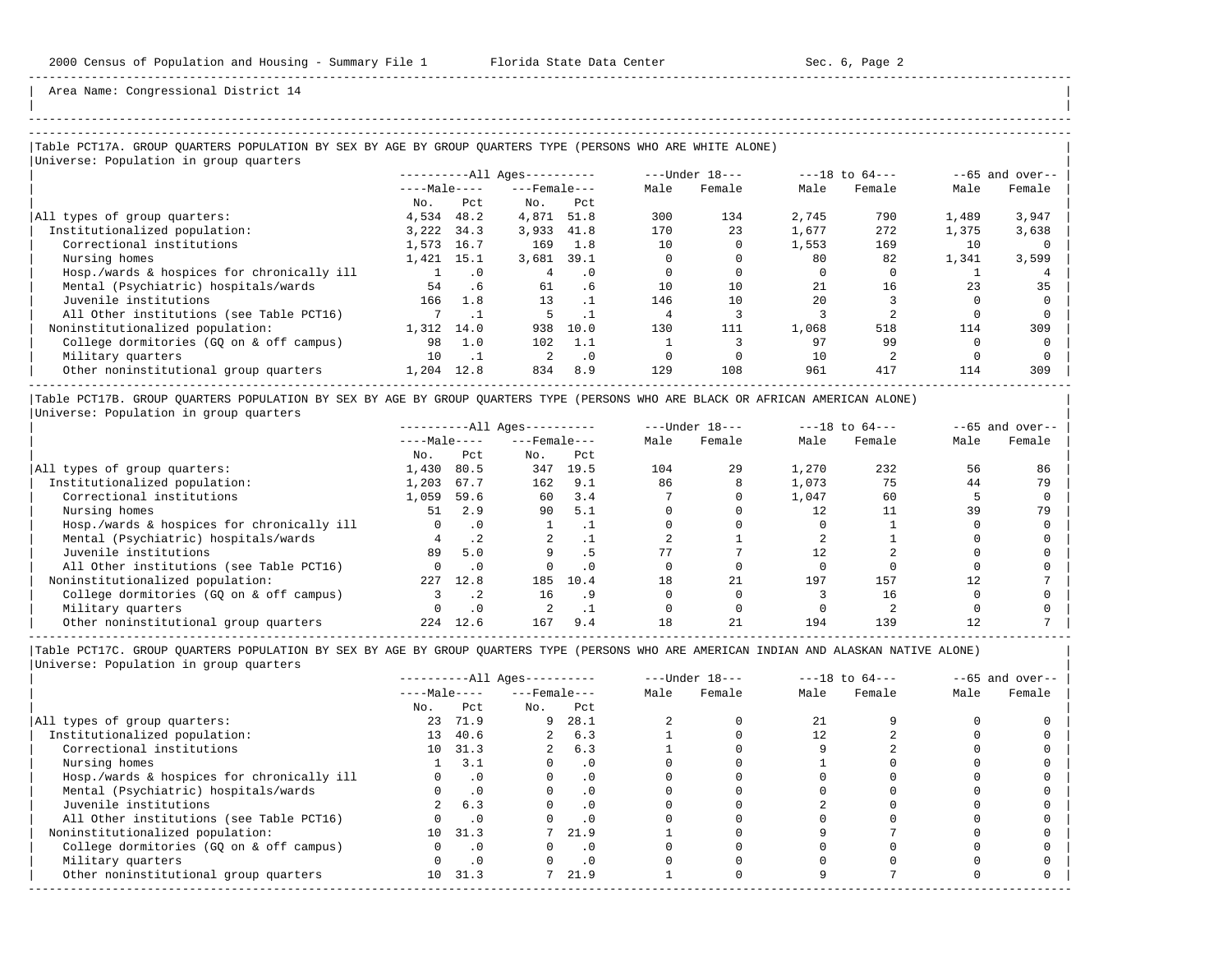-----------------------------------------------------------------------------------------------------------------------------------------------------

Area Name: Congressional District 14

## |Table PCT17D. GROUP QUARTERS POPULATION BY SEX BY AGE BY GROUP QUARTERS TYPE (PERSONS WHO ARE ASIAN ALONE) |

|Universe: Population in group quarters |

|                                            |              |           | $------All Aqes------$ |           |      | $---Under 18---$ |      | $---18$ to $64---$ |      | $--65$ and over-- |
|--------------------------------------------|--------------|-----------|------------------------|-----------|------|------------------|------|--------------------|------|-------------------|
|                                            | $---Male---$ |           | $---$ Female $---$     |           | Male | Female           | Male | Female             | Male | Female            |
|                                            | No.          | Pct       | No.                    | Pct       |      |                  |      |                    |      |                   |
| All types of group quarters:               | 8            | 47.1      | 9                      | 52.9      |      |                  |      |                    |      |                   |
| Institutionalized population:              | 4            | 23.5      | 6                      | 35.3      |      |                  |      |                    |      |                   |
| Correctional institutions                  |              | 3 17.6    |                        | 5.9       |      |                  |      |                    |      |                   |
| Nursing homes                              |              | 5.9       | 5.                     | 29.4      |      |                  |      |                    |      |                   |
| Hosp./wards & hospices for chronically ill |              | $\cdot$ 0 |                        | . 0       |      |                  |      |                    |      |                   |
| Mental (Psychiatric) hospitals/wards       |              | $\cdot$ 0 |                        | $\cdot$ 0 |      |                  |      |                    |      |                   |
| Juvenile institutions                      |              | $\cdot$ 0 |                        | $\cdot$ 0 |      |                  |      |                    |      |                   |
| All Other institutions (see Table PCT16)   |              |           |                        |           |      |                  |      |                    |      |                   |
| Noninstitutionalized population:           | 4            | 23.5      |                        | 17.6      |      |                  |      |                    |      |                   |
| College dormitories (GQ on & off campus)   |              | 2 11.8    |                        | 5.9       |      |                  |      |                    |      |                   |
| Military quarters                          |              | $\cdot$ 0 |                        | . 0       |      |                  |      |                    |      |                   |
| Other noninstitutional group quarters      |              | 2 11.8    | $\overline{2}$         | 11.8      |      |                  |      |                    |      |                   |

|Table PCT17E. GROUP QUARTERS POPULATION BY SEX BY AGE BY GROUP QUARTERS TYPE (PERSONS OF WHO ARE NATIVE HAWAIIAN AND OTHER PACIFIC ISLANDER ALONE) | |Universe: Population in group quarters |

|                                            |              |     | $------All Aqes------$ |     |      | $---Under 18---$ |      | $---18$ to $64---$ |      | $--65$ and over-- |
|--------------------------------------------|--------------|-----|------------------------|-----|------|------------------|------|--------------------|------|-------------------|
|                                            | $---Male---$ |     | $---$ Female $---$     |     | Male | Female           | Male | Female             | Male | Female            |
|                                            | No.          | Pct | No.                    | Pct |      |                  |      |                    |      |                   |
| All types of group quarters:               |              |     |                        |     |      |                  |      |                    |      |                   |
| Institutionalized population:              |              |     |                        |     |      |                  |      |                    |      |                   |
| Correctional institutions                  |              |     |                        |     |      |                  |      |                    |      |                   |
| Nursing homes                              |              |     |                        |     |      |                  |      |                    |      |                   |
| Hosp./wards & hospices for chronically ill |              |     |                        |     |      |                  |      |                    |      |                   |
| Mental (Psychiatric) hospitals/wards       |              |     |                        |     |      |                  |      |                    |      |                   |
| Juvenile institutions                      |              |     |                        |     |      |                  |      |                    |      |                   |
| All Other institutions (see Table PCT16)   |              |     |                        |     |      |                  |      |                    |      |                   |
| Noninstitutionalized population:           |              |     |                        |     |      |                  |      |                    |      |                   |
| College dormitories (GO on & off campus)   |              |     |                        |     |      |                  |      |                    |      |                   |
| Military quarters                          |              |     |                        |     |      |                  |      |                    |      |                   |
| Other noninstitutional group quarters      |              |     |                        |     |      |                  |      |                    |      |                   |

----------------------------------------------------------------------------------------------------------------------------------------------------- |Table PCT17F. GROUP QUARTERS POPULATION BY SEX BY AGE BY GROUP QUARTERS TYPE (PERSONS WHO ARE SOME OTHER RACE ALONE) |

| Male<br>Female |        | $---18$ to $64---$ | $---Under 18---$ |      |           | $------All Ages------$ |           |              |                                            |
|----------------|--------|--------------------|------------------|------|-----------|------------------------|-----------|--------------|--------------------------------------------|
|                | Female | Male               | Female           | Male |           | $---$ Female $---$     |           | $---Male---$ |                                            |
|                |        |                    |                  |      | Pct       | No.                    | Pct       | No.          |                                            |
| 14             | 111    | 816                | 61               | 123  | 15.6      | 176                    | 84.4      | 953          | All types of group quarters:               |
|                |        | 24                 | 18               | 25   | 2.4       | 27                     | 4.8       | 54           | Institutionalized population:              |
|                |        | 18                 |                  |      | $\cdot$ 0 | $\Omega$               | 1.6       | 18           | Correctional institutions                  |
|                |        |                    |                  |      | .2        |                        | . 4       |              | Nursing homes                              |
|                |        |                    |                  |      | . 0       |                        | $\cdot$ 0 |              | Hosp./wards & hospices for chronically ill |
|                |        |                    |                  |      |           |                        |           |              | Mental (Psychiatric) hospitals/wards       |
|                |        |                    | 18               | 2.5  | 2.1       | 2.4                    | 2.7       | 30           | Juvenile institutions                      |
|                |        |                    |                  |      | . 0       |                        | $\cdot$ 0 |              | All Other institutions (see Table PCT16)   |
|                | 104    | 792                | 43               | 98   | 13.2      | 149                    | 79.6      | 899          | Noninstitutionalized population:           |
|                |        |                    |                  |      |           |                        | $\cdot$ 0 |              | College dormitories (GO on & off campus)   |
|                |        |                    |                  |      | . 0       |                        | $\cdot$ 0 |              | Military quarters                          |
|                | 102    | 792                | 43               | 98   | 13.0      | 147                    | 79.6      | 899          | Other noninstitutional group quarters      |
|                |        |                    |                  |      |           |                        |           |              |                                            |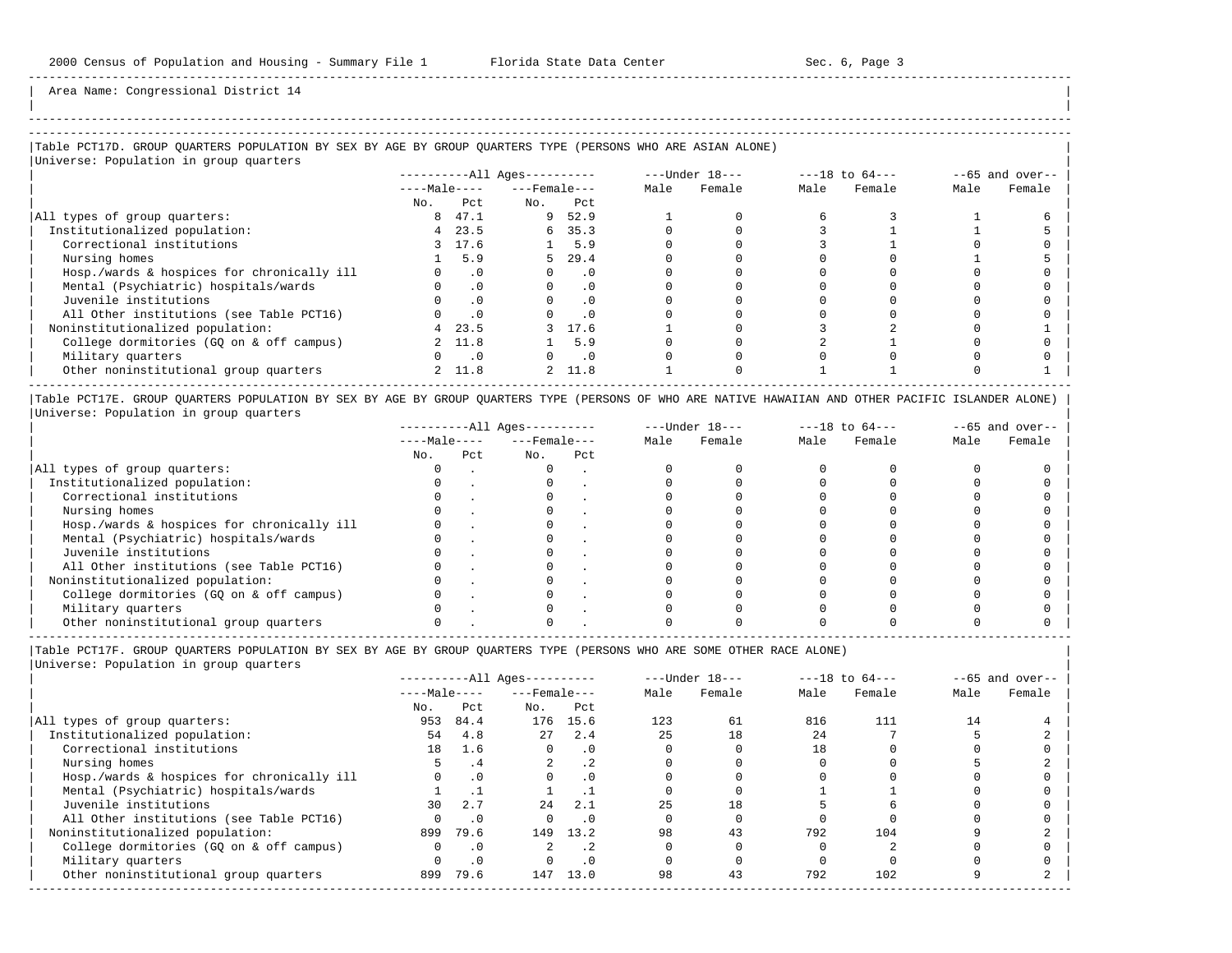| | -----------------------------------------------------------------------------------------------------------------------------------------------------

Area Name: Congressional District 14

|Table PCT17G. GROUP QUARTERS POPULATION BY SEX BY AGE BY GROUP QUARTERS TYPE (PERSONS OF WHO REPORT TWO OR MORE RACES) | |<br>|Universe: Population in group quarters

| $10F$ and $10F$ and $10F$ and $10F$        |              |           | $------All \text{Aqes}---$ |           |      | ---Under 18--- |      | $---18$ to $64---$ |      | $--65$ and over-- |
|--------------------------------------------|--------------|-----------|----------------------------|-----------|------|----------------|------|--------------------|------|-------------------|
|                                            | $---Male---$ |           | $---$ Female $---$         |           | Male | Female         | Male | Female             | Male | Female            |
|                                            | No.          | Pct.      | No.                        | Pct       |      |                |      |                    |      |                   |
| All types of group quarters:               | 248          | 73.2      | 91                         | 26.8      | 54   | 30             | 191  | 54                 |      |                   |
| Institutionalized population:              | 80           | 23.6      | 14                         | 4.1       |      | 6              | 68   |                    |      |                   |
| Correctional institutions                  | 68           | 20.1      | $\overline{a}$             | . 6       |      |                | 66   |                    |      |                   |
| Nursing homes                              |              |           | 4                          | 1.2       |      |                |      |                    |      |                   |
| Hosp./wards & hospices for chronically ill | $\Omega$     | $\cdot$ 0 | $\Omega$                   | $\cdot$ 0 |      |                |      |                    |      |                   |
| Mental (Psychiatric) hospitals/wards       |              |           |                            | $\cdot$ 0 |      |                |      |                    |      |                   |
| Juvenile institutions                      | 11           | 3.2       |                            | 2.4       |      |                |      |                    |      |                   |
| All Other institutions (see Table PCT16)   |              | $\cdot$ 0 |                            | $\cdot$ 0 |      |                |      |                    |      |                   |
| Noninstitutionalized population:           | 168          | 49.6      | 77                         | 22.7      | 43   | 2.4            | 123  | 49                 |      |                   |
| College dormitories (GQ on & off campus)   | 5.           | 1.5       |                            | 2.7       |      |                |      |                    |      |                   |
| Military quarters                          |              | .6        |                            | $\cdot$ 0 |      |                |      |                    |      |                   |
| Other noninstitutional group quarters      | 161          | 47.5      | 68                         | 20.1      | 43   | 24             | 116  | 40                 |      |                   |
|                                            |              |           |                            |           |      |                |      |                    |      |                   |

|Table PCT17H. GROUP QUARTERS POPULATION BY SEX BY AGE BY GROUP QUARTERS TYPE (PERSONS OF ANY RACE WHO ARE HISPANIC OR LATINO) | |Universe: Population in group quarters |

|                                            |              |      | $------All Aqes------$ |           |      | $---Under 18---$ |       | $---18$ to $64---$ |      | $--65$ and over-- |
|--------------------------------------------|--------------|------|------------------------|-----------|------|------------------|-------|--------------------|------|-------------------|
|                                            | $---Male---$ |      | $---$ Female $---$     |           | Male | Female           | Male  | Female             | Male | Female            |
|                                            | No.          | Pct  | No.                    | Pct       |      |                  |       |                    |      |                   |
| All types of group quarters:               | 2,291        | 78.9 | 611                    | 21.1      | 319  | 190              | 1,933 | 377                | 39   | 44                |
| Institutionalized population:              | 529          | 18.2 | 95                     | 3.3       | 66   | 26               | 438   | 32                 | 25   | 37                |
| Correctional institutions                  | 427          | 14.7 | 18                     | . 6       |      |                  | 420   | 18                 |      |                   |
| Nursing homes                              | 21           |      | 39                     | 1.3       |      |                  |       |                    | 20   | 37                |
| Hosp./wards & hospices for chronically ill |              | . 0  |                        |           |      |                  |       |                    |      |                   |
| Mental (Psychiatric) hospitals/wards       |              |      |                        | . 0       |      |                  |       |                    |      |                   |
| Juvenile institutions                      | 79           | 2.7  | 36                     | 1.2       | 64   | 26               |       | 10                 |      |                   |
| All Other institutions (see Table PCT16)   |              | . 0  |                        |           |      |                  |       |                    |      |                   |
| Noninstitutionalized population:           | 1,762        | 60.7 | 516                    | 17.8      | 253  | 164              | 1,495 | 345                | 14   |                   |
| College dormitories (GO on & off campus)   | 10           |      | 12                     | . 4       |      |                  |       | 12                 |      |                   |
| Military quarters                          |              |      |                        | $\cdot$ 0 |      |                  |       |                    |      |                   |
| Other noninstitutional group quarters      | 1,752        | 60.4 | 504                    | 17.4      | 253  | 164              | 1,485 | 333                |      |                   |

-----------------------------------------------------------------------------------------------------------------------------------------------------

|                                            | $------All Aqes------$ |           |                    |           |      | $---Under 18---$ | $---18$ to $64---$ |        | $--65$ and over-- |        |
|--------------------------------------------|------------------------|-----------|--------------------|-----------|------|------------------|--------------------|--------|-------------------|--------|
|                                            | $---Male---$           |           | $---$ Female $---$ |           | Male | Female           | Male               | Female | Male              | Female |
|                                            | No.                    | Pct       | No.                | Pct       |      |                  |                    |        |                   |        |
| All types of group quarters:               | 3,433                  | 43.2      | 4,516              | 56.8      | 155  | 35               | 1,811              | 571    | 1,467             | 3,910  |
| Institutionalized population:              | 2,818                  | 35.5      | 3,876              | 48.8      | 136  | 21               | 1,326              | 250    | 1,356             | 3,605  |
| Correctional institutions                  | 1,226 15.4             |           | 152                | 1.9       |      |                  | 1,212              | 152    | h                 |        |
| Nursing homes                              | 1,405                  | 17.7      | 3,646              | 45.9      |      |                  | 79                 | 80     | 1,326             | 3,566  |
| Hosp./wards & hospices for chronically ill |                        | $\cdot$ 0 | 4                  |           |      |                  |                    |        |                   |        |
| Mental (Psychiatric) hospitals/wards       | 53                     | .7        | 61                 | .8        | 10   | 10               | 20                 | 16     | 23                | 35     |
| Juvenile institutions                      | 126                    | 1.6       | 9                  |           | 114  |                  |                    |        |                   |        |
| All Other institutions (see Table PCT16)   |                        |           |                    |           |      |                  |                    |        |                   |        |
| Noninstitutionalized population:           | 615                    | 7.7       | 640                | 8.1       | 19   | 14               | 485                | 321    | 111               | 305    |
| College dormitories (GO on & off campus)   | 91                     | 1.1       | 100                | 1.3       |      |                  | 90                 | 97     |                   |        |
| Military quarters                          | 10                     | $\cdot$ 1 |                    | $\cdot$ 0 |      |                  | 10                 |        |                   |        |
| Other noninstitutional group quarters      | 514                    | 6.5       | 538                | 6.8       | 18   |                  | 385                | 222    | 111               | 305    |
|                                            |                        |           |                    |           |      |                  |                    |        |                   |        |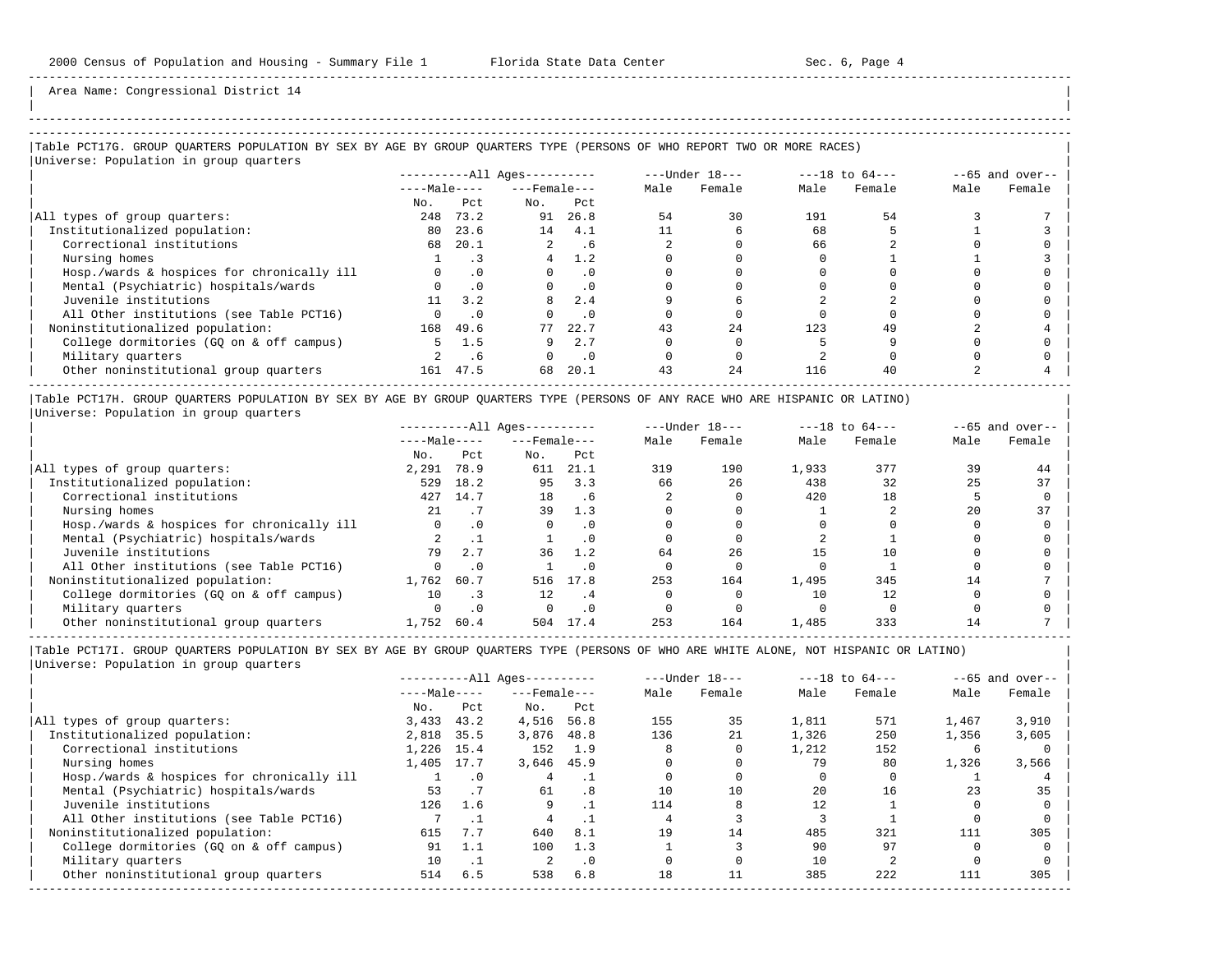Area Name: Congressional District 15

| Table PCT16. GROUP OUARTERS POPULATION BY GROUP OUARTERS TYPE         |          |                                                    |          |
|-----------------------------------------------------------------------|----------|----------------------------------------------------|----------|
| Universe: Population in group quarters                                |          |                                                    |          |
|                                                                       |          |                                                    |          |
| Total Group Ouarters Population                                       | 14,978   |                                                    |          |
| Institutionalized population:                                         | 10,158   | Noninstitutionalized population:                   | 4,820    |
| Correctional institutions:                                            | 4,581    | College dormitories (college GO on and off campus) | 1,233    |
| Federal prisons and detention centers                                 | $\Omega$ | Military quarters:                                 | 215      |
| Halfway houses                                                        | $\Omega$ | On base:                                           | 185      |
| Local jails, police lockups, etc.                                     | 1,549    | Barracks and other GO for military personnel       | 180      |
| Military disciplinary barracks                                        | $\Omega$ | Transient quarters for temporary residents         | 5        |
| State prisons                                                         | 3,032    | Military ships                                     | 30       |
| Other types of correctional institutions                              | $\Omega$ | Group homes:                                       | 381      |
| Nursing homes                                                         | 3,736    | Homes or halfway houses for drug/alcohol abuse     | 158      |
| Hospitals/wards, hospices, and schools for the handicapped:           | 1,202    | Homes for the mentally ill                         | 28       |
| Hospitals/wards and hospices for chronically ill:                     | 272      | Homes for the mentally retarded                    | 74       |
| Hospices or homes for chronically ill                                 | $\Omega$ | Homes for the physically handicapped               | 6        |
| Military hospitals or wards for chronically ill                       | $\Omega$ | Other group homes                                  | 115      |
| Other hospitals or wards for chronically ill                          | 272      | Religious group quarters                           | 17       |
| Hospitals or wards for drug/alcohol abuse                             | 2.9      | Workers' dormitories:                              | 761      |
| Mental (Psychiatric) hospitals or wards                               | 382      | Agriculture workers' dormitories on farms          | 435      |
| Schools, hospitals, or wards for the mentally retarded                | $\Omega$ | Job Corps and vocational training facilities       | $\Omega$ |
| Schools, hospitals, or wards for the physically handicapped:          | 121      | Other workers' dormitories                         | 326      |
| Institutions for the deaf                                             | 47       | Crews of maritime vessels                          | 56       |
| Institutions for the blind                                            | $\Omega$ | Other nonhousehold living situations               | 451      |
| Orthopedic wards/institutions for the physically handicapped          | 74       | Other noninstitutional group quarters              | 1,706    |
| Wards in general hospitals for patients with no usual home elsewhere  | 398      |                                                    |          |
| Wards in military hospitls for patients with no usual home elsewhere  | $\Omega$ |                                                    |          |
| Juvenile institutions:                                                | 639      |                                                    |          |
| Long-term care:                                                       | 587      |                                                    |          |
| Homes for abused, dependent, and neglected children                   | 210      |                                                    |          |
| Residential treatment centers for emotionally disturbed children      | $\Omega$ |                                                    |          |
| Training schools for juvenile delinquents                             | 377      |                                                    |          |
| Short-term care, detention or diagnostic centers for delinquent chdrn | 52       |                                                    |          |
| Type of juvenile institution unknown                                  | $\Omega$ |                                                    |          |

|Table PCT17. GROUP QUARTERS POPULATION BY SEX BY AGE BY GROUP QUARTERS TYPE |

| Universe: Population in group quarters |  |
|----------------------------------------|--|
|                                        |  |

|                                            | $------All Aqes------$ |      |                    | $---Under 18---$             |       | $---18$ to $64---$ |       | $--65$ and over-- |       |        |
|--------------------------------------------|------------------------|------|--------------------|------------------------------|-------|--------------------|-------|-------------------|-------|--------|
|                                            | $---Male---$           |      | $---$ Female $---$ |                              | Male  | Female             | Male  | Female            | Male  | Female |
|                                            | No.                    | Pct  | No.                | Pct                          |       |                    |       |                   |       |        |
| All types of group quarters:               | 9.296                  | 62.1 | 5,682              | 37.9                         | 1,092 | 427                | 6,582 | 1,478             | 1,622 | 3,777  |
| Institutionalized population:              | 6,458                  | 43.1 | 3,700              | 24.7                         | 746   | 222                | 4,542 | 586               | 1,170 | 2,892  |
| Correctional institutions                  | 4,343                  | 29.0 | 238                | 1.6                          | 199   |                    | 4,103 | 236               | 41    |        |
| Nursing homes                              | 1,020                  | 6.8  | 2,716              | 18.1                         |       |                    | 141   | 134               | 879   | 2,582  |
| Hosp./wards & hospices for chronically ill | 117                    | .8   | 155                | 1.0                          |       |                    | 50    | 64                | 58    | 87     |
| Mental (Psychiatric) hospitals/wards       | 191                    | 1.3  | 191                | 1.3                          | 84    | 72                 | 72    | 66                | 35    | 53     |
| Juvenile institutions                      | 514                    | 3.4  | 125                | . 8                          | 435   | 125                | 79    |                   |       |        |
| All Other institutions (see Table PCT16)   | 273                    | 1.8  | 275                | 1.8                          | 19    | 20                 | 97    | 86                | 157   | 169    |
| Noninstitutionalized population:           | 2,838                  | 18.9 | 1,982              | 13.2                         | 346   | 205                | 2,040 | 892               | 452   | 885    |
| College dormitories (GO on & off campus)   | 917                    | 6.1  | 316                | 2.1                          | 149   |                    | 768   | 311               |       |        |
| Military quarters                          | 167                    | 1.1  | 48                 | $\overline{\phantom{a}}$ . 3 |       |                    | 166   | 48                |       |        |
| Other noninstitutional group quarters      | 1,754                  | 11.7 | 1,618              | 10.8                         | 196   | 200                | 1,106 | 533               | 452   | 885    |
|                                            |                        |      |                    |                              |       |                    |       |                   |       |        |

-----------------------------------------------------------------------------------------------------------------------------------------------------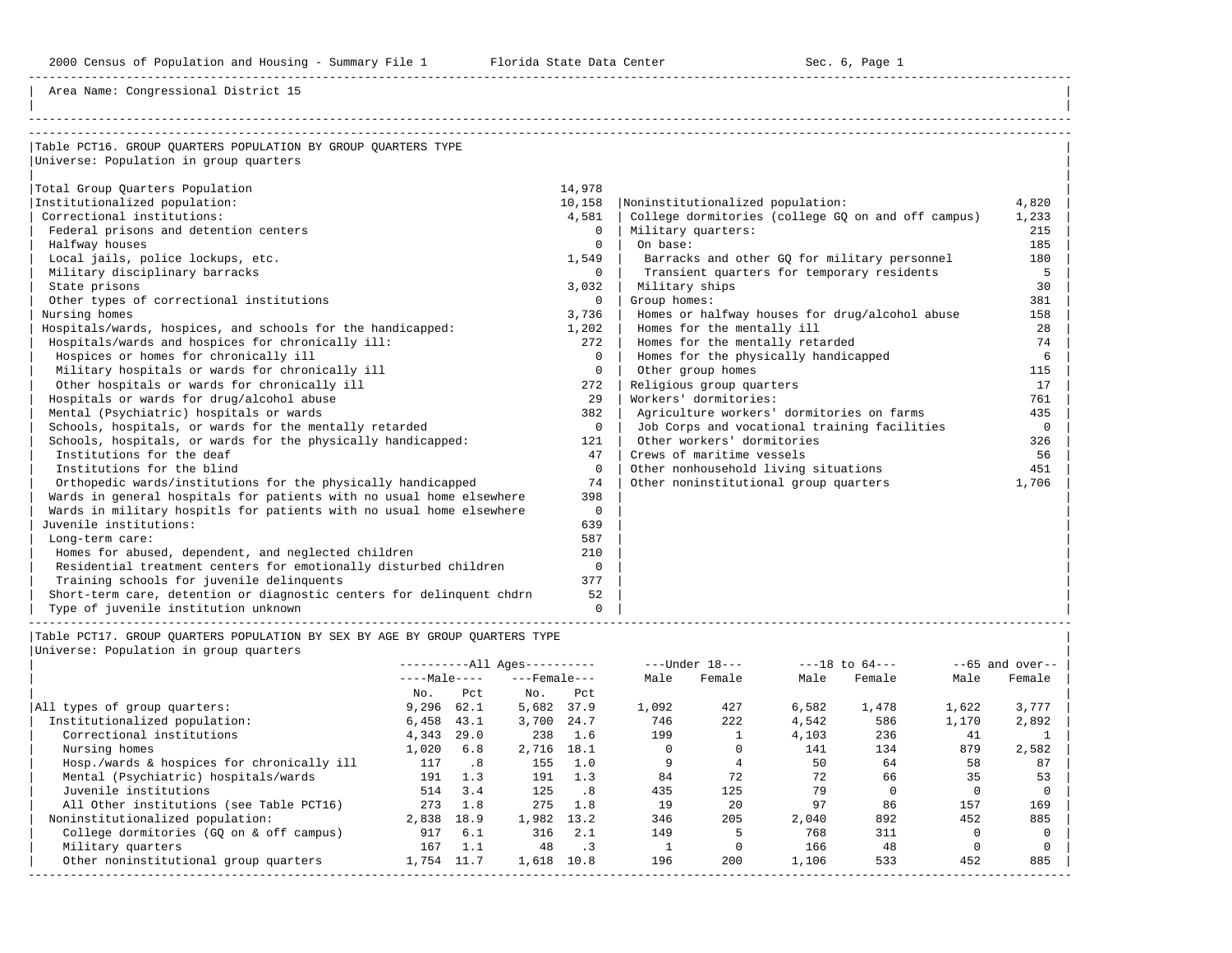| | -----------------------------------------------------------------------------------------------------------------------------------------------------

Area Name: Congressional District 15

### -----------------------------------------------------------------------------------------------------------------------------------------------------

### |Table PCT17A. GROUP QUARTERS POPULATION BY SEX BY AGE BY GROUP QUARTERS TYPE (PERSONS WHO ARE WHITE ALONE) |

|Universe: Population in group quarters |

|                                            |              |      | $------All Aqes------$ |           |      | $---Under 18---$ | $---18$ to $64---$ |        | $--65$ and over-- |        |
|--------------------------------------------|--------------|------|------------------------|-----------|------|------------------|--------------------|--------|-------------------|--------|
|                                            | $---Male---$ |      | $---$ Female $---$     |           | Male | Female           | Male               | Female | Male              | Female |
|                                            | No.          | Pct  | No.                    | Pct       |      |                  |                    |        |                   |        |
| All types of group quarters:               | 5,772        | 53.9 | 4,942                  | 46.1      | 534  | 221              | 3,732              | 1,117  | 1,506             | 3,604  |
| Institutionalized population:              | 3,589        | 33.5 | 3,297                  | 30.8      | 333  | 120              | 2,183              | 443    | 1,073             | 2,734  |
| Correctional institutions                  | 1,899        | 17.7 | 159                    | 1.5       | 31   |                  | 1,845              | 157    | 23                |        |
| Nursing homes                              | 925          | 8.6  | 2,538                  | 23.7      |      |                  | 115                | 96     | 810               | 2,442  |
| Hosp./wards & hospices for chronically ill | 109          | 1.0  | 146                    | 1.4       |      |                  | 45                 | 58     | 56                | 84     |
| Mental (Psychiatric) hospitals/wards       | 136          | 1.3  | 139                    | 1.3       | 45   | 35               | 59                 | 57     | 32                | 47     |
| Juvenile institutions                      | 263          | 2.5  | 62                     | .6        | 231  | 62               | 32                 |        |                   |        |
| All Other institutions (see Table PCT16)   | 257          | 2.4  | 253                    | 2.4       | 18   | 18               | 87                 | 75     | 152               | 160    |
| Noninstitutionalized population:           | 2,183        | 20.4 | 1,645                  | 15.4      | 201  | 101              | 1,549              | 674    | 433               | 870    |
| College dormitories (GO on & off campus)   | 703          | 6.6  | 262                    | 2.4       | 102  |                  | 601                | 258    |                   |        |
| Military quarters                          | 123          | 1.1  | 33                     | $\cdot$ 3 |      |                  | 122                | 33     |                   |        |
| Other noninstitutional group quarters      | 1,357        | 12.7 | 1,350                  | 12.6      | 98   | 97               | 826                | 383    | 433               | 870    |
|                                            |              |      |                        |           |      |                  |                    |        |                   |        |

|Table PCT17B. GROUP QUARTERS POPULATION BY SEX BY AGE BY GROUP QUARTERS TYPE (PERSONS WHO ARE BLACK OR AFRICAN AMERICAN ALONE) | |Universe: Population in group quarters |

|                                            |              |           | $------All Aqes------$ |           |      | $---Under 18---$ | $---18$ to $64---$ |        | $--65$ and over-- |        |
|--------------------------------------------|--------------|-----------|------------------------|-----------|------|------------------|--------------------|--------|-------------------|--------|
|                                            | $---Male---$ |           | $---$ Female $---$     |           | Male | Female           | Male               | Female | Male              | Female |
|                                            | No.          | Pct       | No.                    | Pct       |      |                  |                    |        |                   |        |
| All types of group quarters:               | 2,799        | 83.9      | 536                    | 16.1      | 411  | 130              | 2,287              | 254    | 101               | 152    |
| Institutionalized population:              | 2,458        | 73.7      | 363                    | 10.9      | 352  | 90               | 2,021              | 132    | 85                | 141    |
| Correctional institutions                  | 2,086        | 62.5      | 75                     | 2.2       | 140  |                  | 1,932              | 75     | 14                |        |
| Nursing homes                              | 89           | 2.7       | 163                    | 4.9       |      |                  | 26                 | 36     | 63                | 127    |
| Hosp./wards & hospices for chronically ill |              | $\cdot$ 2 |                        | $\cdot$ 2 |      |                  |                    |        |                   |        |
| Mental (Psychiatric) hospitals/wards       | 49           | 1.5       | 47                     | 1.4       | 36   | 35               |                    |        |                   |        |
| Juvenile institutions                      | 212          | 6.4       | 53                     | 1.6       | 174  | 53               | 38                 |        |                   |        |
| All Other institutions (see Table PCT16)   | 15           | . 4       | 18                     | . 5       |      |                  |                    |        |                   |        |
| Noninstitutionalized population:           | 341          | 10.2      | 173                    | 5.2       | 59   | 40               | 266                | 122    | 16                |        |
| College dormitories (GO on & off campus)   | 74           | 2.2       | 30                     | . 9       | 22   |                  | 52                 | 30     |                   |        |
| Military quarters                          | 30           | . 9       |                        | $\cdot$ 3 |      |                  | 30                 |        |                   |        |
| Other noninstitutional group quarters      | 237          | 7.1       | 132                    | 4.0       | 37   | 40               | 184                | 81     | 16                |        |

-----------------------------------------------------------------------------------------------------------------------------------------------------

|                                            |              |           | $------All Aqes------$ |           |      | $---Under 18---$ |      | $---18$ to $64---$ |      | $--65$ and over-- |
|--------------------------------------------|--------------|-----------|------------------------|-----------|------|------------------|------|--------------------|------|-------------------|
|                                            | $---Male---$ |           | $---$ Female $---$     |           | Male | Female           | Male | Female             | Male | Female            |
|                                            | No.          | Pct       | No.                    | Pct       |      |                  |      |                    |      |                   |
| All types of group quarters:               | 60           | 95.2      | 3                      | 4.8       |      |                  | 53   |                    |      |                   |
| Institutionalized population:              | 52           | 82.5      |                        | 4.8       |      |                  | 45   |                    |      |                   |
| Correctional institutions                  |              | 48 76.2   |                        | 3.2       |      |                  | 44   |                    |      |                   |
| Nursing homes                              |              | . 0       |                        | $\cdot$ 0 |      |                  |      |                    |      |                   |
| Hosp./wards & hospices for chronically ill |              | $\cdot$ 0 |                        | . 0       |      |                  |      |                    |      |                   |
| Mental (Psychiatric) hospitals/wards       |              | $\cdot$ 0 |                        | $\cdot$ 0 |      |                  |      |                    |      |                   |
| Juvenile institutions                      |              | 6.3       |                        | 1.6       |      |                  |      |                    |      |                   |
| All Other institutions (see Table PCT16)   |              | $\cdot$ 0 |                        | . 0       |      |                  |      |                    |      |                   |
| Noninstitutionalized population:           | 8            | 12.7      |                        | $\cdot$ 0 |      |                  |      |                    |      |                   |
| College dormitories (GQ on & off campus)   |              | 3.2       |                        | $\cdot$ 0 |      |                  |      |                    |      |                   |
| Military quarters                          |              | $\cdot$ 0 |                        | $\cdot$ 0 |      |                  |      |                    |      |                   |
| Other noninstitutional group quarters      | 6            | 9.5       | $\Omega$               | $\cdot$ 0 |      |                  |      |                    |      |                   |
|                                            |              |           |                        |           |      |                  |      |                    |      |                   |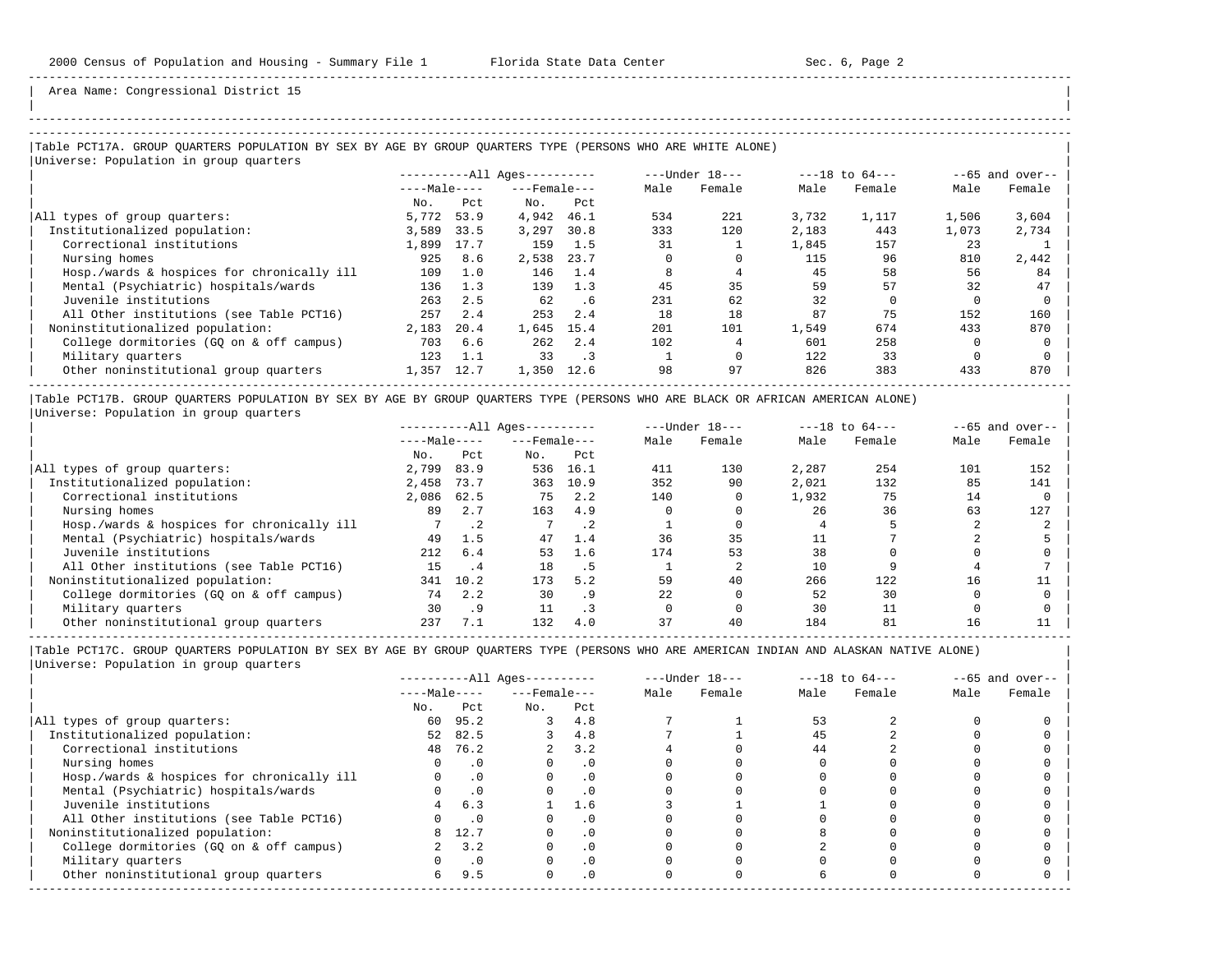-----------------------------------------------------------------------------------------------------------------------------------------------------

Area Name: Congressional District 15

# |Table PCT17D. GROUP QUARTERS POPULATION BY SEX BY AGE BY GROUP QUARTERS TYPE (PERSONS WHO ARE ASIAN ALONE) |

|Universe: Population in group quarters |

|                                            |              |      | ----------All Ages---------- |           | $---Under 18---$ |        | $---18$ to $64---$ |        | $--65$ and over-- |        |
|--------------------------------------------|--------------|------|------------------------------|-----------|------------------|--------|--------------------|--------|-------------------|--------|
|                                            | $---Male---$ |      | $---$ Female $---$           |           | Male             | Female | Male               | Female | Male              | Female |
|                                            | No.          | Pct  | No.                          | Pct       |                  |        |                    |        |                   |        |
| All types of group quarters:               | 105          | 84.0 | 20                           | 16.0      | 18               |        | 84                 |        |                   |        |
| Institutionalized population:              | 40           | 32.0 |                              | 7 5.6     |                  |        | 29                 |        |                   |        |
| Correctional institutions                  | 27           | 21.6 |                              | $\cdot$ 0 |                  |        | 25                 |        |                   |        |
| Nursing homes                              | 2            | 1.6  |                              | 2.4       |                  |        |                    |        |                   |        |
| Hosp./wards & hospices for chronically ill |              | .8   |                              | .8        |                  |        |                    |        |                   |        |
| Mental (Psychiatric) hospitals/wards       |              | 1.6  |                              | 2.4       |                  |        |                    |        |                   |        |
| Juvenile institutions                      |              | 5.6  |                              | . 0       |                  |        |                    |        |                   |        |
| All Other institutions (see Table PCT16)   |              | .8   |                              | $\cdot$ 0 |                  |        |                    |        |                   |        |
| Noninstitutionalized population:           | 65           | 52.0 | 13 <sup>°</sup>              | 10.4      | 10               |        | 55                 |        |                   |        |
| College dormitories (GO on & off campus)   | 57           | 45.6 |                              | 7.2       | 10               |        | 47                 |        |                   |        |
| Military quarters                          |              | 1.6  |                              | .8        |                  |        |                    |        |                   |        |
| Other noninstitutional group quarters      | 6            | 4.8  | 3                            | 2.4       |                  |        |                    |        |                   |        |

|Table PCT17E. GROUP QUARTERS POPULATION BY SEX BY AGE BY GROUP QUARTERS TYPE (PERSONS OF WHO ARE NATIVE HAWAIIAN AND OTHER PACIFIC ISLANDER ALONE) | |Universe: Population in group quarters |

|                                            |              |           | $------All Ages------$ |     |      | $---Under 18---$ | $---18$ to $64---$ |        | $--65$ and over-- |        |
|--------------------------------------------|--------------|-----------|------------------------|-----|------|------------------|--------------------|--------|-------------------|--------|
|                                            | $---Male---$ |           | $---$ Female $---$     |     | Male | Female           | Male               | Female | Male              | Female |
|                                            | No.          | Pct       | No.                    | Pct |      |                  |                    |        |                   |        |
| All types of group quarters:               |              | 2, 100.0  |                        |     |      |                  |                    |        |                   |        |
| Institutionalized population:              |              | 50.0      |                        |     |      |                  |                    |        |                   |        |
| Correctional institutions                  |              | 50.0      |                        |     |      |                  |                    |        |                   |        |
| Nursing homes                              |              | . 0       |                        |     |      |                  |                    |        |                   |        |
| Hosp./wards & hospices for chronically ill |              | $\cdot$ 0 |                        |     |      |                  |                    |        |                   |        |
| Mental (Psychiatric) hospitals/wards       |              | $\Omega$  |                        |     |      |                  |                    |        |                   |        |
| Juvenile institutions                      |              | . 0       |                        |     |      |                  |                    |        |                   |        |
| All Other institutions (see Table PCT16)   |              | $\cdot$ 0 |                        |     |      |                  |                    |        |                   |        |
| Noninstitutionalized population:           |              | 50.0      |                        |     |      |                  |                    |        |                   |        |
| College dormitories (GQ on & off campus)   |              | $\cdot$ 0 |                        |     |      |                  |                    |        |                   |        |
| Military quarters                          |              | $\cdot$ 0 |                        |     |      |                  |                    |        |                   |        |
| Other noninstitutional group quarters      |              | 50.0      |                        |     |      |                  |                    |        |                   |        |

-----------------------------------------------------------------------------------------------------------------------------------------------------

|Table PCT17F. GROUP QUARTERS POPULATION BY SEX BY AGE BY GROUP QUARTERS TYPE (PERSONS WHO ARE SOME OTHER RACE ALONE) |

|                                            |              |           | ----------All Ages---------- |           |      | $---Under 18---$ |      | $---18$ to $64---$ |      | $--65$ and over-- |
|--------------------------------------------|--------------|-----------|------------------------------|-----------|------|------------------|------|--------------------|------|-------------------|
|                                            | $---Male---$ |           | $---$ Female $---$           |           | Male | Female           | Male | Female             | Male | Female            |
|                                            | No.          | Pct       | No.                          | Pct       |      |                  |      |                    |      |                   |
| All types of group quarters:               | 380          | 77.2      | 112                          | 22.8      | 75   | 45               | 297  | 56                 |      |                   |
| Institutionalized population:              | 207          | 42.1      | 15                           | 3.0       | 25   |                  | 177  |                    |      | 10                |
| Correctional institutions                  | 188          | 38.2      | 0                            | $\cdot$ 0 | 13   |                  | 172  |                    |      |                   |
| Nursing homes                              |              | $\cdot$ 2 | 9                            | 1.8       |      |                  |      |                    |      |                   |
| Hosp./wards & hospices for chronically ill |              | $\cdot$ 0 |                              |           |      |                  |      |                    |      |                   |
| Mental (Psychiatric) hospitals/wards       |              | .4        |                              | . 4       |      |                  |      |                    |      |                   |
| Juvenile institutions                      | 16           | 3.3       | $2^{\circ}$                  | .4        |      |                  |      |                    |      |                   |
| All Other institutions (see Table PCT16)   |              | .0        |                              |           |      |                  |      |                    |      |                   |
| Noninstitutionalized population:           |              | 173 35.2  |                              | 97 19.7   | 50   | 43               | 120  | 53                 |      |                   |
| College dormitories (GQ on & off campus)   | 60           | 12.2      | 11                           | 2.2       |      |                  | 54   |                    |      |                   |
| Military quarters                          | 6            | 1.2       |                              | . 6       |      |                  |      |                    |      |                   |
| Other noninstitutional group quarters      | 107          | 21.7      | 83                           | 16.9      | 44   | 43               | 60   | 39                 |      |                   |
|                                            |              |           |                              |           |      |                  |      |                    |      |                   |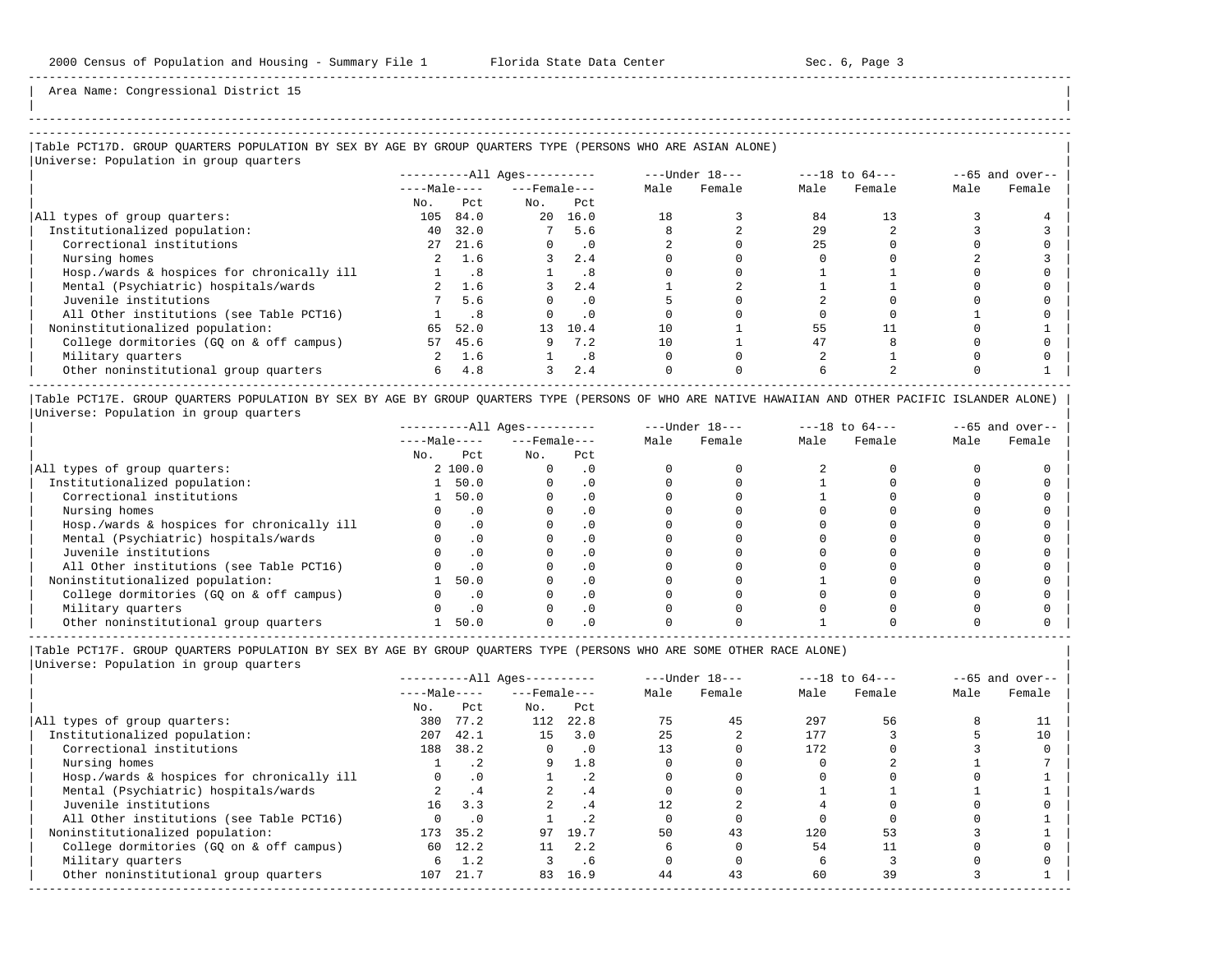| | -----------------------------------------------------------------------------------------------------------------------------------------------------

Area Name: Congressional District 15

# |Table PCT17G. GROUP QUARTERS POPULATION BY SEX BY AGE BY GROUP QUARTERS TYPE (PERSONS OF WHO REPORT TWO OR MORE RACES) |

|Universe: Population in group quarters |

|                                            |              |           | ----------All Ages---------- |           | $---Under 18---$ |        | $---18$ to $64---$ |        | $--65$ and over-- |        |
|--------------------------------------------|--------------|-----------|------------------------------|-----------|------------------|--------|--------------------|--------|-------------------|--------|
|                                            | $---Male---$ |           | $---$ Female $---$           |           | Male             | Female | Male               | Female | Male              | Female |
|                                            | No.          | Pct.      | No.                          | Pct       |                  |        |                    |        |                   |        |
| All types of group quarters:               | 178          | 72.1      | 69                           | 27.9      | 47               | 2.7    | 127                | 36     |                   |        |
| Institutionalized population:              | 111          | 44.9      | 15                           | 6.1       |                  |        | 86                 |        |                   |        |
| Correctional institutions                  | 94           | 38.1      |                              | .8        |                  |        | 84                 |        |                   |        |
| Nursing homes                              |              | 1.2       |                              | 1.2       |                  |        |                    |        |                   |        |
| Hosp./wards & hospices for chronically ill |              | $\cdot$ 0 |                              | $\cdot$ 0 |                  |        |                    |        |                   |        |
| Mental (Psychiatric) hospitals/wards       |              | .8        |                              | $\cdot$ 0 |                  |        |                    |        |                   |        |
| Juvenile institutions                      | 12.          | 4.9       |                              | 2.8       |                  |        |                    |        |                   |        |
| All Other institutions (see Table PCT16)   |              | $\cdot$ 0 |                              | 1.2       |                  |        |                    |        |                   |        |
| Noninstitutionalized population:           | 67           | 27.1      | 54                           | 21.9      | 26               | 2.0    | 41                 | 32     |                   |        |
| College dormitories (GO on & off campus)   | 21           | 8.5       | 4                            | 1.6       |                  |        |                    |        |                   |        |
| Military quarters                          | 6            | 2.4       |                              | $\cdot$ 0 |                  |        |                    |        |                   |        |
| Other noninstitutional group quarters      | 40           | 16.2      | 50                           | 20.2      |                  | 20     | 23                 | 2.8    |                   |        |

|Table PCT17H. GROUP QUARTERS POPULATION BY SEX BY AGE BY GROUP QUARTERS TYPE (PERSONS OF ANY RACE WHO ARE HISPANIC OR LATINO) | |Universe: Population in group quarters |

|                                            |              |           | $------All Aqes------$ |      |      | $---Under 18---$ | $---18$ to $64---$ |        | $--65$ and over-- |        |
|--------------------------------------------|--------------|-----------|------------------------|------|------|------------------|--------------------|--------|-------------------|--------|
|                                            | $---Male---$ |           | $---$ Female $---$     |      | Male | Female           | Male               | Female | Male              | Female |
|                                            | No.          | Pct       | No.                    | Pct  |      |                  |                    |        |                   |        |
| All types of group quarters:               | 1,091        | 75.6      | 353                    | 24.4 | 214  | 132              | 849                | 157    | 28                | 64     |
| Institutionalized population:              | 503          | 34.8      | 95                     | 6.6  | 78   | 15               | 402                | 24     | 23                | 56     |
| Correctional institutions                  | 418          | 28.9      |                        |      | 28   |                  | 385                |        |                   |        |
| Nursing homes                              | 2.4          | 1.7       | 56                     | 3.9  |      |                  |                    |        | 16                | 49     |
| Hosp./wards & hospices for chronically ill |              | $\cdot$ 2 | 10                     |      |      |                  |                    |        |                   |        |
| Mental (Psychiatric) hospitals/wards       |              |           |                        |      |      |                  |                    |        |                   |        |
| Juvenile institutions                      | 50           | 3.5       | 12 <sup>°</sup>        | .8   | 44   | 12.              |                    |        |                   |        |
| All Other institutions (see Table PCT16)   |              |           |                        | . 6  |      |                  |                    |        |                   |        |
| Noninstitutionalized population:           | 588          | 40.7      | 258                    | 17.9 | 136  | 117              | 447                | 133    |                   |        |
| College dormitories (GQ on & off campus)   | 89           | 6.2       | 18                     | 1.2  | 27   |                  | 62                 | 18     |                   |        |
| Military quarters                          | 22           | 1.5       |                        |      |      |                  | 22                 |        |                   |        |
| Other noninstitutional group quarters      | 477          | 33.0      | 235                    | 16.3 | 109  | 117              | 363                | 110    |                   |        |

-----------------------------------------------------------------------------------------------------------------------------------------------------

|                                            |              |      | $------All Aqes------$ |           |      | $---Under 18---$ |       | $---18$ to $64---$ |       | $--65$ and over-- |
|--------------------------------------------|--------------|------|------------------------|-----------|------|------------------|-------|--------------------|-------|-------------------|
|                                            | $---Male---$ |      | $---$ Female ---       |           | Male | Female           | Male  | Female             | Male  | Female            |
|                                            | No.          | Pct  | No.                    | Pct       |      |                  |       |                    |       |                   |
| All types of group quarters:               | 5,144        | 52.1 | 4,728                  | 47.9      | 418  | 155              | 3.240 | 1,024              | 1,486 | 3,549             |
| Institutionalized population:              | 3,361        | 34.0 | 3,217                  | 32.6      | 290  | 110              | 2,016 | 421                | 1,055 | 2,686             |
| Correctional institutions                  | 1,734        | 17.6 | 152                    | 1.5       | 23   |                  | 1,690 | 150                | 21    |                   |
| Nursing homes                              | 903          | 9.1  | 2,491                  | 25.2      |      |                  | 107   | 91                 | 796   | 2,400             |
| Hosp./wards & hospices for chronically ill | 106          | 1.1  | 136                    | 1.4       |      |                  | 44    | 51                 | 55    | 83                |
| Mental (Psychiatric) hospitals/wards       | 134          | 1.4  | 137                    | 1.4       | 44   | 34               | 59    | 57                 | 31    | 46                |
| Juvenile institutions                      | 233          | 2.4  | 55                     | . 6       | 2.02 | 55               | 31    |                    |       |                   |
| All Other institutions (see Table PCT16)   | 251          | 2.5  | 246                    | 2.5       | 14   | 18               | 85    | 72                 | 152   | 156               |
| Noninstitutionalized population:           | 1,783        | 18.1 | 1,511                  | 15.3      | 128  | 45               | 1,224 | 603                | 431   | 863               |
| College dormitories (GO on & off campus)   | 659          | 6.7  | 252                    | 2.6       | 83   |                  | 576   | 248                |       |                   |
| Military quarters                          | 114          | 1.2  | 31                     | $\cdot$ 3 |      |                  | 113   | 31                 |       |                   |
| Other noninstitutional group quarters      | 1,010        | 10.2 | 1,228                  | 12.4      | 44   | 41               | 535   | 324                | 431   | 863               |
|                                            |              |      |                        |           |      |                  |       |                    |       |                   |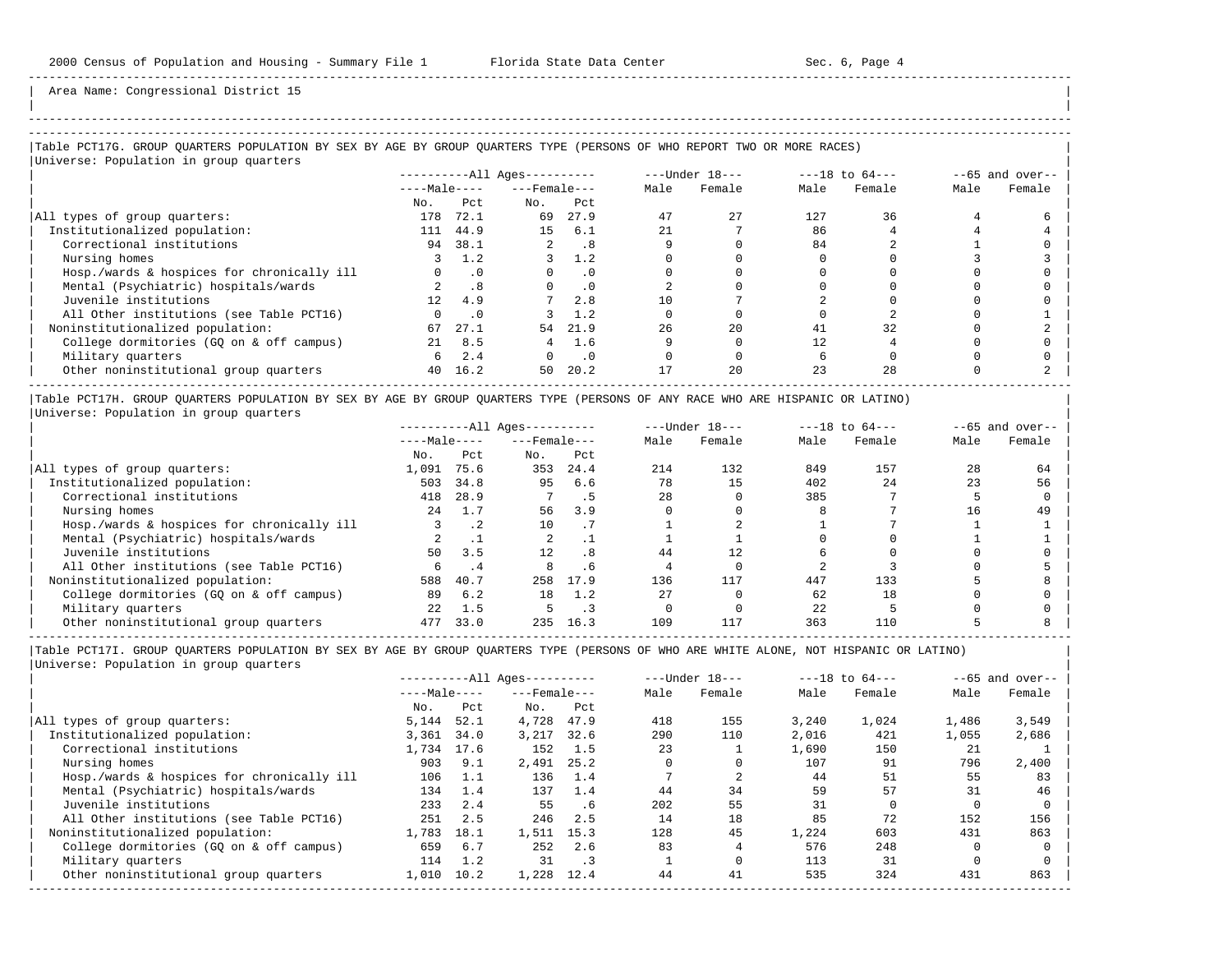Area Name: Congressional District 16

| Table PCT16. GROUP OUARTERS POPULATION BY GROUP OUARTERS TYPE         |                |                                                    |             |
|-----------------------------------------------------------------------|----------------|----------------------------------------------------|-------------|
| Universe: Population in group quarters                                |                |                                                    |             |
|                                                                       |                |                                                    |             |
| Total Group Quarters Population                                       | 10,887         |                                                    |             |
| Institutionalized population:                                         | 7,902          | Noninstitutionalized population:                   | 2,985       |
| Correctional institutions:                                            | 4,015          | College dormitories (college GQ on and off campus) | 203         |
| Federal prisons and detention centers                                 | $\Omega$       | Military quarters:                                 | 7           |
| Halfway houses                                                        | $\Omega$       | On base:                                           | 3           |
| Local jails, police lockups, etc.                                     | 941            | Barracks and other GQ for military personnel       | 3           |
| Military disciplinary barracks                                        | $\Omega$       | Transient quarters for temporary residents         | $\Omega$    |
| State prisons                                                         | 2,388          | Military ships                                     | 4           |
| Other types of correctional institutions                              | 686            | Group homes:                                       | 386         |
| Nursing homes                                                         | 3,279          | Homes or halfway houses for drug/alcohol abuse     | 83          |
| Hospitals/wards, hospices, and schools for the handicapped:           | 22             | Homes for the mentally ill                         | 19          |
| Hospitals/wards and hospices for chronically ill:                     | 13             | Homes for the mentally retarded                    | 48          |
| Hospices or homes for chronically ill                                 | 13             | Homes for the physically handicapped               | $\Omega$    |
| Military hospitals or wards for chronically ill                       | $\Omega$       | Other group homes                                  | 236         |
| Other hospitals or wards for chronically ill                          | $\Omega$       | Religious group quarters                           | 16          |
| Hospitals or wards for drug/alcohol abuse                             | $\Omega$       | Workers' dormitories:                              | 1,262       |
| Mental (Psychiatric) hospitals or wards                               | 8              | Agriculture workers' dormitories on farms          | 1,172       |
| Schools, hospitals, or wards for the mentally retarded                | $\Omega$       | Job Corps and vocational training facilities       | $\mathbf 0$ |
| Schools, hospitals, or wards for the physically handicapped:          |                | Other workers' dormitories                         | 90          |
| Institutions for the deaf                                             | $\Omega$       | Crews of maritime vessels                          | $\Omega$    |
| Institutions for the blind                                            | $\Omega$       | Other nonhousehold living situations               | 107         |
| Orthopedic wards/institutions for the physically handicapped          | $\Omega$       | Other noninstitutional group quarters              | 1,004       |
| Wards in general hospitals for patients with no usual home elsewhere  | 1              |                                                    |             |
| Wards in military hospitls for patients with no usual home elsewhere  | $\Omega$       |                                                    |             |
| Juvenile institutions:                                                | 586            |                                                    |             |
| Long-term care:                                                       | 350            |                                                    |             |
| Homes for abused, dependent, and neglected children                   | 12             |                                                    |             |
| Residential treatment centers for emotionally disturbed children      | $\overline{0}$ |                                                    |             |
| Training schools for juvenile delinquents                             | 338            |                                                    |             |
| Short-term care, detention or diagnostic centers for delinguent chdrn | 101            |                                                    |             |
| Type of juvenile institution unknown                                  | 135            |                                                    |             |

|Table PCT17. GROUP QUARTERS POPULATION BY SEX BY AGE BY GROUP QUARTERS TYPE |

| Universe: Population in group quarters     |                      |           |                        |           |      |                  |       |                    |       |                   |
|--------------------------------------------|----------------------|-----------|------------------------|-----------|------|------------------|-------|--------------------|-------|-------------------|
|                                            |                      |           | $------All Ages------$ |           |      | $---Under 18---$ |       | $---18$ to $64---$ |       | $--65$ and over-- |
|                                            | $---Male---$         |           | $---$ Female $---$     |           | Male | Female           | Male  | Female             | Male  | Female            |
|                                            | No.                  | Pct       | No.                    | Pct       |      |                  |       |                    |       |                   |
| All types of group quarters:               | 7,313                | 67.2      | 3,574                  | 32.8      | 567  | 166              | 5,601 | 721                | 1,145 | 2,687             |
| Institutionalized population:              | 5,399                | 49.6      | 2,503                  | 23.0      | 433  | 67               | 4,022 | 235                | 944   | 2,201             |
| Correctional institutions                  | 3,864                | 35.5      | 151                    | 1.4       | 22   |                  | 3,816 | 149                | 26    |                   |
| Nursing homes                              | 1,013                | 9.3       | 2,266                  | 20.8      |      |                  | 101   | 79                 | 912   | 2,187             |
| Hosp./wards & hospices for chronically ill | $\mathbf{2}^{\circ}$ | $\cdot$ 0 | 11                     |           |      |                  |       |                    |       |                   |
| Mental (Psychiatric) hospitals/wards       | 8                    |           | $\Omega$               | $\cdot$ 0 |      |                  |       |                    |       |                   |
| Juvenile institutions                      | 512                  | 4.7       | 74                     |           | 411  | 67               | 101   |                    |       |                   |
| All Other institutions (see Table PCT16)   | $\Omega$             | $\cdot$ 0 |                        | $\cdot$ 0 |      |                  |       |                    |       |                   |
| Noninstitutionalized population:           | 1,914                | 17.6      | 1,071                  | 9.8       | 134  | 99               | 1,579 | 486                | 201   | 486               |
| College dormitories (GO on & off campus)   | 93                   | . 9       | 110                    | 1.0       |      |                  | 91    | 107                |       |                   |
| Military quarters                          |                      |           | $\Omega$               | $\cdot$ 0 |      |                  |       |                    |       |                   |
| Other noninstitutional group quarters      | 1,814                | 16.7      | 961                    | 8.8       | 132  | 96               | 1,481 | 379                | 201   | 486               |

-----------------------------------------------------------------------------------------------------------------------------------------------------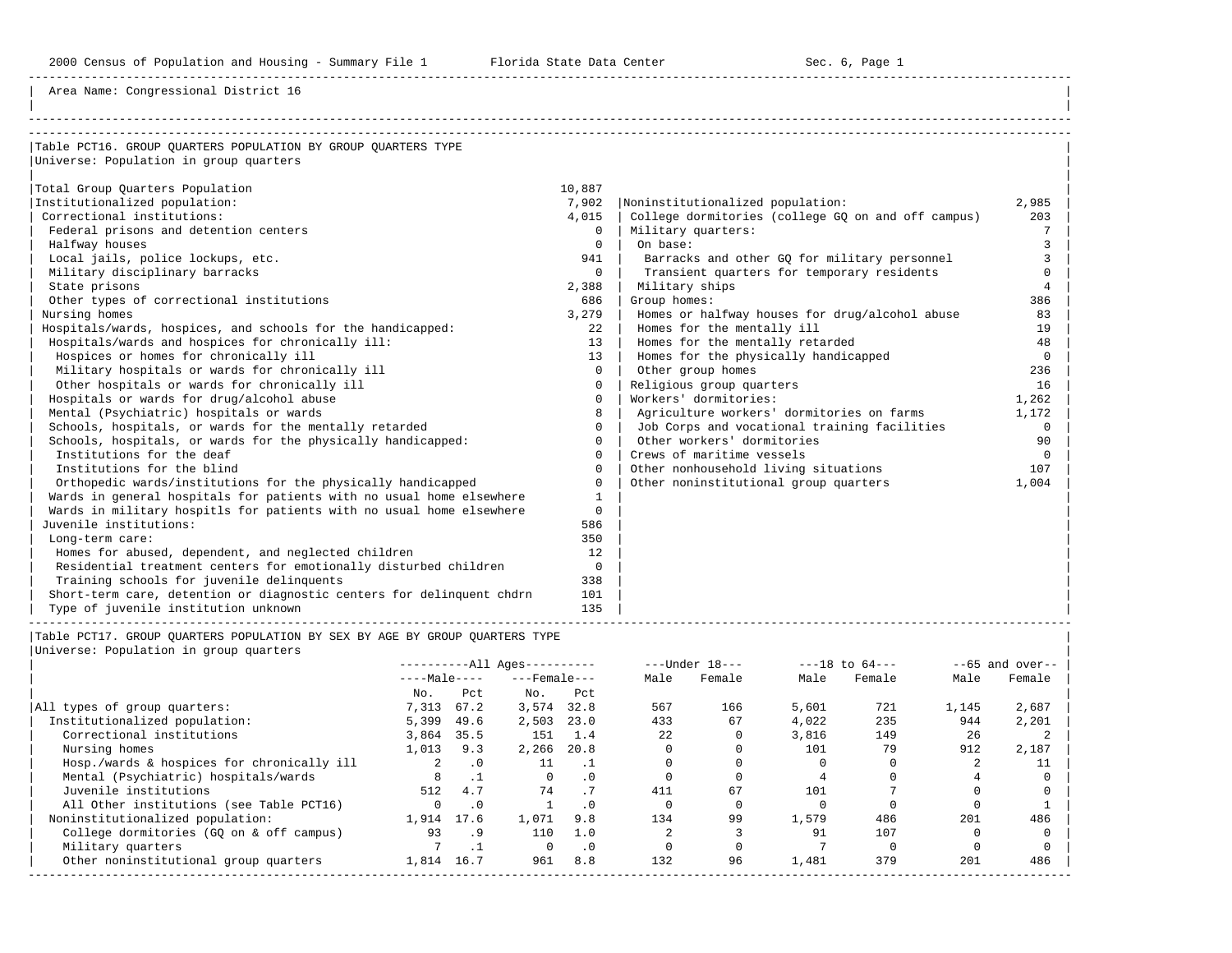| | -----------------------------------------------------------------------------------------------------------------------------------------------------

Area Name: Congressional District 16

### |Table PCT17A. GROUP QUARTERS POPULATION BY SEX BY AGE BY GROUP QUARTERS TYPE (PERSONS WHO ARE WHITE ALONE) | |Universe: Population in group quarters |

|                                            | $------All Aqes------$ |           |                    |           | $---Under 18---$ |        | $---18$ to $64---$ |        | $--65$ and over-- |        |
|--------------------------------------------|------------------------|-----------|--------------------|-----------|------------------|--------|--------------------|--------|-------------------|--------|
|                                            | $---Male---$           |           | $---$ Female $---$ |           | Male             | Female | Male               | Female | Male              | Female |
|                                            | No.                    | Pct.      | No.                | Pct       |                  |        |                    |        |                   |        |
| All types of group quarters:               | 3,854                  | 55.3      | 3,112              | 44.7      | 245              | 75     | 2,565              | 487    | 1,044             | 2,550  |
| Institutionalized population:              | 2,682                  | 38.5      | 2,244              | 32.2      | 182              | 33     | 1,643              | 142    | 857               | 2,069  |
| Correctional institutions                  | 1,542                  | 22.1      | 79                 | 1.1       | 6                |        | 1,518              | 78     | 18                |        |
| Nursing homes                              | 909                    | 13.0      | 2,117              | 30.4      |                  |        | 74                 | 61     | 835               | 2,056  |
| Hosp./wards & hospices for chronically ill | 2                      | $\cdot$ 0 | 11                 | .2        |                  |        |                    |        |                   |        |
| Mental (Psychiatric) hospitals/wards       |                        |           | $\Omega$           | $\cdot$ 0 |                  |        |                    |        |                   |        |
| Juvenile institutions                      | 224                    | 3.2       | 36                 | . 5       | 176              | 33     | 48                 |        |                   |        |
| All Other institutions (see Table PCT16)   |                        | $\cdot$ 0 |                    |           |                  |        |                    |        |                   |        |
| Noninstitutionalized population:           | 1,172                  | 16.8      | 868                | 12.5      | 63               | 42     | 922                | 345    | 187               | 481    |
| College dormitories (GO on & off campus)   | 64                     | . 9       | 87                 | 1.2       |                  |        | 63                 | 84     |                   |        |
| Military quarters                          |                        |           |                    | $\cdot$ 0 |                  |        |                    |        |                   |        |
| Other noninstitutional group quarters      | 1,101                  | 15.8      | 781                | 11.2      | 62               | 39     | 852                | 261    | 187               | 481    |
|                                            |                        |           |                    |           |                  |        |                    |        |                   |        |

|Table PCT17B. GROUP QUARTERS POPULATION BY SEX BY AGE BY GROUP QUARTERS TYPE (PERSONS WHO ARE BLACK OR AFRICAN AMERICAN ALONE) | |Universe: Population in group quarters |

|                                            |              |           | $------All Aqes------$ |           |        | $---Under 18---$ |       | $---18$ to $64---$ | $- -65$ and over-- |        |
|--------------------------------------------|--------------|-----------|------------------------|-----------|--------|------------------|-------|--------------------|--------------------|--------|
|                                            | $---Male---$ |           | $---$ Female $---$     |           | Male   | Female           | Male  | Female             | Male               | Female |
|                                            | No.          | Pct       | No.                    | Pct       |        |                  |       |                    |                    |        |
| All types of group quarters:               | 2,632        | 90.1      | 289                    | 9.9       | 237    | 32               | 2,317 | 144                | 78                 | 113    |
| Institutionalized population:              | 2,468        | 84.5      | 195                    | 6.7       | 2.2.2. | 10               | 2,175 | 76                 | 71                 | 109    |
| Correctional institutions                  | 2,126        | 72.8      | 61                     | 2.1       | 15     |                  | 2,106 | 61                 |                    |        |
| Nursing homes                              | 83           | 2.8       | 123                    | 4.2       |        |                  | 19    | 14                 | 64                 | 109    |
| Hosp./wards & hospices for chronically ill |              | $\cdot$ 0 |                        | . 0       |        |                  |       |                    |                    |        |
| Mental (Psychiatric) hospitals/wards       |              |           |                        | $\cdot$ 0 |        |                  |       |                    |                    |        |
| Juvenile institutions                      | 257          | 8.8       |                        | . 4       | 207    | 10               | 50    |                    |                    |        |
| All Other institutions (see Table PCT16)   |              | $\cdot$ 0 |                        | $\cdot$ 0 |        |                  |       |                    |                    |        |
| Noninstitutionalized population:           | 164          | 5.6       | 94                     | 3.2       | 15     | 22               | 142   | 68                 |                    |        |
| College dormitories (GO on & off campus)   | 18           | . 6       | 9                      |           |        |                  | 18    |                    |                    |        |
| Military quarters                          |              | .0        |                        | . 0       |        |                  |       |                    |                    |        |
| Other noninstitutional group quarters      | 146          | 5.0       | 85                     | 2.9       |        | 22               | 124   | 59                 |                    |        |

-----------------------------------------------------------------------------------------------------------------------------------------------------

|                                            |              |           | $------All Aqes------$ |            |      | $---Under 18---$ |      | $---18$ to $64---$ |      | $--65$ and over-- |
|--------------------------------------------|--------------|-----------|------------------------|------------|------|------------------|------|--------------------|------|-------------------|
|                                            | $---Male---$ |           | $---$ Female $---$     |            | Male | Female           | Male | Female             | Male | Female            |
|                                            | No.          | Pct       | No.                    | Pct        |      |                  |      |                    |      |                   |
| All types of group quarters:               | 50           | 80.6      |                        | 12 19.4    |      |                  | 45   |                    |      |                   |
| Institutionalized population:              | 38           | 61.3      |                        | 9, 14.5    |      |                  | 35   |                    |      |                   |
| Correctional institutions                  |              | 33 53.2   |                        | $5 \t 8.1$ |      |                  | 32   |                    |      |                   |
| Nursing homes                              |              | 4.8       |                        | 4.8        |      |                  |      |                    |      |                   |
| Hosp./wards & hospices for chronically ill |              | $\cdot$ 0 |                        | $\cdot$ 0  |      |                  |      |                    |      |                   |
| Mental (Psychiatric) hospitals/wards       |              | $\cdot$ 0 |                        | $\cdot$ 0  |      |                  |      |                    |      |                   |
| Juvenile institutions                      |              | 3.2       |                        | 1.6        |      |                  |      |                    |      |                   |
| All Other institutions (see Table PCT16)   |              | $\cdot$ 0 |                        | $\cdot$ 0  |      |                  |      |                    |      |                   |
| Noninstitutionalized population:           |              | 12 19.4   |                        | 4.8        |      |                  | 10   |                    |      |                   |
| College dormitories (GQ on & off campus)   |              | 3.2       |                        | $\cdot$ 0  |      |                  |      |                    |      |                   |
| Military quarters                          |              | $\cdot$ 0 |                        | $\cdot$ 0  |      |                  |      |                    |      |                   |
| Other noninstitutional group quarters      | $10-1$       | 16.1      | ς                      | 4.8        |      |                  |      |                    |      |                   |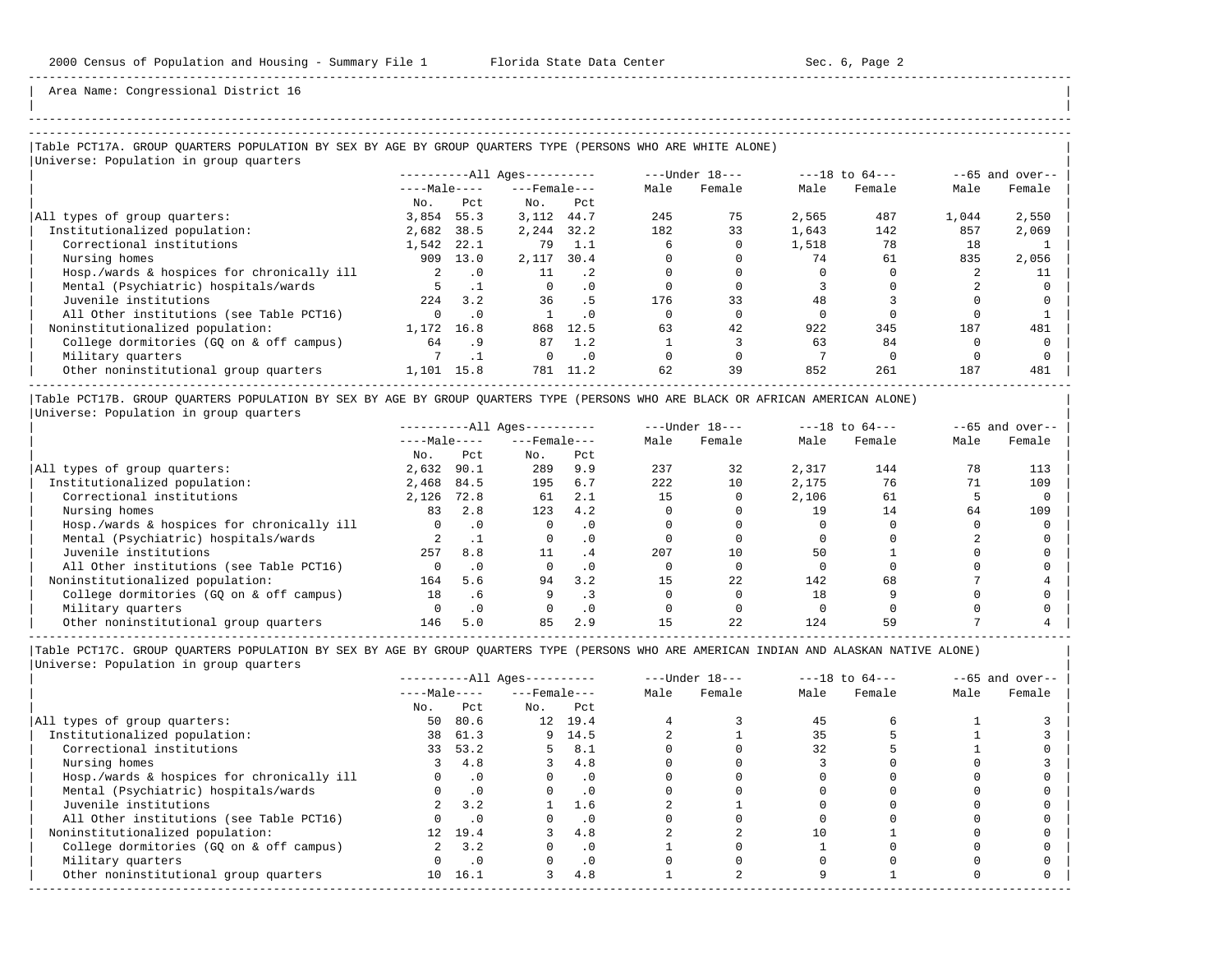| | ----------------------------------------------------------------------------------------------------------------------------------------------------- -----------------------------------------------------------------------------------------------------------------------------------------------------

-----------------------------------------------------------------------------------------------------------------------------------------------------

Area Name: Congressional District 16

## |Table PCT17D. GROUP QUARTERS POPULATION BY SEX BY AGE BY GROUP QUARTERS TYPE (PERSONS WHO ARE ASIAN ALONE) |

|Universe: Population in group quarters |

|                                            | $------All Ages------$ |           |                    |           |      | $---Under 18---$ |      | $---18$ to $64---$ | $--65$ and over-- |        |
|--------------------------------------------|------------------------|-----------|--------------------|-----------|------|------------------|------|--------------------|-------------------|--------|
|                                            | $---Male---$           |           | $---$ Female $---$ |           | Male | Female           | Male | Female             | Male              | Female |
|                                            | No.                    | Pct.      | No.                | Pct.      |      |                  |      |                    |                   |        |
| All types of group quarters:               | 19                     | 54.3      | 16                 | 45.7      |      |                  |      |                    |                   |        |
| Institutionalized population:              | 9                      | 25.7      |                    | 8.6       |      |                  |      |                    |                   |        |
| Correctional institutions                  |                        | 9 25.7    |                    | $\cdot$ 0 |      |                  |      |                    |                   |        |
| Nursing homes                              |                        | . 0       |                    | 2.9       |      |                  |      |                    |                   |        |
| Hosp./wards & hospices for chronically ill |                        | $\cdot$ 0 |                    |           |      |                  |      |                    |                   |        |
| Mental (Psychiatric) hospitals/wards       |                        | $\cdot$ 0 |                    | $\cdot$ 0 |      |                  |      |                    |                   |        |
| Juvenile institutions                      |                        | $\cdot$ 0 |                    | 5.7       |      |                  |      |                    |                   |        |
| All Other institutions (see Table PCT16)   |                        | $\cdot$ 0 |                    | . 0       |      |                  |      |                    |                   |        |
| Noninstitutionalized population:           | 10                     | 28.6      | 13 <sup>°</sup>    | 37.1      |      |                  |      |                    |                   |        |
| College dormitories (GO on & off campus)   |                        | $\cdot$ 0 | 6                  | 17.1      |      |                  |      |                    |                   |        |
| Military quarters                          |                        | $\cdot$ 0 |                    | $\cdot$ 0 |      |                  |      |                    |                   |        |
| Other noninstitutional group quarters      | 10 <sup>1</sup>        | 28.6      | $\overline{ }$     | 20.0      |      |                  |      |                    |                   |        |

|Table PCT17E. GROUP QUARTERS POPULATION BY SEX BY AGE BY GROUP QUARTERS TYPE (PERSONS OF WHO ARE NATIVE HAWAIIAN AND OTHER PACIFIC ISLANDER ALONE) | |Universe: Population in group quarters |

|                                            |              |           | $------All Aqes------$ |           |      | $---Under 18---$ |      | $---18$ to $64---$ |      | $- -65$ and over-- |
|--------------------------------------------|--------------|-----------|------------------------|-----------|------|------------------|------|--------------------|------|--------------------|
|                                            | $---Male---$ |           | $---$ Female $---$     |           | Male | Female           | Male | Female             | Male | Female             |
|                                            | No.          | Pct       | No.                    | Pct       |      |                  |      |                    |      |                    |
| All types of group quarters:               | 2            | 40.0      | 3                      | 60.0      |      |                  |      |                    |      |                    |
| Institutionalized population:              |              | 20.0      |                        | . 0       |      |                  |      |                    |      |                    |
| Correctional institutions                  |              |           |                        | . 0       |      |                  |      |                    |      |                    |
| Nursing homes                              |              | 20.0      |                        | $\cdot$ 0 |      |                  |      |                    |      |                    |
| Hosp./wards & hospices for chronically ill |              | $\cdot$ 0 |                        | . 0       |      |                  |      |                    |      |                    |
| Mental (Psychiatric) hospitals/wards       |              |           |                        | $\cdot$ 0 |      |                  |      |                    |      |                    |
| Juvenile institutions                      |              |           |                        | $\cdot$ 0 |      |                  |      |                    |      |                    |
| All Other institutions (see Table PCT16)   |              |           |                        | $\cdot$ 0 |      |                  |      |                    |      |                    |
| Noninstitutionalized population:           |              | 20.0      |                        | 60.0      |      |                  |      |                    |      |                    |
| College dormitories (GO on & off campus)   |              |           |                        | 20.0      |      |                  |      |                    |      |                    |
| Military quarters                          |              | $\cdot$ 0 |                        | $\cdot$ 0 |      |                  |      |                    |      |                    |
| Other noninstitutional group quarters      |              | 20.0      |                        | 40.0      |      |                  |      |                    |      |                    |

|Table PCT17F. GROUP QUARTERS POPULATION BY SEX BY AGE BY GROUP QUARTERS TYPE (PERSONS WHO ARE SOME OTHER RACE ALONE) |

|                                            | $------All Ages------$ |           | $---Under 18---$   |            |      | $---18$ to $64---$ | $--65$ and over-- |        |      |        |
|--------------------------------------------|------------------------|-----------|--------------------|------------|------|--------------------|-------------------|--------|------|--------|
|                                            | $---Male---$           |           | $---$ Female $---$ |            | Male | Female             | Male              | Female | Male | Female |
|                                            | No.                    | Pct       | No.                | Pct        |      |                    |                   |        |      |        |
| All types of group quarters:               | 377                    | 84.2      |                    | 71 15.8    | 38   | 2.2                | 324               | 38     | 15   |        |
| Institutionalized population:              | 82                     | 18.3      | 29                 | 6.5        |      |                    | 60                |        |      |        |
| Correctional institutions                  | 56                     | 12.5      | 2.                 | $\cdot$ .4 |      |                    | 55                |        |      |        |
| Nursing homes                              | 13 <sup>1</sup>        | 2.9       | 14                 | 3.1        |      |                    |                   |        | 10   |        |
| Hosp./wards & hospices for chronically ill |                        | $\cdot$ 0 | $\Omega$           | $\cdot$ 0  |      |                    |                   |        |      |        |
| Mental (Psychiatric) hospitals/wards       |                        | $\cdot$ 0 | $\Omega$           | $\cdot$ 0  |      |                    |                   |        |      |        |
| Juvenile institutions                      | 13                     | 2.9       | 13                 | 2.9        |      |                    |                   |        |      |        |
| All Other institutions (see Table PCT16)   |                        | $\cdot$ 0 |                    | $\cdot$ 0  |      |                    |                   |        |      |        |
| Noninstitutionalized population:           |                        | 295 65.8  | 42.                | 9.4        | 27   |                    | 264               | 31     |      |        |
| College dormitories (GQ on & off campus)   |                        | $\cdot$ 0 |                    | . 9        |      |                    |                   |        |      |        |
| Military quarters                          |                        | $\cdot$ 0 |                    | $\cdot$ 0  |      |                    |                   |        |      |        |
| Other noninstitutional group quarters      | 295                    | 65.8      | 38                 | 8.5        | 27   |                    | 264               | 27     |      |        |
|                                            |                        |           |                    |            |      |                    |                   |        |      |        |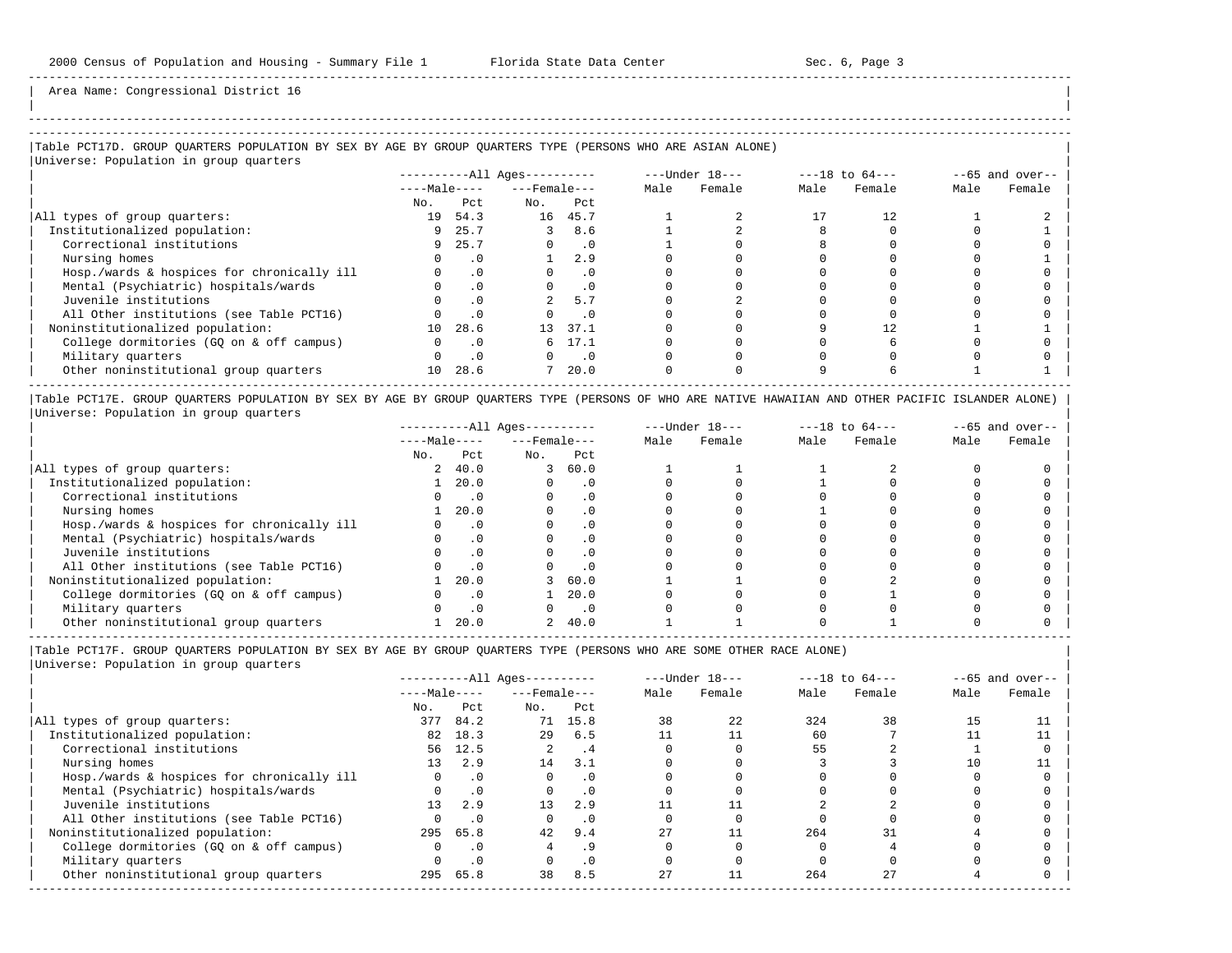| | -----------------------------------------------------------------------------------------------------------------------------------------------------

Area Name: Congressional District 16

### |Table PCT17G. GROUP QUARTERS POPULATION BY SEX BY AGE BY GROUP QUARTERS TYPE (PERSONS OF WHO REPORT TWO OR MORE RACES) |

|                                            |              |                 | $------All Ages------$ |           | $---Under 18---$ |        | $---18$ to $64---$ |        | $--65$ and over-- |        |
|--------------------------------------------|--------------|-----------------|------------------------|-----------|------------------|--------|--------------------|--------|-------------------|--------|
|                                            | $---Male---$ |                 | $---$ Female $---$     |           | Male             | Female | Male               | Female | Male              | Female |
|                                            | No.          | Pct             | No.                    | Pct       |                  |        |                    |        |                   |        |
| All types of group quarters:               | 379          | 84.2            | 71                     | 15.8      | 41               | 31     | 332                | 32     |                   |        |
| Institutionalized population:              | 119          | 26.4            | 23                     | 5.1       | 1.5              | 10     | 100                |        |                   |        |
| Correctional institutions                  | 98           | 21.8            | 4                      | .9        |                  |        | 97                 |        |                   |        |
| Nursing homes                              |              | . 9             | 8                      | 1.8       |                  |        |                    |        |                   |        |
| Hosp./wards & hospices for chronically ill | $\Omega$     | $\cdot$ 0       | $\Omega$               | $\cdot$ 0 |                  |        |                    |        |                   |        |
| Mental (Psychiatric) hospitals/wards       |              | .2 <sub>2</sub> | $\Omega$               | $\cdot$ 0 |                  |        |                    |        |                   |        |
| Juvenile institutions                      | 16           | 3.6             | 11                     | 2.4       |                  | 10     |                    |        |                   |        |
| All Other institutions (see Table PCT16)   |              | $\cdot$ 0       |                        | $\cdot$ 0 |                  |        |                    |        |                   |        |
| Noninstitutionalized population:           | 260          | 57.8            | 48                     | 10.7      | 26               | 21     | 232                |        |                   |        |
| College dormitories (GQ on & off campus)   | 9            | 2.0             |                        |           |                  |        |                    |        |                   |        |
| Military quarters                          | <sup>n</sup> | .0              |                        | $\cdot$ 0 |                  |        |                    |        |                   |        |
| Other noninstitutional group quarters      | 251          | 55.8            | 45                     | 10.0      | 26               | 21     | 223                | 2.4    |                   |        |

|Table PCT17H. GROUP QUARTERS POPULATION BY SEX BY AGE BY GROUP QUARTERS TYPE (PERSONS OF ANY RACE WHO ARE HISPANIC OR LATINO) | |Universe: Population in group quarters |

|                                            |              |           | $------All Aqes------$ |      |      | $---Under 18---$ |       | $---18$ to $64---$ | $--65$ and over-- |        |
|--------------------------------------------|--------------|-----------|------------------------|------|------|------------------|-------|--------------------|-------------------|--------|
|                                            | $---Male---$ |           | $---$ Female $---$     |      | Male | Female           | Male  | Female             | Male              | Female |
|                                            | No.          | Pct       | No.                    | Pct  |      |                  |       |                    |                   |        |
| All types of group quarters:               | 1,657        | 87.6      | 235                    | 12.4 | 166  | 68               | 1,458 | 128                | 33                | 39     |
| Institutionalized population:              | 561          | 29.7      | 76                     | 4.0  | 77   | 22               | 460   | 20                 | 24                | 34     |
| Correctional institutions                  | 448          | 23.7      | 14                     |      |      |                  | 442   | 12                 |                   |        |
| Nursing homes                              | 26           | 1.4       | 36                     | 1.9  |      |                  |       |                    | 1 Q               | 32     |
| Hosp./wards & hospices for chronically ill |              | $\cdot$ 0 |                        |      |      |                  |       |                    |                   |        |
| Mental (Psychiatric) hospitals/wards       |              | $\cdot$ 0 |                        |      |      |                  |       |                    |                   |        |
| Juvenile institutions                      | 87           | 4.6       | 26                     | 1.4  | 76   | 2.2              |       |                    |                   |        |
| All Other institutions (see Table PCT16)   |              | $\cdot$ 0 |                        |      |      |                  |       |                    |                   |        |
| Noninstitutionalized population:           | 1,096        | 57.9      | 159                    | 8.4  | 89   | 46               | 998   | 108                |                   |        |
| College dormitories (GQ on & off campus)   |              |           |                        |      |      |                  |       |                    |                   |        |
| Military quarters                          |              |           |                        | . 0  |      |                  |       |                    |                   |        |
| Other noninstitutional group quarters      | 1,088        | 57.5      | 156                    | 8.2  | 89   | 46               | 990   | 105                |                   |        |

-----------------------------------------------------------------------------------------------------------------------------------------------------

|                                            |              |           | $------All Aqes------$ |             |      | $---Under 18---$ |       | $---18$ to $64---$ |       | $--65$ and over-- |
|--------------------------------------------|--------------|-----------|------------------------|-------------|------|------------------|-------|--------------------|-------|-------------------|
|                                            | $---Male---$ |           | $---$ Female $---$     |             | Male | Female           | Male  | Female             | Male  | Female            |
|                                            | No.          | Pct       | No.                    | Pct         |      |                  |       |                    |       |                   |
| All types of group quarters:               | 2,923        | 49.3      | 3,009                  | 50.7        | 156  | 60               | 1,738 | 421                | 1,029 | 2,528             |
| Institutionalized population:              | 2,300        | 38.8      | 2,215                  | 37.3        | 128  | 29               | 1,327 | 134                | 845   | 2,052             |
| Correctional institutions                  | 1,233        | 20.8      | 71                     | 1.2         |      |                  | 1,214 | 71                 | 14    |                   |
| Nursing homes                              | 898          | 15.1      | 2,101                  | 35.4        |      |                  | 71    | 61                 | 827   | 2,040             |
| Hosp./wards & hospices for chronically ill | 2.           | $\cdot$ 0 | 11                     | $\cdot$ . 2 |      |                  |       |                    |       |                   |
| Mental (Psychiatric) hospitals/wards       |              |           | $\Omega$               | . 0         |      |                  |       |                    |       |                   |
| Juvenile institutions                      | 162          | 2.7       | 31                     | . 5         | 123  | 29               | 39    |                    |       |                   |
| All Other institutions (see Table PCT16)   |              | $\cdot$ 0 |                        | . 0         |      |                  |       |                    |       |                   |
| Noninstitutionalized population:           | 623          | 10.5      | 794                    | 13.4        | 28   | 31               | 411   | 287                | 184   | 476               |
| College dormitories (GO on & off campus)   | 60           | 1.0       | 84                     | 1.4         |      |                  | 59    | 81                 |       |                   |
| Military quarters                          |              |           |                        | $\cdot$ 0   |      |                  |       |                    |       |                   |
| Other noninstitutional group quarters      | 559          | 9.4       | 710                    | 12.0        | 27   | 28               | 348   | 206                | 184   | 476               |
|                                            |              |           |                        |             |      |                  |       |                    |       |                   |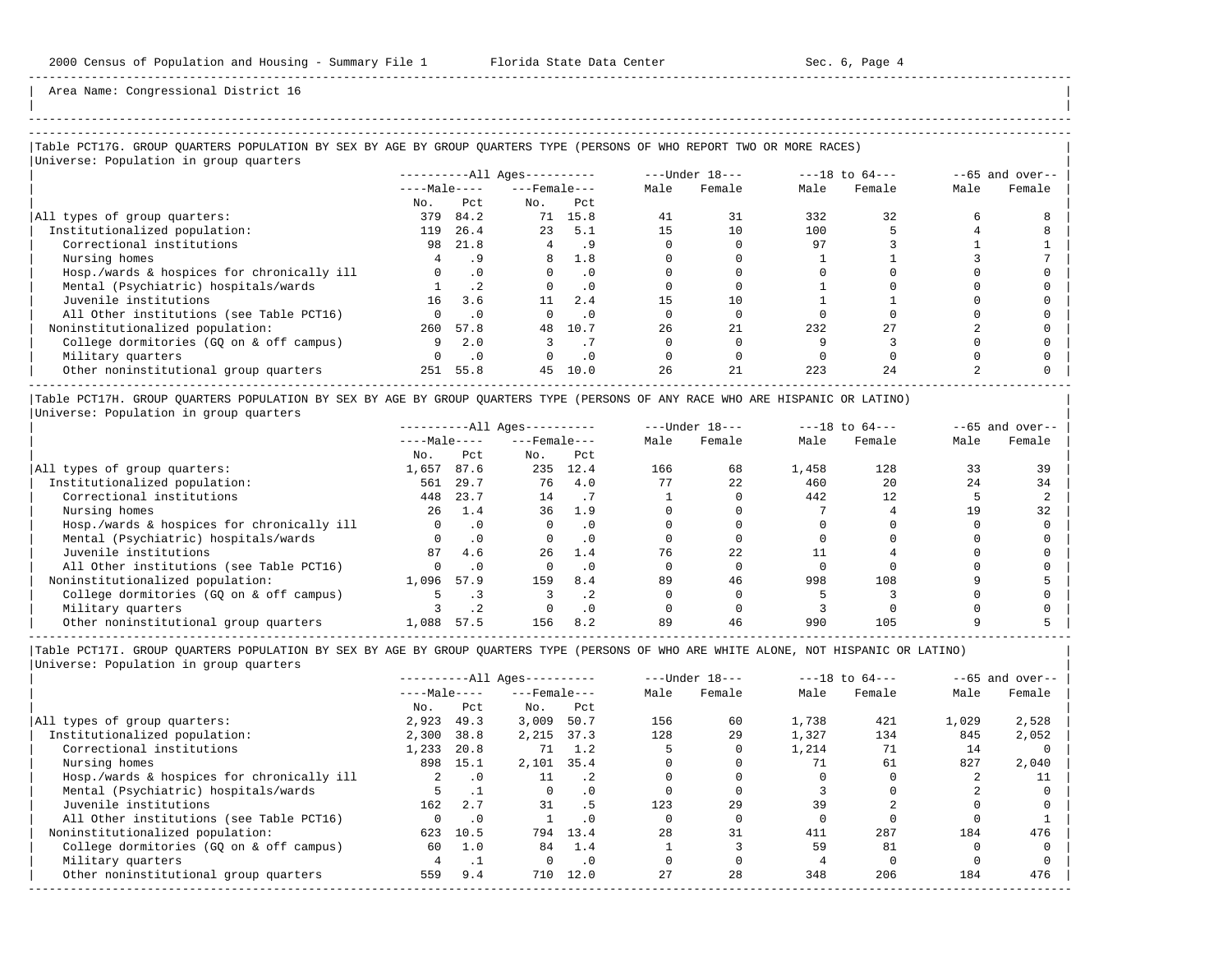Area Name: Congressional District 17

| Table PCT16. GROUP OUARTERS POPULATION BY GROUP OUARTERS TYPE         |              |                                                    |          |
|-----------------------------------------------------------------------|--------------|----------------------------------------------------|----------|
| Universe: Population in group quarters                                |              |                                                    |          |
|                                                                       |              |                                                    |          |
| Total Group Quarters Population                                       | 14,565       |                                                    |          |
| Institutionalized population:                                         | 8,762        | Noninstitutionalized population:                   | 5,803    |
| Correctional institutions:                                            | 4,193        | College dormitories (college GQ on and off campus) | 1,805    |
| Federal prisons and detention centers                                 | $\mathbf{0}$ | Military quarters:                                 | 262      |
| Halfway houses                                                        | $\Omega$     | On base:                                           | 262      |
| Local jails, police lockups, etc.                                     | 4,066        | Barracks and other GQ for military personnel       | 262      |
| Military disciplinary barracks                                        | $\Omega$     | Transient quarters for temporary residents         | $\Omega$ |
| State prisons                                                         | 65           | Military ships                                     | $\Omega$ |
| Other types of correctional institutions                              | 62           | Group homes:                                       | 1,055    |
| Nursing homes                                                         | 3,491        | Homes or halfway houses for drug/alcohol abuse     | 300      |
| Hospitals/wards, hospices, and schools for the handicapped:           | 1,078        | Homes for the mentally ill                         | 122      |
| Hospitals/wards and hospices for chronically ill:                     | 167          | Homes for the mentally retarded                    | 143      |
| Hospices or homes for chronically ill                                 | $\Omega$     | Homes for the physically handicapped               | 113      |
| Military hospitals or wards for chronically ill                       | $\Omega$     | Other group homes                                  | 377      |
| Other hospitals or wards for chronically ill                          | 167          | Religious group quarters                           | 63       |
| Hospitals or wards for drug/alcohol abuse                             | 201          | Workers' dormitories:                              | 165      |
| Mental (Psychiatric) hospitals or wards                               | 498          | Agriculture workers' dormitories on farms          | $\Omega$ |
| Schools, hospitals, or wards for the mentally retarded                | 178          | Job Corps and vocational training facilities       | 160      |
| Schools, hospitals, or wards for the physically handicapped:          | $\Omega$     | Other workers' dormitories                         | 5        |
| Institutions for the deaf                                             | $\Omega$     | Crews of maritime vessels                          | $\Omega$ |
| Institutions for the blind                                            | $\Omega$     | Other nonhousehold living situations               | 153      |
| Orthopedic wards/institutions for the physically handicapped          | $\mathbf{0}$ | Other noninstitutional group quarters              | 2,300    |
| Wards in general hospitals for patients with no usual home elsewhere  | 34           |                                                    |          |
| Wards in military hospitls for patients with no usual home elsewhere  | $\Omega$     |                                                    |          |
| Juvenile institutions:                                                | $\Omega$     |                                                    |          |
| Long-term care:                                                       | $\Omega$     |                                                    |          |
| Homes for abused, dependent, and neglected children                   | $\Omega$     |                                                    |          |
| Residential treatment centers for emotionally disturbed children      | 0            |                                                    |          |
| Training schools for juvenile delinquents                             | 0            |                                                    |          |
| Short-term care, detention or diagnostic centers for delinguent chdrn | O            |                                                    |          |
| Type of juvenile institution unknown                                  | $\Omega$     |                                                    |          |

|Table PCT17. GROUP QUARTERS POPULATION BY SEX BY AGE BY GROUP QUARTERS TYPE | |Universe: Population in group quarters |

|                                            |              |           | $------All Aqes------$ |                              |      | $---Under 18---$ |       | $---18$ to $64---$ |       | $--65$ and over-- |
|--------------------------------------------|--------------|-----------|------------------------|------------------------------|------|------------------|-------|--------------------|-------|-------------------|
|                                            | $---Male---$ |           | $---$ Female $---$     |                              | Male | Female           | Male  | Female             | Male  | Female            |
|                                            | No.          | Pct       | No.                    | Pct                          |      |                  |       |                    |       |                   |
| All types of group quarters:               | 8,788        | 60.3      | 5,777                  | 39.7                         | 417  | 432              | 7,234 | 2,788              | 1,137 | 2,557             |
| Institutionalized population:              | 5,570        | 38.2      | 3,192                  | 21.9                         | 86   | 85               | 4,534 | 841                | 950   | 2,266             |
| Correctional institutions                  | 3,830        | 26.3      | 363                    | 2.5                          | 32   | 15               | 3,755 | 348                | 43    |                   |
| Nursing homes                              | 1,101        | 7.6       | 2,390                  | 16.4                         |      |                  | 243   | 225                | 858   | 2,165             |
| Hosp./wards & hospices for chronically ill | 126          | .9        | 41                     | $\overline{\phantom{a}}$ . 3 |      |                  | 120   | 35                 | 6     |                   |
| Mental (Psychiatric) hospitals/wards       | 296          | 2.0       | 202                    | 1.4                          | 12   | 13               | 253   | 104                | 31    | 85                |
| Juvenile institutions                      |              | $\cdot$ 0 |                        | $\cdot$ 0                    |      |                  |       |                    |       |                   |
| All Other institutions (see Table PCT16)   | 217          | 1.5       | 196                    | 1.3                          | 42   | 57               | 163   | 129                | 12    | 10                |
| Noninstitutionalized population:           | 3,218        | 22.1      | 2,585                  | 17.7                         | 331  | 347              | 2,700 | 1,947              | 187   | 291               |
| College dormitories (GO on & off campus)   | 788          | 5.4       | 1,017                  | 7.0                          |      |                  | 781   | 1,009              |       |                   |
| Military quarters                          | 20           | $\cdot$ 1 | 242                    | 1.7                          |      | 99               | 16    | 143                |       |                   |
| Other noninstitutional group quarters      | 2,410        | 16.5      | 1,326                  | 9.1                          | 320  | 240              | 1,903 | 795                | 187   | 291               |

-----------------------------------------------------------------------------------------------------------------------------------------------------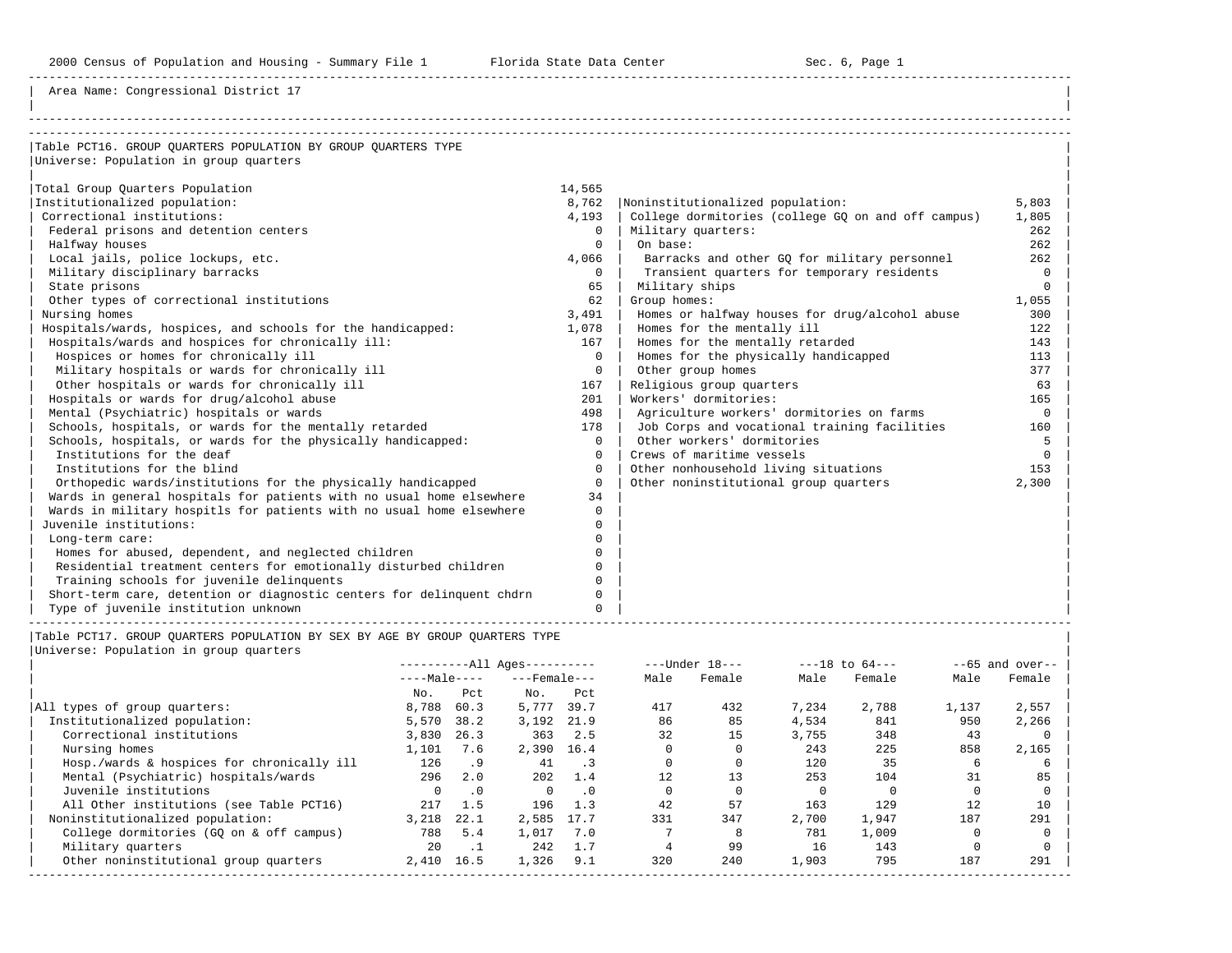| | -----------------------------------------------------------------------------------------------------------------------------------------------------

Area Name: Congressional District 17

## |Table PCT17A. GROUP QUARTERS POPULATION BY SEX BY AGE BY GROUP QUARTERS TYPE (PERSONS WHO ARE WHITE ALONE) |

| Universe: Population in group quarters     |              |           |                        |           |      |                  |       |                    |      |                   |
|--------------------------------------------|--------------|-----------|------------------------|-----------|------|------------------|-------|--------------------|------|-------------------|
|                                            |              |           | $------All Ages------$ |           |      | $---Under 18---$ |       | $---18$ to $64---$ |      | $--65$ and over-- |
|                                            | $---Male---$ |           | $---$ Female $---$     |           | Male | Female           | Male  | Female             | Male | Female            |
|                                            | No.          | Pct       | No.                    | Pct       |      |                  |       |                    |      |                   |
| All types of group quarters:               | 3,685        | 53.1      | 3,253                  | 46.9      | 170  | 141              | 2,701 | 1,129              | 814  | 1,983             |
| Institutionalized population:              | 2,288        | 33.0      | 2,212                  | 31.9      | 30   | 32               | 1,579 | 408                | 679  | 1,772             |
| Correctional institutions                  | 1,208        | 17.4      | 155                    | 2.2       | 10   |                  | 1,174 | 150                | 2.4  |                   |
| Nursing homes                              | 740          | 10.7      | 1,814                  | 26.1      |      |                  | 124   | 127                | 616  | 1,687             |
| Hosp./wards & hospices for chronically ill | 80           | 1.2       | 25                     | . 4       |      |                  | 76    | 19                 |      |                   |
| Mental (Psychiatric) hospitals/wards       | 146          | 2.1       | 132                    | 1.9       | 6    | h                | 114   | 51                 | 26   | 75                |
| Juvenile institutions                      |              | . 0       | $\Omega$               | $\cdot$ 0 |      |                  |       |                    |      |                   |
| All Other institutions (see Table PCT16)   | 114          | 1.6       | 86                     | 1.2       | 14   | 21               | 91    | 61                 |      |                   |
| Noninstitutionalized population:           | 1,397        | 20.1      | 1,041                  | 15.0      | 140  | 109              | 1,122 | 721                | 135  | 211               |
| College dormitories (GO on & off campus)   | 327          | 4.7       | 346                    | 5.0       |      |                  | 325   | 346                |      |                   |
| Military quarters                          | $\Omega$     | $\cdot$ 0 | 9                      | - 1       |      |                  |       |                    |      |                   |
| Other noninstitutional group quarters      | 1,070        | 15.4      | 686                    | 9.9       | 138  | 100              | 797   | 375                | 135  | 211               |

|Table PCT17B. GROUP QUARTERS POPULATION BY SEX BY AGE BY GROUP QUARTERS TYPE (PERSONS WHO ARE BLACK OR AFRICAN AMERICAN ALONE) | |Universe: Population in group quarters |

|                                            |              |           | $------All Aqes------$ |           |      | $---Under 18---$ |       | $---18$ to $64---$ |      | $--65$ and over-- |
|--------------------------------------------|--------------|-----------|------------------------|-----------|------|------------------|-------|--------------------|------|-------------------|
|                                            | $---Male---$ |           | $---$ Female $---$     |           | Male | Female           | Male  | Female             | Male | Female            |
|                                            | No.          | Pct       | No.                    | Pct       |      |                  |       |                    |      |                   |
| All types of group quarters:               | 4,696        | 68.2      | 2,192                  | 31.8      | 228  | 253              | 4,181 | 1,432              | 287  | 507               |
| Institutionalized population:              | 3,110        | 45.2      | 917                    | 13.3      | 54   | 52               | 2,803 | 412                | 253  | 453               |
| Correctional institutions                  | 2,490        | 36.1      | 205                    | 3.0       | 22   | 10               | 2,452 | 195                | 16   |                   |
| Nursing homes                              | 337          | 4.9       | 532                    | 7.7       |      |                  | 110   | 91                 | 227  | 441               |
| Hosp./wards & hospices for chronically ill | 46           |           | 16                     | $\cdot$ 2 |      |                  | 44    | 16                 |      |                   |
| Mental (Psychiatric) hospitals/wards       | 141          | 2.0       | 64                     | . 9       | h    | h                | 130   | 49                 |      |                   |
| Juvenile institutions                      |              | $\cdot$ 0 |                        | $\cdot$ 0 |      |                  |       |                    |      |                   |
| All Other institutions (see Table PCT16)   | 96           | 1.4       | 100                    | 1.5       | 2.6  | 36               | 67    | 61                 |      |                   |
| Noninstitutionalized population:           | 1,586        | 23.0      | 1,275                  | 18.5      | 174  | 201              | 1,378 | 1,020              | 34   | 54                |
| College dormitories (GO on & off campus)   | 388          | 5.6       | 553                    | 8.0       |      |                  | 383   | 545                |      |                   |
| Military quarters                          | 20           | $\cdot$ 3 | 200                    | 2.9       |      | 81               | 16    | 119                |      |                   |
| Other noninstitutional group quarters      | 1,178        | 17.1      | 522                    | 7.6       | 165  | 112              | 979   | 356                | 34   | 54                |

-----------------------------------------------------------------------------------------------------------------------------------------------------

|                                            |              |           | $------All Ages------$ |               |      | $---Under 18---$ |      | $---18$ to $64---$ |      | $--65$ and over-- |
|--------------------------------------------|--------------|-----------|------------------------|---------------|------|------------------|------|--------------------|------|-------------------|
|                                            | $---Male---$ |           | $---$ Female $---$     |               | Male | Female           | Male | Female             | Male | Female            |
|                                            | No.          | Pct       | No.                    | Pct           |      |                  |      |                    |      |                   |
| All types of group quarters:               | 37           | 63.8      |                        | 21 36.2       |      |                  | 37   | 16                 |      |                   |
| Institutionalized population:              | 28           | 48.3      |                        | 6, 10.3       |      |                  | 28   |                    |      |                   |
| Correctional institutions                  |              | 27 46.6   |                        | $1 \quad 1.7$ |      |                  | 2.7  |                    |      |                   |
| Nursing homes                              |              | $\cdot$ 0 | $\overline{a}$         | 3.4           |      |                  |      |                    |      |                   |
| Hosp./wards & hospices for chronically ill |              | $\cdot$ 0 |                        | $\cdot$ 0     |      |                  |      |                    |      |                   |
| Mental (Psychiatric) hospitals/wards       |              | 1.7       |                        | 1.7           |      |                  |      |                    |      |                   |
| Juvenile institutions                      |              | $\cdot$ 0 |                        | . 0           |      |                  |      |                    |      |                   |
| All Other institutions (see Table PCT16)   |              | $\cdot$ 0 |                        | 3.4           |      |                  |      |                    |      |                   |
| Noninstitutionalized population:           | 9            | 15.5      | 15                     | 25.9          |      |                  |      |                    |      |                   |
| College dormitories (GQ on & off campus)   |              | 3.4       |                        | 6.9           |      |                  |      |                    |      |                   |
| Military quarters                          |              | $\cdot$ 0 |                        | $\cdot$ 0     |      |                  |      |                    |      |                   |
| Other noninstitutional group quarters      |              | 12.1      | 11                     | 19.0          |      |                  |      |                    |      |                   |
|                                            |              |           |                        |               |      |                  |      |                    |      |                   |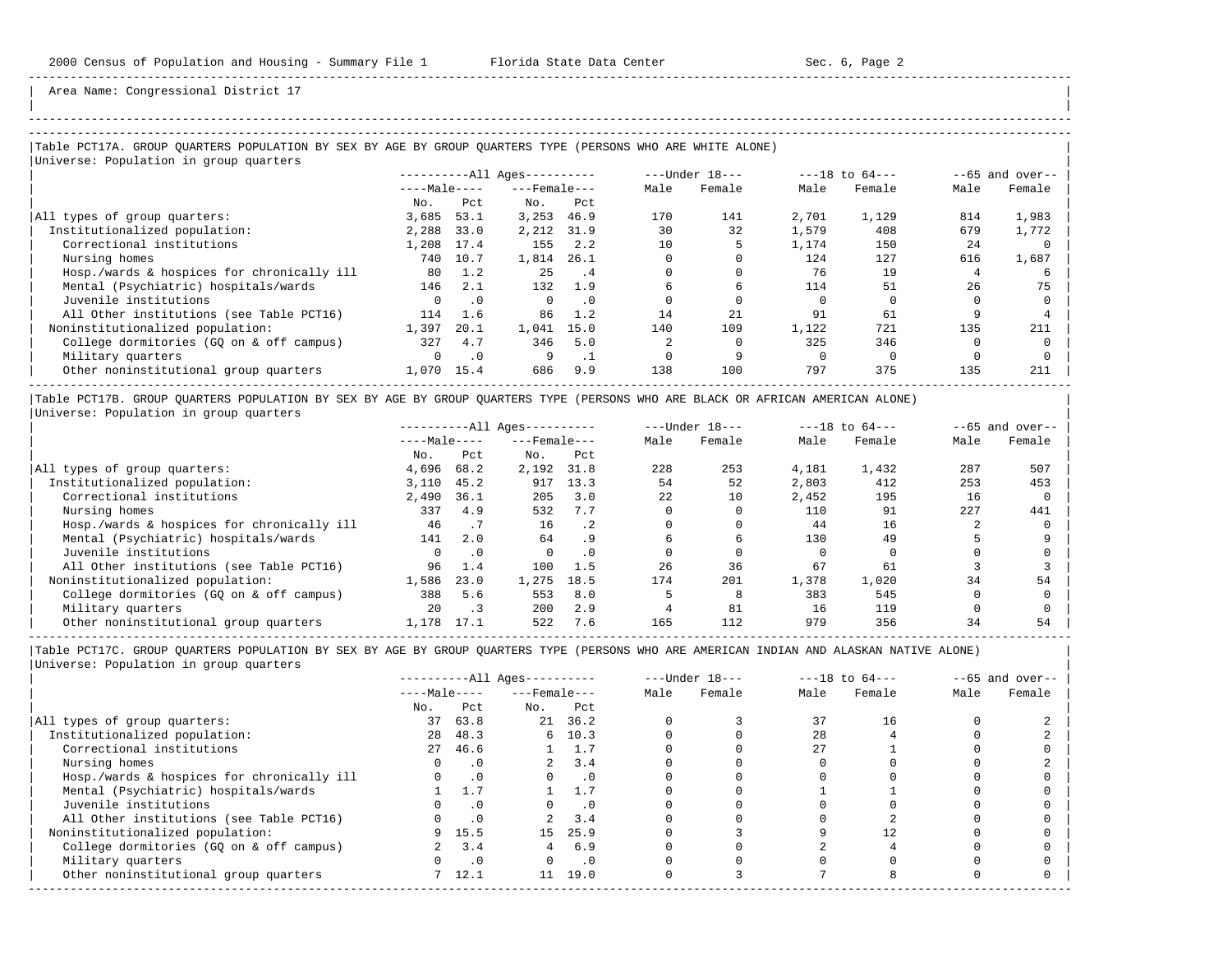| |

-----------------------------------------------------------------------------------------------------------------------------------------------------

Area Name: Congressional District 17

## |Table PCT17D. GROUP QUARTERS POPULATION BY SEX BY AGE BY GROUP QUARTERS TYPE (PERSONS WHO ARE ASIAN ALONE) |

|                                            |              |                          | ----------All Ages---------- |                |      | $---Under 18---$ |      | $---18$ to $64---$ |      | $--65$ and over-- |
|--------------------------------------------|--------------|--------------------------|------------------------------|----------------|------|------------------|------|--------------------|------|-------------------|
|                                            | $---Male---$ |                          | $---$ Female $---$           |                | Male | Female           | Male | Female             | Male | Female            |
|                                            | No.          | Pct                      | No.                          | Pct            |      |                  |      |                    |      |                   |
| All types of group quarters:               | 38           | 44.2                     | 48                           | 55.8           |      |                  | 33   | 45                 |      |                   |
| Institutionalized population:              | 8            | 9.3                      | 4                            | 4.7            |      |                  |      |                    |      |                   |
| Correctional institutions                  |              | 3.5                      |                              | 1.2            |      |                  |      |                    |      |                   |
| Nursing homes                              |              | 2.3                      |                              | 3.5            |      |                  |      |                    |      |                   |
| Hosp./wards & hospices for chronically ill |              | $\overline{\phantom{0}}$ | $\Omega$                     | $\cdot$ 0      |      |                  |      |                    |      |                   |
| Mental (Psychiatric) hospitals/wards       |              | 1.2                      | $\Omega$                     | $\cdot$ 0      |      |                  |      |                    |      |                   |
| Juvenile institutions                      |              | $\cdot$ 0                | $\Omega$                     | $\cdot$ 0      |      |                  |      |                    |      |                   |
| All Other institutions (see Table PCT16)   |              | 2.3                      |                              | .0             |      |                  |      |                    |      |                   |
| Noninstitutionalized population:           | 30           | 34.9                     | 44                           | 51.2           |      |                  | 28   | 43                 |      |                   |
| College dormitories (GO on & off campus)   |              | 21 24.4                  | 37                           | 43.0           |      |                  | 21   | 37                 |      |                   |
| Military quarters                          | $\Omega$     | $\cdot$ 0                | $\Omega$                     | $\overline{0}$ |      |                  |      |                    |      |                   |
| Other noninstitutional group quarters      |              | 9 10.5                   | $7\overline{ }$              | 8.1            |      |                  |      |                    |      |                   |

|Table PCT17E. GROUP QUARTERS POPULATION BY SEX BY AGE BY GROUP QUARTERS TYPE (PERSONS OF WHO ARE NATIVE HAWAIIAN AND OTHER PACIFIC ISLANDER ALONE) | |Universe: Population in group quarters |

|                                            |              |           | $------All Aqes------$ |           |      | $---Under 18---$ |      | $---18$ to $64---$ |      | $--65$ and over-- |
|--------------------------------------------|--------------|-----------|------------------------|-----------|------|------------------|------|--------------------|------|-------------------|
|                                            | $---Male---$ |           | $---$ Female $---$     |           | Male | Female           | Male | Female             | Male | Female            |
|                                            | No.          | Pct       | No.                    | Pct       |      |                  |      |                    |      |                   |
| All types of group quarters:               | 5.           | 45.5      | 6                      | 54.5      |      |                  |      |                    |      |                   |
| Institutionalized population:              |              | 27.3      |                        | 9.1       |      |                  |      |                    |      |                   |
| Correctional institutions                  |              | 27.3      |                        | . 0       |      |                  |      |                    |      |                   |
| Nursing homes                              |              |           |                        | 9.1       |      |                  |      |                    |      |                   |
| Hosp./wards & hospices for chronically ill |              |           |                        | $\cdot$ 0 |      |                  |      |                    |      |                   |
| Mental (Psychiatric) hospitals/wards       |              |           |                        | $\cdot$ 0 |      |                  |      |                    |      |                   |
| Juvenile institutions                      |              |           |                        | . 0       |      |                  |      |                    |      |                   |
| All Other institutions (see Table PCT16)   |              |           |                        | $\cdot$ 0 |      |                  |      |                    |      |                   |
| Noninstitutionalized population:           |              | 18.2      |                        | 5, 45.5   |      |                  |      |                    |      |                   |
| College dormitories (GO on & off campus)   |              | 9.1       |                        | 36.4      |      |                  |      |                    |      |                   |
| Military quarters                          |              | $\cdot$ 0 |                        | $\cdot$ 0 |      |                  |      |                    |      |                   |
| Other noninstitutional group quarters      |              | 9.1       |                        | 9.1       |      |                  |      |                    |      |                   |

----------------------------------------------------------------------------------------------------------------------------------------------------- |Table PCT17F. GROUP QUARTERS POPULATION BY SEX BY AGE BY GROUP QUARTERS TYPE (PERSONS WHO ARE SOME OTHER RACE ALONE) |

|                                            |              |           | $------All Ages------$ |           |      | $---Under 18---$ |      | $---18$ to $64---$ |      | $--65$ and over-- |
|--------------------------------------------|--------------|-----------|------------------------|-----------|------|------------------|------|--------------------|------|-------------------|
|                                            | $---Male---$ |           | $---$ Female $---$     |           | Male | Female           | Male | Female             | Male | Female            |
|                                            | No.          | Pct       | No.                    | Pct       |      |                  |      |                    |      |                   |
| All types of group quarters:               | 173          | 64.8      | 94                     | 35.2      | 12   |                  | 143  | 44                 | 18   | 39                |
| Institutionalized population:              | 67           | 25.1      | $20^{\circ}$           | 7.5       |      |                  | 61   |                    |      | 15                |
| Correctional institutions                  |              | 52 19.5   | $\Omega$               | $\cdot$ 0 |      |                  | 51   |                    |      |                   |
| Nursing homes                              | 8            | 3.0       | 15                     | 5.6       |      |                  |      |                    |      |                   |
| Hosp./wards & hospices for chronically ill |              | $\cdot$ 0 | $\Omega$               | $\cdot$ 0 |      |                  |      |                    |      |                   |
| Mental (Psychiatric) hospitals/wards       | 4            | 1.5       | $4\overline{ }$        | 1.5       |      |                  |      |                    |      |                   |
| Juvenile institutions                      |              | .0        | $\Omega$               | .0        |      |                  |      |                    |      |                   |
| All Other institutions (see Table PCT16)   |              |           |                        | . 4       |      |                  |      |                    |      |                   |
| Noninstitutionalized population:           | 106          | 39.7      | 74                     | 27.7      | 10   | 10               | 82   | 40                 | 14   | 24                |
| College dormitories (GO on & off campus)   | 14           | 5.2       | 14                     | 5.2       |      |                  |      | 14                 |      |                   |
| Military quarters                          |              | $\cdot$ 0 | 4                      | 1.5       |      |                  |      |                    |      |                   |
| Other noninstitutional group quarters      | 92           | 34.5      | 56                     | 21.0      | 10   | 10               | 68   | 22                 | 14   | 24                |
|                                            |              |           |                        |           |      |                  |      |                    |      |                   |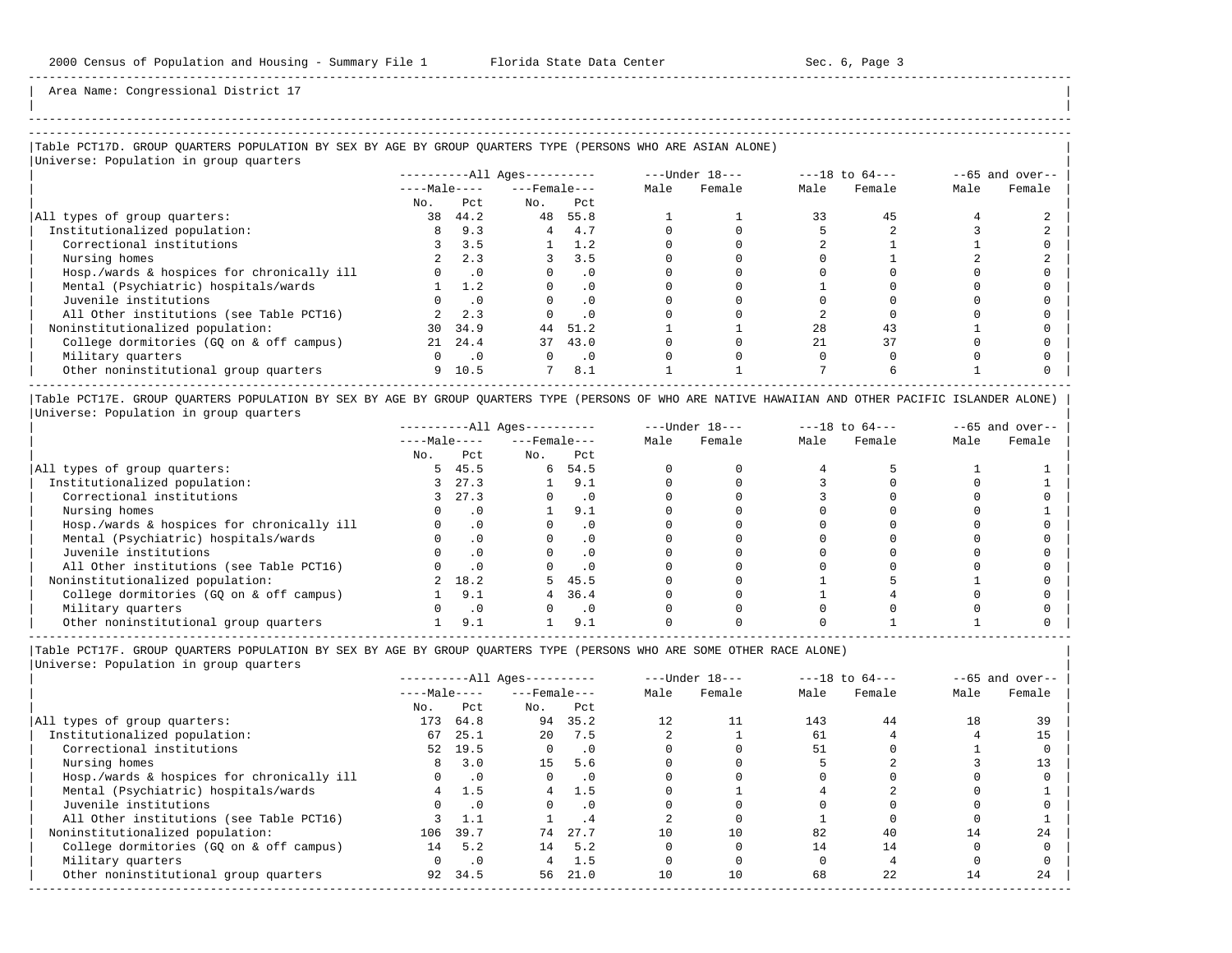| |

Area Name: Congressional District 17

# -----------------------------------------------------------------------------------------------------------------------------------------------------

### |Table PCT17G. GROUP QUARTERS POPULATION BY SEX BY AGE BY GROUP QUARTERS TYPE (PERSONS OF WHO REPORT TWO OR MORE RACES) |

|                                            |              |                             | $------All Aqes------$ |           |      | $---Under 18---$ |      | $---18$ to $64---$ |      | $--65$ and over-- |
|--------------------------------------------|--------------|-----------------------------|------------------------|-----------|------|------------------|------|--------------------|------|-------------------|
|                                            | $---Male---$ |                             | $---$ Female $---$     |           | Male | Female           | Male | Female             | Male | Female            |
|                                            | No.          | Pct.                        | No.                    | Pct       |      |                  |      |                    |      |                   |
| All types of group quarters:               | 154          | 48.6                        | 163                    | 51.4      |      | 23               | 135  | 117                | 13   | 23                |
| Institutionalized population:              | 66           | 20.8                        | 32                     | 10.1      |      |                  | 55   |                    |      | 21                |
| Correctional institutions                  | 47           | 14.8                        |                        |           |      |                  | 46   |                    |      |                   |
| Nursing homes                              | 14           | 4.4                         | 23                     | 7.3       |      |                  |      |                    | 10   | 19                |
| Hosp./wards & hospices for chronically ill | $\Omega$     | $\cdot$ 0                   | $\Omega$               | $\cdot$ 0 |      |                  |      |                    |      |                   |
| Mental (Psychiatric) hospitals/wards       |              | .9                          |                        | . 3       |      |                  |      |                    |      |                   |
| Juvenile institutions                      |              | $\cdot$ 0                   |                        | $\cdot$ 0 |      |                  |      |                    |      |                   |
| All Other institutions (see Table PCT16)   |              | . 6                         |                        | 2.2       |      |                  |      |                    |      |                   |
| Noninstitutionalized population:           | 88           | 27.8                        | 131                    | 41.3      |      | 23               | 80   | 106                |      |                   |
| College dormitories (GQ on & off campus)   | 35           | 11.0                        | 59                     | 18.6      |      |                  | 35   | 59                 |      |                   |
| Military quarters                          | $\Omega$     | $\overline{\phantom{0}}$ .0 | 29                     | 9.1       |      |                  |      | 2.0                |      |                   |
| Other noninstitutional group quarters      | 53           | 16.7                        | 43                     | 13.6      |      | 14               | 45   | 27                 |      |                   |

|Table PCT17H. GROUP QUARTERS POPULATION BY SEX BY AGE BY GROUP QUARTERS TYPE (PERSONS OF ANY RACE WHO ARE HISPANIC OR LATINO) | |Universe: Population in group quarters |

|                                            |              |           | $------All Aqes------$ |           |      | $---Under 18---$ |       | $---18$ to $64---$ |      | $--65$ and over-- |
|--------------------------------------------|--------------|-----------|------------------------|-----------|------|------------------|-------|--------------------|------|-------------------|
|                                            | $---Male---$ |           | $---$ Female $---$     |           | Male | Female           | Male  | Female             | Male | Female            |
|                                            | No.          | Pct       | No.                    | Pct       |      |                  |       |                    |      |                   |
| All types of group quarters:               | 2,312        | 66.3      | 1,174                  | 33.7      | 133  | 129              | 1,899 | 524                | 280  | 521               |
| Institutionalized population:              | 1,406        | 40.3      | 577                    | 16.6      | 16   | 25               | 1,165 | 122                | 225  | 430               |
| Correctional institutions                  | 970          | 27.8      | 35                     | 1.0       |      |                  | 953   | 31                 | 12   |                   |
| Nursing homes                              | 251          | 7.2       | 462                    | 13.3      |      |                  | 55    | 49                 | 196  | 413               |
| Hosp./wards & hospices for chronically ill | 67           | 1.9       |                        |           |      |                  | 64    |                    |      |                   |
| Mental (Psychiatric) hospitals/wards       | 79           | 2.3       | 47                     | 1.3       |      |                  | 63    | 27                 | 12   | 14                |
| Juvenile institutions                      | 0            | $\cdot$ 0 |                        | . 0       |      |                  |       |                    |      |                   |
| All Other institutions (see Table PCT16)   | 39           | 1.1       | 2.8                    | .8        |      | 15               | 30    |                    |      |                   |
| Noninstitutionalized population:           | 906          | 26.0      | 597                    | 17.1      | 117  | 104              | 734   | 402                | 55   | 91                |
| College dormitories (GO on & off campus)   | 131          | 3.8       | 142                    | 4.1       |      |                  | 130   | 142                |      |                   |
| Military quarters                          |              | $\cdot$ 0 |                        | $\cdot$ 2 |      |                  |       |                    |      |                   |
| Other noninstitutional group quarters      | 775          | 22.2      | 447                    | 12.8      | 116  | 100              | 604   | 256                | 55   | 91                |

-----------------------------------------------------------------------------------------------------------------------------------------------------

|                                            |              |           | $------All Aqes------$ |                |      | $---Under 18---$ |       | $---18$ to $64---$ |      | $--65$ and over-- |
|--------------------------------------------|--------------|-----------|------------------------|----------------|------|------------------|-------|--------------------|------|-------------------|
|                                            | $---Male---$ |           | $---$ Female ---       |                | Male | Female           | Male  | Female             | Male | Female            |
|                                            | No.          | Pct       | No.                    | Pct            |      |                  |       |                    |      |                   |
| All types of group quarters:               | 1,800        | 43.9      | 2,298                  | 56.1           | 65   | 47               | 1,167 | 728                | 568  | 1,523             |
| Institutionalized population:              | 1,087        | 26.5      | 1,690                  | 41.2           | 18   | 12               | 598   | 302                | 471  | 1,376             |
| Correctional institutions                  | 390          | 9.5       | 123                    | 3.0            |      |                  | 370   | 121                | 14   |                   |
| Nursing homes                              | 511          | 12.5      | 1,386                  | 33.8           |      |                  | 78    | 82                 | 433  | 1,304             |
| Hosp./wards & hospices for chronically ill | 23           | .6        | 21                     | $\overline{5}$ |      |                  | 21    | 16                 |      |                   |
| Mental (Psychiatric) hospitals/wards       | 80           | 2.0       | 94                     | 2.3            |      |                  | 63    | 29                 | 15   | 63                |
| Juvenile institutions                      |              | $\cdot$ 0 | $\Omega$               | $\cdot$ 0      |      |                  |       |                    |      |                   |
| All Other institutions (see Table PCT16)   | 83           | 2.0       | 66                     | 1.6            | 10   |                  | 66    | 54                 |      |                   |
| Noninstitutionalized population:           | 713          | 17.4      | 608                    | 14.8           | 47   | 35               | 569   | 426                | 97   | 147               |
| College dormitories (GO on & off campus)   | 243          | 5.9       | 253                    | 6.2            |      |                  | 242   | 253                |      |                   |
| Military quarters                          |              | $\cdot$ 0 |                        | . .            |      |                  |       |                    |      |                   |
| Other noninstitutional group quarters      | 470          | 11.5      | 350                    | 8.5            | 46   | 30               | 327   | 173                | 97   | 147               |
|                                            |              |           |                        |                |      |                  |       |                    |      |                   |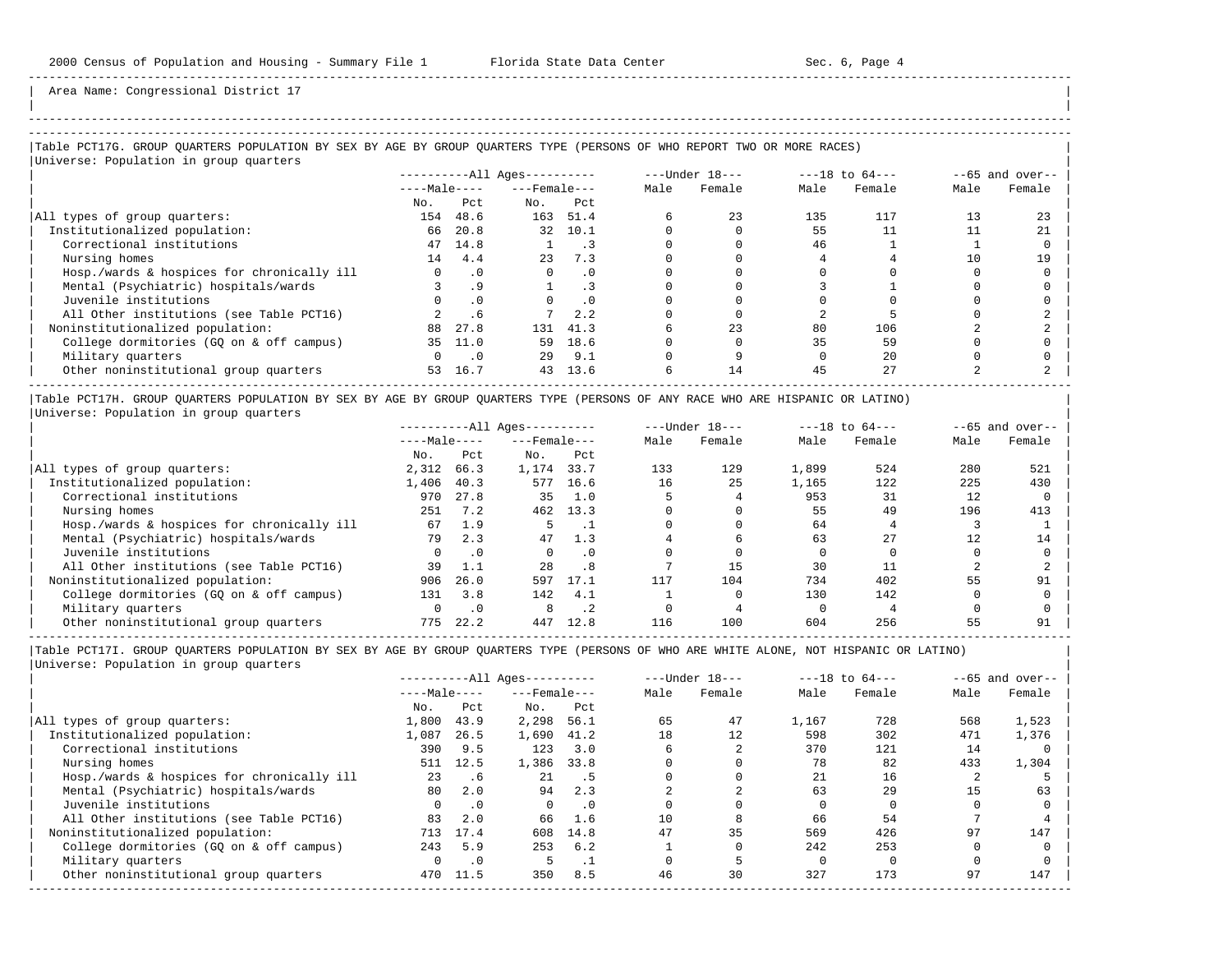Area Name: Congressional District 18

| Table PCT16. GROUP OUARTERS POPULATION BY GROUP OUARTERS TYPE         |              |                                                    |          |
|-----------------------------------------------------------------------|--------------|----------------------------------------------------|----------|
| Universe: Population in group quarters                                |              |                                                    |          |
|                                                                       |              |                                                    |          |
| Total Group Quarters Population                                       | 12,730       |                                                    |          |
| Institutionalized population:                                         | 6,761        | Noninstitutionalized population:                   | 5,969    |
| Correctional institutions:                                            | 3,175        | College dormitories (college GQ on and off campus) | 4,107    |
| Federal prisons and detention centers                                 | 3,024        | Military quarters:                                 | 62       |
| Halfway houses                                                        | 105          | On base:                                           | 16       |
| Local jails, police lockups, etc.                                     | 12           | Barracks and other GQ for military personnel       | 8        |
| Military disciplinary barracks                                        | $\Omega$     | Transient quarters for temporary residents         | 8        |
| State prisons                                                         | $\mathbf{0}$ | Military ships                                     | 46       |
| Other types of correctional institutions                              | 34           | Group homes:                                       | 358      |
| Nursing homes                                                         | 2,536        | Homes or halfway houses for drug/alcohol abuse     | 85       |
| Hospitals/wards, hospices, and schools for the handicapped:           | 994          | Homes for the mentally ill                         | 100      |
| Hospitals/wards and hospices for chronically ill:                     | 301          | Homes for the mentally retarded                    | 67       |
| Hospices or homes for chronically ill                                 | 42.          | Homes for the physically handicapped               | $\Omega$ |
| Military hospitals or wards for chronically ill                       | 13           | Other group homes                                  | 106      |
| Other hospitals or wards for chronically ill                          | 246          | Religious group quarters                           | 216      |
| Hospitals or wards for drug/alcohol abuse                             | $\Omega$     | Workers' dormitories:                              | $\Omega$ |
| Mental (Psychiatric) hospitals or wards                               | 100          | Agriculture workers' dormitories on farms          | $\Omega$ |
| Schools, hospitals, or wards for the mentally retarded                | 97           | Job Corps and vocational training facilities       | $\Omega$ |
| Schools, hospitals, or wards for the physically handicapped:          | $\Omega$     | Other workers' dormitories                         |          |
| Institutions for the deaf                                             | $\Omega$     | Crews of maritime vessels                          |          |
| Institutions for the blind                                            | $\Omega$     | Other nonhousehold living situations               | 123      |
| Orthopedic wards/institutions for the physically handicapped          | $\Omega$     | Other noninstitutional group quarters              | 1,103    |
| Wards in general hospitals for patients with no usual home elsewhere  | 496          |                                                    |          |
| Wards in military hospitls for patients with no usual home elsewhere  | $\Omega$     |                                                    |          |
| Juvenile institutions:                                                | 56           |                                                    |          |
| Long-term care:                                                       | 56           |                                                    |          |
| Homes for abused, dependent, and neglected children                   | 56           |                                                    |          |
| Residential treatment centers for emotionally disturbed children      | $\Omega$     |                                                    |          |
| Training schools for juvenile delinquents                             | $\Omega$     |                                                    |          |
| Short-term care, detention or diagnostic centers for delinguent chdrn | $\Omega$     |                                                    |          |
| Type of juvenile institution unknown                                  | $\Omega$     |                                                    |          |

|Table PCT17. GROUP QUARTERS POPULATION BY SEX BY AGE BY GROUP QUARTERS TYPE | |Universe: Population in group quarters |

|  |  | juliverse. Population in group quarters |  |
|--|--|-----------------------------------------|--|
|  |  |                                         |  |
|  |  |                                         |  |

|                                            |              |      | $------All Aqes------$ |           |      | $---Under 18---$ |       | $---18$ to $64---$ |       | $--65$ and over-- |
|--------------------------------------------|--------------|------|------------------------|-----------|------|------------------|-------|--------------------|-------|-------------------|
|                                            | $---Male---$ |      | $---$ Female $---$     |           | Male | Female           | Male  | Female             | Male  | Female            |
|                                            | No.          | Pct. | No.                    | Pct       |      |                  |       |                    |       |                   |
| All types of group quarters:               | 7,329        | 57.6 | 5,401                  | 42.4      | 185  | 177              | 6,056 | 2,977              | 1,088 | 2,247             |
| Institutionalized population:              | 4,348        | 34.2 | 2,413                  | 19.0      | 117  | 102              | 3,404 | 593                | 827   | 1,718             |
| Correctional institutions                  | 2,930        | 23.0 | 245                    | 1.9       |      |                  | 2,859 | 237                | 71    |                   |
| Nursing homes                              | 787          | 6.2  | 1,749                  | 13.7      |      |                  | 246   | 160                | 541   | 1,589             |
| Hosp./wards & hospices for chronically ill | 176          | 1.4  | 125                    | 1.0       | 92   | 62               | 57    | 34                 | 27    | 29                |
| Mental (Psychiatric) hospitals/wards       | 61           | .5   | 39                     | $\cdot$ 3 |      |                  | 50    | 25                 | 11    | 14                |
| Juvenile institutions                      | 17           |      | 39                     |           | 17   | 37               |       |                    |       |                   |
| All Other institutions (see Table PCT16)   | 377          | 3.0  | 216                    | 1.7       |      |                  | 192   | 135                | 177   | 78                |
| Noninstitutionalized population:           | 2,981        | 23.4 | 2,988                  | 23.5      | 68   | 75               | 2,652 | 2,384              | 261   | 529               |
| College dormitories (GO on & off campus)   | 2,012        | 15.8 | 2,095 16.5             |           | 11   | 21               | 2,001 | 2,074              |       |                   |
| Military quarters                          | 59           | .5   |                        | $\cdot$ 0 |      |                  | 59    |                    |       |                   |
| Other noninstitutional group quarters      | 910          | 7.1  | 890                    | 7.0       | 57   | 54               | 592   | 307                | 261   | 529               |

-----------------------------------------------------------------------------------------------------------------------------------------------------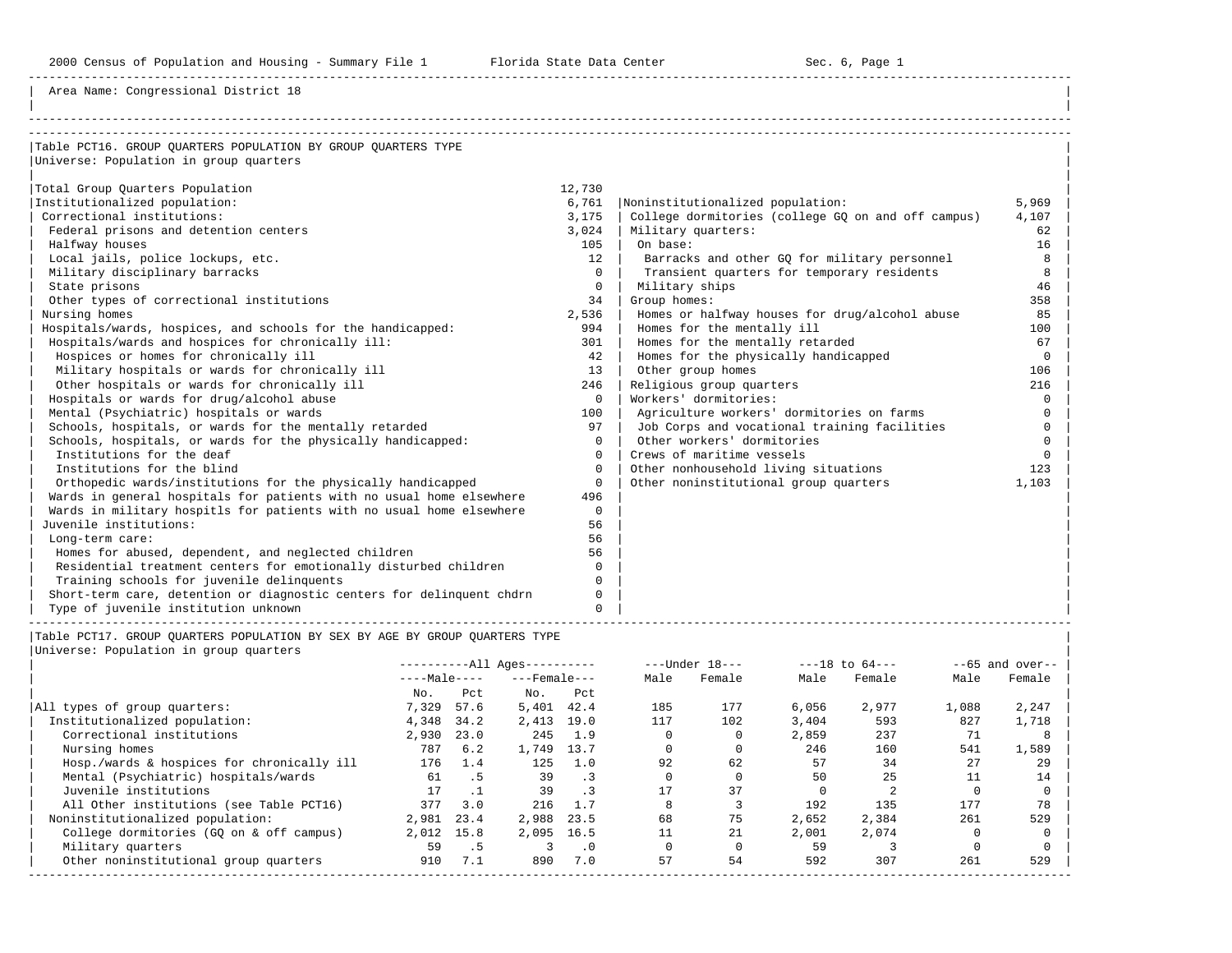| | -----------------------------------------------------------------------------------------------------------------------------------------------------

Area Name: Congressional District 18

### |Table PCT17A. GROUP QUARTERS POPULATION BY SEX BY AGE BY GROUP QUARTERS TYPE (PERSONS WHO ARE WHITE ALONE) | |<br>|Universe: Population in group quarters

| No.<br>5,073 | $---Male---$<br>Pct                                                      | $---$ Female $---$<br>No. |             | Male               | Female | Male  |        |      |        |
|--------------|--------------------------------------------------------------------------|---------------------------|-------------|--------------------|--------|-------|--------|------|--------|
|              |                                                                          |                           |             |                    |        |       | Female | Male | Female |
|              |                                                                          |                           | Pct         |                    |        |       |        |      |        |
|              | 55.6                                                                     | 4,058                     | 44.4        | 114                | 88     | 4,019 | 1,952  | 940  | 2,018  |
|              | 32.6                                                                     | 1,977                     | 21.7        | 77                 | 61     | 2,201 | 413    | 697  | 1,503  |
|              | 20.6                                                                     | 155                       | 1.7         |                    |        | 1,820 | 148    | 63   |        |
|              | 6.7                                                                      | 1,508                     |             |                    |        | 163   | 116    | 448  | 1,392  |
|              | 1.4                                                                      | 92                        | 1.0         | 65                 | 43     | 38    | 23     | 23   | 26     |
|              | .5                                                                       | 33                        | .4          |                    |        | 34    | 2.1    |      | 12     |
| 9            |                                                                          | 18                        | $\cdot$ . 2 |                    | 16     |       |        |      |        |
|              | 3.3                                                                      | 171                       | 1.9         |                    |        | 146   | 103    | 152  | 66     |
|              | 23.0                                                                     | 2,081                     | 22.8        | 37                 | 2.7    | 1,818 | 1,539  | 243  | 515    |
|              | 15.2                                                                     |                           |             |                    | 10     | 1,385 | 1,303  |      |        |
|              | .5                                                                       |                           | $\cdot$ 0   |                    |        | 50    |        |      |        |
|              | 7.2                                                                      | 765                       | 8.4         | 32                 | 17     | 383   | 233    | 243  | 515    |
|              | 2,975<br>1,883<br>611<br>126<br>45<br>301<br>2,098<br>1,390<br>50<br>658 |                           |             | 16.5<br>1,313 14.4 |        |       |        |      |        |

|Table PCT17B. GROUP QUARTERS POPULATION BY SEX BY AGE BY GROUP QUARTERS TYPE (PERSONS WHO ARE BLACK OR AFRICAN AMERICAN ALONE) | |Universe: Population in group quarters |

|                                            |              |      | $------All Aqes------$ |           |      | $---Under 18---$ | $---18$ to $64---$ |        |      | $--65$ and over-- |
|--------------------------------------------|--------------|------|------------------------|-----------|------|------------------|--------------------|--------|------|-------------------|
|                                            | $---Male---$ |      | $---$ Female $---$     |           | Male | Female           | Male               | Female | Male | Female            |
|                                            | No.          | Pct  | No.                    | Pct       |      |                  |                    |        |      |                   |
| All types of group quarters:               | 1,822        | 67.9 | 862                    | 32.1      | 50   | 79               | 1,690              | 679    | 82   | 104               |
| Institutionalized population:              | 1,257        | 46.8 | 291                    | 10.8      | 27   | 36               | 1,153              | 157    | 77   | 98                |
| Correctional institutions                  | 1,018        | 37.9 | 82                     | 3.1       |      |                  | 1,010              | 81     |      |                   |
| Nursing homes                              | 112          | 4.2  | 123                    | 4.6       |      |                  | 67                 | 33     | 45   | 90                |
| Hosp./wards & hospices for chronically ill | 41           | 1.5  | 29                     | 1.1       | 19   | 15               | 19                 |        |      |                   |
| Mental (Psychiatric) hospitals/wards       | 14           | . 5  |                        | . 2       |      |                  | 14                 |        |      |                   |
| Juvenile institutions                      |              |      | 20                     |           |      | 20               |                    |        |      |                   |
| All Other institutions (see Table PCT16)   | 69           | 2.6  | 32                     | 1.2       |      |                  | 43                 | 29     | 21   |                   |
| Noninstitutionalized population:           | 565          | 21.1 | 571                    | 21.3      | 23   | 43               | 537                | 522    |      |                   |
| College dormitories (GO on & off campus)   | 355          | 13.2 | 472                    | 17.6      |      | 10               | 352                | 462    |      |                   |
| Military quarters                          |              |      |                        | $\cdot$ 0 |      |                  |                    |        |      |                   |
| Other noninstitutional group quarters      | 206          | 7.7  | 99                     | 3.7       | 20   | 33               | 181                | 60     |      |                   |

|                                            | $------All Aqes------$ |                             |                    |           |      | $---Under 18---$ | $---18$ to $64---$ |        | $--65$ and over-- |        |
|--------------------------------------------|------------------------|-----------------------------|--------------------|-----------|------|------------------|--------------------|--------|-------------------|--------|
|                                            | $---Male---$           |                             | $---$ Female $---$ |           | Male | Female           | Male               | Female | Male              | Female |
|                                            | No.                    | Pct                         | No.                | Pct       |      |                  |                    |        |                   |        |
| All types of group quarters:               | 16                     | 64.0                        |                    | 9, 36.0   |      |                  |                    |        |                   |        |
| Institutionalized population:              |                        | 7, 28.0                     | $\overline{2}$     | 8.0       |      |                  |                    |        |                   |        |
| Correctional institutions                  |                        | 6, 24.0                     |                    | 4.0       |      |                  |                    |        |                   |        |
| Nursing homes                              |                        | $\cdot$ 0                   |                    | 4.0       |      |                  |                    |        |                   |        |
| Hosp./wards & hospices for chronically ill |                        | $\cdot$ 0                   |                    | $\cdot$ 0 |      |                  |                    |        |                   |        |
| Mental (Psychiatric) hospitals/wards       |                        | $\cdot$ 0                   |                    | . 0       |      |                  |                    |        |                   |        |
| Juvenile institutions                      |                        |                             |                    | $\cdot$ 0 |      |                  |                    |        |                   |        |
| All Other institutions (see Table PCT16)   |                        | 4.0                         |                    |           |      |                  |                    |        |                   |        |
| Noninstitutionalized population:           | 9                      | 36.0                        |                    | 28.0      |      |                  |                    |        |                   |        |
| College dormitories (GQ on & off campus)   | 5.                     | 20.0                        |                    | 28.0      |      |                  |                    |        |                   |        |
| Military quarters                          |                        | $\overline{\phantom{0}}$ .0 |                    | $\cdot$ 0 |      |                  |                    |        |                   |        |
| Other noninstitutional group quarters      |                        | 4, 16, 0                    | $\Omega$           | $\cdot$ 0 |      |                  |                    |        |                   |        |
|                                            |                        |                             |                    |           |      |                  |                    |        |                   |        |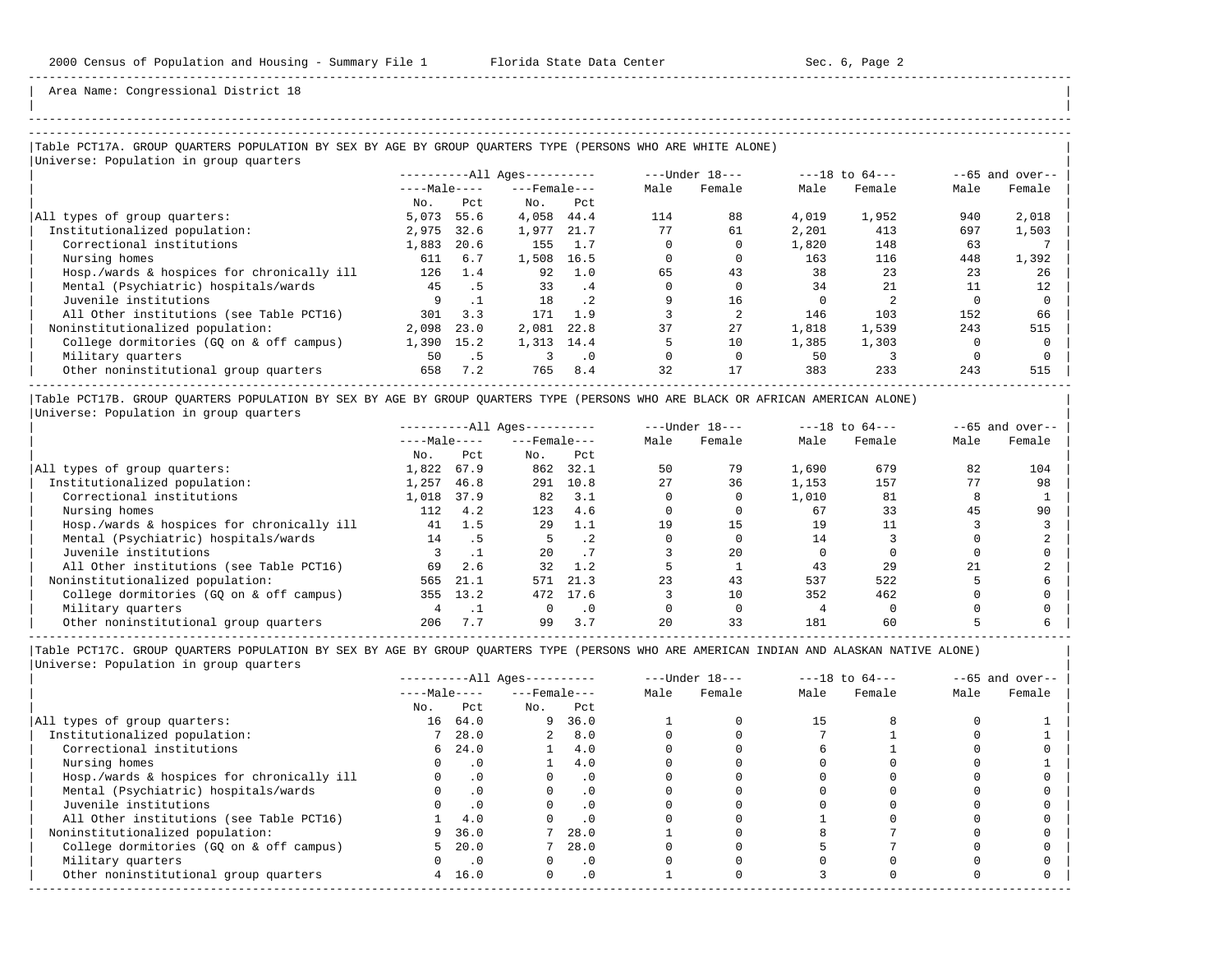-----------------------------------------------------------------------------------------------------------------------------------------------------

Area Name: Congressional District 18

### ----------------------------------------------------------------------------------------------------------------------------------------------------- |Table PCT17D. GROUP QUARTERS POPULATION BY SEX BY AGE BY GROUP QUARTERS TYPE (PERSONS WHO ARE ASIAN ALONE) |

|Universe: Population in group quarters |

|                                            |              |           | ----------All Ages---------- |           | $---Under 18---$ |        | $---18$ to $64---$ |        | $--65$ and over-- |        |
|--------------------------------------------|--------------|-----------|------------------------------|-----------|------------------|--------|--------------------|--------|-------------------|--------|
|                                            | $---Male---$ |           | $---$ Female $---$           |           | Male             | Female | Male               | Female | Male              | Female |
|                                            | No.          | Pct.      | No.                          | Pct       |                  |        |                    |        |                   |        |
| All types of group quarters:               | 171          | 46.7      | 195                          | 53.3      |                  |        | 166                | 175    |                   |        |
| Institutionalized population:              | 17           | 4.6       | 21                           | 5.7       |                  |        | 16                 |        |                   | 19     |
| Correctional institutions                  | 14           | 3.8       |                              | . 5       |                  |        | 14                 |        |                   |        |
| Nursing homes                              |              | . 5       | 19                           | 5.2       |                  |        |                    |        |                   | 19     |
| Hosp./wards & hospices for chronically ill |              | $\cdot$ 0 |                              | $\cdot$ 0 |                  |        |                    |        |                   |        |
| Mental (Psychiatric) hospitals/wards       |              |           | $\Omega$                     | $\cdot$ 0 |                  |        |                    |        |                   |        |
| Juvenile institutions                      |              | . 0       |                              | $\cdot$ 0 |                  |        |                    |        |                   |        |
| All Other institutions (see Table PCT16)   |              | $\cdot$ 0 |                              | $\cdot$ 0 |                  |        |                    |        |                   |        |
| Noninstitutionalized population:           | 154          | 42.1      | 174                          | 47.5      |                  |        | 150                | 173    |                   |        |
| College dormitories (GO on & off campus)   | 146          | 39.9      |                              | 168 45.9  |                  |        | 145                | 168    |                   |        |
| Military quarters                          |              | $\cdot$ 0 | $\Omega$                     | $\cdot$ 0 |                  |        |                    |        |                   |        |
| Other noninstitutional group quarters      | 8            | 2.2       | 6                            | 1.6       |                  |        |                    |        |                   |        |

|Table PCT17E. GROUP QUARTERS POPULATION BY SEX BY AGE BY GROUP QUARTERS TYPE (PERSONS OF WHO ARE NATIVE HAWAIIAN AND OTHER PACIFIC ISLANDER ALONE) | |Universe: Population in group quarters |

|                                            |              |           | $------All Ages------$ |           |      | $---Under 18---$ | $---18$ to $64---$ |        | $- -65$ and over-- |        |
|--------------------------------------------|--------------|-----------|------------------------|-----------|------|------------------|--------------------|--------|--------------------|--------|
|                                            | $---Male---$ |           | $---$ Female $---$     |           | Male | Female           | Male               | Female | Male               | Female |
|                                            | No.          | Pct       | No.                    | Pct       |      |                  |                    |        |                    |        |
| All types of group quarters:               | 5            | 55.6      | 4                      | 44.4      |      |                  |                    |        |                    |        |
| Institutionalized population:              |              | . 0       |                        | 11.1      |      |                  |                    |        |                    |        |
| Correctional institutions                  |              | . 0       |                        |           |      |                  |                    |        |                    |        |
| Nursing homes                              |              | $\cdot$ 0 |                        | $\cdot$ 0 |      |                  |                    |        |                    |        |
| Hosp./wards & hospices for chronically ill |              | $\cdot$ 0 |                        |           |      |                  |                    |        |                    |        |
| Mental (Psychiatric) hospitals/wards       |              | $\cdot$ 0 |                        | 11.1      |      |                  |                    |        |                    |        |
| Juvenile institutions                      |              | . 0       |                        |           |      |                  |                    |        |                    |        |
| All Other institutions (see Table PCT16)   |              | $\cdot$ 0 |                        |           |      |                  |                    |        |                    |        |
| Noninstitutionalized population:           | 5            | 55.6      |                        | 33.3      |      |                  |                    |        |                    |        |
| College dormitories (GQ on & off campus)   | 5.           | 55.6      |                        | 33.3      |      |                  |                    |        |                    |        |
| Military quarters                          |              | $\cdot$ 0 |                        | . 0       |      |                  |                    |        |                    |        |
| Other noninstitutional group quarters      |              |           |                        |           |      |                  |                    |        |                    |        |

----------------------------------------------------------------------------------------------------------------------------------------------------- |Table PCT17F. GROUP QUARTERS POPULATION BY SEX BY AGE BY GROUP QUARTERS TYPE (PERSONS WHO ARE SOME OTHER RACE ALONE) |

|                                            | $------All Ages------$ |           |                    |           |      | $---Under 18---$ |      | $---18$ to $64---$ | $--65$ and over-- |        |
|--------------------------------------------|------------------------|-----------|--------------------|-----------|------|------------------|------|--------------------|-------------------|--------|
|                                            | $---Male---$           |           | $---$ Female $---$ |           | Male | Female           | Male | Female             | Male              | Female |
|                                            | No.                    | Pct       | No.                | Pct       |      |                  |      |                    |                   |        |
| All types of group quarters:               | 120                    | 45.5      | 144                | 54.5      |      |                  | 65   | 65                 | 47                | 75     |
| Institutionalized population:              | 57                     | 21.6      |                    | 86 32.6   |      |                  | 10   | 10                 | 39                | 72     |
| Correctional institutions                  |                        | . 4       | $\Omega$           | $\cdot$ 0 |      |                  |      |                    |                   |        |
| Nursing homes                              | 45                     | 17.0      | 71                 | 26.9      |      |                  |      |                    | 36                | 63     |
| Hosp./wards & hospices for chronically ill | 8                      | 3.0       | 4                  | 1.5       |      |                  |      |                    |                   |        |
| Mental (Psychiatric) hospitals/wards       |                        | $\cdot$ 0 | $\Omega$           | $\cdot$ 0 |      |                  |      |                    |                   |        |
| Juvenile institutions                      |                        | .4        | $\Omega$           | $\cdot$ 0 |      |                  |      |                    |                   |        |
| All Other institutions (see Table PCT16)   |                        | .8        | 11                 | 4.2       |      |                  |      |                    |                   |        |
| Noninstitutionalized population:           | 63                     | 23.9      | 58                 | 22.0      |      |                  | 55   | 55                 |                   |        |
| College dormitories (GO on & off campus)   | 44                     | 16.7      | 51                 | 19.3      |      |                  | 44   | 51                 |                   |        |
| Military quarters                          | 4                      | 1.5       | $\Omega$           | $\cdot$ 0 |      |                  |      |                    |                   |        |
| Other noninstitutional group quarters      | 15                     | 5.7       |                    | 2.7       |      |                  |      |                    |                   |        |
|                                            |                        |           |                    |           |      |                  |      |                    |                   |        |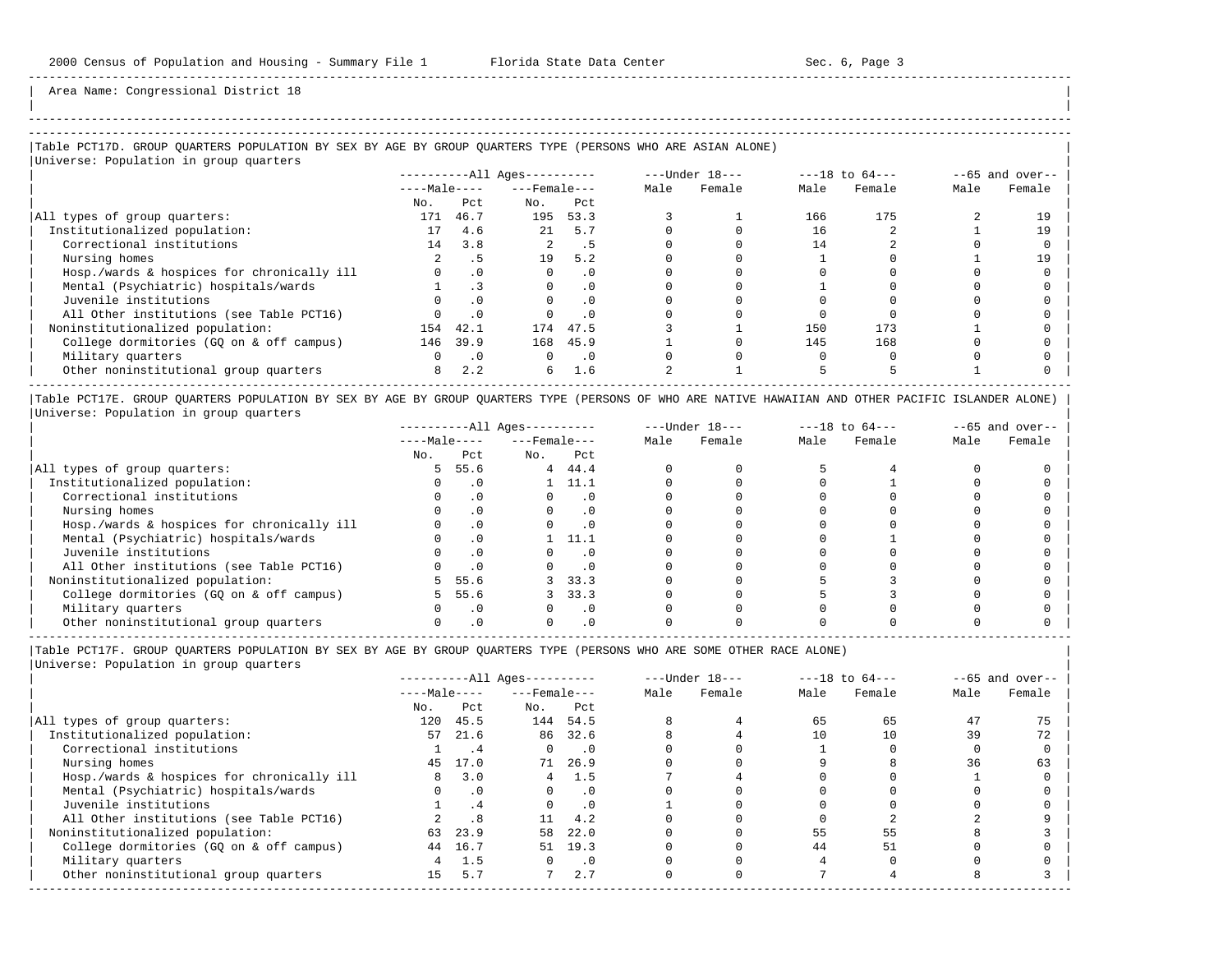| | -----------------------------------------------------------------------------------------------------------------------------------------------------

Area Name: Congressional District 18

## |Table PCT17G. GROUP QUARTERS POPULATION BY SEX BY AGE BY GROUP QUARTERS TYPE (PERSONS OF WHO REPORT TWO OR MORE RACES) |

| Universe: Population in group quarters     |                        |      |                    |                  |      |        |      |                    |      |                   |
|--------------------------------------------|------------------------|------|--------------------|------------------|------|--------|------|--------------------|------|-------------------|
|                                            | $------All Ages------$ |      |                    | $---Under 18---$ |      |        |      | $---18$ to $64---$ |      | $--65$ and over-- |
|                                            | $---Male---$           |      | $---$ Female $---$ |                  | Male | Female | Male | Female             | Male | Female            |
|                                            | No.                    | Pct  | No.                | Pct              |      |        |      |                    |      |                   |
| All types of group quarters:               | 122                    | 48.6 | 129                | 51.4             |      |        | 96   | 94                 |      | 30                |
| Institutionalized population:              | 35                     | 13.9 | 35                 | 13.9             |      |        |      |                    |      | 25                |
| Correctional institutions                  |                        | 3.2  | 5.                 | 2.0              |      |        |      |                    |      |                   |
| Nursing homes                              |                        | 6.8  | 27                 | 10.8             |      |        |      |                    |      | 2.4               |
| Hosp./wards & hospices for chronically ill |                        | . 4  |                    | . 0              |      |        |      |                    |      |                   |
| Mental (Psychiatric) hospitals/wards       |                        | . 4  | $\Omega$           | . 0              |      |        |      |                    |      |                   |
| Juvenile institutions                      | 4                      | 1.6  |                    | . 4              |      |        |      |                    |      |                   |
| All Other institutions (see Table PCT16)   |                        | 1.6  |                    | . 8              |      |        |      |                    |      |                   |
| Noninstitutionalized population:           | 87                     | 34.7 | 94                 | 37.5             |      |        | 79   | 85                 |      |                   |
| College dormitories (GQ on & off campus)   | 67                     | 26.7 | 81                 | 32.3             |      |        | 65   | 80                 |      |                   |
| Military quarters                          |                        | . 4  |                    | $\cdot$ 0        |      |        |      |                    |      |                   |
| Other noninstitutional group quarters      | 19                     | 7.6  | 13                 | 5.2              |      |        | 13   |                    |      |                   |

|Table PCT17H. GROUP QUARTERS POPULATION BY SEX BY AGE BY GROUP QUARTERS TYPE (PERSONS OF ANY RACE WHO ARE HISPANIC OR LATINO) | |Universe: Population in group quarters |

|                                            |              |           | $------All Aqes------$ |           |      | $---Under 18---$ | $---18$ to $64---$ |        |      | $--65$ and over-- |
|--------------------------------------------|--------------|-----------|------------------------|-----------|------|------------------|--------------------|--------|------|-------------------|
|                                            | $---Male---$ |           | $---$ Female $---$     |           | Male | Female           | Male               | Female | Male | Female            |
|                                            | No.          | Pct       | No.                    | Pct       |      |                  |                    |        |      |                   |
| All types of group quarters:               | 3,270        | 56.5      | 2,516                  | 43.5      | 84   | 62               | 2,529              | 800    | 657  | 1,654             |
| Institutionalized population:              | 2,535        | 43.8      | 1,609                  | 27.8      | 61   | 46               | 2,006              | 330    | 468  | 1,233             |
| Correctional institutions                  | 1,833        | 31.7      | 187                    | 3.2       |      |                  | 1,794              | 184    | 39   |                   |
| Nursing homes                              | 468          | 8.1       | 1,221                  | 21.1      |      |                  | 129                | 93     | 339  | 1,128             |
| Hosp./wards & hospices for chronically ill | 90           | 1.6       | 66                     | 1.1       | 50   | 34               | 23                 |        | 17   | 21                |
| Mental (Psychiatric) hospitals/wards       | 21           | .4        | 19                     |           |      |                  |                    |        | 10   |                   |
| Juvenile institutions                      | 10           | $\cdot$ 2 | 10                     | $\cdot$ 2 | 10   | 10               |                    |        |      |                   |
| All Other institutions (see Table PCT16)   | 113          | 2.0       | 106                    | 1.8       |      |                  | 49                 | 34     | 63   | 70                |
| Noninstitutionalized population:           | 735          | 12.7      | 907                    | 15.7      | 23   | 16               | 523                | 470    | 189  | 421               |
| College dormitories (GO on & off campus)   | 299          | 5.2       | 338                    | 5.8       |      |                  | 298                | 335    |      |                   |
| Military quarters                          | 11           | $\cdot$ 2 |                        | $\cdot$ 0 |      |                  | 11                 |        |      |                   |
| Other noninstitutional group quarters      | 425          | 7.3       | 569                    | 9.8       | 2.2. | 13               | 214                | 135    | 189  | 421               |

-----------------------------------------------------------------------------------------------------------------------------------------------------

|                                            | $------All Aqes------$ |           |                  |      |      | $---Under 18---$ | $---18$ to $64---$ |        |      | $--65$ and over-- |
|--------------------------------------------|------------------------|-----------|------------------|------|------|------------------|--------------------|--------|------|-------------------|
|                                            | $---Male---$           |           | $---$ Female --- |      | Male | Female           | Male               | Female | Male | Female            |
|                                            | No.                    | Pct       | No.              | Pct  |      |                  |                    |        |      |                   |
| All types of group quarters:               | 2,448                  | 56.8      | 1,859            | 43.2 | 39   | 33               | 2,050              | 1,340  | 359  | 486               |
| Institutionalized population:              | 963                    | 22.4      | 569              | 13.2 | 22   | 17               | 649                | 169    | 292  | 383               |
| Correctional institutions                  | 486                    | 11.3      | 37               | . 9  |      |                  | 458                | 32     | 28   |                   |
| Nursing homes                              | 212                    | 4.9       | 404              | 9.4  |      |                  | 51                 | 37     | 161  | 367               |
| Hosp./wards & hospices for chronically ill | 43                     | 1.0       | 27               | . 6  | 19   | 10               | 16                 | 12     |      |                   |
| Mental (Psychiatric) hospitals/wards       | 25                     | .6        | 14               |      |      |                  | 24                 | 13     |      |                   |
| Juvenile institutions                      |                        | $\cdot$ 0 | 9                |      |      |                  |                    |        |      |                   |
| All Other institutions (see Table PCT16)   | 196                    | 4.6       | 78               | 1.8  |      |                  | 100                |        | 94   |                   |
| Noninstitutionalized population:           | 1,485                  | 34.5      | 1,290            | 30.0 |      | 16               | 1,401              | 1,171  | 67   | 103               |
| College dormitories (GO on & off campus)   | 1,164                  | 27.0      | 1,066            | 24.8 |      |                  | 1,160              | 1,058  |      |                   |
| Military quarters                          | 44                     | 1.0       |                  |      |      |                  | 44                 |        |      |                   |
| Other noninstitutional group quarters      | 277                    | 6.4       | 221              | 5.1  | 13   |                  | 197                | 110    | 67   | 103               |
|                                            |                        |           |                  |      |      |                  |                    |        |      |                   |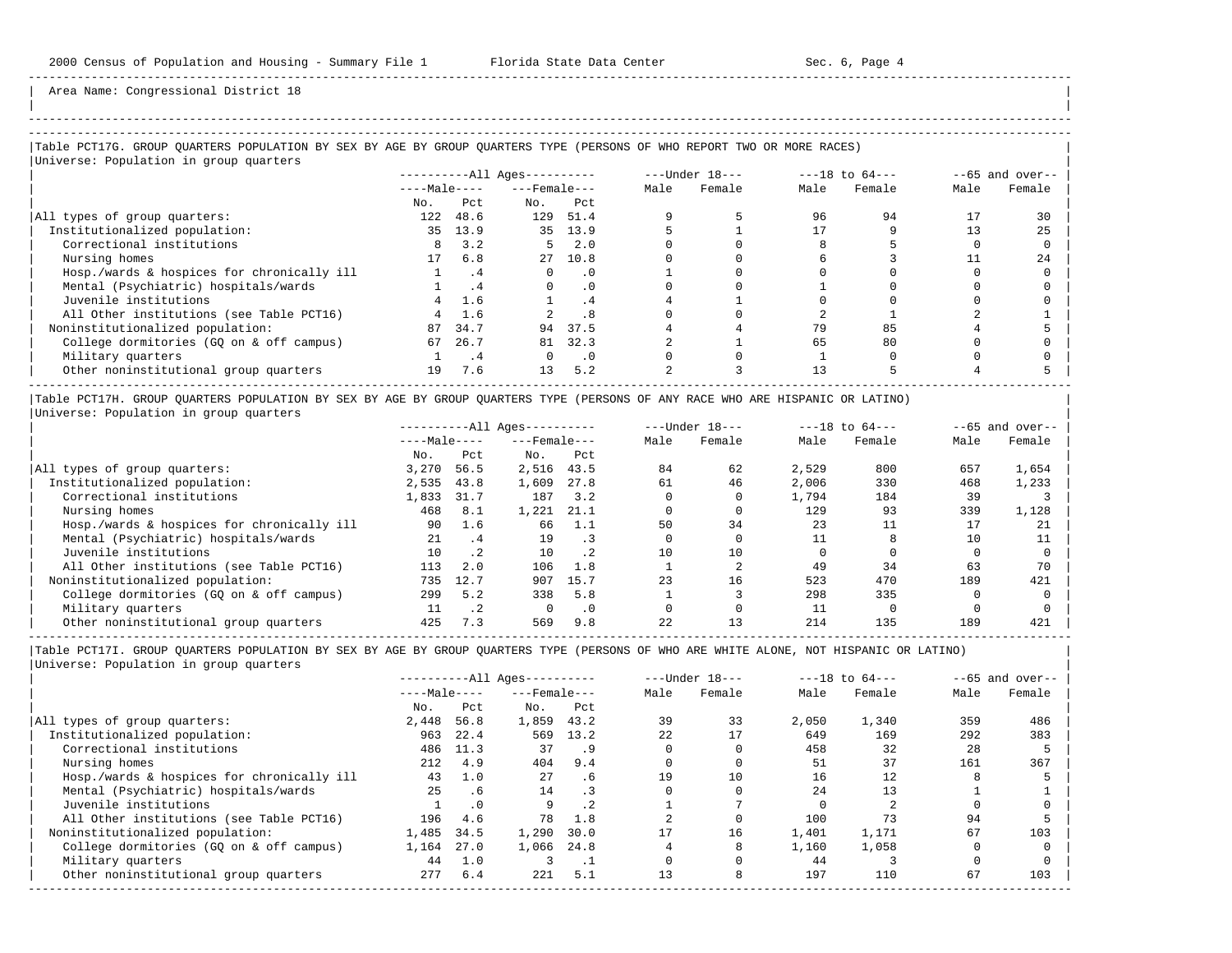2000 Census of Population and Housing - Summary File 1 Florida State Data Center Sec. 6, Page 1

-----------------------------------------------------------------------------------------------------------------------------------------------------

Area Name: Congressional District 19

| Table PCT16. GROUP OUARTERS POPULATION BY GROUP OUARTERS TYPE         |              |                                                    |          |
|-----------------------------------------------------------------------|--------------|----------------------------------------------------|----------|
| Universe: Population in group quarters                                |              |                                                    |          |
|                                                                       |              |                                                    |          |
| Total Group Quarters Population                                       | 10,621       |                                                    |          |
| Institutionalized population:                                         | 6,259        | Noninstitutionalized population:                   | 4,362    |
| Correctional institutions:                                            | 354          | College dormitories (college GO on and off campus) | 2,409    |
| Federal prisons and detention centers                                 | $\Omega$     | Military quarters:                                 | $\Omega$ |
| Halfway houses                                                        | $\Omega$     | On base:                                           | $\Omega$ |
| Local jails, police lockups, etc.                                     | 354          | Barracks and other GQ for military personnel       | $\Omega$ |
| Military disciplinary barracks                                        | $\Omega$     | Transient quarters for temporary residents         | $\Omega$ |
| State prisons                                                         | $\mathbf{0}$ | Military ships                                     | $\Omega$ |
| Other types of correctional institutions                              | $\Omega$     | Group homes:                                       | 528      |
| Nursing homes                                                         | 5,761        | Homes or halfway houses for drug/alcohol abuse     | 249      |
| Hospitals/wards, hospices, and schools for the handicapped:           | 144          | Homes for the mentally ill                         | 17       |
| Hospitals/wards and hospices for chronically ill:                     | $\Omega$     | Homes for the mentally retarded                    | 33       |
| Hospices or homes for chronically ill                                 | $\Omega$     | Homes for the physically handicapped               | $\Omega$ |
| Military hospitals or wards for chronically ill                       | $\Omega$     | Other group homes                                  | 229      |
| Other hospitals or wards for chronically ill                          | $\Omega$     | Religious group quarters                           | 17       |
| Hospitals or wards for drug/alcohol abuse                             | 2.5          | Workers' dormitories:                              | 196      |
| Mental (Psychiatric) hospitals or wards                               | 118          | Agriculture workers' dormitories on farms          | 196      |
| Schools, hospitals, or wards for the mentally retarded                | $\Omega$     | Job Corps and vocational training facilities       | $\Omega$ |
| Schools, hospitals, or wards for the physically handicapped:          |              | Other workers' dormitories                         | $\Omega$ |
| Institutions for the deaf                                             | $\cap$       | Crews of maritime vessels                          | $\Omega$ |
| Institutions for the blind                                            | $\Omega$     | Other nonhousehold living situations               | 21       |
| Orthopedic wards/institutions for the physically handicapped          |              | Other noninstitutional group quarters              | 1,191    |
| Wards in general hospitals for patients with no usual home elsewhere  | $\Omega$     |                                                    |          |
| Wards in military hospitls for patients with no usual home elsewhere  | $\Omega$     |                                                    |          |
| Juvenile institutions:                                                | $\Omega$     |                                                    |          |
| Long-term care:                                                       |              |                                                    |          |
| Homes for abused, dependent, and neglected children                   | $\Omega$     |                                                    |          |
| Residential treatment centers for emotionally disturbed children      | $\Omega$     |                                                    |          |
| Training schools for juvenile delinquents                             |              |                                                    |          |
| Short-term care, detention or diagnostic centers for delinquent chdrn | $\Omega$     |                                                    |          |
| Type of juvenile institution unknown                                  | $\Omega$     |                                                    |          |

|Table PCT17. GROUP QUARTERS POPULATION BY SEX BY AGE BY GROUP QUARTERS TYPE | |Universe: Population in group quarters |

|                                            | ----------All Ages---------- |           | $---Under 18---$   |           | $---18$ to $64---$ |        | $--65$ and over-- |        |       |        |
|--------------------------------------------|------------------------------|-----------|--------------------|-----------|--------------------|--------|-------------------|--------|-------|--------|
|                                            | $---Male---$                 |           | $---$ Female $---$ |           | Male               | Female | Male              | Female | Male  | Female |
|                                            | No.                          | Pct.      | No.                | Pct       |                    |        |                   |        |       |        |
| All types of group quarters:               | 3,868                        | 36.4      | 6,753              | 63.6      | 113                | 99     | 1,985             | 1,627  | 1,770 | 5,027  |
| Institutionalized population:              | 1,895                        | 17.8      | 4,364 41.1         |           | 23                 |        | 412               | 195    | 1,460 | 4,165  |
| Correctional institutions                  | 299                          | 2.8       | 55                 | .5        |                    |        | 297               | 55     |       |        |
| Nursing homes                              | 1,520                        | 14.3      | 4,241              | 39.9      |                    |        | 63                | 90     | 1,457 | 4,151  |
| Hosp./wards & hospices for chronically ill | 0                            | $\cdot$ 0 |                    | $\cdot$ 0 |                    |        |                   |        |       |        |
| Mental (Psychiatric) hospitals/wards       | 61                           | .6        | 57                 | . 5       |                    |        | 42                | 42     |       | 13     |
| Juvenile institutions                      | $\Omega$                     | $\cdot$ 0 | $\Omega$           | $\cdot$ 0 |                    |        |                   |        |       |        |
| All Other institutions (see Table PCT16)   | 15                           |           | 11                 |           |                    |        | 10                |        |       |        |
| Noninstitutionalized population:           | 1,973                        | 18.6      | 2,389              | 22.5      | 90                 | 95     | 1,573             | 1,432  | 310   | 862    |
| College dormitories (GQ on & off campus)   | 1,127                        | 10.6      | 1,282              | 12.1      | 12.                | 32     | 1,115             | 1,250  |       |        |
| Military quarters                          | 0                            | $\cdot$ 0 | 0                  | $\cdot$ 0 |                    |        |                   |        |       |        |
| Other noninstitutional group quarters      | 846                          | 8.0       | 1,107              | 10.4      | 78                 | 63     | 458               | 182    | 310   | 862    |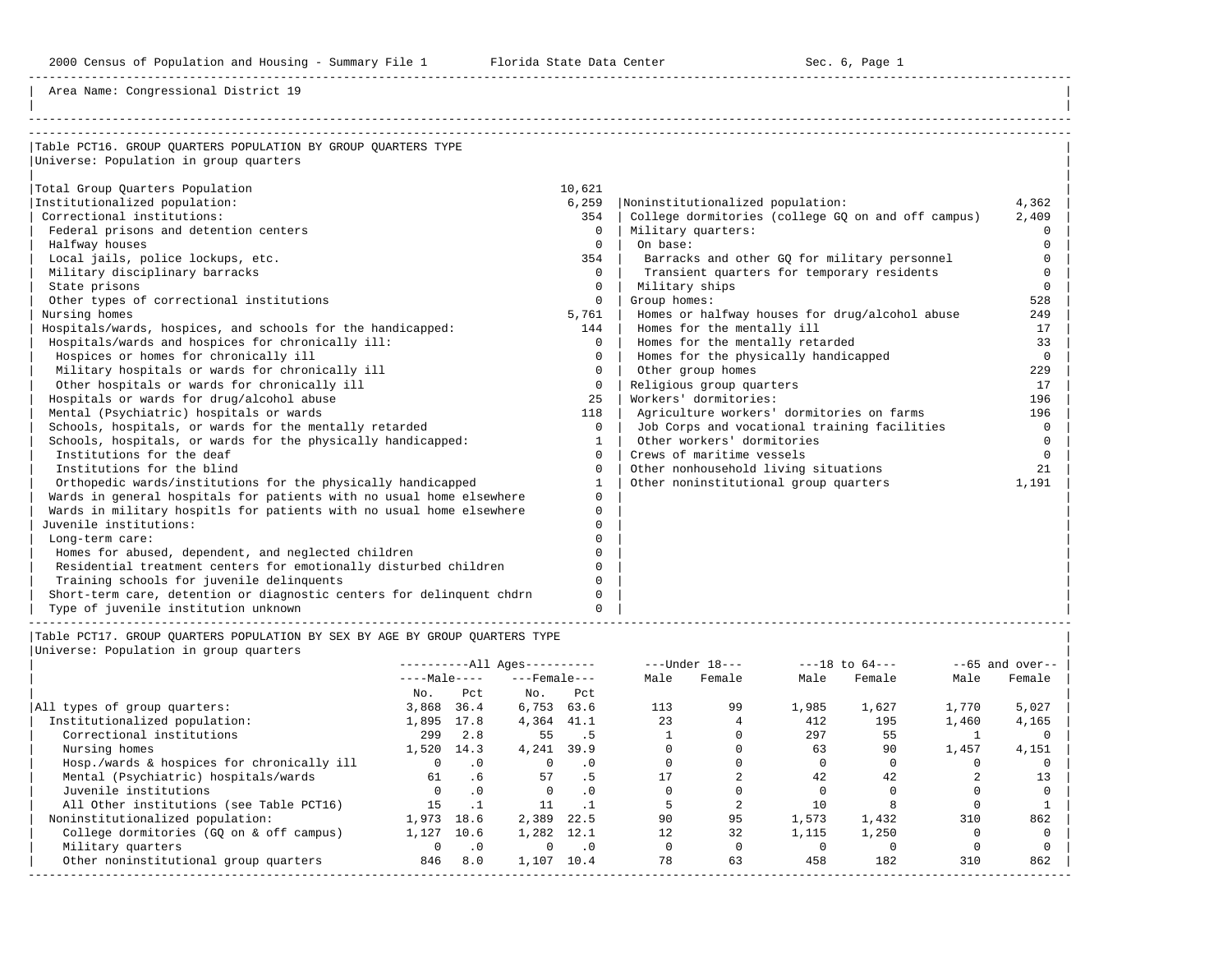| | -----------------------------------------------------------------------------------------------------------------------------------------------------

Area Name: Congressional District 19

## |Table PCT17A. GROUP QUARTERS POPULATION BY SEX BY AGE BY GROUP QUARTERS TYPE (PERSONS WHO ARE WHITE ALONE) | |Universe: Population in group quarters |

|                                            | $------All Aqes------$ |           |                  |           |      | ---Under 18--- | $---18$ to $64---$ |        | $--65$ and over-- |        |
|--------------------------------------------|------------------------|-----------|------------------|-----------|------|----------------|--------------------|--------|-------------------|--------|
|                                            | $---Male---$           |           | $---$ Female --- |           | Male | Female         | Male               | Female | Male              | Female |
|                                            | No.                    | Pct.      | No.              | Pct       |      |                |                    |        |                   |        |
| All types of group quarters:               | 3,185                  | 34.4      | 6,073            | 65.6      | 58   | 53             | 1,394              | 1,083  | 1,733             | 4,937  |
| Institutionalized population:              | 1,706                  | 18.4      | 4,236            | 45.8      |      |                | 267                | 153    | 1,428             | 4,079  |
| Correctional institutions                  | 165                    | 1.8       | 2.8              |           |      |                | 164                | 2.8    |                   |        |
| Nursing homes                              | 1,482                  | 16.0      | 4,146 44.8       |           |      |                | 57                 | 80     | 1,425             | 4,066  |
| Hosp./wards & hospices for chronically ill |                        | $\cdot$ 0 |                  | . 0       |      |                |                    |        |                   |        |
| Mental (Psychiatric) hospitals/wards       | 46                     | .5        | 53               | . 6       |      |                | 37                 | 39     |                   | 12     |
| Juvenile institutions                      |                        | $\cdot$ 0 |                  | . 0       |      |                |                    |        |                   |        |
| All Other institutions (see Table PCT16)   | 13                     |           |                  |           |      |                |                    |        |                   |        |
| Noninstitutionalized population:           | 1,479                  | 16.0      | 1,837            | 19.8      | 47   | 49             | 1,127              | 930    | 305               | 858    |
| College dormitories (GQ on & off campus)   | 808                    | 8.7       | 825              | 8.9       |      | 26             | 797                | 799    |                   |        |
| Military quarters                          |                        | $\cdot$ 0 | $\Omega$         | $\cdot$ 0 |      |                |                    |        |                   |        |
| Other noninstitutional group quarters      | 671                    | 7.2       | 1,012            | 10.9      | 36   | 23             | 330                | 131    | 305               | 858    |
|                                            |                        |           |                  |           |      |                |                    |        |                   |        |

|Table PCT17B. GROUP QUARTERS POPULATION BY SEX BY AGE BY GROUP QUARTERS TYPE (PERSONS WHO ARE BLACK OR AFRICAN AMERICAN ALONE) | |Universe: Population in group quarters |

|                                            | $------All Ages------$ |      | $---Under 18---$   |           | $---18$ to $64---$ |        | $--65$ and over-- |        |      |        |
|--------------------------------------------|------------------------|------|--------------------|-----------|--------------------|--------|-------------------|--------|------|--------|
|                                            | $---Male---$           |      | $---$ Female $---$ |           | Male               | Female | Male              | Female | Male | Female |
|                                            | No.                    | Pct  | No.                | Pct       |                    |        |                   |        |      |        |
| All types of group quarters:               | 503                    | 49.4 | 515                | 50.6      | 43                 | 35     | 432               | 407    | 28   |        |
| Institutionalized population:              | 165                    | 16.2 | 110                | 10.8      |                    |        | 129               | 39     | 25   | 71     |
| Correctional institutions                  | 122                    | 12.0 | 26                 | 2.6       |                    |        | 121               | 26     |      |        |
| Nursing homes                              | 2.9                    | 2.8  | 79                 | 7.8       |                    |        |                   |        | 25   | 70     |
| Hosp./wards & hospices for chronically ill |                        |      |                    | . 0       |                    |        |                   |        |      |        |
| Mental (Psychiatric) hospitals/wards       | 14                     | 1.4  | 4                  | $\cdot$ 4 | 1 O                |        |                   |        |      |        |
| Juvenile institutions                      |                        |      |                    | . 0       |                    |        |                   |        |      |        |
| All Other institutions (see Table PCT16)   |                        |      |                    |           |                    |        |                   |        |      |        |
| Noninstitutionalized population:           | 338                    | 33.2 | 405                | 39.8      | 32                 | 35     | 303               | 368    |      |        |
| College dormitories (GO on & off campus)   | 217                    | 21.3 | 349                | 34.3      |                    |        | 216               | 344    |      |        |
| Military quarters                          |                        |      |                    | $\cdot$ 0 |                    |        |                   |        |      |        |
| Other noninstitutional group quarters      | 121                    |      | 56                 | 5.5       |                    | 30     | 87                |        |      |        |

-----------------------------------------------------------------------------------------------------------------------------------------------------

|                                            |              |                | $------All Aqes------$ |                             |      | $---Under 18---$ |      | $---18$ to $64---$ |      | $--65$ and over-- |
|--------------------------------------------|--------------|----------------|------------------------|-----------------------------|------|------------------|------|--------------------|------|-------------------|
|                                            | $---Male---$ |                | $---$ Female $---$     |                             | Male | Female           | Male | Female             | Male | Female            |
|                                            | No.          | Pct            | No.                    | Pct                         |      |                  |      |                    |      |                   |
| All types of group quarters:               | 3            | 37.5           |                        | 5 62.5                      |      |                  |      |                    |      |                   |
| Institutionalized population:              |              | 2, 25.0        |                        | 2, 25.0                     |      |                  |      |                    |      |                   |
| Correctional institutions                  |              | $1 \quad 12.5$ | $\Omega$               | $\overline{\phantom{0}}$ .0 |      |                  |      |                    |      |                   |
| Nursing homes                              |              | $1 \quad 12.5$ | $\overline{2}$         | 25.0                        |      |                  |      |                    |      |                   |
| Hosp./wards & hospices for chronically ill |              | $\cdot$ 0      |                        | $\cdot$ 0                   |      |                  |      |                    |      |                   |
| Mental (Psychiatric) hospitals/wards       |              | $\cdot$ 0      |                        | $\cdot$ 0                   |      |                  |      |                    |      |                   |
| Juvenile institutions                      |              |                |                        | $\cdot$ 0                   |      |                  |      |                    |      |                   |
| All Other institutions (see Table PCT16)   |              | $\cdot$ 0      |                        |                             |      |                  |      |                    |      |                   |
| Noninstitutionalized population:           |              | 1 12.5         |                        | 3 37.5                      |      |                  |      |                    |      |                   |
| College dormitories (GQ on & off campus)   |              | 12.5           |                        | 37.5                        |      |                  |      |                    |      |                   |
| Military quarters                          |              | $\cdot$ 0      |                        | $\cdot$ 0                   |      |                  |      |                    |      |                   |
| Other noninstitutional group quarters      | $\Omega$     | $\cdot$ 0      | $\Omega$               | $\cdot$ 0                   |      |                  |      |                    |      |                   |
|                                            |              |                |                        |                             |      |                  |      |                    |      |                   |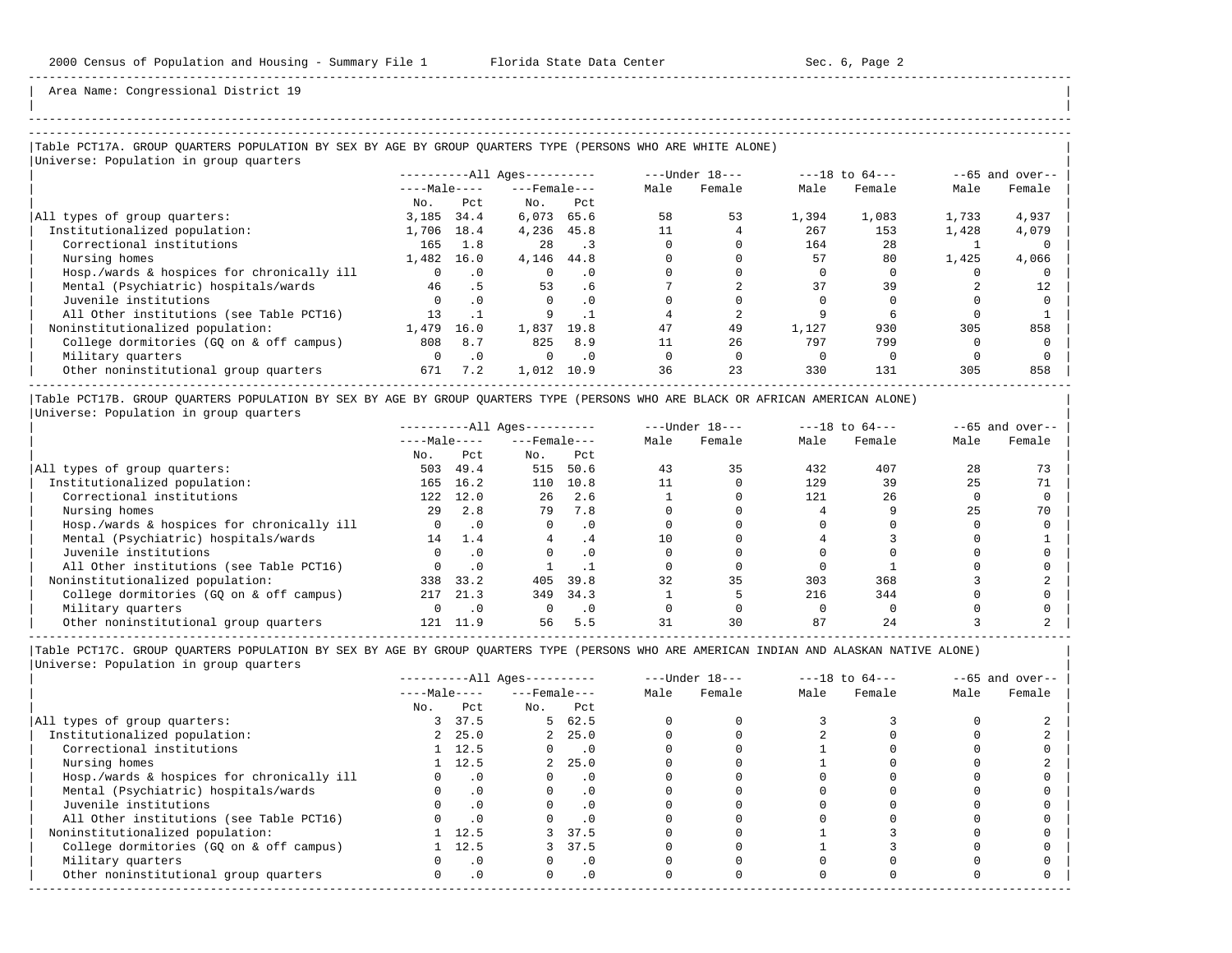| | ----------------------------------------------------------------------------------------------------------------------------------------------------- -----------------------------------------------------------------------------------------------------------------------------------------------------

-----------------------------------------------------------------------------------------------------------------------------------------------------

-----------------------------------------------------------------------------------------------------------------------------------------------------

Area Name: Congressional District 19

# |Table PCT17D. GROUP QUARTERS POPULATION BY SEX BY AGE BY GROUP QUARTERS TYPE (PERSONS WHO ARE ASIAN ALONE) |

|Universe: Population in group quarters |

|                                            |                |           | $------All Aqes------$ |           |      | $---Under 18---$ |      | $---18$ to $64---$ |      | $--65$ and over-- |
|--------------------------------------------|----------------|-----------|------------------------|-----------|------|------------------|------|--------------------|------|-------------------|
|                                            | $---Male---$   |           | $---$ Female $---$     |           | Male | Female           | Male | Female             | Male | Female            |
|                                            | No.            | Pct       | No.                    | Pct       |      |                  |      |                    |      |                   |
| All types of group quarters:               | 38             | 47.5      | 42                     | 52.5      |      |                  |      | 38                 |      |                   |
| Institutionalized population:              |                | 6.3       | 4                      | 5.0       |      |                  |      |                    |      |                   |
| Correctional institutions                  |                | 2.5       | 0                      | . 0       |      |                  |      |                    |      |                   |
| Nursing homes                              |                | 2.5       | 4                      | 5.0       |      |                  |      |                    |      |                   |
| Hosp./wards & hospices for chronically ill |                | $\cdot$ 0 |                        | . 0       |      |                  |      |                    |      |                   |
| Mental (Psychiatric) hospitals/wards       |                |           |                        | $\cdot$ 0 |      |                  |      |                    |      |                   |
| Juvenile institutions                      |                |           |                        | $\cdot$ 0 |      |                  |      |                    |      |                   |
| All Other institutions (see Table PCT16)   |                | 1.3       |                        | . 0       |      |                  |      |                    |      |                   |
| Noninstitutionalized population:           | 33             | 41.3      | 38                     | 47.5      |      |                  | 33   | 38                 |      |                   |
| College dormitories (GO on & off campus)   | 31             | 38.8      | 35                     | 43.8      |      |                  |      | 35                 |      |                   |
| Military quarters                          |                | $\cdot$ 0 |                        | $\cdot$ 0 |      |                  |      |                    |      |                   |
| Other noninstitutional group quarters      | $\overline{a}$ | 2.5       | 3                      | 3.8       |      |                  |      |                    |      |                   |
|                                            |                |           |                        |           |      |                  |      |                    |      |                   |

|Table PCT17E. GROUP QUARTERS POPULATION BY SEX BY AGE BY GROUP QUARTERS TYPE (PERSONS OF WHO ARE NATIVE HAWAIIAN AND OTHER PACIFIC ISLANDER ALONE) | |Universe: Population in group quarters |

|                                            | ----------All Ages--------- |      |                    |           | $---Under 18---$ |        | $---18$ to $64---$ | $--65$ and over-- |      |        |
|--------------------------------------------|-----------------------------|------|--------------------|-----------|------------------|--------|--------------------|-------------------|------|--------|
|                                            | $---Male---$                |      | $---$ Female $---$ |           | Male             | Female | Male               | Female            | Male | Female |
|                                            | No.                         | Pct  | No.                | Pct       |                  |        |                    |                   |      |        |
| All types of group quarters:               |                             | 33.3 |                    | 2 66.7    |                  |        |                    |                   |      |        |
| Institutionalized population:              |                             | 33.3 |                    | . 0       |                  |        |                    |                   |      |        |
| Correctional institutions                  |                             |      |                    |           |                  |        |                    |                   |      |        |
| Nursing homes                              |                             | 33.3 |                    |           |                  |        |                    |                   |      |        |
| Hosp./wards & hospices for chronically ill |                             |      |                    |           |                  |        |                    |                   |      |        |
| Mental (Psychiatric) hospitals/wards       |                             |      |                    |           |                  |        |                    |                   |      |        |
| Juvenile institutions                      |                             |      |                    | . 0       |                  |        |                    |                   |      |        |
| All Other institutions (see Table PCT16)   |                             |      |                    |           |                  |        |                    |                   |      |        |
| Noninstitutionalized population:           |                             |      |                    | 2 66.7    |                  |        |                    |                   |      |        |
| College dormitories (GO on & off campus)   |                             |      |                    | 66.7      |                  |        |                    |                   |      |        |
| Military quarters                          |                             |      |                    | $\cdot$ 0 |                  |        |                    |                   |      |        |
| Other noninstitutional group quarters      |                             |      |                    |           |                  |        |                    |                   |      |        |

|Table PCT17F. GROUP QUARTERS POPULATION BY SEX BY AGE BY GROUP QUARTERS TYPE (PERSONS WHO ARE SOME OTHER RACE ALONE) |

|                                            | $------All Aqes------$ |           |                    | $---Under 18---$ | $---18$ to $64---$ |        | $--65$ and over-- |        |      |        |
|--------------------------------------------|------------------------|-----------|--------------------|------------------|--------------------|--------|-------------------|--------|------|--------|
|                                            | $---Male---$           |           | $---$ Female $---$ |                  | Male               | Female | Male              | Female | Male | Female |
|                                            | No.                    | Pct       | No.                | Pct              |                    |        |                   |        |      |        |
| All types of group quarters:               | 58                     | 50.9      | 56                 | 49.1             |                    |        | 48                | 42     |      |        |
| Institutionalized population:              | 4                      | 3.5       | 4                  | 3.5              |                    |        |                   |        |      |        |
| Correctional institutions                  |                        | 3.5       |                    | $\cdot$ 0        |                    |        |                   |        |      |        |
| Nursing homes                              |                        | $\cdot$ 0 | $\overline{4}$     | 3.5              |                    |        |                   |        |      |        |
| Hosp./wards & hospices for chronically ill |                        | $\cdot$ 0 |                    | . 0              |                    |        |                   |        |      |        |
| Mental (Psychiatric) hospitals/wards       |                        | $\cdot$ 0 |                    | . 0              |                    |        |                   |        |      |        |
| Juvenile institutions                      |                        | $\cdot$ 0 |                    |                  |                    |        |                   |        |      |        |
| All Other institutions (see Table PCT16)   |                        | $\cdot$ 0 |                    |                  |                    |        |                   |        |      |        |
| Noninstitutionalized population:           |                        | 54 47.4   | 52                 | 45.6             |                    |        | 44                |        |      |        |
| College dormitories (GQ on & off campus)   | 28                     | 24.6      | 29                 | 25.4             |                    |        | 28                | 28     |      |        |
| Military quarters                          |                        | $\cdot$ 0 |                    | $\cdot$ .0       |                    |        |                   |        |      |        |
| Other noninstitutional group quarters      | 26                     | 22.8      | 23                 | 20.2             |                    |        | 16                |        |      |        |
|                                            |                        |           |                    |                  |                    |        |                   |        |      |        |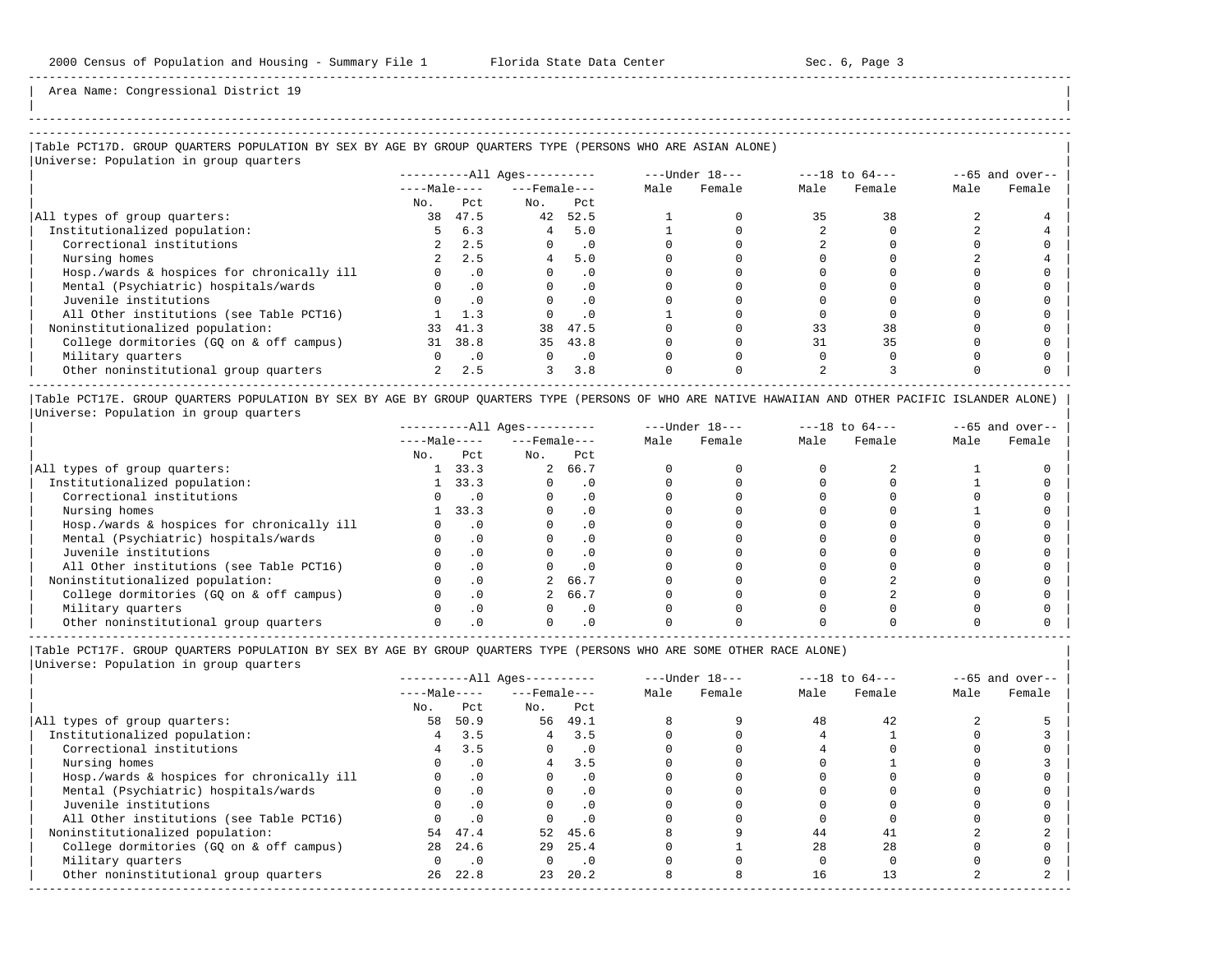| | -----------------------------------------------------------------------------------------------------------------------------------------------------

Area Name: Congressional District 19

## |Table PCT17G. GROUP QUARTERS POPULATION BY SEX BY AGE BY GROUP QUARTERS TYPE (PERSONS OF WHO REPORT TWO OR MORE RACES) |

|Universe: Population in group quarters |

|                                            | $------All Ages------$ |           |                    |                 | $---Under 18---$ |        | $---18$ to $64---$ | $--65$ and over-- |      |        |
|--------------------------------------------|------------------------|-----------|--------------------|-----------------|------------------|--------|--------------------|-------------------|------|--------|
|                                            | $---Male---$           |           | $---$ Female $---$ |                 | Male             | Female | Male               | Female            | Male | Female |
|                                            | No.                    | Pct.      | No.                | Pct             |                  |        |                    |                   |      |        |
| All types of group quarters:               | 80                     | 57.1      | 60                 | 42.9            |                  |        |                    | 52                |      |        |
| Institutionalized population:              | 12 <sup>°</sup>        | 8.6       | 8                  | 5.7             |                  |        |                    |                   |      |        |
| Correctional institutions                  | 5.                     | 3.6       |                    | $\cdot$ $\cdot$ |                  |        |                    |                   |      |        |
| Nursing homes                              |                        | 3.6       | б.                 | 4.3             |                  |        |                    |                   |      |        |
| Hosp./wards & hospices for chronically ill |                        | . 0       |                    |                 |                  |        |                    |                   |      |        |
| Mental (Psychiatric) hospitals/wards       |                        |           |                    | $\cdot$ 0       |                  |        |                    |                   |      |        |
| Juvenile institutions                      |                        | $\cdot$ 0 |                    |                 |                  |        |                    |                   |      |        |
| All Other institutions (see Table PCT16)   |                        |           |                    |                 |                  |        |                    |                   |      |        |
| Noninstitutionalized population:           | 68                     | 48.6      | 52                 | 37.1            |                  |        | 65                 | 50                |      |        |
| College dormitories (GO on & off campus)   | 42                     | 30.0      | 39                 | 27.9            |                  |        | 42                 | 39                |      |        |
| Military quarters                          |                        | $\cdot$ 0 |                    | $\cdot$ 0       |                  |        |                    |                   |      |        |
| Other noninstitutional group quarters      | 26                     | 18.6      | 13                 | 9.3             |                  |        | 23                 |                   |      |        |

|Table PCT17H. GROUP QUARTERS POPULATION BY SEX BY AGE BY GROUP QUARTERS TYPE (PERSONS OF ANY RACE WHO ARE HISPANIC OR LATINO) | |Universe: Population in group quarters |

|                                            | $------All Ages------$ |      |                    |      | $---Under 18---$ |        | $---18$ to $64---$ |        | $- -65$ and over-- |        |
|--------------------------------------------|------------------------|------|--------------------|------|------------------|--------|--------------------|--------|--------------------|--------|
|                                            | $---Male---$           |      | $---$ Female $---$ |      | Male             | Female | Male               | Female | Male               | Female |
|                                            | No.                    | Pct  | No.                | Pct  |                  |        |                    |        |                    |        |
| All types of group quarters:               | 438                    | 61.7 | 272                | 38.3 | 33               | 30     | 377                | 172    | 28                 |        |
| Institutionalized population:              | 63                     | 8.9  | 64                 | 9.0  |                  |        | 41                 |        | 22                 | 55     |
| Correctional institutions                  | 33                     | 4.6  |                    | . 3  |                  |        | 33                 |        |                    |        |
| Nursing homes                              | 29                     | 4.1  | 60                 | 8.5  |                  |        |                    |        | 22                 | 55     |
| Hosp./wards & hospices for chronically ill |                        | . 0  |                    | . 0  |                  |        |                    |        |                    |        |
| Mental (Psychiatric) hospitals/wards       |                        |      |                    |      |                  |        |                    |        |                    |        |
| Juvenile institutions                      |                        |      |                    | . 0  |                  |        |                    |        |                    |        |
| All Other institutions (see Table PCT16)   |                        |      |                    |      |                  |        |                    |        |                    |        |
| Noninstitutionalized population:           | 375                    | 52.8 | 208                | 29.3 | 33               | 29     | 336                | 164    |                    |        |
| College dormitories (GO on & off campus)   | 147                    | 20.7 | 130                | 18.3 |                  |        | 147                | 124    |                    |        |
| Military quarters                          |                        | .0   |                    | . 0  |                  |        |                    |        |                    |        |
| Other noninstitutional group quarters      | 228                    | 32.1 |                    | 11.0 |                  | 23     | 189                | 40     |                    |        |

-----------------------------------------------------------------------------------------------------------------------------------------------------

|                                            | $------All Aqes------$ |           | $---Under 18---$   |           | $---18$ to $64---$ |        | $--65$ and over-- |        |       |        |
|--------------------------------------------|------------------------|-----------|--------------------|-----------|--------------------|--------|-------------------|--------|-------|--------|
|                                            | $---Male---$           |           | $---$ Female $---$ |           | Male               | Female | Male              | Female | Male  | Female |
|                                            | No.                    | Pct       | No.                | Pct       |                    |        |                   |        |       |        |
| All types of group quarters:               | 2,878                  | 32.8      | 5,887              | 67.2      | 43                 | 34     | 1,128             | 980    | 1,707 | 4,873  |
| Institutionalized population:              | 1,651                  | 18.8      | 4,178              | 47.7      |                    |        | 234               | 147    | 1,406 | 4,028  |
| Correctional institutions                  | 140                    | 1.6       | 26                 |           |                    |        | 139               | 26     |       |        |
| Nursing homes                              | 1,453                  | 16.6      | 4,092              | 46.7      |                    |        | 50                | 77     | 1,403 | 4,015  |
| Hosp./wards & hospices for chronically ill |                        | $\cdot$ 0 |                    | $\cdot$ 0 |                    |        |                   |        |       |        |
| Mental (Psychiatric) hospitals/wards       | 46                     | . 5       | 52                 | .6        |                    |        | 37                | 38     |       | 12     |
| Juvenile institutions                      |                        | $\cdot$ 0 |                    | $\cdot$ 0 |                    |        |                   |        |       |        |
| All Other institutions (see Table PCT16)   | 12.                    |           |                    |           |                    |        |                   |        |       |        |
| Noninstitutionalized population:           | 1,227                  | 14.0      | 1,709              | 19.5      | 32                 | 31     | 894               | 833    | 301   | 845    |
| College dormitories (GO on & off campus)   | 701                    | 8.0       | 741                | 8.5       |                    | 21     | 690               | 720    |       |        |
| Military quarters                          |                        | $\cdot$ 0 |                    | $\cdot$ 0 |                    |        |                   |        |       |        |
| Other noninstitutional group quarters      | 526                    | 6.0       | 968                | 11.0      | 21                 | 10     | 204               | 113    | 301   | 845    |
|                                            |                        |           |                    |           |                    |        |                   |        |       |        |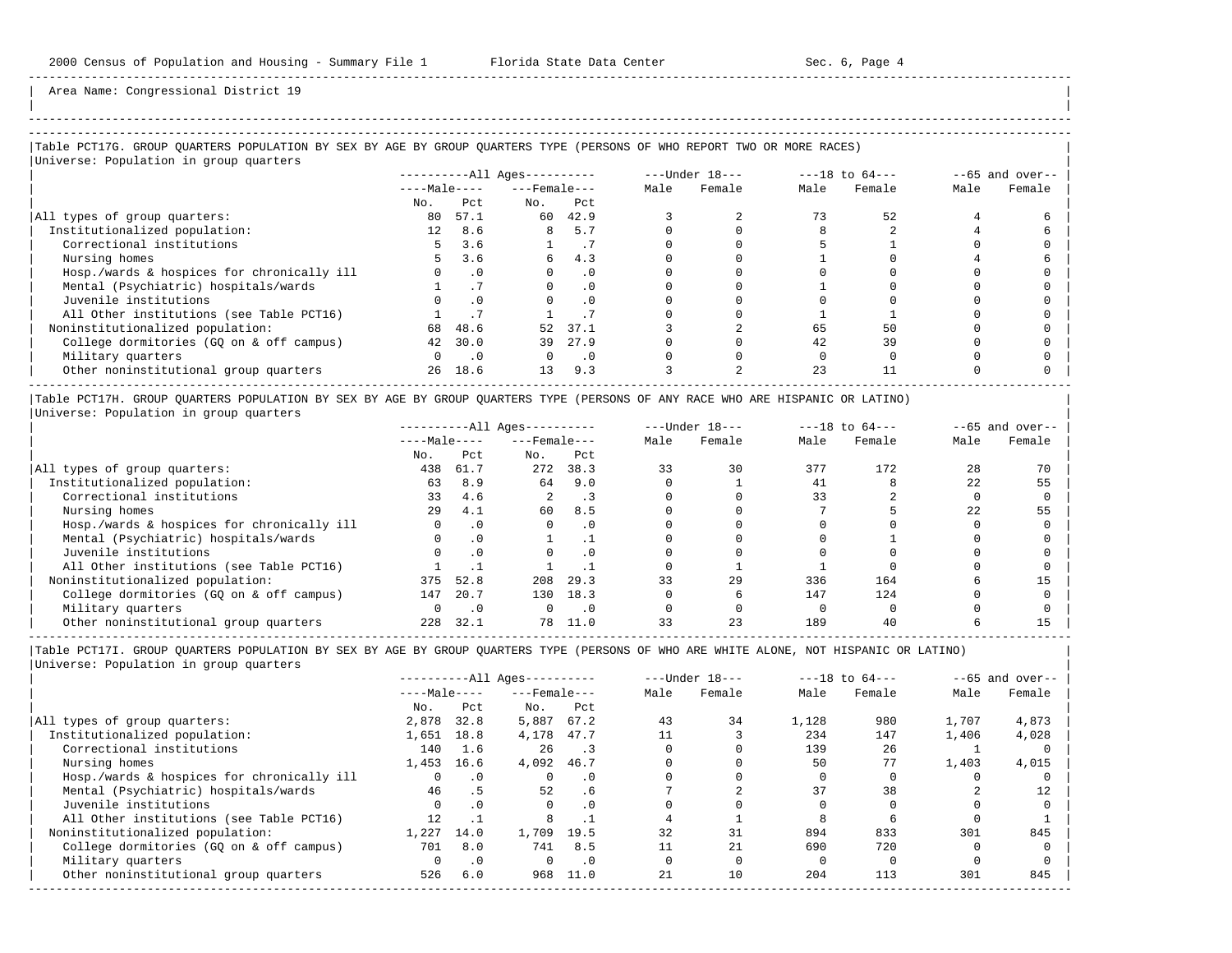Area Name: Congressional District 20

| Table PCT16. GROUP OUARTERS POPULATION BY GROUP OUARTERS TYPE         |          |                                                    |          |
|-----------------------------------------------------------------------|----------|----------------------------------------------------|----------|
| Universe: Population in group quarters                                |          |                                                    |          |
|                                                                       |          |                                                    |          |
| Total Group Quarters Population                                       | 7.776    |                                                    |          |
| Institutionalized population:                                         | 5,967    | Noninstitutionalized population:                   | 1,809    |
| Correctional institutions:                                            | 3,282    | College dormitories (college GQ on and off campus) | 1        |
| Federal prisons and detention centers                                 | $\Omega$ | Military quarters:                                 | 118      |
| Halfway houses                                                        | $\Omega$ | On base:                                           | 53       |
| Local jails, police lockups, etc.                                     | 509      | Barracks and other GO for military personnel       | 53       |
| Military disciplinary barracks                                        | $\Omega$ | Transient quarters for temporary residents         | $\Omega$ |
| State prisons                                                         | 2,773    | Military ships                                     | 65       |
| Other types of correctional institutions                              | $\Omega$ | Group homes:                                       | 638      |
| Nursing homes                                                         | 1,948    | Homes or halfway houses for drug/alcohol abuse     | 67       |
| Hospitals/wards, hospices, and schools for the handicapped:           | 593      | Homes for the mentally ill                         | 61       |
| Hospitals/wards and hospices for chronically ill:                     | 9        | Homes for the mentally retarded                    | 135      |
| Hospices or homes for chronically ill                                 | 6        | Homes for the physically handicapped               | $\Omega$ |
| Military hospitals or wards for chronically ill                       | 3        | Other group homes                                  | 375      |
| Other hospitals or wards for chronically ill                          | $\Omega$ | Religious group quarters                           | 39       |
| Hospitals or wards for drug/alcohol abuse                             | 10       | Workers' dormitories:                              | 387      |
| Mental (Psychiatric) hospitals or wards                               | 390      | Agriculture workers' dormitories on farms          | 367      |
| Schools, hospitals, or wards for the mentally retarded                | 165      | Job Corps and vocational training facilities       | $\Omega$ |
| Schools, hospitals, or wards for the physically handicapped:          | $\Omega$ | Other workers' dormitories                         | 20       |
| Institutions for the deaf                                             | $\Omega$ | Crews of maritime vessels                          | $\Omega$ |
| Institutions for the blind                                            | $\Omega$ | Other nonhousehold living situations               | 43       |
| Orthopedic wards/institutions for the physically handicapped          | $\Omega$ | Other noninstitutional group quarters              | 583      |
| Wards in general hospitals for patients with no usual home elsewhere  | 19       |                                                    |          |
| Wards in military hospitls for patients with no usual home elsewhere  | $\Omega$ |                                                    |          |
| Juvenile institutions:                                                | 144      |                                                    |          |
| Long-term care:                                                       | 77       |                                                    |          |
| Homes for abused, dependent, and neglected children                   | 27       |                                                    |          |
| Residential treatment centers for emotionally disturbed children      | 0        |                                                    |          |
| Training schools for juvenile delinquents                             | 50       |                                                    |          |
| Short-term care, detention or diagnostic centers for delinguent chdrn | $\Omega$ |                                                    |          |
| Type of juvenile institution unknown                                  | 67       |                                                    |          |

|Table PCT17. GROUP QUARTERS POPULATION BY SEX BY AGE BY GROUP QUARTERS TYPE | |<br>|Universe: Population

| Universe: Population in group quarters |  |  |  |  |
|----------------------------------------|--|--|--|--|
|----------------------------------------|--|--|--|--|

|                                            |              |      | $------All Aqes------$ |           |      | $---Under 18---$ |       | $---18$ to $64---$ |      | $--65$ and over-- |
|--------------------------------------------|--------------|------|------------------------|-----------|------|------------------|-------|--------------------|------|-------------------|
|                                            | $---Male---$ |      | $---$ Female $---$     |           | Male | Female           | Male  | Female             | Male | Female            |
|                                            | No.          | Pct  | No.                    | Pct       |      |                  |       |                    |      |                   |
| All types of group quarters:               | 4,077        | 52.4 | 3,699                  | 47.6      | 304  | 143              | 3,190 | 1,988              | 583  | 1,568             |
| Institutionalized population:              | 2,906        | 37.4 | 3,061                  | 39.4      | 117  | 55               | 2,323 | 1,677              | 466  | 1,329             |
| Correctional institutions                  | 1,870        | 24.0 | 1,412 18.2             |           |      |                  | 1,847 | 1,397              | 17   | 13                |
| Nursing homes                              | 570          | 7.3  | 1,378 17.7             |           |      |                  | 139   | 90                 | 431  | 1,288             |
| Hosp./wards & hospices for chronically ill | 4            |      |                        |           |      |                  |       |                    |      |                   |
| Mental (Psychiatric) hospitals/wards       | 240          | 3.1  | 150                    | 1.9       | 17   | 10               | 216   | 125                |      | 15                |
| Juvenile institutions                      | 97           | 1.2  | 47                     | $.6 \,$   | 88   | 41               |       |                    |      |                   |
| All Other institutions (see Table PCT16)   | 125          | 1.6  | 69                     | .9        |      |                  | 110   | 59                 |      |                   |
| Noninstitutionalized population:           | 1,171        | 15.1 | 638                    | 8.2       | 187  | 88               | 867   | 311                | 117  | 239               |
| College dormitories (GO on & off campus)   |              | . 0  | $\Omega$               | $\cdot$ 0 |      |                  |       |                    |      |                   |
| Military quarters                          | 95           | 1.2  | 23                     | $\cdot$ 3 |      |                  | 95    | 23                 |      |                   |
| Other noninstitutional group quarters      | 1,075        | 13.8 | 615                    | 7.9       | 187  | 88               | 771   | 288                | 117  | 239               |
|                                            |              |      |                        |           |      |                  |       |                    |      |                   |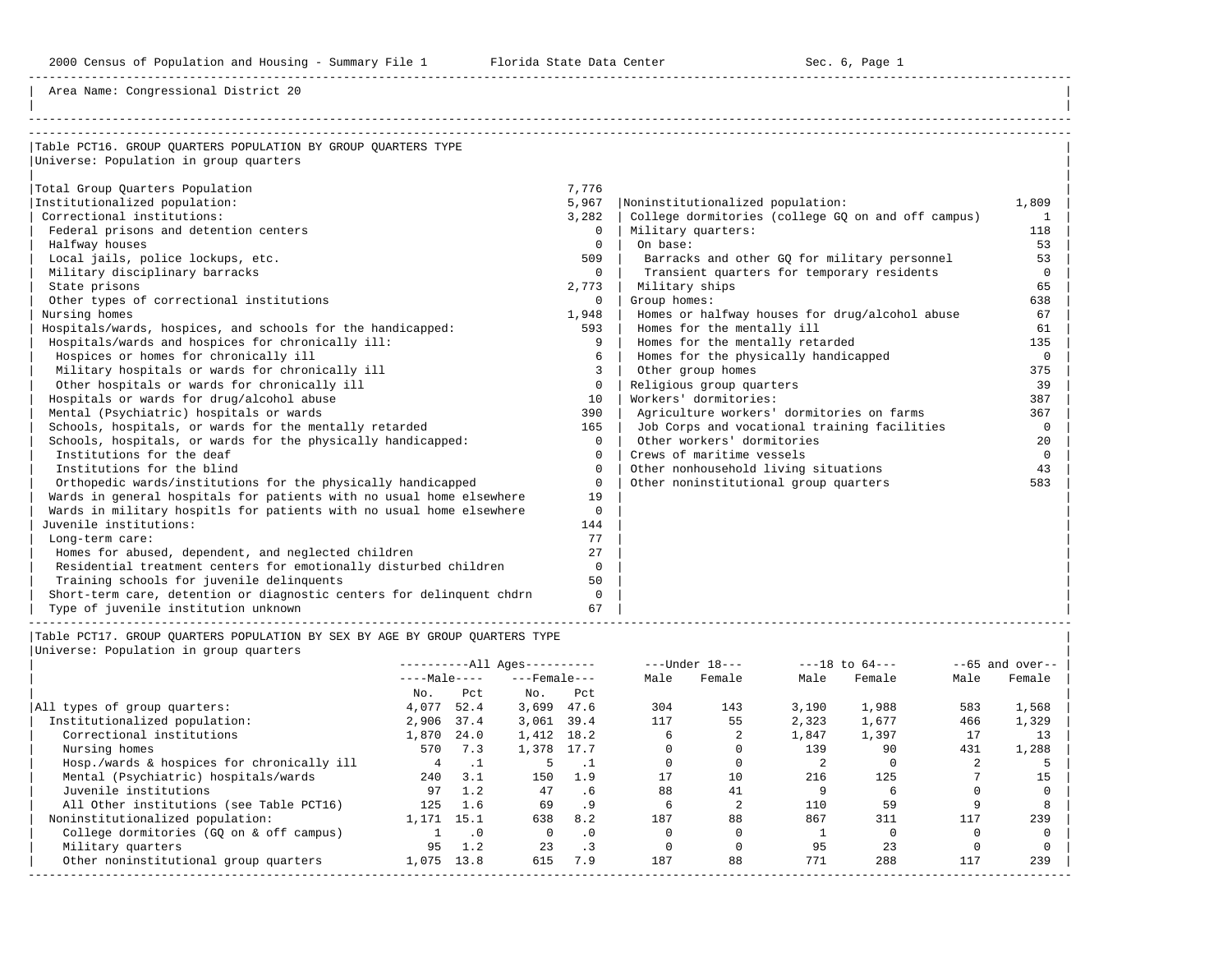| | -----------------------------------------------------------------------------------------------------------------------------------------------------

Area Name: Congressional District 20

### |Table PCT17A. GROUP QUARTERS POPULATION BY SEX BY AGE BY GROUP QUARTERS TYPE (PERSONS WHO ARE WHITE ALONE) | |<br>|Universe: Population in group quarters

|                                            |              |           | $------All \text{Aqes}---$ |           | ---Under 18--- |        | $---18$ to $64---$ |        | $--65$ and over-- |        |
|--------------------------------------------|--------------|-----------|----------------------------|-----------|----------------|--------|--------------------|--------|-------------------|--------|
|                                            | $---Male---$ |           | $---$ Female $---$         |           | Male           | Female | Male               | Female | Male              | Female |
|                                            | No.          | Pct.      | No.                        | Pct       |                |        |                    |        |                   |        |
| All types of group quarters:               | 2,730        | 50.5      | 2,671                      | 49.5      | 210            | 102    | 1,995              | 1,129  | 525               | 1,440  |
| Institutionalized population:              | 1,708        | 31.6      | 2,108                      | 39.0      | 65             | 40     | 1,233              | 863    | 410               | 1,205  |
| Correctional institutions                  | 923          | 17.1      |                            | 681 12.6  |                |        | 906                | 673    | 13                |        |
| Nursing homes                              | 486          | 9.0       | 1,232                      | 22.8      |                |        | 104                | 58     | 382               | 1,174  |
| Hosp./wards & hospices for chronically ill |              |           |                            |           |                |        |                    |        |                   |        |
| Mental (Psychiatric) hospitals/wards       | 150          | 2.8       | 104                        | 1.9       |                |        | 138                | 89     |                   | 12.    |
| Juvenile institutions                      | 61           | 1.1       | 40                         | .7        | 52             | 34     |                    |        |                   |        |
| All Other institutions (see Table PCT16)   | 85           | 1.6       | 46                         | .9        |                |        | 75                 | 37     |                   |        |
| Noninstitutionalized population:           | 1,022        | 18.9      | 563                        | 10.4      | 145            | 62     | 762                | 266    | 115               | 235    |
| College dormitories (GO on & off campus)   |              | $\cdot$ 0 | $\Omega$                   | $\cdot$ 0 |                |        |                    |        |                   |        |
| Military quarters                          | 73           | 1.4       | 16                         | $\cdot$ 3 |                |        | 73                 | 16     |                   |        |
| Other noninstitutional group quarters      | 948          | 17.6      | 547                        | 10.1      | 145            | 62     | 688                | 250    | 115               | 235    |
|                                            |              |           |                            |           |                |        |                    |        |                   |        |

|Table PCT17B. GROUP QUARTERS POPULATION BY SEX BY AGE BY GROUP QUARTERS TYPE (PERSONS WHO ARE BLACK OR AFRICAN AMERICAN ALONE) | |Universe: Population in group quarters |

|                                            |              | $------All Ages------$ |                    |           |      | $---Under 18---$ | $---18$ to $64---$ |        | $--65$ and over-- |        |
|--------------------------------------------|--------------|------------------------|--------------------|-----------|------|------------------|--------------------|--------|-------------------|--------|
|                                            | $---Male---$ |                        | $---$ Female $---$ |           | Male | Female           | Male               | Female | Male              | Female |
|                                            | No.          | Pct                    | No.                | Pct       |      |                  |                    |        |                   |        |
| All types of group quarters:               | 1,232        | 58.1                   | 887                | 41.9      |      | 34               | 1,111              | 739    | 50                | 114    |
| Institutionalized population:              | 1,123        | 53.0                   | 842                | 39.7      | 40   | 13               | 1,035              | 717    | 48                | 112    |
| Correctional institutions                  | 897          | 42.3                   | 641                | 30.3      |      |                  | 892                | 634    |                   |        |
| Nursing homes                              | 76           | 3.6                    | 134                | 6.3       |      |                  | 34                 | 32     | 42                | 102    |
| Hosp./wards & hospices for chronically ill |              | . 0                    |                    | . 0       |      |                  |                    |        |                   |        |
| Mental (Psychiatric) hospitals/wards       | 86           | 4.1                    | 40                 | 1.9       |      |                  | 76                 | 30     |                   |        |
| Juvenile institutions                      | 27           | 1.3                    |                    | .2        |      |                  |                    |        |                   |        |
| All Other institutions (see Table PCT16)   | 36           | 1.7                    | 22.                | 1.0       |      |                  | 32                 |        |                   |        |
| Noninstitutionalized population:           | 109          | 5.1                    | 45                 | 2.1       |      | 21               | 76                 | 22     |                   |        |
| College dormitories (GO on & off campus)   |              | $\cdot$ 0              |                    | $\cdot$ 0 |      |                  |                    |        |                   |        |
| Military quarters                          |              | .8                     |                    |           |      |                  |                    |        |                   |        |
| Other noninstitutional group quarters      | 92           | 4.3                    | 42                 | 2.0       |      | 21               | 59                 |        |                   |        |

|                                            |              |           | $------All Aqes------$ |           |      | $---Under 18---$ |      | $---18$ to $64---$ |      | $- -65$ and over-- |
|--------------------------------------------|--------------|-----------|------------------------|-----------|------|------------------|------|--------------------|------|--------------------|
|                                            | $---Male---$ |           | $---$ Female $---$     |           | Male | Female           | Male | Female             | Male | Female             |
|                                            | No.          | Pct       | No.                    | Pct       |      |                  |      |                    |      |                    |
| All types of group quarters:               | 24           | 45.3      |                        | 29 54.7   |      |                  | 18   | 27                 |      |                    |
| Institutionalized population:              | 15           | 28.3      | 2.2                    | 41.5      |      |                  |      |                    |      |                    |
| Correctional institutions                  |              | 10 18.9   |                        | 21 39.6   |      |                  | 10   |                    |      |                    |
| Nursing homes                              |              | 1.9       |                        | . 0       |      |                  |      |                    |      |                    |
| Hosp./wards & hospices for chronically ill |              |           |                        | . 0       |      |                  |      |                    |      |                    |
| Mental (Psychiatric) hospitals/wards       |              | 1.9       |                        | $\cdot$ 0 |      |                  |      |                    |      |                    |
| Juvenile institutions                      |              | 5.7       |                        | 1.9       |      |                  |      |                    |      |                    |
| All Other institutions (see Table PCT16)   |              |           |                        | . 0       |      |                  |      |                    |      |                    |
| Noninstitutionalized population:           |              | 17.0      |                        | 7, 13.2   |      |                  |      |                    |      |                    |
| College dormitories (GQ on & off campus)   |              | $\cdot$ 0 |                        | . 0       |      |                  |      |                    |      |                    |
| Military quarters                          |              | 3.8       |                        | 1.9       |      |                  |      |                    |      |                    |
| Other noninstitutional group quarters      |              | 7, 13.2   | ნ.                     | 11.3      |      |                  |      |                    |      |                    |
|                                            |              |           |                        |           |      |                  |      |                    |      |                    |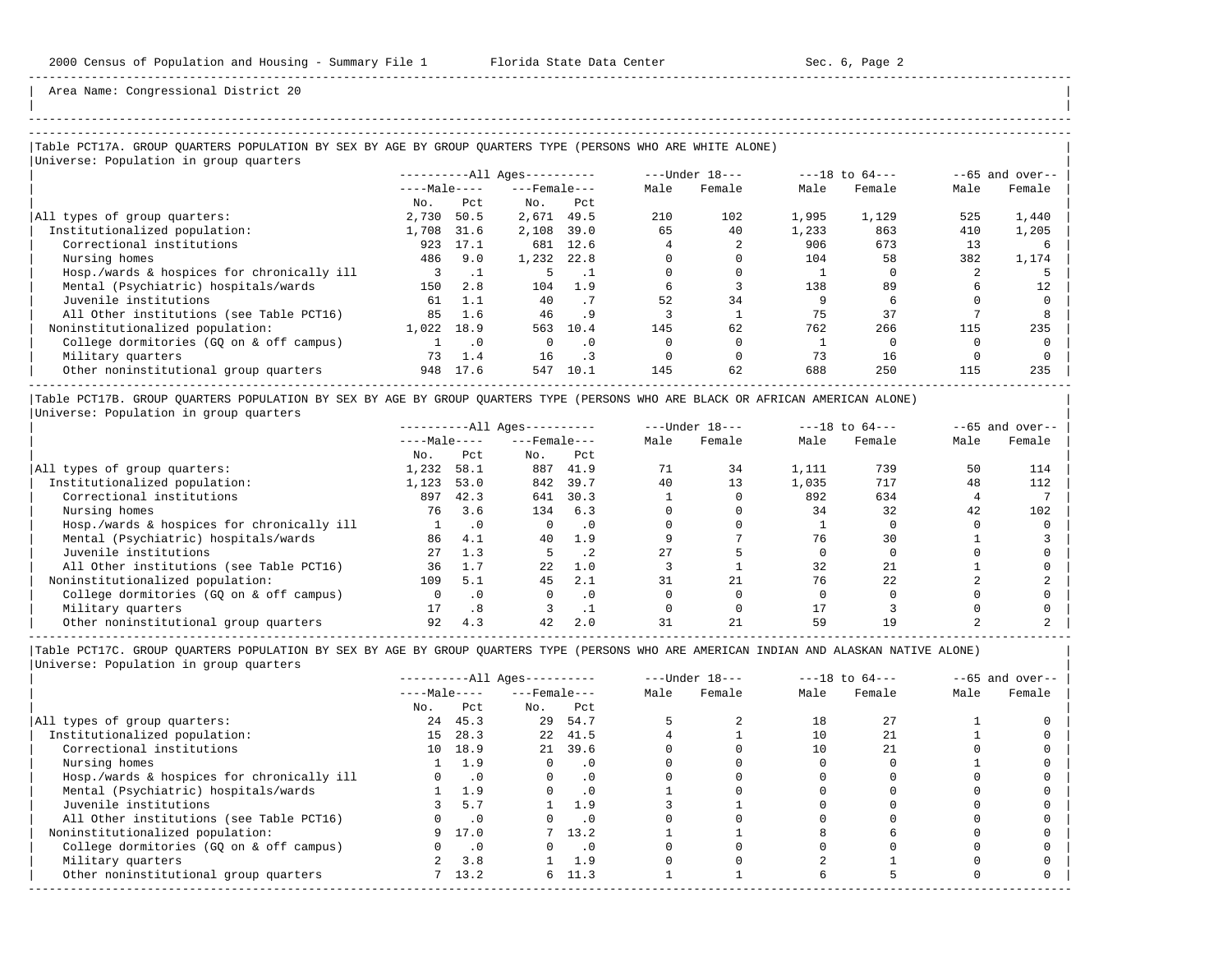-----------------------------------------------------------------------------------------------------------------------------------------------------

Area Name: Congressional District 20

# |Table PCT17D. GROUP QUARTERS POPULATION BY SEX BY AGE BY GROUP QUARTERS TYPE (PERSONS WHO ARE ASIAN ALONE) |

|Universe: Population in group quarters |

|                                            |              |           | $------All Aqes------$ |           | $---Under 18---$ |        | $---18$ to $64---$ |        | $--65$ and over-- |        |
|--------------------------------------------|--------------|-----------|------------------------|-----------|------------------|--------|--------------------|--------|-------------------|--------|
|                                            | $---Male---$ |           | $---$ Female $---$     |           | Male             | Female | Male               | Female | Male              | Female |
|                                            | No.          | Pct       | No.                    | Pct       |                  |        |                    |        |                   |        |
| All types of group quarters:               | 13           | 48.1      |                        | 14 51.9   |                  |        |                    |        |                   |        |
| Institutionalized population:              | 9.           | 33.3      |                        | 8 29.6    |                  |        |                    |        |                   |        |
| Correctional institutions                  | 5.           | 18.5      |                        | 2 7.4     |                  |        |                    |        |                   |        |
| Nursing homes                              |              | 7.4       |                        | 5, 18.5   |                  |        |                    |        |                   |        |
| Hosp./wards & hospices for chronically ill |              | $\cdot$ 0 |                        | $\cdot$ 0 |                  |        |                    |        |                   |        |
| Mental (Psychiatric) hospitals/wards       |              | 3.7       |                        | 3.7       |                  |        |                    |        |                   |        |
| Juvenile institutions                      |              | . 0       |                        |           |                  |        |                    |        |                   |        |
| All Other institutions (see Table PCT16)   |              |           |                        |           |                  |        |                    |        |                   |        |
| Noninstitutionalized population:           |              | 14.8      | 6                      | 22.2      |                  |        |                    |        |                   |        |
| College dormitories (GO on & off campus)   |              | . 0       |                        | $\cdot$ 0 |                  |        |                    |        |                   |        |
| Military quarters                          |              | $\cdot$ 0 |                        | 7.4       |                  |        |                    |        |                   |        |
| Other noninstitutional group quarters      | 4            | 14.8      |                        | 4, 14.8   |                  |        |                    |        |                   |        |
|                                            |              |           |                        |           |                  |        |                    |        |                   |        |

|Table PCT17E. GROUP QUARTERS POPULATION BY SEX BY AGE BY GROUP QUARTERS TYPE (PERSONS OF WHO ARE NATIVE HAWAIIAN AND OTHER PACIFIC ISLANDER ALONE) | |Universe: Population in group quarters |

|                                            |              | $------All Aqes------$ |                    |           |      | $---Under 18---$ | $---18$ to $64---$ |        | $--65$ and over-- |        |
|--------------------------------------------|--------------|------------------------|--------------------|-----------|------|------------------|--------------------|--------|-------------------|--------|
|                                            | $---Male---$ |                        | $---$ Female $---$ |           | Male | Female           | Male               | Female | Male              | Female |
|                                            | No.          | Pct                    | No.                | Pct       |      |                  |                    |        |                   |        |
| All types of group quarters:               |              | 33.3                   |                    | 2 66.7    |      |                  |                    |        |                   |        |
| Institutionalized population:              |              | 33.3                   |                    | 2 66.7    |      |                  |                    |        |                   |        |
| Correctional institutions                  |              |                        |                    | 2 66.7    |      |                  |                    |        |                   |        |
| Nursing homes                              |              | 33.3                   |                    | $\cdot$ 0 |      |                  |                    |        |                   |        |
| Hosp./wards & hospices for chronically ill |              | $\cdot$ 0              |                    | . 0       |      |                  |                    |        |                   |        |
| Mental (Psychiatric) hospitals/wards       |              |                        |                    | . 0       |      |                  |                    |        |                   |        |
| Juvenile institutions                      |              |                        |                    | . 0       |      |                  |                    |        |                   |        |
| All Other institutions (see Table PCT16)   |              |                        |                    | $\cdot$ 0 |      |                  |                    |        |                   |        |
| Noninstitutionalized population:           |              |                        |                    | . 0       |      |                  |                    |        |                   |        |
| College dormitories (GO on & off campus)   |              | .0                     |                    | $\cdot$ 0 |      |                  |                    |        |                   |        |
| Military quarters                          |              |                        |                    | $\cdot$ 0 |      |                  |                    |        |                   |        |
| Other noninstitutional group quarters      |              |                        |                    |           |      |                  |                    |        |                   |        |

-----------------------------------------------------------------------------------------------------------------------------------------------------

|Table PCT17F. GROUP QUARTERS POPULATION BY SEX BY AGE BY GROUP QUARTERS TYPE (PERSONS WHO ARE SOME OTHER RACE ALONE) |

| Universe: Population in group quarters |  |
|----------------------------------------|--|
|                                        |  |
|                                        |  |

|                                            |              |           | $------All Aqes------$ |           |      | $---Under 18---$ |      | $---18$ to $64---$ |      | $--65$ and over-- |
|--------------------------------------------|--------------|-----------|------------------------|-----------|------|------------------|------|--------------------|------|-------------------|
|                                            | $---Male---$ |           | $---$ Female $---$     |           | Male | Female           | Male | Female             | Male | Female            |
|                                            | No.          | Pct       | No.                    | Pct       |      |                  |      |                    |      |                   |
| All types of group quarters:               | 38           | 60.3      |                        | 25 39.7   |      |                  | 28   | 19                 |      |                   |
| Institutionalized population:              | 19           | 30.2      | 17                     | 27.0      |      |                  | 14   |                    |      |                   |
| Correctional institutions                  | 12           | 19.0      | 11                     | 17.5      |      |                  |      |                    |      |                   |
| Nursing homes                              |              | 1.6       | 4                      | 6.3       |      |                  |      |                    |      |                   |
| Hosp./wards & hospices for chronically ill |              | $\cdot$ 0 |                        | $\cdot$ 0 |      |                  |      |                    |      |                   |
| Mental (Psychiatric) hospitals/wards       |              | 3.2       |                        | 1.6       |      |                  |      |                    |      |                   |
| Juvenile institutions                      |              | 3.2       |                        | $\cdot$ 0 |      |                  |      |                    |      |                   |
| All Other institutions (see Table PCT16)   |              | 3.2       |                        | 1.6       |      |                  |      |                    |      |                   |
| Noninstitutionalized population:           | 19           | 30.2      | 8                      | 12.7      |      |                  | 14   |                    |      |                   |
| College dormitories (GO on & off campus)   | 0            | $\cdot$ 0 | $\Omega$               | $\cdot$ 0 |      |                  |      |                    |      |                   |
| Military quarters                          |              | 4.8       |                        | 1.6       |      |                  |      |                    |      |                   |
| Other noninstitutional group quarters      | 16           | 25.4      |                        | 11.1      |      |                  |      |                    |      |                   |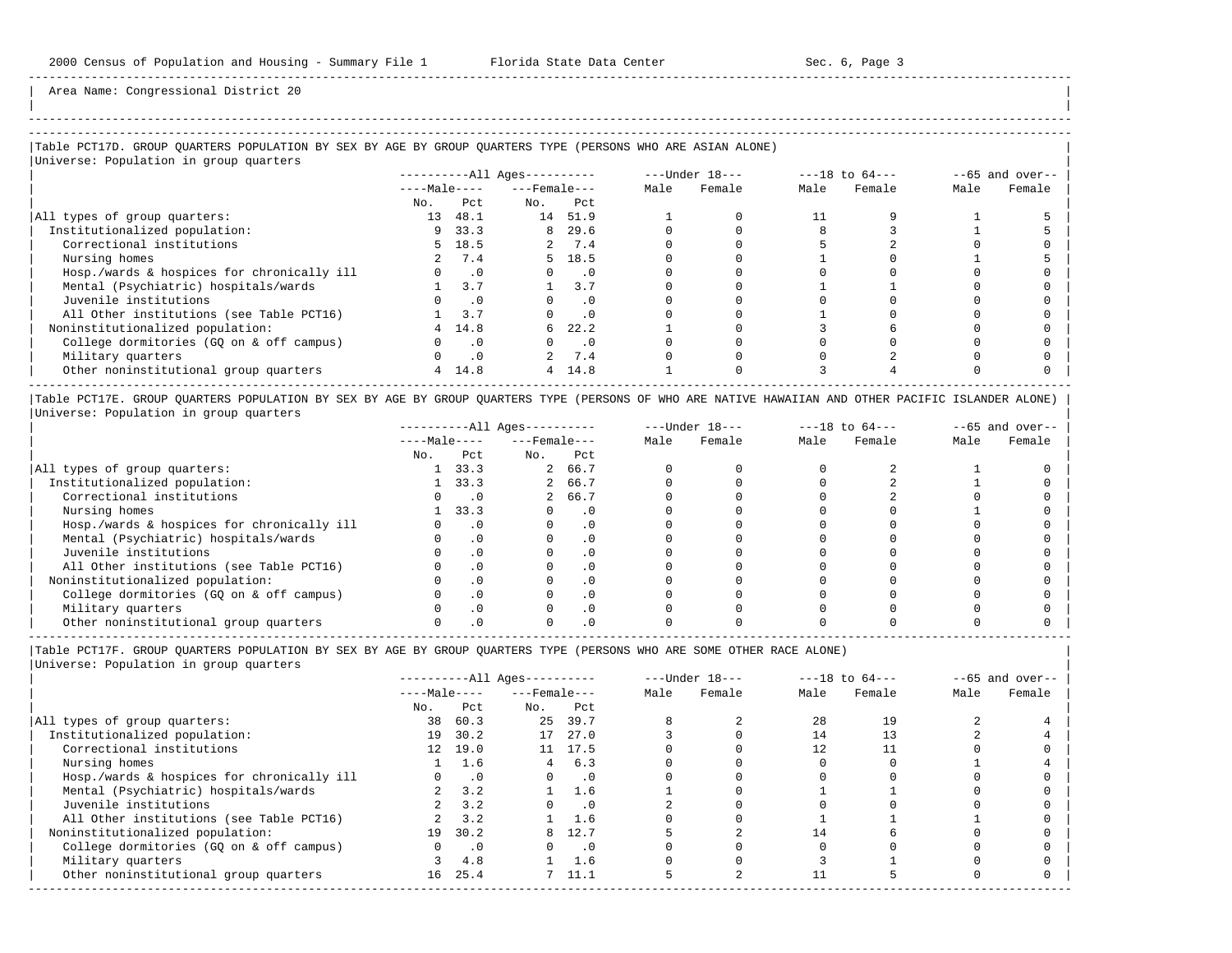| | -----------------------------------------------------------------------------------------------------------------------------------------------------

Area Name: Congressional District 20

|Table PCT17G. GROUP QUARTERS POPULATION BY SEX BY AGE BY GROUP QUARTERS TYPE (PERSONS OF WHO REPORT TWO OR MORE RACES) | |Universe: Population in group quarters |

|                                            |              |           | ----------All Ages---------- |           | $---Under 18---$ |        | $---18$ to $64---$ |        | $--65$ and over-- |        |
|--------------------------------------------|--------------|-----------|------------------------------|-----------|------------------|--------|--------------------|--------|-------------------|--------|
|                                            | $---Male---$ |           | $---$ Female $---$           |           | Male             | Female | Male               | Female | Male              | Female |
|                                            | No.          | Pct.      | No.                          | Pct       |                  |        |                    |        |                   |        |
| All types of group quarters:               | 39           | 35.5      |                              | 71 64.5   |                  |        | 27                 | 63     |                   |        |
| Institutionalized population:              | 31           | 28.2      |                              | 62 56.4   |                  |        | 23                 | 58     |                   |        |
| Correctional institutions                  | 23           | 20.9      | 54                           | 49.1      |                  |        | 2.2.               | 54     |                   |        |
| Nursing homes                              |              | 2.7       |                              | 2.7       |                  |        |                    |        |                   |        |
| Hosp./wards & hospices for chronically ill |              | $\cdot$ 0 |                              | $\cdot$ 0 |                  |        |                    |        |                   |        |
| Mental (Psychiatric) hospitals/wards       |              | .0        | $\overline{4}$               | 3.6       |                  |        |                    |        |                   |        |
| Juvenile institutions                      |              | 3.6       |                              |           |                  |        |                    |        |                   |        |
| All Other institutions (see Table PCT16)   |              |           |                              | . 0       |                  |        |                    |        |                   |        |
| Noninstitutionalized population:           |              | 7.3       | 9                            | 8.2       |                  |        |                    |        |                   |        |
| College dormitories (GQ on & off campus)   |              | $\cdot$ 0 |                              | $\cdot$ 0 |                  |        |                    |        |                   |        |
| Military quarters                          |              |           |                              | $\cdot$ 0 |                  |        |                    |        |                   |        |
| Other noninstitutional group quarters      | 8            | 7.3       | 9                            | 8.2       |                  |        |                    |        |                   |        |
|                                            |              |           |                              |           |                  |        |                    |        |                   |        |

|Table PCT17H. GROUP QUARTERS POPULATION BY SEX BY AGE BY GROUP QUARTERS TYPE (PERSONS OF ANY RACE WHO ARE HISPANIC OR LATINO) | |Universe: Population in group quarters |

|                                            |              |           | $------All Aqes------$ |           |      | $---Under 18---$ |      | $---18$ to $64---$ |      | $--65$ and over-- |
|--------------------------------------------|--------------|-----------|------------------------|-----------|------|------------------|------|--------------------|------|-------------------|
|                                            | $---Male---$ |           | $---$ Female $---$     |           | Male | Female           | Male | Female             | Male | Female            |
|                                            | No.          | Pct       | No.                    | Pct       |      |                  |      |                    |      |                   |
| All types of group quarters:               | 1,095        | 66.4      | 554                    | 33.6      | 149  | 79               | 851  | 352                | 95   | 123               |
| Institutionalized population:              | 516          | 31.3      | 390                    | 23.7      | 41   | 32               | 406  | 240                | 69   | 118               |
| Correctional institutions                  | 306          | 18.6      | 184                    | 11.2      |      |                  | 301  | 184                |      |                   |
| Nursing homes                              | 95           | 5.8       | 128                    | 7.8       |      |                  | 36   |                    | 59   | 111               |
| Hosp./wards & hospices for chronically ill |              | $\cdot$ 0 |                        |           |      |                  |      |                    |      |                   |
| Mental (Psychiatric) hospitals/wards       | 47           | 2.9       | 27                     | 1.6       |      |                  | 42   |                    |      |                   |
| Juvenile institutions                      | 44           | 2.7       | 36                     | 2.2       | 38   | 30               |      |                    |      |                   |
| All Other institutions (see Table PCT16)   | 24           | 1.5       | 14                     | .8        |      |                  | 21   | 12                 |      |                   |
| Noninstitutionalized population:           | 579          | 35.1      | 164                    | 9.9       | 108  | 47               | 445  | 112                | 26   |                   |
| College dormitories (GO on & off campus)   | 0            | $\cdot$ 0 |                        | $\cdot$ 0 |      |                  |      |                    |      |                   |
| Military quarters                          |              |           |                        |           |      |                  |      |                    |      |                   |
| Other noninstitutional group quarters      | 570          | 34.6      | 163                    | 9.9       | 108  | 47               | 436  | 111                | 26   |                   |

-----------------------------------------------------------------------------------------------------------------------------------------------------

|                                            |              |           | $------All Aqes------$ |           |      | $---Under 18---$ |       | $---18$ to $64---$ |      | $--65$ and over-- |
|--------------------------------------------|--------------|-----------|------------------------|-----------|------|------------------|-------|--------------------|------|-------------------|
|                                            | $---Male---$ |           | $---$ Female $---$     |           | Male | Female           | Male  | Female             | Male | Female            |
|                                            | No.          | Pct       | No.                    | Pct       |      |                  |       |                    |      |                   |
| All types of group quarters:               | 1,738        | 44.0      | 2,211                  | 56.0      | 80   | 28               | 1,224 | 855                | 434  | 1,328             |
| Institutionalized population:              | 1,261        | 31.9      | 1,800                  | 45.6      | 32   |                  | 884   | 694                | 345  | 1,097             |
| Correctional institutions                  | 665          | 16.8      |                        | 564 14.3  |      |                  | 653   | 556                |      |                   |
| Nursing homes                              | 397          | 10.1      | 1,115                  | 28.2      |      |                  |       | 42                 | 326  | 1,073             |
| Hosp./wards & hospices for chronically ill |              | . .       |                        |           |      |                  |       |                    |      |                   |
| Mental (Psychiatric) hospitals/wards       | 110          | 2.8       | 79                     | 2.0       |      |                  | 101   | 70                 |      |                   |
| Juvenile institutions                      | 23           | . 6       |                        |           | 2.0  |                  |       |                    |      |                   |
| All Other institutions (see Table PCT16)   | 63           | 1.6       | 33                     | .8        |      |                  | 55    | 26                 |      |                   |
| Noninstitutionalized population:           | 477          | 12.1      | 411                    | 10.4      | 48   | 19               | 340   | 161                | 89   | 231               |
| College dormitories (GO on & off campus)   |              | $\cdot$ 0 | $\Omega$               | $\cdot$ 0 |      |                  |       |                    |      |                   |
| Military quarters                          | 68           | 1.7       | 16                     | .4        |      |                  | 68    | 16                 |      |                   |
| Other noninstitutional group quarters      | 408          | 10.3      | 395                    | 10.0      | 48   | 19               | 271   | 145                | 89   | 231               |
|                                            |              |           |                        |           |      |                  |       |                    |      |                   |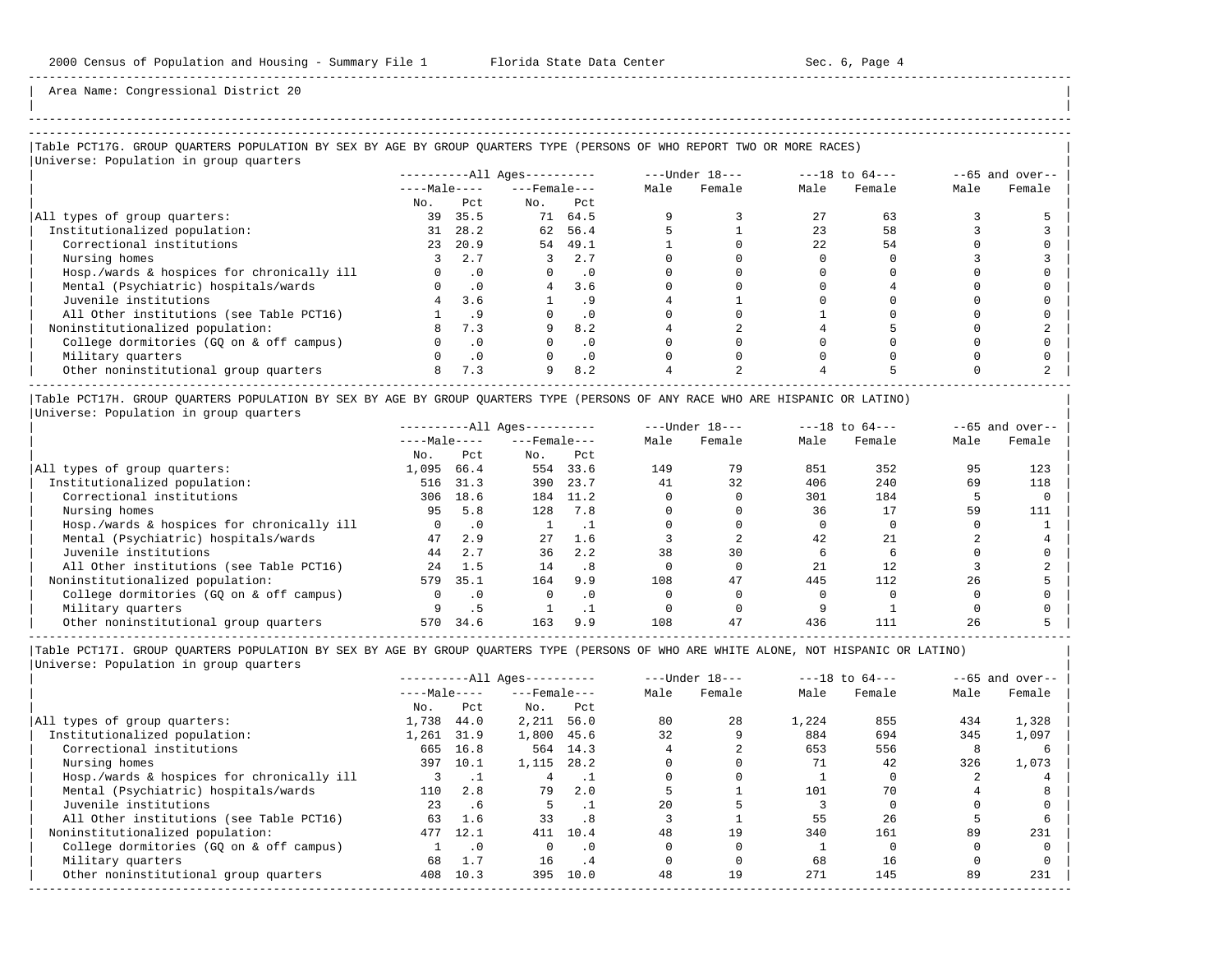Area Name: Congressional District 21

| Table PCT16. GROUP OUARTERS POPULATION BY GROUP OUARTERS TYPE         |          |                                                    |          |
|-----------------------------------------------------------------------|----------|----------------------------------------------------|----------|
| Universe: Population in group quarters                                |          |                                                    |          |
|                                                                       |          |                                                    |          |
| Total Group Ouarters Population                                       | 13,134   |                                                    |          |
| Institutionalized population:                                         | 10,630   | Noninstitutionalized population:                   | 2,504    |
| Correctional institutions:                                            | 6,350    | College dormitories (college GO on and off campus) | $\Omega$ |
| Federal prisons and detention centers                                 | 476      | Military quarters:                                 | 11       |
| Halfway houses                                                        | $\Omega$ | On base:                                           | 11       |
| Local jails, police lockups, etc.                                     | 3,260    | Barracks and other GO for military personnel       | $\Omega$ |
| Military disciplinary barracks                                        | $\Omega$ | Transient quarters for temporary residents         | 11       |
| State prisons                                                         | 2,614    | Military ships                                     | $\Omega$ |
| Other types of correctional institutions                              | $\Omega$ | Group homes:                                       | 882      |
| Nursing homes                                                         | 2,904    | Homes or halfway houses for drug/alcohol abuse     | 3        |
| Hospitals/wards, hospices, and schools for the handicapped:           | 1,338    | Homes for the mentally ill                         | 206      |
| Hospitals/wards and hospices for chronically ill:                     | 32       | Homes for the mentally retarded                    | 147      |
| Hospices or homes for chronically ill                                 | $\Omega$ | Homes for the physically handicapped               | 104      |
| Military hospitals or wards for chronically ill                       | $\Omega$ | Other group homes                                  | 422      |
| Other hospitals or wards for chronically ill                          | 32       | Religious group quarters                           | 64       |
| Hospitals or wards for drug/alcohol abuse                             | $\cap$   | Workers' dormitories:                              | 118      |
| Mental (Psychiatric) hospitals or wards                               | 512      | Agriculture workers' dormitories on farms          | 118      |
| Schools, hospitals, or wards for the mentally retarded                | 333      | Job Corps and vocational training facilities       | $\Omega$ |
| Schools, hospitals, or wards for the physically handicapped:          | 24       | Other workers' dormitories                         | $\Omega$ |
| Institutions for the deaf                                             | $\Omega$ | Crews of maritime vessels                          | $\cap$   |
| Institutions for the blind                                            | $\Omega$ | Other nonhousehold living situations               | 173      |
| Orthopedic wards/institutions for the physically handicapped          | 24       | Other noninstitutional group quarters              | 1,256    |
| Wards in general hospitals for patients with no usual home elsewhere  | 437      |                                                    |          |
| Wards in military hospitls for patients with no usual home elsewhere  | $\Omega$ |                                                    |          |
| Juvenile institutions:                                                | 38       |                                                    |          |
| Long-term care:                                                       | 26       |                                                    |          |
| Homes for abused, dependent, and neglected children                   | $\Omega$ |                                                    |          |
| Residential treatment centers for emotionally disturbed children      | $\Omega$ |                                                    |          |
| Training schools for juvenile delinquents                             | 26       |                                                    |          |
| Short-term care, detention or diagnostic centers for delinguent chdrn | $\Omega$ |                                                    |          |
| Type of juvenile institution unknown                                  | 12       |                                                    |          |

|Table PCT17. GROUP QUARTERS POPULATION BY SEX BY AGE BY GROUP QUARTERS TYPE | |Universe: Population

| Universe: Population in group quarters |  |
|----------------------------------------|--|
|----------------------------------------|--|

|                                            |              | $------All Aqes------$ |                    |             |      | $---Under 18---$ |       | $---18$ to $64---$ |       | $--65$ and over-- |
|--------------------------------------------|--------------|------------------------|--------------------|-------------|------|------------------|-------|--------------------|-------|-------------------|
|                                            | $---Male---$ |                        | $---$ Female $---$ |             | Male | Female           | Male  | Female             | Male  | Female            |
|                                            | No.          | Pct                    | No.                | Pct         |      |                  |       |                    |       |                   |
| All types of group quarters:               | 8,858        | 67.4                   | 4,276              | 32.6        | 364  | 105              | 7,261 | 1,527              | 1,233 | 2,644             |
| Institutionalized population:              | 7,521        | 57.3                   | 3,109              | 23.7        | 273  | 25               | 6,355 | 1,020              | 893   | 2,064             |
| Correctional institutions                  | 5,921        | 45.1                   | 429                | 3.3         | 181  | 6                | 5,706 | 422                | 34    |                   |
| Nursing homes                              | 869          | 6.6                    | 2,035              | 15.5        |      |                  | 139   | 177                | 730   | 1,858             |
| Hosp./wards & hospices for chronically ill | 12           |                        | 20                 | $\cdot$ . 2 |      |                  | 11    | 20                 |       |                   |
| Mental (Psychiatric) hospitals/wards       | 293          | 2.2                    | 219                | 1.7         | 36   |                  | 237   | 197                | 20    | 18                |
| Juvenile institutions                      | 38           | $\cdot$ 3              | $\Omega$           | $\cdot$ 0   | 34   |                  |       |                    |       |                   |
| All Other institutions (see Table PCT16)   | 388          | 3.0                    | 406                | 3.1         | 22   | 15               | 258   | 204                | 108   | 187               |
| Noninstitutionalized population:           | 1,337        | 10.2                   | 1,167              | 8.9         | 91   | 80               | 906   | 507                | 340   | 580               |
| College dormitories (GQ on & off campus)   |              | $\cdot$ 0              | $\Omega$           | $\cdot$ 0   |      |                  |       |                    |       |                   |
| Military quarters                          | 11           |                        |                    | $\cdot$ 0   |      |                  | 11    |                    |       |                   |
| Other noninstitutional group quarters      | 1,326        | 10.1                   | 1,167              | 8.9         | 91   | 80               | 895   | 507                | 340   | 580               |
|                                            |              |                        |                    |             |      |                  |       |                    |       |                   |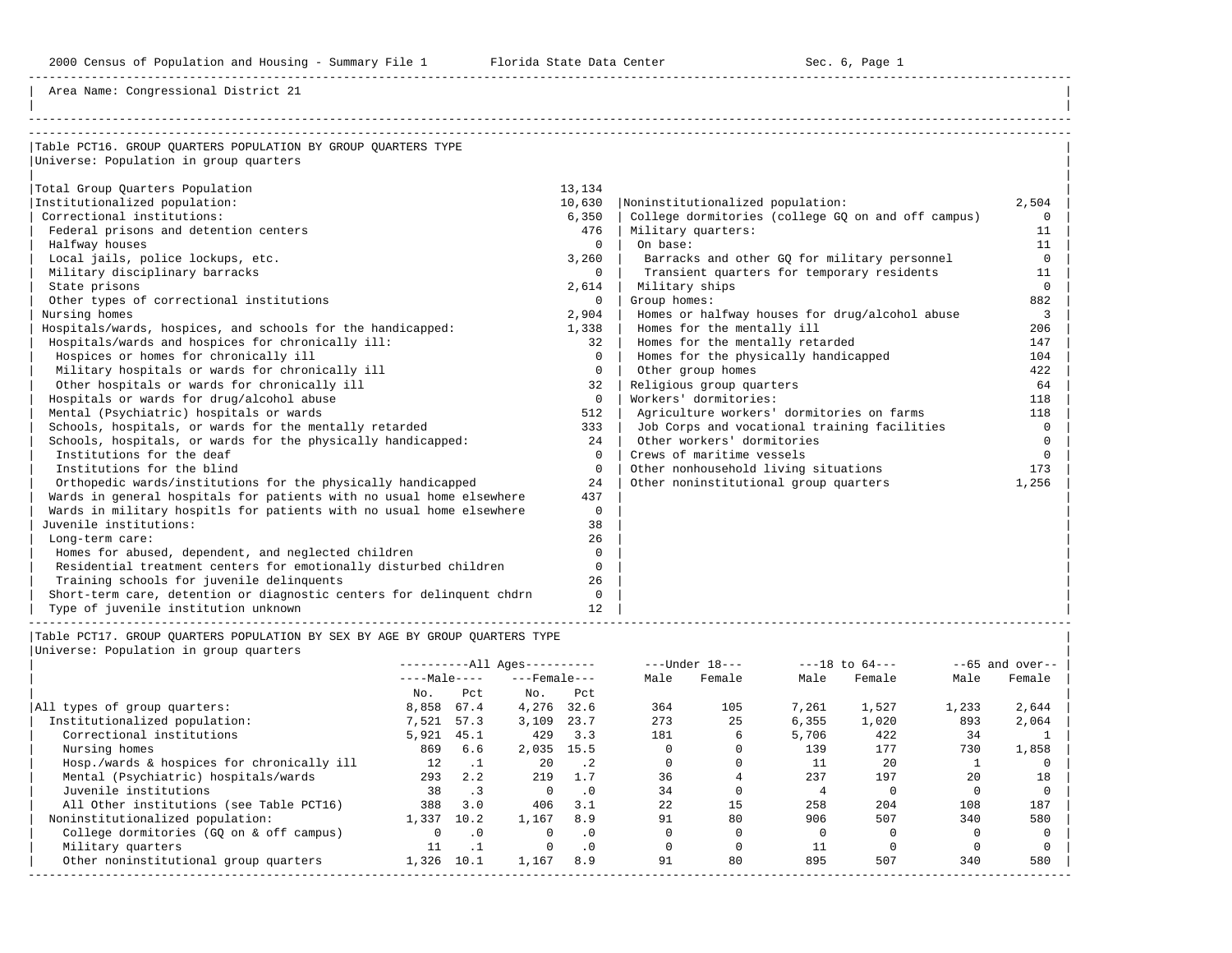| | -----------------------------------------------------------------------------------------------------------------------------------------------------

Area Name: Congressional District 21

## |Table PCT17A. GROUP QUARTERS POPULATION BY SEX BY AGE BY GROUP QUARTERS TYPE (PERSONS WHO ARE WHITE ALONE) |

|              |           |                    |           | $---Under 18---$       |        | $---18$ to $64---$ |        | $--65$ and over-- |        |
|--------------|-----------|--------------------|-----------|------------------------|--------|--------------------|--------|-------------------|--------|
| $---Male---$ |           | $---$ Female $---$ |           | Male                   | Female | Male               | Female | Male              | Female |
| No.          | Pct       | No.                | Pct       |                        |        |                    |        |                   |        |
| 4,650        | 57.3      | 3,463              | 42.7      | 131                    | 49     | 3,417              | 987    | 1,102             | 2,427  |
| 3,612        | 44.5      | 2,483              | 30.6      | 97                     |        | 2,719              | 582    | 796               | 1,894  |
| 2,304        | 28.4      | 123                | 1.5       | 47                     |        | 2,237              | 122    | 2.0               |        |
| 789          | 9.7       | 1,851              | 22.8      |                        |        | 128                | 150    | 661               | 1,701  |
|              |           | 17                 | . 2       |                        |        |                    | 17     |                   |        |
| 179          | 2.2       | 140                | 1.7       | 16                     |        | 147                | 128    | 16                | 12     |
| 19           | $\cdot$ 2 |                    | $\cdot$ 0 | 18                     |        |                    |        |                   |        |
| 312          | 3.8       | 352                | 4.3       | 16                     |        | 197                | 165    | 99                | 180    |
| 1,038        | 12.8      | 980                | 12.1      | 34                     | 42     | 698                | 405    | 306               | 533    |
|              | . 0       | $\Omega$           | $\cdot$ 0 |                        |        |                    |        |                   |        |
|              |           | $\Omega$           | $\cdot$ 0 |                        |        |                    |        |                   |        |
| 1,030        | 12.7      | 980                | 12.1      | 34                     | 42     | 690                | 405    | 306               | 533    |
|              |           |                    |           | $------All Ages------$ |        |                    |        |                   |        |

|Table PCT17B. GROUP QUARTERS POPULATION BY SEX BY AGE BY GROUP QUARTERS TYPE (PERSONS WHO ARE BLACK OR AFRICAN AMERICAN ALONE) | |Universe: Population in group quarters |

|                                            |              | $------All Aqes------$ |                    |           | $---Under 18---$ |        | $---18$ to $64---$ |        | $- -65$ and over-- |        |
|--------------------------------------------|--------------|------------------------|--------------------|-----------|------------------|--------|--------------------|--------|--------------------|--------|
|                                            | $---Male---$ |                        | $---$ Female $---$ |           | Male             | Female | Male               | Female | Male               | Female |
|                                            | No.          | Pct                    | No.                | Pct       |                  |        |                    |        |                    |        |
| All types of group quarters:               | 3,779        | 86.6                   | 584                | 13.4      | 204              | 38     | 3,496              | 449    | 79                 |        |
| Institutionalized population:              | 3,551        | 81.4                   | 450                | 10.3      | 169              | 18     | 3,327              | 370    | 55                 | 62     |
| Correctional institutions                  | 3,320        | 76.1                   | 258                | 5.9       | 127              |        | 3,184              | 252    |                    |        |
| Nursing homes                              | 38           | .9                     | 68                 | 1.6       |                  |        |                    |        | 34                 | 51     |
| Hosp./wards & hospices for chronically ill |              |                        |                    |           |                  |        |                    |        |                    |        |
| Mental (Psychiatric) hospitals/wards       | 106          | 2.4                    | 72                 | 1.7       | 2.0              |        | 82                 | 62     |                    |        |
| Juvenile institutions                      | 19           | . 4                    |                    | . 0       | 16               |        |                    |        |                    |        |
| All Other institutions (see Table PCT16)   | 65           | 1.5                    | 49                 | 1.1       |                  |        | 52                 | 36     |                    |        |
| Noninstitutionalized population:           | 228          | 5.2                    | 134                | 3.1       | 35               | 20     | 169                | 79     | 24                 | 35     |
| College dormitories (GO on & off campus)   |              | $\cdot$ 0              |                    | $\cdot$ 0 |                  |        |                    |        |                    |        |
| Military quarters                          |              | $\cdot$ 0              |                    | $\cdot$ 0 |                  |        |                    |        |                    |        |
| Other noninstitutional group quarters      | 227          | 5.2                    | 134                | 3.1       | 35               | 20     | 168                |        |                    | 35     |

-----------------------------------------------------------------------------------------------------------------------------------------------------

|                                            | $------All Aqes------$ |           |                    |           | $---Under 18---$ |        | $---18$ to $64---$ |        | $--65$ and over-- |        |
|--------------------------------------------|------------------------|-----------|--------------------|-----------|------------------|--------|--------------------|--------|-------------------|--------|
|                                            | $---Male---$           |           | $---$ Female $---$ |           | Male             | Female | Male               | Female | Male              | Female |
|                                            | No.                    | Pct       | No.                | Pct       |                  |        |                    |        |                   |        |
| All types of group quarters:               | 16                     | 80.0      | 4                  | 20.0      |                  |        | 15                 |        |                   |        |
| Institutionalized population:              | 13                     | 65.0      |                    | 3, 15.0   |                  |        |                    |        |                   |        |
| Correctional institutions                  | 13                     | 65.0      |                    | 1 5.0     |                  |        |                    |        |                   |        |
| Nursing homes                              |                        | . 0       |                    | 2, 10.0   |                  |        |                    |        |                   |        |
| Hosp./wards & hospices for chronically ill |                        | $\cdot$ 0 |                    | $\cdot$ 0 |                  |        |                    |        |                   |        |
| Mental (Psychiatric) hospitals/wards       |                        | $\cdot$ 0 |                    | . 0       |                  |        |                    |        |                   |        |
| Juvenile institutions                      |                        |           |                    | $\cdot$ 0 |                  |        |                    |        |                   |        |
| All Other institutions (see Table PCT16)   |                        | $\cdot$ 0 |                    |           |                  |        |                    |        |                   |        |
| Noninstitutionalized population:           |                        | 15.0      |                    | 5.0       |                  |        |                    |        |                   |        |
| College dormitories (GQ on & off campus)   |                        | $\cdot$ 0 |                    | . 0       |                  |        |                    |        |                   |        |
| Military quarters                          |                        | $\cdot$ 0 |                    | $\cdot$ 0 |                  |        |                    |        |                   |        |
| Other noninstitutional group quarters      |                        | 3, 15.0   |                    | 5.0       |                  |        |                    |        |                   |        |
|                                            |                        |           |                    |           |                  |        |                    |        |                   |        |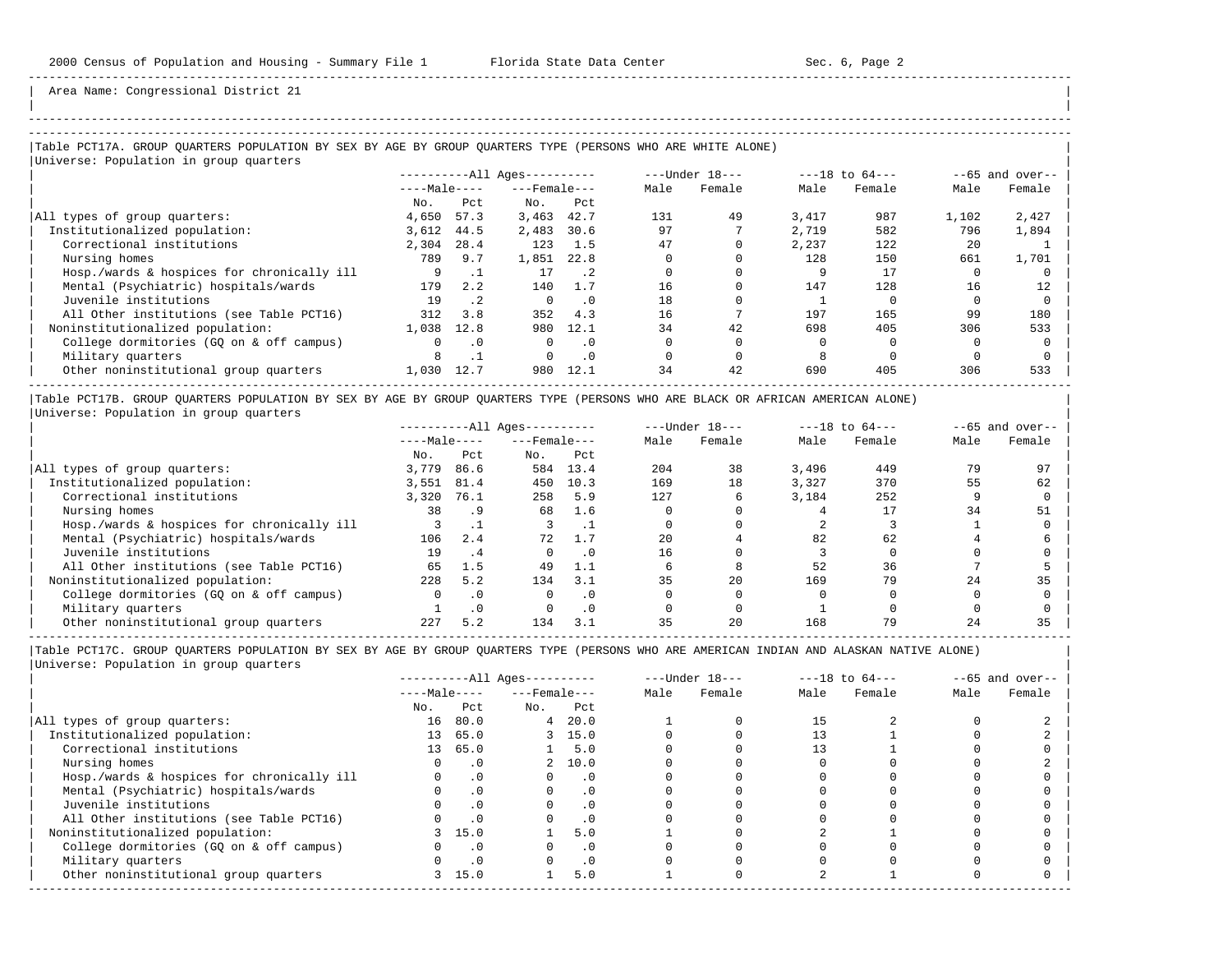-----------------------------------------------------------------------------------------------------------------------------------------------------

Area Name: Congressional District 21

## |Table PCT17D. GROUP QUARTERS POPULATION BY SEX BY AGE BY GROUP QUARTERS TYPE (PERSONS WHO ARE ASIAN ALONE) | |Universe: Population in group quarters |

| $10F$ and $10F$ and $10F$ and $10F$        |          | $------All Ages------$ |                |                    | ---Under 18--- |        | $---18$ to $64---$ | $--65$ and over-- |      |        |
|--------------------------------------------|----------|------------------------|----------------|--------------------|----------------|--------|--------------------|-------------------|------|--------|
|                                            |          | $---Male---$           |                | $---$ Female $---$ |                | Female | Male               | Female            | Male | Female |
|                                            | No.      | Pct.                   | No.            | Pct                |                |        |                    |                   |      |        |
| All types of group quarters:               | 41       | 46.6                   | 47             | 53.4               |                | 13     | 19                 | 24                | 10   | 10     |
| Institutionalized population:              | 2.4      | 27.3                   | 24             | 27.3               |                |        | 14                 | 14                | 10   | 10     |
| Correctional institutions                  |          | 12 13.6                |                | 12 13.6            |                |        |                    | 12.               |      |        |
| Nursing homes                              | 6        | 6.8                    | 8              | 9.1                |                |        |                    |                   |      |        |
| Hosp./wards & hospices for chronically ill | $\Omega$ | $\cdot$ 0              | $\Omega$       | $\cdot$ 0          |                |        |                    |                   |      |        |
| Mental (Psychiatric) hospitals/wards       |          | 3.4                    | $\overline{a}$ | 2.3                |                |        |                    |                   |      |        |
| Juvenile institutions                      |          | $\cdot$ 0              |                | $\cdot$ 0          |                |        |                    |                   |      |        |
| All Other institutions (see Table PCT16)   |          | 3.4                    |                | 2.3                |                |        |                    |                   |      |        |
| Noninstitutionalized population:           | 17       | 19.3                   | 23             | 26.1               |                | 13     |                    | 10                |      |        |
| College dormitories (GQ on & off campus)   |          | $\cdot$ 0              |                | $\cdot$ 0          |                |        |                    |                   |      |        |
| Military quarters                          |          | $\cdot$ 0              |                | $\cdot$ 0          |                |        |                    |                   |      |        |
| Other noninstitutional group quarters      | 17       | 19.3                   | 23             | 26.1               |                | 13     |                    | 10                |      |        |
|                                            |          |                        |                |                    |                |        |                    |                   |      |        |

|Table PCT17E. GROUP QUARTERS POPULATION BY SEX BY AGE BY GROUP QUARTERS TYPE (PERSONS OF WHO ARE NATIVE HAWAIIAN AND OTHER PACIFIC ISLANDER ALONE) | |Universe: Population in group quarters |

|                                            |              | $------All Aqes------$ |                    |                             |      | $---Under 18---$ |      | $---18$ to $64---$ |      | $--65$ and over-- |
|--------------------------------------------|--------------|------------------------|--------------------|-----------------------------|------|------------------|------|--------------------|------|-------------------|
|                                            | $---Male---$ |                        | $---$ Female $---$ |                             | Male | Female           | Male | Female             | Male | Female            |
|                                            | No.          | Pct                    | No.                | Pct                         |      |                  |      |                    |      |                   |
| All types of group quarters:               |              | 20.0                   |                    | 480.0                       |      |                  |      |                    |      |                   |
| Institutionalized population:              |              | 20.0                   |                    | 480.0                       |      |                  |      |                    |      |                   |
| Correctional institutions                  |              | 20.0                   |                    | $\overline{\phantom{0}}$ .0 |      |                  |      |                    |      |                   |
| Nursing homes                              |              | . 0                    |                    | 2, 40.0                     |      |                  |      |                    |      |                   |
| Hosp./wards & hospices for chronically ill |              |                        |                    | . 0                         |      |                  |      |                    |      |                   |
| Mental (Psychiatric) hospitals/wards       |              |                        | $\overline{a}$     | 40.0                        |      |                  |      |                    |      |                   |
| Juvenile institutions                      |              |                        |                    | . 0                         |      |                  |      |                    |      |                   |
| All Other institutions (see Table PCT16)   |              |                        |                    |                             |      |                  |      |                    |      |                   |
| Noninstitutionalized population:           |              |                        |                    | . 0                         |      |                  |      |                    |      |                   |
| College dormitories (GO on & off campus)   |              |                        |                    |                             |      |                  |      |                    |      |                   |
| Military quarters                          |              |                        |                    | . 0                         |      |                  |      |                    |      |                   |
| Other noninstitutional group quarters      |              |                        |                    |                             |      |                  |      |                    |      |                   |

-----------------------------------------------------------------------------------------------------------------------------------------------------

|Table PCT17F. GROUP QUARTERS POPULATION BY SEX BY AGE BY GROUP QUARTERS TYPE (PERSONS WHO ARE SOME OTHER RACE ALONE) |

|                                            |              | ----------All Ages---------- |                    |           | $---Under 18---$ |        | $---18$ to $64---$ |        | $--65$ and over-- |        |
|--------------------------------------------|--------------|------------------------------|--------------------|-----------|------------------|--------|--------------------|--------|-------------------|--------|
|                                            | $---Male---$ |                              | $---$ Female $---$ |           | Male             | Female | Male               | Female | Male              | Female |
|                                            | No.          | Pct                          | No.                | Pct       |                  |        |                    |        |                   |        |
| All types of group quarters:               | 197          | 68.4                         |                    | 91 31.6   |                  |        | 160                | 26     | 29                | 64     |
| Institutionalized population:              | 163          | 56.6                         | 76                 | 26.4      |                  |        | 140                |        |                   | 59     |
| Correctional institutions                  | 134          | 46.5                         |                    | 2.4       |                  |        | 129                |        |                   |        |
| Nursing homes                              | 2.4          | 8.3                          | 67                 | 23.3      |                  |        |                    |        | 18                | 59     |
| Hosp./wards & hospices for chronically ill |              | $\cdot$ 0                    | $\Omega$           | $\cdot$ 0 |                  |        |                    |        |                   |        |
| Mental (Psychiatric) hospitals/wards       |              | $\cdot$ 0                    |                    |           |                  |        |                    |        |                   |        |
| Juvenile institutions                      |              | $\cdot$ 0                    | $\Omega$           | $\cdot$ 0 |                  |        |                    |        |                   |        |
| All Other institutions (see Table PCT16)   |              |                              |                    |           |                  |        |                    |        |                   |        |
| Noninstitutionalized population:           |              | 34 11.8                      | 15                 | 5.2       |                  |        | 20                 |        |                   |        |
| College dormitories (GQ on & off campus)   |              | . 0                          |                    | $\cdot$ 0 |                  |        |                    |        |                   |        |
| Military quarters                          |              |                              |                    | $\cdot$ 0 |                  |        |                    |        |                   |        |
| Other noninstitutional group quarters      | 32           | 11.1                         | 15                 | 5.2       |                  |        | 18                 |        |                   |        |
|                                            |              |                              |                    |           |                  |        |                    |        |                   |        |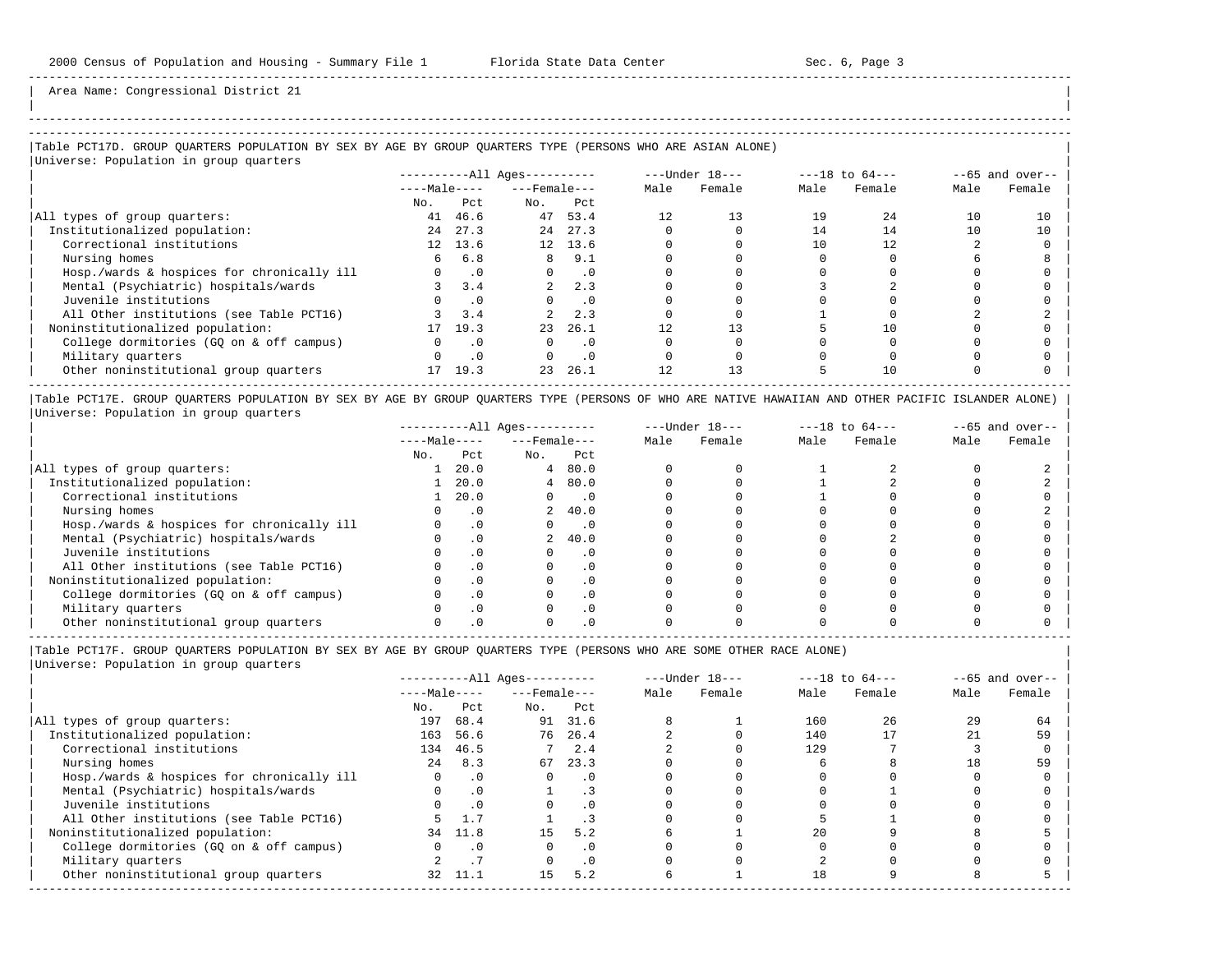| |

Area Name: Congressional District 21

# -----------------------------------------------------------------------------------------------------------------------------------------------------

## |Table PCT17G. GROUP QUARTERS POPULATION BY SEX BY AGE BY GROUP QUARTERS TYPE (PERSONS OF WHO REPORT TWO OR MORE RACES) |

| Universe: Population in group quarters     |                 |           |                        |           |                  |        |                    |        |                   |        |
|--------------------------------------------|-----------------|-----------|------------------------|-----------|------------------|--------|--------------------|--------|-------------------|--------|
|                                            |                 |           | $------All Ages------$ |           | $---Under 18---$ |        | $---18$ to $64---$ |        | $--65$ and over-- |        |
|                                            | $---Male---$    |           | $---$ Female $---$     |           | Male             | Female | Male               | Female | Male              | Female |
|                                            | No.             | Pct       | No.                    | Pct       |                  |        |                    |        |                   |        |
| All types of group quarters:               | 174             | 67.7      | 83                     | 32.3      |                  |        | 153                | 37     | 13                | 42     |
| Institutionalized population:              | 157             | 61.1      | 69                     | 26.8      |                  |        | 141                | 34     |                   | 35     |
| Correctional institutions                  | 137             | 53.3      | 2.8                    | 10.9      |                  |        | 132                | 2.8    |                   |        |
| Nursing homes                              | 12 <sup>°</sup> | 4.7       |                        | 37 14.4   |                  |        |                    |        |                   | 35     |
| Hosp./wards & hospices for chronically ill |                 | $\cdot$ 0 |                        | . 0       |                  |        |                    |        |                   |        |
| Mental (Psychiatric) hospitals/wards       |                 | 1.9       |                        | .8        |                  |        |                    |        |                   |        |
| Juvenile institutions                      |                 | $\cdot$ 0 |                        | $\cdot$ 0 |                  |        |                    |        |                   |        |
| All Other institutions (see Table PCT16)   |                 | 1.2       |                        | .8        |                  |        |                    |        |                   |        |
| Noninstitutionalized population:           |                 | 6.6       | 14                     | 5.4       |                  |        | 12                 |        |                   |        |
| College dormitories (GQ on & off campus)   |                 | . 0       |                        | . 0       |                  |        |                    |        |                   |        |
| Military quarters                          |                 | $\cdot$ 0 |                        | $\cdot$ 0 |                  |        |                    |        |                   |        |
| Other noninstitutional group quarters      |                 | 6.6       | 14                     | 5.4       |                  |        | 12                 |        |                   |        |

|Table PCT17H. GROUP QUARTERS POPULATION BY SEX BY AGE BY GROUP QUARTERS TYPE (PERSONS OF ANY RACE WHO ARE HISPANIC OR LATINO) | |Universe: Population in group quarters |

|                                            | $------All Aqes------$ |             |                    |           | $---Under 18---$ | $---18$ to $64---$ |       | $--65$ and over-- |      |        |
|--------------------------------------------|------------------------|-------------|--------------------|-----------|------------------|--------------------|-------|-------------------|------|--------|
|                                            | $---Male---$           |             | $---$ Female $---$ |           | Male             | Female             | Male  | Female            | Male | Female |
|                                            | No.                    | Pct         | No.                | Pct       |                  |                    |       |                   |      |        |
| All types of group quarters:               | 3,456                  | 58.9        | 2,412              | 41.1      | 114              | 40                 | 2,509 | 629               | 833  | 1,743  |
| Institutionalized population:              | 2,727                  | 46.5        | 1,800              | 30.7      | 86               |                    | 2,016 | 359               | 625  | 1,438  |
| Correctional institutions                  | 1,825                  | 31.1        | 82                 | 1.4       | 47               |                    | 1,764 | 81                | 14   |        |
| Nursing homes                              | 622                    | 10.6        | 1,412              | 24.1      |                  |                    | 105   | 138               | 517  | 1,274  |
| Hosp./wards & hospices for chronically ill | 10                     | $\cdot$ . 2 | 20                 | . 3       |                  |                    |       | 20                |      |        |
| Mental (Psychiatric) hospitals/wards       | 93                     | 1.6         | 54                 | .9        | 12.              |                    | 70    | 45                |      |        |
| Juvenile institutions                      | 17                     |             |                    | . 0       |                  |                    |       |                   |      |        |
| All Other institutions (see Table PCT16)   | 160                    | 2.7         | 232                | 4.0       | 10               |                    | 68    | 75                | 82   | 154    |
| Noninstitutionalized population:           | 729                    | 12.4        | 612                | 10.4      | 28               | 37                 | 493   | 270               | 208  | 305    |
| College dormitories (GQ on & off campus)   | $\Omega$               | $\cdot$ 0   | <sup>n</sup>       | . 0       |                  |                    |       |                   |      |        |
| Military quarters                          |                        | $\cdot$ 0   |                    | $\cdot$ 0 |                  |                    |       |                   |      |        |
| Other noninstitutional group quarters      | 727                    | 12.4        | 612                | 10.4      | 28               | 37                 | 491   | 270               | 208  | 305    |

-----------------------------------------------------------------------------------------------------------------------------------------------------

|                                            |              | $------All Aqes------$ |                    |           |      | $---Under 18---$ | $---18$ to $64---$ |        | $--65$ and over-- |        |
|--------------------------------------------|--------------|------------------------|--------------------|-----------|------|------------------|--------------------|--------|-------------------|--------|
|                                            | $---Male---$ |                        | $---$ Female $---$ |           | Male | Female           | Male               | Female | Male              | Female |
|                                            | No.          | Pct                    | No.                | Pct       |      |                  |                    |        |                   |        |
| All types of group quarters:               | 1,797        | 58.8                   | 1,259              | 41.2      | 44   | 13               | 1,415              | 426    | 338               | 820    |
| Institutionalized population:              | 1,417        | 46.4                   | 840                | 27.5      | 30   |                  | 1,165              | 264    | 222               | 572    |
| Correctional institutions                  | 927          | 30.3                   | 59                 | 1.9       | 13   |                  | 904                | 59     | 10                |        |
| Nursing homes                              | 219          | 7.2                    | 567                | 18.6      |      |                  | 31                 | 25     | 188               | 542    |
| Hosp./wards & hospices for chronically ill |              | $\cdot$ 0              |                    | $\cdot$ 0 |      |                  |                    |        |                   |        |
| Mental (Psychiatric) hospitals/wards       | 105          | 3.4                    | 93                 | 3.0       |      |                  | 92                 | 89     |                   |        |
| Juvenile institutions                      |              |                        |                    | . 0       |      |                  |                    |        |                   |        |
| All Other institutions (see Table PCT16)   | 162          | 5.3                    | 121                | 4.0       |      |                  | 136                | 91     | 19                | 26     |
| Noninstitutionalized population:           | 380          | 12.4                   | 419                | 13.7      | 14   |                  | 250                | 162    | 116               | 248    |
| College dormitories (GO on & off campus)   |              | $\cdot$ 0              |                    | $\cdot$ 0 |      |                  |                    |        |                   |        |
| Military quarters                          | 8            |                        |                    | $\cdot$ 0 |      |                  |                    |        |                   |        |
| Other noninstitutional group quarters      | 372          | 12.2                   | 419                | 13.7      | 14   |                  | 242                | 162    | 116               | 248    |
|                                            |              |                        |                    |           |      |                  |                    |        |                   |        |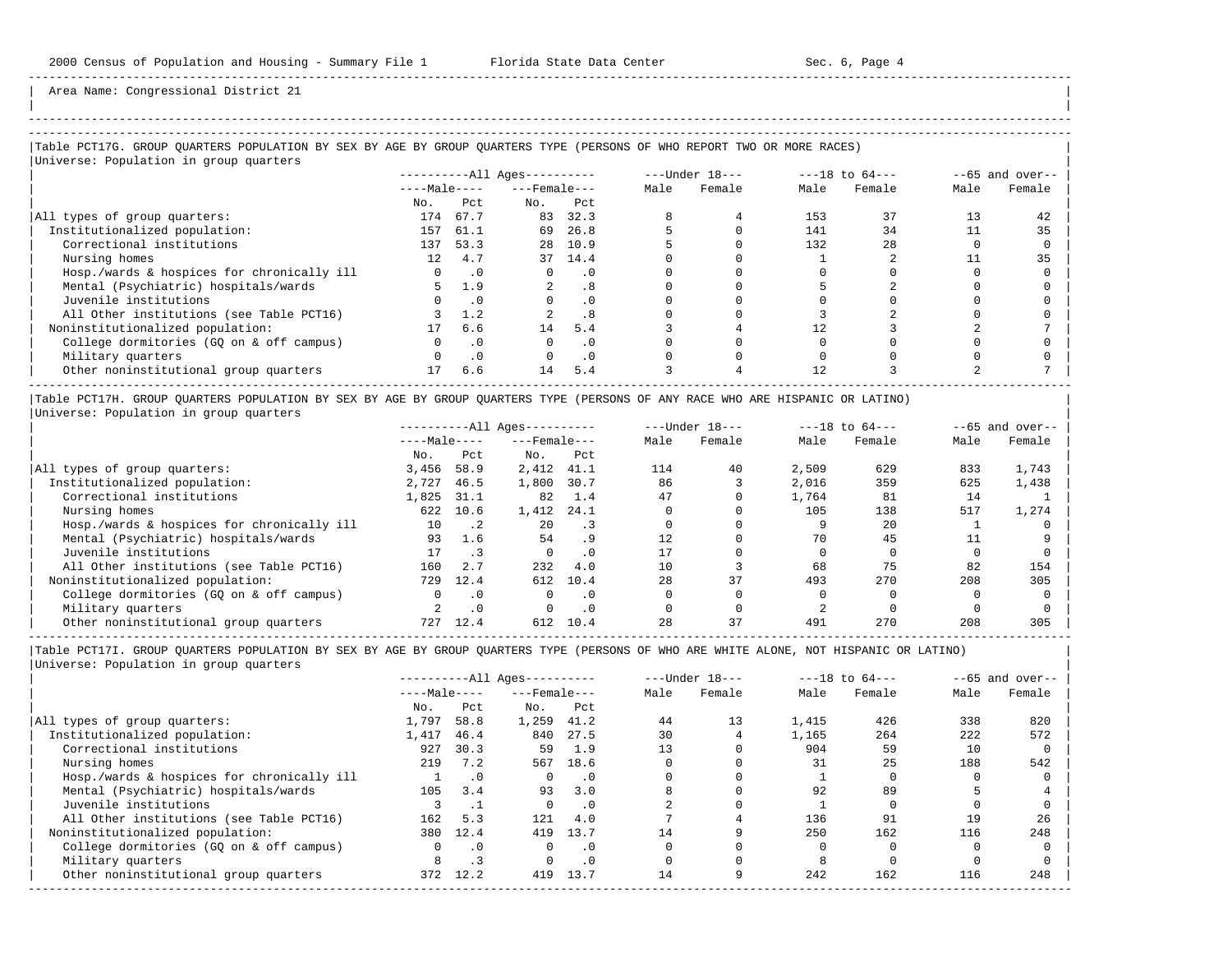2000 Census of Population and Housing - Summary File 1 Florida State Data Center Sec. 6, Page 1

-----------------------------------------------------------------------------------------------------------------------------------------------------

Area Name: Congressional District 22

| Table PCT16. GROUP OUARTERS POPULATION BY GROUP OUARTERS TYPE         |          |                                                    |          |
|-----------------------------------------------------------------------|----------|----------------------------------------------------|----------|
| Universe: Population in group quarters                                |          |                                                    |          |
|                                                                       |          |                                                    |          |
| Total Group Quarters Population                                       | 8,080    |                                                    |          |
| Institutionalized population:                                         | 2,590    | Noninstitutionalized population:                   | 5,490    |
| Correctional institutions:                                            | 91       | College dormitories (college GO on and off campus) | 1,502    |
| Federal prisons and detention centers                                 | $\Omega$ | Military quarters:                                 | 11       |
| Halfway houses                                                        | 61       | On base:                                           | 8        |
| Local jails, police lockups, etc.                                     | $\Omega$ | Barracks and other GQ for military personnel       | 8        |
| Military disciplinary barracks                                        | $\Omega$ | Transient quarters for temporary residents         | $\Omega$ |
| State prisons                                                         | $\Omega$ | Military ships                                     |          |
| Other types of correctional institutions                              | 30       | Group homes:                                       | 1,170    |
| Nursing homes                                                         | 2,376    | Homes or halfway houses for drug/alcohol abuse     | 279      |
| Hospitals/wards, hospices, and schools for the handicapped:           | 75       | Homes for the mentally ill                         | 167      |
| Hospitals/wards and hospices for chronically ill:                     | 12       | Homes for the mentally retarded                    | 6        |
| Hospices or homes for chronically ill                                 | $\Omega$ | Homes for the physically handicapped               | 74       |
| Military hospitals or wards for chronically ill                       | $\Omega$ | Other group homes                                  | 644      |
| Other hospitals or wards for chronically ill                          | 12       | Religious group quarters                           | 86       |
| Hospitals or wards for drug/alcohol abuse                             | $\Omega$ | Workers' dormitories:                              | $\Omega$ |
| Mental (Psychiatric) hospitals or wards                               | 63       | Agriculture workers' dormitories on farms          | $\Omega$ |
| Schools, hospitals, or wards for the mentally retarded                | $\Omega$ | Job Corps and vocational training facilities       | $\Omega$ |
| Schools, hospitals, or wards for the physically handicapped:          | $\Omega$ | Other workers' dormitories                         | $\Omega$ |
| Institutions for the deaf                                             | $\cap$   | Crews of maritime vessels                          | 29       |
| Institutions for the blind                                            | $\Omega$ | Other nonhousehold living situations               | 222      |
| Orthopedic wards/institutions for the physically handicapped          | $\Omega$ | Other noninstitutional group quarters              | 2,470    |
| Wards in general hospitals for patients with no usual home elsewhere  | $\Omega$ |                                                    |          |
| Wards in military hospitls for patients with no usual home elsewhere  | $\Omega$ |                                                    |          |
| Juvenile institutions:                                                | 48       |                                                    |          |
| Long-term care:                                                       | $\Omega$ |                                                    |          |
| Homes for abused, dependent, and neglected children                   | $\Omega$ |                                                    |          |
| Residential treatment centers for emotionally disturbed children      | $\Omega$ |                                                    |          |
| Training schools for juvenile delinquents                             | $\Omega$ |                                                    |          |
| Short-term care, detention or diagnostic centers for delinquent chdrn | $\Omega$ |                                                    |          |
| Type of juvenile institution unknown                                  | 48       |                                                    |          |

|Table PCT17. GROUP QUARTERS POPULATION BY SEX BY AGE BY GROUP QUARTERS TYPE | |Universe: Population in group quarters |

|       |           |              |                 |                                                    |        |                  |        |                    | $--65$ and over-- |
|-------|-----------|--------------|-----------------|----------------------------------------------------|--------|------------------|--------|--------------------|-------------------|
|       |           |              |                 | Male                                               | Female | Male             | Female | Male               | Female            |
| No.   | Pct       | No.          | Pct             |                                                    |        |                  |        |                    |                   |
| 3,572 | 44.2      | 4,508        | 55.8            | 206                                                | 164    | 2,192            | 1,567  | 1,174              | 2,777             |
| 916   | 11.3      | 1,674        | 20.7            | 35                                                 | 25     | 274              | 120    | 607                | 1,529             |
| 77    | 1.0       | 14           | $\cdot$ . 2     |                                                    |        | 75               | 14     |                    |                   |
| 761   | 9.4       | 1,615        | 20.0            |                                                    |        | 168              | 97     | 593                | 1,518             |
|       |           |              |                 |                                                    |        |                  |        |                    |                   |
| 43    | .5        | 2.0          | $\cdot$ 2       |                                                    |        | 30               |        | 12                 |                   |
| 2.8   |           | 2.0          | .2 <sub>2</sub> | 2.7                                                | 2.0    |                  |        |                    |                   |
|       | $\cdot$ 0 |              | . 0             |                                                    |        |                  |        |                    |                   |
| 2,656 | 32.9      | 2,834        | 35.1            | 171                                                | 139    | 1,918            | 1,447  | 567                | 1,248             |
| 632   | 7.8       | 870          | 10.8            |                                                    |        | 623              | 864    |                    |                   |
| 10    |           |              | . 0             |                                                    |        | 10               |        |                    |                   |
| 2,014 | 24.9      | 1,963        | 24.3            | 162                                                | 133    | 1,285            | 582    | 567                | 1,248             |
|       |           | $---Male---$ |                 | ----------All Ages----------<br>$---$ Female $---$ |        | $---Under 18---$ |        | $---18$ to $64---$ |                   |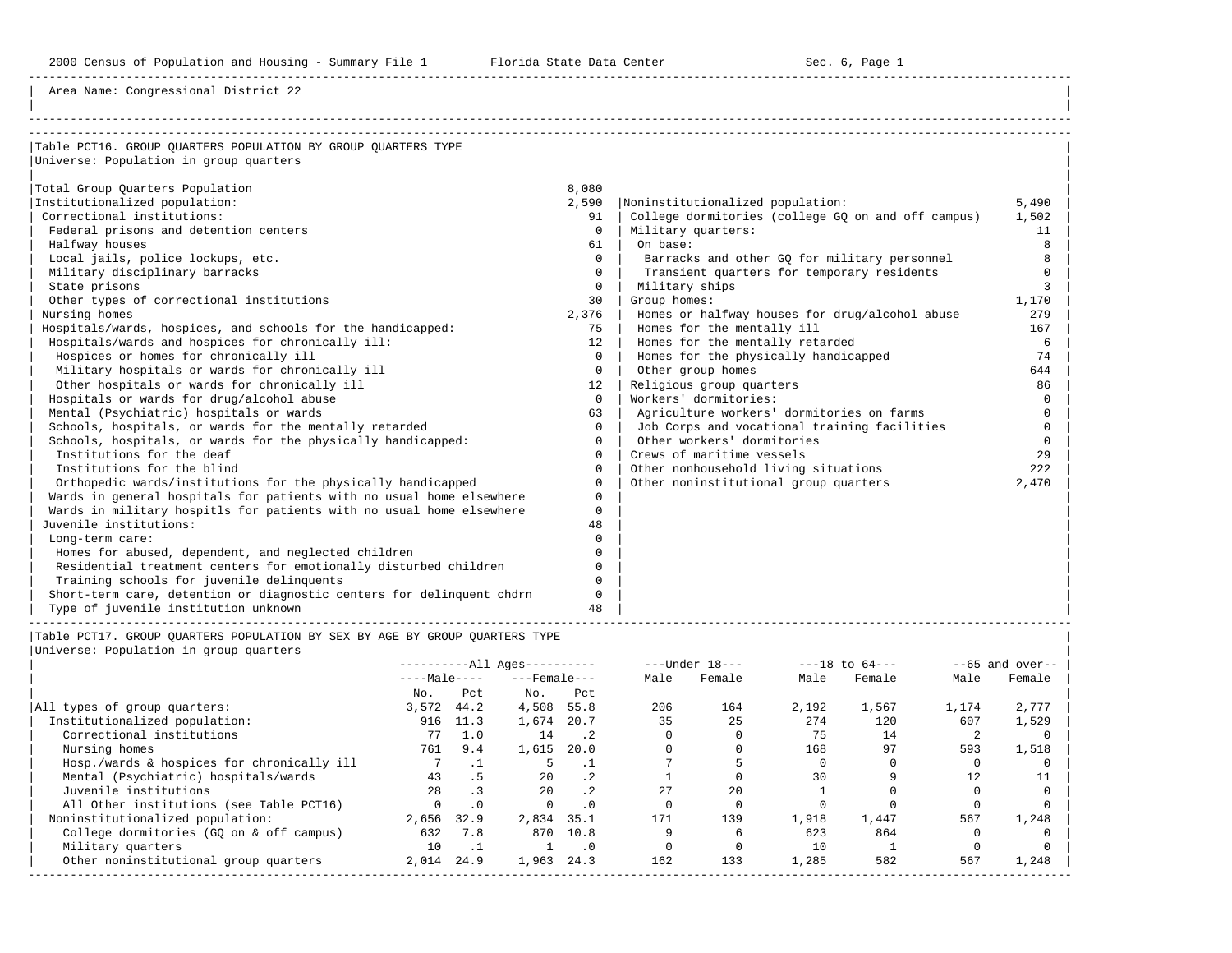| | -----------------------------------------------------------------------------------------------------------------------------------------------------

Area Name: Congressional District 22

# |Table PCT17A. GROUP QUARTERS POPULATION BY SEX BY AGE BY GROUP QUARTERS TYPE (PERSONS WHO ARE WHITE ALONE) |

|Universe: Population in group quarters |

|                                            |              |           | $------All \text{Aqes}---$ |           |      | $---Under 18---$ |       | $---18$ to $64---$ |       | $--65$ and over-- |
|--------------------------------------------|--------------|-----------|----------------------------|-----------|------|------------------|-------|--------------------|-------|-------------------|
|                                            | $---Male---$ |           | $---$ Female $---$         |           | Male | Female           | Male  | Female             | Male  | Female            |
|                                            | No.          | Pct.      | No.                        | Pct       |      |                  |       |                    |       |                   |
| All types of group quarters:               | 2,742        | 41.8      | 3,813                      | 58.2      | 95   | 77               | 1,558 | 1,093              | 1,089 | 2,643             |
| Institutionalized population:              |              | 740 11.3  | 1,511                      | 23.1      |      |                  | 185   | 78                 | 546   | 1,425             |
| Correctional institutions                  | 47           |           |                            |           |      |                  | 45    |                    |       |                   |
| Nursing homes                              | 656          | 10.0      | 1,484                      | 22.6      |      |                  | 122   | 67                 | 534   | 1,417             |
| Hosp./wards & hospices for chronically ill |              |           |                            |           |      |                  |       |                    |       |                   |
| Mental (Psychiatric) hospitals/wards       | 2.8          | .4        | $12 \overline{ }$          | . 2       |      |                  | 18    |                    | 10    |                   |
| Juvenile institutions                      |              |           |                            |           |      |                  |       |                    |       |                   |
| All Other institutions (see Table PCT16)   |              | $\cdot$ 0 |                            | $\cdot$ 0 |      |                  |       |                    |       |                   |
| Noninstitutionalized population:           | 2,002        | 30.5      | 2,302                      | 35.1      | 86   | 69               | 1,373 | 1,015              | 543   | 1,218             |
| College dormitories (GQ on & off campus)   | 446          | 6.8       | 590                        | 9.0       |      |                  | 439   | 586                |       |                   |
| Military quarters                          |              |           |                            | $\cdot$ 0 |      |                  |       |                    |       |                   |
| Other noninstitutional group quarters      | 1,547        | 23.6      | 1,711                      | 26.1      | 79   | 65               | 925   | 428                | 543   | 1,218             |

|Table PCT17B. GROUP QUARTERS POPULATION BY SEX BY AGE BY GROUP QUARTERS TYPE (PERSONS WHO ARE BLACK OR AFRICAN AMERICAN ALONE) | |Universe: Population in group quarters |

|                                            | $------All Aqes------$ |           |                    | $---Under 18---$ | $---18$ to $64---$ |        | $--65$ and over-- |        |      |        |
|--------------------------------------------|------------------------|-----------|--------------------|------------------|--------------------|--------|-------------------|--------|------|--------|
|                                            | $---Male---$           |           | $---$ Female $---$ |                  | Male               | Female | Male              | Female | Male | Female |
|                                            | No.                    | Pct       | No.                | Pct              |                    |        |                   |        |      |        |
| All types of group quarters:               | 632                    | 54.5      | 528                | 45.5             | 70                 | 61     | 497               | 360    | 65   | 107    |
| Institutionalized population:              | 117                    | 10.1      | 126                | 10.9             |                    |        | 65                | 38     | 48   | 86     |
| Correctional institutions                  | 23                     | 2.0       |                    | . 6              |                    |        | 23                |        |      |        |
| Nursing homes                              | 77                     | 6.6       | 111                | 9.6              |                    |        | 31                | 26     | 46   | 85     |
| Hosp./wards & hospices for chronically ill |                        | . 3       |                    |                  |                    |        |                   |        |      |        |
| Mental (Psychiatric) hospitals/wards       | 14                     | 1.2       |                    |                  |                    |        |                   |        |      |        |
| Juvenile institutions                      |                        | $\cdot$ 0 |                    |                  |                    |        |                   |        |      |        |
| All Other institutions (see Table PCT16)   |                        |           |                    | $\cdot$ 0        |                    |        |                   |        |      |        |
| Noninstitutionalized population:           | 515                    | 44.4      | 402                | 34.7             | 66                 | 59     | 432               | 322    |      | 21     |
| College dormitories (GO on & off campus)   | 145                    | 12.5      | 215                | 18.5             |                    |        | 143               | 213    |      |        |
| Military quarters                          |                        | $\cdot$ 0 |                    | $\cdot$ 0        |                    |        |                   |        |      |        |
| Other noninstitutional group quarters      | 370                    | 31.9      | 187                | 16.1             | 64                 | 57     | 289               | 109    |      |        |

-----------------------------------------------------------------------------------------------------------------------------------------------------

|                                            |              |           | $------All Ages------$ |            |      | $---Under 18---$ |      | $---18$ to $64---$ |      | $--65$ and over-- |
|--------------------------------------------|--------------|-----------|------------------------|------------|------|------------------|------|--------------------|------|-------------------|
|                                            | $---Male---$ |           | $---$ Female $---$     |            | Male | Female           | Male | Female             | Male | Female            |
|                                            | No.          | Pct       | No.                    | Pct        |      |                  |      |                    |      |                   |
| All types of group quarters:               | 18           | 72.0      |                        | 28.0       |      |                  | 16   |                    |      |                   |
| Institutionalized population:              |              |           |                        | . 0        |      |                  |      |                    |      |                   |
| Correctional institutions                  |              | $\cdot$ 0 |                        | $\cdot$ 0  |      |                  |      |                    |      |                   |
| Nursing homes                              |              |           |                        | . 0        |      |                  |      |                    |      |                   |
| Hosp./wards & hospices for chronically ill |              |           |                        | . 0        |      |                  |      |                    |      |                   |
| Mental (Psychiatric) hospitals/wards       |              | $\cdot$ 0 |                        | $\Omega$ . |      |                  |      |                    |      |                   |
| Juvenile institutions                      |              |           |                        | $\cdot$ 0  |      |                  |      |                    |      |                   |
| All Other institutions (see Table PCT16)   |              |           |                        |            |      |                  |      |                    |      |                   |
| Noninstitutionalized population:           | 18           | 72.0      |                        | 28.0       |      |                  | 16   |                    |      |                   |
| College dormitories (GQ on & off campus)   |              | 8.0       |                        | 8.0        |      |                  |      |                    |      |                   |
| Military quarters                          |              | $\cdot$ 0 |                        | $\cdot$ 0  |      |                  |      |                    |      |                   |
| Other noninstitutional group quarters      | 16           | 64.0      | 5.                     | 20.0       |      |                  | 14   |                    |      |                   |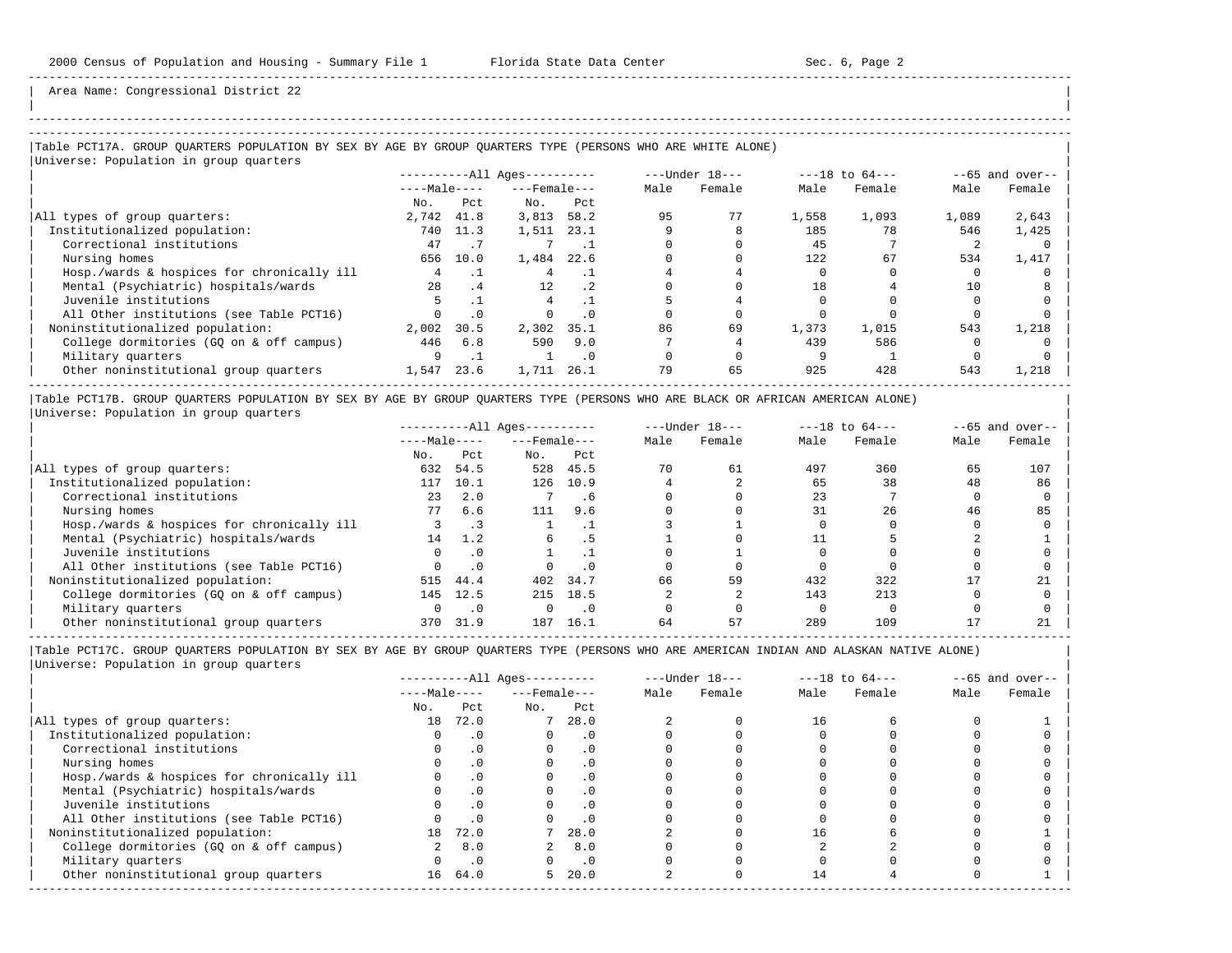| |

-----------------------------------------------------------------------------------------------------------------------------------------------------

Area Name: Congressional District 22

# |Table PCT17D. GROUP QUARTERS POPULATION BY SEX BY AGE BY GROUP QUARTERS TYPE (PERSONS WHO ARE ASIAN ALONE) |

|Universe: Population in group quarters |

|                                            |              |           | $------All Ages------$ |           |      | $---Under 18---$ |      | $---18$ to $64---$ |      | $--65$ and over-- |
|--------------------------------------------|--------------|-----------|------------------------|-----------|------|------------------|------|--------------------|------|-------------------|
|                                            | $---Male---$ |           | $---$ Female $---$     |           | Male | Female           | Male | Female             | Male | Female            |
|                                            | No.          | Pct.      | No.                    | Pct.      |      |                  |      |                    |      |                   |
| All types of group quarters:               | 29           | 48.3      | 31                     | 51.7      |      |                  | 2.2. | 27                 |      |                   |
| Institutionalized population:              |              |           |                        | 3.3       |      |                  |      |                    |      |                   |
| Correctional institutions                  |              | $\cdot$ 0 |                        | $\cdot$ 0 |      |                  |      |                    |      |                   |
| Nursing homes                              |              |           |                        | 3.3       |      |                  |      |                    |      |                   |
| Hosp./wards & hospices for chronically ill |              | . 0       |                        |           |      |                  |      |                    |      |                   |
| Mental (Psychiatric) hospitals/wards       |              | $\cdot$ 0 |                        | $\cdot$ 0 |      |                  |      |                    |      |                   |
| Juvenile institutions                      |              | $\cdot$ 0 |                        |           |      |                  |      |                    |      |                   |
| All Other institutions (see Table PCT16)   |              | $\cdot$ 0 |                        |           |      |                  |      |                    |      |                   |
| Noninstitutionalized population:           | 28           | 46.7      | 29                     | 48.3      |      |                  | 22   |                    |      |                   |
| College dormitories (GO on & off campus)   |              | 18.3      | 14                     | 23.3      |      |                  |      | 14                 |      |                   |
| Military quarters                          |              | $\cdot$ 0 |                        | $\cdot$ 0 |      |                  |      |                    |      |                   |
| Other noninstitutional group quarters      | 17           | 28.3      | 1.5                    | 25.0      |      |                  |      |                    |      |                   |

|Table PCT17E. GROUP QUARTERS POPULATION BY SEX BY AGE BY GROUP QUARTERS TYPE (PERSONS OF WHO ARE NATIVE HAWAIIAN AND OTHER PACIFIC ISLANDER ALONE) | |Universe: Population in group quarters |

|                                            |              |      | $------All Aqes------$ |           |      | $---Under 18---$ |      | $---18$ to $64---$ |      | $--65$ and over-- |
|--------------------------------------------|--------------|------|------------------------|-----------|------|------------------|------|--------------------|------|-------------------|
|                                            | $---Male---$ |      | $---$ Female $---$     |           | Male | Female           | Male | Female             | Male | Female            |
|                                            | No.          | Pct  | No.                    | Pct       |      |                  |      |                    |      |                   |
| All types of group quarters:               |              | 66.7 |                        | 33.3      |      |                  |      |                    |      |                   |
| Institutionalized population:              |              | 33.3 |                        | . 0       |      |                  |      |                    |      |                   |
| Correctional institutions                  |              |      |                        |           |      |                  |      |                    |      |                   |
| Nursing homes                              |              |      |                        | . 0       |      |                  |      |                    |      |                   |
| Hosp./wards & hospices for chronically ill |              |      |                        |           |      |                  |      |                    |      |                   |
| Mental (Psychiatric) hospitals/wards       |              | 33.3 |                        |           |      |                  |      |                    |      |                   |
| Juvenile institutions                      |              |      |                        |           |      |                  |      |                    |      |                   |
| All Other institutions (see Table PCT16)   |              |      |                        |           |      |                  |      |                    |      |                   |
| Noninstitutionalized population:           |              | 33.3 |                        | 33.3      |      |                  |      |                    |      |                   |
| College dormitories (GO on & off campus)   |              |      |                        | $\cdot$ 0 |      |                  |      |                    |      |                   |
| Military quarters                          |              |      |                        | . 0       |      |                  |      |                    |      |                   |
| Other noninstitutional group quarters      |              | 33.3 |                        | 33.3      |      |                  |      |                    |      |                   |

-----------------------------------------------------------------------------------------------------------------------------------------------------

|Table PCT17F. GROUP QUARTERS POPULATION BY SEX BY AGE BY GROUP QUARTERS TYPE (PERSONS WHO ARE SOME OTHER RACE ALONE) |

|                                            |              |           | $------All Aqes------$ |           |      | $---Under 18---$ |      | $---18$ to $64---$ |      | $--65$ and over-- |
|--------------------------------------------|--------------|-----------|------------------------|-----------|------|------------------|------|--------------------|------|-------------------|
|                                            | $---Male---$ |           | $---$ Female $---$     |           | Male | Female           | Male | Female             | Male | Female            |
|                                            | No.          | Pct       | No.                    | Pct       |      |                  |      |                    |      |                   |
| All types of group quarters:               | 69           | 52.7      | 62                     | 47.3      | 10   |                  | 46   | 44                 |      | 10                |
| Institutionalized population:              | 34           | 26.0      |                        | 15 11.5   |      |                  | 19   |                    |      |                   |
| Correctional institutions                  |              | 3.8       | $\Omega$               | $\cdot$ 0 |      |                  |      |                    |      |                   |
| Nursing homes                              | 24           | 18.3      | 11                     | 8.4       |      |                  | 13   |                    |      |                   |
| Hosp./wards & hospices for chronically ill |              | $\cdot$ 0 | $\Omega$               | $\cdot$ 0 |      |                  |      |                    |      |                   |
| Mental (Psychiatric) hospitals/wards       |              | $\cdot$ 0 |                        | . 8       |      |                  |      |                    |      |                   |
| Juvenile institutions                      |              | 3.8       |                        | 2.3       |      |                  |      |                    |      |                   |
| All Other institutions (see Table PCT16)   |              | $\cdot$ 0 |                        | $\cdot$ 0 |      |                  |      |                    |      |                   |
| Noninstitutionalized population:           | 35           | 26.7      |                        | 47 35.9   |      |                  | 27   | 41                 |      |                   |
| College dormitories (GQ on & off campus)   |              | 5.3       | 23                     | 17.6      |      |                  |      | 23                 |      |                   |
| Military quarters                          |              | .8        |                        | $\cdot$ 0 |      |                  |      |                    |      |                   |
| Other noninstitutional group quarters      | 27           | 20.6      | 24                     | 18.3      |      |                  | 19   | 18                 |      |                   |
|                                            |              |           |                        |           |      |                  |      |                    |      |                   |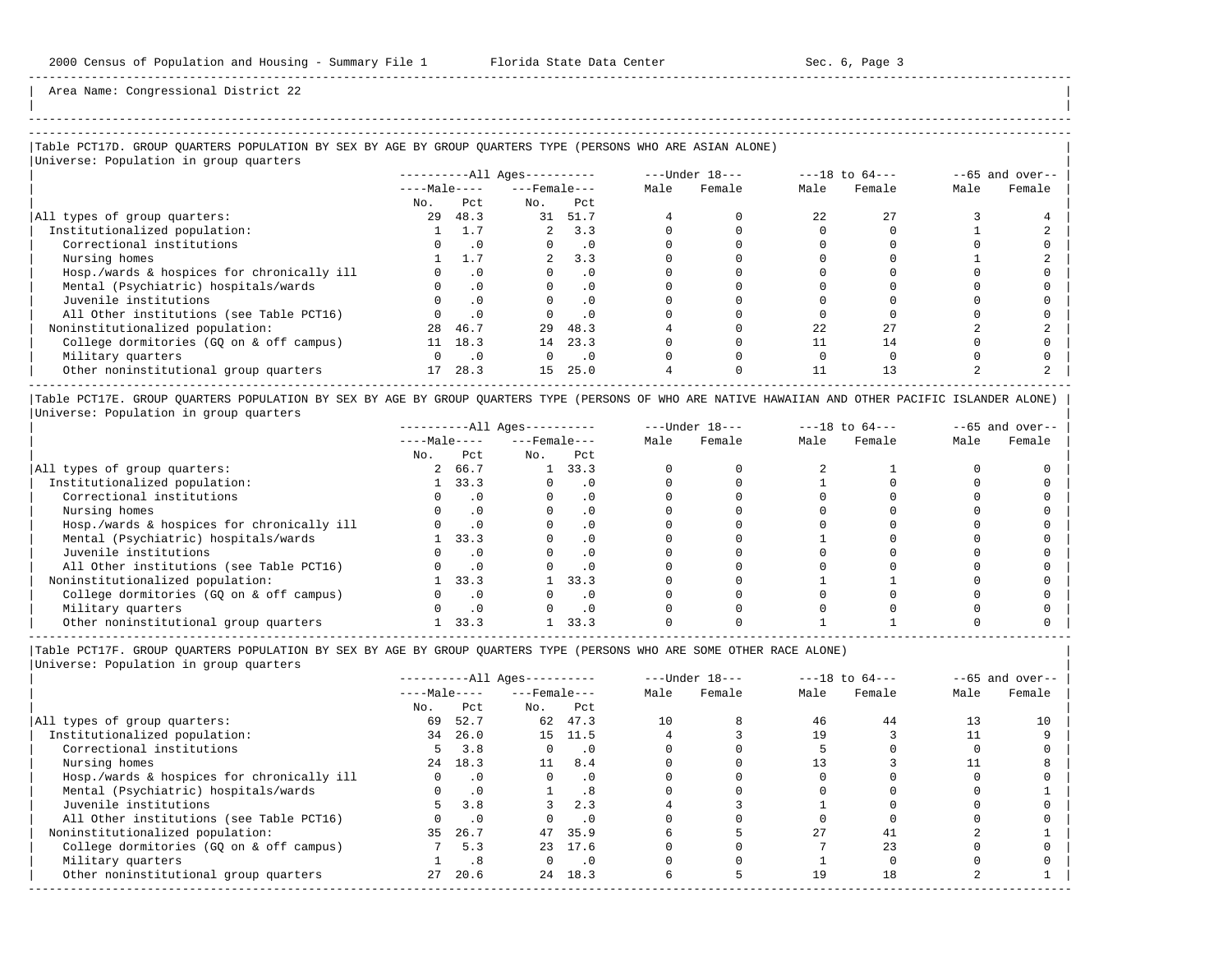| | -----------------------------------------------------------------------------------------------------------------------------------------------------

Area Name: Congressional District 22

### |Table PCT17G. GROUP QUARTERS POPULATION BY SEX BY AGE BY GROUP QUARTERS TYPE (PERSONS OF WHO REPORT TWO OR MORE RACES) | |Universe: Population in group quarters |

| $1000$ $1000$ $1000$ $1000$ $1000$ $1000$ $1000$ |              |           | $------All \text{Aqes}---$ |           |      | ---Under 18--- |      | $---18$ to $64---$ |      | $--65$ and over-- |
|--------------------------------------------------|--------------|-----------|----------------------------|-----------|------|----------------|------|--------------------|------|-------------------|
|                                                  | $---Male---$ |           | $---$ Female $---$         |           | Male | Female         | Male | Female             | Male | Female            |
|                                                  | No.          | Pct.      | No.                        | Pct       |      |                |      |                    |      |                   |
| All types of group quarters:                     | 80           | 54.8      |                            | 66 45.2   | 25   | 18             | 51   | 36                 |      |                   |
| Institutionalized population:                    |              | 23 15.8   |                            | 20 13.7   | 18   | 12.            |      |                    |      |                   |
| Correctional institutions                        |              | 1.4       |                            | $\cdot$ 0 |      |                |      |                    |      |                   |
| Nursing homes                                    |              | 2.1       |                            | 4.8       |      |                |      |                    |      |                   |
| Hosp./wards & hospices for chronically ill       |              | $\cdot$ 0 | $\Omega$                   | $\cdot$ 0 |      |                |      |                    |      |                   |
| Mental (Psychiatric) hospitals/wards             |              | $\cdot$ 0 |                            |           |      |                |      |                    |      |                   |
| Juvenile institutions                            | 18           | 12.3      | 12                         | 8.2       | 18   | 12             |      |                    |      |                   |
| All Other institutions (see Table PCT16)         |              | $\cdot$ 0 |                            | $\cdot$ 0 |      |                |      |                    |      |                   |
| Noninstitutionalized population:                 | 57           | 39.0      | 46                         | 31.5      |      |                | 47   | 35                 |      |                   |
| College dormitories (GQ on & off campus)         | 21           | 14.4      |                            | 26 17.8   |      |                |      | 26                 |      |                   |
| Military quarters                                |              | $\cdot$ 0 |                            | . 0       |      |                |      |                    |      |                   |
| Other noninstitutional group quarters            | 36           | 24.7      | 20 <sub>o</sub>            | 13.7      |      |                | 26   |                    |      |                   |
|                                                  |              |           |                            |           |      |                |      |                    |      |                   |

|Table PCT17H. GROUP QUARTERS POPULATION BY SEX BY AGE BY GROUP QUARTERS TYPE (PERSONS OF ANY RACE WHO ARE HISPANIC OR LATINO) | |Universe: Population in group quarters |

|                                            | $------All Aqes------$ |      |                    | $---Under 18---$ | $---18$ to $64---$ |        | $--65$ and over-- |        |      |        |
|--------------------------------------------|------------------------|------|--------------------|------------------|--------------------|--------|-------------------|--------|------|--------|
|                                            | $---Male---$           |      | $---$ Female $---$ |                  | Male               | Female | Male              | Female | Male | Female |
|                                            | No.                    | Pct  | No.                | Pct              |                    |        |                   |        |      |        |
| All types of group quarters:               | 444                    | 54.9 |                    | 365 45.1         | 40                 | 35     | 305               | 193    | 99   | 137    |
| Institutionalized population:              | 141                    | 17.4 | 120                | 14.8             |                    |        | 59                | 14     | 75   | 99     |
| Correctional institutions                  | 12 <sup>°</sup>        | 1.5  |                    |                  |                    |        | 12                |        |      |        |
| Nursing homes                              | 118                    | 14.6 | 110                | 13.6             |                    |        | 43                |        |      | 97     |
| Hosp./wards & hospices for chronically ill |                        |      |                    | $\cdot$ 0        |                    |        |                   |        |      |        |
| Mental (Psychiatric) hospitals/wards       |                        | . 4  |                    | .2 <sub>2</sub>  |                    |        |                   |        |      |        |
| Juvenile institutions                      | 8                      | 1.0  |                    |                  |                    |        |                   |        |      |        |
| All Other institutions (see Table PCT16)   |                        |      |                    | $\cdot$ 0        |                    |        |                   |        |      |        |
| Noninstitutionalized population:           | 303                    | 37.5 | 245                | 30.3             | 33                 | 28     | 246               | 179    | 24   | 38     |
| College dormitories (GQ on & off campus)   | 66                     | 8.2  | 87                 | 10.8             |                    |        | 65                | 86     |      |        |
| Military quarters                          |                        |      |                    | $\cdot$ 0        |                    |        |                   |        |      |        |
| Other noninstitutional group quarters      | 235                    | 29.0 | 158                | 19.5             | 32                 | 27     | 179               | 93     |      | 38     |

-----------------------------------------------------------------------------------------------------------------------------------------------------

|                                            |              |           | $------All Aqes------$ |           |      | $---Under 18---$ |       | $---18$ to $64---$ |       | $--65$ and over-- |
|--------------------------------------------|--------------|-----------|------------------------|-----------|------|------------------|-------|--------------------|-------|-------------------|
|                                            | $---Male---$ |           | $---$ Female $---$     |           | Male | Female           | Male  | Female             | Male  | Female            |
|                                            | No.          | Pct       | No.                    | Pct       |      |                  |       |                    |       |                   |
| All types of group quarters:               | 2,411        | 40.5      | 3,545                  | 59.5      | 66   | 54               | 1,339 | 966                | 1,006 | 2,525             |
| Institutionalized population:              | 642          | 10.8      | 1,412                  | 23.7      |      |                  | 153   | 68                 | 485   | 1,340             |
| Correctional institutions                  | 44           |           |                        |           |      |                  | 42    |                    |       |                   |
| Nursing homes                              | 569          | 9.6       | 1,390                  | 23.3      |      |                  | 96    | 57                 | 473   | 1,333             |
| Hosp./wards & hospices for chronically ill |              |           | 4                      |           |      |                  |       |                    |       |                   |
| Mental (Psychiatric) hospitals/wards       | 25           | . 4       | 11                     | $\cdot$ 2 |      |                  | 15    |                    | 10    |                   |
| Juvenile institutions                      |              | $\cdot$ 0 |                        | $\cdot$ 0 |      |                  |       |                    |       |                   |
| All Other institutions (see Table PCT16)   |              | $\cdot$ 0 |                        | $\cdot$ 0 |      |                  |       |                    |       |                   |
| Noninstitutionalized population:           | 1,769        | 29.7      | 2,133                  | 35.8      | 62   | 50               | 1,186 | 898                | 521   | 1,185             |
| College dormitories (GO on & off campus)   | 398          | 6.7       | 538                    | 9.0       |      |                  | 392   | 535                |       |                   |
| Military quarters                          | 8            |           |                        | . 0       |      |                  |       |                    |       |                   |
| Other noninstitutional group quarters      | 1,363        | 22.9      | 1,594                  | 26.8      | 56   | 47               | 786   | 362                | 521   | 1,185             |
|                                            |              |           |                        |           |      |                  |       |                    |       |                   |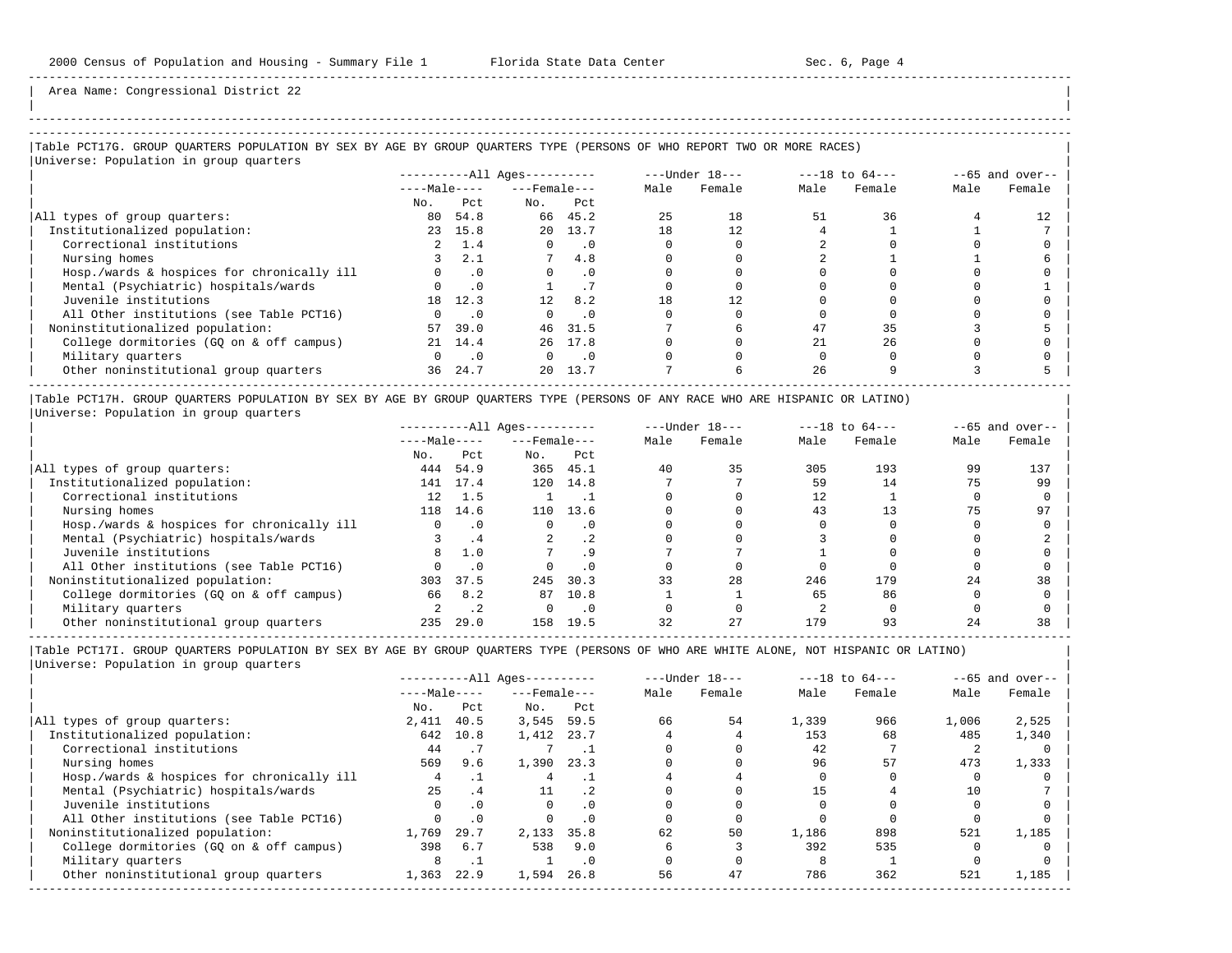Area Name: Congressional District 23

| Table PCT16. GROUP OUARTERS POPULATION BY GROUP OUARTERS TYPE         |             |                                                    |          |
|-----------------------------------------------------------------------|-------------|----------------------------------------------------|----------|
| Universe: Population in group quarters                                |             |                                                    |          |
|                                                                       |             |                                                    |          |
| Total Group Quarters Population                                       | 21,587      |                                                    |          |
| Institutionalized population:                                         | 15,762      | Noninstitutionalized population:                   | 5,825    |
| Correctional institutions:                                            | 12,239      | College dormitories (college GQ on and off campus) | $\Omega$ |
| Federal prisons and detention centers                                 | 18          | Military quarters:                                 | $\Omega$ |
| Halfway houses                                                        | 309         | On base:                                           | $\cap$   |
| Local jails, police lockups, etc.                                     | 8,151       | Barracks and other GO for military personnel       |          |
| Military disciplinary barracks                                        | 0           | Transient quarters for temporary residents         | $\Omega$ |
| State prisons                                                         | 3,543       | Military ships                                     | $\cap$   |
| Other types of correctional institutions                              | 218         | Group homes:                                       | 2,215    |
| Nursing homes                                                         | 2,595       | Homes or halfway houses for drug/alcohol abuse     | 615      |
| Hospitals/wards, hospices, and schools for the handicapped:           | 432         | Homes for the mentally ill                         | 240      |
| Hospitals/wards and hospices for chronically ill:                     | 116         | Homes for the mentally retarded                    | 71       |
| Hospices or homes for chronically ill                                 | 51          | Homes for the physically handicapped               | 25       |
| Military hospitals or wards for chronically ill                       | $\Omega$    | Other group homes                                  | 1,264    |
| Other hospitals or wards for chronically ill                          | 65          | Religious group quarters                           | 32       |
| Hospitals or wards for drug/alcohol abuse                             | $\Omega$    | Workers' dormitories:                              | 190      |
| Mental (Psychiatric) hospitals or wards                               | 193         | Agriculture workers' dormitories on farms          | 190      |
| Schools, hospitals, or wards for the mentally retarded                | 21          | Job Corps and vocational training facilities       | $\Omega$ |
| Schools, hospitals, or wards for the physically handicapped:          | 73          | Other workers' dormitories                         | $\Omega$ |
| Institutions for the deaf                                             | $\Omega$    | Crews of maritime vessels                          | $\cap$   |
| Institutions for the blind                                            | 73          | Other nonhousehold living situations               | 159      |
| Orthopedic wards/institutions for the physically handicapped          | $\Omega$    | Other noninstitutional group quarters              | 3,229    |
| Wards in general hospitals for patients with no usual home elsewhere  | 29          |                                                    |          |
| Wards in military hospitls for patients with no usual home elsewhere  | $\Omega$    |                                                    |          |
| Juvenile institutions:                                                | 496         |                                                    |          |
| Long-term care:                                                       | 135         |                                                    |          |
| Homes for abused, dependent, and neglected children                   | 34          |                                                    |          |
| Residential treatment centers for emotionally disturbed children      | $\mathbf 0$ |                                                    |          |
| Training schools for juvenile delinquents                             | 101         |                                                    |          |
| Short-term care, detention or diagnostic centers for delinguent chdrn | 352         |                                                    |          |
| Type of juvenile institution unknown                                  | 9           |                                                    |          |

|Table PCT17. GROUP QUARTERS POPULATION BY SEX BY AGE BY GROUP QUARTERS TYPE |

|Universe: Population in group quarters |

|                                            |              |           | $------All Aqes------$ |           |      | $---Under 18---$ |        | $---18$ to $64---$ |       | $--65$ and over-- |
|--------------------------------------------|--------------|-----------|------------------------|-----------|------|------------------|--------|--------------------|-------|-------------------|
|                                            | $---Male---$ |           | $---$ Female $---$     |           | Male | Female           | Male   | Female             | Male  | Female            |
|                                            | No.          | Pct       | No.                    | Pct       |      |                  |        |                    |       |                   |
| All types of group quarters:               | 15,880       | 73.6      | 5,707                  | 26.4      | 908  | 237              | 13,474 | 2,173              | 1,498 | 3,297             |
| Institutionalized population:              | 12,541       | 58.1      | 3,221                  | 14.9      | 626  | 94               | 11,216 | 1,396              | 699   | 1,731             |
| Correctional institutions                  | 11,061       | 51.2      | 1,178                  | 5.5       | 227  | 8                | 10,757 | 1,150              | 77    | 20                |
| Nursing homes                              | 800          | 3.7       | 1,795                  | 8.3       |      |                  | 206    | 117                | 594   | 1,678             |
| Hosp./wards & hospices for chronically ill | 72           | $\cdot$ 3 | 44                     | $\cdot$ 2 |      | 12.              | 62     | 32                 |       |                   |
| Mental (Psychiatric) hospitals/wards       | 112          | . 5       | 81                     | .4        |      |                  | 105    | 70                 |       |                   |
| Juvenile institutions                      | 425          | 2.0       | 71                     | . 3       | 387  | 69               | 38     |                    |       |                   |
| All Other institutions (see Table PCT16)   | 71           | .3        | 52                     | $\cdot$ 2 |      |                  | 48     | 25                 | 23    | 27                |
| Noninstitutionalized population:           | 3,339        | 15.5      | 2,486 11.5             |           | 282  | 143              | 2,258  | 777                | 799   | 1,566             |
| College dormitories (GO on & off campus)   | 0            | $\cdot$ 0 | $\Omega$               | $\cdot$ 0 |      |                  |        |                    |       |                   |
| Military quarters                          | 0            | $\cdot$ 0 | $\Omega$               | $\cdot$ 0 |      |                  |        |                    |       |                   |
| Other noninstitutional group quarters      | 3,339        | 15.5      | 2,486                  | 11.5      | 282  | 143              | 2,258  | 777                | 799   | 1,566             |
|                                            |              |           |                        |           |      |                  |        |                    |       |                   |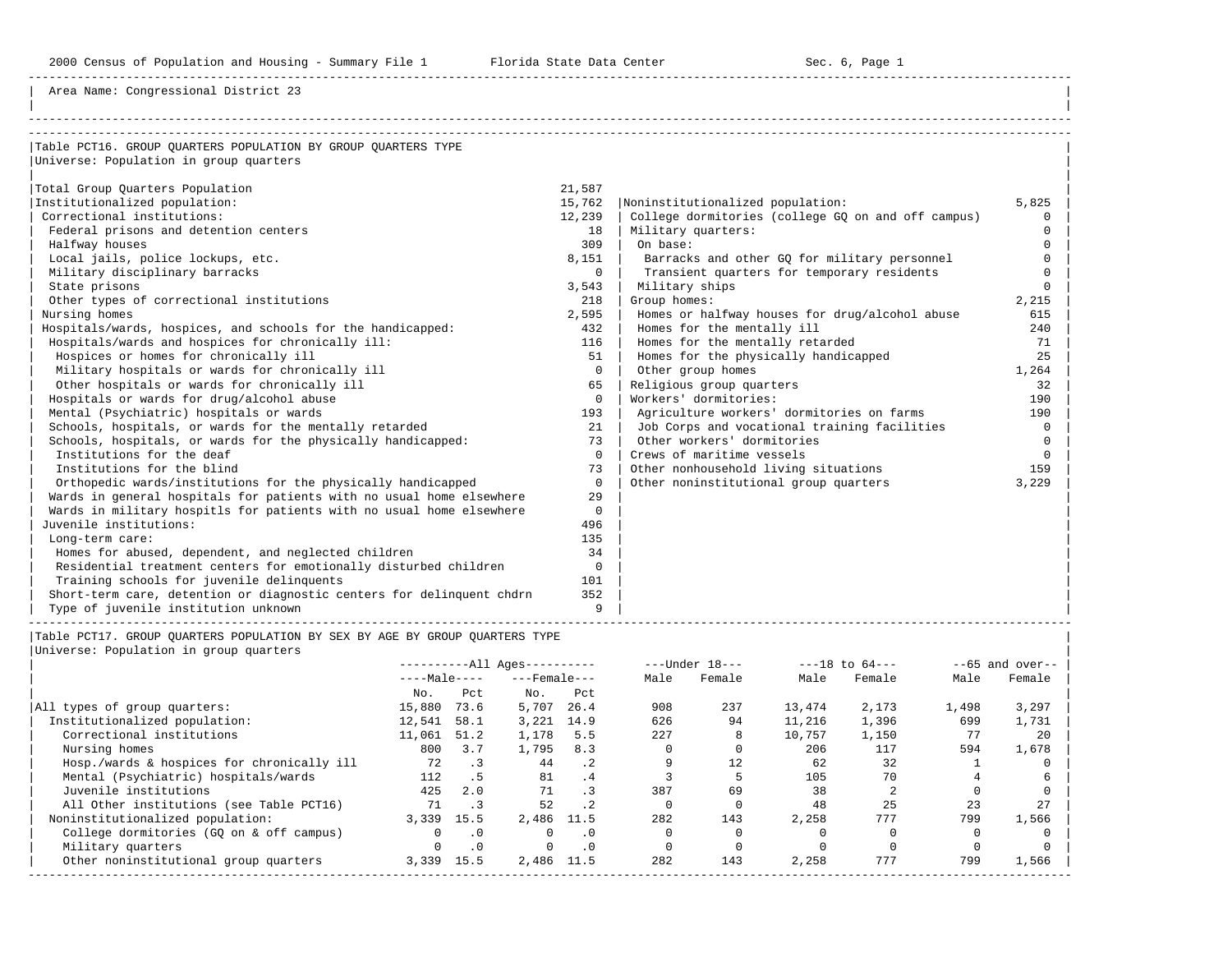| | -----------------------------------------------------------------------------------------------------------------------------------------------------

Area Name: Congressional District 23

## ----------------------------------------------------------------------------------------------------------------------------------------------------- |Table PCT17A. GROUP QUARTERS POPULATION BY SEX BY AGE BY GROUP QUARTERS TYPE (PERSONS WHO ARE WHITE ALONE) |

|Universe: Population in group quarters |

|                                            | ----------All Ages---------- |           |                    |           |      |        | $---Under 18---$ |        | $---18$ to $64---$ |        | $--65$ and over-- |  |
|--------------------------------------------|------------------------------|-----------|--------------------|-----------|------|--------|------------------|--------|--------------------|--------|-------------------|--|
|                                            | $---Male---$                 |           | $---$ Female $---$ |           | Male | Female | Male             | Female | Male               | Female |                   |  |
|                                            | No.                          | Pct       | No.                | Pct       |      |        |                  |        |                    |        |                   |  |
| All types of group quarters:               | 7,527                        | 64.4      | 4,155              | 35.6      | 335  | 100    | 6.050            | 1,251  | 1,142              | 2,804  |                   |  |
| Institutionalized population:              | 5,573                        | 47.7      | 2,313              | 19.8      | 193  | 34     | 4,807            | 763    | 573                | 1,516  |                   |  |
| Correctional institutions                  | 4,650                        | 39.8      | 622                | 5.3       | 44   |        | 4,554            | 603    | 52                 | 16     |                   |  |
| Nursing homes                              | 619                          | 5.3       | 1,551              | 13.3      |      |        | 123              | 77     | 496                | 1,474  |                   |  |
| Hosp./wards & hospices for chronically ill | 32                           | $\cdot$ 3 | 16                 |           |      |        | 26               | 10     |                    |        |                   |  |
| Mental (Psychiatric) hospitals/wards       | 60                           | .5        | 56                 | .5        |      |        | 57               | 52     |                    |        |                   |  |
| Juvenile institutions                      | 157                          | 1.3       | 2.2.               | .2        | 144  | 2.2.   | 13               |        |                    |        |                   |  |
| All Other institutions (see Table PCT16)   | 55                           | . 5       | 46                 | .4        |      |        | 34               | 21     | 21                 | 25     |                   |  |
| Noninstitutionalized population:           | 1,954                        | 16.7      | 1,842              | 15.8      | 142  | 66     | 1,243            | 488    | 569                | 1,288  |                   |  |
| College dormitories (GO on & off campus)   |                              | $\cdot$ 0 |                    | $\cdot$ 0 |      |        |                  |        |                    |        |                   |  |
| Military quarters                          |                              | $\cdot$ 0 |                    | $\cdot$ 0 |      |        |                  |        |                    |        |                   |  |
| Other noninstitutional group quarters      | 1,954                        | 16.7      | 1,842              | 15.8      | 142  | 66     | 1,243            | 488    | 569                | 1,288  |                   |  |

|Table PCT17B. GROUP QUARTERS POPULATION BY SEX BY AGE BY GROUP QUARTERS TYPE (PERSONS WHO ARE BLACK OR AFRICAN AMERICAN ALONE) | |Universe: Population in group quarters |

|                                            |              |                 | $------All Aqes------$ |           |              | $---Under 18---$ |       | $---18$ to $64---$ |      | $--65$ and over-- |
|--------------------------------------------|--------------|-----------------|------------------------|-----------|--------------|------------------|-------|--------------------|------|-------------------|
|                                            | $---Male---$ |                 | $---$ Female $---$     |           | Male         | Female           | Male  | Female             | Male | Female            |
|                                            | No.          | Pct             | No.                    | Pct       |              |                  |       |                    |      |                   |
| All types of group quarters:               | 7,678        | 84.5            | 1,413                  | 15.5      | 528          | 118              | 6,816 | 825                | 334  | 470               |
| Institutionalized population:              | 6,484        | 71.3            | 825                    | 9.1       | 410          | 52               | 5,957 | 576                | 117  | 197               |
| Correctional institutions                  | 5,948        | 65.4            | 503                    | 5.5       | 166          |                  | 5,759 | 495                | 23   |                   |
| Nursing homes                              | 174          | 1.9             | 226                    | 2.5       | <sup>n</sup> |                  | 82    | 39                 | 92   | 187               |
| Hosp./wards & hospices for chronically ill | 38           | . 4             | 25                     |           |              |                  | 34    | 20                 |      |                   |
| Mental (Psychiatric) hospitals/wards       | 46           | .5 <sub>1</sub> | 23                     |           |              |                  | 44    | 16                 |      |                   |
| Juvenile institutions                      | 262          | 2.9             | 42                     |           | 238          | 40               | 24    |                    |      |                   |
| All Other institutions (see Table PCT16)   | 16           | .2              | Б.                     |           |              |                  | 14    |                    |      |                   |
| Noninstitutionalized population:           | 1,194        | 13.1            | 588                    | 6.5       | 118          | 66               | 859   | 249                | 217  | 273               |
| College dormitories (GO on & off campus)   |              |                 |                        | $\cdot$ 0 |              |                  |       |                    |      |                   |
| Military quarters                          |              | $\cdot$ 0       |                        | $\cdot$ 0 |              |                  |       |                    |      |                   |
| Other noninstitutional group quarters      | 1,194        | 13.1            | 588                    | 6.5       | 118          | 66               | 859   | 249                | 217  | 273               |

-----------------------------------------------------------------------------------------------------------------------------------------------------

|                                            |              |           | $------All Aqes------$ |           |      | $---Under 18---$ |      | $---18$ to $64---$ |      | $--65$ and over-- |
|--------------------------------------------|--------------|-----------|------------------------|-----------|------|------------------|------|--------------------|------|-------------------|
|                                            | $---Male---$ |           | $---$ Female $---$     |           | Male | Female           | Male | Female             | Male | Female            |
|                                            | No.          | Pct       | No.                    | Pct       |      |                  |      |                    |      |                   |
| All types of group quarters:               | 60           | 76.9      | 18                     | 23.1      |      |                  | 56   | 15                 |      |                   |
| Institutionalized population:              | 39           | 50.0      |                        | 14 17.9   |      |                  | 36   |                    |      |                   |
| Correctional institutions                  | 38           | 48.7      |                        | 11 14.1   |      |                  | 36   |                    |      |                   |
| Nursing homes                              |              | . 0       |                        | . 0       |      |                  |      |                    |      |                   |
| Hosp./wards & hospices for chronically ill |              | $\cdot$ 0 |                        | . 0       |      |                  |      |                    |      |                   |
| Mental (Psychiatric) hospitals/wards       |              | 1.3       |                        | $\cdot$ 0 |      |                  |      |                    |      |                   |
| Juvenile institutions                      |              |           |                        | 3.8       |      |                  |      |                    |      |                   |
| All Other institutions (see Table PCT16)   |              | $\cdot$ 0 |                        | $\cdot$ 0 |      |                  |      |                    |      |                   |
| Noninstitutionalized population:           | 21           | 26.9      |                        | 5.1       |      |                  | 20   |                    |      |                   |
| College dormitories (GQ on & off campus)   |              | $\cdot$ 0 |                        | . 0       |      |                  |      |                    |      |                   |
| Military quarters                          |              | $\cdot$ 0 |                        | $\cdot$ 0 |      |                  |      |                    |      |                   |
| Other noninstitutional group quarters      | 21           | 26.9      | 4                      | 5.1       |      |                  | 20   |                    |      |                   |
|                                            |              |           |                        |           |      |                  |      |                    |      |                   |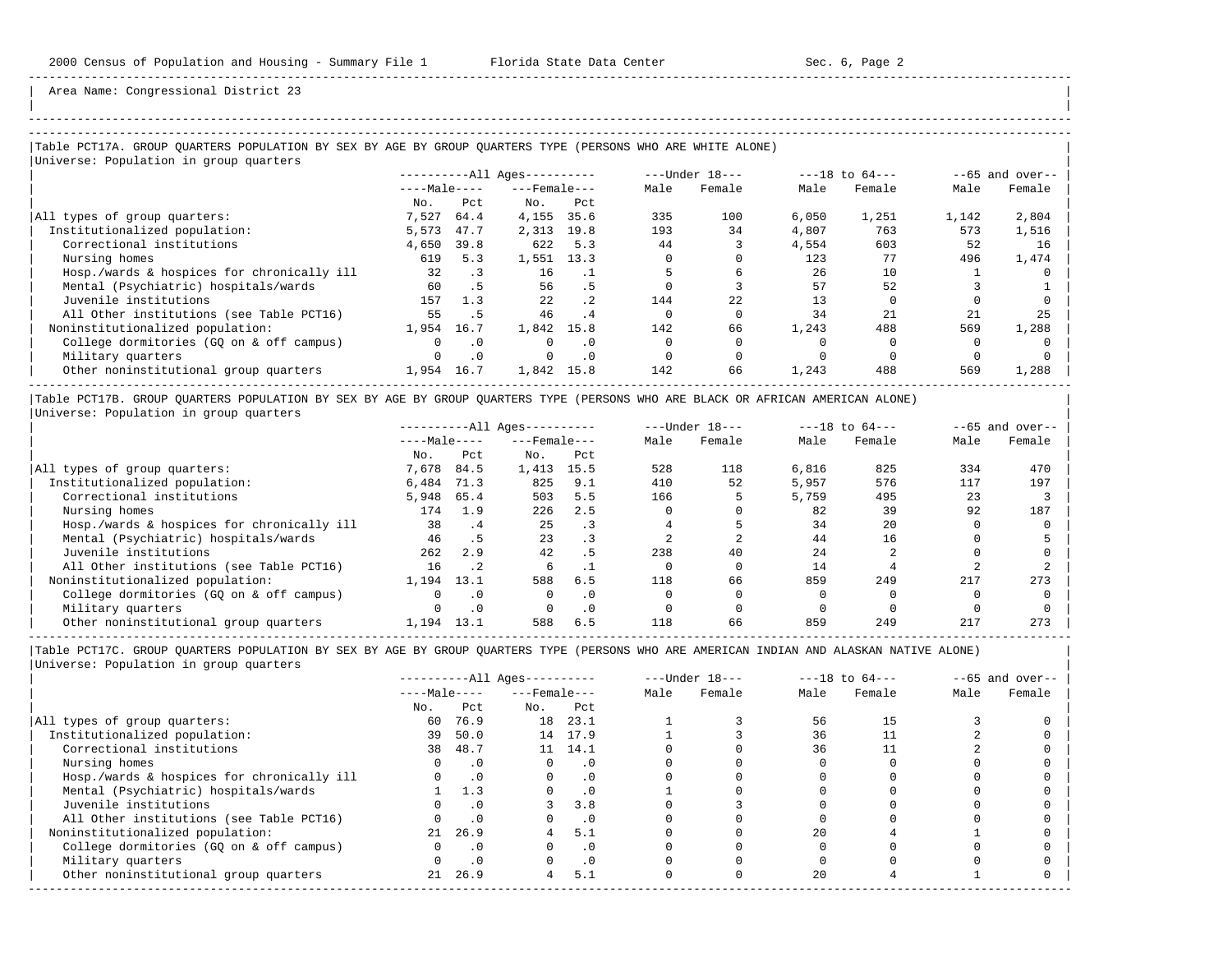| |

-----------------------------------------------------------------------------------------------------------------------------------------------------

Area Name: Congressional District 23

# |Table PCT17D. GROUP QUARTERS POPULATION BY SEX BY AGE BY GROUP QUARTERS TYPE (PERSONS WHO ARE ASIAN ALONE) |

|Universe: Population in group quarters |

|                                            | ----------All Ages---------- |           |                    |           |      |        |      | $---Under 18---$ |      | $---18$ to $64---$ |  | $--65$ and over-- |  |
|--------------------------------------------|------------------------------|-----------|--------------------|-----------|------|--------|------|------------------|------|--------------------|--|-------------------|--|
|                                            | $---Male---$                 |           | $---$ Female $---$ |           | Male | Female | Male | Female           | Male | Female             |  |                   |  |
|                                            | No.                          | Pct       | No.                | Pct       |      |        |      |                  |      |                    |  |                   |  |
| All types of group quarters:               | 39                           | 72.2      | 15                 | 27.8      |      |        | 32   |                  |      |                    |  |                   |  |
| Institutionalized population:              | 23                           | 42.6      |                    | 6, 11.1   |      |        | 22   |                  |      |                    |  |                   |  |
| Correctional institutions                  | 2.2                          | 40.7      |                    | 5.6       |      |        | 22   |                  |      |                    |  |                   |  |
| Nursing homes                              |                              | 1.9       |                    | 5.6       |      |        |      |                  |      |                    |  |                   |  |
| Hosp./wards & hospices for chronically ill |                              | $\cdot$ 0 |                    | $\cdot$ 0 |      |        |      |                  |      |                    |  |                   |  |
| Mental (Psychiatric) hospitals/wards       |                              | .0        |                    | $\cdot$ 0 |      |        |      |                  |      |                    |  |                   |  |
| Juvenile institutions                      |                              |           |                    | $\Omega$  |      |        |      |                  |      |                    |  |                   |  |
| All Other institutions (see Table PCT16)   |                              |           |                    | $\cdot$ 0 |      |        |      |                  |      |                    |  |                   |  |
| Noninstitutionalized population:           | 16                           | 29.6      |                    | 9 16.7    |      |        | 10   |                  |      |                    |  |                   |  |
| College dormitories (GQ on & off campus)   |                              | $\cdot$ 0 |                    | $\cdot$ 0 |      |        |      |                  |      |                    |  |                   |  |
| Military quarters                          |                              | $\cdot$ 0 |                    | $\cdot$ 0 |      |        |      |                  |      |                    |  |                   |  |
| Other noninstitutional group quarters      | 16                           | 29.6      | 9                  | 16.7      |      |        | 10   |                  |      |                    |  |                   |  |

|Table PCT17E. GROUP QUARTERS POPULATION BY SEX BY AGE BY GROUP QUARTERS TYPE (PERSONS OF WHO ARE NATIVE HAWAIIAN AND OTHER PACIFIC ISLANDER ALONE) | |Universe: Population in group quarters |

|                                            |              |           | $------All Ages------$ |          |      | $---Under 18---$ |      | $---18$ to $64---$ |      | $--65$ and over-- |
|--------------------------------------------|--------------|-----------|------------------------|----------|------|------------------|------|--------------------|------|-------------------|
|                                            | $---Male---$ |           | $---$ Female $---$     |          | Male | Female           | Male | Female             | Male | Female            |
|                                            | No.          | Pct       | No.                    | Pct      |      |                  |      |                    |      |                   |
| All types of group quarters:               |              | 77.8      |                        | 2, 22, 2 |      |                  |      |                    |      |                   |
| Institutionalized population:              |              | 77.8      |                        | 11.1     |      |                  |      |                    |      |                   |
| Correctional institutions                  |              | 77.8      |                        |          |      |                  |      |                    |      |                   |
| Nursing homes                              |              | $\cdot$ 0 |                        | 11.1     |      |                  |      |                    |      |                   |
| Hosp./wards & hospices for chronically ill |              | $\cdot$ 0 |                        |          |      |                  |      |                    |      |                   |
| Mental (Psychiatric) hospitals/wards       |              | . 0       |                        |          |      |                  |      |                    |      |                   |
| Juvenile institutions                      |              | . 0       |                        |          |      |                  |      |                    |      |                   |
| All Other institutions (see Table PCT16)   |              | $\Omega$  |                        |          |      |                  |      |                    |      |                   |
| Noninstitutionalized population:           |              | $\cdot$ 0 |                        | 11.1     |      |                  |      |                    |      |                   |
| College dormitories (GQ on & off campus)   |              | $\cdot$ 0 |                        |          |      |                  |      |                    |      |                   |
| Military quarters                          |              | . 0       |                        |          |      |                  |      |                    |      |                   |
| Other noninstitutional group quarters      |              |           |                        |          |      |                  |      |                    |      |                   |

----------------------------------------------------------------------------------------------------------------------------------------------------- |Table PCT17F. GROUP QUARTERS POPULATION BY SEX BY AGE BY GROUP QUARTERS TYPE (PERSONS WHO ARE SOME OTHER RACE ALONE) |

|                                            |              |           | $------All Aqes------$ |           |      | $---Under 18---$ |      | $---18$ to $64---$ |      | $--65$ and over-- |
|--------------------------------------------|--------------|-----------|------------------------|-----------|------|------------------|------|--------------------|------|-------------------|
|                                            | $---Male---$ |           | $---$ Female $---$     |           | Male | Female           | Male | Female             | Male | Female            |
|                                            | No.          | Pct       | No.                    | Pct       |      |                  |      |                    |      |                   |
| All types of group quarters:               | 232          | 87.5      | 33                     | 12.5      | 22   |                  | 206  | 21                 |      |                   |
| Institutionalized population:              | 148          | 55.8      | 17                     | 6.4       | 10   |                  | 135  |                    |      |                   |
| Correctional institutions                  |              | 137 51.7  |                        | 2.6       |      |                  | 130  |                    |      |                   |
| Nursing homes                              | 4            | 1.5       | 6                      | 2.3       |      |                  |      |                    |      |                   |
| Hosp./wards & hospices for chronically ill |              | $\cdot$ 0 | $\Omega$               | $\cdot$ 0 |      |                  |      |                    |      |                   |
| Mental (Psychiatric) hospitals/wards       |              |           |                        | . 4       |      |                  |      |                    |      |                   |
| Juvenile institutions                      |              | 1.5       |                        | 1.1       |      |                  |      |                    |      |                   |
| All Other institutions (see Table PCT16)   |              | $\cdot$ 0 |                        | $\cdot$ 0 |      |                  |      |                    |      |                   |
| Noninstitutionalized population:           |              | 84 31.7   | 16                     | 6.0       |      |                  |      |                    |      |                   |
| College dormitories (GO on & off campus)   |              | $\cdot$ 0 | O                      | $\cdot$ 0 |      |                  |      |                    |      |                   |
| Military quarters                          |              | $\cdot$ 0 |                        | $\cdot$ 0 |      |                  |      |                    |      |                   |
| Other noninstitutional group quarters      | 84           | 31.7      | 16                     | 6.0       | 12.  |                  | 71   |                    |      |                   |
|                                            |              |           |                        |           |      |                  |      |                    |      |                   |